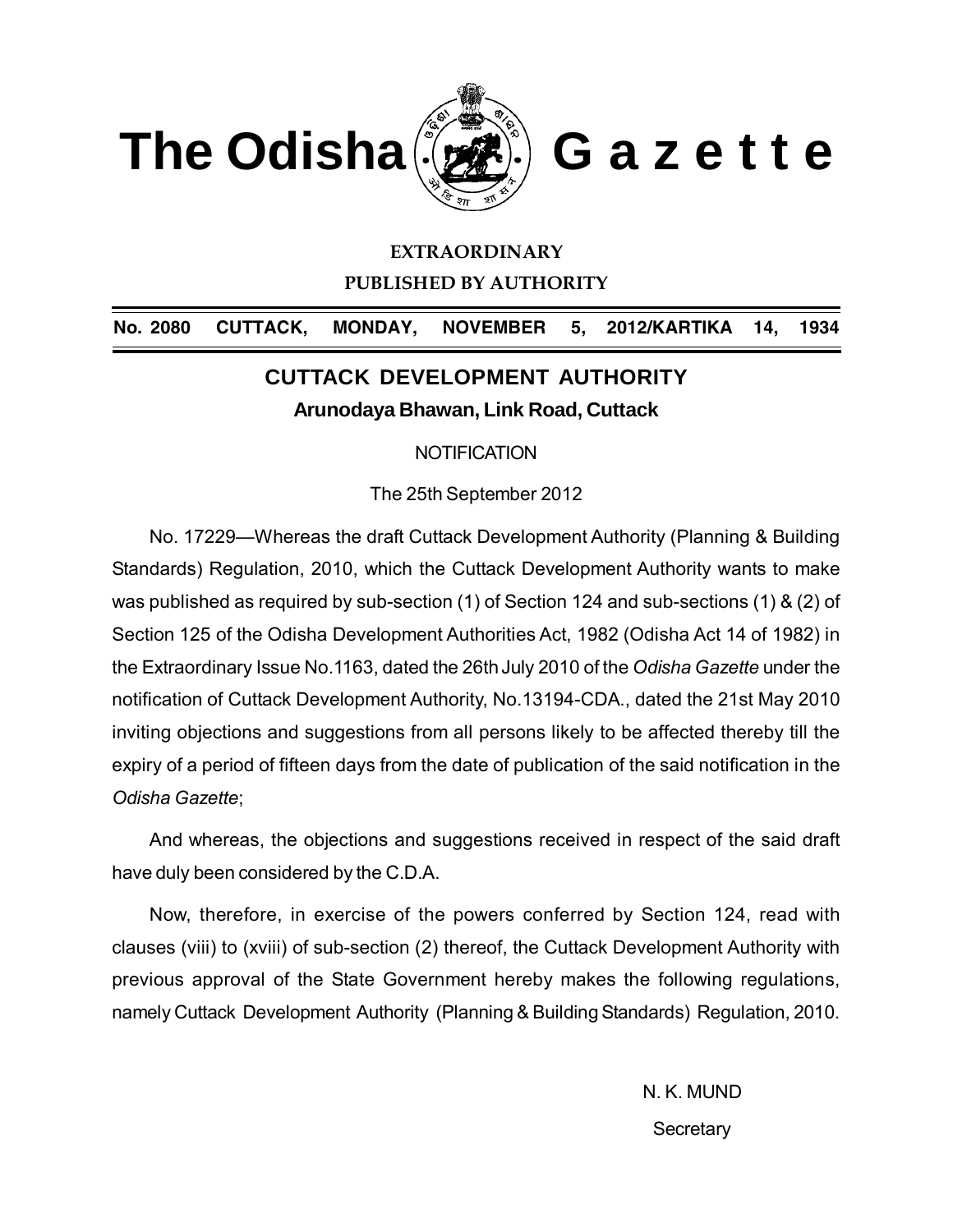# **NOTIFICATION**

**No.\_\_\_\_\_\_\_\_\_\_\_\_ Dt.\_\_\_\_\_\_\_\_\_\_\_\_\_\_**

Whereas the draft Cuttack Development Authority (Planning & Building Standards) Regulation, 2010, which the Cuttack Development Authority wants to make was published as required by sub-Section (1) of section 124 and sub-section (1) & (2) of Section 125 of the Odisha Development Authorities Act, 1982 (Odisha Act 14 of 1982) in the Extraordinary issue No.1163 dated the  $26<sup>th</sup>$ July, 2010 of the Odisha Gazette under the notification of Cuttack Development Authority, No.13194-CDA-dated the  $21<sup>st</sup>$  May, 2010 inviting objections and suggestions from all persons likely to be affected thereby till the expiry f a period of fifteen days from the date of publication of the said notification in the Odisha Gazette;

And whereas, the objections and suggestions received in respect of the said draft have duly been considered by the C.D.A..

Now, therefore, in exercise of the powers conferred by Section 124 read with Clauses (viii) to (xviii) of sub-section (2) thereof, the Cuttack Development Authority with previous approval of the State Government hereby makes the following regulations, namely Cuttack Development Authority Planning & Building Standard Regulation 2010.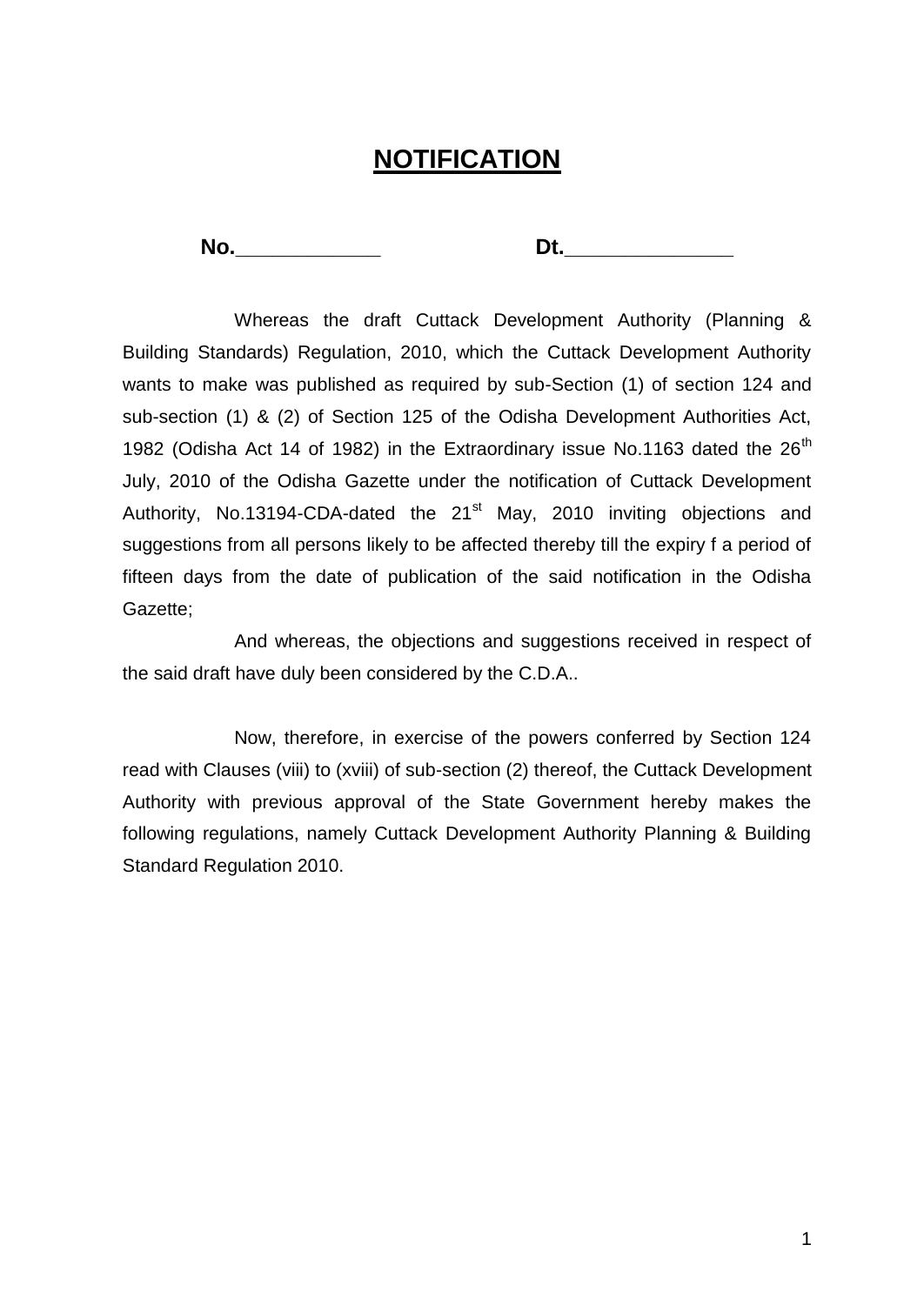## **PART – I**

#### **DEFINITIONS**

**Short title, Extent and commencement**

- **1.** (1) These Regulations may be called the **Cuttack Development Authority (Planning and Building Standards) Regulations, 2010.**
	- (2) They shall extend to the whole area within the jurisdiction of the Cuttack Development Authority.
	- (3) They shall come into force on the date of their publication in the Odisha Gazette.
- **2. (I)** In these regulations, unless the context otherwise requires:
	- (1) **"Act"** means the Odisha Development Authorities Act, 1982.(Act 14 of 1982)
	- (2) **"Advertising Sign"** means any surface or structure with characters, letters or illustrations applied there to and displayed in any manner whatsoever outdoors for the purpose of advertising or giving information or to attract the public to any place, person, public performance, article, or merchandise, and which surface or structure is attached to, forms part of, or is connected with any building, or is fixed to the ground or to any pole, screen, fence or hoarding or displayed in space, or in or over any water body included in the jurisdiction of the Authority.
	- (3) **"Agricultural use"** means use of land for the purpose of agriculture, horticulture, sericulture, animal husbandry, poultry farming, plant nursery, piggery, dairy farming, vegetable farming and any activity related to agriculture or milk chilling plant;
	- (4) "**Air-Conditioning"** means the process of treating air so as to control simultaneously its temperature, humidity, cleanliness and distribution to meet the requirement of conditioned space;
	- (5) **"Air Port Reference Point"** means a designated point which is established in the horizontal plane at or near the geometric center of the landing area.
	- (6) **"Amenity"** means roads, street, open spaces, parks, recreational grounds, play grounds, gardens, water supply, electric supply, street lighting, sewerage, drainage, public works and other utilities, services and conveniences.

**Definitions**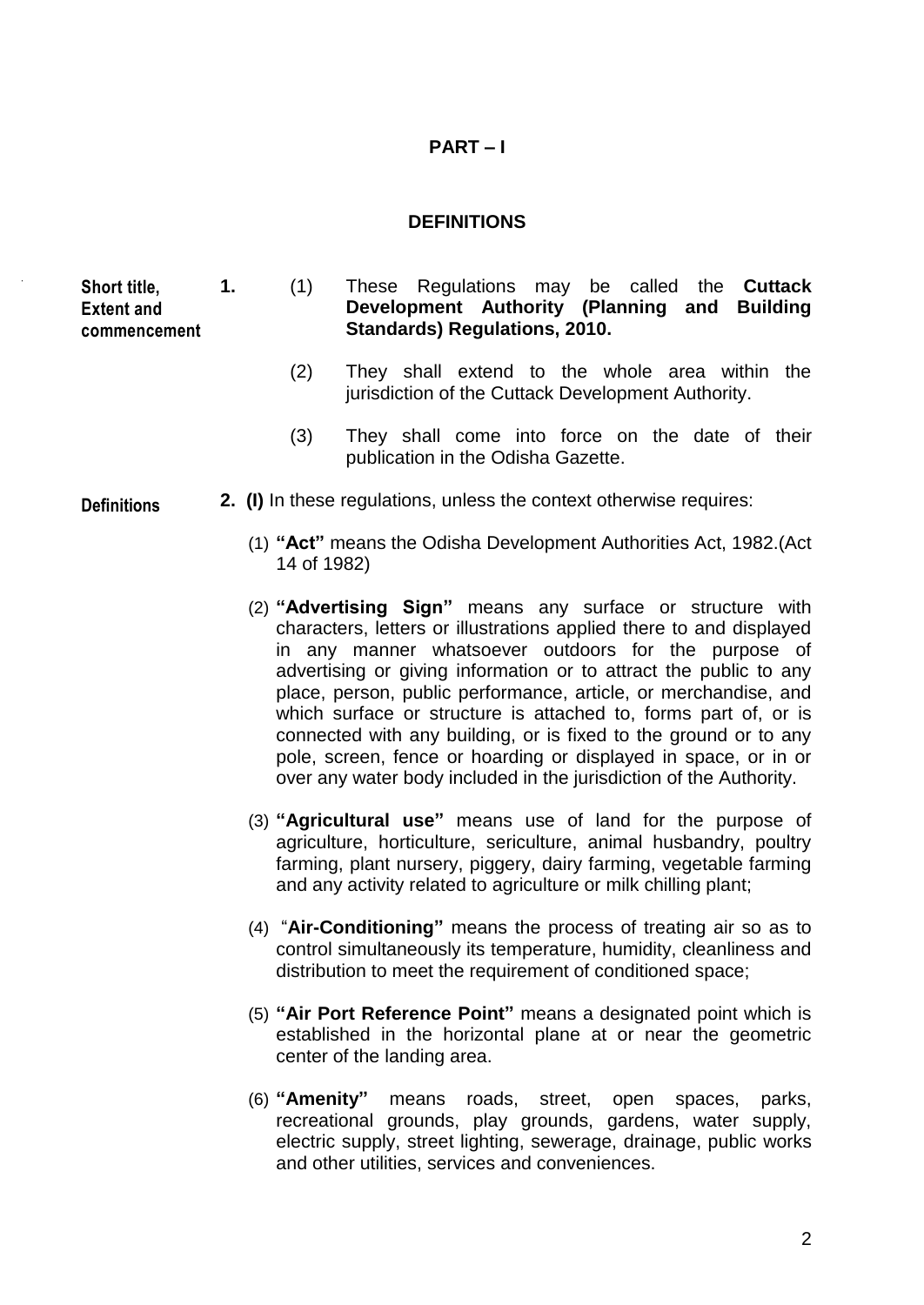- (7) **"Annexure"** means an Annexure appended to these regulations.
- (8) **"Apartment or flat"** means a dwelling unit in building.
- (9) **"Apartment building"** means a building having four or more dwelling units.
- (10) **"Approved"** means approved by the Authority.
- (11) **"Addition/ Alteration"** means structural change, such as addition to the covered area or height or the removal of part of a building or construction or cutting into or removal of any wall, partition, column, beam, joist, floor or other support, or a change to the fixture of equipment of the building.
- (12) **"Applicant"** means the person who has title to a land or building and includes,
	- A. an agent or trustee who receives rent on behalf of the owner;
	- B. an agent or trustee who receives rent or is entrusted with or is concerned with any building devoted to religious or charitable purpose.
	- C. a receiver, executor or administrator or a manager appointed by any Court of competent jurisdiction to have the charge of or to exercise the rights of the owner; and
	- D. a mortgagee in possession.
- (13) **"Art Commission"** means the Commission constituted under sub-section (1) of section 88; of the Odisha Development Authorities Act, 1982 may be expanded as the Odisha Development Authorities Act, 1982.
- (14) **"Authority"** means the Cuttack Development Authority and does not include its employees acting individually. The powers and responsibilities of the Authority under this regulation can not be delegated, unless specifically provided for in this regulation, the Act, the rules or unless notified by the Government;
- (15) **"Balcony"** means a projection to serve as passage or sit out place including a handrail or balustrade.
- (16) **"Barsati"** means a habitable room, not exceeding 30% of the covered area on the top floor of the building with toilet & kitchen unit built contiguously though height not more than 2.5 meters to be permitted in individual residential buildings.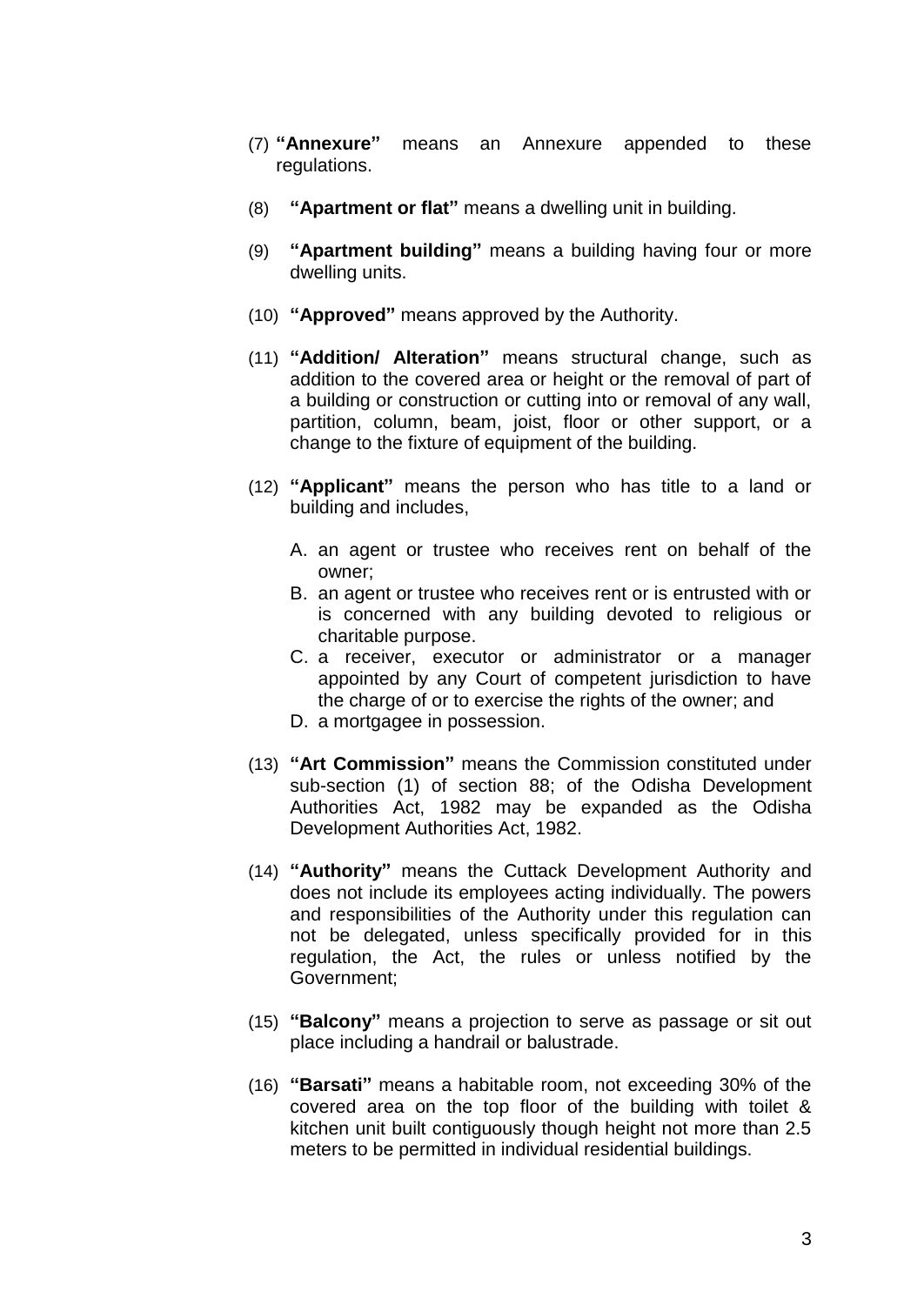- (17) **"Basement or cellar"** means lower storey of a building, below or partly below the ground level;
- (18) **"Basti Area"** means an area declared as such under a Development Plan and in the absence of such declaration, any area comprising old settlements covering such extent of lands as may be determined by the Authority in consultation with the concerned Local Body;
- (19) **"Basti Plot"** means a plot having a width ranging between 4.0 m. and 6.3 m., the depth being more than three times the width, and located in a basti area;
- (20) **"Builder"** means an applicant, land owner, contractor, holder of power of attorney of the land owner, partnership, trust or company which has responsibility for construction, leasing, selling or disposing otherwise of a building for residential and other purposes and duly registered by the Authority.
- (21) **"Building"** means any structure or erection or part of a structure or erection which is intended to be used for residential, commercial, industrial or any other purpose whether in actual use or not, and in particular.
	- A. **Assembly Building** refers to a building or part of a building where group of people congregate or gather for amusement, recreation, social, religious, patriotic and similar purposes and includes theaters, assembly halls, auditoria, exhibition halls, museum, skating rinks, gymnasium, dance hall, club rooms recreation piers and stadium and Kalyan Mandap
	- B. **Commercial Building** refers to a building or part of a building, which is used for transaction of business, keeping of accounts and records or for similar purposes and includes Banks and Commercial Offices and Corporate offices. It shall include mercantile buildings like shops, stores, market display and sale of merchandise either in wholesale or retail, or offices, storage or services facilities incidental to the sale of merchandise and includes Cinema Halls, Petrol Pumps, Hotels, Restaurants, Clinics, Pathology Labs, Nursing Homes, Lodge-cum-guest houses & Dharma Kantas, etc.
	- C. **Form** means a Form appended to these regulation.
	- D. **Hazardous Building** refers to a building or part of a building which is used for the storage, handling, manufacture or processing of highly combustible or explosive materials or products which are liable to burn with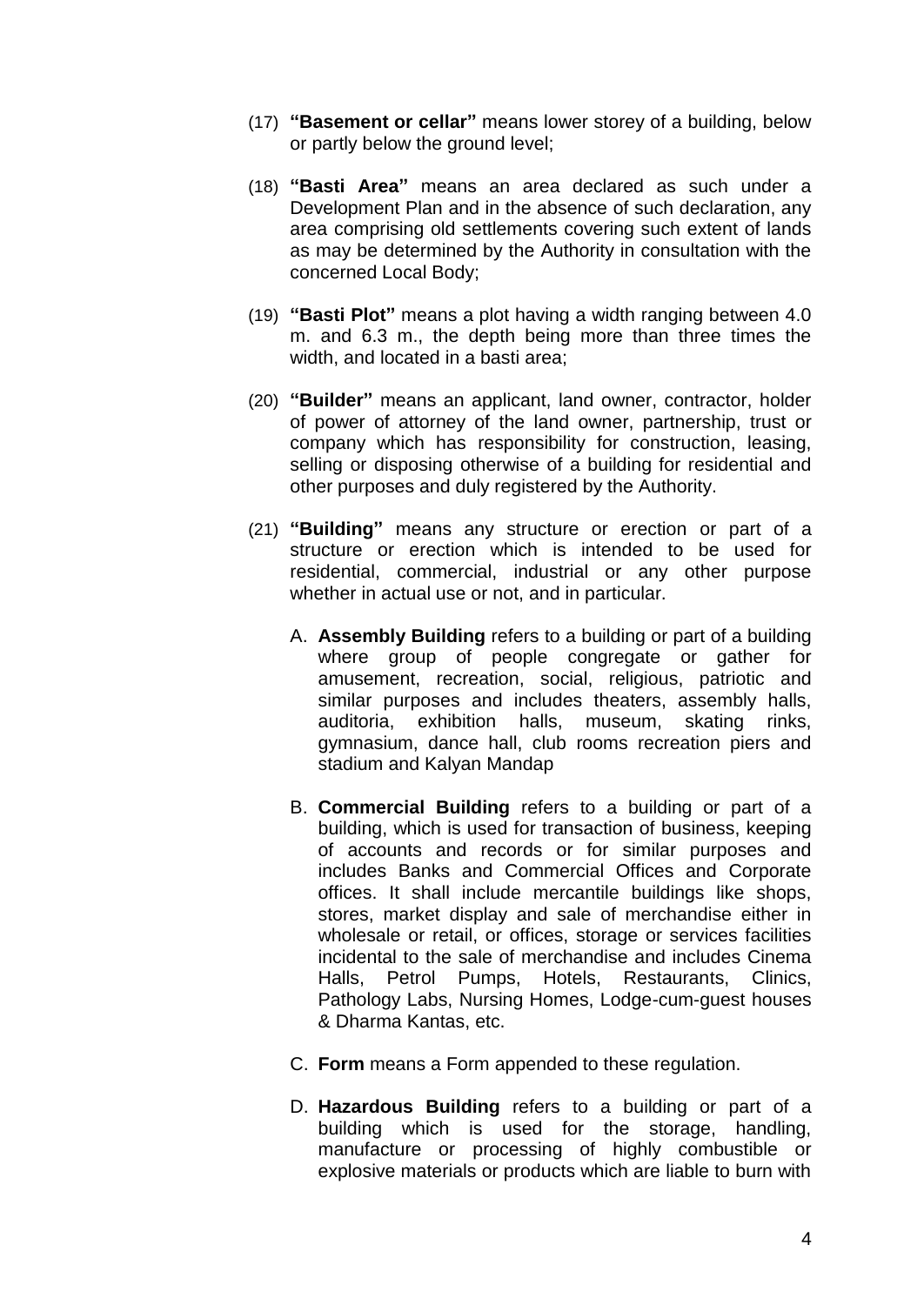extreme rapidity and/or producing poisonous fumes, or the storage, handling, manufacturing or processing of which involves highly corrosive, toxic, obnoxious alkalis, acids or other liquids, gases or chemicals, producing flame, fumes and explosion, poisonous irritant or corrosive gasses and for the storage, handling or processing of any material producing explosive mixture of dust or which result in the division of matter into fine particles subject to spontaneous ignition. This shall include petrol filling stations.

- E. **Industrial Building** refers to a building or part of a building in which products or materials of all kind and properties are fabricated, assembled or processed such as assembly plants, laboratories, power plants, smoke houses, refineries, gas plants, mills, dairies or factories.
- F. **Institutional Building** refers to a building or part of a building, which is used for purposes such as Research and Training Centre, Public/Semi Public offices, Hospitals, Dispensaries and Health Centers, Schools colleges or day care purposes for more than eight hours.
- G. **Residential Building** refers to a building in which sleeping accommodation is provided for normal residential purpose with or without cooking or dining or both facilities and includes one or two or multi-family dwelling dormitories, apartment houses, flats and hostels.
- H. **Public Utility Building** means and includes Post Office, Police Station, Fire Station, Hospital, Dispensary, and Telephone Exchange, sub-station, water works, Taxi Stands, Bus Terminals, etc.
- I. **Storage Building** refers to a building or part of building used primarily for the storage or sheltering of goods, storehouses, hangers, terminal depot, grain elevators, barn or stables.
- J. **Multi Level Car Parking Building** means a building partly below ground level having two or more basements or above ground level primarily to be used for parking of cars, scooters or any other type of light motorized vehicles.
- (22) **"Building Accessory"** means a subordinate building, use of which is incidental to that of a principal building, on the same plot such as garage, coal or fuel shed, peons, chowkidars, or domestic servants quarters, etc;
- (23) **"Building Height"** means the vertical distance measured in the case of flat roofs, from the average level of the center line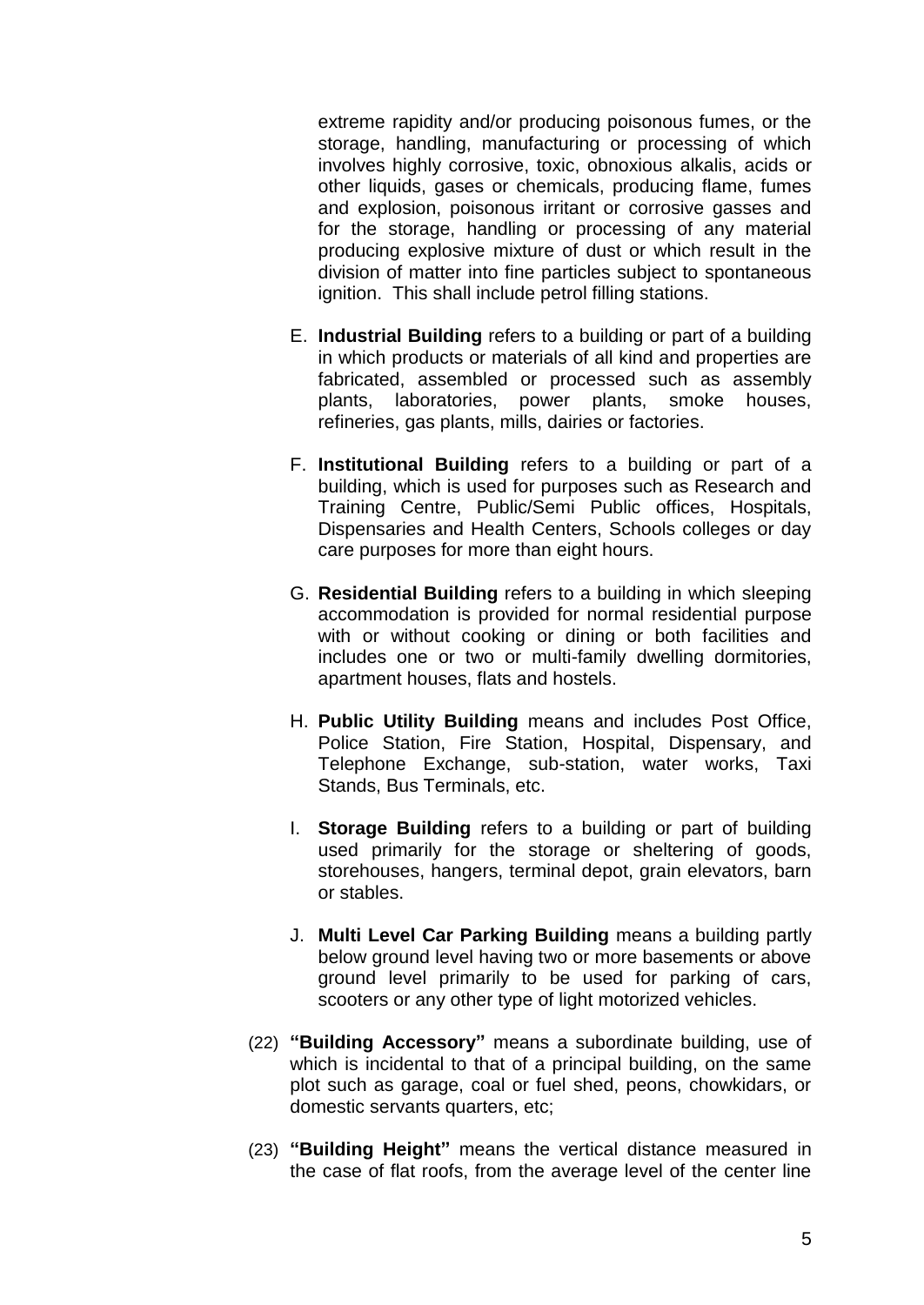of the adjoining street to the highest point of the building adjacent to the street; and in the case of pitched roofs, up to the point where the external surface of the outer wall intersects the finished surface of the sloping roof and in the case of gables facing the road, the mid-point between the eaves level and the ridges.

*Explanation* – If the building does not abut on a street, the height shall be measured above the average level of the ground around and contiguous to the building.

- (24) **"Building line"** means the line up to which the plinth of a building adjoining a street or an extension of a street or on a future street may lawfully extend and includes the lines prescribed in any development plan in operation for any area under the jurisdiction of the Authority or specification indicated in any Town Planning or Development Scheme, or in these Regulations.
- (25) **"Canopy"** means cantilevered projection at lintel level over any entrance.
- (26) **"Cornice"** means a sloping or horizontal structural overhang usually provided over openings or external walls to provide protection from sun and rain.
- (27) **"Chajja/Sun-Shade"** means a sloping or horizontal structural overhang, usually provided for protection from sun and rain or for architectural considerations at lintel level.
- (28) **"Chimney"** means an upright shaft containing and encasing one or more flues provided for the conveyance to the outer air of any product of combustion; resulting from the operation of any heat producing appliance or equipment employing solid, liquid or gaseous fuel;
- (29) **"Combustible materials"** means a material, which burns or adds to a fire when used for combustibility in accordance with good practice;
- (30) **"Common Area"** means corridors, lobbies, stairs, stairways, fire escapes, parking area, community space, installation of common services, guard room, society room provided in an Apartment building.
- (31) **"Coverage"** means permissibility of construction in ground floor and other floors including projections exceeding 0.75 mtr, which are not open to sky.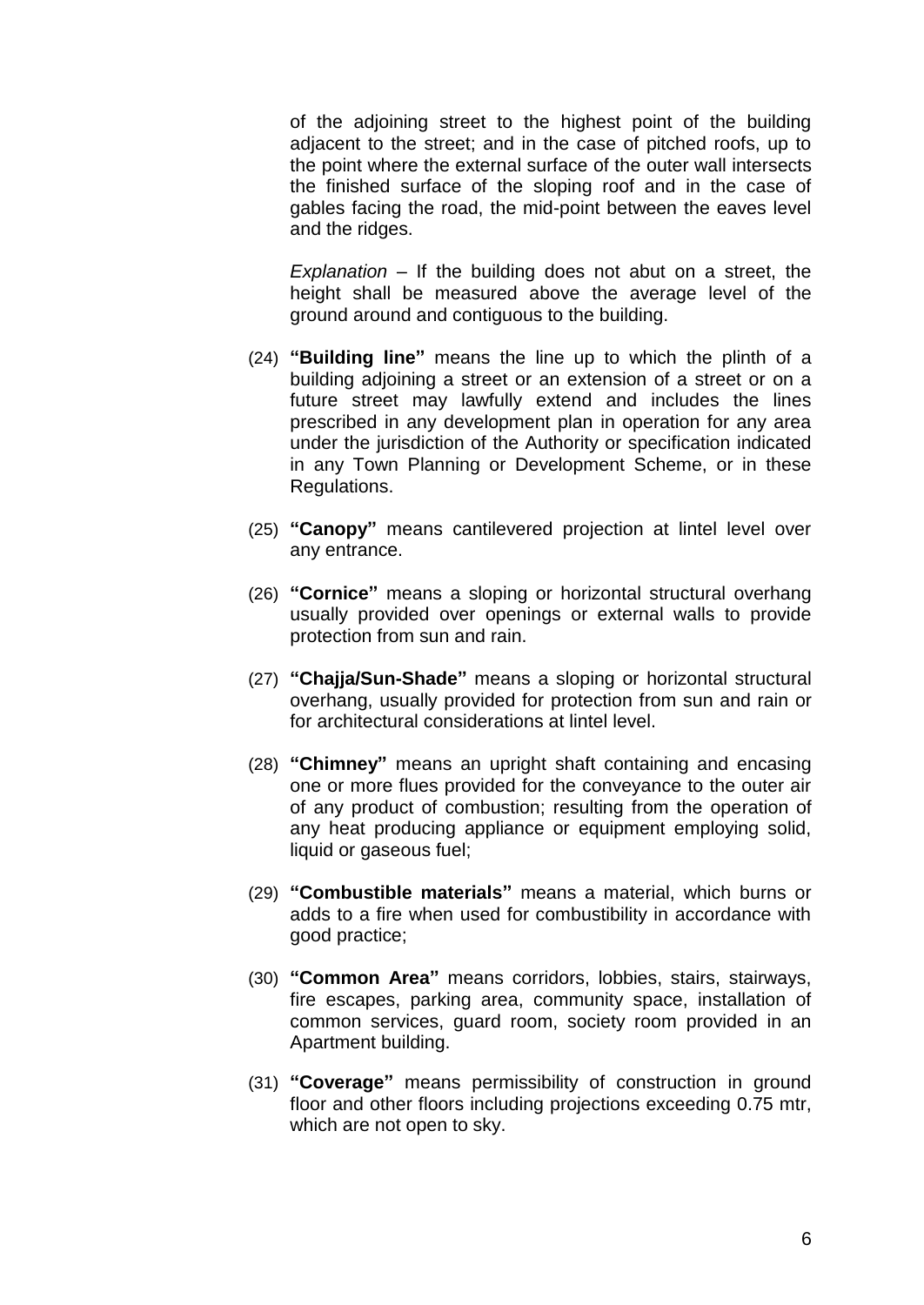- (32) **"Conversion"** means the change of occupancy to another occupancy or change in building structure or part thereof resulting in change of space or use requiring additional occupancy certificate.
- (33) **"Corner plot"** means a plot at the junctions of and fronting on two or more intersecting streets. Corner plot means a plot facing two streets; the frontage would be on the street having larger width. In cases, where the two streets are of same width, then the larger side of the plot will decide the frontage. In such case, the location of a garage (on a corner plot) if provided, within the open space shall be located diagonally opposite the point intersection.
- (34) **"Courtyard"** means a space permanently open to sky, with or without pergola, enclosed fully or partially by buildings and may be at ground level or any other level within a building;
- (35) **"Covered Area"** means in respect of ground floor, area covered immediately above the plinth level by the building but does not include the open space covered by
	- A. garden, rockery, well and well-structures, rainwater harvesting structures, plant nursery, water-pool (if uncovered), platform round a tree, tank, fountain, bench, chabutara with open top unenclosed on sides by walls, boundary wall, swing, and area covered by chhajja without any pillars etc, touching the ground;
	- B. 'Drainage culvert conduit', catch-pit, gully pit, inspection chamber, gutter and the like; and
	- C. Compound wall, gate, slide/ swing door, canopy, and areas covered by chajja or similar projections and staircases which are uncovered and open at least on three sides and also open to sky.
	- D. Watchmen booth, pump house, garbage shaft, electric cabin or substations, and such other utility structure meant for the services of the building under construction.
- (36) **"Cul-de-sac"** means such means of access having length up to 150 m. with an additional turning space not less than 81 square meters in area having no dimension less than 9 m.;
- (37) **"Damp-Proof Course"** means course consisting of some appropriate water proofing material provided to prevent penetration of dampness.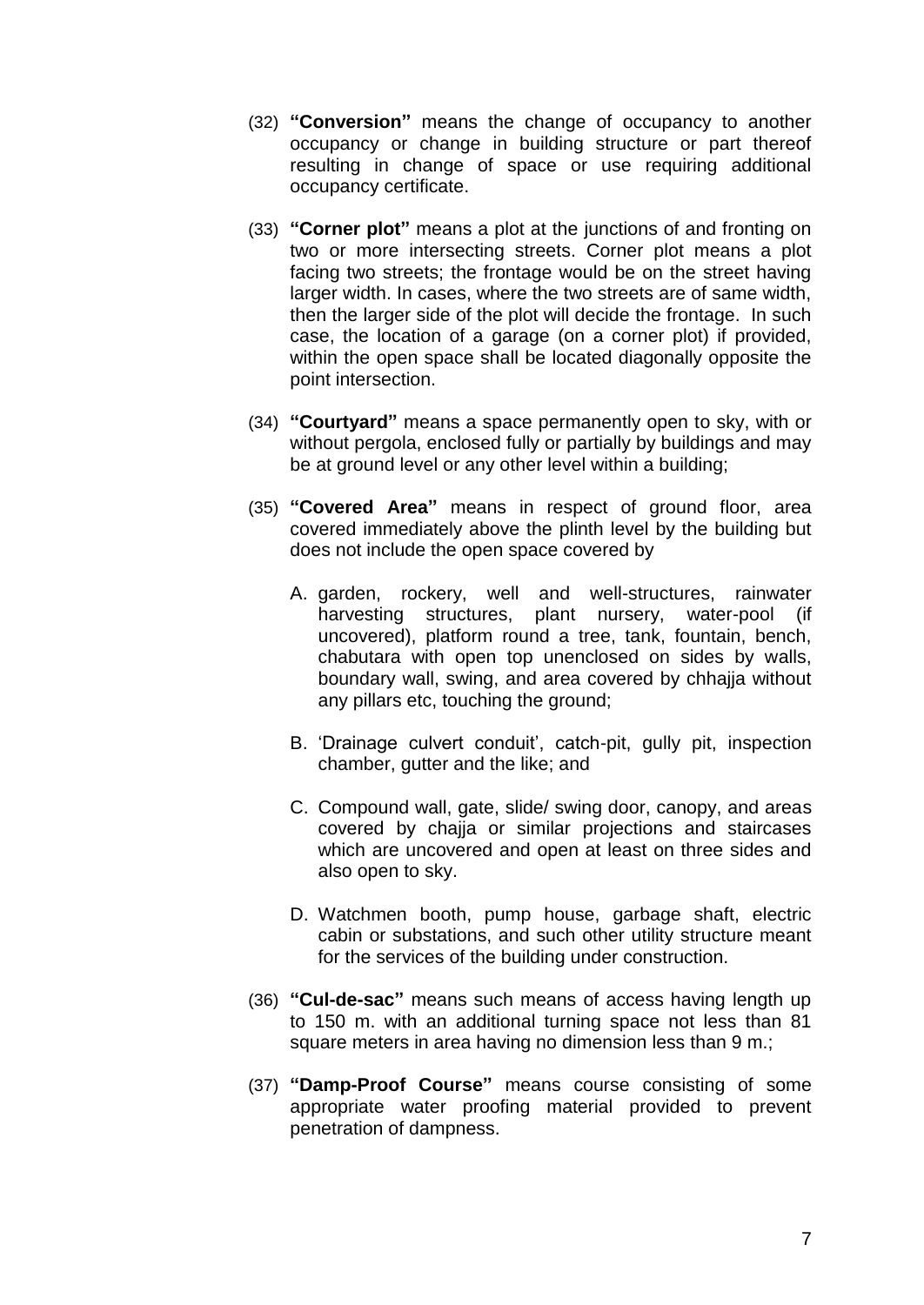- (38) **"Detached building"** means a building whose walls and roof are independent of any other building with open spaces on all sides;
- (39) **"Development Plan/ Comprehensive Development Plan"** includes any development plan either interim or comprehensive or zonal plan in operation for the area under the jurisdiction of the Authority;
- (40) **"Deviation"** means any construction made in departure from the approved plan by way of alterations or additions, modifications in the total floor area, coverage, floor area ratio (FAR), setbacks, height, parking space, provision of public utilities etc.
- (41) **"Drain"** means a line of pipes including all fittings and equipment such as manholes, inspection chamber, traps, gullies and floor traps, used for the drainage of a building or a number of buildings, or yards appurtenant to the buildings within the same cartilage and includes open channels used for conveying surface water;
- (42) **"Drainage"** means the removal of any liquid by a system constructed for purpose;
- (43) **"Dwelling Unit/Tenement"** means an independent housing unit with separate facilities for living, cooking and sanitary requirements..
- (44) "**EWS House"** means a house or dwelling unit intended for Economically Weaker Sections with maximum built up area of 32 sq.mtr.
- (45) "**EWS Plot"** means a residential plot intended for Economically Weaker Sections having maximum plot area of 48 sq.mtr.
- (46) **"Encroachment"** means an act to enter into the possession or rights either of permanent or temporary nature on a land or built-up prop
- (47) **"Existing Use"** of a building or structure existing authorized with the approval of the Authority before the commencement of these Regulations.
- (48) **"Enclosed staircase"** means a staircase, separated by fire resistant walls from the rest of the building.
- (49) **"Existing Building or use"** means a building, structure or its use as sanctioned/ approved/ regularized by the Competent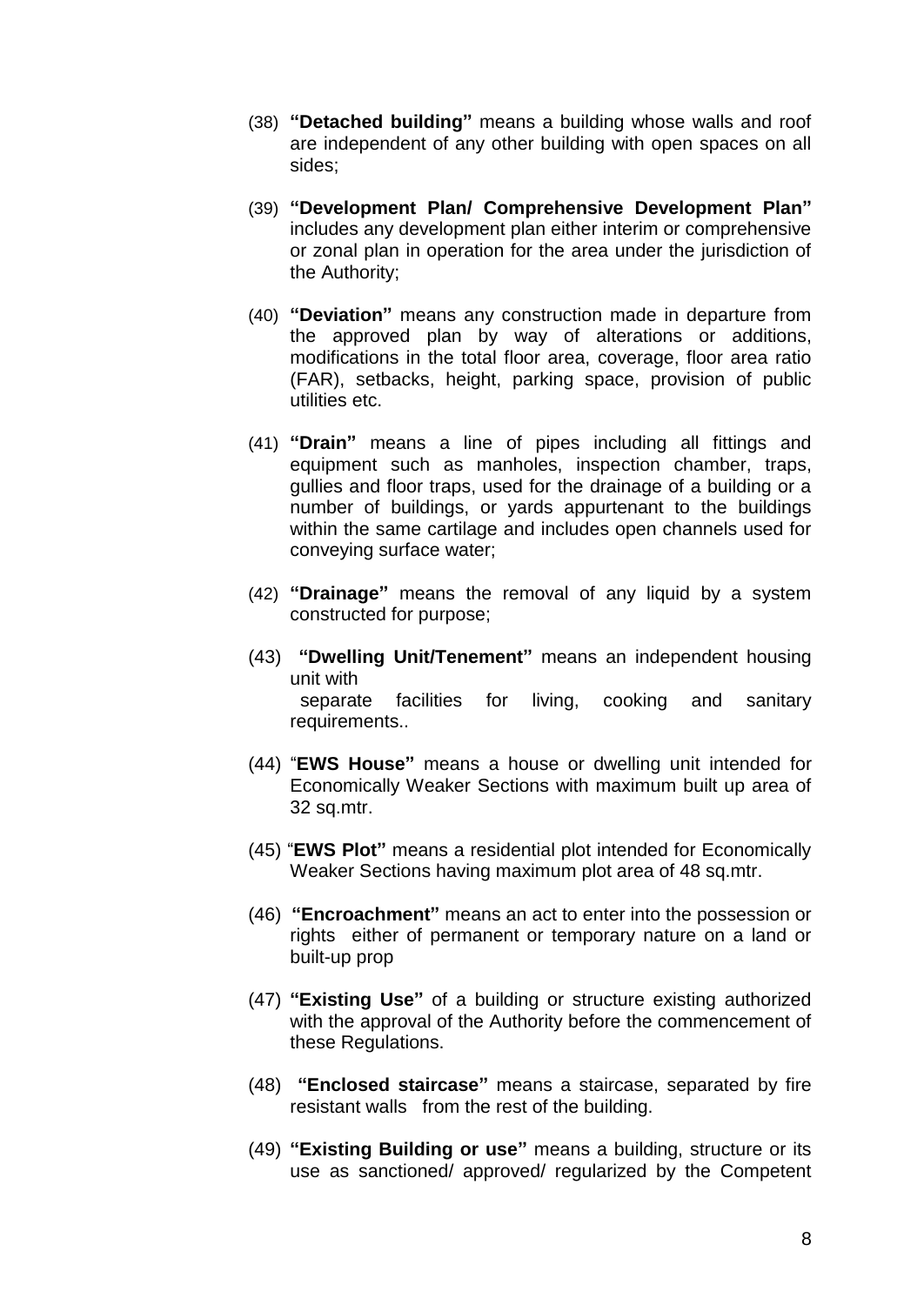Authority, existing before the commencement of these Regulations;

- (50) **"Exit"** means a passage, channel or means of egress from any building, storey or floor area to a street or other open space of safety;
- (51) **"External Wall"** means an outer wall of a building even though adjoining to a wall of another building and also means a wall abutting on an interior open space of a building.
- (52) **"Farm House"** means a plot of land including construction thereon in the area designated for agricultural use by the Authority.
- (53) **"Farm Shed"** shall include permanent or temporary structures erected in the plot used for farmhouse.
- (54) **"Fire Alarm System"** means an arrangement of call joints or detectors, sounders and other equipments for the transmission and indication of alarm and sometimes used as signals for testing of circuits and whenever required for the operation of auxiliary services. This device may be work automatically or manually to alert the occupants in the event of fire;
- (55) **"Fire Lift"** means lift specially designed for use by fire service personnel in the event of fire;
- (56) **"Fire Proof Door"** means a door or shutter fitted to a wall opening, and constructed and erected with the requirement to check the transmission of heat and fire for a specified period;
- (57) **"Fire Resisting Material"** means the material, which is normally used for fire resistance.
- (58) **"Floor"** means the lower surface in a storey on which one normally walks in a building.
- (59) **"Floor Area Ratio (FAR)"** means the quotient obtained by dividing the total covered area on all floors with the area of the plot.
- (60) **"Footing"** means the part of a structure, which is in direct contact with the ground and transmitting loads to the ground.
- (61) **"Foundation"** means that part of a structure, which is in direct contact with and meant for transmitting loads to the ground.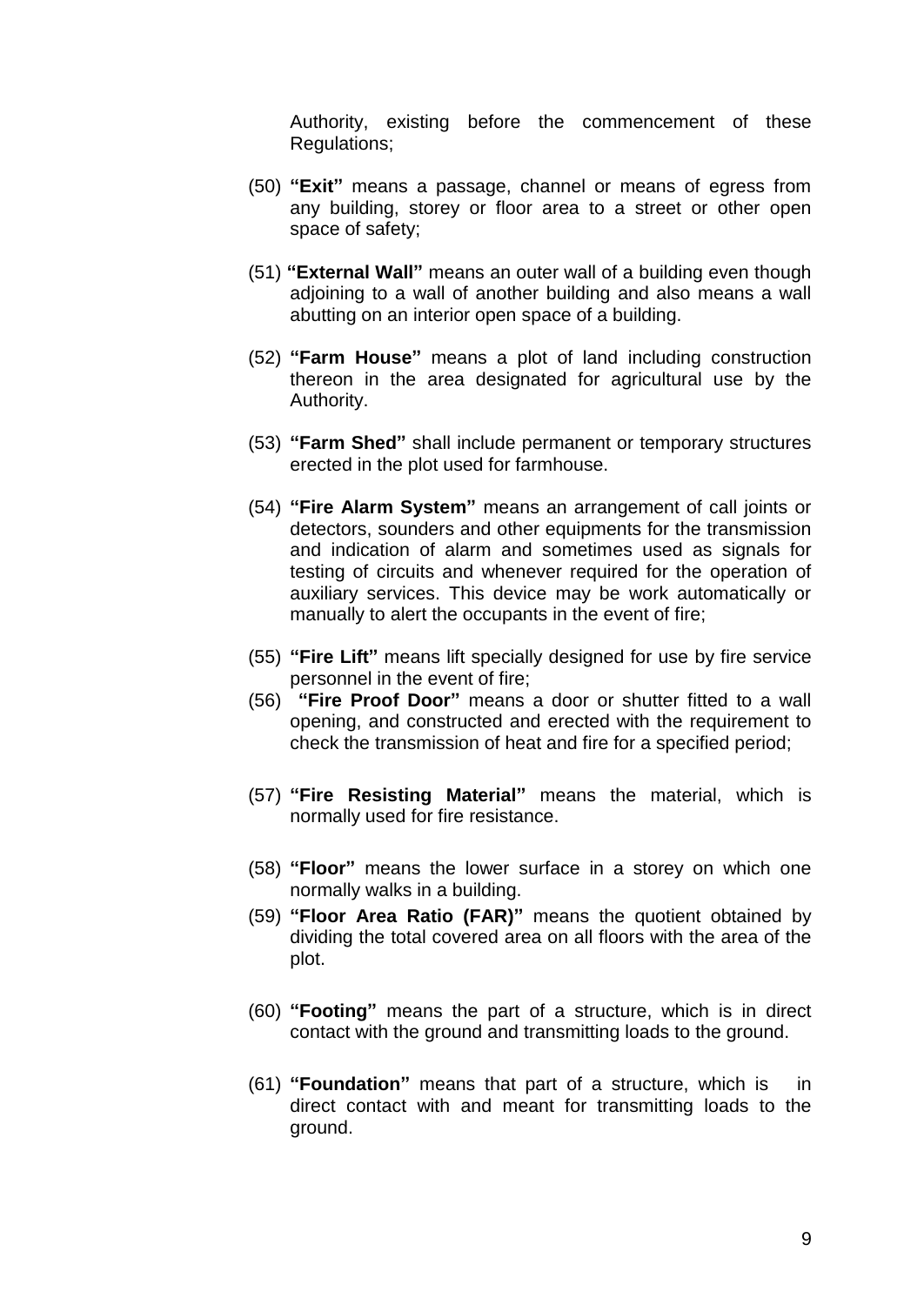- (62) **"Gallery"** means an intermediate floor or platform projecting from a wall of an auditorium or a hall providing extra floor area, additional seating accommodation, etc. It shall also include structures provided for seating in stadium.
- (63**) "Garage-Private"** means a building or a portion thereof designed for parking of privately owned motor vehicles or any other vehicles.
- (64) **"Garage-Public"** means a building or a portion thereof designed or used for repairing, servicing, hiring, selling or parking of motor driven or any other vehicles.
- (65) **"Ground Floor"** shall mean storey, which has its floor surface nearest to the ground around the building.
- (66) "**Group Housing"** means building with more than one dwelling unit, where land is owned jointly the construction is undertaken jointly by one agency.
- (67) **"Habitable room"** means a room having area of not less than 9.0 sq.mt, width 2.4 m.(min.), height 2.75 m.(min.) occupied or designed for occupancy by one or more persons for study, living, sleeping, eating, cooking if it is used as a living room, but does not include bathrooms, water closet compartments, laundries, serving and storage pantries, corridors, cellars, attics and spaces that are not used frequently or during extended periods;

## (68) **" Hazardous material"**

- A. Means radioactive substances;
- B. Material which is highly combustible or explosive and/or which may produce poisonous fumes explosive emanations, or storage, handling, processing or manufacturing of which may involve highly corrosive, toxic, obnoxious alkalis or acids or other liquids;
- C. Other liquids or chemicals producing flame, fumes, explosive, poisonous, irritant or corrosive gases or which may produce explosive mixtures of dust or fine particles capable of spontaneous ignition.
- **(69) "Hazardous and obnoxious industry"** means industry, which creates nuisance to the surrounding development in the form of smell, smoke, gas, dust, air pollution, water pollution and other unhygienic conditions.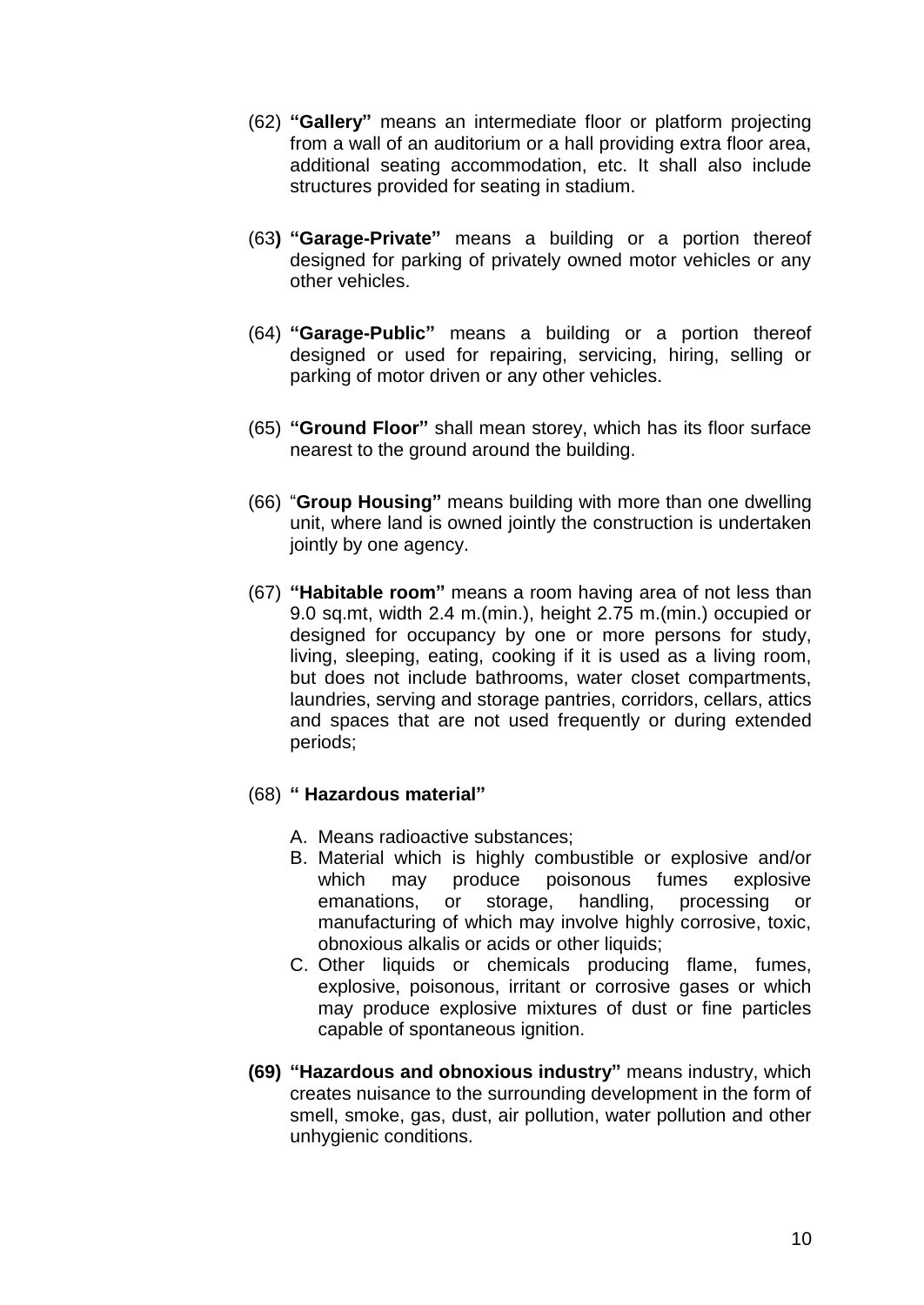(70) **"Natural hazard prone areas"** mean areas likely to have moderate to high intensity earthquake, or cyclonic storm, or significant flood flow or inundation, or landslides/mud flows/avalanches, or one or more of these hazards.

**NOTE:** Moderate to very high damage risk zones of earthquakes are shown in Seismic Zones III, IV and V specified in IS: 1893; moderate to very high damage risk zones of cyclones are those areas along the sea coast of India prone to having wind velocities of 39 m/s or more as specified in IS: 875(Part 3;) and flood prone areas in river plains (un-protected and protected) are indicated in the Flood Atlas of India prepared by the Central Water Commission, besides, other areas which can be flooded under conditions of heavy intensity rains, inundation in depressions, back flow in drains, inadequate drainage, etc. as identified through local surveys in the development plan of the area and landslide prone areas as identified by State Government/Land surveys.

- (71) **"Heritage Zone"** means the area as delineated in Comprehensive Development Plan.
- (72) **"Illuminated Exit" Signs** means a device for indicating the means of escape) during normal circumstances and power failure.
- (73) **"Jhamp"** means a downward vertical or sloping projection hanging below the balcony to provide protection from direct sun or rain.
- (74) **"Katra/ Chawl"** means a building so constructed as to be suitable for living in separate tenements each consisting a single room, or of two, but not more than two rooms and with common sanitary arrangements.
- **(75) "Land use"** means the use of the land proposed in the Interim Development Plan/Comprehensive Development Plan/ Zonal Development Plan.
- **(76) "Latrine-connected"** means a latrine connected to the municipal sewer system;
- **(77) "Layout Plan"** means plan-indicating sub-division of land with provision of road & other infrastructure.
- **(78) "Latrine-unconnected"** means a latrine not connected to the municipal sewer system; it may be connected to a septic tank or suitable treatment or disposal system;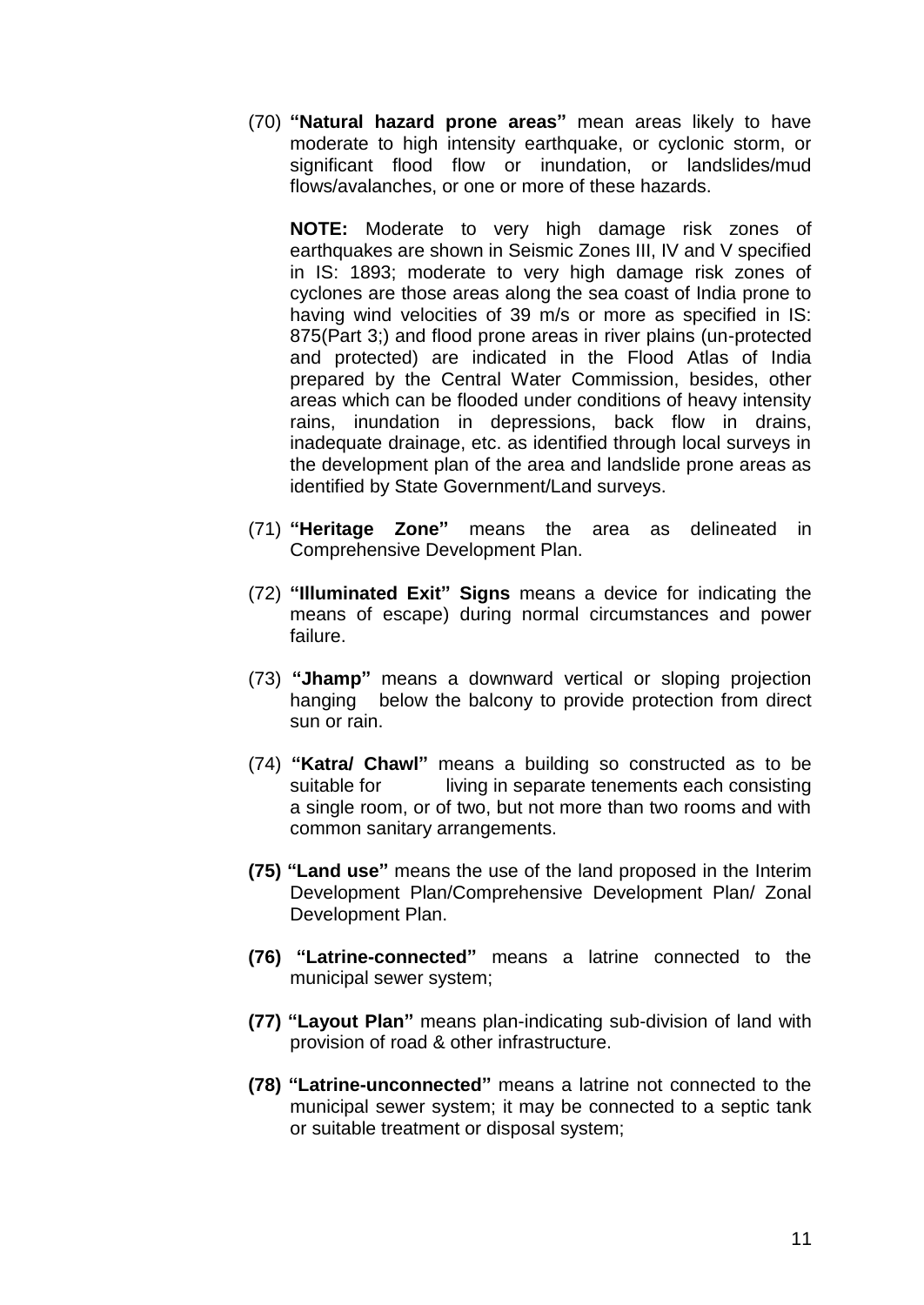- **(79) "Ledge / Tand"** means a shelf-like projection supported in any manner whatsoever, except by means of vertical supports within a room itself but not having projection wider than 1.0 meter and at a minimum clear height of 2.1 meters from the floor level;
- **(80) "LIG House"** means a house or dwelling unit intended for lowincome groups with a built up area of maximum 48 sq.mtr.
- **(81) "LIG Plot"** means a residential plot intended for low-income groups with a plot area of maximum 60 sq.mtr.
- **(82) "Loft'** means an intermediate floor between two floors or a residual space in a pitched roof, above normal floor level with a maximum height of 1.5 meters and which is constructed or adopted for storage purposes;
- **(83) "Empanelled Technical Person"** means Architect registered with the Council of Architecture or Civil Engineer/Structural Engineer/Town Planner/Supervisor licensed/ empanelled/ registered by the Authority.
- **(84) "Masonry"** means an assemblage of masonry units properly bonded together with mortar;
- **(85) "Mezzanine Floor"** means an intermediate floor between two floors, above ground level, accessible only from the lower floor;
- **(86) "Mixed Land Use"** means mixed use of the building/premise consisting of two or more compatible uses of which the principal use shall not be less than  $2/3^{rd}$  of total built up area.
- **(87) "Multi - Storey or High Rise Building"** means a building whose height is 15 meters or more, measured from the average level of the centre line of the street on which the site abuts.
- **(88) "Mumty or Stair Cover"** means a structure with a covering roof over staircase and it"s landing built to enclose only the stairs for the purpose of providing protection from weather and not used for human habitation.
- **(89) "Mitigation"** means measures taken in advance of a disaster aimed at minimizing or eliminating its impact on society and on environment including preparedness and prevention.
- **(90) "Non-Combustible Material"** means a material, which does not burn nor add heat to a fire when tested for combustibility in accordance with good practice.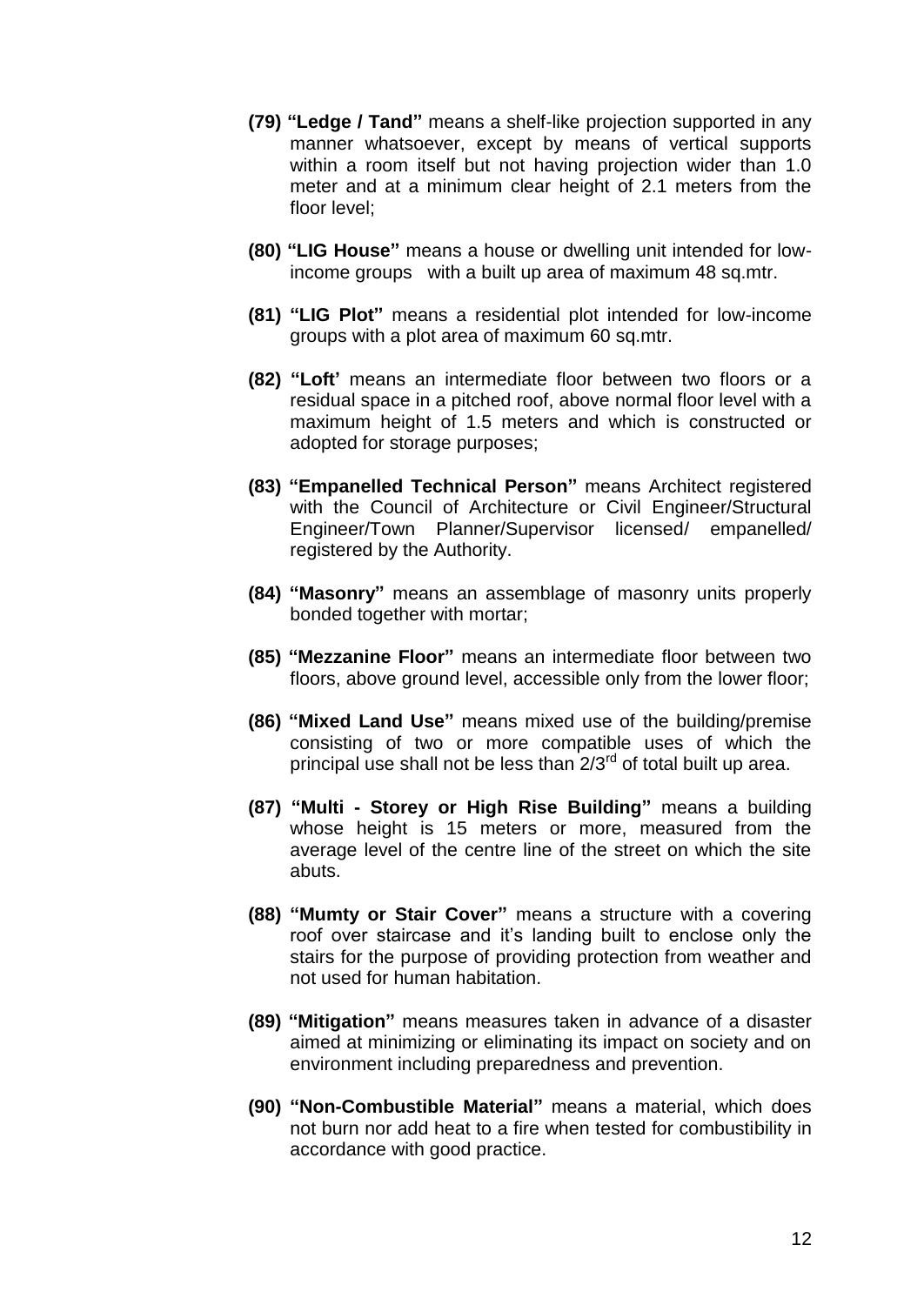- **(91) "Non -Conforming Use of a Building or Land"** means the use of a building or land existing at the time of commencement of these Regulations and which does not conform to the Regulations pertaining to the zone in which it is located.
- **(92) "Occupancy or Use"** means the principal occupancy for which a building or a part of a building is used or intended to be used;
- **(93) "Open Space"** means an area forming an integral part of the plot, left open to the sky.
- **(94) "Owner"** means a person, group of persons, a company, trust, Institute, Registered body, State or Central Government and its departments, undertakings and the like in whose name the property stands registered in revenue records.
- **(95) "Parapet"** means a low wall or railing built along the edge of a roof or a floor having a minimum height of 1.0 m

 **(93) " Parking Space"** means an area enclosed or unenclosed, covered or open, of sufficient size to park vehicles, together with a driveway connecting the parking space with a street or any public area and permitting ingress and egress of the vehicles;

- **(94) "Partition"** means an interior non-load bearing wall, one storey or part of a storey in height.
- **(95) "Performance Security"** means a security deposit to be deposited with the Authority by the Builder/ Developer of an Apartment Building/ Group Housing/ Commercial Building/Real Estate Development at the time of approval of Plans. However, no Performance Security is required for a commercial building having a covered area of less than 300 sq.mtr.
- **(96) "Permit"** means permission or authorization in writing by the Authority to carry out the work regulated by these Regulations.
- **(97) "Plantation"** means plantation of plants and trees.
- **(98) "Plinth"** means the portion of a structure between the surface of the surrounding ground and the surface floor, immediately above the ground.
- **(99) "Plinth Area"** means the built up area measured at the floor level of ground floor;
- **(100) "Porch"** means a covered surface supported on pillar or otherwise for the purpose of pedestrian or vehicular approach to a building.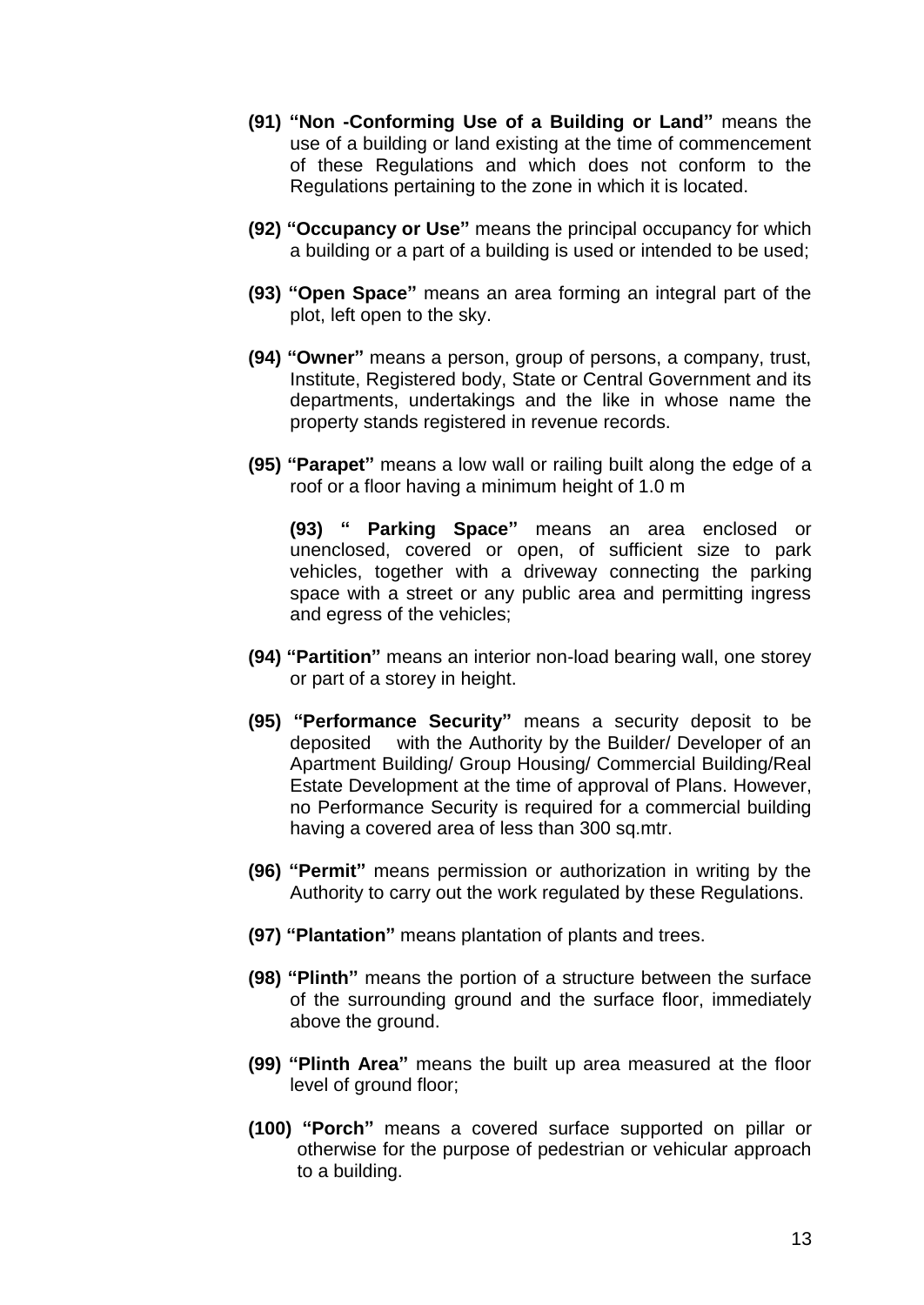- **(101) "Public Utility service'** means drainage, sewerage, electricity, water supply, solid waste disposal, sanitation, fire services, roads and any other support or infrastructure and the like for which a building has to depend on public bodies, authorities or agencies;
- (**102**) "**Ramp"** means a passage with gradual slope joining two level surfaces.
- **(103) "Real Estate Development"** means development undertaken for sale.
- **(104) "Registered Architect"** means an Architect registered with the Council of Architecture, who is not in arrears of subscription and who has not been the debarred by the Authority.
- **(105) "Registered Builder/ Developer"** means a builder empanelled/ registered with the Authority.
- **(106) "Road"** means any access viz. highway, street, lane, pathway, alley, or bridge, whether a thoroughfare or not, over which the public have right of passage or access or have passed and had access uninterruptedly for a specified period and includes all bunds, channels, ditches, storm water drains, culverts, side tracks, traffic islands, road side trees and hedges, retaining walls, fences barriers and railings within the road line.
- **(107) "Road Width or Width of Road/Street"** means the whole extent of space within the boundaries of a road when applied to a new road/street as laid down in the city survey or development plan or prescribed road lines by any act of law and measured at right angles to the course or intended course of direction of such road.
- **(108) "Row Housing"** means a row of contiguous houses with only front, rear and interior open spaces.
- **(109) "Room Height"** means the vertical distance measured from the finished floor level to the finished ceiling.
- **(110) "Rule"** means the Odisha Development Authorities Rules, 1983.
- **(111)"Schedule"** means a Schedule appended to these regulations.
- **(112) "Section"** means section of the Act.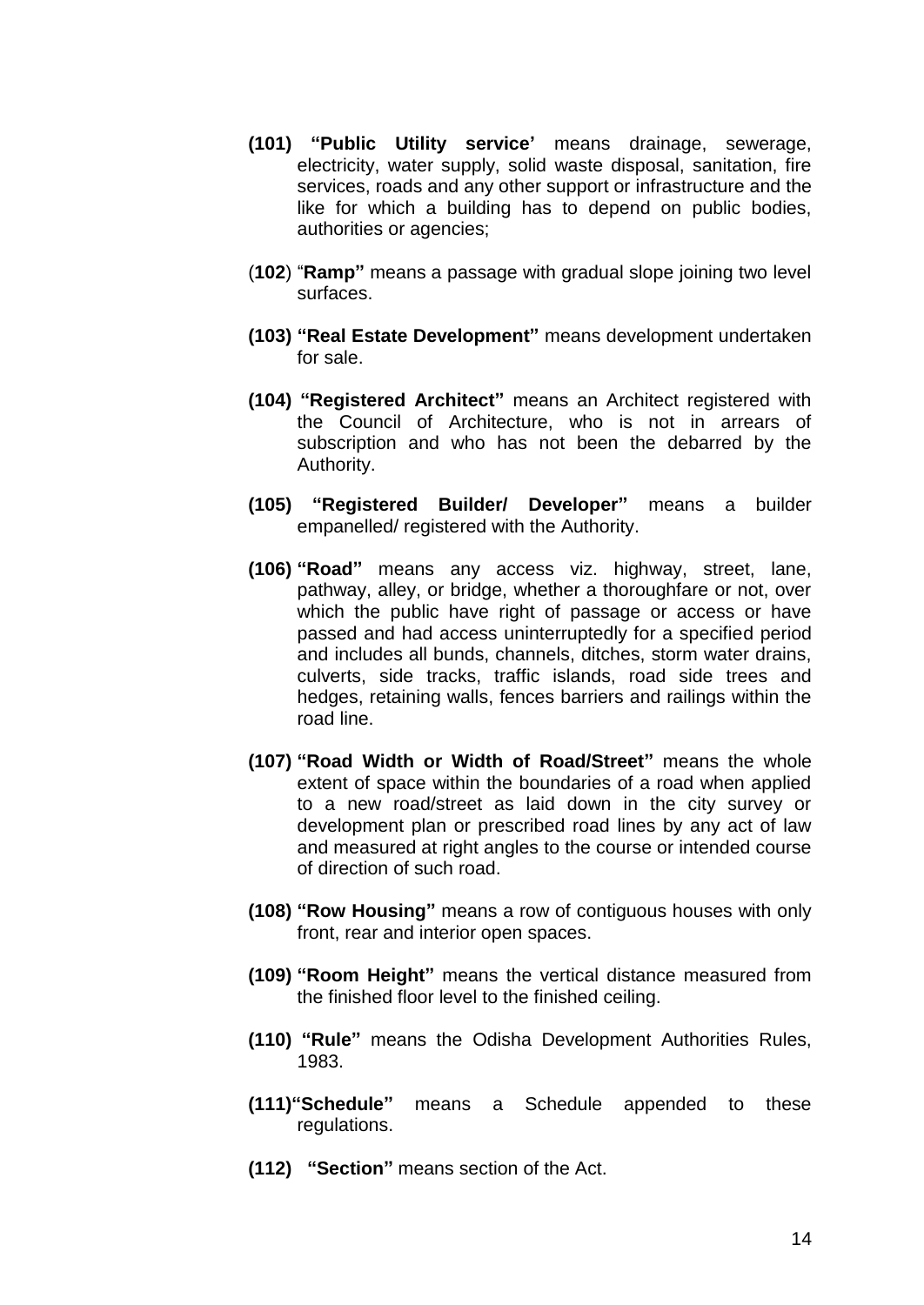- **(113) "Semi-Detached Building"** means building detached on three sides (front, rear and side) with open spaces as specified under the Regulations.
- **(114) "Set back"** means the distance between the plinth lines of the building and the boundary of the plot.
- **(115) " Setback line"** means a line usually parallel to the plot boundaries and laid down in each case by the Authority beyond which nothing can be constructed towards the plot boundaries and shall not apply to slums taken up under an approved programme of the Government subject to the specific sanction of the Government, and subject to the conditions that there will not be more than 25 plots in one cluster, and the area of each plot in the cluster shall not exceed 25 sq. m.
- **(116) "Settlement"** means a human settlement, whether urban or rural in character. It includes habited villages, towns, townships, cities and the areas notified under the control of the Authority.
- **(117) "Site"** means a parcel or piece of land enclosed by definite boundaries.
- **(118) "Site with Double Frontage'** means a site having frontage on two streets other than corner plot.
- **(119) "Service Floor"** means floor in hotel or commercial building above ground floor in case of more than four storied buildings.
- **(120) "Service Lane"** means a lane provided at rear or side of a plot for service purposes.
- **(121) "Service Road"** means a road/ lane provided at the front, rear or side of a plot for service purpose.
- **(122) "Side Depth"** means horizontal distance between the front and rear side boundaries.
- **(123) "Smoke Stop Door"** means a door for preventing or checking the spread of smoke from one area to another.
- **(124) "Stilt floor"** means a floor supported by pillars with all four sides open to be used for parking, switch room, generator room, society room & information room with minimum height of 2.4 meter & maximum height of 2.7 meter.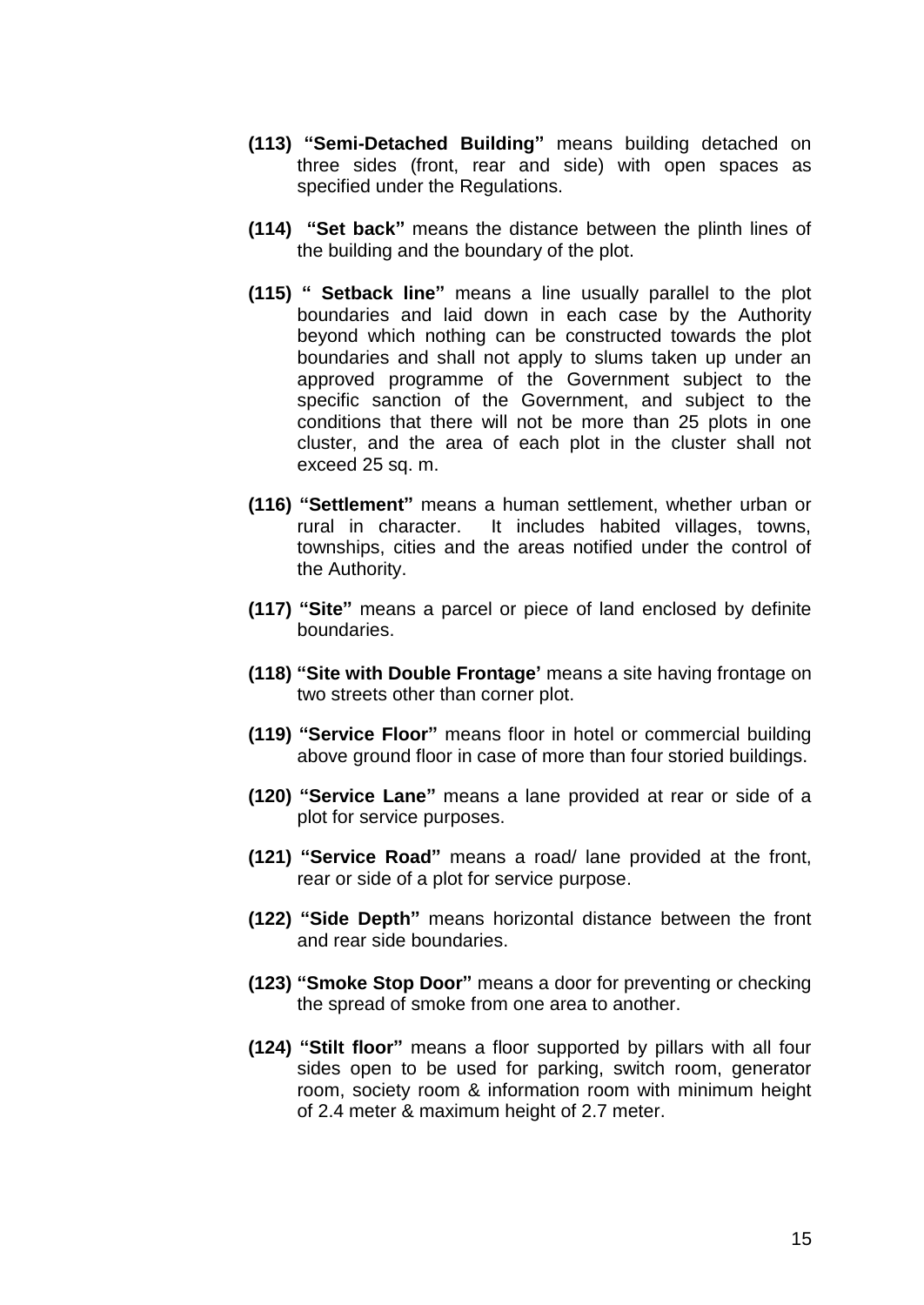- **(125) "Storage Space"** means a space where goods of nonhazardous nature are stored and includes cold storage and banking safe vaults.
- **(126) "Store Room"** means a room used as storage.
- **(127) "Spiral Staircase"** means a staircase forming continuous winding curve round a central point or axis provided in a open space having tread without risers.
- **(128) "Store"** means the space between the surface of any floor and the surface of the floor next above it, or if there be no floor above it then the space between any floor and the ceiling next above it, but shall not include a mezzanine floor;
- **(129) "Supervisor"** means a person having Diploma in Architectural Assistantship/ Diploma in Civil Engineering/ equivalent qualification.
- **(130) "Tenements"** means room or rooms in the occupation of , or meant for the occupation of one tenement;
- **(131) "To abut"** means to abut on a road so that any portion of the building is on the road boundary;
- **(132) "To erect"** a building means:
	- A. to erect new building on any site whether previously built upon or not;
	- B. to re-erect any building of which portions above the plinth level have been pulled down or destroyed
- **(133) "Unsafe Building"** means buildings which are structurally and constructional unsafe, or in-sanitary, or do not provide adequate means of egress, or which constitute fire hazard, or are otherwise dangerous to human life or property, or which in relation to existing use constitute a hazard to safety/health/public welfare by reason of inadequate maintenance, dilapidation or abandonment.
- **(134) "Unauthorized Construction'** means the erection or reerection, addition or alternation, which is not approved or sanctioned by the Authority.
- **(135) "Underground/Overhead Tank"** means an underground/ overhead water tank, constructed or placed to store water.
- **(136) "Verandah"** means space with at least one side open to the outside with the exception of one-meter parapet on the upper floors to be provided on the open side.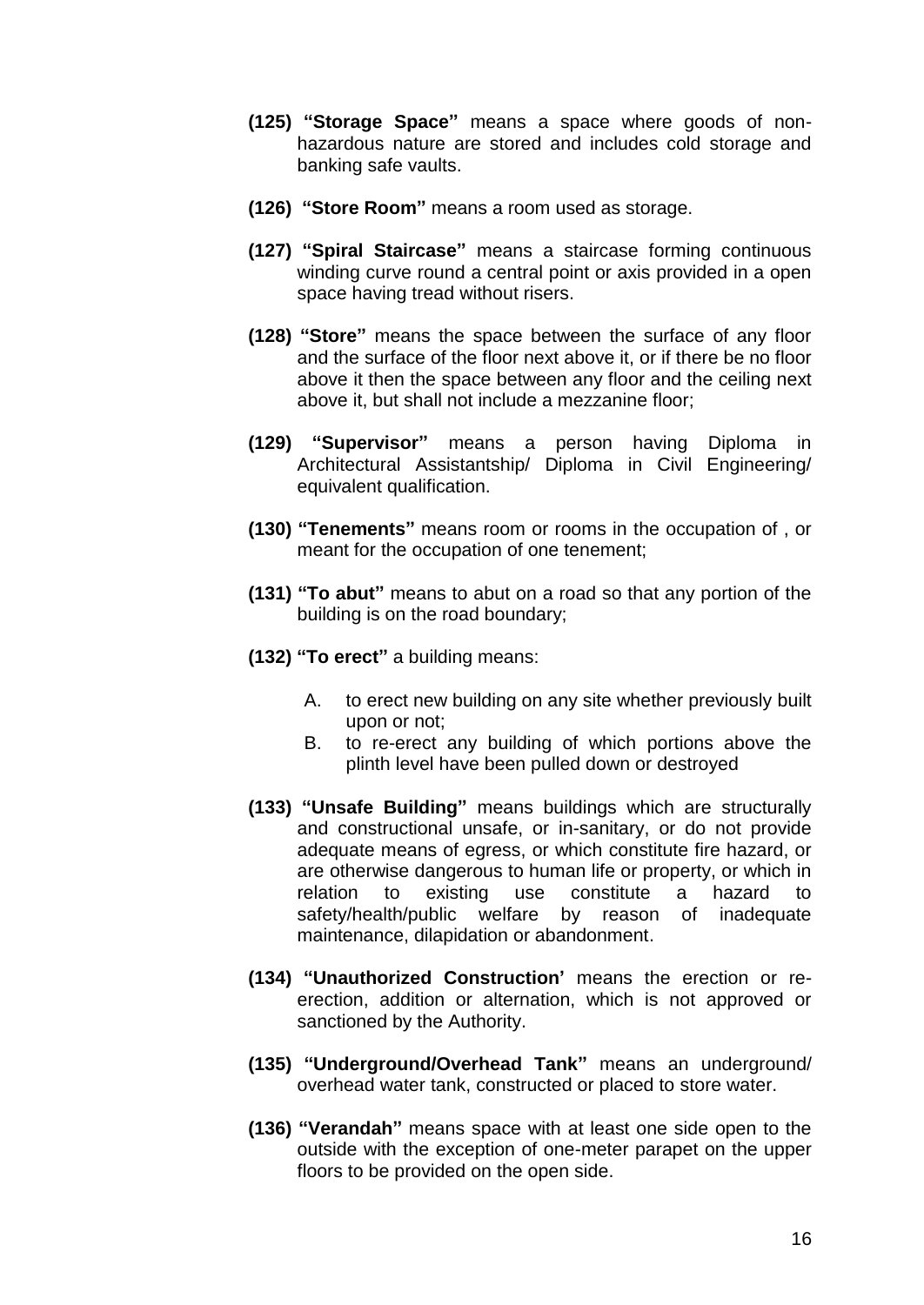- **(137) "Ventilation'** means the supply of outside air into a building through window or other openings due to wind out side and convection effects arising from temperature, or vapour pressure differences (or both) between inside and outside of the building.
- **(138) "Water Closet (W C)".** means a privy with arrangement for flushing the pan with water but does not include a bathroom;
- **(139) "Water course"** means a natural channel or an artificial channel formed by draining or diversion of a natural channel meant for carrying storm and wastewater.
- **(140) "Window"** means an opening to the outside other than a door, which provides all or part of the required light or ventilation, or both to an interior space.
- **(141) "Zoning Regulations"** means Regulations or Plans governing land use in any development plan or forming part of a development plan in operation;

 **Words and expressions used in these regulations, but not defined, shall have the same meaning as respectively assigned to them in the Act/Rules and the National Building Code of India, 2005 amended from time to time.**

## **PART - II**

## **ADMINISTRATION**

**Applicability**

- **3.** Subject to the provisions of the Act, these regulations shall apply:
	- (1) to the planning, design and construction of building in case of erection a building:
	- (2) to all parts of the building whether removed or not , and in case of removal of whole or any part of the building;
	- (3) to the remaining part of the building after demolition and work involved in demolition in case of demolition of whole or any part of a building;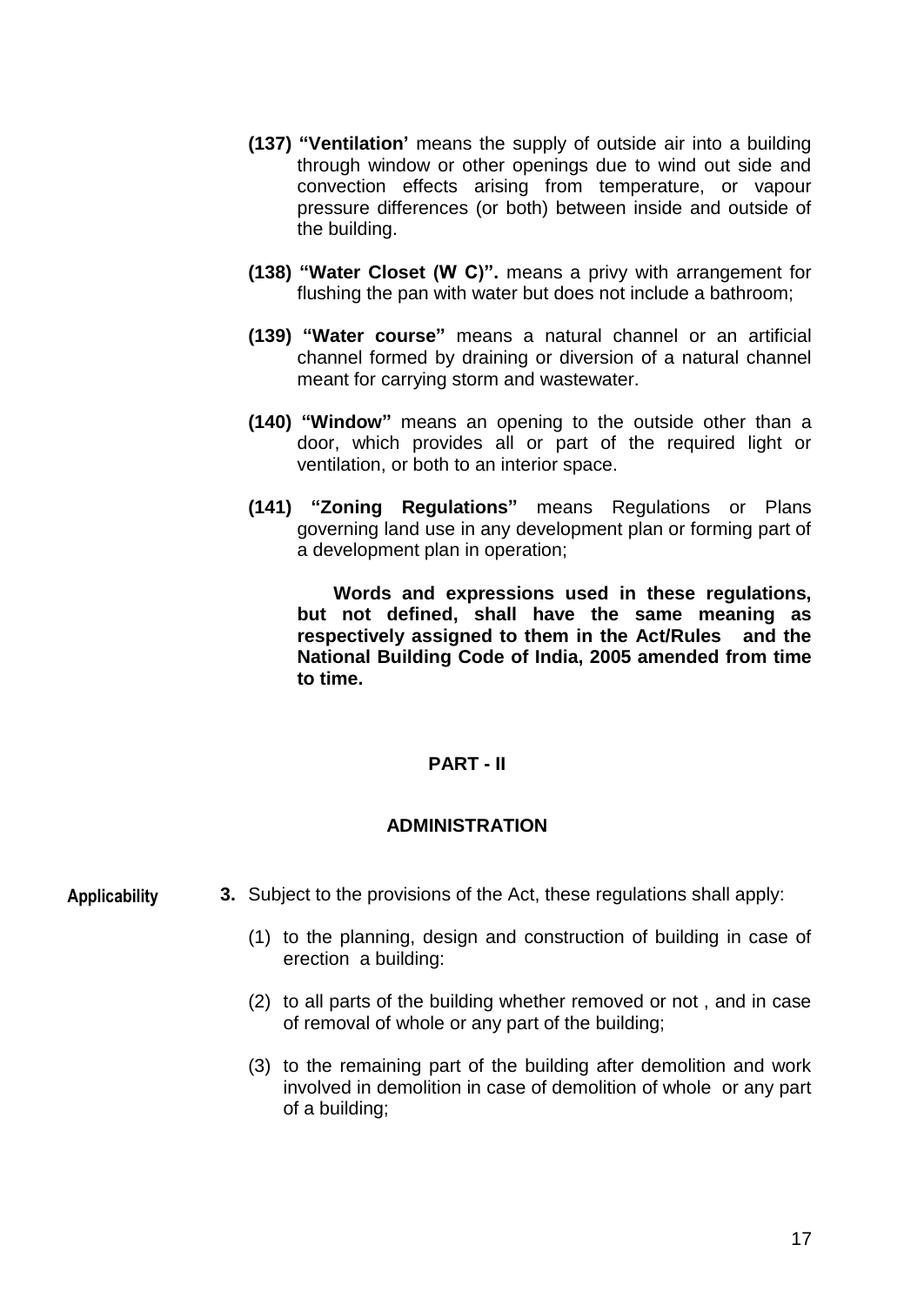(4) to the whole building whether existing or new building (except only to that part of the building, which is consistent with these Regulations) in case of alteration of a building; (5) to all parts of the building affected by the change in case of change of occupancy of a building; and

- (6) to use of any land or building where sub-division of land is undertaken or use of land or building is changed.
- **4.** (1) The construction of any building in respect of which permission has been issued before coming into force of these regulations, shall, so far as it is not inconsistent with the provisions of these regulations regarding provision of public utility services, and construction in heritage zone, continue to be validly made and the said permission shall be deemed to have been issued under the corresponding provisions of these regulations.
	- (2) Where any building has been constructed without an approved plan or with deviation of an approved plan, the provisions of these Regulations shall be insisted upon.

**Application**

**Deemed permission**

> **5.** (1) any person who intends to erect, re-erect or make additions or alterations in any building or demolish any building shall apply to the Authority in Form-I (Part-I). Based on this, the Authority may prescribe separate formats for different categories of buildings and group housing:

(2) Such application shall be accompanied by the following documents.

Seven copies of plans either computer prints, plain paper copies or ammonia prints, duly signed by the persons who have prepared them and the owner / applicant, showing:

- i. **Key plan:** A key plan drawn to a scale of not less than 1:10,000 shall be submitted along with the application for development/building permit showing the boundary and location of the site with respect to neighborhood landmarks. The minimum dimension of the key plan shall be not less than 75 mm.
- ii. **Site plan:** The site plan with the application for permit shall be drawn to a scale of not less than 1:200 for site up to 1000 sq. mtr., 1: 500 for a site up to 1 hectare and 1:1000 for site more than 1 hectare and shall show;
	- a. the boundaries of the site and of any contiguous land;
	- b. the position of the site in relation to neighboring streets;

18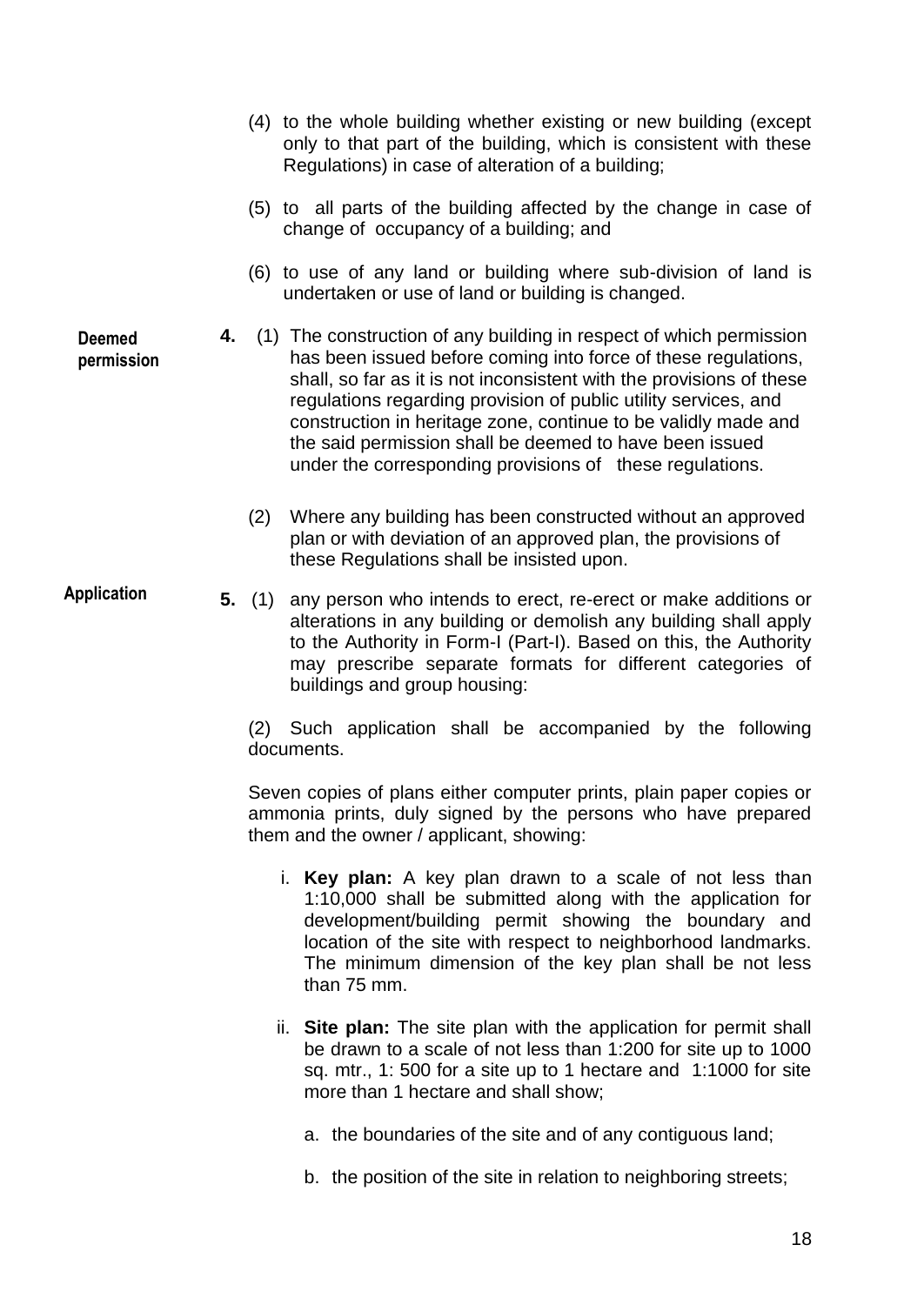- c. the name of the streets in which the building is proposed to be situated, if any along with connectivity to the public road.
- d. all existing buildings standing on, over or under the site including service lines;
- f. the means of access from the street to the building, and to all other buildings (if any) which the applicant intends to erect upon his contiguous land referred to in(a);
- g. space to be left about the building to secure free circulation of air, admission of light and access for scavenging purposes;
- h. the width of the street (if any) in front and of the street (if any) at the side / rear or near the buildings ;
- i. the direction of north point relative to the plan of the building;
- j. any physical features, such as well, drains, etc. and
- k. such other particular as may be specified by the Authority.
- **iii. Subdivision/ layout plan:** In case of development work, the notice shall be accompanied by the sub division/layout plan which shall be drawn on a scale or not less than 1:500 containing the following;
	- a. scale and north point;
	- b. Minimum seven copies of plan showing the location of all proposed and existing roads with their existing /proposed/prescribed widths within the land/ open space, public amenities & all other infrastructure superimposed over the revenue plots.
	- c. dimensions of the plot along with building lines showing the setbacks with dimensions within each plot;
	- d. the location of drains, sewers, public facilities and services, and electrical lines etc.;
	- e. table indicating size, area and use of all the plots in the sub division/layout plan along with revenue plot number, khata number extent and name of mouza.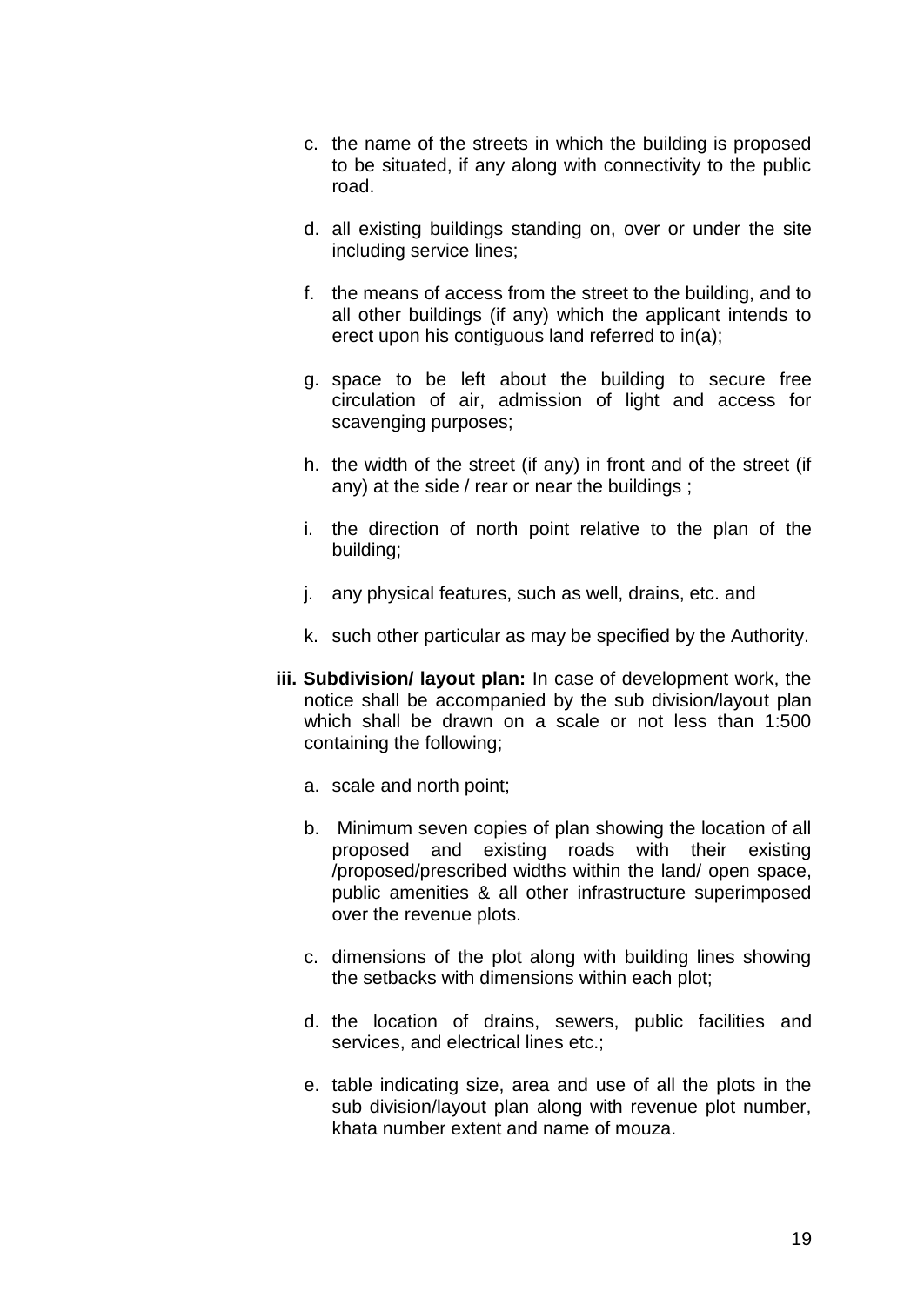- f. statement indicating the total area of the site, area utilized under roads, open spaces for parks, playgrounds, recreation space and development plan reservations, schools, shopping and other public spaces along with their percentage with reference to the total area of the site proposed to be subdivided; and
- g. in case of plots which are subdivided in built up areas in addition to the above, the means of access to the subdivision from existing streets.
- **iv. Building Plan and details:** The plans of the buildings and elevations and sections accompanying the notice shall be drawn to a scale of 1:100. The plans and details shall;
	- a. include floor plans of all floors together with the covered area clearly indicating the size and spacing of all framing members and sizes of rooms and the position of staircases, ramps and lift wells;
	- b. show the use or occupancy of all parts of the buildings;
	- c. show exact location of essential services, for example, WC, sink, bath and the like;
	- d. Include at least one elevation from the front showing height of building and rooms and also the height of parapet;
	- e. Include at least one section through the staircase;
	- f. Include the structural arrangements with appropriate sections showing type/arrangements of footings, foundations, basement walls; structural load bearing walls, columns and beams, and shear walls; and arrangement/spacing of framing members, floor slabs and roof slabs with the material used for the same;
	- g. show all street elevations;
	- h. give dimension of the projected portions beyond the permissible building line;
	- i. include terrace plan indicating the drainage and slope of the roof; and
	- j. give indications of the north point relative to the plan.
	- k. statement and calculation sheets with regard to the plot area, floor wise details of spaces under various categories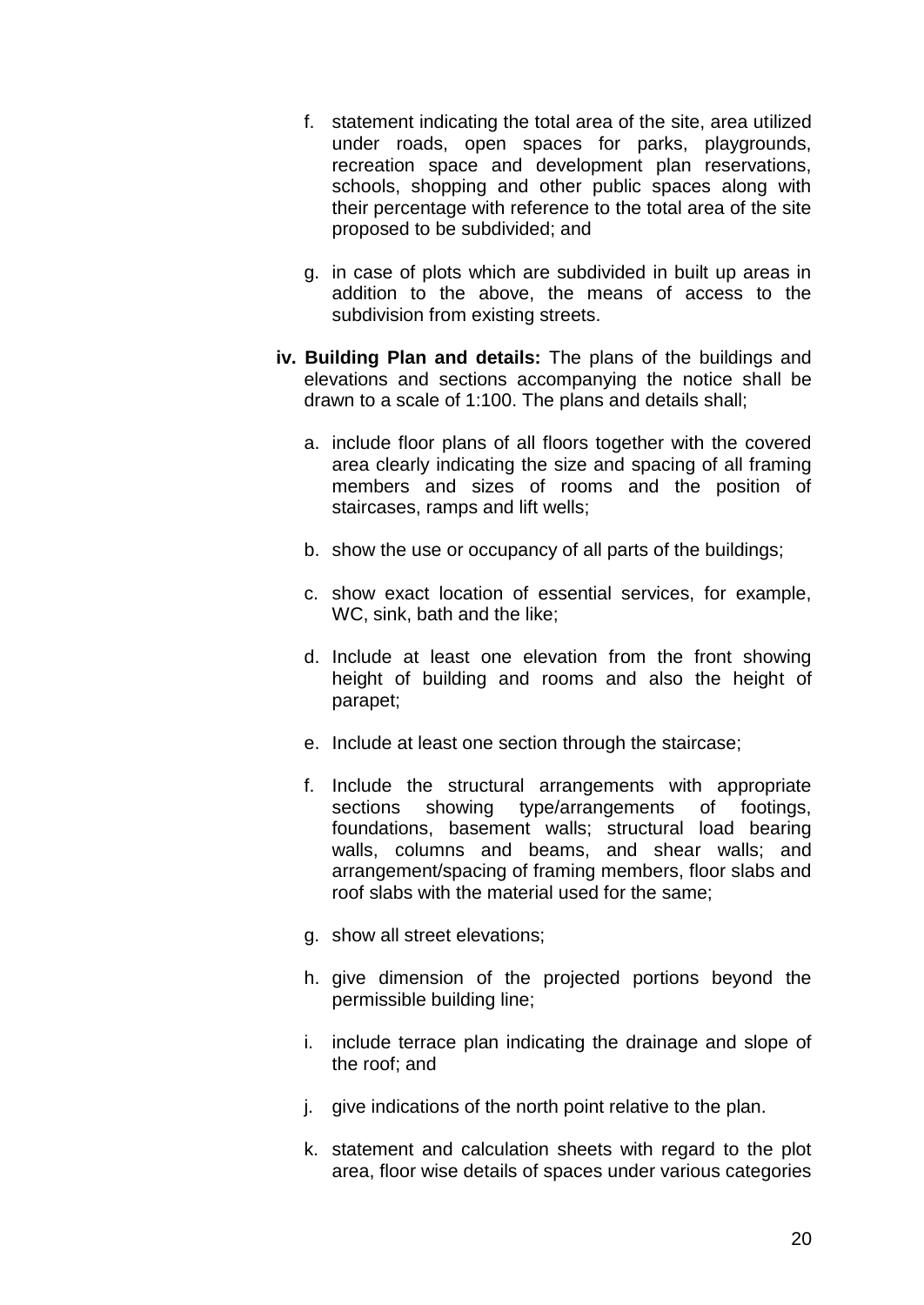like apartments or office spaces, lobby circulation, staircase, lift, mezzanine , balconies and details of such area which are to be exempted from calculation of floor area ratio, and;

**v. Building Plan for Multi-storied/special buildings:** For all multistoried buildings which are 15 m. or more in height and for special buildings like educational, assembly, institutional, industrial, storage and hazardous and mixed occupancies with any of the aforesaid occupancies having covered area more than 500 sq. m.

The following additional information shall be furnished/indicated in the building plan in addition to the items given in (iv) as applicable:

- a. Access to fire appliances/vehicles with details of vehicular turning circle and clear motorable access way around the buildings;
- b. Size(width) of main and alternative staircases along with balcony approach, corridor, ventilated lobby approach;
- c. Location and details of lift enclosures;
- d. Location and size of fire lift;
- e. Smoke stop lobby/door, where provided;
- f. Refuse chutes, refuse chamber, service duct, etc;
- g. Vehicular parking space;
- h. Refuse area, if any;
- i. Details of building services- Air-conditioning system with position of fire dampers, mechanical ventilation system, electrical services, boilers, gas pipes, etc;
- j. Detail of exits including provision of ramps, etc, for hospitals and special risk buildings/uses;
- k. Location of generator, transformer and switch gear room;
- l. Smoke exhauster system, if any;
- m. Details of fire alarm system network;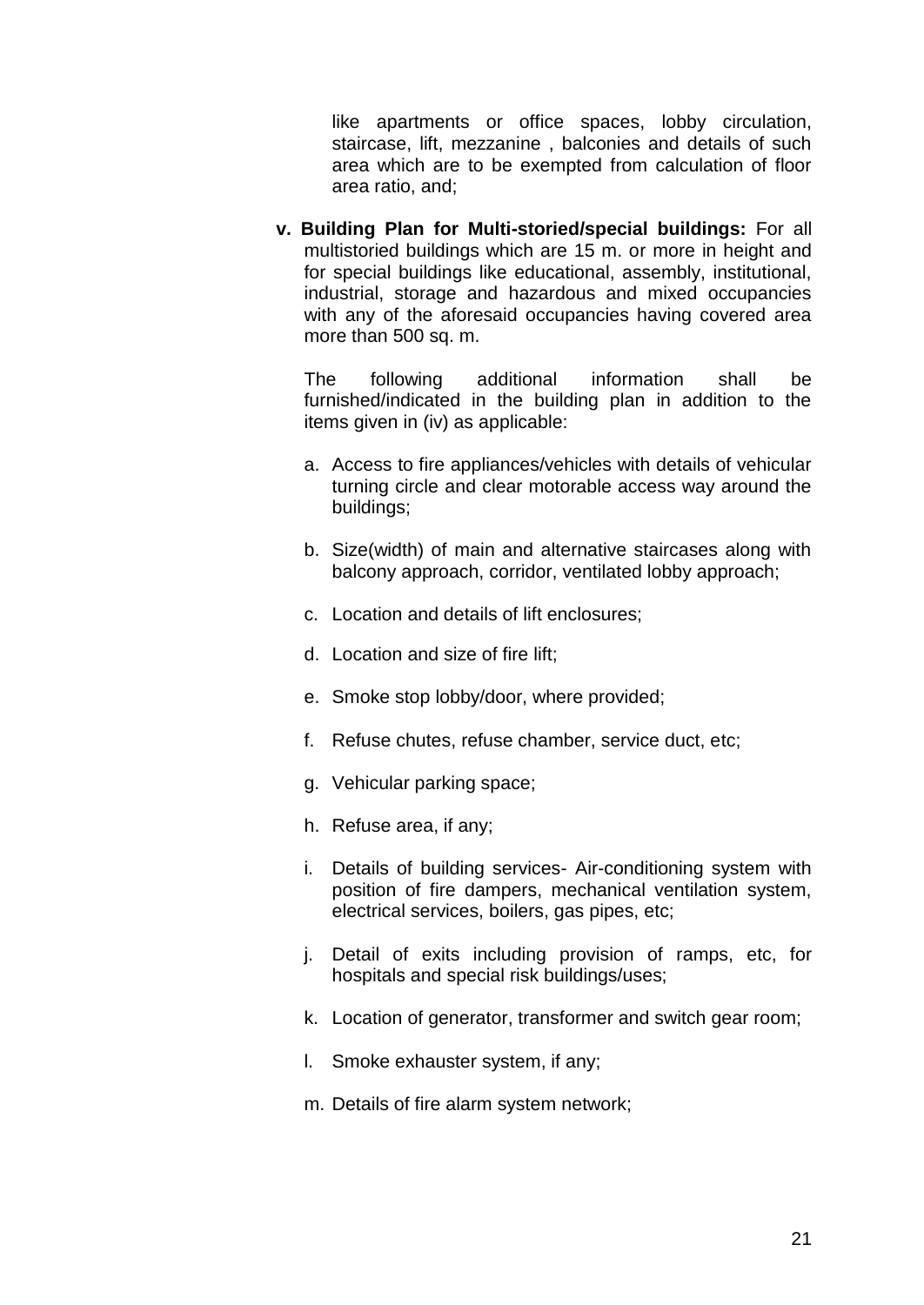- n. Location of centralized control, connecting all fire alarm systems built-in–fire protection arrangements and public address system, etc;
- o. Location and dimension of static water storage tank and pump room along with fire service inlets for mobile pump and water storage tank;
- p. Location and details of fixed fire protection installations, such as sprinklers, wet risers, hose-reels, drenchers, etc; and
- q. Location and details of first-aid fire fighting equipments/ installations.
- r. Longitudinal cross section of the building including size of footings, basement and super structure framing members and details of building and room heights and of staircase
- **vi. Services plans:** The services plan shall include all details of building and plumbing services, and also plans, elevations and sections of private water supply, sewage disposal system and rain water harvesting system.
- **vii. Landscape Plan:** The landscape plan shall include the area to be developed as lawn, garden, plantation etc.
- **viii. Specifications:** Specifications, both general and detailed, giving type and grade of materials to be used duly signed by the registered architect, engineer, structural engineer shall accompany the notice.

#### (3) **Certificates/Clearances:**

- (i) In case the applicant is a trust, group of persons, partnership or a company, a registered agreement between the holder of the right, title and interest and the applicant, valid under the Transfer of Properties Act, 1982 and Copies of the Agreement/ Article of Association/ Memorandum/ Bye-laws.
- (ii) No Objection Certificate from the Odisha State Housing Board/ Cuttack Development Authority, for the additional constructions, in case the house is delivered by the Board / Authority.
- (iii) NOC from State Pollution Control Board for project having 20,000 sq. meters of covered area.
- (iv) For all buildings with a height of 15.0 meters and above, NOC from Fire Service shall be submitted.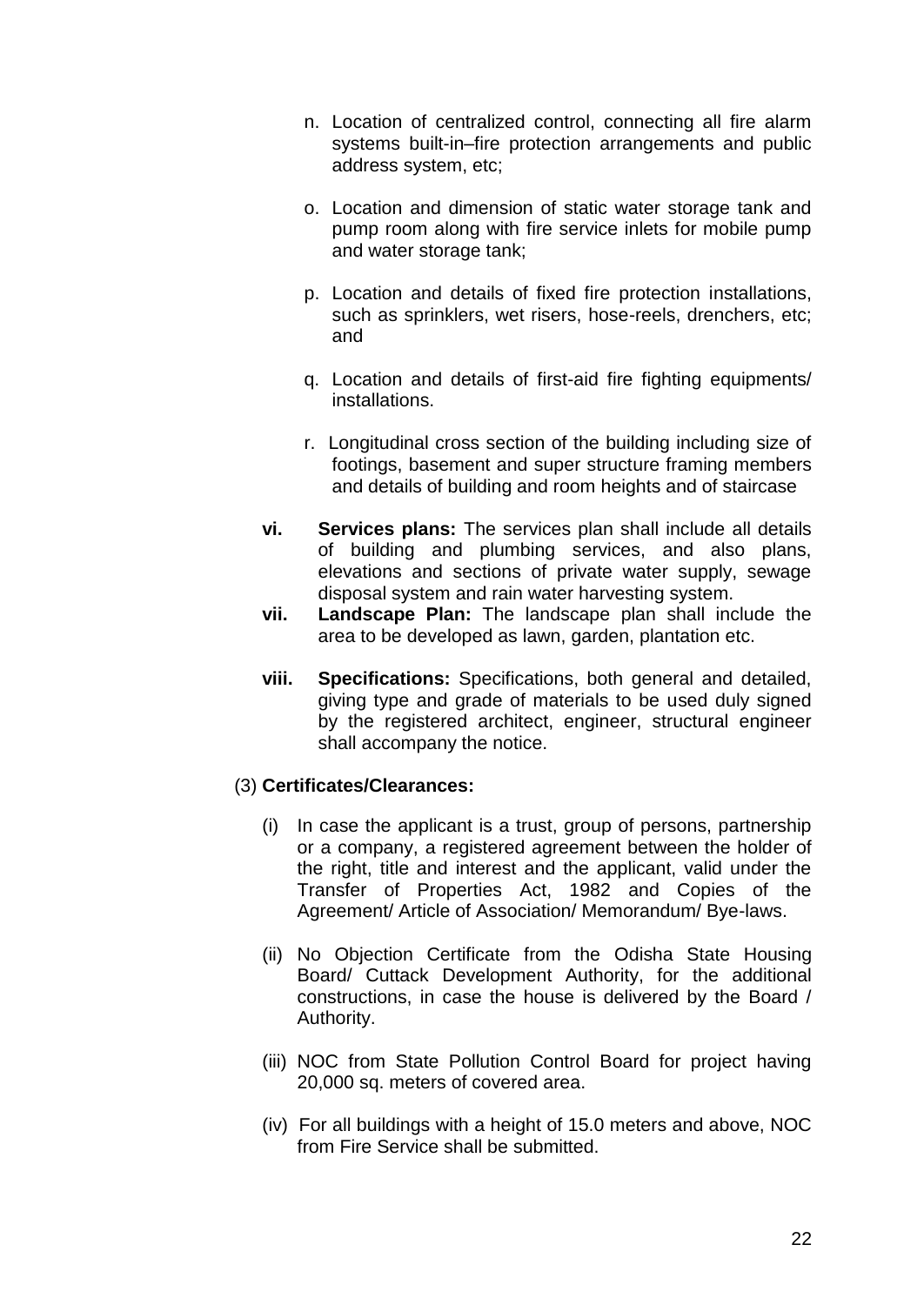- (v) NOC from Airport Authority of India shall be furnished where ever applicable.
- (vi) In case of building with more than 30 meters height, the Structural plan and the structural design shall have to be vetted by any State Resource Centre identified by Odisha State Disaster Management Authority or any Indian Institute of Technology/National Institute of Technology/Government Engineering College or any reputed technical institution identified by the Cuttack Development Authority.
- (vii) Structural stability certificate in the prescribed Form-VII signed by the engineer /structural engineer and the owner jointly shall be furnished.
- (viii) Supervision certificate in **Form-I (part-II)** shall be furnished by the registered architect/ engineer/structural engineer/ supervisor/ town planner undertaking the supervision.
- (ix) A check list in  $Form-I$  (Part-III) shall be furnished by the empanelled/registered technical person.

**Fees**

- **6.** The Authority shall levy the following fees:
	- (1) Every application for permission for building operation or development shall be accompanied by a Scrutiny fee as specified in clause 18 of the Odisha Development Authorities Rules, 1983.
	- (2) In the event of approval, the applicant shall deposit a sanction fee as decided by the Authority from time to time.
	- (3) Fees towards premium FAR as decided by the Authority from time to time.
	- (4) Fees for retention of structures for temporary period as decided by the Authority from time to time**.**
	- (5) Fees for change of occupancy as decided by the Authority from time to time.
	- (6) Fees for change of land use as decided by the Authority from time to time.
	- **7.** (1) The applicant shall deposit a refundable non interest earning security deposit at the rate of Rs.100/- (Rupees One hundred) per sqm. of floor area as fixed by the Authority from time to time for the following categories of buildings, namely:

**Security deposit**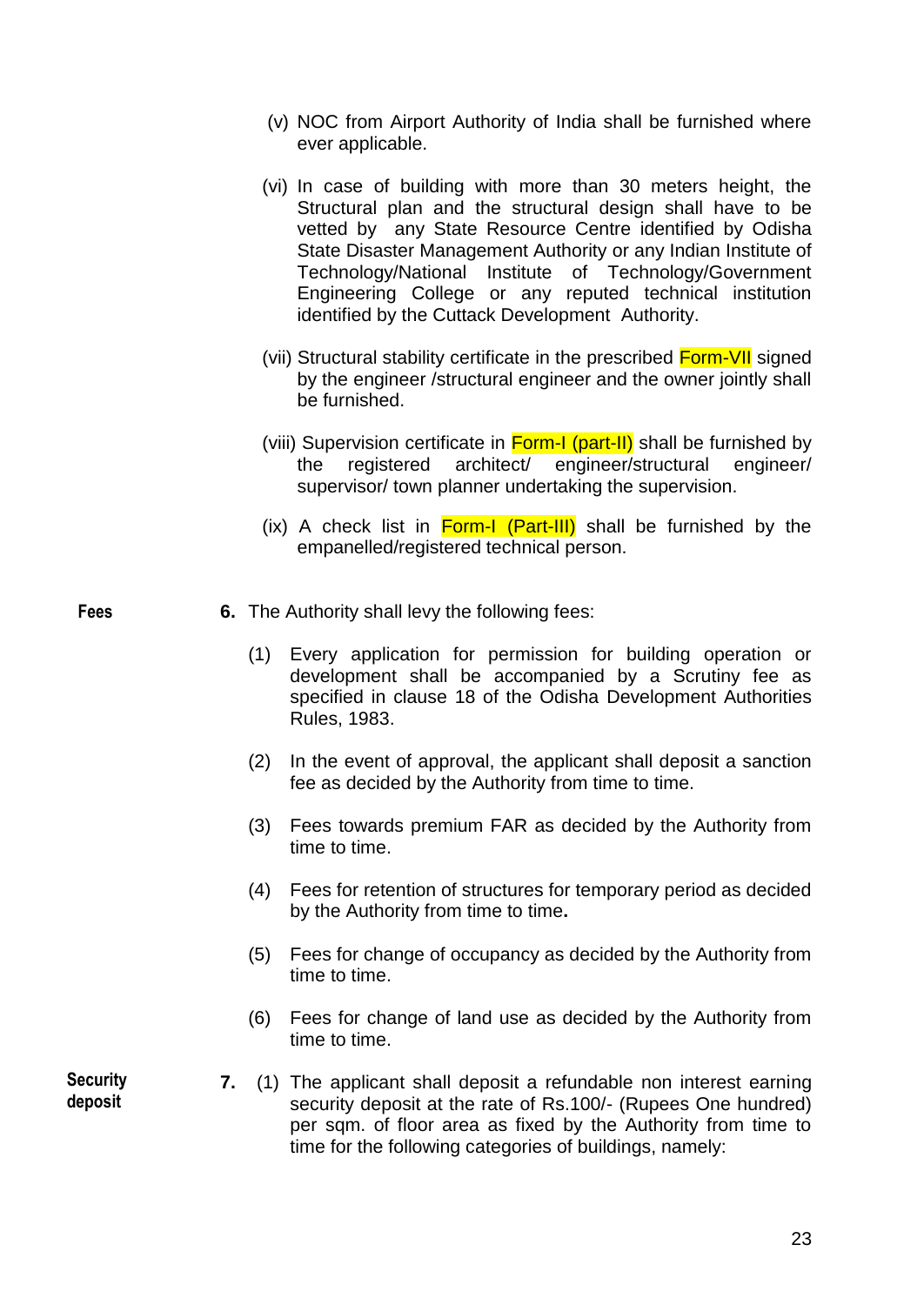A. Group housing / apartment buildings

**Plans**

B. Commercial buildings having 300 sq.m. or more of floor area.

However the applicant shall have the option of paying security deposit in the form of Bank Guarantee.

- (2) The security deposits shall be refunded within 60 days from the date on which completion certificate is produced, in case of building where there is no deviation in construction. If the construction / development are not as per approved plan, this deposit shall be adjusted towards compounding fees for regularization of deviation & in other cases it shall be forfeited. Forfeited and separate action will be initiated against the builder / developer as per the provisions of the Act.
- (3) The security deposit will be refunded with 2% interest if the building is constructed / development is carried out as per the approved plan/ lay out.
- **8.** (1)All the plans shall be prepared and duly signed by a registered/empanelled technical person (viz., Architect, Engineer, Structural Engineer, Town Planner, Supervisor) and Builder who shall indicate their names, addresses, registration numbers on the body of the plan and in all other relevant documents. The concerned owner of the land shall also sign the plans.
	- (2) All plans, drawings, statements, design details shall bear the signature of the applicant and shall be duly countersigned by an empanelled Architect/Technical person. All documents and plans related to structural designs shall bear the full name and full signature of a Structural Engineer. Plans and documents related to sanitary arrangements shall bear the full name and full signature of a Public Health Engineer/ Municipal Engineer.
	- **Note: 1.** The Empanelled Architect who has prepared the plan shall put the empanelment number/Council Of Architecture Registration No. and seal on all plans and documents signed by him and shall also furnish a certificate to the effect that he shall supervise the construction of the building and shall be responsible for any deviation from the approved plan except if the owner/Architect/Technical person intimates that their agreement has been terminated.
		- **2.** The Empanelled Structural Engineer, who has prepared the structural design, shall put his seal, and address on all the documents signed by him and shall also furnish a certificate to the effect that he shall supervise the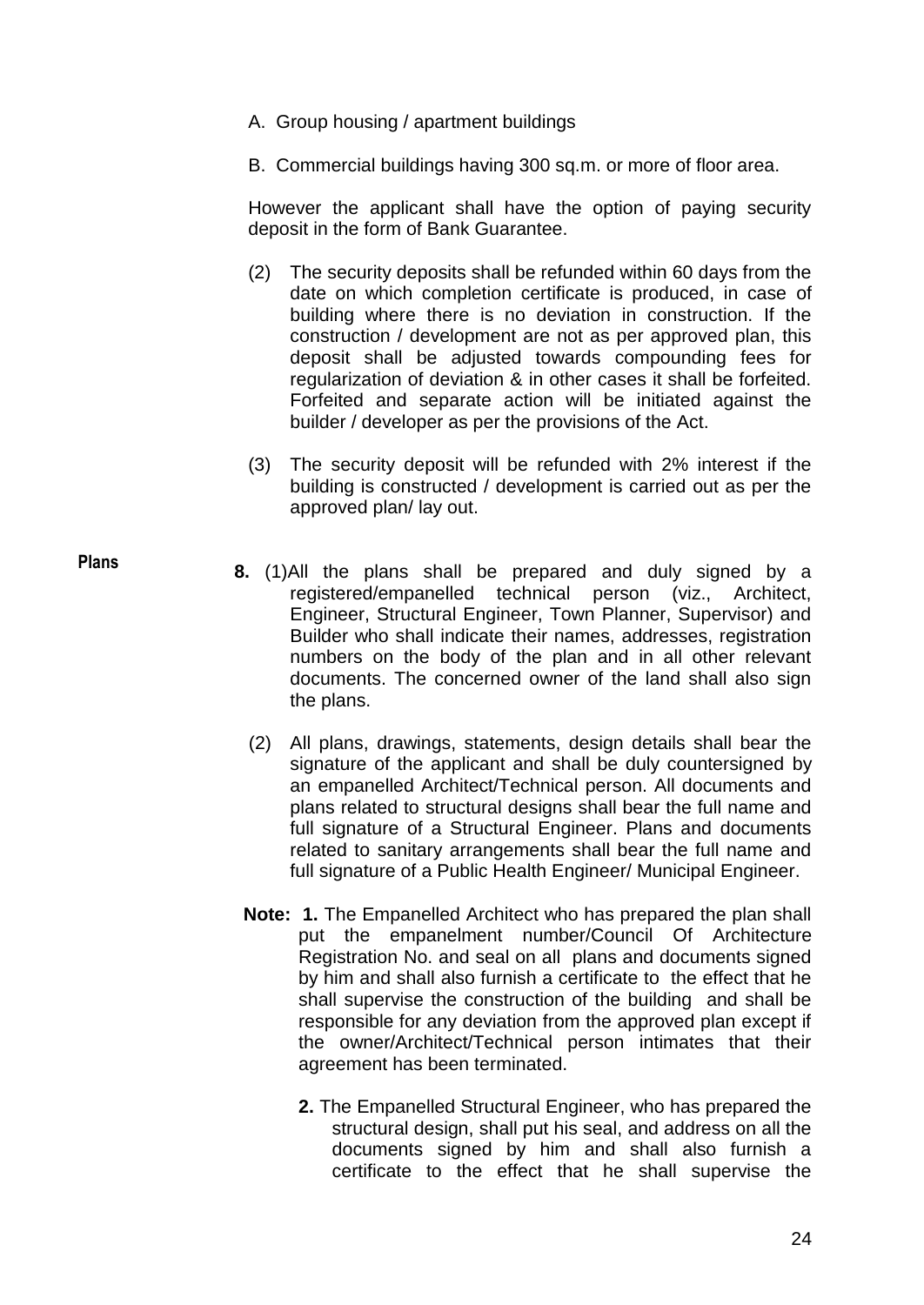structural part of the construction and shall be responsible for any structural failure except caused by unprecedented natural calamities in Form-VII and except if the owner intimates that his services have been terminated.

- **3.** All aspects related to structural design, building surface, plumbing, electrical installation, sanitary arrangements, fire protection shall adhere to the specification, standards and code of practice recommended in the National Building Code of India, 2005 and any breach thereof shall be deemed to be a breach of the requirements under these Regulations
- (3) The technical personnel and builder as specified in subregulation (1) & (2) above shall have to be registered/ empanelled with the Authority. Their qualifications and competence shall be as per Annexure I.
- (4) No plans for construction of apartment building, group housing and commercial building shall be entertained unless the builder is registered by the Authority in accordance with the competence as specified in the Annexure I. However for plots less than 500 sq.mtr of area, registration of builder is not mandatory.
- (5) When it comes to the notice of the Planning Member, Engineer Member, any Member of the Authority, or any other person that a plan signed by technical personnel or builder referred to under sub-regulation (1), & (2) is in violation of the norms of this regulation he shall bring this to the notice of the Authority.
- (6) The Authority shall issue a notice asking for a show cause within fifteen days as to why such technical personnel or builder shall not be disqualified/ black listed. After receipt of the show cause if any, the matter shall be placed before the Authority for a decision on such disqualification/ black listing. The decision of the Authority on disqualification/black listing shall be published in the notice Board of the Authority and in the Government Website.
- (7) An appeal against an order under sub-clause (6) above shall lie under section 18 of the Act.
- **9.** (1) No permission shall be required for the works specified in clause-12.4.1, Part-2 of **National Building Code –2005** as detailed below and under section-15 of the Act.
	- a) Opening & closing of door, windows or ventilators.
	- b) Providing inter communication door.
	- c) Providing partition.
	- d) Providing sky light

## **Permission**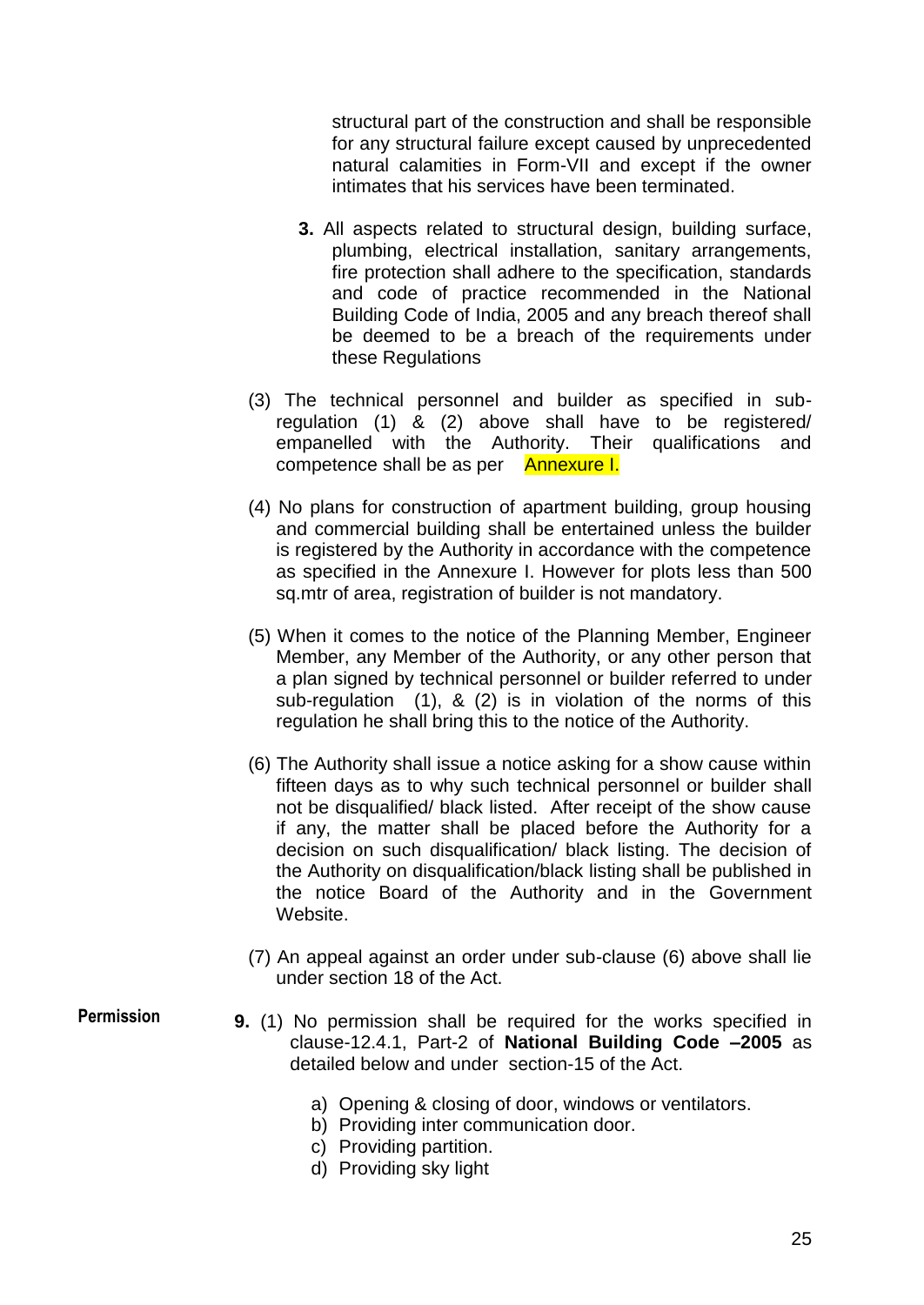- e) Gardening
- f) White washing
- g) Painting
- h) Retiling of reproofing
- i) Plastering & patch washing
- j) Re-flooring
- k) Construction of sunshade around own land
- (2) All clarifications with respect to deficiency in the plan, documents will be sought for from the applicant within reasonable time.
- (3) Once the plan has been scrutinized and objections have been pointed out, the applicant shall modify the plan to comply with the objections raised and re-submit it. The Authority shall scrutinize the re-submitted plan and if there will be further objections, the plan shall be rejected.
- (4) The Authority shall communicate either approval in Form-II or refusal in Form-IX within 60 days from date of receipt of application under Regulation-5.
- (5) If the Authority, does not communicate its decision either granting or refusing permission to the applicant within 60 days from the date of receipt of the application by the Authority, the applicant shall draw the attention of the Vice-Chairman of the Authority with regard to his application, by registered post in **Form-III**. The Planning Member shall within the fifteen days from the date of receipt of notice in Form-III place the details of the case before the Vice-Chairman.
- (6) If, within a further period of one month from the date of receipt of the application drawing such attention as mentioned in sub regulation (5) above, the Authority does not communicate its decision, either granting or refusing permission, such permission shall be deemed to have been granted to the applicant on the date following the date of expiry of the three months period.
- (7) In case of Apartment Buildings, Group Housing Projects, Integrated Township Projects and non-residential buildings of height stilt+3 and above, permission for construction shall be accorded along with direction to the builder/developer to develop the on-site and off-site infrastructure like connectivity of sewerage, drainage, water supply, road etc. to the main network as per the specification of the concerned public authorities.

The builder/developer shall produce no objection certificate from the concerned authorities regarding successful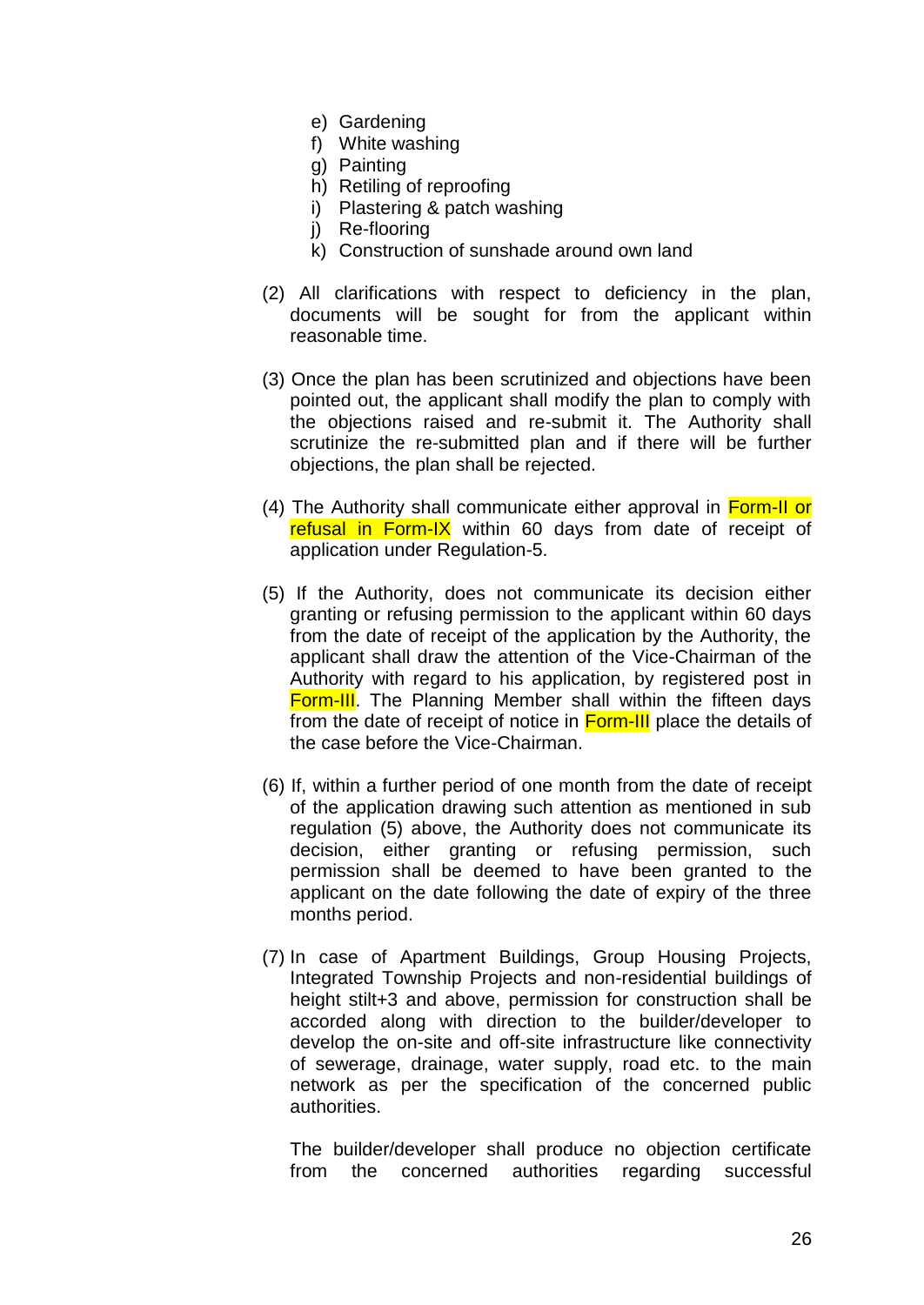completion of all infrastructures while applying for occupancy certificate.

After receipt of the NOC from the above authorities, occupancy certificate shall be given by Cuttack Development Authority.

 **10.** A register in Form-IV containing the necessary particulars including information as to the manner in which the Authority has dealt with applications for permission shall be maintained.

- **11**. Every permission granted under these regulations shall remain valid up to three years. However the permission shall have to be revalidated before the expiry of the above period on payment of such fee as may be prescribed under rules and such revalidation shall be valid for three years. However for further revalidation the approval authority is required.
- **12.** (1) If the Authority finds at any stage that the construction is not being carried on according to the sanctioned plan or is in violation of any of the provisions of these regulations, it shall notify the owner and no further construction shall be allowed until necessary corrections in the plan are made and the corrected plan is approved. **Construction** 
	- (2) If the owner fails to comply with the requirements at any stage of construction, the Authority may cancel the building permission issued and shall cause notice of such cancellation to be pasted upon the said construction. If the owner is not traceable at the address given in the notice, pasting of such notice shall be considered as sufficient notification of cancellation to the owner thereof. No further work shall be undertaken or permitted upon such construction until a valid building permission is issued thereafter.
	- (3) The notification under sub-regulation (2) shall also be published in as public notice.
	- (4) The Authority will also be at liberty to forfeit whole or part of the security deposit obtained from the builder/ developer during sanction of the plan.
	- (5) The above-mentioned procedure shall also be followed in case of deviation of the layout.
	- (6) An appeal against an order under sub-regulation (2) & (4) above shall lie under section 18 of the Act.

**not according to plan**

**Maintenance of Register** 

**Duration of Permission**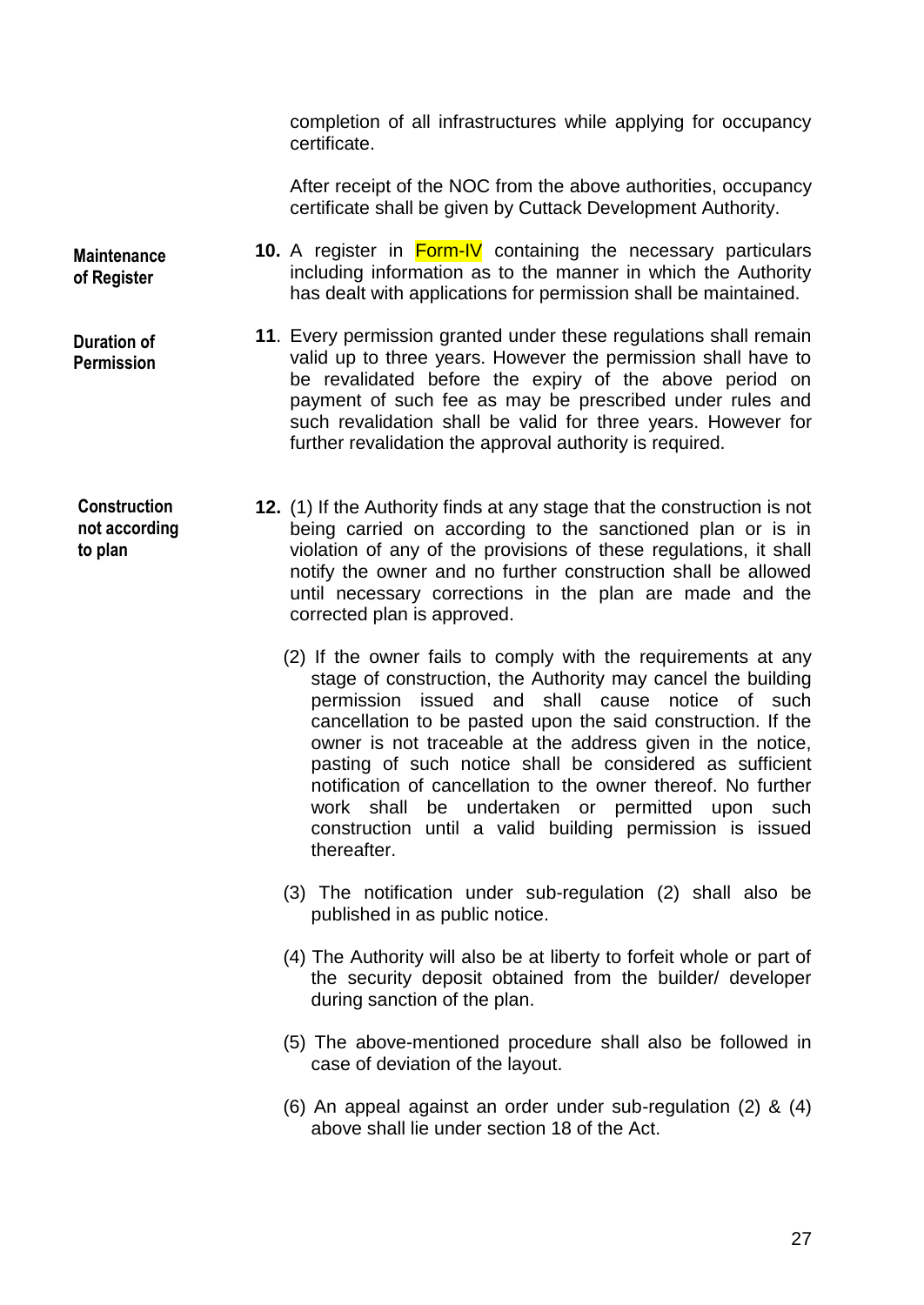**13.** (1) Whereas tests of any material are made to ensure conformity of the requirements of these regulations, records of the tests data shall be kept available for inspection during the construction of building and for such period thereafter as required by the Authority. **Information at the site of construction**

- (2) The persons to whom a permit is issued during construction shall keep pasted in a conspicuous place on the property in respect of which the permit was issued;
	- A. a copy of the building permit; and
	- B. a copy of approved drawings and specifications

**14.** (1) As a matter of course all construction or work for which a permit is required shall be subject to inspection by the Authority at all reasonable hours with prior intimation. **Inspection**

- (2) Inspection, where required, shall be made within seven days following the receipt of notice in Form-V or Form-VIII, after which period the owner will be free to go ahead with the construction according to the approved plan. At the first inspection, the Authority shall determine that the building construction has been taken up in accordance with approved site plans.
- **15.** (1) The Authority shall permit an empanelled Architect/ Engineer to residential building and issue of occupancy certificate for 300 sq. mtrs. The responsibility of compliance with respect to provisions of these regulations shall rest with registered architect/engineer. However, the plans shall be required to be submitted to the Authority for information and record. **Completion of construction**
	- (2) The owner/concerned empanelled architect/engineers/ structural engi-neer will serve a notice of completion certificate in Form VI(Part I and Part III) to the Authority that the building has been completed in all respects as per the approved plan. The said notice shall be accompanied by the following documents.
		- (a) Three copies of completed building plans.
		- (b) A fee of Rs.1,000/-
		- (c) Record of Rights relating to ownership.
		- (d) Copy of approved plan and approval letter.
	- (3) The deviations shall also be brought to the notice of the Authority (with relevant documents).
	- (4) The team of officials shall visit the site within 30 days and occupancy certificate shall be given.

**Certificate for occupancy**

**16.** (1) The Planning Member with the approval of the Vice Chairman shall issue a certificate for occupancy, for part of a building during its construction or whole of the building after construction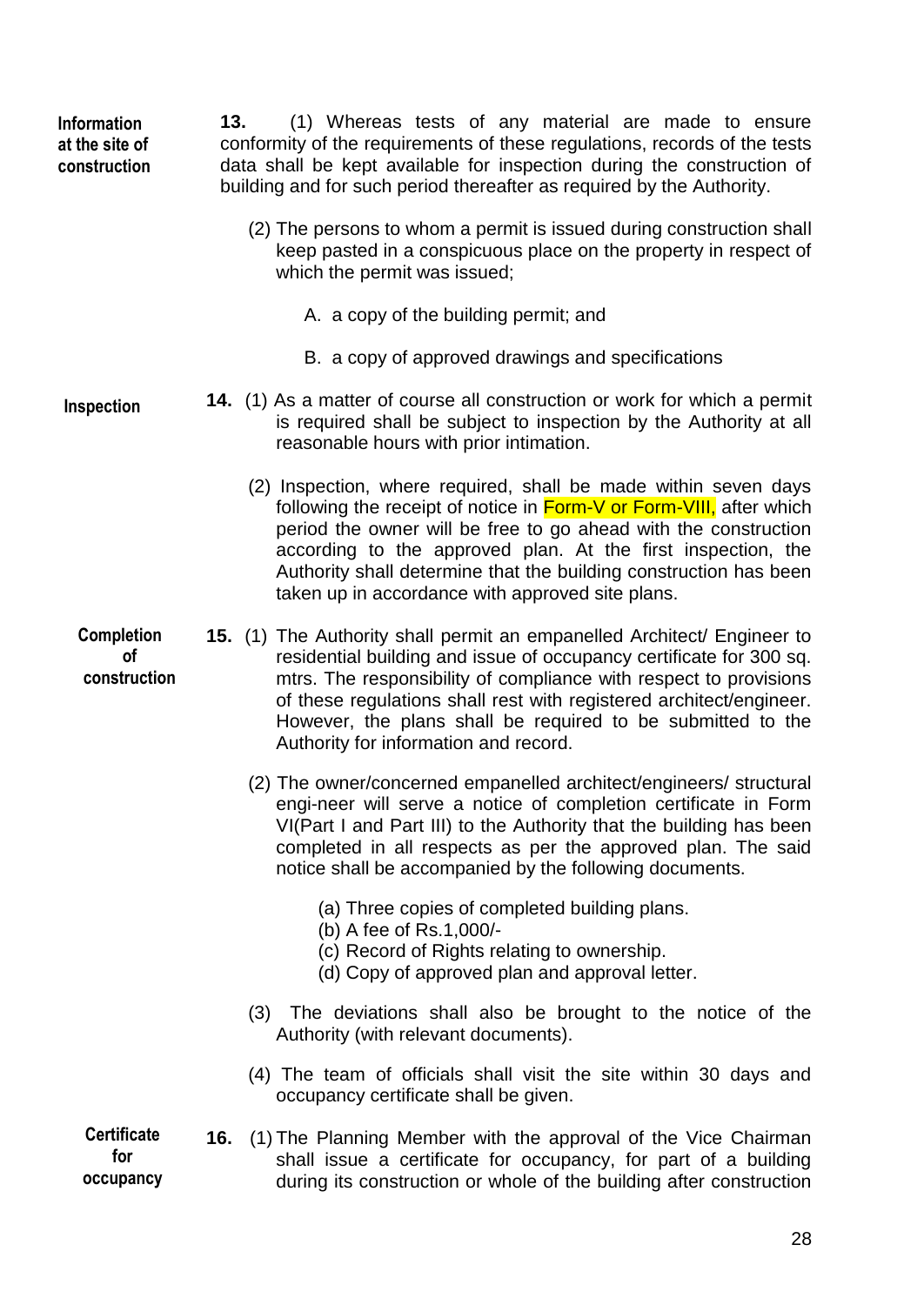in  $\frac{\text{Form-X}}{\text{Norm-X}}$  or refuse occupancy, as the case may be, within 30 days from the date of inspection.

- (2) Such certificate shall be issued only after all utility services for the entire building are physically provided.
- (3) The occupancy certificate shall also state the use/type of occupancy of the building. However, the applicant may apply for change of use/occupancy permitted within the purview of the Development Plan/ Zonal Plan/ Zoning Regulations, where so required.
- (4) In case of multi storied building and other special building like assembly, institutional, industrial, storage and hazardous and mixed occupancies with covered area more than 500 sq. mtr., after completion of the building and obtaining the occupancy certificate, periodic inspection shall be made by the Fire Authority to ensure the fire safety of the building and compliance with the provision of fire and life safety requirements ('Fire and Life safety', Part-4 of NBC). Periodic occupancy renewal certificate shall be issued by the Authority on the recommendation of the Fire Prevention Officer, which shall also include safe keep of fire fighting installations and equipment for such building.
- (5) All occupied buildings and buildings covered under subregulation (4) above shall also be subject to periodic physical inspection by a team of multi disciplinary professionals of the Authority. The Authority as may be deemed necessary may outsource this work. The team shall report compliance of Regulations, natural lighting, and ventilation, besides structural and electrical safety. If any short comings/deficiencies or violations are noticed during inspection, the occupants shall ensure the compliance of the same within a specified time frame of six months. If not complied with, the building shall be declared unsafe. The period of inspection shall be usually three to five years but in any case not more than five years.
- (6) An appeal against the decision of the Authority shall lie under section 18 of the Act.
- **17.**(1) Where the building plan accompanying the application seeking permission, requires the clearance of the Art Commission, Odisha, constituted under section 88, the Authority shall grant the permission only after the clearance is given by the said Commission. In all other cases, Architectural Control shall be regulated according to the provisions of these regulations.
	- (2) The Authority, on the recommendation of the Art Commission, may issue public notices, from time to time, prescribing the architectural norms in different zones.

**Art commission**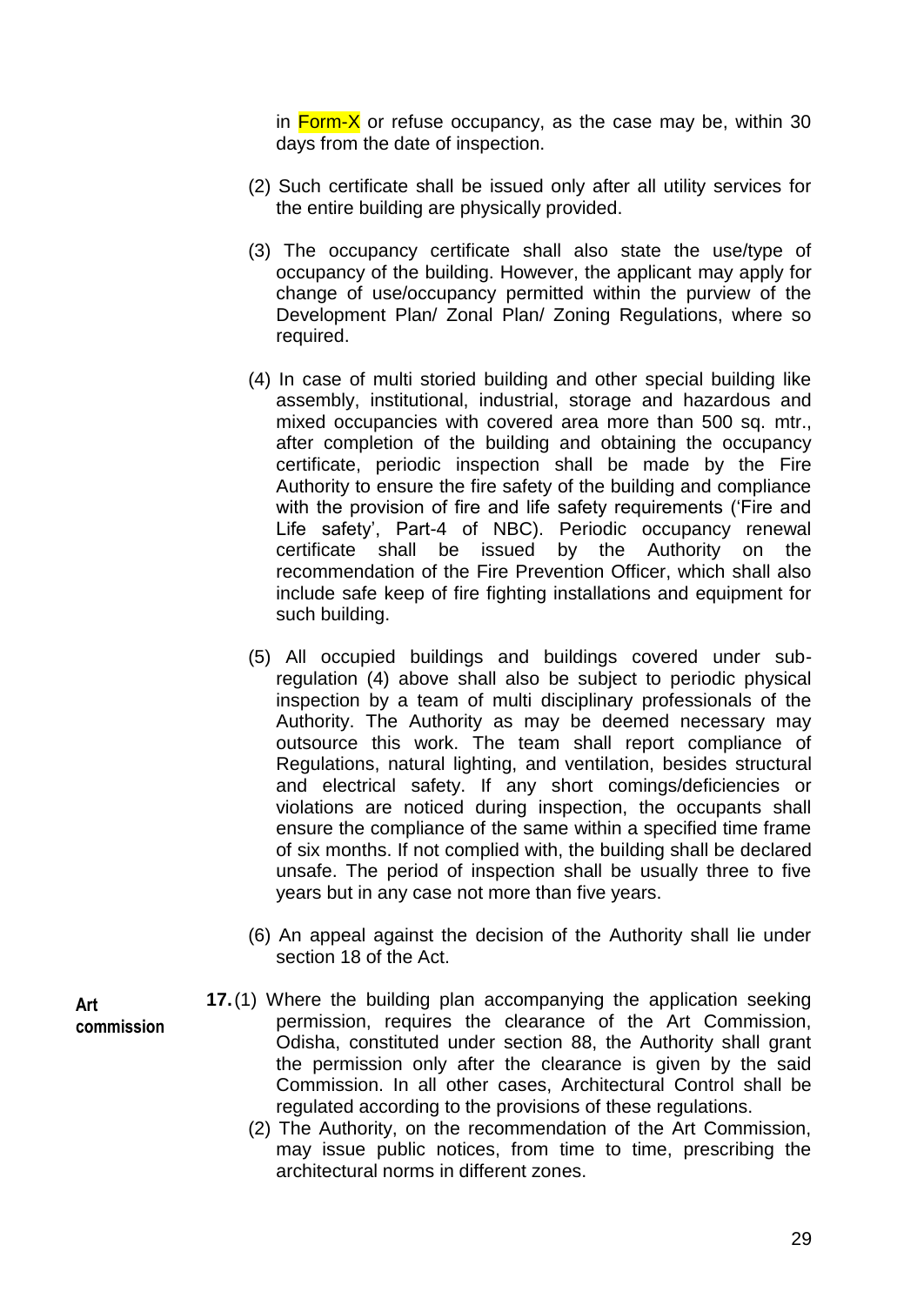| <b>Construction</b><br>near protected<br>monuments | <b>18.</b> (1) No construction or re-construction of any building, within a radius<br>of 100 meters, or such other higher distance from any<br>archaeological site, as may be decided by the Archaeological<br>Survey of India and Odisha State Archaeology Department from<br>time to time, from the outer boundary of a declared protected<br>monument shall be permitted.                                                                                                                                                                                                                    |
|----------------------------------------------------|-------------------------------------------------------------------------------------------------------------------------------------------------------------------------------------------------------------------------------------------------------------------------------------------------------------------------------------------------------------------------------------------------------------------------------------------------------------------------------------------------------------------------------------------------------------------------------------------------|
|                                                    | (2) (i) No construction above $1st$ floor and above 7 (seven) meters<br>shall be allowed beyond a radius of 100 meters and within a<br>radius of 300 meters of such monuments.                                                                                                                                                                                                                                                                                                                                                                                                                  |
|                                                    | (ii) The construction or reconstruction of any building under sub-<br>regulation (2) shall not be above 7 (Seven) meters of total<br>height.                                                                                                                                                                                                                                                                                                                                                                                                                                                    |
|                                                    | (3) Notwithstanding anything contained in the sub-regulation $(1)$ &<br>(2) above, construction/re-construction/addition/alteration shall<br>be allowed on production of clearance from A.S.I./State<br>Archaeology Department as the case may be.                                                                                                                                                                                                                                                                                                                                              |
|                                                    | (4) If a building or premises, not covered under The Ancient<br>Monument Preservation Act, 1904, or The Ancient Monuments<br>and Archaeological Sites and Remains Act, 1958, in the opinion<br>of the Authority, is of historical or architectural interest, and is in<br>danger of being demolished or altered or likely to be affected in<br>its character by a development, the Authority shall not grant<br>permission for construction over any land situated near the said<br>building or premises. The matter shall be referred to the Art<br>Commission, whose decision shall be final. |
|                                                    | (5) These provisions shall apply mutatis mutandis in respect of<br>archae-ological sites notified by the Art Commission.                                                                                                                                                                                                                                                                                                                                                                                                                                                                        |
|                                                    | (6) An appeal against the decision under sub-regulation (3) shall lie<br>under section 18 of the Act.                                                                                                                                                                                                                                                                                                                                                                                                                                                                                           |
| <b>Construction</b><br>near important<br>buildings | 19.<br>No building exceeding 10 meters height shall be permitted within<br>200 meters radius from the boundary of the Heritage buildings<br>and the Authority may decide such other buildings as from time<br>to time.                                                                                                                                                                                                                                                                                                                                                                          |
| <b>Unsafe</b><br>building                          | 20. (1) All unsafe buildings shall be considered to constitute danger to<br>public safety and shall be restored by repairs or demolished or<br>dealt with otherwise as directed by the Authority.                                                                                                                                                                                                                                                                                                                                                                                               |
|                                                    | The Authority shall examine or cause to be examined every<br>(2)<br>building reported to be unsafe or damaged and shall make a<br>written record of such examination.                                                                                                                                                                                                                                                                                                                                                                                                                           |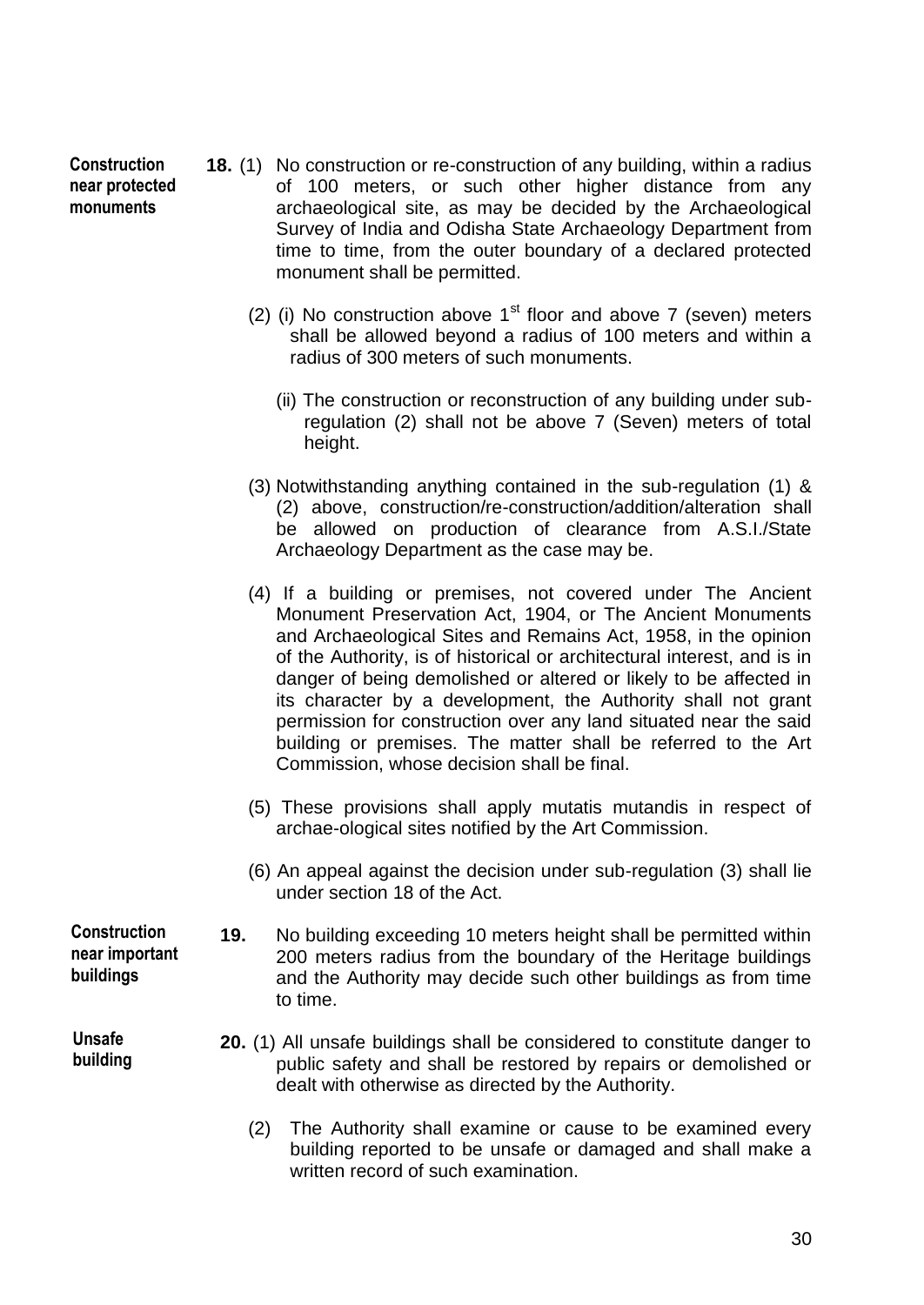- (3) Whenever the Authority finds any building or portion thereof to be unsafe, it shall, in accordance with established procedure for legal notice, give to the owner or occupier of such building written notices stating the defects thereof. This notice shall require the owner or the occupier within a stated time either to complete specified repairs or improvements or to demolish and remove the building or portion thereof.
- (4) The Authority may recording the reasons therefore direct in writing that the building, which in its opinion is dangerous, or has no provision for exit in the event of fire, shall be vacated immediately or within the period specified for the purpose.
- (5) If any person does not comply with the orders of vacating a building, the Authority may with the help of police remove the person from the building.
- (6) In case the owner or occupier fails, neglects or refuses to comply with the notice to repair or to demolish the said building or portion thereof, the Authority shall cause the danger to be removed either by demolition or repair of the building or portion thereof or otherwise.
- (7) In case of emergency, which, in the opinion of the Authority involves imminent danger to human life or health, the decision of the Authority shall be final. The Authority shall forthwith or with such notice as may be possible promptly cause such building or portion thereof to be rendered safe by retrofitting/strengthening to the degree of safety or removed. For this purpose, the Authority may at once enter such structure or land on which it stands, or abutting land or structure, with such assistance and at such cost as may be deemed necessary. The Authority may also get the adjacent structures vacated and protect the public by appropriate fencing or such other means as may be necessary.
- (8) Costs incurred under sub-regulations (6) & (7) shall be charged to the owner of the premises involved. Such cost shall be charged on the premises in respect of which or for the benefit of which the same have been incurred and shall be recoverable as provided under law.
- **21.** (1) Before a building is demolished, the owner shall notify all utilities having service connections within the building, such as water electricity, gas, sewer and other connections. A permit to demolish a building shall not be issued until a release is obtained from the utilities departments stating that their respective service connections and appurtenant equipment,

**Demolition of building**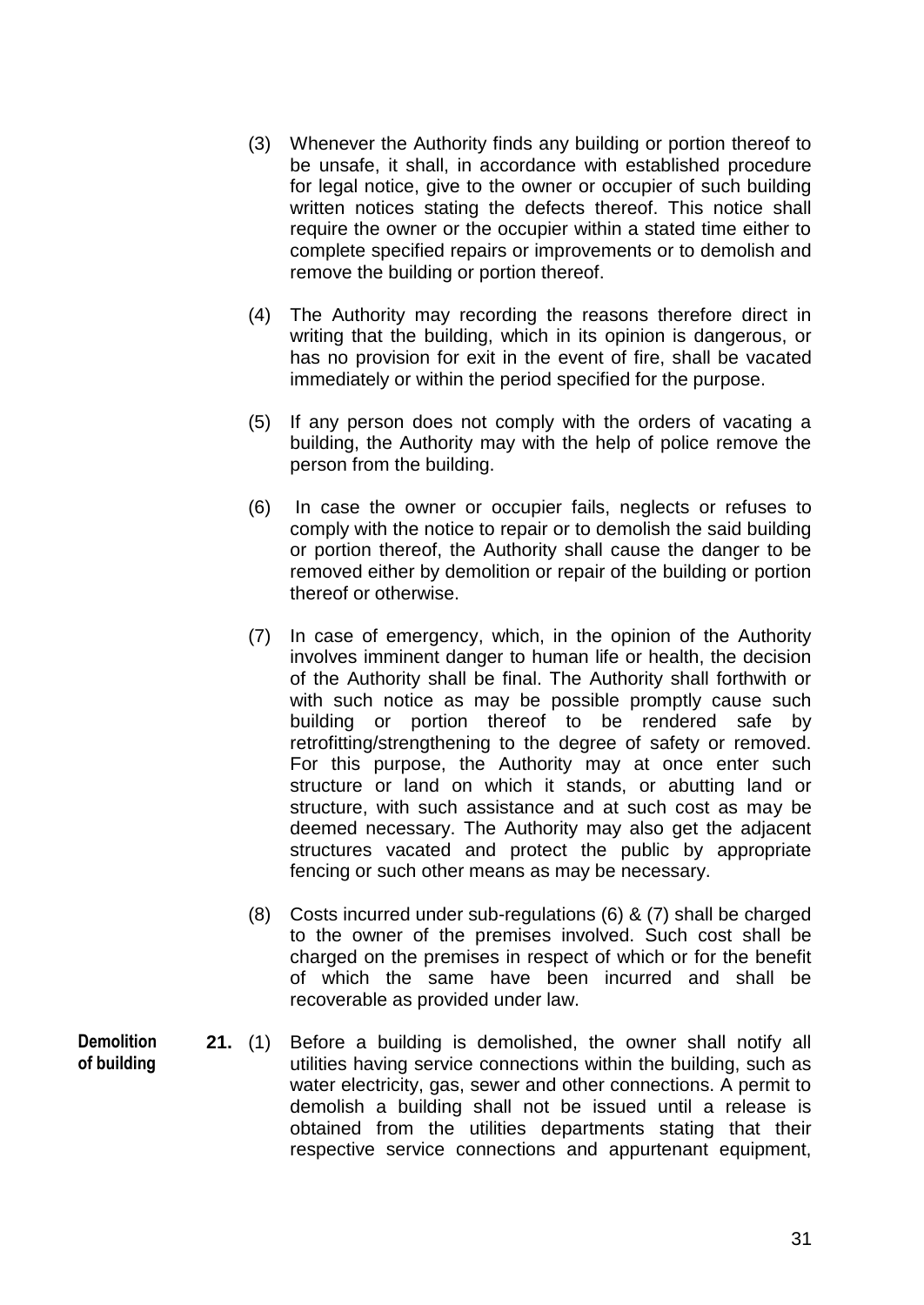such as meters and regulators have been removed or sealed and plugged in a safe manner.

- (2) The owner shall take all precautionary measures to avoid noise and dust pollution and shall not create any inconvenience to the neighboring plot owners.
- (3) In case of semidetached building, no objection certificate from the neighbors shall be obtained.
- **22.** (1) Neither granting of the permit nor the approval of the drawing and specifications, nor inspections made by the Authority during erection of the building shall in any way relieve the owner of such building from full responsibility for carrying out the work in accordance with the requirements of NBC 2005 and these Regulations.
	- (2) Every owner/applicant shall:
		- A. Permit the Authority to enter the building or premises, for which the permission has been granted at any reasonable time for purpose of enforcing the regulations;
		- B. Obtain, where applicable, from the competent Authority permissions / clearance required in connection with the proposed work;
		- C. Give written notice to the Authority before commencement of work on building site in **Form-V**, periodic progress report in Form-VIII, notice of completion in Form-VI and notice in case of termination of services of Technical persons engaged by him and
		- D. Obtain an Occupancy Certificate from the Authority prior to occupation of building in full or part.
- **23.** (1) Approval of plans and acceptance of any statement or document pertaining to such plan shall not exempt the owner or person or persons under whose supervision the building is constructed from their responsibilities imposed under these regulations, or under any other law for the time being in force. **Responsibility of Authority**
	- (2) Approval of plan would mean granting of permission to construct under these regulations only and shall not mean among other things:
		- A. the title over the land or building ;
		- B. easement rights;
		- C. variation in area from recorded area of a plot or a building;

**Responsibility and duty of the owner**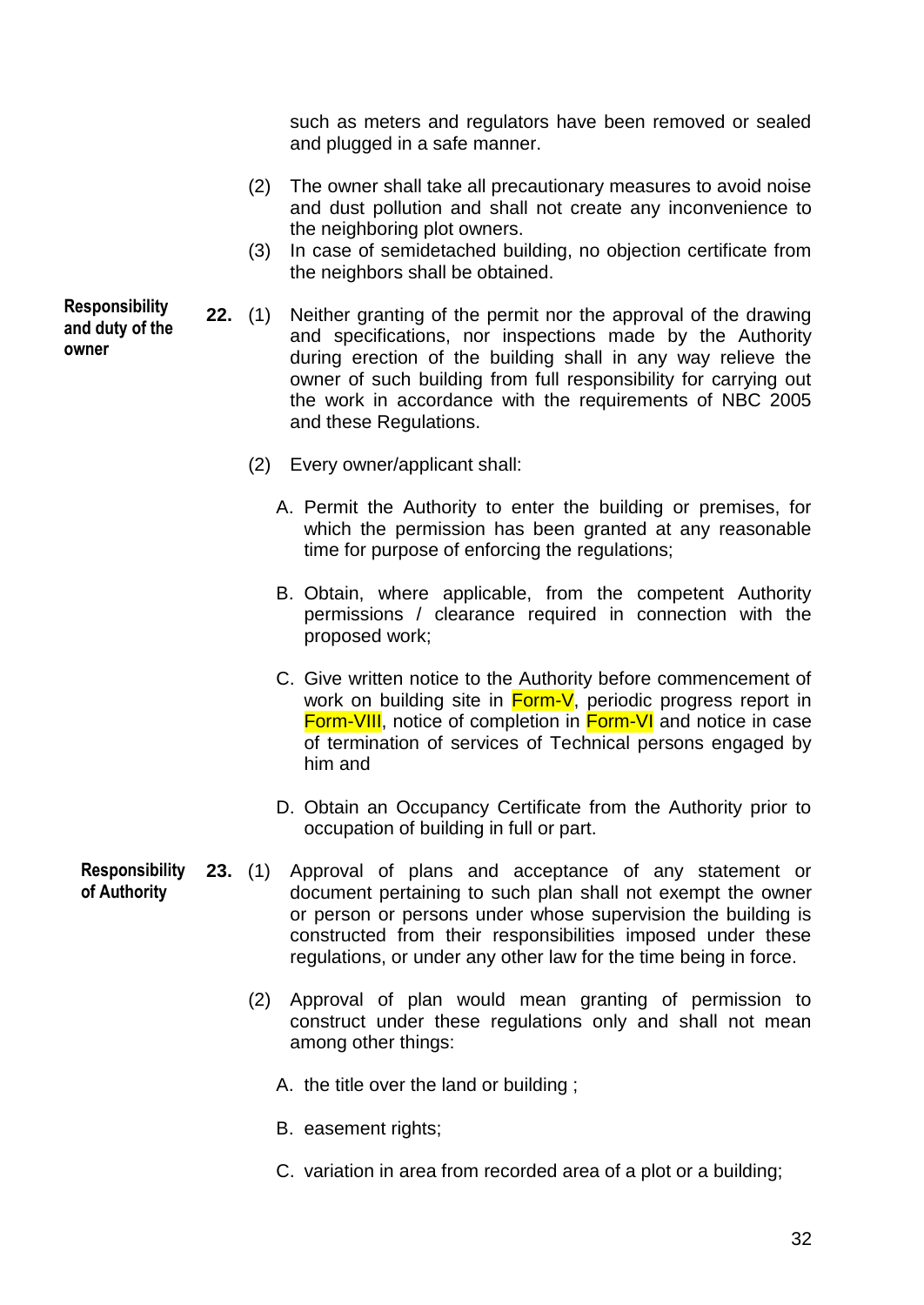- D. Structural stability;
- E. Workmanship and soundness of materials used in the construction of the buildings
- F. Quality of building services and amenities in the construction of the building,
- G. The site/ area liable to flooding as a result of not taking proper drainage arrangement as per the natural lay of the land, etc. and
- H. Other requirements or licenses or clearances required for the site / premises or activity under various other laws**.**
- (3) The approval or permission shall not bind or render the Authority liable in any way with regard to the` matter specified in sub-regulation (2) (A.) to (H.) above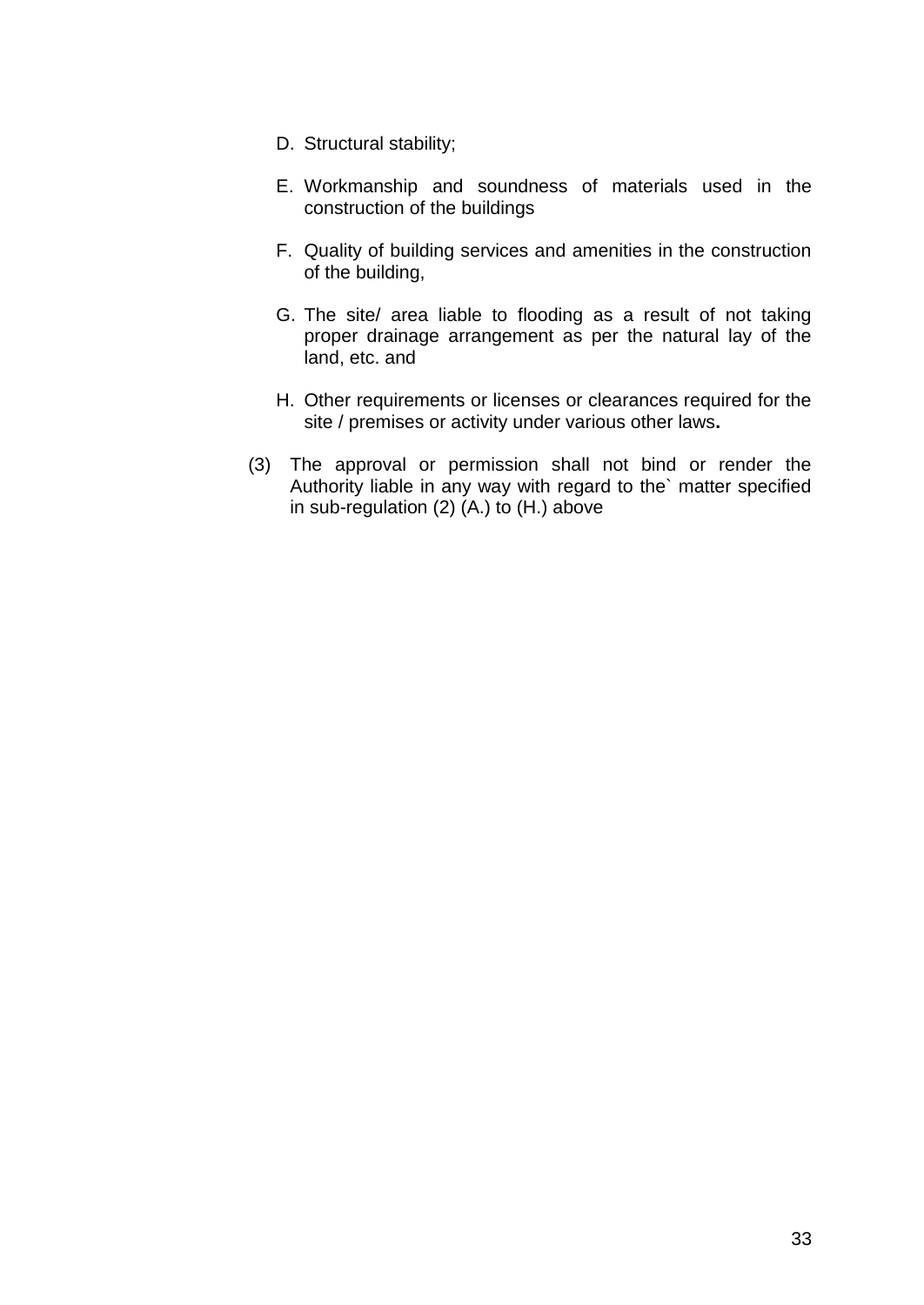## **PART - III**

#### **ZONING REGULATIONS**

**24.** (1) In the Development Plan area, various use zones *viz*. Residential, Retail commercial and Business, Wholesale Commercial, Industrial, Public and Semi-public, Utility and Services, Open Space, Transportation, Agricultural and Forest, Water Bodies, Special Heritage, and Environmentally Sensitive zones having their zonal boundaries as indicated in the development plan shall be regulated as per the Table under Regulation 25. Except as otherwise provided, no structure or land hereinafter shall be used and no structure shall be erected, re-erected or altered unless its use is in conformity with these Regulations. **Zoning**

> (2) All places of worship, temples, churches, mosques, burial and cremation ground etc. as existing prior to enforcement of these regulations shall be exempted from being treated as nonconforming uses, provided that continuance of such uses are not detrimental to the locality as decided by the Authority from time to time.

> (3) All non-conforming uses of land and buildings shall be discontinued by the owner and the modified uses shall be made to conform to the land use of the development plan in force within six months of the regulations coming in force.

- **25.** (1) Permission for different uses shall be accorded outright for principal use earmarked in the different zones described in **column-(a)** of Table no -1. **Different use of land**
	- (2) Permission for different uses described in **column-(b)** of the Table - 1 shall be permitted on special consideration.
	- (3) The purposes specified in **column-(c)** of the said Table shall not be permitted in the areas reserved for particular uses.
	- (4) Table no.1 mentioned above shall be same as provided in the Comprehensive Development Plan for Cuttack Development Plan Area approved by state government.
	- (5) Residential buildings may be permitted in the open space use zone if the following conditions are satisfied along with other conditions of these regulations.
		- A. the land is a stitiban land and is not a leasehold land;
		- B. the coverage is not more than 40%;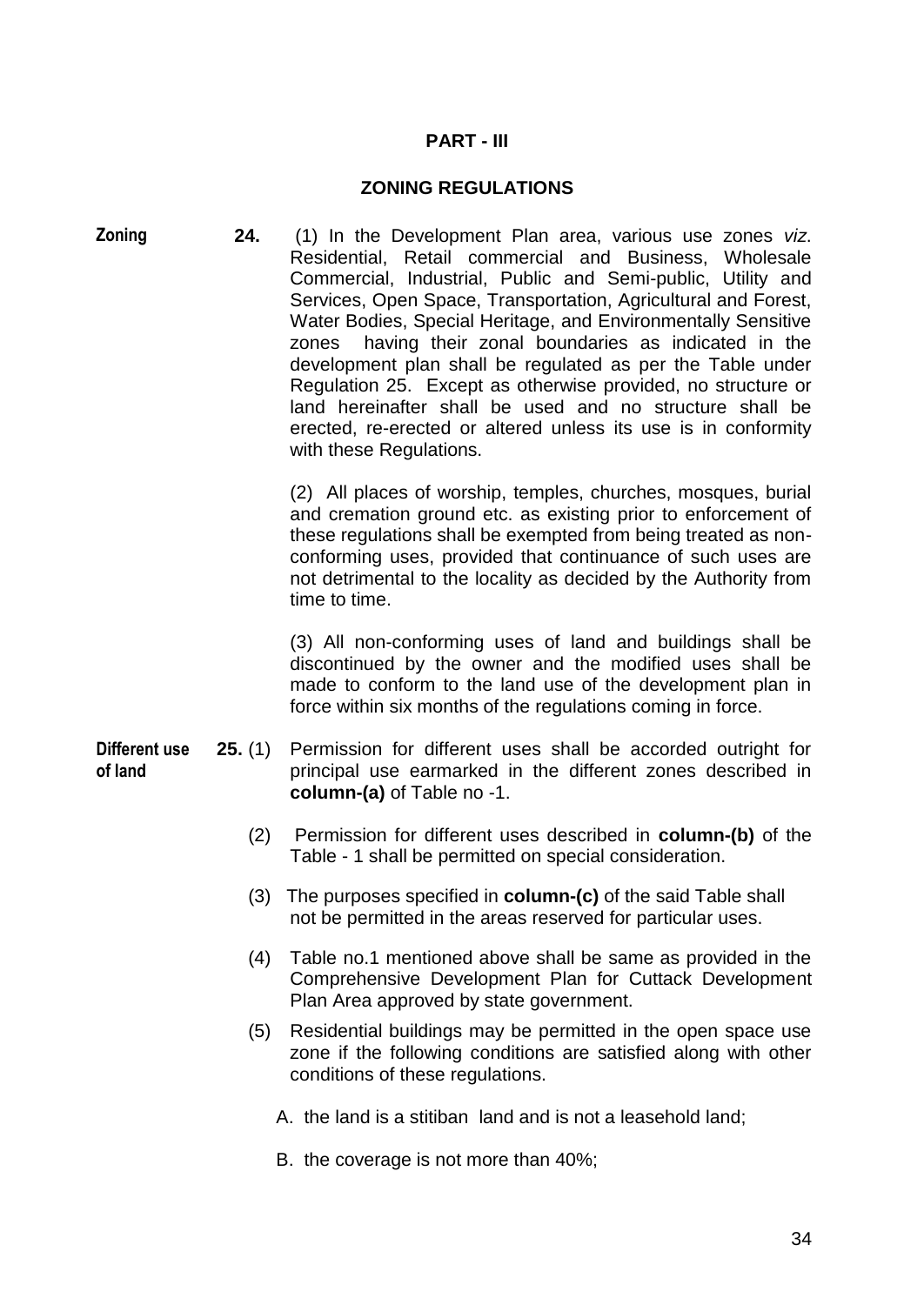- C. the height is not more than 7.0 (seven) meters and at least 20 percent of land is used for plantation;
- (6) Mixed land use may be permitted in a particular zone having a plot size of 4000 Sq. mt and above. However, the main use shall cover not less than 2/3rd of the total floor area and the ancillary use shall not exceed 1/3rd of the total area.
- (7) In addition to the provision contained in the regulation 18 of the regulation, following provisions shall be applicable for all construction in Special Heritage Zone earmarked in CDP.
	- i) The maximum height of the building shall not be exceeds 15 mtr.

ii) All the proposal for development over an area of more than 500 Sq. Mt. and/or ten meter height shall only be considered on recommendation of the B.P. Committee with the representation from the Archeological Survey of India & the Odisha state archaeology.

- (8) For construction of the building in Environmentally Sensitive Zone, the following provisions shall be applicable.
	- i) The minimum size of the plot shall be 4000 Sq. mt.
	- ii) The minimum width of the approach road shall be 12 mt.
	- iii) The maximum coverage shall not exceed 40%
- iv) The proposal for development shall only be considered on recommendation of the B.P. Committee with the representation from water resources department, Odisha State Pollution Control board & Public Health Engineering department in the above committee.

## **TABLE-1: LAND USES PERMITTED/PROHIBITED IN DIFFERENT USE ZONES**

| SI.<br><b>No</b> | Use Zone     | <b>Uses/Activities</b><br><b>Permitted</b> | <b>Uses/Activities</b><br>permissible on<br>recommendation of<br><b>DP &amp; BP Committee</b> | <b>Uses/Activitie</b><br>s Prohibited |
|------------------|--------------|--------------------------------------------|-----------------------------------------------------------------------------------------------|---------------------------------------|
|                  | $\mathbf{2}$ | 3(a)                                       | 3(b)                                                                                          | 3(c)                                  |
| 1.               | Residential  | 1. Residence, plotted                      | Places of worship<br>1.                                                                       | Heavy,<br>1.                          |
|                  | Use Zone     | (detached, semi                            | 2. Shopping centre                                                                            | large and                             |
|                  | (R)          | detached and row                           | 3. Municipal, State                                                                           | extensive                             |
|                  |              | housing) group housing                     | and central                                                                                   | industry,                             |
|                  |              | , work-cum- residential.                   | Government                                                                                    | noxious,                              |
|                  |              | 2. Hostel, Boarding and                    | offices                                                                                       | obnoxious                             |
|                  |              | lodging houses                             | 4. Colleges and                                                                               | and                                   |
|                  |              | 3. Night shelters,                         | research                                                                                      | hazardous                             |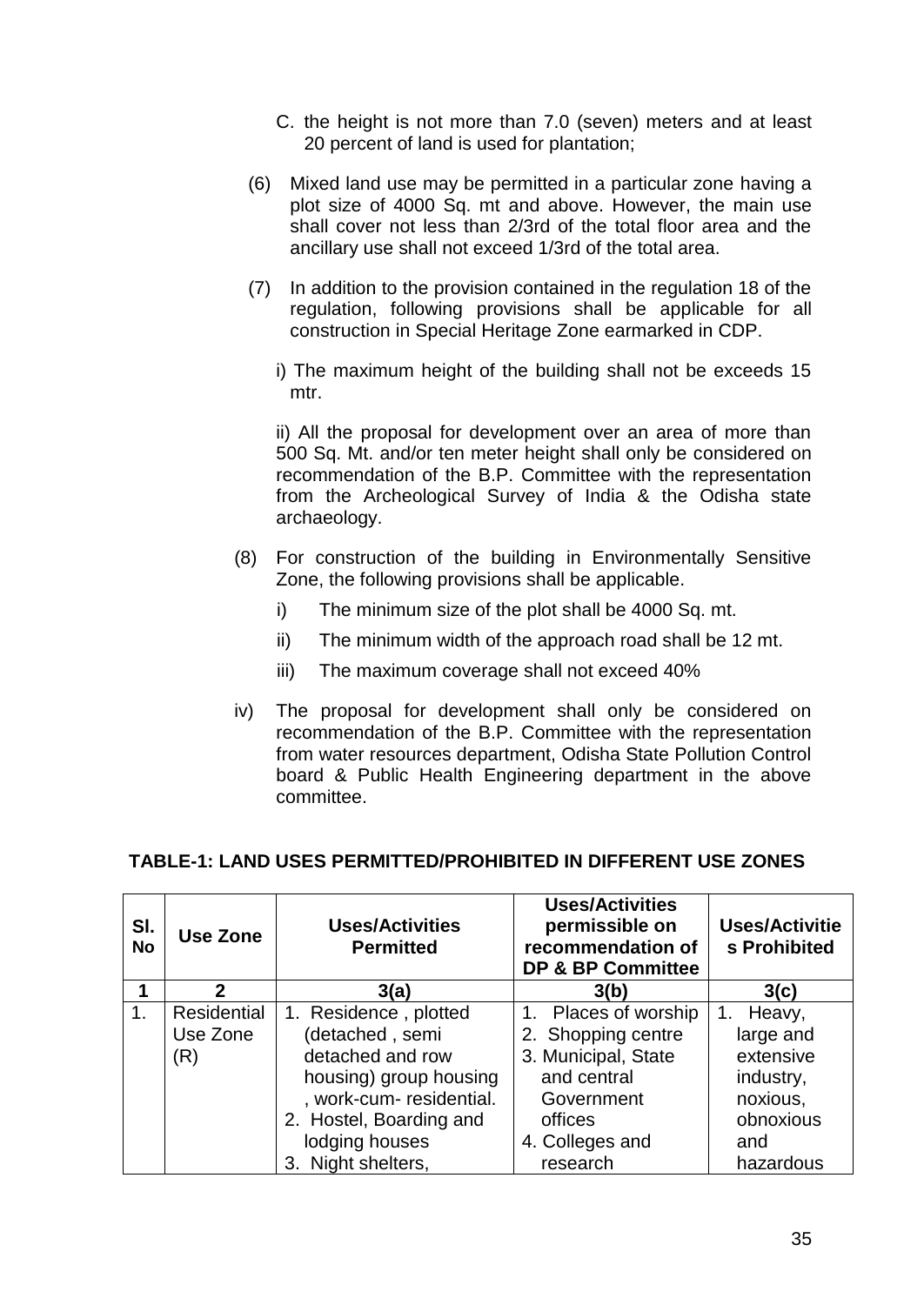|  | Dharamshala, guest         | institutions          | industries    |
|--|----------------------------|-----------------------|---------------|
|  | houses                     | 5. Petrol Filling     | 2.            |
|  | 4. Educational buildings   | <b>Stations</b>       | Warehousin    |
|  | (nursery, primary, high    | 6. Places of          | g, storage    |
|  | - school)                  | entertainment,        | godowns of    |
|  | 5. Neighbourhood level     | Cinema halls,         | perishables,  |
|  | social, cultural and       | restaurant and        | hazardous,    |
|  | recreational facilities    | hotels                | inflammable   |
|  | with adequate parking      | 7. Markets for retail | goods,        |
|  | provision.                 | goods                 | wholesale     |
|  | 6. Marriage hall,          | 8.IT, IT enabled      | mandis, junk  |
|  | community hall             | services              | yards         |
|  | 7. Convenience shopping,   | 9. Tourism related    | 3. Workshop   |
|  | local (retail) shopping    | services              | for buses.    |
|  | 8. Community centres,      | 10. Motor vehicle     | 4. Slaughter  |
|  | club, auditoriums          | repairing             | houses.       |
|  | 9. Exhibition and art      | workshop,             | 5. Hospitals  |
|  | galleries                  | garages, storage      | treating      |
|  | 10. Library, gymnasium     | of LPG cylinders      | contagious    |
|  | 11. Health clinics, yoga   | 11. Burial – grounds, | diseases      |
|  | centres, dispensaries,     | 12. Printing press    | 6. Sewerage   |
|  | nursing home, health       | employing not         | treatment     |
|  | centres (20 beds)          | more than 10          | plant and     |
|  | 12. Public utilities and   | persons.              | disposal      |
|  | public buildings except    | 13. Godowns           | sites.        |
|  | service and storage        | /warehousing of       | 7. Water      |
|  | yards, electrical          | non perishables.      | treatment     |
|  | distribution depots and    | 14. Bus depots        | plant, solid  |
|  | water pumping stations.    | without workshop      | waste         |
|  | 13. Nursery and green      | 15. House hold        | dumping       |
|  | houses                     | industries ie the     | ground'       |
|  | 14. Services for household | area for which        | 8. Out door   |
|  | s (salon, parlors,         | such use does not     | and Indoor    |
|  | bakeries, sweet shops,     | exceed one floor      | games,        |
|  | dry cleaning, internet     | and there shall be    | stadium       |
|  | kiosks etc.)               | no public display of  | shooting      |
|  | 15. Banks and              | goods.                | range.        |
|  | professional offices not   | 16. consulate.        | 9. Zoological |
|  | exceeding one floor.       |                       | garden,       |
|  | 16. Bus stop, taxi stand/3 |                       | botanical     |
|  | wheelers / auto stands/    |                       | garden, bird  |
|  | rickshaw stand.            |                       | sanctuary     |
|  | 17. Police post and post   |                       | 10.           |
|  | office                     |                       | International |
|  | 18. Parks and tot - lots   |                       | conference    |
|  |                            |                       | centre.       |
|  |                            |                       | 11. District  |
|  |                            |                       | battalion     |
|  |                            |                       | offices,      |
|  |                            |                       | forensic      |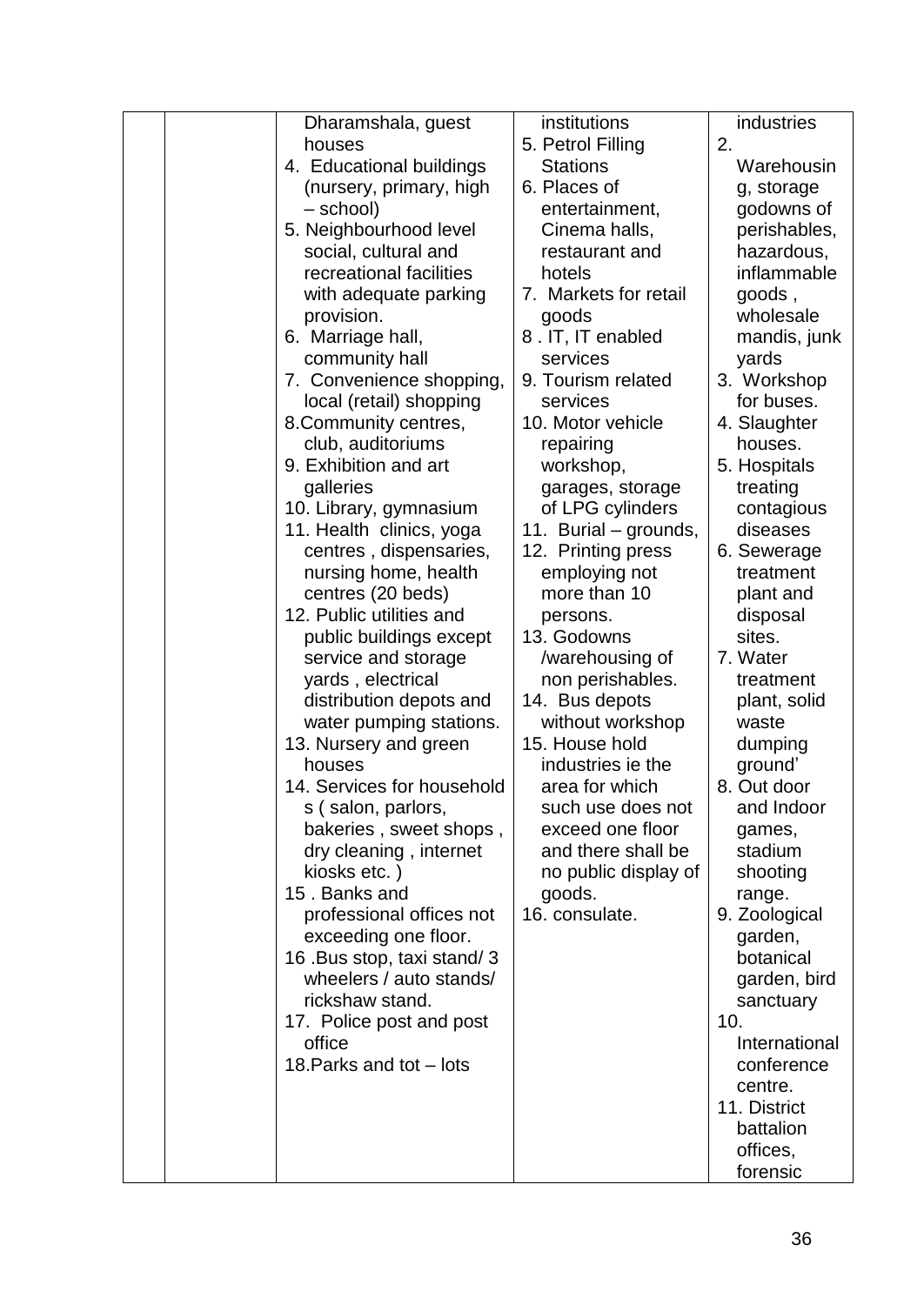|    |                   |                                 |                                      | science                  |
|----|-------------------|---------------------------------|--------------------------------------|--------------------------|
|    |                   |                                 |                                      | laboratory               |
|    |                   |                                 |                                      | 12. All uses             |
|    |                   |                                 |                                      | not                      |
|    |                   |                                 |                                      | specifically             |
|    |                   |                                 |                                      | permitted in             |
|    |                   |                                 |                                      | column (a)               |
|    |                   |                                 |                                      | and $(b)$                |
| 2. | <b>Retail</b>     | 1. Retail business,             | 1. Associated                        | 1. Polluting             |
|    | <b>Commerci</b>   | mercantile                      | residential uses.                    | industries.              |
|    | al and            | Commercial centre<br>2.         | 2. Wholesale                         | 2. Heavy                 |
|    | business          | 3. Banks, financial             | storages yards.                      | extensive                |
|    | use zone          | services and stock              | 3. Service garage                    | , noxious,               |
|    | (C <sub>1</sub> ) | exchanges                       | provided they do                     | obnoxious,               |
|    |                   | 4. Perishable goods<br>markets. | not directly abut<br>the main road   | hazardous                |
|    |                   | 5. Business and                 |                                      | and                      |
|    |                   | professional offices.           | 4. Printing presses<br>employing not | extractive<br>industrial |
|    |                   | 6. Private institutional        | more than 10                         | units.                   |
|    |                   | offices and semi                | persons.                             | 3. Hospitals/            |
|    |                   | government offices.             | 5. 20 bed hospitals                  | research                 |
|    |                   | 7. Shops and shopping           | not treating                         | laboratories             |
|    |                   | malls.                          | contagious                           | treating                 |
|    |                   | 8. Commercial services          | diseases and                         | contiguous               |
|    |                   | 9. Restaurant and hotels.       | mental patients                      | diseases                 |
|    |                   | 10. Hostels, boarding           | 6. Weigh bridge                      | personnel                |
|    |                   | houses, social and              | 7. College,                          | 4. Poultry               |
|    |                   | welfare institutions,           | Polytechnics and                     | farms, dairy             |
|    |                   | guest houses.                   | higher technical                     | farms,                   |
|    |                   | 11. Convenience and /           | institutes                           | slaughter                |
|    |                   | neighborhood shopping           | 8. Sports complex                    | houses,                  |
|    |                   | centers, local shopping         | and stadium                          | 5. Sewerage              |
|    |                   | centers, weekly and             | 9. Transient visitor's               | treatment                |
|    |                   | formal markets,                 | homes                                | plants and               |
|    |                   | bakeries and                    | 10. Places of                        | disposal                 |
|    |                   | confectionaries                 | entertainment,                       | sites, solid             |
|    |                   | 12 Cinema hall theatres,        | recreational uses                    | waste                    |
|    |                   | banquet halls,                  | and meseums.                         | treatment                |
|    |                   | auditoriums                     | 11. Convention                       | plants and               |
|    |                   | 13. Marriage and                | centres.                             | dumping                  |
|    |                   | community hall, night           | 12. Religious places.                | ground.                  |
|    |                   | shelter                         | 13. Public utilities,                | 6. Agricultural          |
|    |                   | 14. clinic and nursing          | telephone                            | uses,                    |
|    |                   | home.                           | exchanges                            | storage of               |
|    |                   | 15. Petrol pumps and            | 14. Police posts and                 | perishable               |
|    |                   | filling station.                | post offices.                        | and                      |
|    |                   | 16. IT and IT enabled           | 15. Residential flat.                | inflammable              |
|    |                   | services                        | 16. Picnic hut.                      | commodities              |
|    |                   | 17. Commercial institutes,      |                                      | 7. Quarrying of          |
|    |                   | Research and training           |                                      | gravel, sand,            |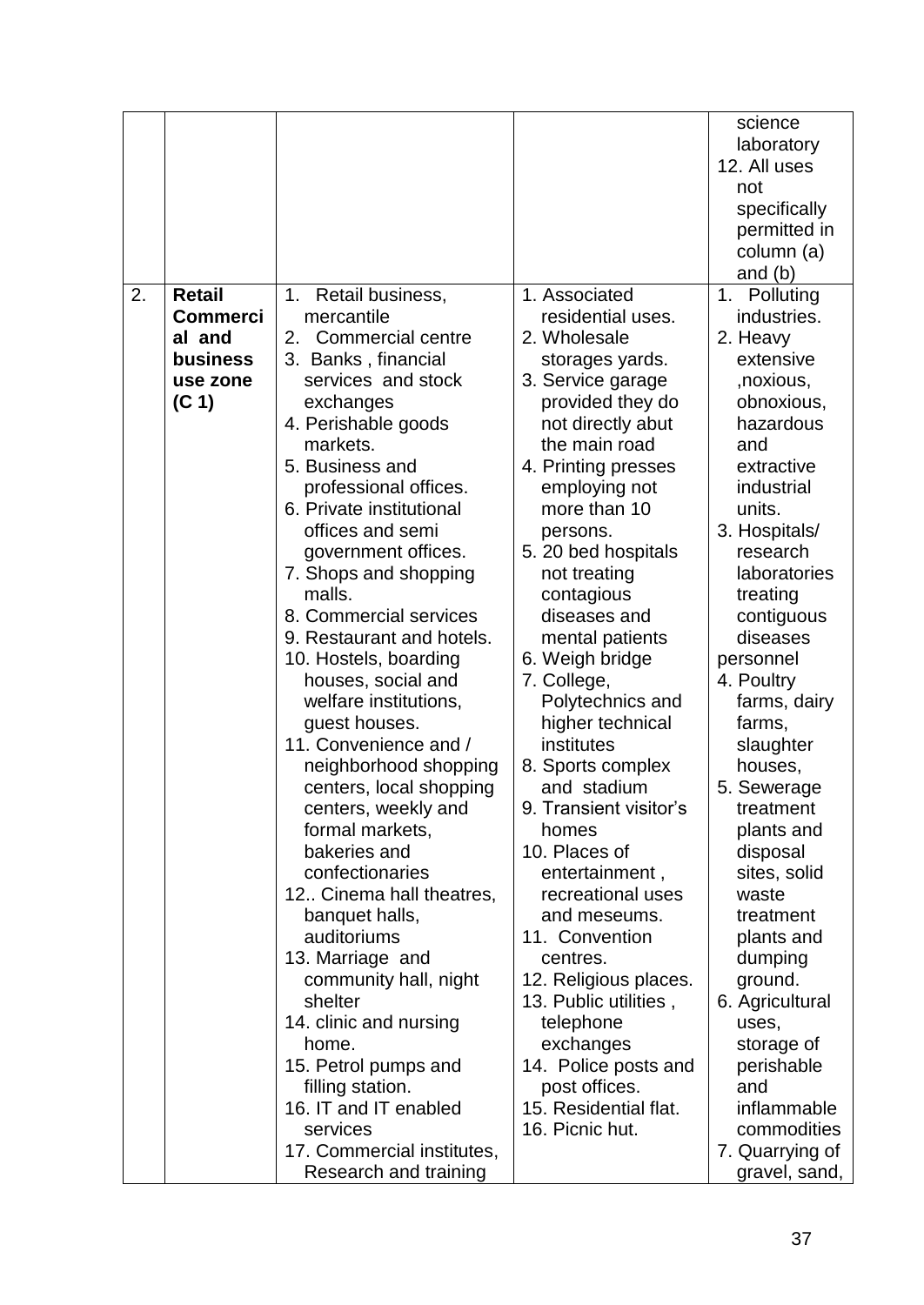|    |                                                 | institute<br>18. Parking lots<br>19. Taxi stands, 3<br>wheeler/ auto stands,<br>rickshaw stand.                                                                                                                                                                                                                                                                                                                                                  |                                                                                                                                                                                                                                                                                                                                                                                     | clay and<br>stone<br>8. Zoological<br>garden and<br>botanical<br>gardens,<br>bird<br>sanctuary<br>9. Sports<br>training<br>centre.<br>10. District<br>battalion<br>offices<br>11. Forensic<br>science<br>laboratory<br>and all other<br>activities<br>which may<br>cause<br>nuisance.<br>12. Courts<br>13. All uses<br>not<br>specifically<br>permitted in<br>the column<br>(a) and (b) |
|----|-------------------------------------------------|--------------------------------------------------------------------------------------------------------------------------------------------------------------------------------------------------------------------------------------------------------------------------------------------------------------------------------------------------------------------------------------------------------------------------------------------------|-------------------------------------------------------------------------------------------------------------------------------------------------------------------------------------------------------------------------------------------------------------------------------------------------------------------------------------------------------------------------------------|-----------------------------------------------------------------------------------------------------------------------------------------------------------------------------------------------------------------------------------------------------------------------------------------------------------------------------------------------------------------------------------------|
| 3. | Wholesale<br>commerci<br>al use<br>Zone<br>(C2) | 1. Wholesale and retail<br>business.<br>2. Wholesale and storage<br>buildings<br>3. Commercial and<br>business offices and<br>work places<br>4. Petrol pumps and<br>service stations on<br>roads of 12 meter or<br>more ROW.<br>5. Godowns, covered<br>storage and<br>warehousing<br>6. Weigh bridge<br>7. Bus stops, Taxi stands,<br>3 wheeler/ auto stands,<br>rickshaw stands.<br>8. Parking space<br>9. Restaurants<br>10. Public utilities. | 1. Truck terminal,<br>Bus depots and<br>parking.<br>2. Freight terminal<br>3.<br>Warehousing/stora<br>ge godowns of<br>perishable,<br>inflammable<br>goods, coal, wood,<br>timber yards<br>4. service centre,<br>garages,<br>workshops.<br>5. Non- polluting,<br>non-obnoxious<br>light industries<br>6. Junk Yard.<br>7. Gas installation<br>and gas works<br>8. Railway yards and | 1. Polluting<br>Industries<br>2. Large scale<br>storage of<br>hazardous<br>and other<br>inflammable<br>materials<br>excepting in<br>areas,<br>specifically<br>earmarked<br>for the<br>purpose.<br>3. All uses not<br>specifically<br>permitted in<br>columns (a)<br>and $(b)$                                                                                                           |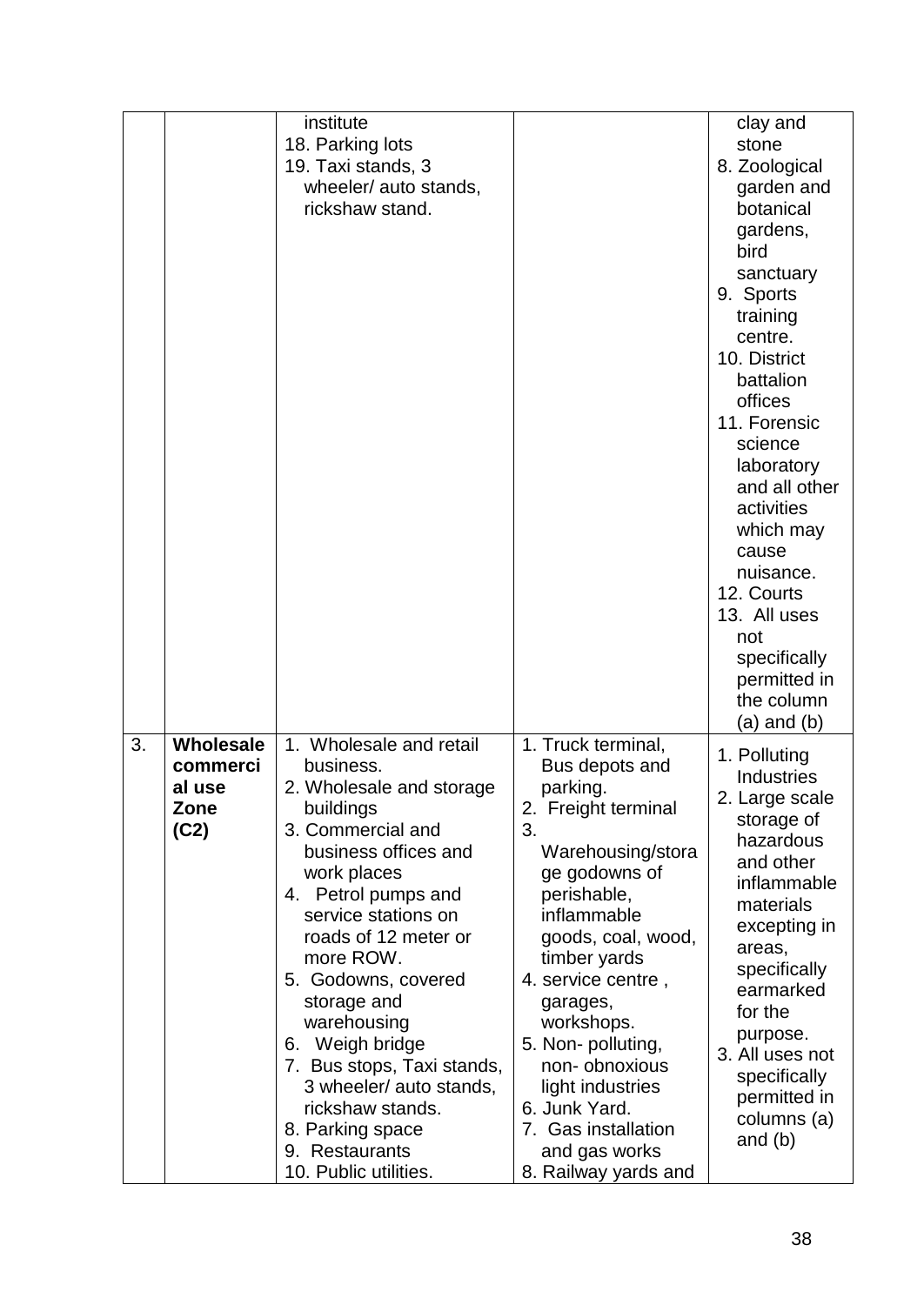|                  |                                        | 11. Police station/ posts,<br>post offices                                                                                                                                                                                                                                                                                                                                                                                                                                                                                                                                                                                                                               | stations, road<br>freight stations.<br>9. Banks and<br>financial services.<br>10. Associated<br>residential uses.<br>11. Government and<br>semi Government<br>offices,<br>12. Water treatment<br>plant.                                                                                                                                                                                                                                                                                                                                                                                                                                                                                                                         |                                                                                                                                                                                                                                                                                                                                                                                                                                                                                                                            |
|------------------|----------------------------------------|--------------------------------------------------------------------------------------------------------------------------------------------------------------------------------------------------------------------------------------------------------------------------------------------------------------------------------------------------------------------------------------------------------------------------------------------------------------------------------------------------------------------------------------------------------------------------------------------------------------------------------------------------------------------------|---------------------------------------------------------------------------------------------------------------------------------------------------------------------------------------------------------------------------------------------------------------------------------------------------------------------------------------------------------------------------------------------------------------------------------------------------------------------------------------------------------------------------------------------------------------------------------------------------------------------------------------------------------------------------------------------------------------------------------|----------------------------------------------------------------------------------------------------------------------------------------------------------------------------------------------------------------------------------------------------------------------------------------------------------------------------------------------------------------------------------------------------------------------------------------------------------------------------------------------------------------------------|
| $\overline{4}$ . | <b>Industrial</b><br>use zone<br>$($ l | 1. All kind of non polluting<br>industries<br>2. IT and ITES<br>3. SEZs notified by<br>govern-ment of India<br>4. Loading, unloading<br>spaces<br>5. . Warehousing, storage<br>and depots of non<br>perishable and non-<br>inflammable<br>commodities.<br>6. Cold storage and ice<br>Factory.<br>7. Gas Godowns.<br>8. Wholesale business<br>establishment.<br>9. Petrol filling station with<br>garages and service<br>stations<br>10. Bus terminals and the<br>depots and workshops.<br>11. Parking, taxi stands, 3<br>wheeler/ auto stands,<br>rickshaw stands.<br>12. Residential buildings<br>for essential staff and<br>for watch and ward<br>13. Public utilities | 1. Heavy, extensive<br>and other<br>obnoxious and<br>hazardous<br>industries subject<br>to the approval of<br>the Odisha<br><b>Pollution Control</b><br>board.<br>2. Industrial research<br>institute.<br>3. Technical<br>education<br>institutions<br>4. Junk yards, sports/<br>stadiums/<br>playgrounds.<br>5. Sewage disposal<br>works, electric<br>power plants,<br>service stations.<br>6. Government, semi<br>government,<br><b>Private business</b><br>offices<br>7. Banks, financial<br>institutions and<br>other commercial<br>offices.<br>8. Agro based<br>industries, dairy<br>and farming.<br>9. Gas installations<br>and gas works<br>10. workshops,<br>garages.<br>11. Hotels and guest<br>houses.<br>12. Museum. | 1. General<br>business<br>unless<br>incidental to<br>and on the<br>same site<br>with<br>industry.<br>2. Schools and<br>colleges.<br>3. Hotels,<br>Motels and<br>caravan<br>parks.<br>4. Recreational<br>spots or<br>centres.<br>5. Other non<br>industrial<br>related<br>activities.<br>6. Religious<br>building.<br>7. Irrigated<br>and sewage<br>farms.<br>8. Major oil<br>depot and<br>LPG refilling<br>plants<br>9. Social<br>buildings.<br>10.All uses not<br>specifically<br>permitted in<br>column (a)<br>and $(b)$ |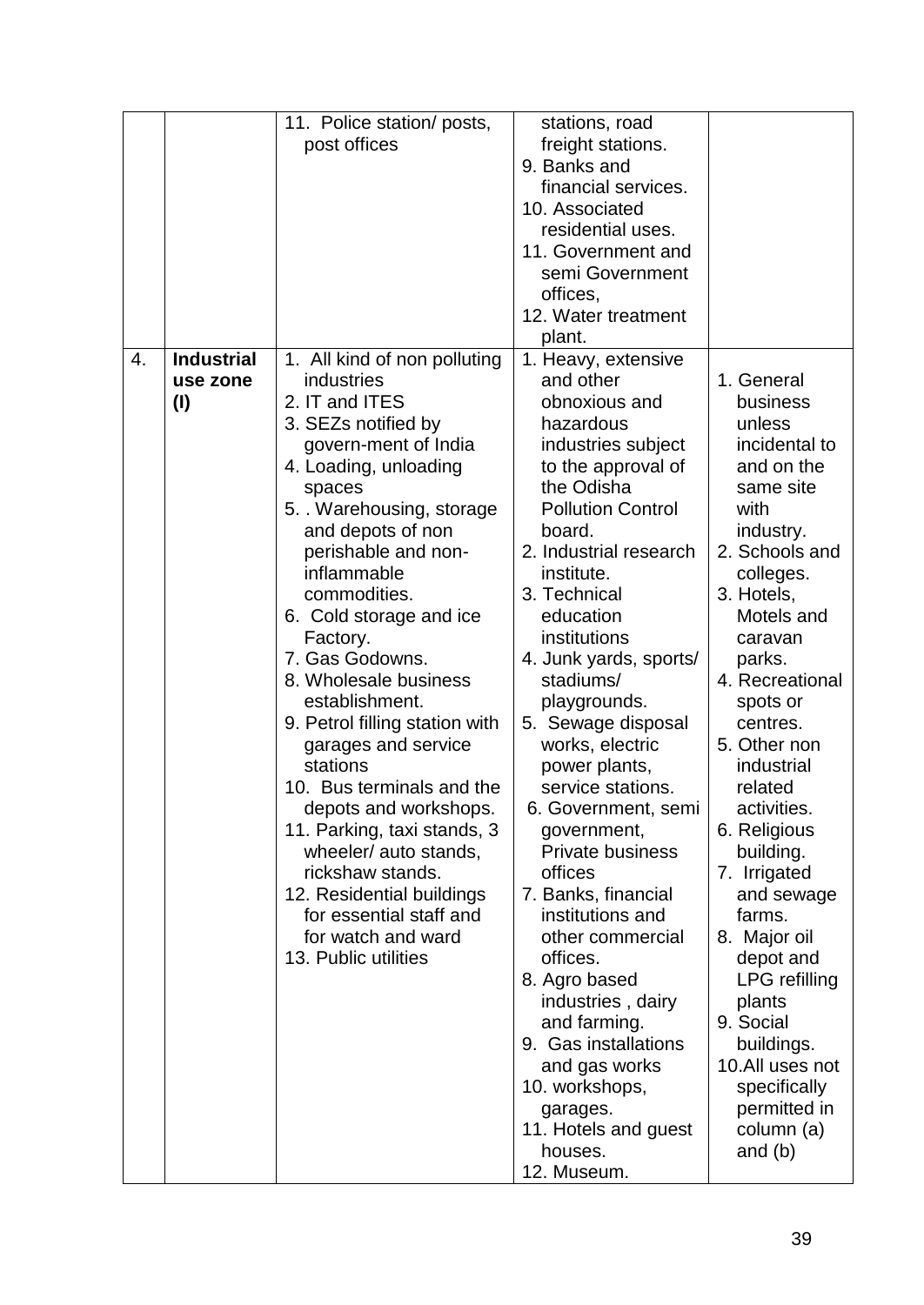|    |                                                                  |                                                                                                                                                                                                                                                                                                                                                                                                                                                                                                                                                                                                                                                                                                                                                                                                                                                                                                                                                | 13. Helipads<br>14. Hospitals and<br>medical centers.                                                                                                                                                                                                                                                                                                                                                                                                                                              |                                                                                                                                                                                                                                                                                                                                                                                         |
|----|------------------------------------------------------------------|------------------------------------------------------------------------------------------------------------------------------------------------------------------------------------------------------------------------------------------------------------------------------------------------------------------------------------------------------------------------------------------------------------------------------------------------------------------------------------------------------------------------------------------------------------------------------------------------------------------------------------------------------------------------------------------------------------------------------------------------------------------------------------------------------------------------------------------------------------------------------------------------------------------------------------------------|----------------------------------------------------------------------------------------------------------------------------------------------------------------------------------------------------------------------------------------------------------------------------------------------------------------------------------------------------------------------------------------------------------------------------------------------------------------------------------------------------|-----------------------------------------------------------------------------------------------------------------------------------------------------------------------------------------------------------------------------------------------------------------------------------------------------------------------------------------------------------------------------------------|
| 5. | <b>Public and</b><br>Semi-<br><b>Public</b><br>Use Zone.<br>(PS) | 1. Govt. Offices, central,<br>state, local and Semi-<br>government, Public<br>undertaking offices.<br>2. Universities and<br>specialized educational<br>institutions, colleges,<br>schools, research and<br>development centre.<br>3. Social and welfare<br>centres<br>4. Libraries<br>5. Hospitals, health centre<br>, dispensaries and<br>clinics.<br>6. Social and cultural<br>institutes.<br>7. Religious buildings.<br>8. Conference halls.<br>9. Community halls,<br>Kalyan mandap,<br>dharmasala<br>10. Museums, art galleries<br>exhibition halls,<br>auditoriums<br>11. Police stations, police<br>lines, jails.<br>12. Local, state and<br>central govt. offices<br>uses for defence<br>purpose.<br>13. Educational and<br>research institutions.<br>14. Social and cultural and<br>religious institutions.<br>15. Local municipal<br>facilities.<br>16. Uses incidental to<br>Govt, offices and for<br>their use.<br>17. Monuments. | 1. Residential flats,<br>residential plots for<br>group housing and<br>staff housing<br>2. IT services<br>3. Defence quarters.<br>4. Hostels, transit<br>accommodation<br>5. Entertainment and<br>recreational<br>complexes<br>6. Nursery and<br>kindergarten,<br>welfare centre<br>7. Open air theatre,<br>playground<br>8. Residential, club,<br>guest house<br>9. Bus and Truck<br>terminals,<br>Helipads.<br>10. Parking areas,<br>taxi stands, 3<br>wheeler/auto<br>stand, rickshaw<br>stand. | 1. Heavy,<br>extensive<br>and other<br>obnoxious,<br>hazardous<br>industries,<br>2.Slaughterhou<br>ses<br>3. Junkyard,<br>4. wholesale<br>mandis<br>5.Dairy and<br>poultry<br>farms,<br>farmhouses<br>6. Workshops<br>for servicing<br>and repairs<br>7. processing<br>and sale of<br>farm<br>products<br>8. All uses<br>not<br>specifically<br>permitted in<br>column (a)<br>and $(b)$ |
| 6. | <b>Utility and</b><br><b>Services</b><br>use (US)                | 1. Post offices, telegraph<br>offices, Public utilities<br>and buildings                                                                                                                                                                                                                                                                                                                                                                                                                                                                                                                                                                                                                                                                                                                                                                                                                                                                       | 1. Service industry.<br>2. Warehouse/storage<br>godowns                                                                                                                                                                                                                                                                                                                                                                                                                                            | 1. Any<br>building or<br>structure,                                                                                                                                                                                                                                                                                                                                                     |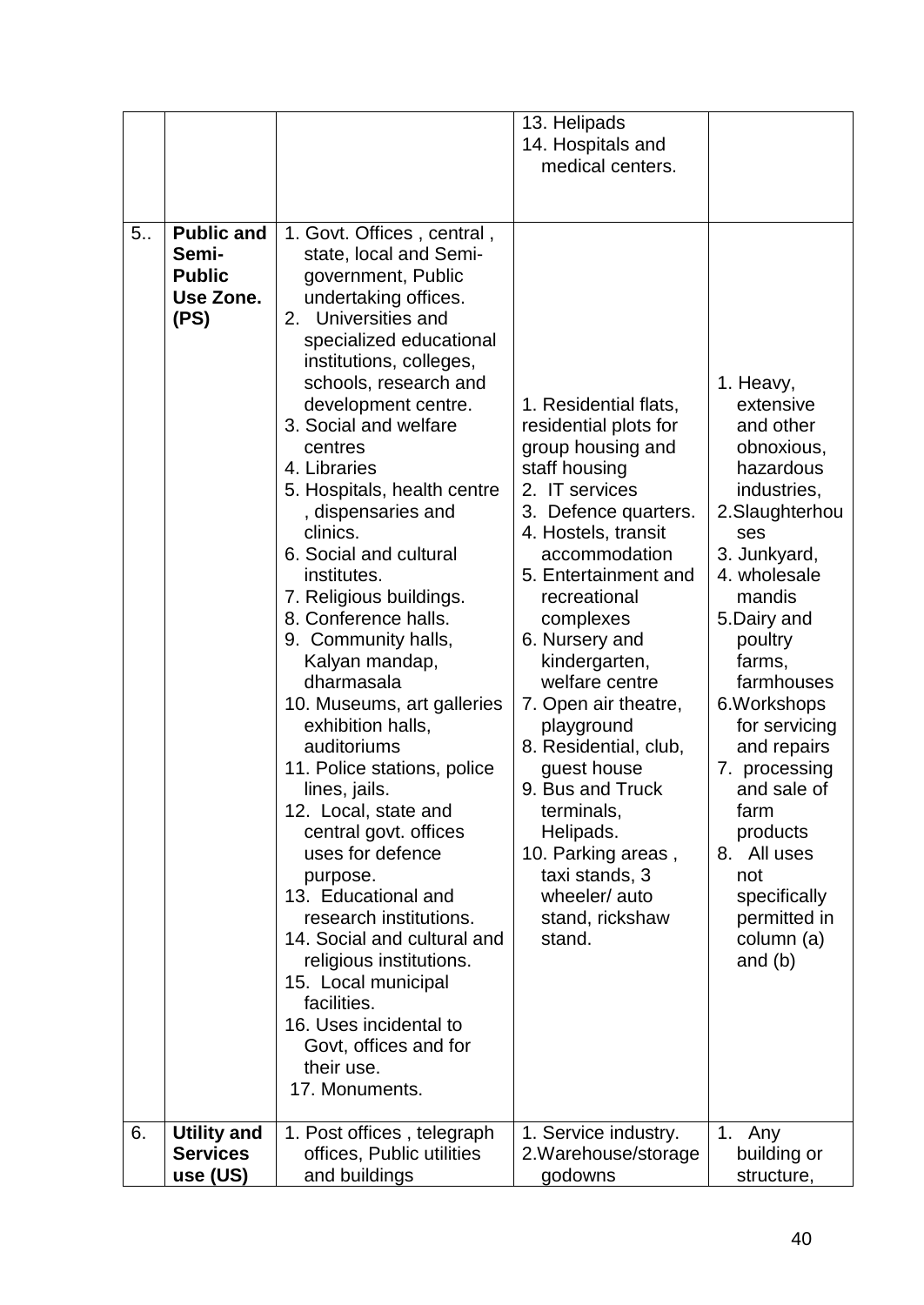|    |                            | 2. Water treatment plant,<br>sewage treatment plant.<br>solid waste treatment<br>plant, solid waste<br>dumping grounds.<br>3. Radio transmitter and<br>wireless station,<br>telecommunication<br>centre, telephone<br>exchange.<br>4. Water supply<br>installation.<br>5. Sewage disposal works<br>6. Service stations.<br>7. Cremation grounds and<br>cemeteries/burial<br>grounds<br>8. Power plants/electrical<br>substation<br>9. Radio and television<br>station.<br>10. Fire stations                                                                                            | 3. Health centre for<br>public and staff or<br>any other use<br>incidental to public<br>utilities and<br>services<br>4. Information/<br>payment kiosks<br>5. Incidental/<br>ancillary residential<br>use.<br>6. Truckterminals, Heli<br>pads.<br>7. Commercial use<br>centre                                                                                                                                                                                                                                                       | which is not<br>required for<br>uses related<br>to public<br>utilities and<br>activities is<br>not<br>permitted<br>therein.<br>Heavy,<br>2.<br>extensive<br>and other<br>obnoxious<br>hazardous<br>industries.<br>3.All uses not<br>specifically<br>permitted in<br>column (a)<br>and $(b)$  |
|----|----------------------------|----------------------------------------------------------------------------------------------------------------------------------------------------------------------------------------------------------------------------------------------------------------------------------------------------------------------------------------------------------------------------------------------------------------------------------------------------------------------------------------------------------------------------------------------------------------------------------------|------------------------------------------------------------------------------------------------------------------------------------------------------------------------------------------------------------------------------------------------------------------------------------------------------------------------------------------------------------------------------------------------------------------------------------------------------------------------------------------------------------------------------------|----------------------------------------------------------------------------------------------------------------------------------------------------------------------------------------------------------------------------------------------------------------------------------------------|
| 7. | Open<br>Space use<br>zone. | 1. Specialized parks/<br>maidens for<br>multipurpose use<br>2. Regional parks, district<br>parks, playgrounds,<br>children's parks<br>3. Clubs, stadiums, picnic<br>huts, holiday resorts.<br>4. Shooting range, sports<br>training centre.<br>5. Swimming pool.<br>6. Botanical/ zoological<br>garden, bird sanctuary<br>7. Green belts.<br>8. Bus and railway<br>passenger terminals,<br>9. Public utilities and<br>facilities such as police<br>post, fire post, post and<br>telegraph office, health<br>centre for players and<br>staff<br>10. Animal racing or riding<br>stables. | <b>Building and</b><br>1.<br>structure ancillary<br>to use permitted in<br>open spaces and<br>parks such as<br>stands for vehicles<br>on hire, taxis and<br>scooters<br>2. Commercial use of<br>transit nature like<br>cinemas, circus<br>and other shows<br>3. Public assembly<br>halls<br>4. Restaurants<br>5. Parking area,<br>Caravan parks<br>6. Open air cinemas/<br>theatre<br>7. Entertainment and<br>recreational<br>complexes<br>8. community hall,<br>Library.<br>9. Open air theatre,<br>theme parks,<br>amphitheatre. | 1. Any<br>building or<br>structure,<br>which is not<br>required for<br>open-air<br>recreation,<br>dwelling unit<br>except for<br>watch and<br>ward and<br>uses not<br>specifically<br>permitted<br>therein.<br>2. All uses<br>not<br>specifically<br>permitted in<br>column (a)<br>and $(b)$ |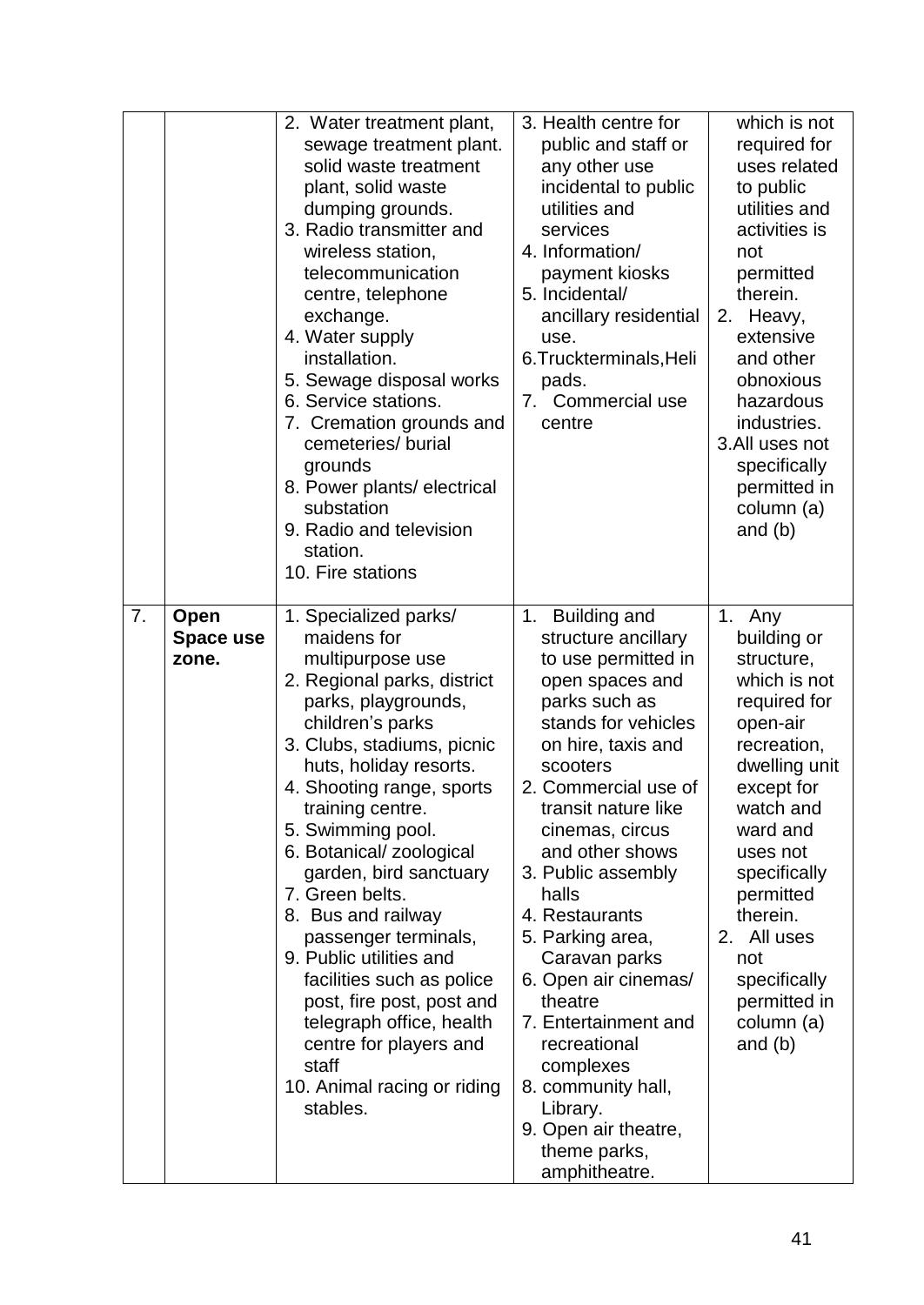|    |                                           |                                                                                                                                                                                                                                                                                                                                                                                                                                                                                                                                                                                                                                                                                                                        | 10. Residential club,<br>guest house.<br>11. Camping sites.<br>12. Yoga and<br>mediation centres.<br>13. Fire post, police<br>station, post and<br>telegraph office<br>14. Commercial use<br>center.<br>15. Special education<br>areas.                                                                                                             |                                                                                                                                                                                                          |
|----|-------------------------------------------|------------------------------------------------------------------------------------------------------------------------------------------------------------------------------------------------------------------------------------------------------------------------------------------------------------------------------------------------------------------------------------------------------------------------------------------------------------------------------------------------------------------------------------------------------------------------------------------------------------------------------------------------------------------------------------------------------------------------|-----------------------------------------------------------------------------------------------------------------------------------------------------------------------------------------------------------------------------------------------------------------------------------------------------------------------------------------------------|----------------------------------------------------------------------------------------------------------------------------------------------------------------------------------------------------------|
|    |                                           |                                                                                                                                                                                                                                                                                                                                                                                                                                                                                                                                                                                                                                                                                                                        | 16. Incidental/<br>ancillary residential                                                                                                                                                                                                                                                                                                            |                                                                                                                                                                                                          |
| 8. | <b>Transport</b><br>ation Use<br>Zone (T) | 1. All types of roads.<br>2. Railway stations and<br>yards<br>3. Airport.<br>4. Bus stops and bus and<br>truck terminals.<br>5. Taxi stands, auto<br>stands, rickshaw<br>stands.<br>6. Ferry ghats<br>7. Parking areas.<br>8. Multi level car parking<br>9. Filling stations.<br>10. Transport offices,<br>booking offices.<br>11. Night shelter, boarding<br>houses.<br>12. Banks<br>13. Restaurants<br>14. Workshops and<br>garages.<br>15. Automobile spares<br>and services, Godowns.<br>16. Loading and unloading<br>platforms (with/without<br>cold storage facility),<br>weigh bridges.<br>17. Ware houses and<br>storages depots.<br>18. Utility networks<br>(Drainage. Sewage,<br>power<br>telecommunication) | use.<br>1. Way side shop<br>and restaurants.<br>2. Authorised.<br><b>Planned vending</b><br>areas.<br>3. Incidental/<br>ancillary residential<br>use.<br>4. Emergency health<br>care centre.<br>5. Tourism related<br>projects.<br>6. All ancillary<br>(complimentary)<br>uses for above<br>categories (subject<br>to decision of the<br>Authority) | Use/activity<br>1 <sub>1</sub><br>not specifically<br>related to<br>transport and<br>communicatio<br>permitted<br>herein.<br>All uses not<br>2.<br>specifically<br>permitted in<br>column (a) and<br>(b) |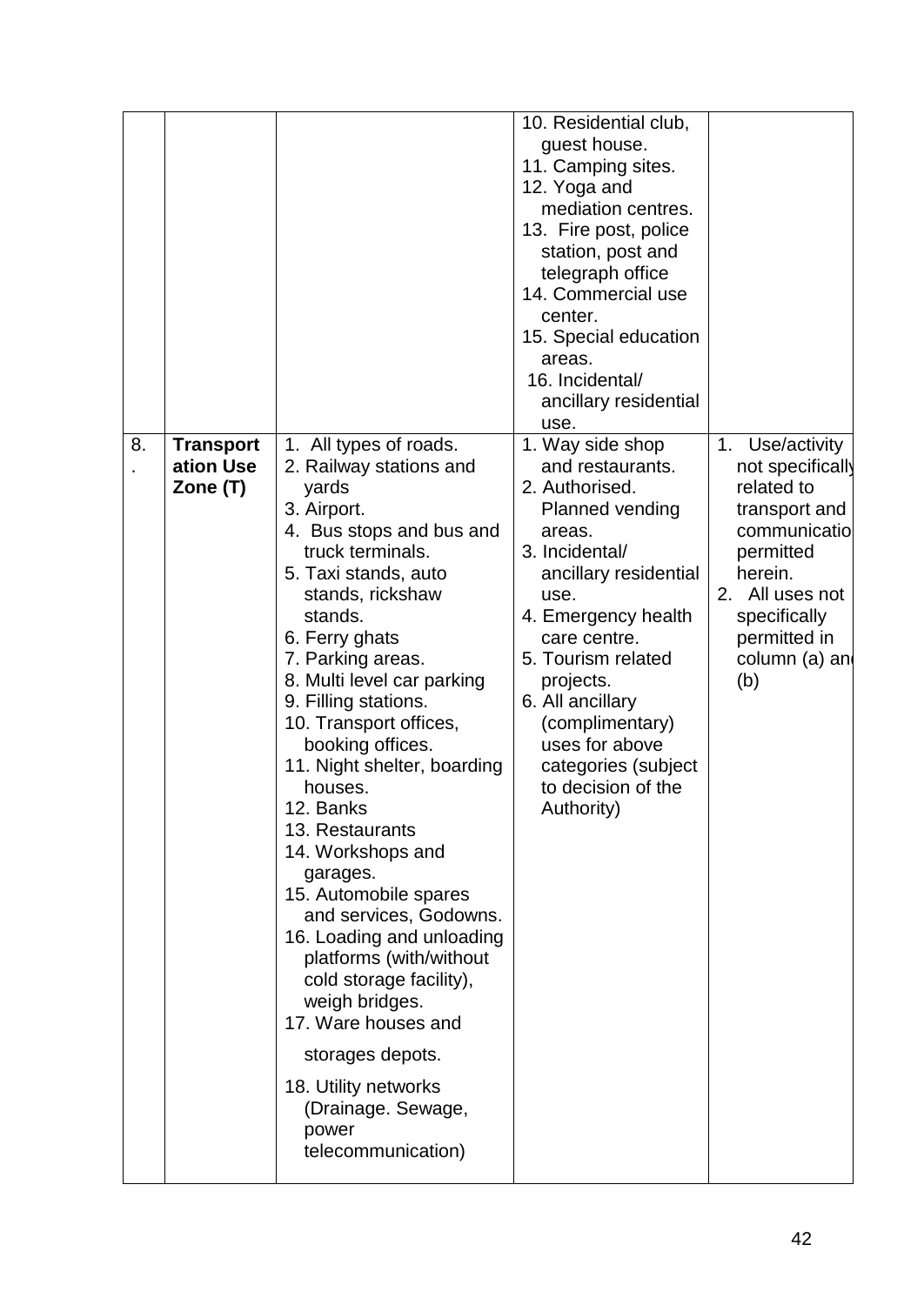| 9 | <b>Agricultur</b> | Agriculture and<br>1.      | 1. Houses incidental             | 1. Residential          |  |
|---|-------------------|----------------------------|----------------------------------|-------------------------|--|
|   | al and            | horticulture.              | to this use.                     | use except              |  |
|   | forest            | Dairy and poultry<br>2.    | 2. Parks and other               | those                   |  |
|   | <b>Use Zone</b>   | farming, milk chilling     | recreational uses                | ancillary               |  |
|   | (A)               | centre                     | 3. Wayside shops                 | uses                    |  |
|   |                   | 3. Storage, processing     | and restaurants.                 | permitted in            |  |
|   |                   | and sale of farm           | 4. Hospital for                  | agricultural            |  |
|   |                   | produce                    | infectious and                   | use zone                |  |
|   |                   | 4. Dwelling for the people | contagious                       | 2. Heavy,               |  |
|   |                   | engaged in the farm        | disease, mental                  | extensive               |  |
|   |                   | (rural settlement)         | hospital after                   | obnoxious,              |  |
|   |                   | 5. Farm houses and         | clearance from the               | noxious and             |  |
|   |                   | accessory buildings        | Authority                        | hazardous               |  |
|   |                   | 6. Afforstation            | 5. Agro serving, agro            | industries              |  |
|   |                   |                            | processing, agro                 | 3. Any activity         |  |
|   |                   |                            | business                         | which is                |  |
|   |                   |                            | 6. Cottage industries.           | creating                |  |
|   |                   |                            | 7. Burial and                    | nuisance                |  |
|   |                   |                            | cremation                        | and is                  |  |
|   |                   |                            | grounds.                         | obnoxious in            |  |
|   |                   |                            | 8. Service industries            | nature.                 |  |
|   |                   |                            | accessory to                     | 4. All uses not         |  |
|   |                   |                            | obnoxious and                    | specifically            |  |
|   |                   |                            | hazardous<br>industries          | permitted in            |  |
|   |                   |                            |                                  | column (a)<br>and $(b)$ |  |
|   |                   |                            | 9. Ice factory, cold<br>storage. | 5. For notified         |  |
|   |                   |                            | 10. Godowns and                  | forest lands            |  |
|   |                   |                            | warehouses                       | only                    |  |
|   |                   |                            | 11. Soil testing lab.            | afforstation            |  |
|   |                   |                            | 12. Normal                       | is permitted            |  |
|   |                   |                            | expansion of land                | and item no.            |  |
|   |                   |                            | uses only in the                 | 18 and 19               |  |
|   |                   |                            | existing                         | from column             |  |
|   |                   |                            | homestead land                   | $(b)$ are               |  |
|   |                   |                            | 13. Solid waste                  | permissible             |  |
|   |                   |                            | management sites,                | by the                  |  |
|   |                   |                            | sewage disposal                  | competent               |  |
|   |                   |                            | works.                           | authority.              |  |
|   |                   |                            | 14. Electric                     |                         |  |
|   |                   |                            | substation.                      |                         |  |
|   |                   |                            | 15. Quarrying of                 |                         |  |
|   |                   |                            | gravel, sand, clay               |                         |  |
|   |                   |                            | or stone.                        |                         |  |
|   |                   |                            | 16. Building                     |                         |  |
|   |                   |                            | construction over                |                         |  |
|   |                   |                            | plots cover under                |                         |  |
|   |                   |                            | town planning                    |                         |  |
|   |                   |                            | scheme and                       |                         |  |
|   |                   |                            | confirming uses.                 |                         |  |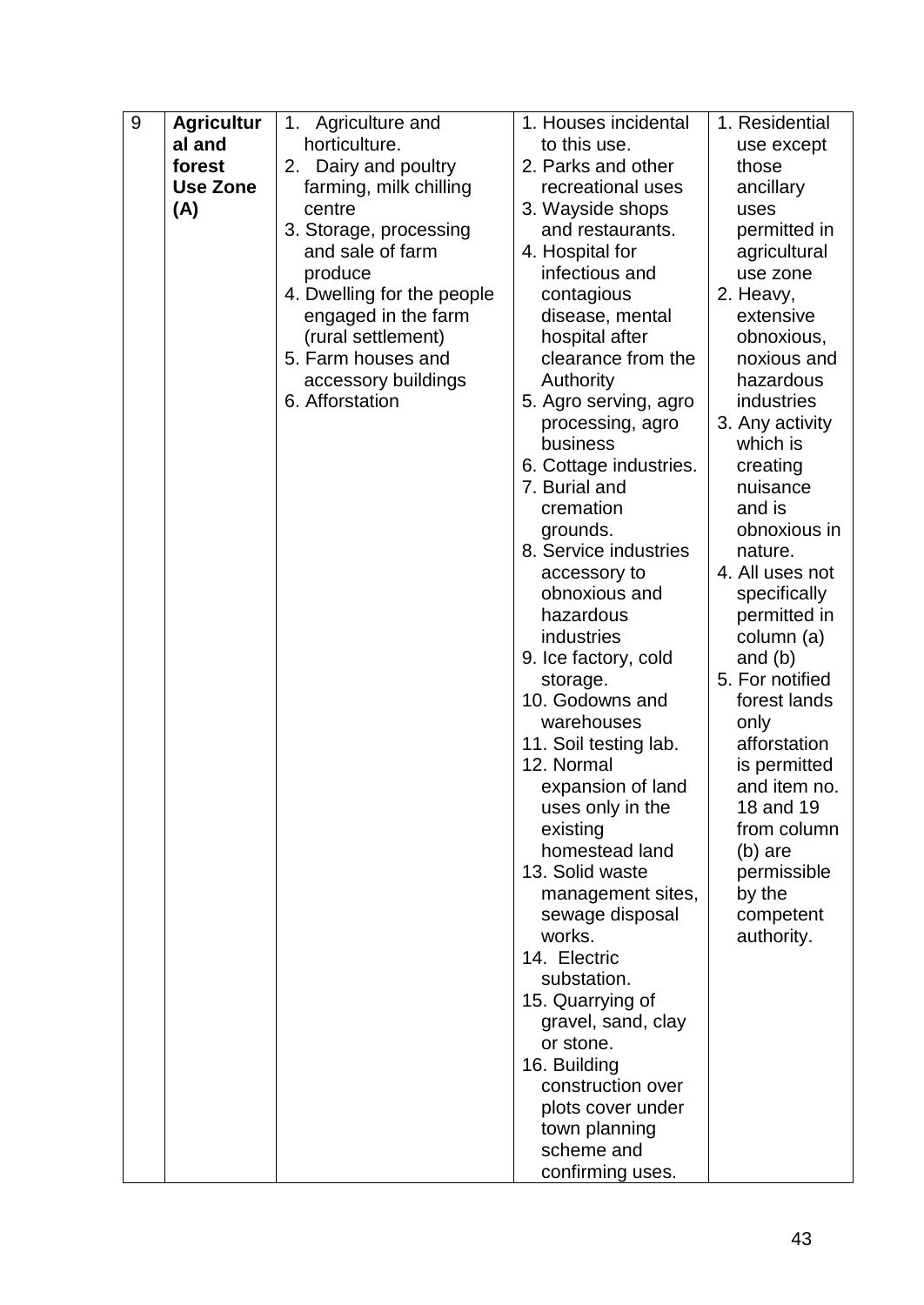|    |                                                                                    |                                                                                                                                                                                                                                                                                                                                                                                                                                                                                                               | 17. Brick kilns and<br>extractive areas.<br>18. Eco tourism,<br>camping sites, eco<br>parks, eco lodges.<br>19. Special outdoor<br>recreations.                                                                                                                                                                                                                                                                                                                                                                   |                                                                                                                                                                                                                                                                                                                     |
|----|------------------------------------------------------------------------------------|---------------------------------------------------------------------------------------------------------------------------------------------------------------------------------------------------------------------------------------------------------------------------------------------------------------------------------------------------------------------------------------------------------------------------------------------------------------------------------------------------------------|-------------------------------------------------------------------------------------------------------------------------------------------------------------------------------------------------------------------------------------------------------------------------------------------------------------------------------------------------------------------------------------------------------------------------------------------------------------------------------------------------------------------|---------------------------------------------------------------------------------------------------------------------------------------------------------------------------------------------------------------------------------------------------------------------------------------------------------------------|
| 10 | <b>Water</b><br>bodies<br><b>Use Zone</b><br>(W)                                   | 1 <sub>1</sub><br>Rivers, canals.<br>2.<br>Streams, water spring<br>3.<br>Ponds, lakes.<br>Wetland, aqua culture<br>4.<br>pond.<br>5. Reservoir<br>Water logged/marshy<br>6.<br>area                                                                                                                                                                                                                                                                                                                          | 1. Fishiries.<br>2. Boating, water<br>theme parks, water<br>sports lagoons.<br>3. Water based<br>resort with special by<br>laws<br>4. Any other<br>use/activity<br>incidental to Water<br>bodies use Zone is<br>permitted.                                                                                                                                                                                                                                                                                        | 1. Use/activity<br>not<br>specifically<br>related to<br>Water bodies<br>use not<br>permitted<br>therein.<br>2. All uses not<br>specifically<br>permitted in<br>column (a) and<br>(b)                                                                                                                                |
| 11 | <b>Special</b><br><b>Heritage</b><br>Zone<br>(Area<br>shown in<br>the map)<br>(SH) | 1. Residential with<br>Special bye laws<br>2. Public Semi-public with<br>special bye laws.<br>3. Commercial with<br>special bye laws<br>4. Recreational with<br>special bye laws.<br>5. Theme parks,<br>Archaeological parks/<br>gardens with special<br>bye laws.<br>6. Amphitheatre with<br>special bye laws.<br>7. Open air museum with<br>special bye laws.<br>8. Restoration of protected<br>and enlisted<br>monuments and<br>precincts by the<br>concerned authority<br>only(ASI/ State<br>archaeology) | 1. Heritage<br>interpretation centre,<br>art galleries and<br>sculpture complex.<br>2. Educational and<br>research institutions.<br>3. Social and cultural<br>institutions.<br>4. Commercial<br>activities.<br>5. Craft based<br>cottage industries.<br>6. Hotels, guest<br>houses, lodges,<br>resorts.<br>7. Group housing<br>apartments.<br>8. Auditorium.<br>9. Boating, picnic<br>huts, camping sites,<br>special training<br>campus.<br>10. Hospitals and<br>health centre.<br>11. Multi storied<br>parking. | 1. Use/activity<br>not<br>specifically<br>related to<br>special<br>heritage use<br>not permitted<br>herein.<br>2. Multi storied<br>building.<br>3. Multiplex,<br>shopping mall.<br>4. Dumping<br>ground.<br>5. Sewerage<br>treatment.<br>6. All uses not<br>specifically<br>permitted in<br>Column (a)<br>and $(b)$ |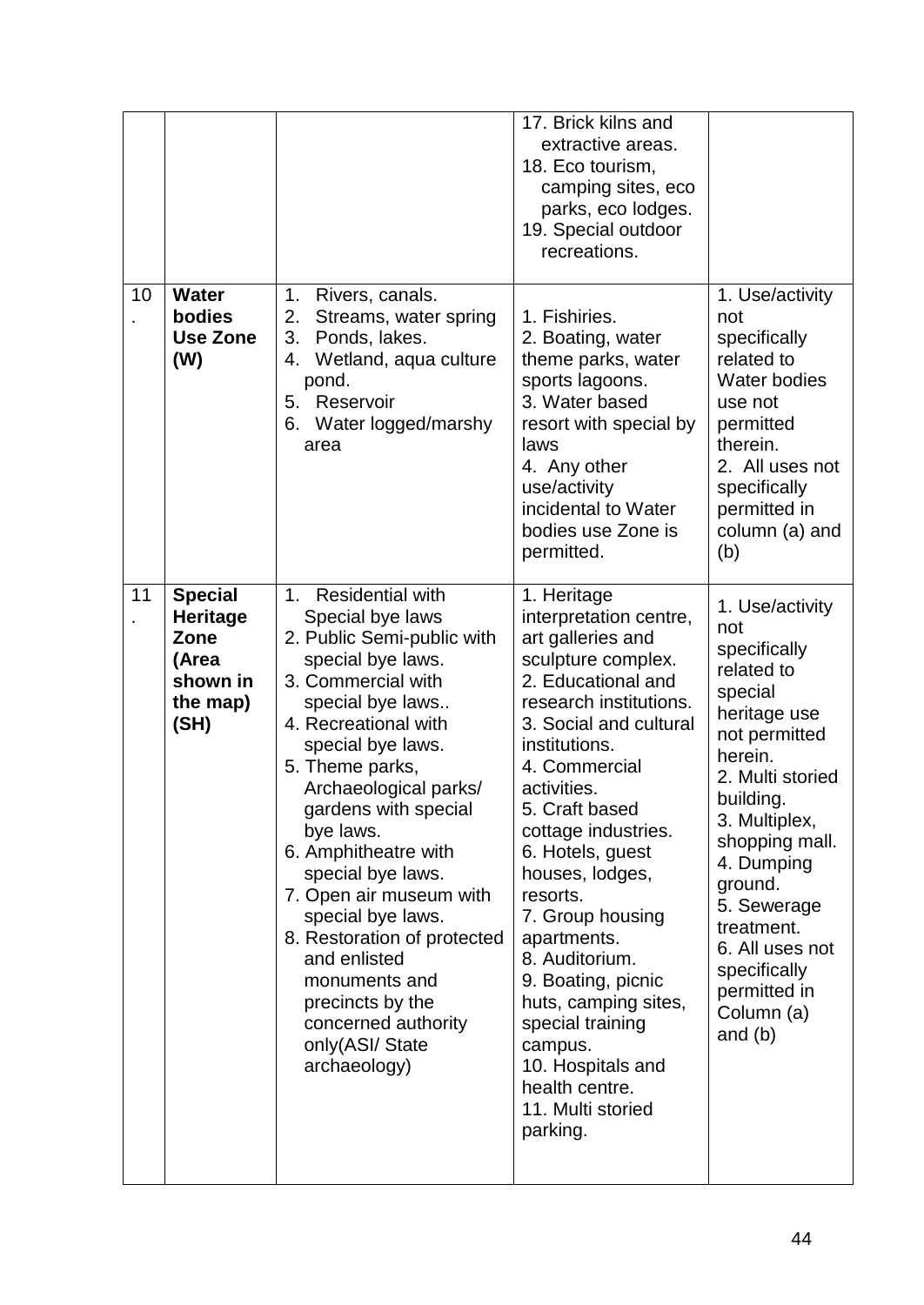| 12 | <b>Environm</b> | 1. River front             | 1. Group housing,                        |                     |
|----|-----------------|----------------------------|------------------------------------------|---------------------|
|    | entally         | developments.              | corporate type                           |                     |
|    | sensitive       | 2. Scenic value areas.     | housing adopting                         |                     |
|    | zone (ES)       | 3. River side green areas. | modern technology                        |                     |
|    |                 | 4. Existing village        | with special bye                         |                     |
|    |                 | settlements                | laws.                                    |                     |
|    |                 |                            | 2. Theme parks,                          |                     |
|    |                 |                            | Yoga parks, Sports                       |                     |
|    |                 |                            | centers and                              |                     |
|    |                 |                            | community                                | 1. Plotted          |
|    |                 |                            | recreational areas,                      | housing<br>2. Small |
|    |                 |                            | international                            | industries or       |
|    |                 |                            | convention centre.                       | small               |
|    |                 |                            | 3. Incidental                            | institutions        |
|    |                 |                            | residence.                               | 3. Use/Activity     |
|    |                 |                            | 4. Seven or five star                    | not specifically    |
|    |                 |                            | lake resorts, five star                  | related to          |
|    |                 |                            | hotels, organized                        | environmentall      |
|    |                 |                            | commerce with                            | y sensitive use     |
|    |                 |                            | special bye laws.                        | zone not            |
|    |                 |                            | 5. Hospitals and                         | permitted           |
|    |                 |                            | health institution.                      | herein.             |
|    |                 |                            | 6. Art academy                           | 4. No               |
|    |                 |                            | media centre, food                       | development         |
|    |                 |                            | courts, music                            | of any kind is      |
|    |                 |                            | pavilions.                               | permitted           |
|    |                 |                            | 7. Parking areas,                        | between the         |
|    |                 |                            | visitor facilities.                      | river/stream        |
|    |                 |                            | 8. Educational                           | and the             |
|    |                 |                            | technical, research                      | embankment.         |
|    |                 |                            | institutes of higher<br>order.           | 5. All uses not     |
|    |                 |                            |                                          | specifically        |
|    |                 |                            | 9. Boating picnic                        | permitted in        |
|    |                 |                            | huts, camping sites<br>special training; | column (a) and      |
|    |                 |                            | camps.                                   | (b)                 |
|    |                 |                            | 10. Existing                             |                     |
|    |                 |                            | residential or other                     |                     |
|    |                 |                            | uses with special bye                    |                     |
|    |                 |                            | laws.                                    |                     |
|    |                 |                            | 11. Resorts,                             |                     |
|    |                 |                            | sculpture complex,                       |                     |
|    |                 |                            | lagoons and lagoon                       |                     |
|    |                 |                            | resort, water sports.                    |                     |
|    |                 |                            | 12. Tourist and                          |                     |
|    |                 |                            | pilgrim related                          |                     |
|    |                 |                            | commercial activities,                   |                     |
|    |                 |                            | hotels and lodges.                       |                     |
|    |                 |                            | 13. Non Polluting,                       |                     |
|    |                 |                            | agro based and                           |                     |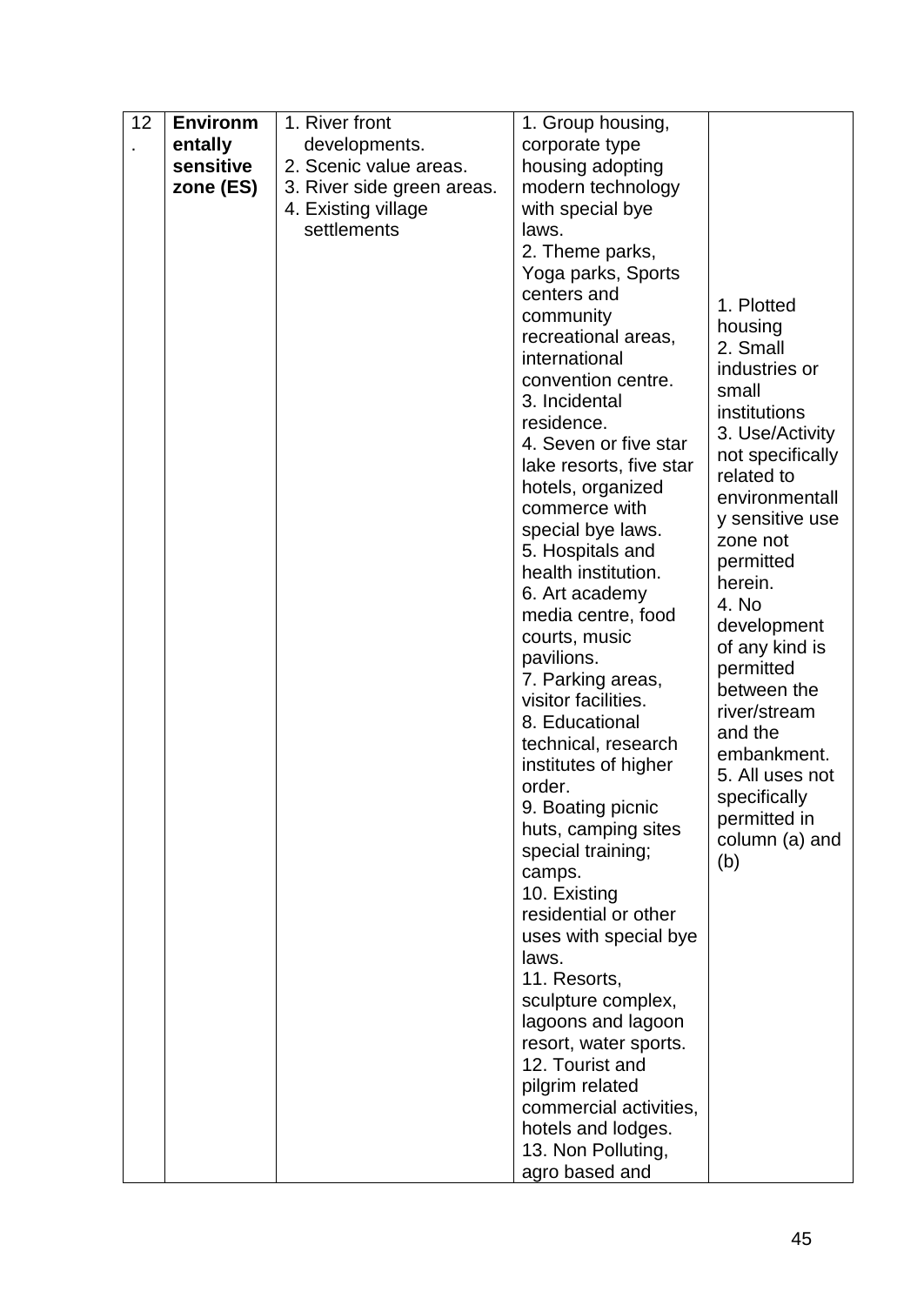| processing<br>industries, storage or<br>go downs for food<br>grains.<br>14. Water treatment<br>plant, sewage<br>treatment plant solid<br>waste treatment plant<br>solid waste dumping |
|---------------------------------------------------------------------------------------------------------------------------------------------------------------------------------------|
| grounds.                                                                                                                                                                              |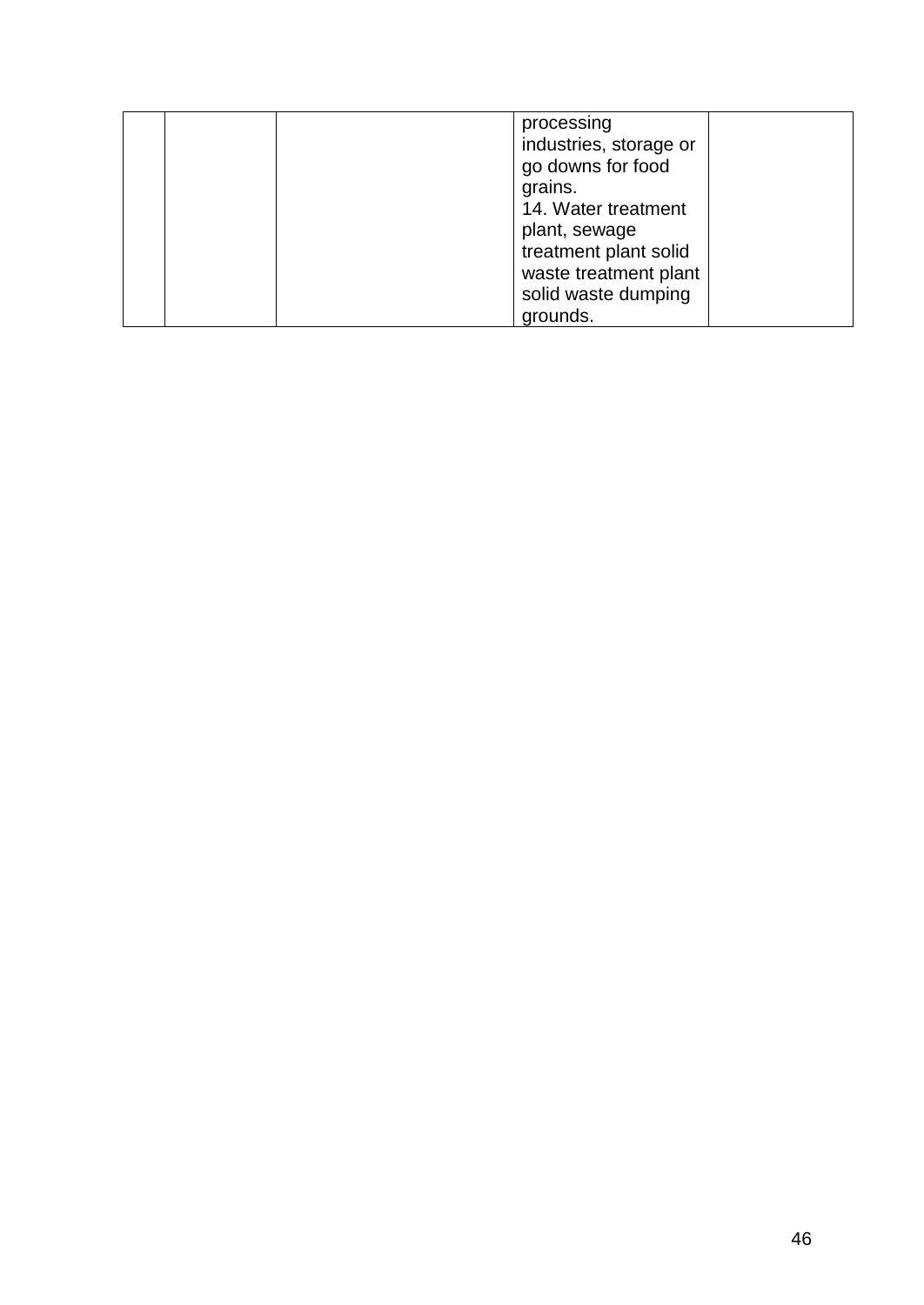# **PART – IV**

#### **GENERAL**

**Restriction on permission**

**Distance from Electric** 

**lines**

- **26. (1)** Without prejudice to any other stipulation in these regulations, no permission to construct a building on a site shall be granted:
	- A. in areas of natural waterways or drains, as detailed in the Development Plan, and drainage plan as modified from time to time;
	- B. if the orientation of such building is not in harmony with the surroundings, as may be decided by the Art Commission;
	- C. if the use to which the site is proposed to be put does not conform to the use earmarked in the Development Plan;
	- D. if the building is to be constructed over or under a municipal drain, sewerage line, electrical line, water main, any other government or public land, or public utility services;
	- E. if the foundation of the external wall along a street is located at a distance less than 0.5 meters from the edge of the street or road margin including the drain;
	- F. if all structure plans are not prepared taking into account the structural safety from seismic zone point of view.
	- G. if the plot having kisam as agriculture / jalasaya in ROR.
	- H. if the building is to be constructed over a land where construction is prohibited by Authority with approval of Government.
	- **27.** (1) As provided in clause-6.4 of National Building Code-2005 no verandah, balcony or the like shall be allowed to be erected or re-erected or any additions or alterations made to a building within the distances quoted below in accordance with the Indian Electricity Rules between the building and any overhead electric supply line;

|                                | Vertical distance in    | <b>Horizontal distance</b> |  |  |
|--------------------------------|-------------------------|----------------------------|--|--|
|                                | meters                  | in meters                  |  |  |
| Low and medium voltage lines   | 2.5                     | 1.2                        |  |  |
| and service lines              |                         |                            |  |  |
| High voltage lines up to and   | 3.7                     | 1.2                        |  |  |
| including 11,000 Volt          |                         |                            |  |  |
| High voltage lines above       | 3.7                     | 2.0                        |  |  |
| 11,000 volt and up to and      |                         |                            |  |  |
| including 33,000 Volt          |                         |                            |  |  |
| Extra high voltage line beyond | 3.7                     | 2.0                        |  |  |
| 33,000 Volt                    | (Plus 0.3 meters for    | (Plus 0.3 meters for       |  |  |
|                                | every additional 33,000 | every additional 33,000    |  |  |
|                                | volts or part thereof)  | volts or part thereof)     |  |  |

#### **TABLE –2: MINIMUM DISTANCE FROM THE ELECTRIC LINE**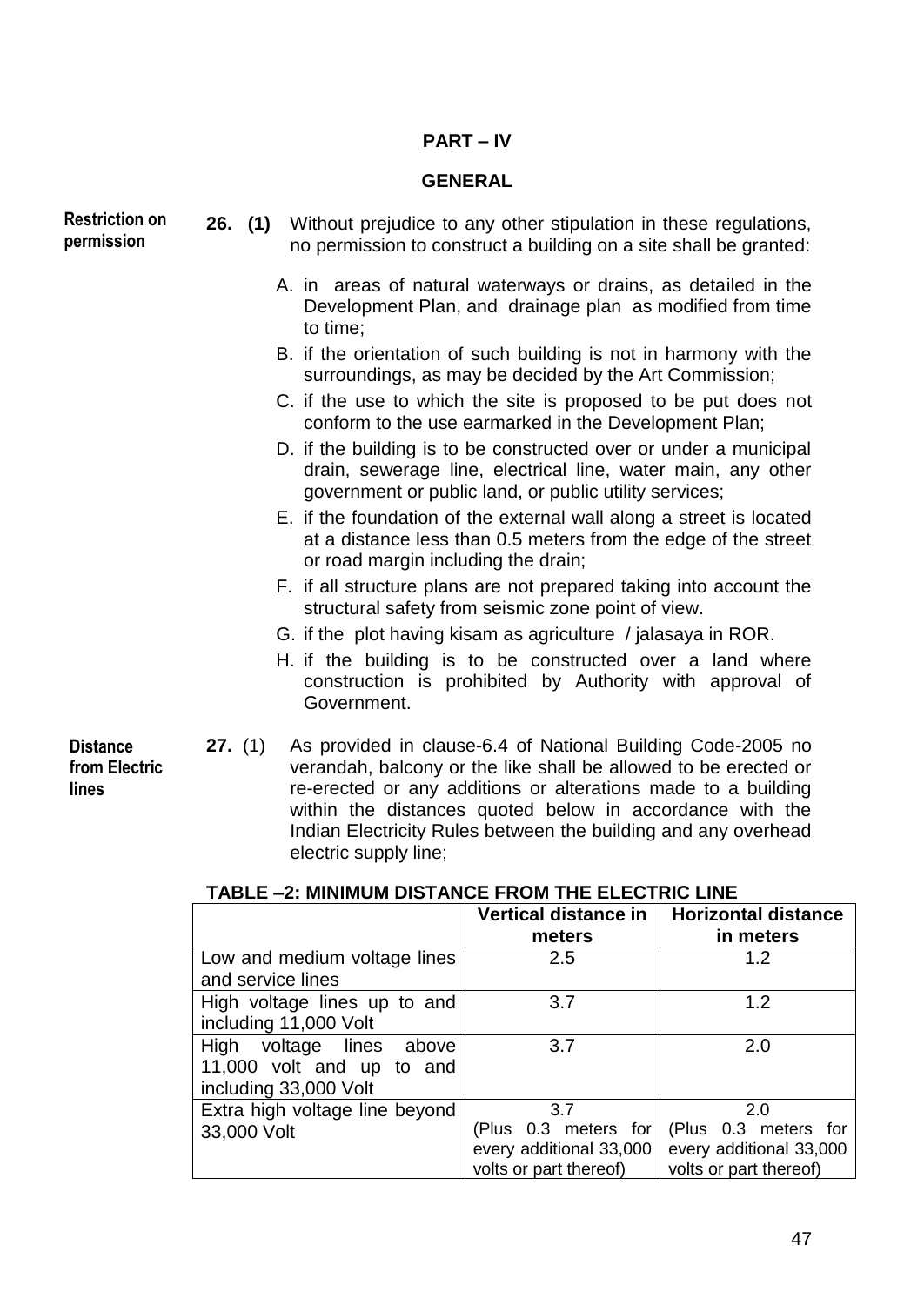**28.** In every building area, at least 10% of the land shall be covered by plantation, but in case of multi-storied buildings/ Group Housing / Apartment building/ Industrial/ Assembly/ Educational/ Institutional buildings, at least 20% of the land shall be covered by plantation. **Plantation**

**Means of access**

- **29.** (1) every building/ plot shall abut on a public/ private means of access like streets /roads of duly formed of width as specified in clause 4, Part-3 of NBC-2005.
	- (2) In no case, development of plots shall be permitted unless it is accessible by a public/private street of width not less than 6 meters.
	- (3) In case of institutional, administrative, assembly, industrial and other non-residential and non-commercial activities, the minimum road width shall be 9 meter.
	- (4) In case of a private road, which gives access to one or more buildings, the owner of the said private road shall develop the road and storm water drain as required by the Local Authority, and transfer the same by way of gift to the Local Authority or handed over to the Registered Residents' Welfare Association for maintenance.
	- (5) The Lower minimum width of the road in the basti area, shall be decided by the authority. However in the area other than basti area, the parameters as this regulation are to be followed.

**Minimum size of plots** **30.** The minimum size of plots for different categories of building is given below:

| <b>Category</b>                   | Min. road<br>width (m) | Min. size of plot<br>in Sq. m. |
|-----------------------------------|------------------------|--------------------------------|
| Kalyan Mandaps                    | 12                     | 1000                           |
| Cinema, game centers, Multiplex,  | 12                     | 2000                           |
| convention centers                |                        |                                |
| Social clubs and amenities        | 9                      | 1000                           |
| Multi storey car parking          | 9                      | 1000                           |
| Office buildings                  | 9                      | 300                            |
| Primary/Upper Primary school      | 9                      | 2000                           |
| High School, Residential school   | 9                      | 6000                           |
| +2 College / Junior college       | 9                      | 4000                           |
| Degree College                    | 12                     | 6000                           |
| Technical educational institution | 12                     | 10000                          |
| Petrol pumps / Filling stations   | 12                     | 500                            |
| Restaurant                        | 9                      | 500                            |
| LPG storages                      | 9                      | 500                            |
| Places of congregation            | 9                      | 500                            |
| <b>Public libraries</b>           | 9                      | 300                            |
| Conference hall                   | 12                     | 1000                           |
| Community hall                    | 9                      | 500                            |
| Nursing homes/polyclinics         | 9                      | 300                            |

# **TABLE – 3: CATEGORY WISE SIZE OF PLOTS**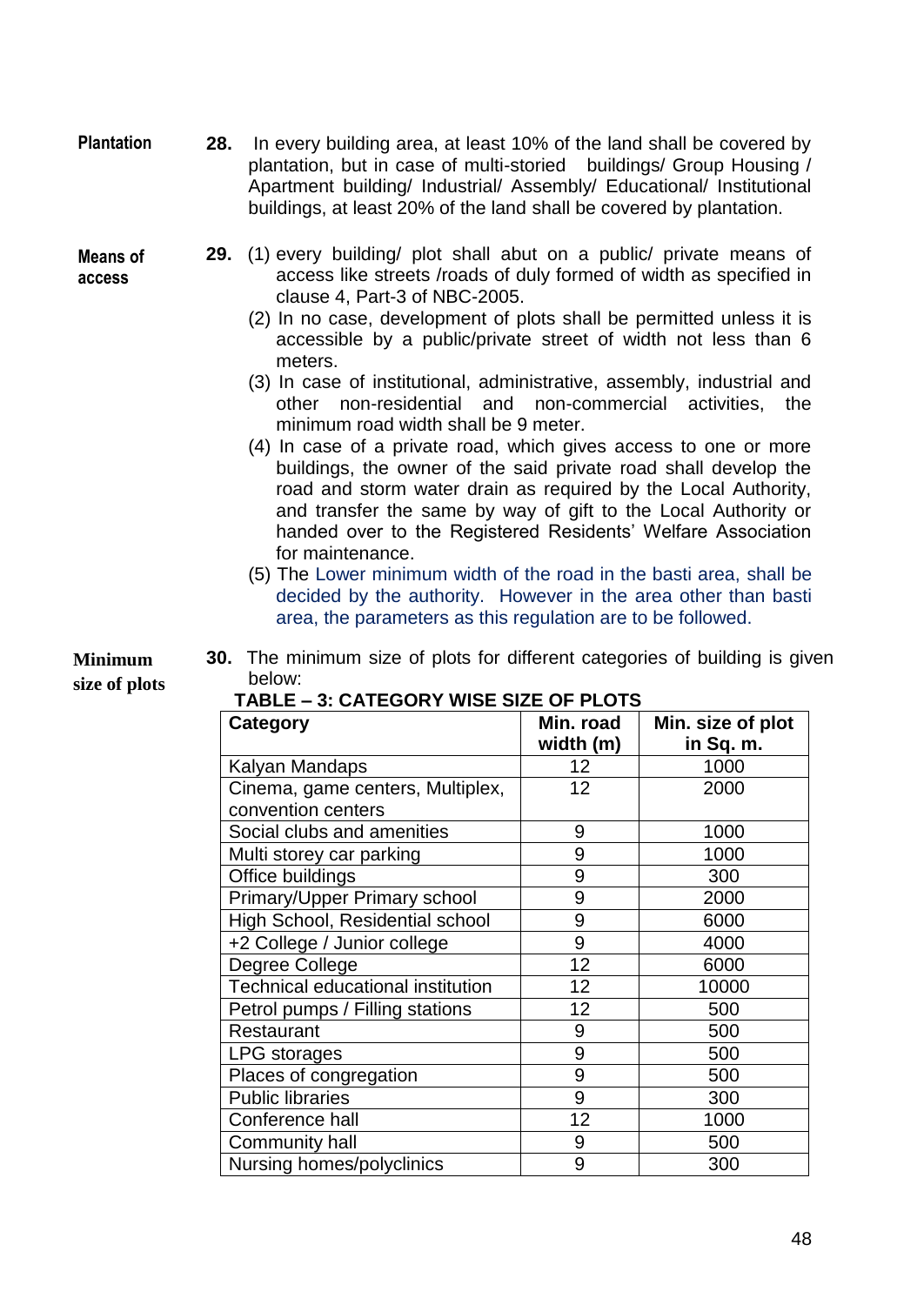| Iotel        |   | 2000 |
|--------------|---|------|
| R & D<br>Lab | ^ | 1500 |

**Note:** In appropriate cases the Authority may consider revising the minimum size of plot and the minimum road width on the recommendations of the Building Permission Committee.

**Minimum setbacks for non-high rise buildings**

**31.**(1) The minimum setbacks of buildings permissible in a given size/plot for residential and commercial building in non high rising category shall be as follows;

#### **TABLE – 4: PLOT SIZE WISE PERMISSIBLE SET BACKS A OF BUILDINGS**

|                           | Minimum Front setback (in Mts)<br><b>Abutting road width</b> |                                 |                                      |                                           |                            | <b>Minimum</b><br>setbacks other<br>sides (in Mts) |                      |
|---------------------------|--------------------------------------------------------------|---------------------------------|--------------------------------------|-------------------------------------------|----------------------------|----------------------------------------------------|----------------------|
| Plot size (in<br>Sq. Mts) | Less<br>than 9<br><b>Mts</b>                                 | 9 Mts<br>and<br>below<br>12 Mts | 12 Mts<br>and less<br>than<br>18 Mts | 18 Mts and<br>less than<br><b>30 Mts.</b> | <b>Above</b><br>30<br>Mts. | Rear<br>side                                       | <b>Other</b><br>side |
| 1                         | 2(a)                                                         | 2(b)                            | 2(c)                                 | 2(d)                                      | 2(e)                       | 3                                                  | 4                    |
| Less than 100             | 1.0                                                          | 1.0                             | 2.0                                  | 2.0                                       | 3.0                        | --                                                 | --                   |
| 100 & upto<br>200         | 1.5                                                          | 1.5                             | 2.5                                  | 2.5                                       | 3.5                        | 1.0                                                |                      |
| Above 200 &<br>upto 300   | 1.5                                                          | 1.5                             | 2.5                                  | 2.5                                       | 3.5                        | 1.5                                                | 1.5                  |
| Above 300 &<br>upto 400   | 1.5                                                          | 1.5                             | 2.5                                  | 2.5                                       | 3.5                        | 1.5                                                | 1.5                  |
| Above 400 &<br>upto 500   | 1.5                                                          | 2.0                             | 2.5                                  | 3.0                                       | 3.5                        | 1.5                                                | 1.5                  |
| Above 500 &<br>upto 750   | 1.5                                                          | 2.0                             | 3.0                                  | 3.0                                       | 4.0                        | 2.0                                                | 2.0                  |
| Above 750                 | 1.5                                                          | 2.0                             | 3.0                                  | 4.0                                       | 4.0                        | 3.0                                                | 2.5                  |

- (2) In case of group housing/apartment buildings, the minimum distance between two buildings will not be less than  $1/3^{rd}$  of the height of the taller building. However the minimum width of the internal road shall be 6 meter. In all other cases, if any, open space between the buildings is intended to be used for the benefit of more than one building belonging to the same owner, the width of such open space between the buildings shall be the one specified for the tallest building abutting on such open space provided that such open space shall be not less than three meter.
- (3) The setbacks/open spaces for other occupancies shall be as below;
	- A. **Institutional (Educational) buildings –** The open spaces around the building shall not be less than 3 meter for plot up to 1000 sq. mt. and 6 mt. for plots with area more than 1000 Sq. mt. of size.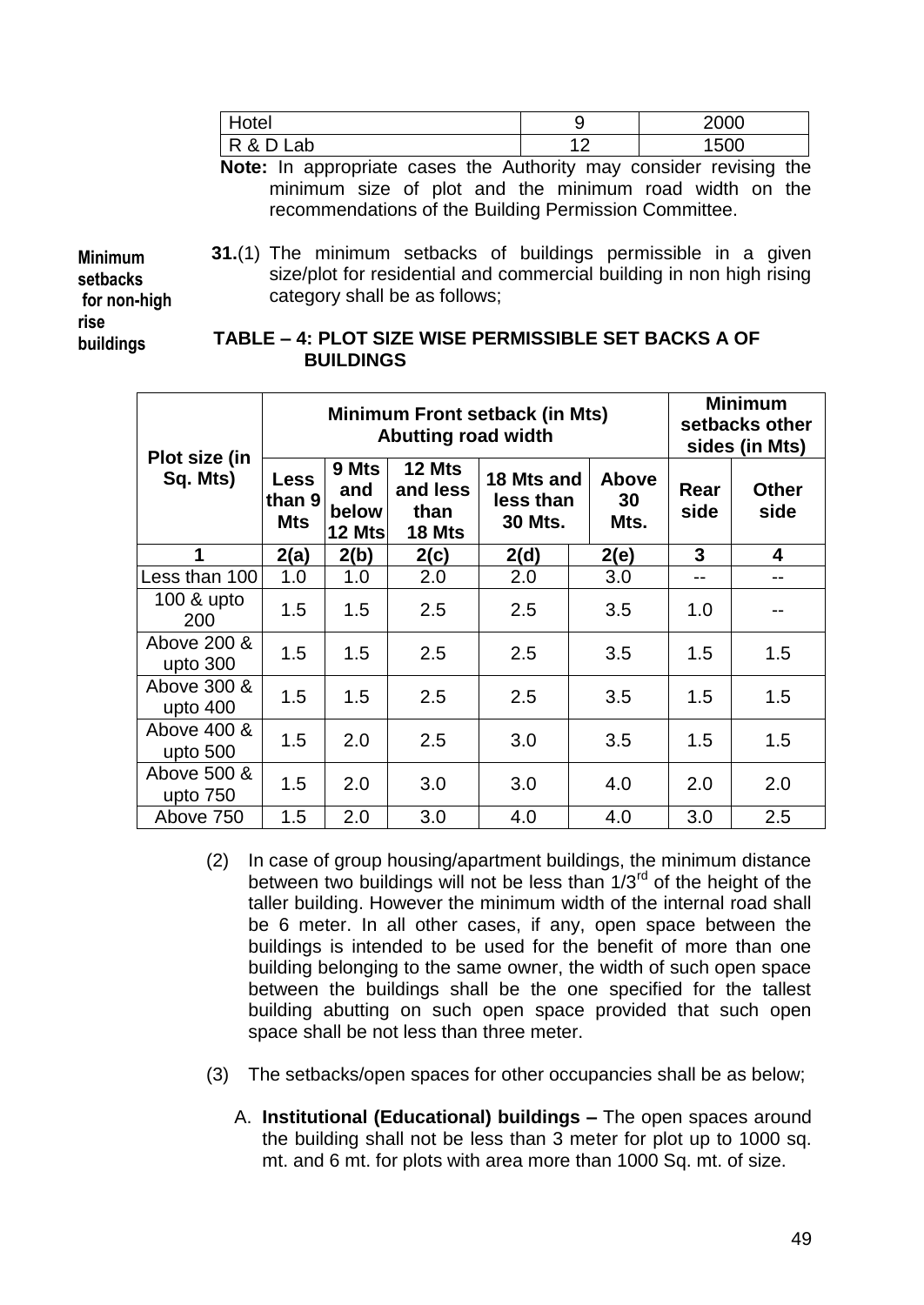- **B. Assembly buildings –** the open space in front shall be not less than 12 meter and the other open spaces around the building shall not be less than 6 meter.
- C. **Commercial & Storage buildings –** In case of plots with more than 500 sq.mtr. area, the open spaces around the building shall not be less than 4.5m.
- D. **Industrial buildings** the open spaces around the building shall not be less than 4.5 m for heights up to 15 meter, with an increase of 0.25 meter for every increase of 1 meter or fraction thereof in height.
- E. **Hazardous occupancies** the open spaces around the building shall not be less than 6 m.
- F. **IT, ITES and other Corporate Buildings:-** In case of plots up to 750 sam the minimum set backs around the building shall not be less than 3 mtr. In case of plots above 750 sq.mtr the minimum set backs around the building shall not be less than 4.5 mtr.
- *G. In the case of plots carved out by the Authority in respect of E F & G Category of plot in the scheme area, the planning parameters shall be decided by the Authority from time to time.*

**32.** For high-rise/ multi-storied buildings, the open spaces around the **Minimum setbacks**  building shall be as given in the Table below; **for high rise buildings**

| <b>AROUND THE BUILDINGS</b> |                                              |                                                                                                         |  |
|-----------------------------|----------------------------------------------|---------------------------------------------------------------------------------------------------------|--|
| SI. No.                     | <b>Height of the Building</b><br>(in metres) | <b>Exterior open spaces to be left</b><br>out on all sides in m. (front rear<br>and sides in each plot) |  |
| 1                           | 15 and above & up to 18                      | 6                                                                                                       |  |
| 2 <sup>1</sup>              | More than 18 & up to 21                      | 7                                                                                                       |  |
| 3                           | More than 21 & up to 24                      | 8                                                                                                       |  |
| 4                           | More than $24$ & up to $27$                  | 9                                                                                                       |  |
| 5                           | More than 27 & up to 30                      | 10                                                                                                      |  |
| 6                           | More than 30 & up to 35                      | 11                                                                                                      |  |
| $\overline{7}$              | More than 35 & up to 40                      | $12 \overline{ }$                                                                                       |  |
| 8                           | More than 40 & up to 45                      | 13                                                                                                      |  |
| 9                           | More than $45$ & up to $55$                  | 14                                                                                                      |  |
| 10                          | More than 55                                 | 16                                                                                                      |  |

# **TABLE-5: PROVISION OF EXTERIOR OPEN SPACES**

**Note:** (i)On sides where no habitable rooms face, a minimum space of 9.0 m. shall be left for heights above 27.0 m.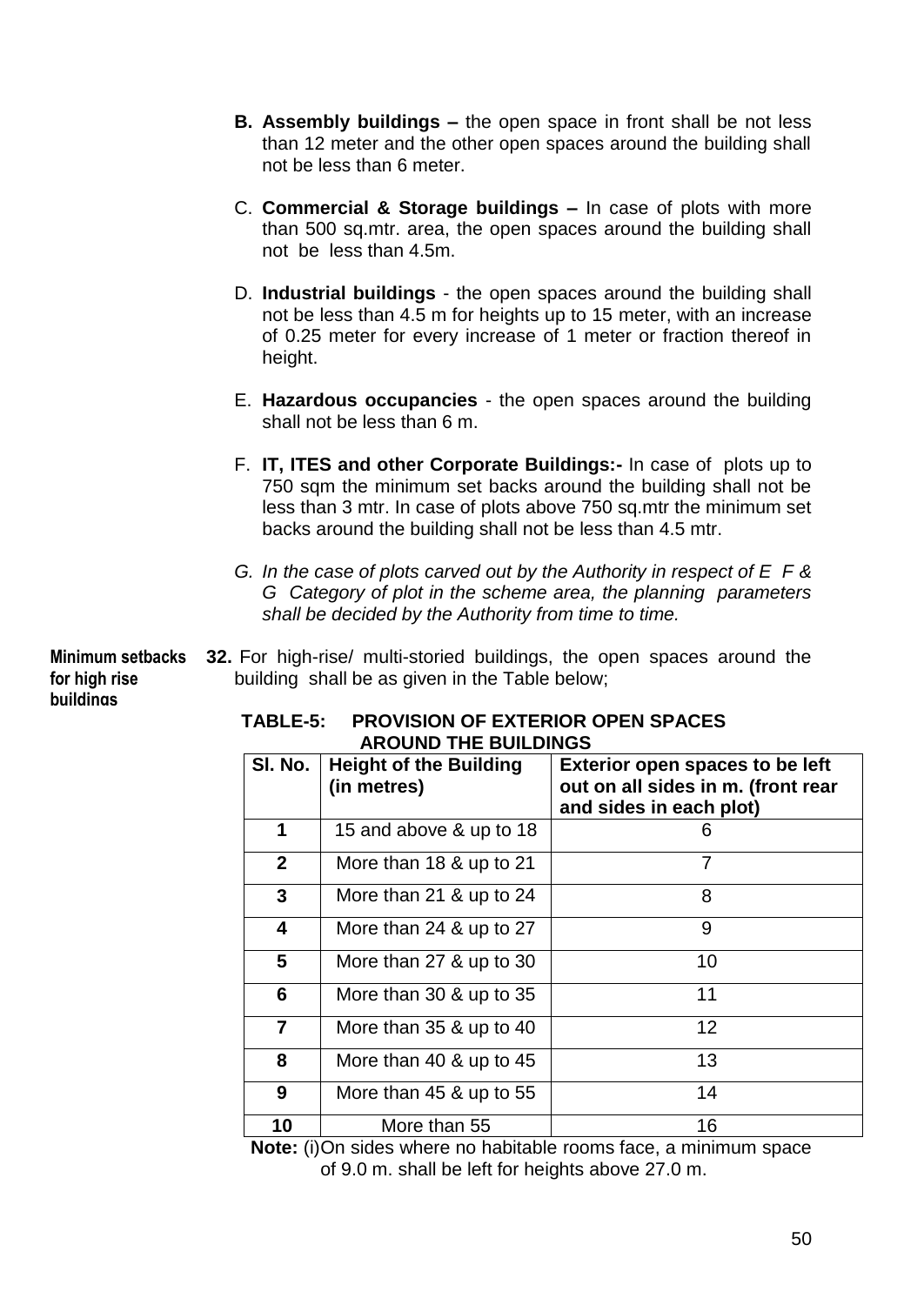(ii) In case of multi storied buildings the exterior open space around a building shall be of hard surface capable of taking load of fire engine weighting up to 45 tonnes.

**33.**(1) The Floor Area Ratio (F.A.R) for residential, commercial, corporate, IT/ITES buildings shall be decided on the basis of the road width on which the plot/site abuts. **Floor Area Ratio** 

| <b>Road width</b><br>(in metres) | <b>FAR</b> for<br><b>Commercial</b><br>/Residential<br>building. | <b>FAR for /IT</b><br>/ITES/Corporate<br>buildings |
|----------------------------------|------------------------------------------------------------------|----------------------------------------------------|
| Above 1.5 to 3                   | 0.05                                                             |                                                    |
| Above 3 &<br>less<br>than 6      | 1.00                                                             |                                                    |
| Above 6 & less<br>than 9         | 1.50                                                             |                                                    |
| 9 or more &<br>less than 12      | 1.75                                                             |                                                    |
| 12 or more &<br>less than15      | 2.00                                                             | 2.00                                               |
| 15 or more &<br>less than18      | 2.25                                                             | 2.25                                               |
| 18 or more &<br>less than 30     | 2.50                                                             | 2.50                                               |
| 30 & above                       | 2.75                                                             | 2.75                                               |

#### **TABLE – 6: (FAR AS PER ROAD WIDTH).**

- N B Lower minimum width of the road in the basti area/ High density area within the city and the F A R thereof shall be fixed by the authority.
- **(2)** In case of group housing, the maximum permissible FAR shall be 2.75 and maximum permissible ground coverage shall be 40%. However additional FAR equals to the FAR consume for construction of LIG/EWS units shall be allowed, subject to the ceiling of 25% of the permissible FAR. The FAR shall be calculated on the total plot area.
- (3) In case of Institutional and Assembly building the maximum permissible FAR shall be 1.50 for plots up to 1000 sq. m. and 1.75 for plots above 1000 sq. m.
- (4) In case of transport related activities such as; railway yards, railway station, bus stands, bus shelters, transport depot, air port, special ware housing, cargo terminals etc. the maximum permissible FAR shall be 1.00.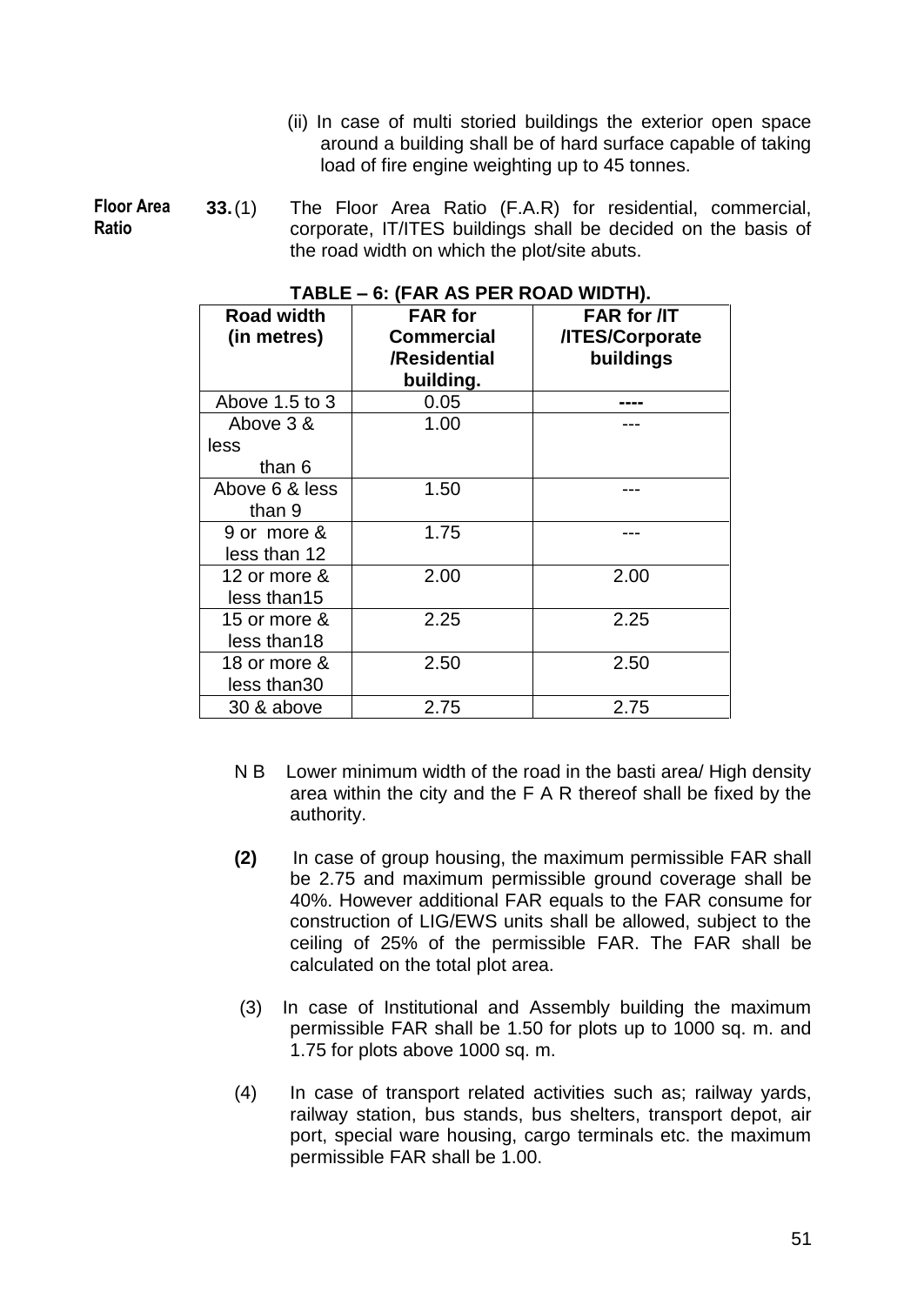- (5) In case of Industrial building the maximum FAR shall be 1.00.
- (6) In case a part of the plot is acquired / donated for public purpose like road, drain, etc., the Authority may allow additional FAR up to 0.25 in the form of TDR (Transferable Development Right) as per the modality approved by the Authority.
- (7) The Authority may allow premium FAR up to 0.25 on IT/ITES buildings on payment of fees to be decided by the Authority from time to time, on roads of width 30 mt. and above. The Authority may refund the fee proportionate to 0.10 premiums FAR in case of platinum/ gold certified green buildings.
- (8) The benefit of unutilized FAR in respect of Apartment Buildings/ Group Housing shall be made available to the society and not to the Builder/ Developer.
- (9) Exclusive multistory parking blocks can be provided within the required setback area without reducing the driveway for the fire tender to the extent of minimum 6 meters. This will not be included in the calculation of coverage and FAR.
- (10) FAR shall not include
	- A. Basements or cellars and space under a building constructed on stilts and used as a parking space, and air conditioning plant room used as accessory to the principal use;
	- B. Electric cabin or substation, watchman booth of maximum size of 3 sq.m. with minimum width or diameter of 1.732 m., pump house, garbage shaft, space required for location of fire hydrants, electric fittings and water tank, society room of maximum 12 sq.mtr.
	- C. Projections and accessories buildings as specifically exempted from the open space/setback requirement.
	- D. Staircase room and lift rooms above the topmost storey, architectural features, and chimneys and elevated tanks of dimensions as permissible under the NBC; the area of the lift shaft shall be taken only on one floor
- **34.** (1) The height of the building shall be governed by the limitations of Floor Area Ratio, open space (setbacks), and the width of the street facing the plot described as detailed below:
	- A. The maximum height of a building shall in no case exceed 1.5 times X the width of the road on which the plot abuts  $+$

**Height of a building**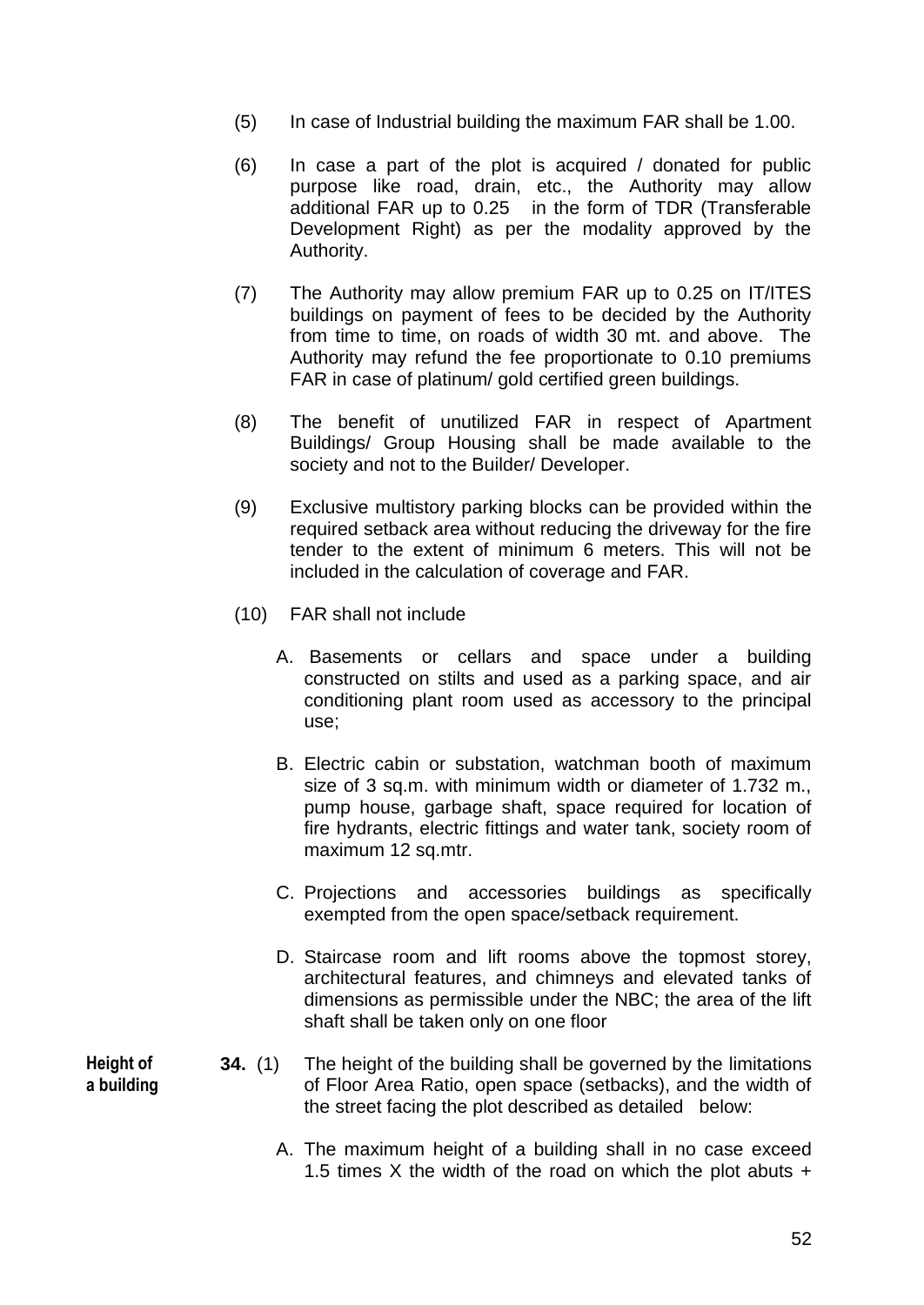minimum required front setback. However, higher height on account of premium FAR may be permitted with the approval of the Government.

- B. If a building abuts on two or more streets of different widths, the building shall be deemed to face upon the street that has the greater width and the height of the building shall be regulated by the width of the street.
- (2) Notwithstanding anything contained in sub-regulation (1) the height restrictions with respect to approach Funnels and Transitional area of Airport as detailed in Table 7 & 8 shall be adhered to.

| <b>Distance from</b><br>nearest runway end<br>(in metres) | <b>Maximum Permissible height above</b><br>the elevation of the nearest runway<br>end<br>(in metres) |
|-----------------------------------------------------------|------------------------------------------------------------------------------------------------------|
| Up to $360$                                               |                                                                                                      |
| Above 360 to 510                                          | 6                                                                                                    |
| Above 510 to 660                                          | 9                                                                                                    |
| Above 660 to 810                                          | 12                                                                                                   |
| Above 810 to 960                                          | 15                                                                                                   |
| Above 960 to 1110                                         | 18                                                                                                   |
| Above 1110 to 1260                                        | 21                                                                                                   |
| Above 1260 to 1410                                        | 24                                                                                                   |
| Above 1410 to 1560                                        | 27                                                                                                   |
| More than 1560                                            | 30                                                                                                   |

#### **TABLE – 7: HEIGHT RESTRICTION WITH RESPECT TO APPROACH FUNNELS**

## **TABLE – 8: HEIGHT RESTRICTION WITH RESPECT TO TRANSITIONAL AREA**

| Distance of the Inner<br>Boundary of the<br><b>Transitional Area (Outer</b><br><b>Boundary of the Air</b><br>Port) [Metres] | <b>Maximum Permissible height</b><br>above the elevation of the air<br>port reference point [metres] |
|-----------------------------------------------------------------------------------------------------------------------------|------------------------------------------------------------------------------------------------------|
| Up to $21$                                                                                                                  | O                                                                                                    |
| Above 21 to 42                                                                                                              | 3                                                                                                    |
| Above 42 to 63                                                                                                              | 6                                                                                                    |
| Above 63 to 84                                                                                                              | 9                                                                                                    |
| Above 84 to 105                                                                                                             | 12                                                                                                   |
| Above 105 to 126                                                                                                            | 15                                                                                                   |
| Above 126 to 147                                                                                                            | 18                                                                                                   |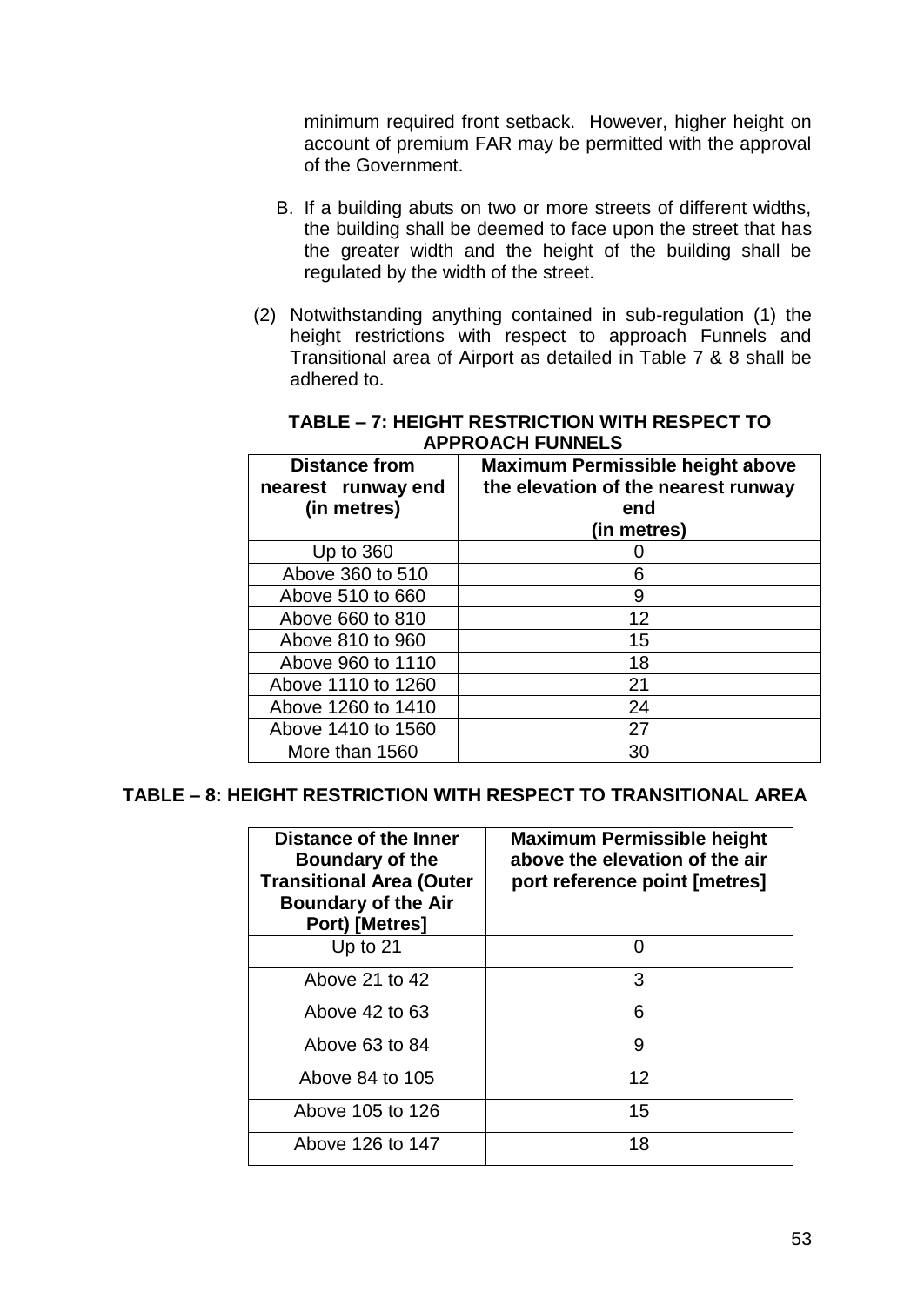| Above 147 to 168 |    |
|------------------|----|
| Above 168 to 189 | 24 |
| Above 189 to 210 | 27 |
| More than 210 M  | ۹Λ |

- (3) Notwithstanding anything contained in the Tables under subregulation (1), no Radio Aerial, T.V. Antenna, Cell phone tower or such similar type of installations exceeding 52 metres in height shall be erected without prior permission of the concerned Civil Aviation Authority.
- (4) No building structure or installation exceeding the height indicated in the said Tables shall be permitted unless the applicant produces a "No-Objection Certificate" from the Airport Authority.
- **35**.(1) In all buildings including Apartment buildings/ Group Housing, Hotels, Restaurants and Lodges, business buildings, commercial buildings, Institutional buildings like hospitals, Educational buildings like schools and colleges, multi-storied buildings/complexes etc. and all other non-residential activities provision shall be made for parking spaces as per the following requirements.

| SI.<br>No      | Category of building/activity                                                                                                       | <b>Minimum Parking area to</b><br>be provided as<br>percentage of total built<br>up area |
|----------------|-------------------------------------------------------------------------------------------------------------------------------------|------------------------------------------------------------------------------------------|
| (1)            | 2)                                                                                                                                  | 3)                                                                                       |
| $\mathbf{1}$   | Shopping malls, Shopping malls with<br>Multiplexes/ Cinema hall, Retail<br>shopping centre, IT / ITES<br>complexes and hotels.      | 50                                                                                       |
| $\overline{2}$ | Restaurants, Lodges,<br>Other<br>commercial buildings, Assembly<br>buildings, Office complexes.                                     | 40                                                                                       |
| 3              | Residential apartment buildings,<br>Group Housing, Clinics, Nursing<br>Homes, Hospitals, Institutional and<br>Industrial buildings. | 30                                                                                       |

# **TALBE – 9: MINIMUM OFF STREET PARKING SPACE FOR DIFFERENT CATEGORIES OF OCCUPANCIES**

N:B: Parking to be provided as percentage of total built up area may be in basement/stilt floor and setback/open spaces at ground level

**Off Street Parking Space**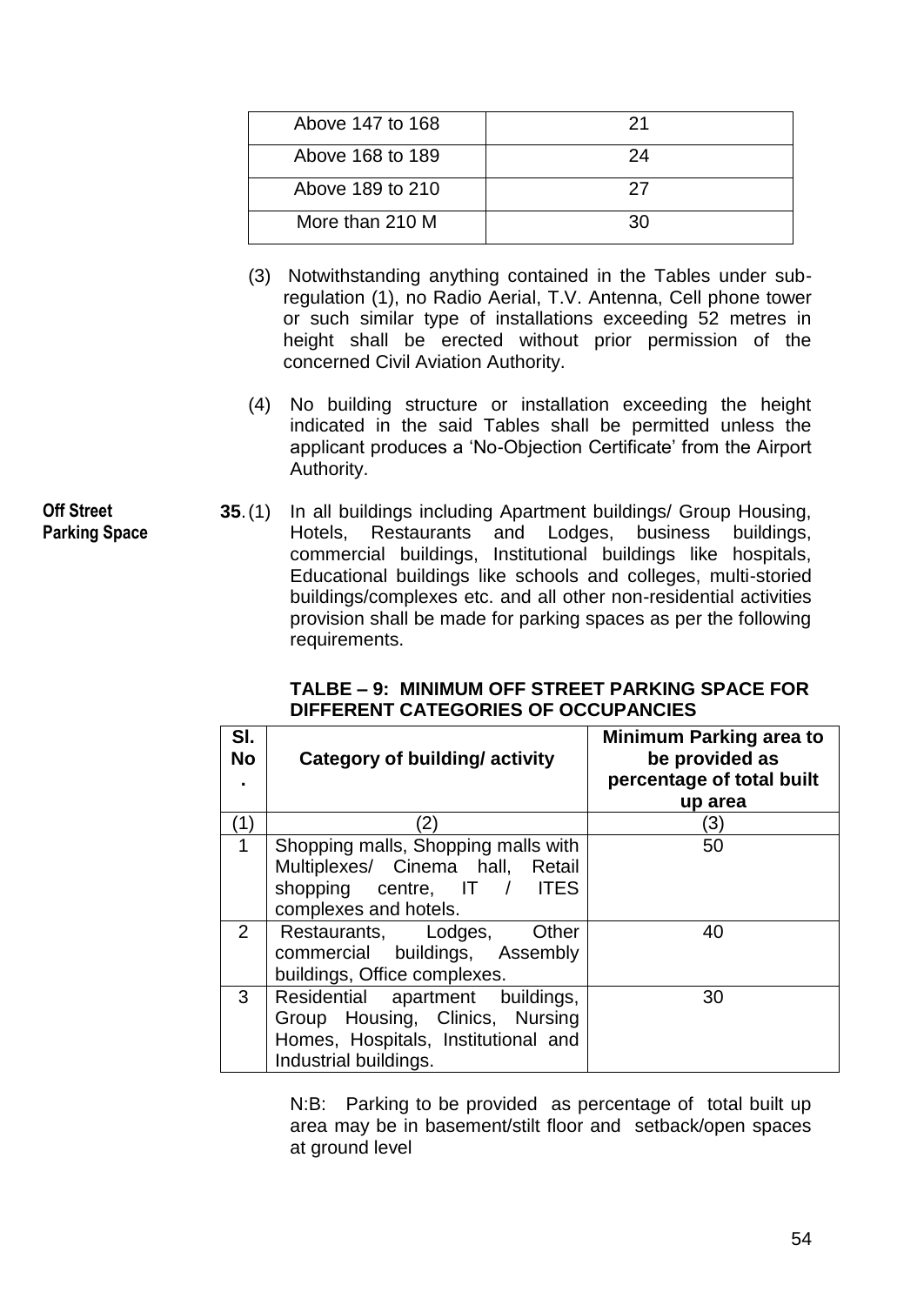*(i)Basement(s)/ stilt used exclusively for parking and permissible services shall not be counted towards FAR. Leaving apart the maximum setback space as per the provision of the regulation.* 

*(ii)The driveway in the basement shall be excluded in calculation of the parking space.* 

- (2) The parking spaces may be provided in (for all schemes)
	- A. basements or cellars
	- B. on stilt floor
	- C. open parking area
	- D. exclusive multi level parking or
	- E. roof top parking in case of commercial/IT/ITES and Corporate building
	- F. a combination of any or all of the above
- (3) For parking purposes, single basement shall be allowed in case of plot size of 500 square meter or more, and multiple basements shall be allowed in case of plot size of 1000 square meter or more. The roof top parking with car lift shall be allowed only in case of plinth area/roof area of 2000 square meter or more. For other than parking purposes, single basement may be allowed in the plot size of less than 500 Sq. Mt. also subject to a maximum of 50% of the covered area.
	- (4) Off-street parking spaces shall be provided with adequate vehicular access to a street and the area of drives, aisles and such other provisions required for adequate maneuvering of vehicles.
	- (5) If the total off-street parking space required under these regulations is provided by a group of property owners at a place for their mutual benefit, such parking spaces may be construed as meeting the off-street parking requirement, however, subject to the approval of the Authority. The Authority may also decide to develop such parking spaces and charge property owners to bear proportionate cost.
	- (6) Garage with locking facilities shall be included in the calculation of floor space for determining the requirement of parking space, unless this is provided in the basement of a building or under a building constructed on stilts with no external walls.
	- (7) The parking spaces to be provided shall be in addition to the open spaces (setback) required around a building under these regulations. However, parking may be provided in the front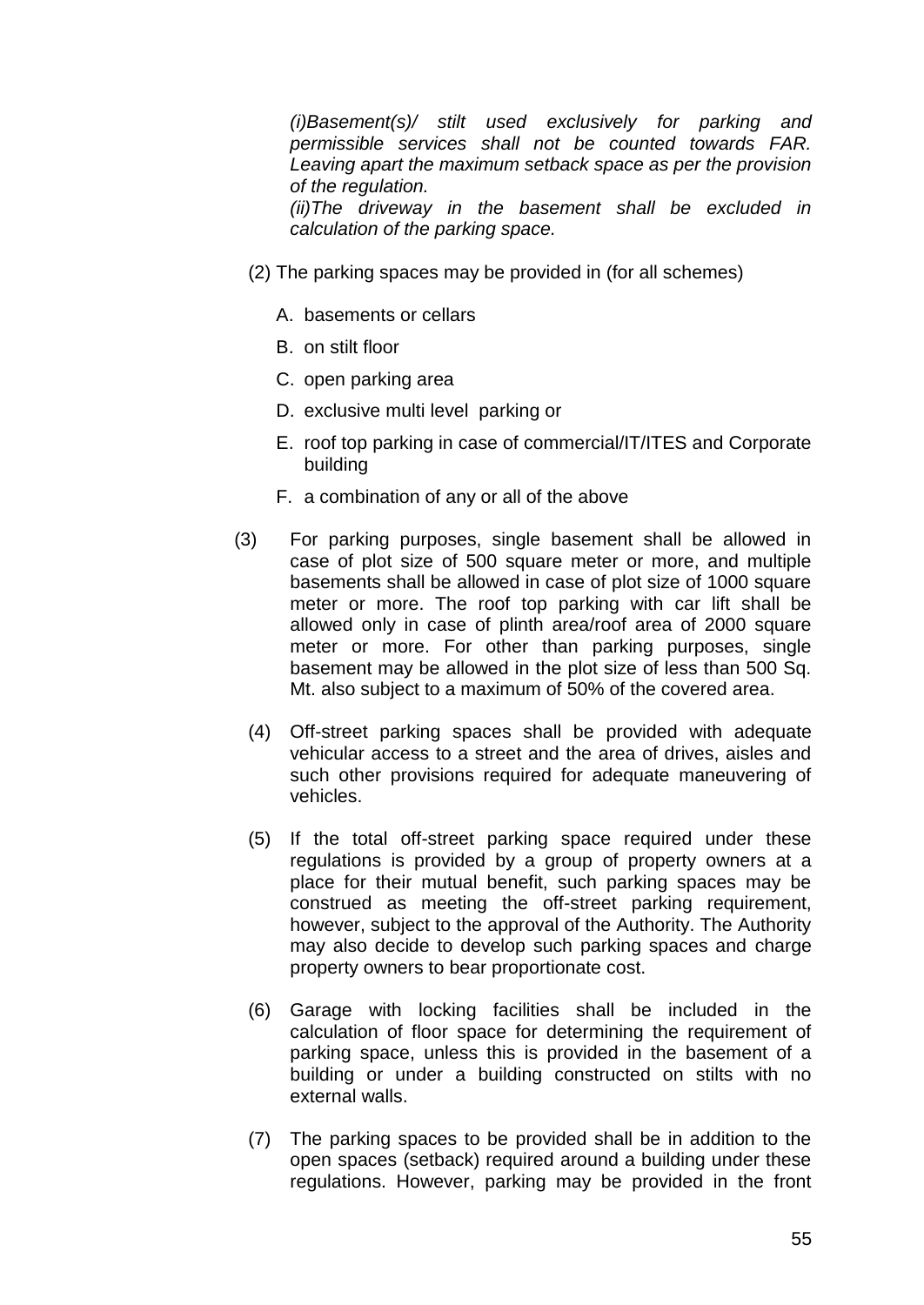open space and other side open spaces without reducing the clear vehicular access way to less than 6.0 meters.

- (8) Misuse of the area specified for parking of vehicles for any other use shall be summarily removed / demolished by the Authority.
- (9) For parking spaces in basements and upper storey of parking floors, at lease two ramps of minimum 3.6 m width or one ramp of minimum 5.4 m width and in maximum 1:10 slope shall be provided. Such ramps may be permitted in the side and rear setbacks after leaving 6 meter space for movement of firefighting vehicles. Access to these may also be accomplished through provisions of mechanical lifts.
- (10) Up to 10% of cellar may be utilized for utilities and nonhabitation purpose like A/C plant room, Generator room, Electrical installations, laundry etc.
- (11) At least 20% of the parking in-group housing, apartment buildings shall be earmarked for visitors. The Visitors parking facility shall be open to all visitors. Visitors Parking can be allowed in the setback space leaving a minimum of 1 mt. Clear setback space.
- (12) Every building except a residential building having less than four dwelling units will have parking space earmarked for ambulance, fire tender and physically challenged persons.
- (13) In respect of Apartment Complexes/Building/Block, in sites up to 750 sq m the parking requirement shall be deemed to be met if the entire stilt floor is left for parking. A WC/Toilet facility shall be provided for watch and ward in the stilt floor.
- (14) Apart from use of Basement for Services/Parking/Storage, it may be used for other activities like library, Study Room, Games Room and Laundry only in case of Residential and Institutional Buildings.
- **36.** (1) At least one side of all the rooms intended for human habitation, if such room does not abut on the front or the rear or the side setbacks, shall abut on an interior open space whose minimum dimension shall be 3 meters x 3 meters in cases of buildings up to a height of 12 meters. In cases where the height of the building is more than 12 meters, the width of the interior open space shall be increased at the rate of one meter for every additional 3 (three) meters height. This provision shall be applicable to all categories of buildings,

**Interior open space**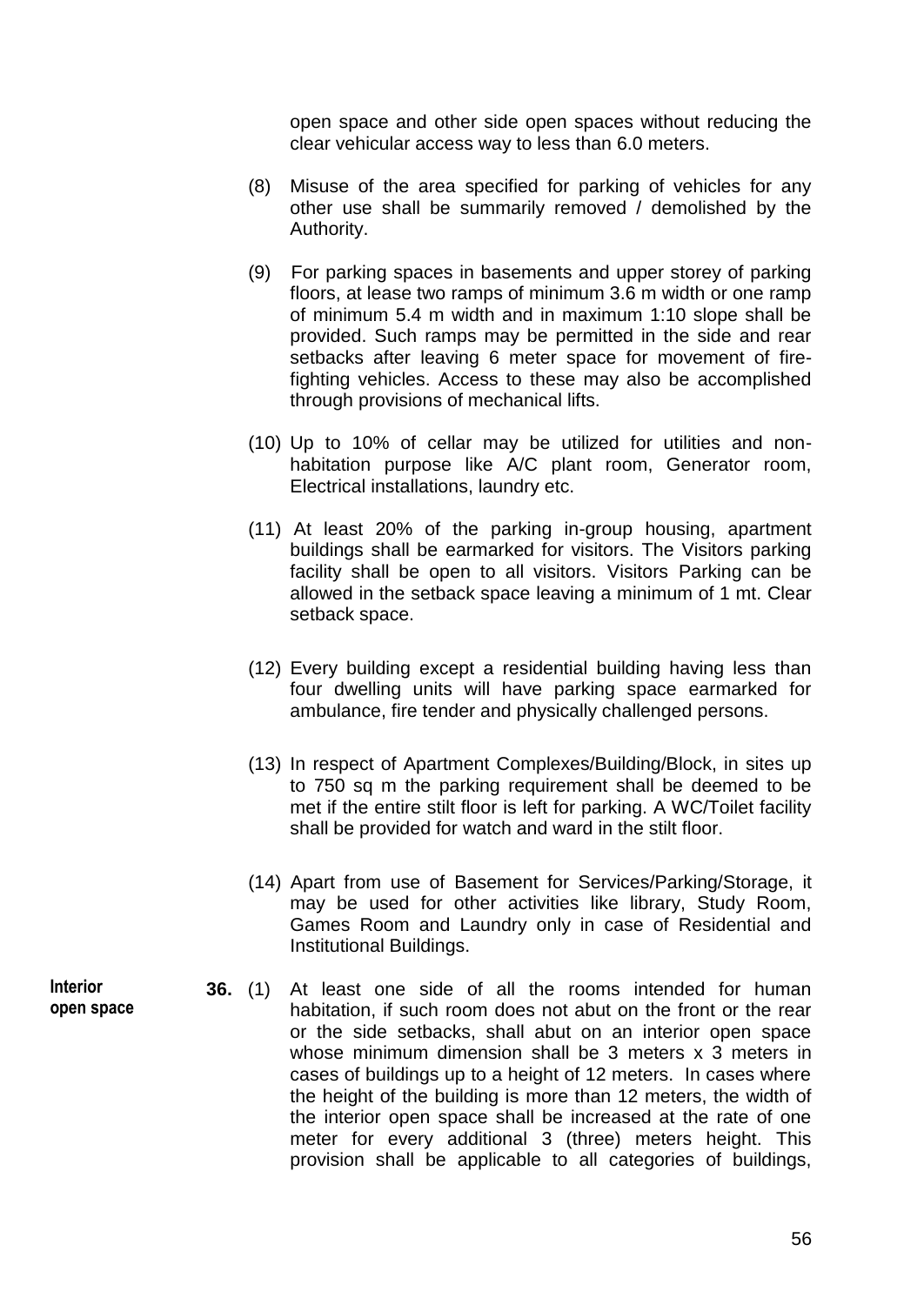namely, residential, group housing, apartment, commercial, institutional, administrative, assembly.

- (2) For ventilating the spaces for water closets and bathrooms ventilation shafts shall be provided with size as provided under clause - 8.2.5, part-3 of NBC, 2005.
- **37.** (1) the following appurtenant structures shall not be included in the height of the building.
	- A. Roof tanks and their supports (with support height not exceeding 1 m.)
	- B. Ventilating, air conditioning, lift rooms and similar service equipments
	- C. Stair cover (mumty) not exceeding 3.0 m. in height and
	- D. Chimneys, parapet walls and architectural features not exceeding 1.2 m. in height.
	- E. Height of the ceiling of the upper basement roof not exceeding 1.5 mtr from the average surrounding ground level.
- **38.** (1) Every open space provided either in the interior or exterior in respect of any building shall be kept free from any erection thereon and shall be open to the sky and no cornice, roof, or weather shade of more than 0.75 m. in width shall overhang or project over such open space. **Exemption** 
	- (2) A portico of up to 2.5 m. width and 4.6 m. length with a minimum height of 2.1 m. from the plinth level may be permitted within the side setback. A garage is permissible at the rear end of side open space provided no openings are located on the side and rear boundary. Access to the top of the portico/garage should not affect the privacy of the neighboring plot.
	- (3) The portico provided as above should not rest on the boundary wall and should be open to provide through access to the rear. In case the Portico is not a cantilevered one and supported by pillars the area shall be included in the FAR.
- **39.** (1) Basements/cellars shall not be permitted in low-lying area and areas without adequate drainage facilities to ensure drainage from the basement. **Basement / Cellar**

**Height exemption of a building**

> **in Open space**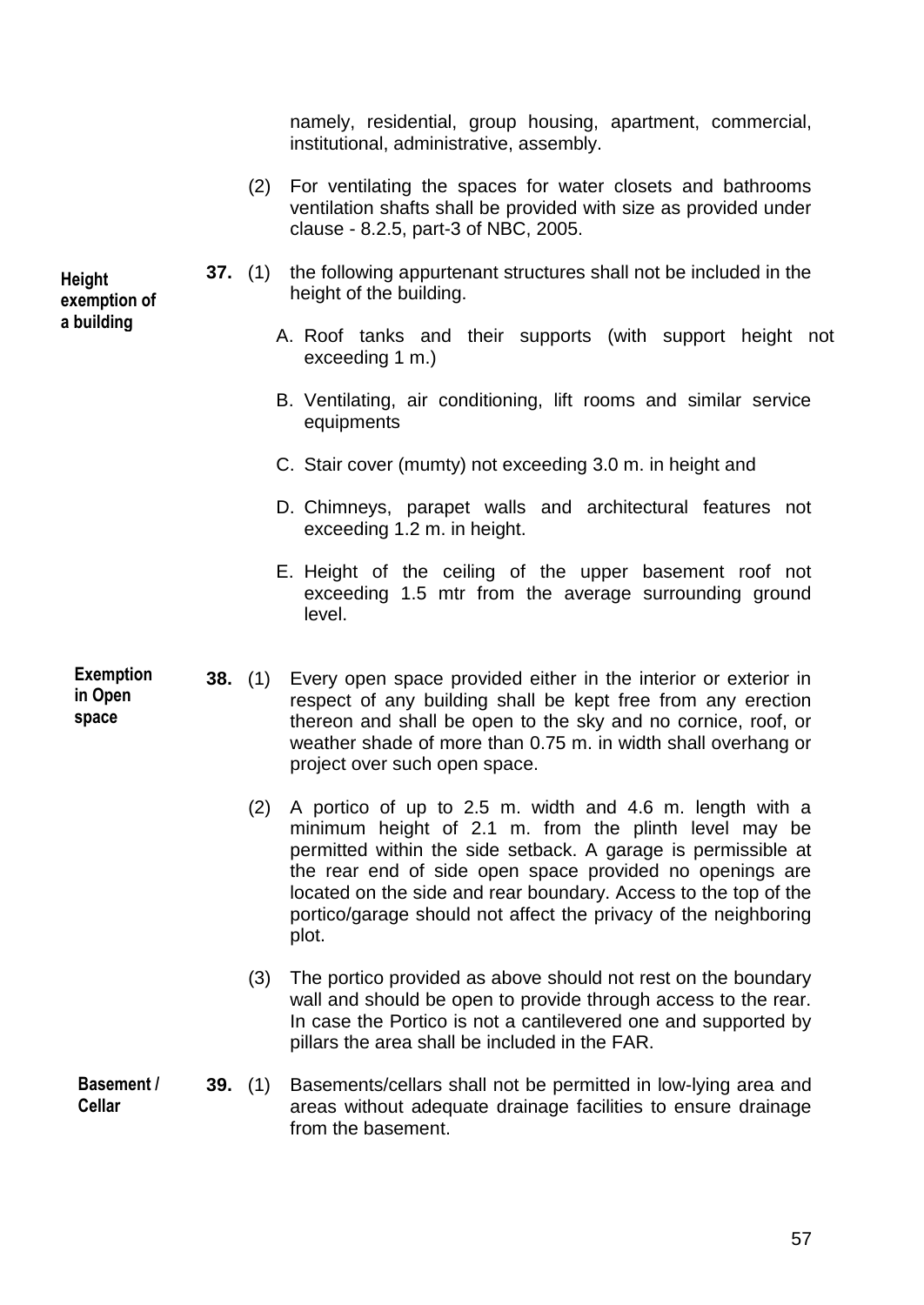- (2) Construction of basements/cellars may be allowed by the Authority in accordance with the provisions contained in the development plan applicable to the concerned area.
- (3) The basements/cellars shall only be put to the following uses:
	- A. Storage of household or other non-combustible materials;
	- B. Strong room, bank cellars etc;
	- C. Installation of air-conditioning equipments and other machines used for service and utilities of building;
	- D. Parking places.
- (4) However basements/cellars may be permitted to be constructed leaving the prescribed set back/ open space applicable to the building. Further, in case of apartment/ group housing/commercial/corporate & IT /ITES buildings, the basements may be allowed to be constructed under the entire plot area leaving 3 meter space from the boundary of the premises subject to the following;

(i) In all such cases the owners have to indemnify the Authority against any damage caused by her/him/them to the adjacent property in the format given in Form-XI.

(ii) The portion of the basement projecting out of the building line shall flush with the ground.

- (5) The basements shall be used exclusively for parking/ services/storage.
- (6) The basement shall fulfill the following requirements:
- A. Every basement shall be in every part at least 2.5 m. in height from the floor to the soffit of the roof slab or ceiling;
- B. Adequate ventilation shall be provided for the basement. The standard of ventilation shall be the same as required by the particular occupancy according to regulations. Any deficiency may be met by providing adequate mechanical ventilation in the form of blowers, exhaust fans (one exhaust fan for 50 Sq.m. of basement area), air conditioning system etc;
- C. The minimum height of the ceiling of upper basement shall be 1.20 m. and the maximum, 1.5 m. above the average surrounding ground level;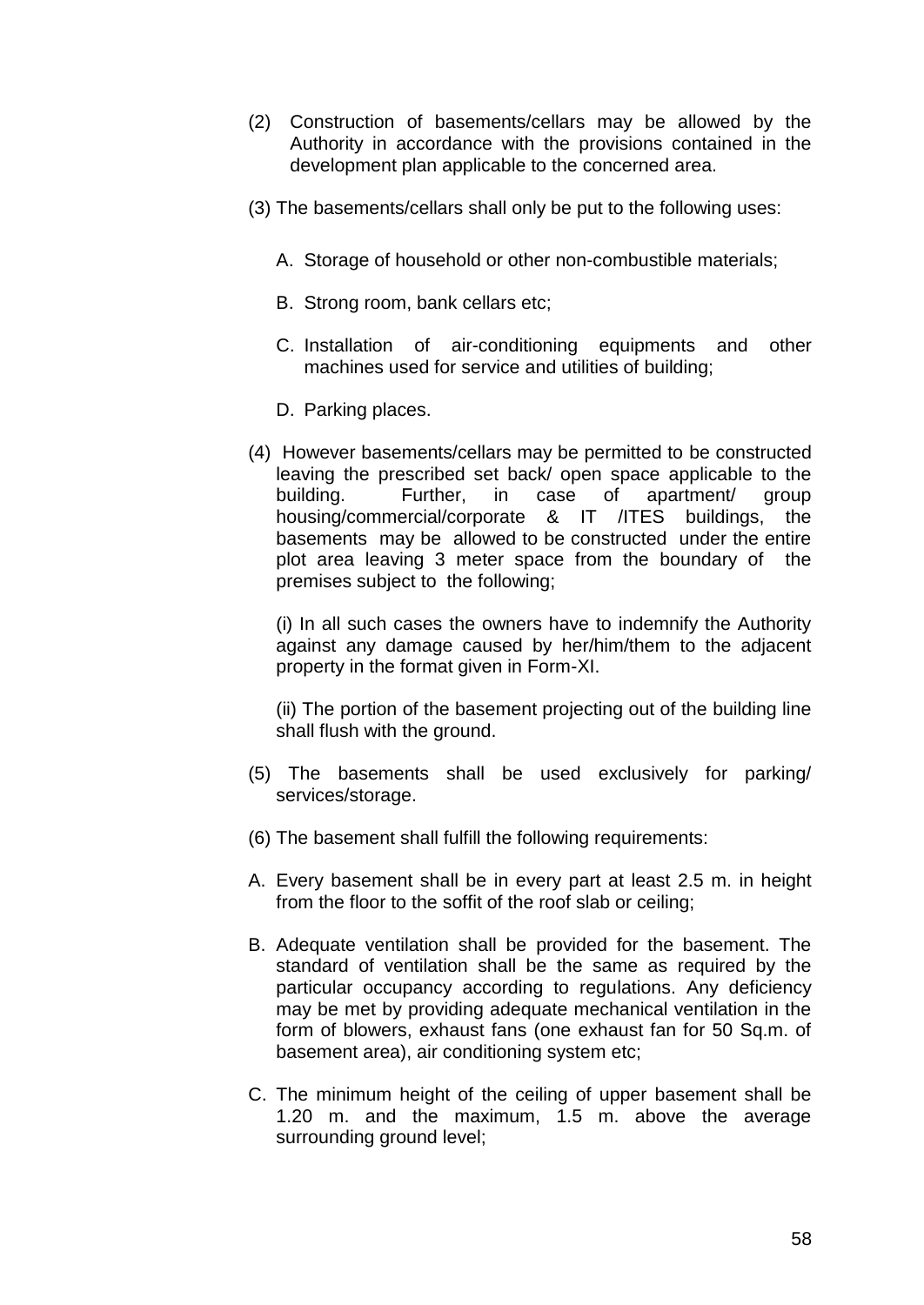- D. Adequate arrangement shall be made, so that surface drainage does not enter the basement;
- E. The walls and floors of the basement shall be water-tight and be so designed that the effect of the surrounding soil and moisture, if any, are taken in to account in design and adequate damp proofing treatment is given;
- F. The access to the basement shall be separate from the main and alternative staircase providing access and exit from higher floors shall be provided. Where the staircase is continuous in the case of buildings served by more than one staircase, the same shall be of enclosed type serving as a fire separation from the basement floor and higher floor. Open ramps shall be permitted if they are constructed within the building line subject to provision of (D) above.
- G. The ramp providing access to basement to be used for parking shall have a gradient not steeper than 1:10 and this shall not obstruct the clear vehicular and pedestrian movement around the building including movement of fire tender (6 meter).
- **40.** (1) Lift shall be provided for buildings above 15 m. height and above. **Provision** 
	- (2) Lift shall be provided at the rate of one lift for twenty dwelling units, or part thereof for residential buildings and at the rate of one lift per one thousand Sq.m. or part thereof of built-up area (roof area) per floor for non-residential buildings. Built-up area on ground floor and two upper floors shall be excluded in computing the above requirement.
	- (3) Notwithstanding anything contained in these regulations in case of building with 21 m. or more in height, at least two lifts shall be provided.
- **41.** Mezzanine floor may be permitted above any floor in all types of buildings up to an extent of one-third of the actual covered area of that floor. All Mezzanine floors shall be counted toward FAR calculation, except the mezzanine floor over the ground floor. **Mezzanine**
	- **42.** (i) The Authority may notify the Heritage Zones in consultation with the Archaeological Survey of India, State Department of Archaeology, Cuttack Municipal Corporation.
		- (ii) **Conservation of Heritage Buildings, Heritage Precincts and Natural features:** Conservation of buildings, artifacts, structures, areas and precincts of historic and /or aesthetic and/or architectural and /or cultural significance (Heritage buildings and heritage precincts) and/or natural features of environmental significance shall be taken up by the Cuttack

**of Lift**

**Heritage Zone**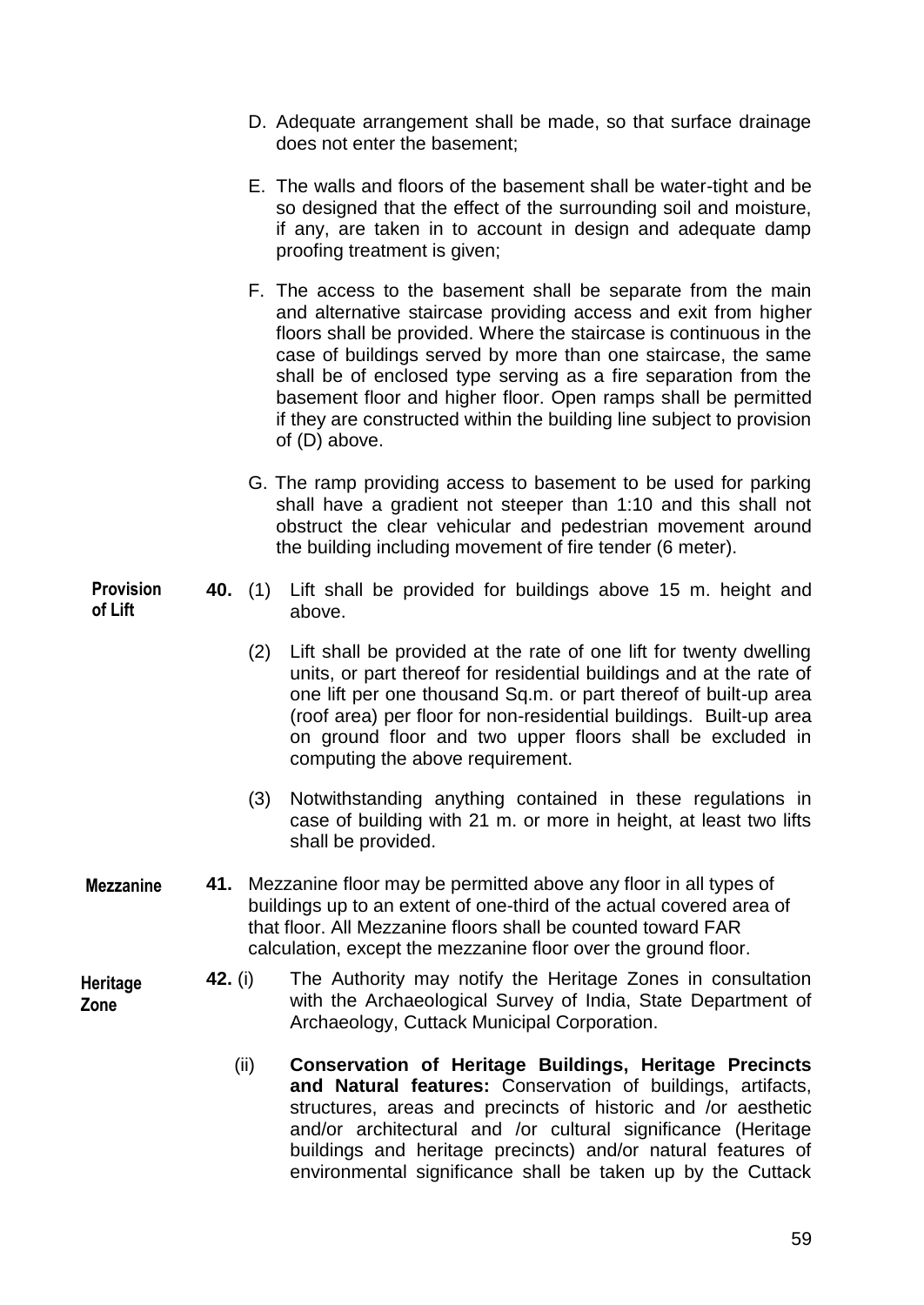Municipal Corporation in accordance with the relevant provisions in-force and those framed from time to time.

**43.** Barrier free environment is one, which enables people with disabilities to move about safely and freely and to use all facilities within the built environment. The goal of barrier free design is to provide an environment that supports the independent functioning of individuals so that they can get into and participate in all activities without assistance. **Barrier free access for the physically challenged person** 

> This regulation is applicable to all Buildings, recreational areas and facilities used by public.

# **(1) Site Planning:**

1.1 Level of the roads, access paths and parking areas shall be described in the plan along with specification of the materials.

1.2 Every Buildings should have one access two main entrance/ exit for persons with disabilities which shall be indicated by proper signage.

1.3 The approach to the entrance should be level if possible. Where entrances or exits are not levelled, both stage and ramps should be provided as some disable persons cannot use the ramps upon which wheel chair users depend.

1.4 The ramp should have a landing after every 9 metres run and in front of the lower way. Minimum size of the land shall be 1200mm x 2000 mm.

1.5 The approach should be adequately illuminated after dark.

#### **(2) Access Path/ Walk Way:**

2.1 Access path from plot entry and surface parking to building entrance shall be minimum of 1800 mm. wide having even surface without any steps.

2.2 Slope, if any, shall not have gradient greater than 5%.

2.3 Kerbs wherever provided should have kerb ramps. Kerbs should be dropped, to be flush with walk way at a gradient no greater than 1:10 on both sides of necessary and convenient crossing points. Width should not be less than 1200 mm. If width is less than 1200 mm, then slopes of the Flared side shall not exceed 1:12. Warning strips to be provided on the Kerb side edge of the slope sop that a person with vision impairment does not accidently walk on to the road.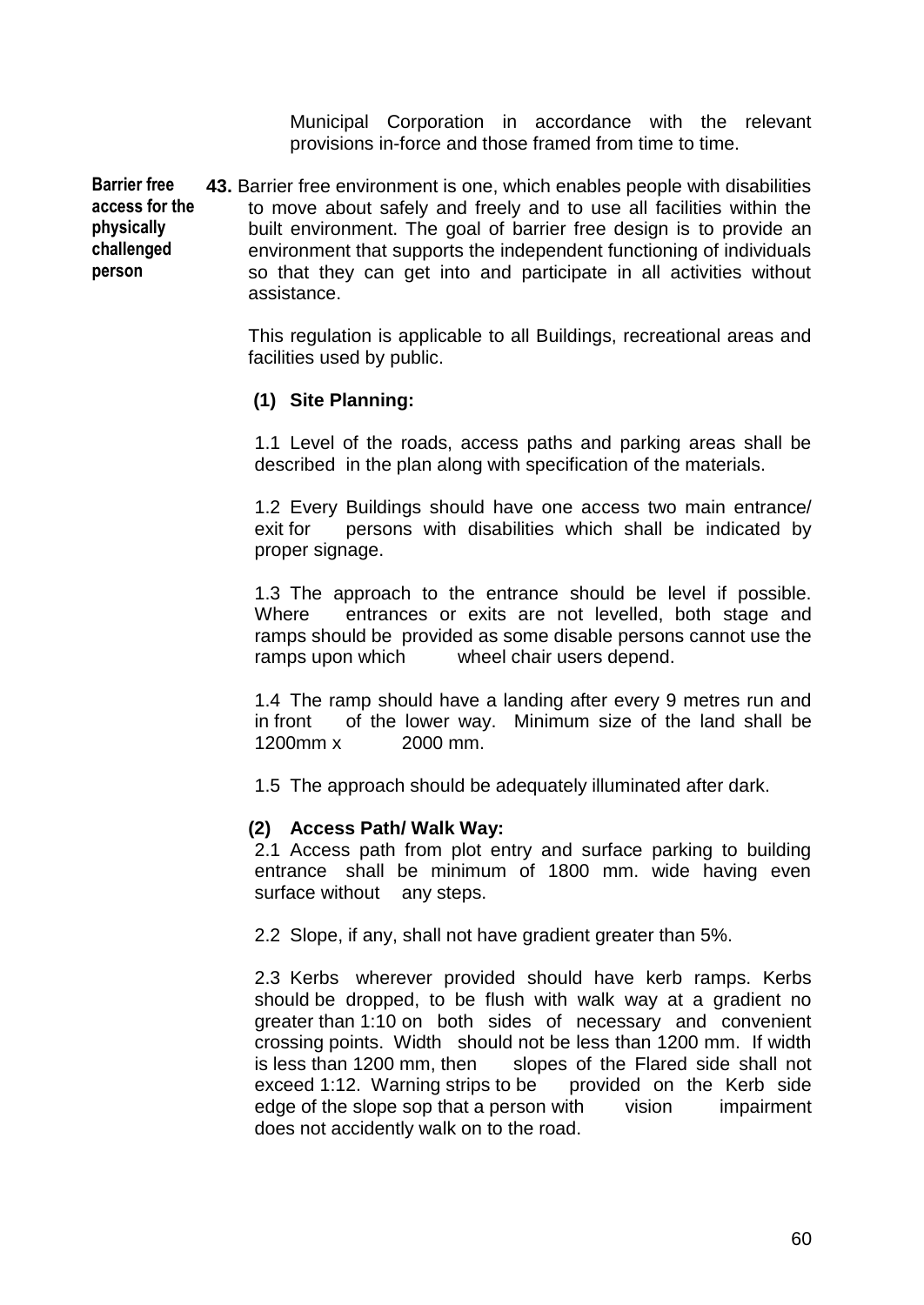2.4 Street furniture, trees, lighting and dustbins should be located on one side of path ways.

2.5 The surface texture may be changed to indicate the approach to those items.

# **(3) Accessible Parking:**

- 3.1 Parking should be within 30 meters of the main entrance of the building.
- 3.2 2 accessible parking lots with minimum width of 3600 mmx5000mm should be provided.
- 3.3 It should have the international signage painted on the ground and also on a signpost/ board put near it.
- 3.4 The symbol should belarge enough to be easily visible by person looking for the accessible parking, recommended size being 1000mm x 1000mm but not larger than 1500mm x 1500mm. With the preferred colours being white and blue, the sign painted on the floor should contrast in colour and luminosity with the floor colour.
- 3.5 There should be directional signs guiding people to the accessible parking.
- (4) **Ground and Floor Surfaces**.
- 4.1 Ground and floor surfaces (along accessible routes and in accessible rooms and spaces, including floors, walks, ramps, stairs and curb ramps) should be stable, firm and slip-resistant.
- 4.2 Vertical level changes up to 6 mm may not need edge treatment. Changes in level between 6 mm and 12 mm should be leveled off with a slope no greater than 1:2.
- 4.3 If gratings are placed in pathways, they should have spaces no bigger than a wheelchair's wheel (e.g. 12 mm).
- 4.4 Edges of paths can be clearly defined by using different colors and textures.

## (5) **Entrance Doors**.

Whatever the type of entrance door, it must be wide enough to accommodate pedestrian traffic comfortably.

- 5.1 The recommended minimum clear opening width of an internal door is 900mm minimum.
- 5.2 Where doors comprise two leaves (i.e. double doors), each leaf should be 900mm min. wide, so that persons carrying large items and wheelchair users do not have to open both leaves.
- 5.3 Manual doors should incorporate kick plates 300mm high to withstand impact of wheelchair footrest (this is especially important where doors are glazed).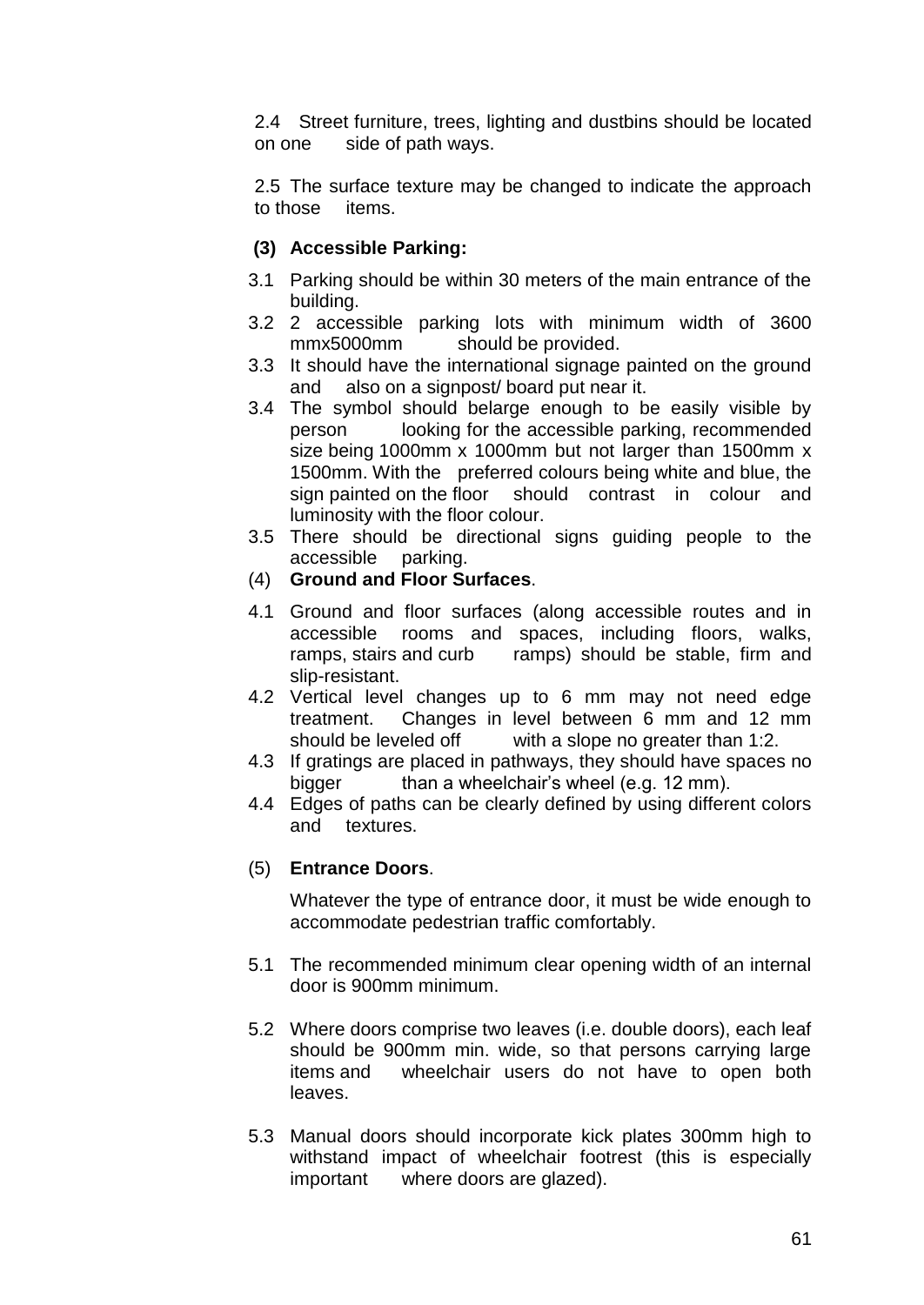- 5.4 Also be fitted with vision panels at last between 900mm and 1500mmfrom floor level .be color contrasted with the surrounding wall and should not be heavier than 22N to open Door hardware should be positioned between 900 – 1200mm above floor. Lever handles and push type mechanisms are recommended. When a sliding door is fully open, handles should be usable from both sides. Where revolving doors or turnstiles are used, an alternative wheelchair accessible entrance must also be provided.
- 5.5 A distance of 400mm should be provided beyond the leading edge of door to enable a wheelchair user to maneuver and to reach the handle.
- 5.6 Thresholds of doorways should no exceed 12mm. Raised threshold and floor level changes at doorways should be leveled off (beveled) with a slope on each side of a threshold.
- 5.7 To ensure maximum clarity for persons with vision impairments, the entrance should be easily distinguishable from its surroundings by the effective use of landscaping, signage, color (preferably yellow/orange), tonal contrast and tactile surfacing.
- 5.8 Revolving doors are particularly difficult to negotiate and their use should be avoided. If fitted, they must be accompanied by adjacent automatic sliding doors or swing to allow easy they must be accompanied by adjacent automatic sliding doors or swing door to allow easy access.
- 5.9 Glass doors must have a bright, colored motif at eye level.
- 5.10 Glazed doors and fixed glazed areas should be made visible by use of a clear, colour and tone contrasted warning or decorative feature that is effective from both inside and outside and under any lighting conditions, e.g. a logo of minimum dimensions 150mm by 150mm (though not necessarily square), set at eye level.
- 5.11 Fixed glazed areas should have a supplementary contrasting kick plate (skirting) across the bottom of the glass panel, preferably 300mm-400mm in height, to withstand the impact of wheelchair footrests.

## **(6) Lobby**

6.1 Where both doors open in the same direction, and are manual, lobby dimensions should measure 1500mm (w) x 2000mm (I).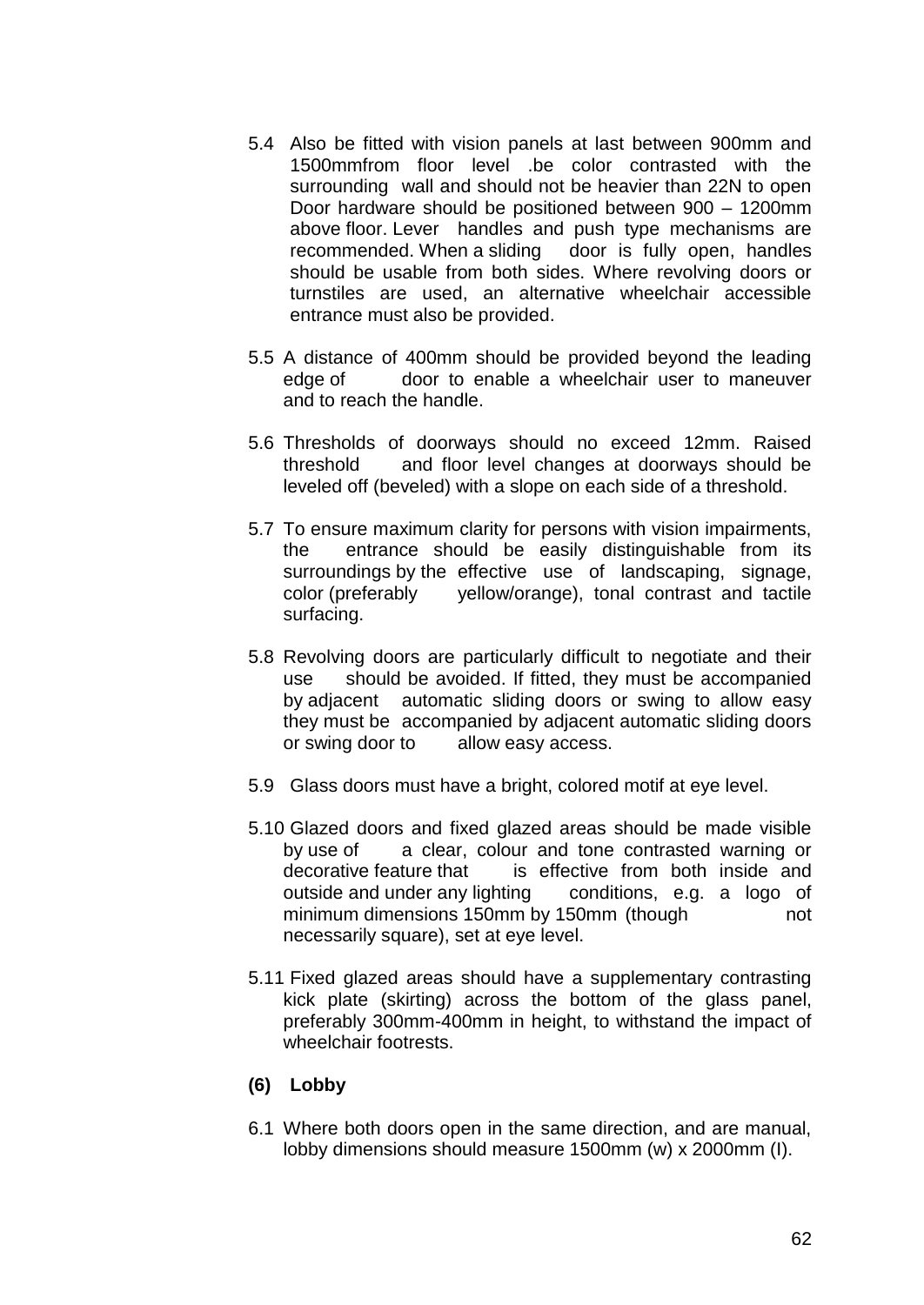6.2 Where both sets of doors could open into a lobby 9I.e. doors are mounted on two-way hinges) lobby dimensions should be increased to 1500mm (w) x 2400mm (I).

# **(7) Steps & Stairs**

- 7.1 Steps should be uniform with the tread not less than 300 mm and the risers 150 mm.
- 7.2 The risers should not be open.
- 7.3 The steps should have an unobstructed width of at least 1200 mm.
- 7.4 Have continuous handrails on both sides including the wall (if any) at two levels : upper at 850mm-900mm and lower at 700mm.
- 7.5 Warning blocks to be placed 300mm at the beginning and at the end of all stairs.
- 7.6 Nosing to be avoided.
- 7.7 The staircase should be adequately and uniformly illuminated during day and night (when in use).
- 7.8 The level of illumination should preferably fall between 150-200 lux.
- 7.9 Lighting systems in stairwells should be designed to create a slight contrast between treads and risers, while providing a uniform overall level of illumination.
- 7.10 Where the stair direction must change, a series of landings is recommended.
- 7.11 Landing should be 1200mm deep, clear of any door swing.
- 7.12 The rise of a flight between landings must be no more than 1200mm.
- 7.13 All steps should be fitted with a permanent colour and tone contrasting at the step edge, extending the full width of the step, reaching a minimum depth of 50 mm on both tread and riser.
- 7.14 If the edges are painted on as a temporary measure, it should be regularly repainted.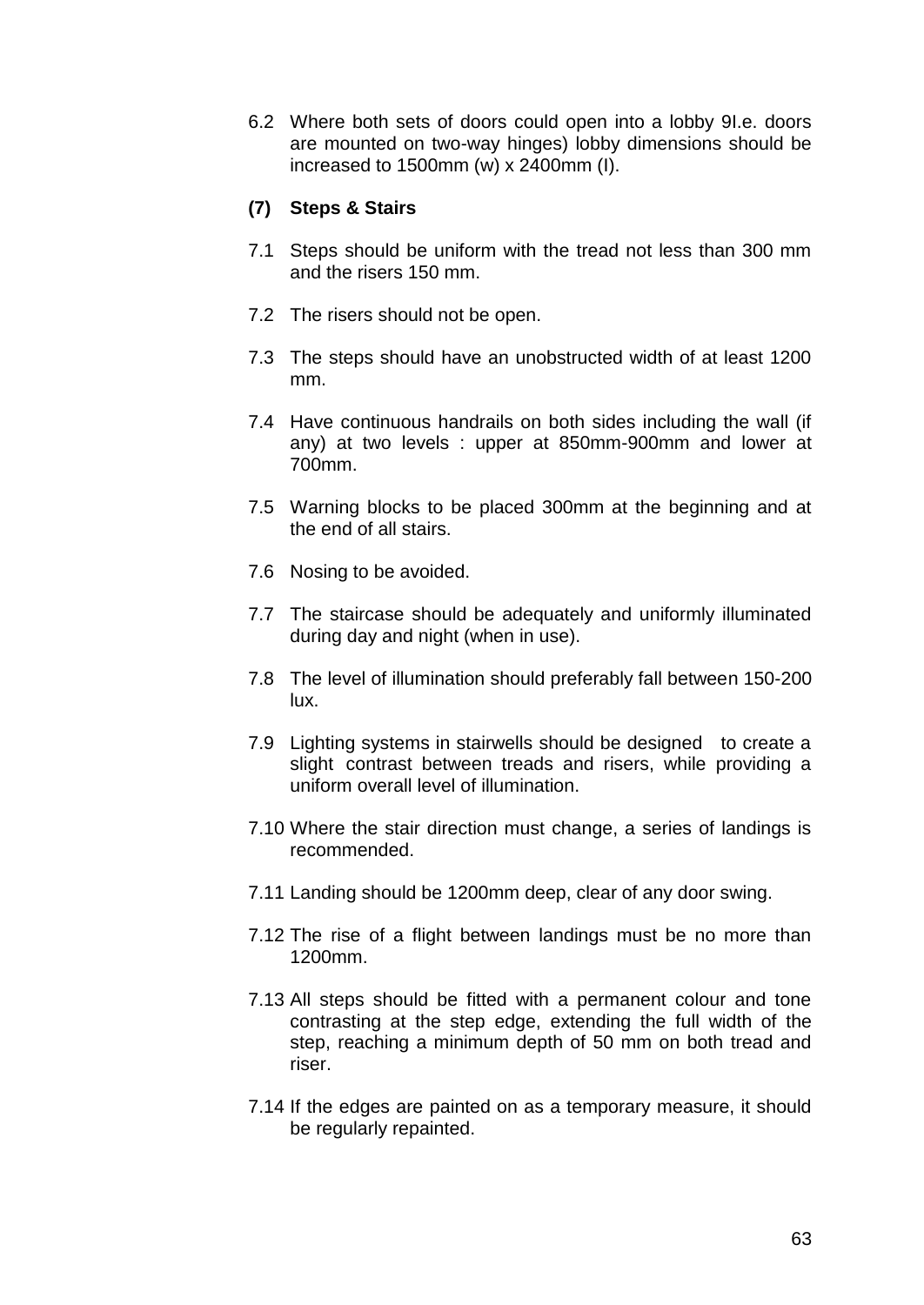- 7.15 The stair covering and nosing should be slip- resistant, nonreflective, firmly-fixed and easy to maintain.
- 7.16 Sofit (underside/open area under the stairs) of the stairs should be enclosed or protected.

# **(8) Handrails**

- 8.1 Handrails should be circular in section with a diameter of 40-45 mm.
- 8.2 At least 45mm clear of the surface to which they are attached.
- 8.3 Extended by at least 300 mm beyond the head and foot of the flight in the line of travel and grouted in the ground.
- 8.4 Handrails/grab bars should be in a color that contrasts sharply with the surrounding area.
- 8.5 The handrail should be positioned at two levels 700 mm and 850 – 900 mm above the pitch-line of a flight of stairs and must extend horizontally a minimum of 300 mm beyond the top and bottom steps, returning to the wall or floor or rounded off, with a positive end that does not project into the route of travel.
- 8.6 The handrail should be circular in section, of diameter 40 mm and formed from materials which provide good grip such as timber, nylon or powder coating, matt finish metal finishes.
- 8.7 The handrail should contrast in color (preferably yellow/orange) with surrounding surfaces and should be supported on brackets which do not obstruct continuous hand contact with the handrail.

## **(9) Ramps**

- 9.1 Ramps should be accompanied by steps for ambulant disabled persons.
- 9.2 The gradient should ideally be 1 in 20 and no greater than 1 in 12.
- 9.3 The steeper the gradient, the shorter the length of ramp between landings.
- 9.4 On long ramps, a horizontal resting space should be provided every 6 metres.
- 9.5 The required minimum clear unobstructed width of a ramp (i.e. between handrails) is 1200 mm for ramps up to 3.6 metres long. For ramps longer than 3.6 meters and up to 9 meters the minimum width should be 1500 mm. For ramps more that 9 meters long the ramp should be minimally 1800 mm wide.
- 9.6 Surface materials should be slip-resistant, non-reflective, firmly-fixed and easily maintained.
- 9.7 The edge of the ramp should have an edge protection with a minimum height of 100 mm.
- 9.8 Landings every 750 mm of vertical rise.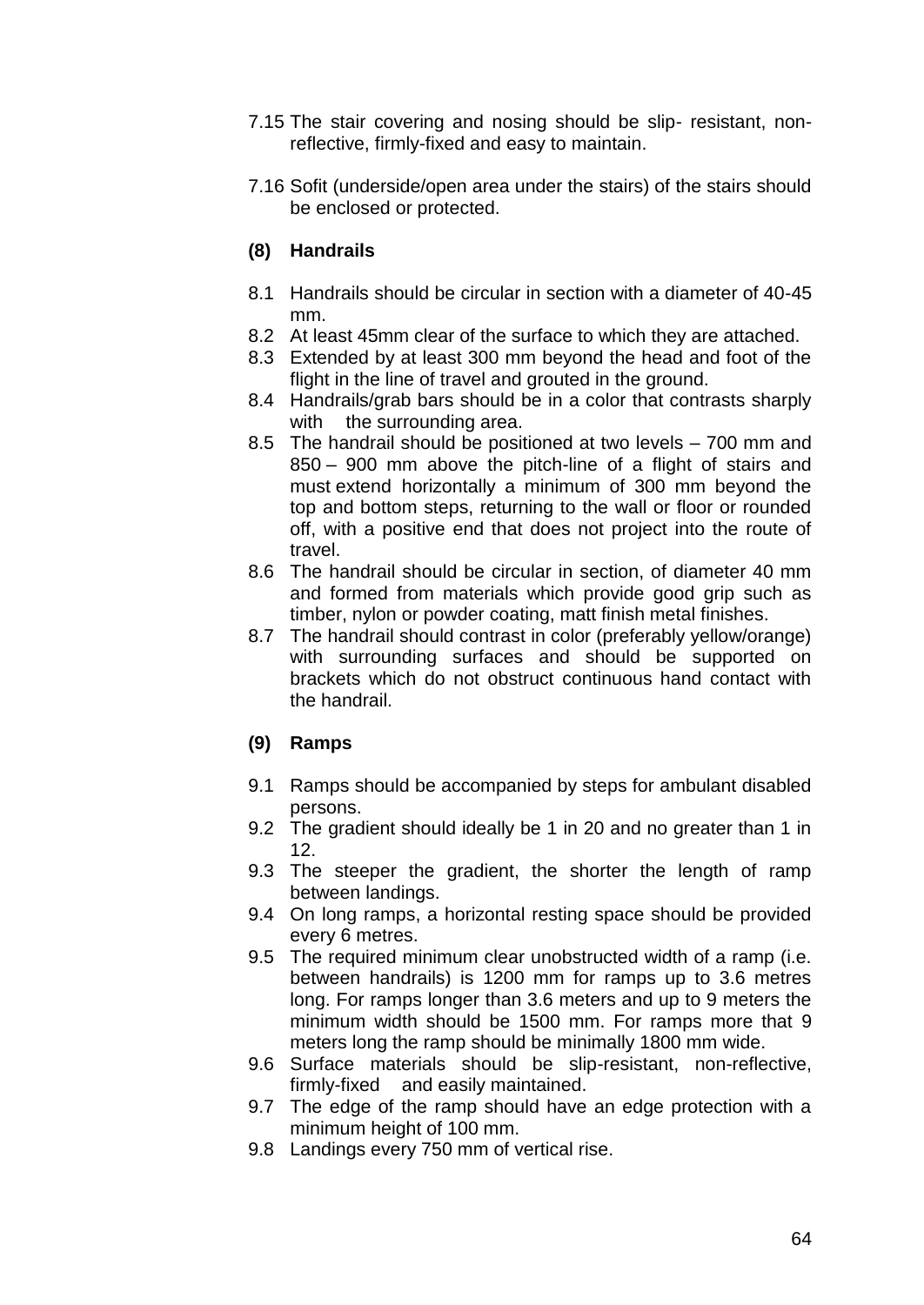- 9.9 A tapping or lower rail should be positioned so that its bottom edge is no higher than 200 mm above ground level.
- 9.10 Handrails on the ramps should be on both sides at two levels : upper at 850 mm – 900 mm and lower at 700 mm ; both end to be rounded and grouted ; extend 300 mm beyond top and bottom of ramp.

# **(10) Lifts**

A carefully designed lift makes a huge contribution to the accessibility of a multi-storey building for persons with reduced mobility and disabilities.

- 13.1 Lift locations should be clearly signposted from the main pedestrian route and recognizable through design and location.
- 13.2 The colour and tone of the lift doors should contrast with the surrounding wall finish to assist in their location. Lift doors with metallic finishes such a steel grey and silver should be avoided as they are difficult to identify by persons with low vision.
- 13.3 The lift lobby shall be of an inside measurement of 1800 mm x 2000 mm or more.
- 13.4 A clear landing area in front of the lift doors of minimum dimensions 1500 mm x 1500 mm should be provided.
- 13.5 By making the landing area distinguishable by floor surface and contrast, it will aid location and recognition of core areas. This could comprise a change in floor finish from thin carpet to vinyl/PVC, or cement/mosaic floor to carpet.
- 13.6 Changes in floor finish must be flush.
- 13.7 The floor level/location should be indicated on the wall adjacent to or just above the call buttons and opposite the lift doors where possible.

# **(14) Lift Dimensioris**

- 14.1 Provisions of at least one lift shall be made for the wheel chair user with the following car dimensions of lift recommended for passenger lift for 13 persons capacity by Bureau of Indian Standard.
	- \* Clear internal depth  $-1100$  mm<br> $*$  Clear internal width  $-2000$  mm
	- Clear internal width  $2000$  mm
	- Entrance door width  $-$  900 mm
- 14.2 Minimum internal dimensions for passenger lifts of 1500 mm x 1500 mm size should be provided. These dimensions will allow access for one person using a wheelchair allowing them to turn a full circle, or two persons with push chairs.
- 14.3 The clear opening width of the doors should be a minimum of 900 mm, but 950 mm or wider is preferable.

## **(15) Corridors/Passages**

15.1 Corridors should be 1800 mm minimum wide to allow two persons to pass.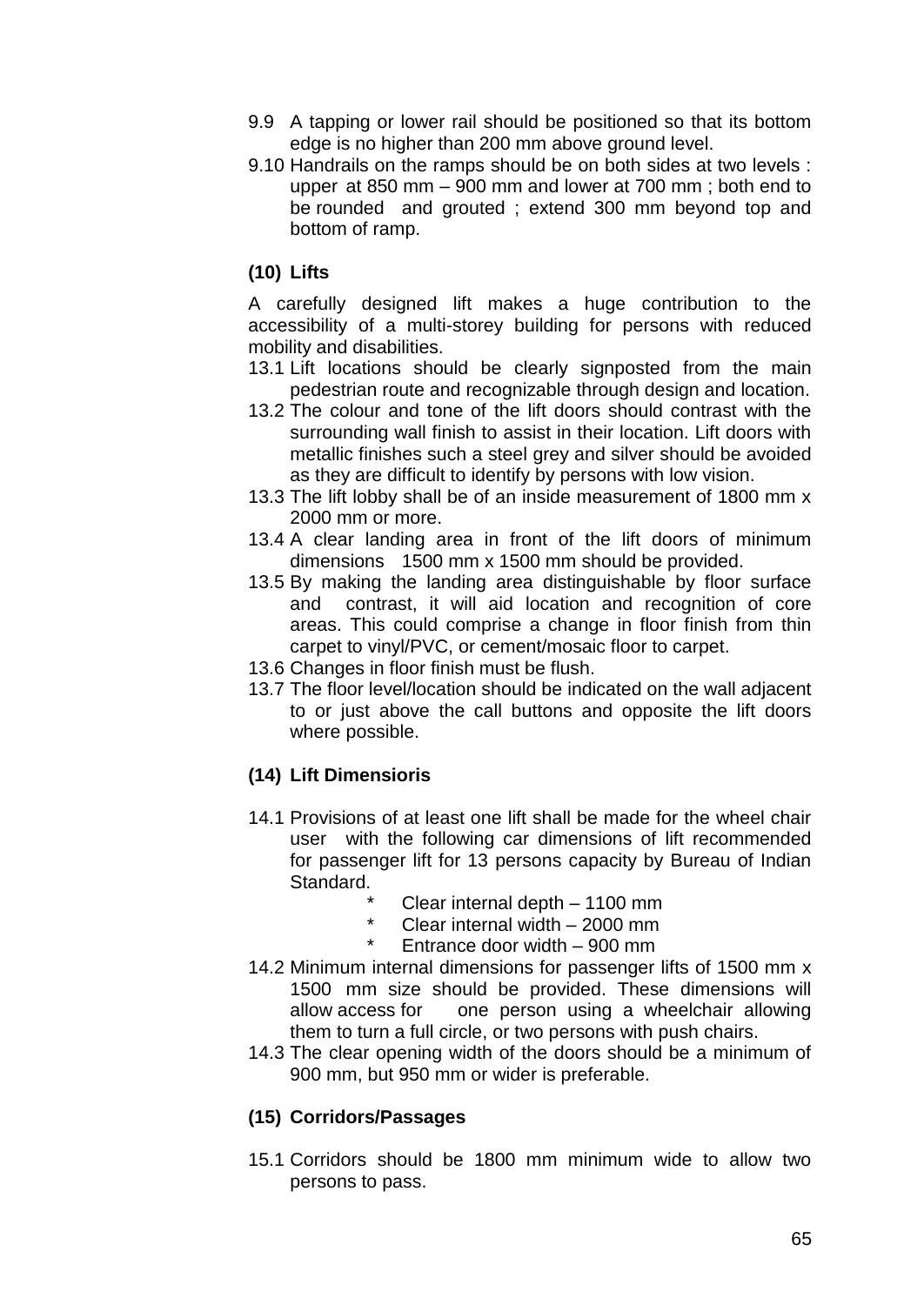- 15.2 The floor should be slip-resistant.
- 15.3 Corridors should be left unobstructed and features such as fire extinguishers and AC recessed.
- 15.4 If necessary, changes of direction should be at 90 degrees, avoiding curved corridors or oblique angles where possible.
- 15.5 In long corridors, consideration should be given to the provision of resting places or support rails.
- 15.6 Seating should be slightly recessed off the main circulation route.
- 15.7 Directional signage should be repeated in long corridors to prevent disorientation.

# **(16) Windows**

- 16.1 Windows should be designed to avoid the glare which is a particular problem for people with impaired sight.
- 16.2 Large glass areas close to circulation spaces should be marked a little below eye-level with a coloured band or frame.
- 16.3 A window should have an unobstructed viewing zone for wheelchair users 600 mm – 1450mm.
- 16.4 Transoms positioned between 900 mm and 1200 mm should not be incorporated into the design to allow a clear view through a window from a seated position. Windows should be easy to open and close.
- 16.5 Their controls should be placed in the zone 850 to 1200 mm from the floor (see Fig.35). Lever handles should be used in preference to knobs.
- 16.6 Windows should contrast visually with their background for the benefit of persons with visual impairments.

## **(17) Washrooms and Toilets**

17.1 Accessible public toilets should have the access symbol displayed outside for wheelchair access.

#### **(18) WC Compartment Dimensions**

18.1 The dimensions of a unisex toilet are critical in ensuring access. The compartment should be at least 1750 mm wide and 2000 mm long.

## **(19) Water Closet (WC) Fittings**

- 19.1 A standard WC unit with pan should be fitted 460mm 480 mm above finished floor level.
- 19.2 An unobstructed space 900 mm wide should be provided to one side of the WC for transfer, together with a clear space 1200 mm deep in front of the W/C.
- 19.3 WC should be centred 500 mm away from the side wall, with the front edge of the pan 750 mm away from the back wall.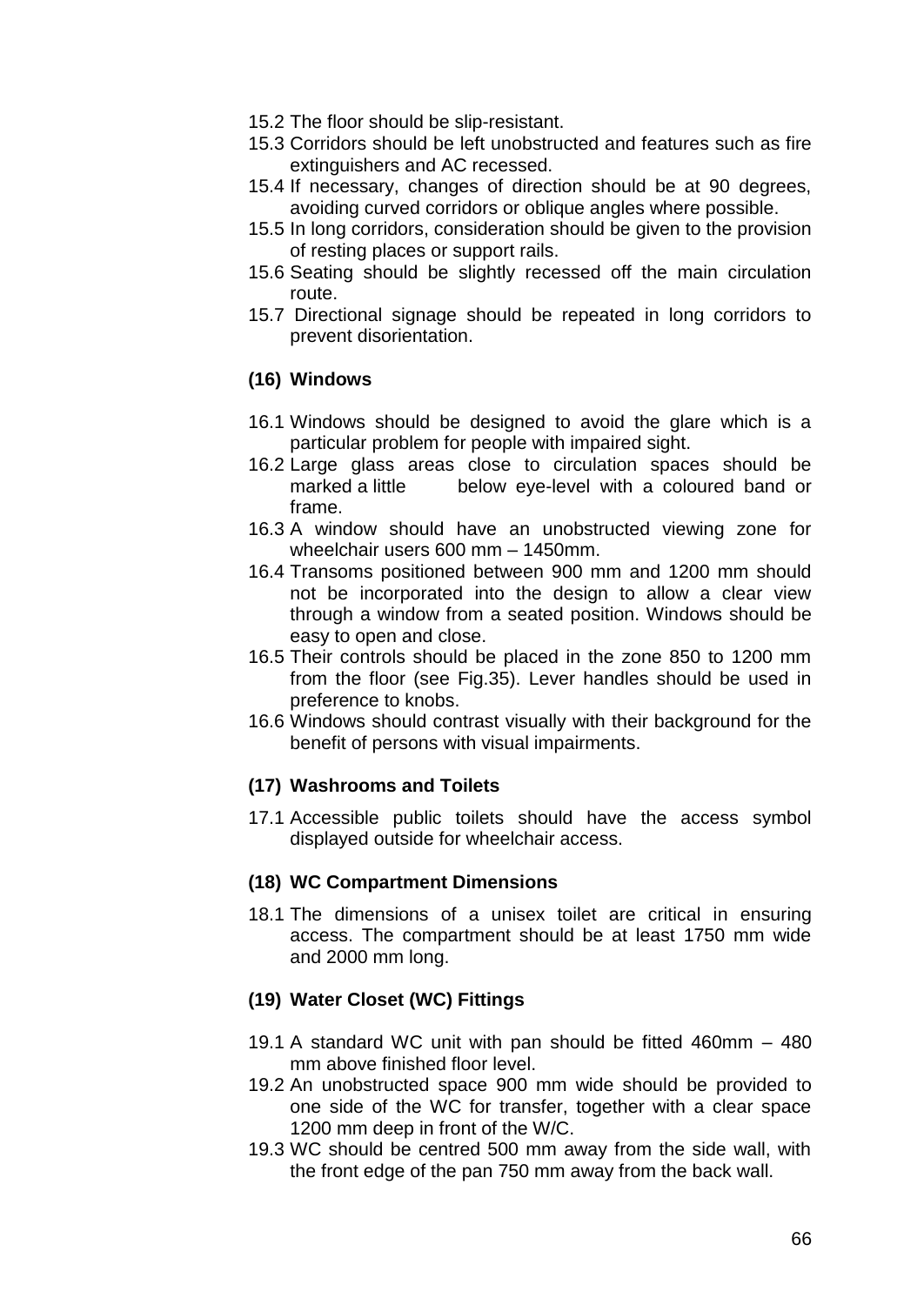- 19.4 Have a back support.
- 19.5 L-shape grab bar at the adjacent wall and on the transfer side swing up grab bars shall be provided.
- 19.6 The cistern should have a lever flush mechanism, located on the most accessible side of the cistern, i.e. on the transfer side and not on the wall side.
- 19.7 The WC should not incorporate a lid, since this can hinder transfer.
- 19.8 The seat should be sturdy, but highly contoured seats are not recommended.

# **(20) Accessible Urinal**

At least one of the urinals should have grab bars to support ambulant persons with disabilities (for example, crutch users).

- 20.1 A stall-type urinal is recommended.
- 20.2 Urinals shall be stall-type or wall hung, with an elongated rim at a maximum of 430 mm above the finish floor.
- 20.3 Urinal shields (that do not extend beyond the front edge of the urinal rim) may be provided with735 mm clearance between them.
- 20.4 Grab bars to be installed on each side, and in the front, of the urinal (see Fig.44).
- 20.5 The front bar is to provide chest support; the sidebars are for the user to hold on to while standing.

# **(21) Emergency Egress**

21.1 An accessible environment is one which persons can not only enter and use independently, but also one which they can leave safely in the event of an emergency.

## **(22) Emergency Evacuation Strategy**

- 22.1 The basic principle of an emergency egress strategy is to move persons horizontally to a safe area where, if necessary, they can await assistance or rescue, before traveling vertically to reach the final exist level.
- 22.2 The egress routes will therefore comprise horizontal escape routes, refuges, stairwells and lifts.
- 22.3 As well as safe escape routes, ; a fire evacuation strategy must be in place.
- 22.4 The management procedures identified in the fire evacuation strategy will be influenced by the design of the building, its occupancy and its use.
- 22.5 There should be procedures to ensure the safe egress of persons who work in the building who may experience difficulties in the event of an emergency. This could include persons with visual or hearing impairments, persons with learning difficulties and persons with mobility difficulties.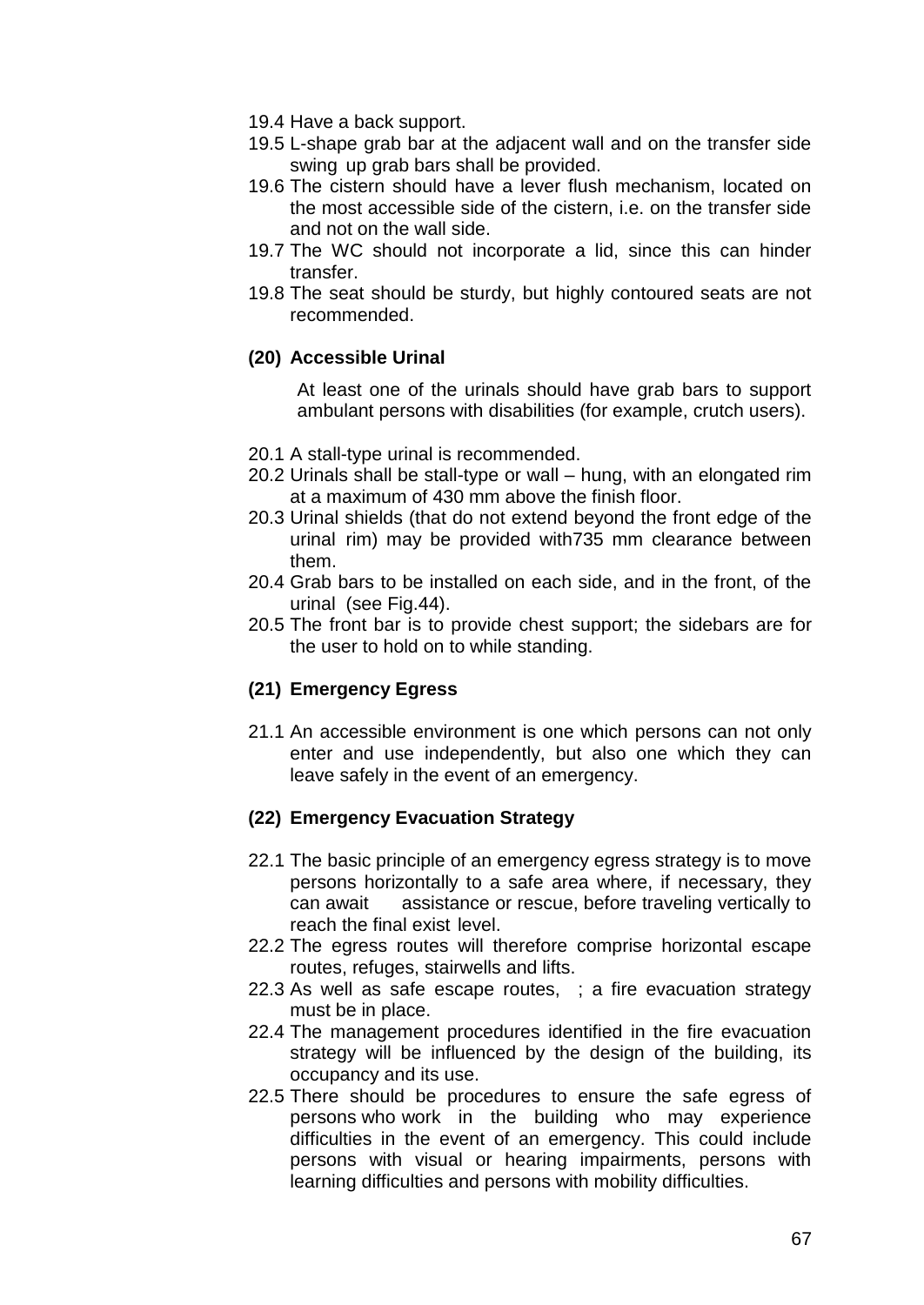22.6 Clear, well illuminated signage indicating escape routes is essential.

# (**4) Building requirements:**

The specified facilities for the buildings for handicapped persons shall be as follows:

- Approach at plinth level
- Corridor connecting the entrance/exit
- Stairways
- Lift
- Toilet
- Drinking water
- A. **Approach at plinth level:** Every building must have at least one entrance accessible to the handicapped and shall be indicated by proper signage. This entrance shall be approached through a ramp together with stepped entry.
- B. **Ramp Approach:** Ramp shall be finished with non-slip material. Minimum width of ramp shall be 1800 mm. with maximum gradient 1:12, length of ramp shall not exceed 9 meter having 800 mm high handrail on both sides extending 300mm beyond top and bottom of the ramp. Minimum gap from the adjacent wall to the handrail shall be 50mm.
- C. **Stepped Approach:** For stepped approach width of tread shall not be less than 300 mm. and maximum riser shall be 150 mm. Provision of 800 mm. high hand rail on both sides of the stepped approach similar to the ramp approach shall be made.
- D. **Exit/Entrance Door:** Minimum clear opening of the entrance door shall be 900mm and it shall not be provided with a step that obstructs the passage of a wheel chair user. Threshold shall not be raised more than 12 mm.
- E. **Entrance Landing:** Entrance landing shall be provided adjacent to ramp with the minimum dimension 1800mmx 2000 mm. The entrance landing that adjoins the top end of a slope shall be provided with floor materials to attract the attention of visually impaired persons (limited to coloured floor material whose colour and brightness is conspicuously different from that of the surrounding floor material or the material that emits different sound to guide visually impaired persons hereinafter referred to as guiding floor material"). Finishes shall have a non-slip surface with a texture traversable by a wheel chair. Curbs wherever provided must blend to a common level.
- F. **Corridor connecting the entrance/exit for the handicapped:** The corridor connecting the entrance/exit for handicapped leading directly outdoors to a place where information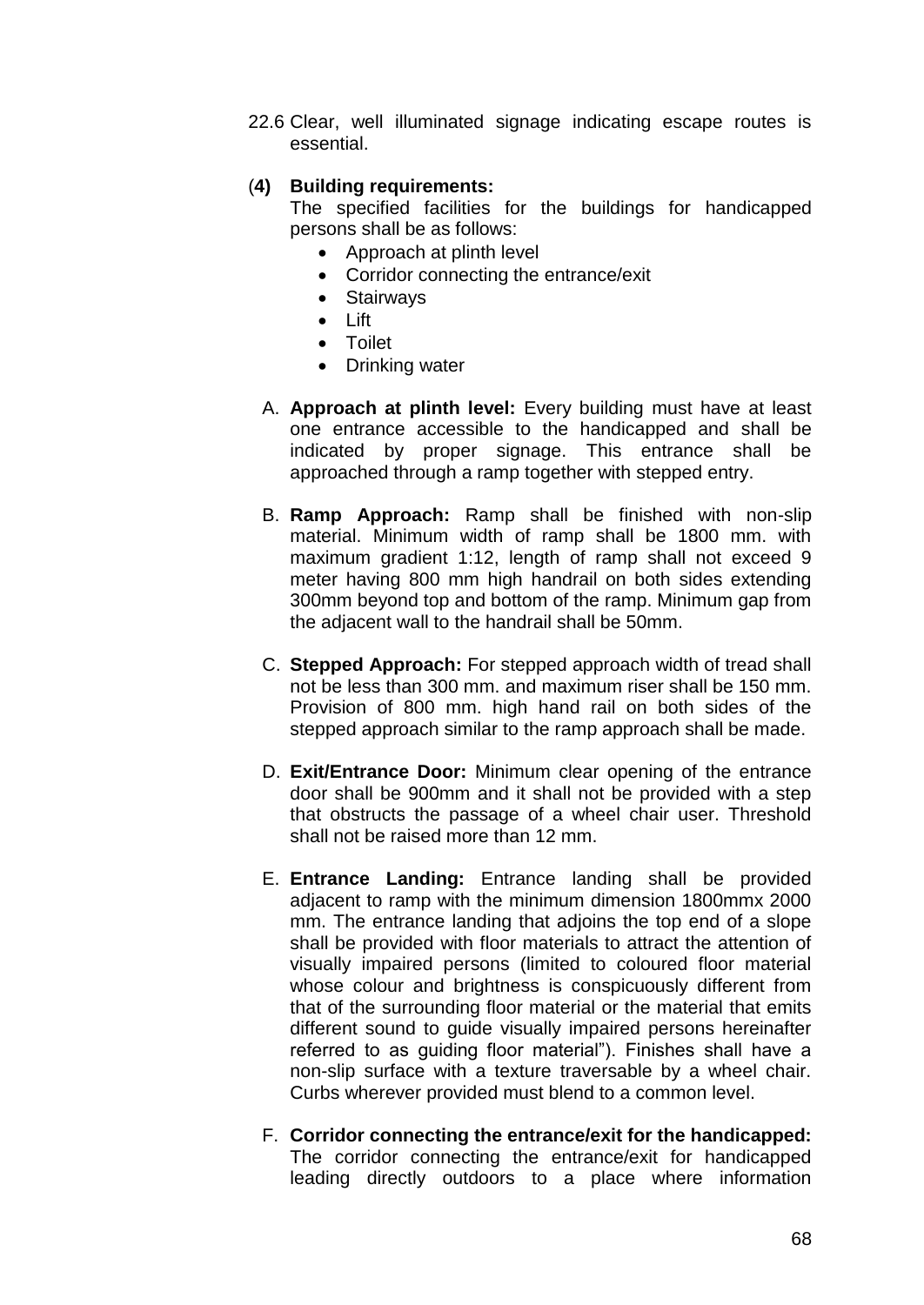concerning the overall use of the specified building can be provided to visually impaired persons either by a person or by signs, shall be provided as follows:

- i. Guiding floor materials, shall be provided or devices that emit sound to guide visually impaired persons.
- ii. The minimum width shall be 1250 mm.
- iii. In case there is a difference of level, slope ways shall be provided with a slope of 1:12
- iv. Handrails shall be provided for ramps/slope ways at a height of 800 mm.
- **(5) Stair ways:** One of the stairways near the entrance/exit for the handicapped shall have the following provisions:
	- A. The minimum width shall be 1350 mm.
	- B. Height of the riser shall not be more than 150mm and width of the tread 300mm. The steps shall not have abrupt (square) nosing.
	- C. Maximum number of risers on a flight shall be limited to 12.
	- D. Hand rails shall be provided on both sides and shall extend 30mm on the top and bottom of each flight of steps.
- **(6) Lifts:** Wherever lift is required as per bye-laws, provision of at least one lift shall be made for the wheel chair user with the following cage dimensions of lift recommended for passenger lift of 13 persons capacity by Bureau of Indian Standards.

 Clear internal depth: 1100mm Clear internal width: 2000mm. Entrance door width: 900 mm.

- A. A handrail not less than 600 mm. long at 1000mm. above floor level shall be fixed adjacent to the control panel.
- B. The lift lobby shall be of an inside measurement of 1800 mm x 1800 mm or more.
- C. The time of an automatically closing door shall be minimum 5 seconds and the closing speed should not exceed 0.25 meter/sec.
- D. The interior of the cage shall be provided with a device that audibly indicates the floor the cage has reached and indicates that the door of the cage for entrance/exit is either open or closed.
- E. The control panel shall have marking in Braille to help visually impaired.
- **(7) Toilets:** One special Water Closet. in a set of toilets shall be provided for the use of handicapped with essential provision of washbasin near the entrance for the handicapped.

A. The minimum size shall be 1500 x 1750 mm.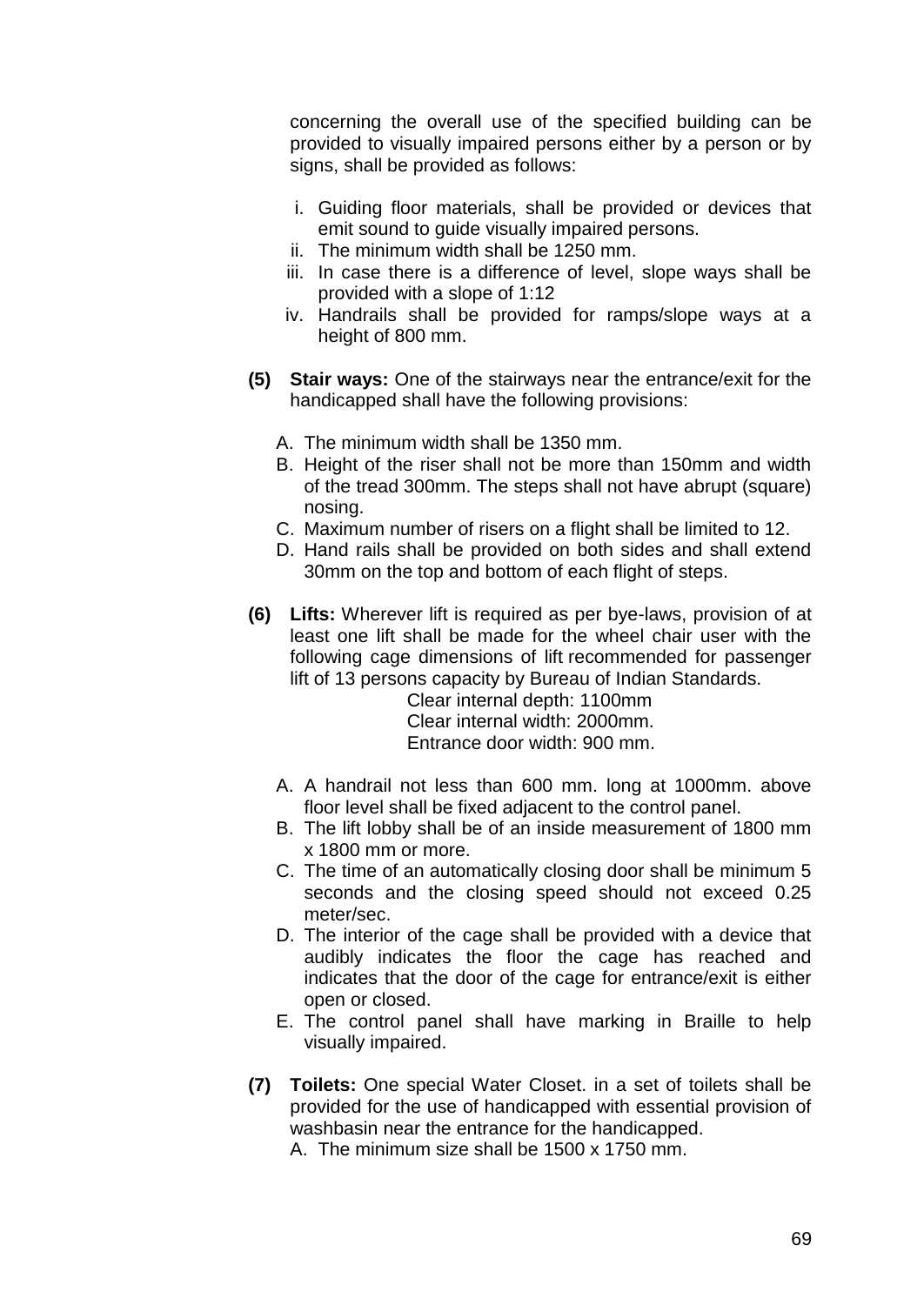- B. Minimum clear opening of the door shall be 900mm and the door shall swing out.
- C. Suitable arrangement of vertical/horizontal handrails with 50mm clearance from wall shall be made in the toilet.
- D. The Water Closet seat shall be 50mm from the floor.
- **(8) Drinking Water:** Suitable provision of drinking water shall be made for handicapped near the special toilet provided for them.
- **(9) Designing for Children:** In a building meant for the predominant use of the children, it is necessary to suitably alter the height of the handrail and other fittings and fixtures.
- 44. (1) Provision of rainwater harvesting is mandatory for all plots, which are more than 300 Sq.m. in area. The dimension of recharging pits/trenches shall be at least 6 cubic meters for every 100 Sq. m. of roof area. Percolation Pits shall be filled with small pebbles or brick jelly or river sand and covered with perforated concrete slabs. Apart from this, the following requirements are optional and may be provided depending on site conditions.
	- A. **Terrace Water Collection:** The terrace shall be connected to a sump or the well through a filtering tank by PVC pipe. A valve system shall be incorporated to enable the first part of the rainwater collected to be discharged out or to the soil if it is dirty. A filtering tank measuring 0.36 Sq. m. can be constructed near the sump. A perforated slab can divide the tank and one part should be filled by small pebbles and other by brick jelly. The bottom portion of the tank should have a slope to avoid stagnation of water.
	- B. **Open Ground:** Where there is open ground, a portion of topsoil shall be removed and replaced with river sand to allow slow percolation of rainwater. Any other method proved to be effective in conservation and harvesting of rainwater may be adopted in each and every construction taken up.

**45.** (1) Signs and outdoor display structures shall be governed by the relevant provisions of the Odisha Municipal Corporation Act/Odisha Municipal Act. (2)Within the Cuttack Development Plan area where no specific **Signs and outdoor display structures**

guideline for the above structures is framed, the Authority shall prescribe the guidelines with approval of Government.

**46.** The standards relating to water and sanitation requirements for various occupancies and uses, fire protection and fire safety requirements and guidelines for installation of solar water heating system shall be referred to as given at **Annexure-IV**. **Reference to the standards Reference to** 

**Rainwater harvesting system**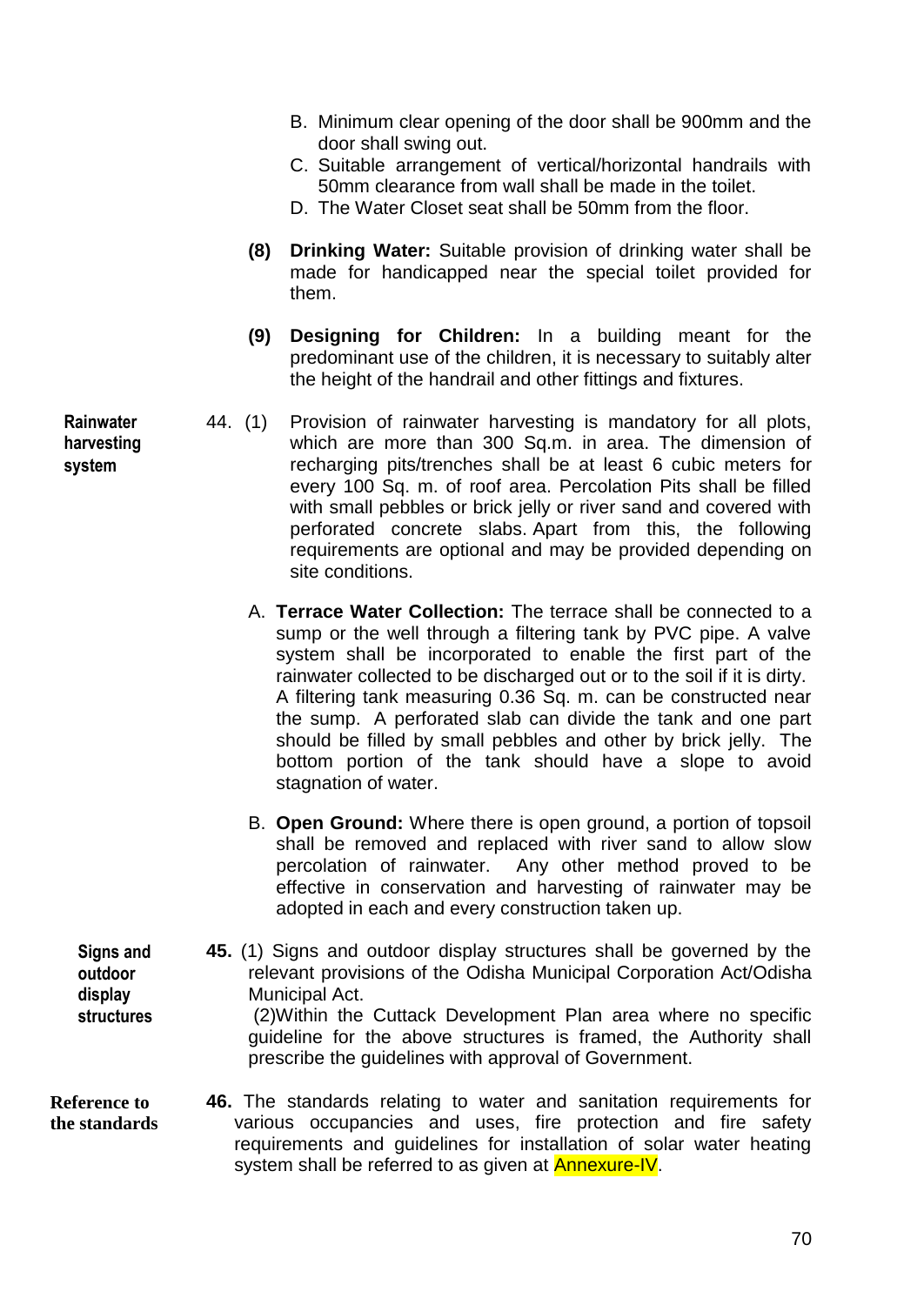#### **PART-V**

**Apartment**

- **47.** (1) Apartment building shall be permitted on plots more than 500 Sq. mt. but less than 4000 Sq. mt.
	- (2) In apartment building with joint ownership of land the owner / developer shall provide floor space for house owner"s society Office / assembly at the rate of 1 Sq. m. per flat provided that the minimum area shall not be less than 12 Sq. m.
	- (3) One staircase for every 6 dwelling units or fraction there of in a floor shall be provided.
	- (4) The minimum width of approach road to the plot shall be 9 meters for non high- rise and 12 meters for high-rise buildings.
	- (5) In addition to other requirements, the apartments plans are accompanied with the following.
	- (i) A. Services and Utilities plan as per standards for water supply system, drainage and storm water disposal system, sewerage system, rain water harvesting structures, and for other utilities.
		- B. Landscape plan including rainwater harvesting / water recycling details.
		- C.Parking & internal circulation plan along with Common pool parking area plan, if any. The above shall be drawn on suitable scale with relevant details.
	- (ii) A black topped unhindered public access road of at least 7.5 meter width is to be developed on any one side of the periphery as per suitability and feasibility for the convenience of accessibility of other sites and lands located in the interior.
	- (iii) In case of blocks up to 12 m. heights, access through pathways of 6 m. width would be allowed. All internal roads and pathways shall be developed as per standards.
	- (iv) A minimum of 15% of site area shall be earmarked for organized open space and be utilized as greenery, tot lot or soft landscaping, etc. This space may be in one or more pockets.
	- (6) Common facilities like shopping centre, community hall or centre/club etc. are required to be provided in up to 5% of the built up area and shall be planned and developed in cases where the units are above 50 in number and not to be part of the residential blocks.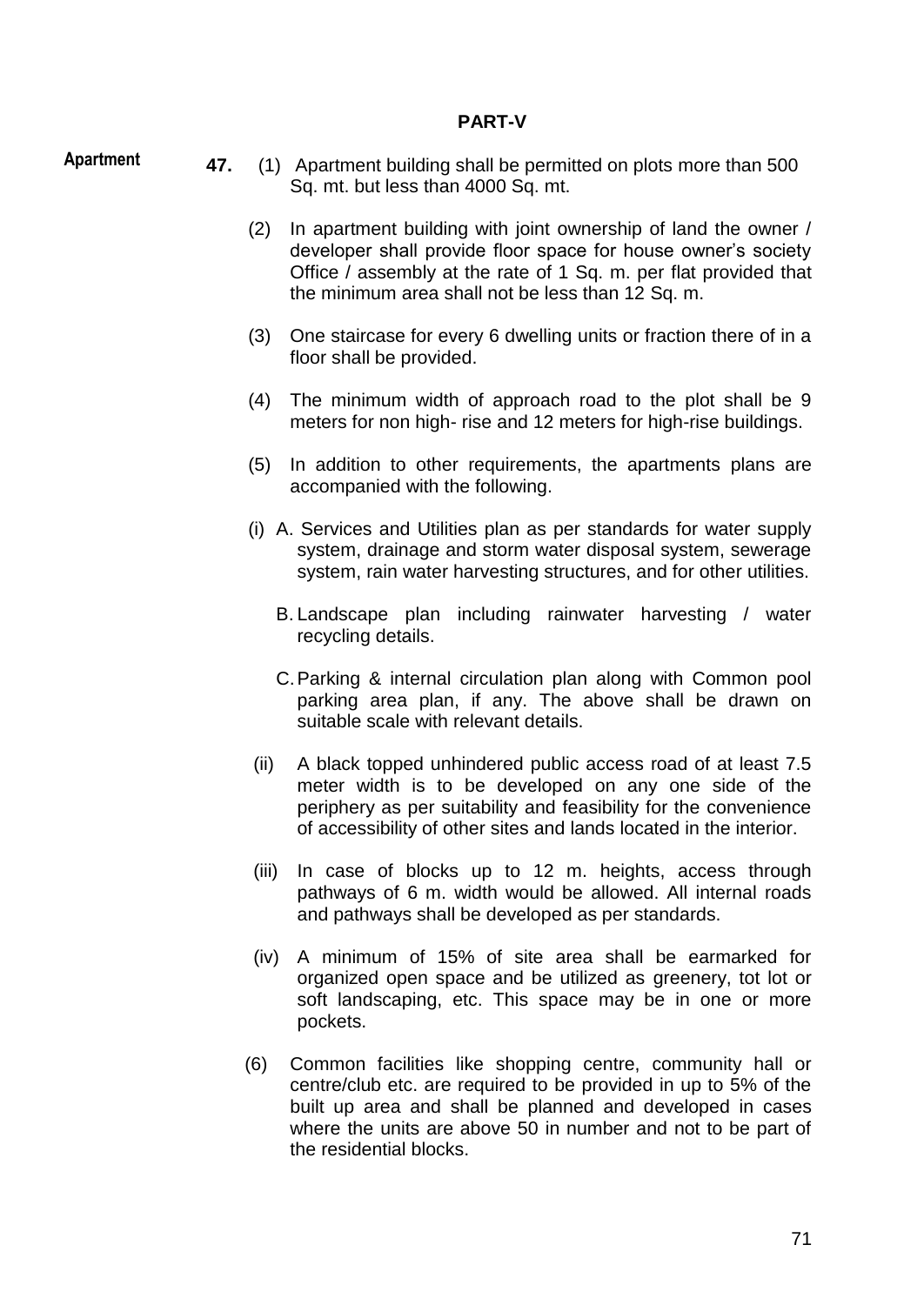(7) For apartment buildings, at least 10% of the covered area (considered for computation of FAR) will be earmarked for construction of housing units for EWS/LIG category. The cost and method of allotment of such houses will be decided by the Authority.

The developer has the option of developing the EWS/LIG units at the same site or within a distance of five (05) kilometers from the main project.

Provided that in case of Apartment projects taken over an area of up to five (5) acres, the Developer will have the option of contributing an amount equal to Rupees one hundred (100) per square meter of the total built up area to a fund named as "Shelter Fund" to be maintained by the Cuttack Development Authority in lieu of constructing the EWS/LIG houses. The proceeds of this fund will be utilized by the Authority for construction of EWS/LIG houses and slum rehabilitation and development.

Provided that additional FAR equals to the FAR consumed for construction of EWS/LIG units shall be allowed, subject to the ceiling of 25% of the permissible FAR.

**Group housing**

- 1) The minimum size of site for group housing shall be 4000 sq.m.
- 2) In addition to other requirements the group housing schemes shall be accompanied by
	- A. A services and Utilities plan as per standards for water supply system, drainage and storm water disposal system, sewerage system, rain water harvesting structures, and for other utilities.
	- B. A landscape plan including rainwater harvesting / water recycling details.
	- C. Parking & internal circulation plan along with Common pool parking area plan, if any. The above shall be drawn on suitable scale with relevant details.
- (3) The minimum width of approach road to the plot shall be 9 meters for non high- rise and 12 meters for high-rise buildings.
- (4) Common facilities like shopping centre, community hall or centre/club etc. are required to be provided in up to 5% of the built up area and shall be planned and developed in cases where the units are above 50 in number and not to be part of the residential blocks.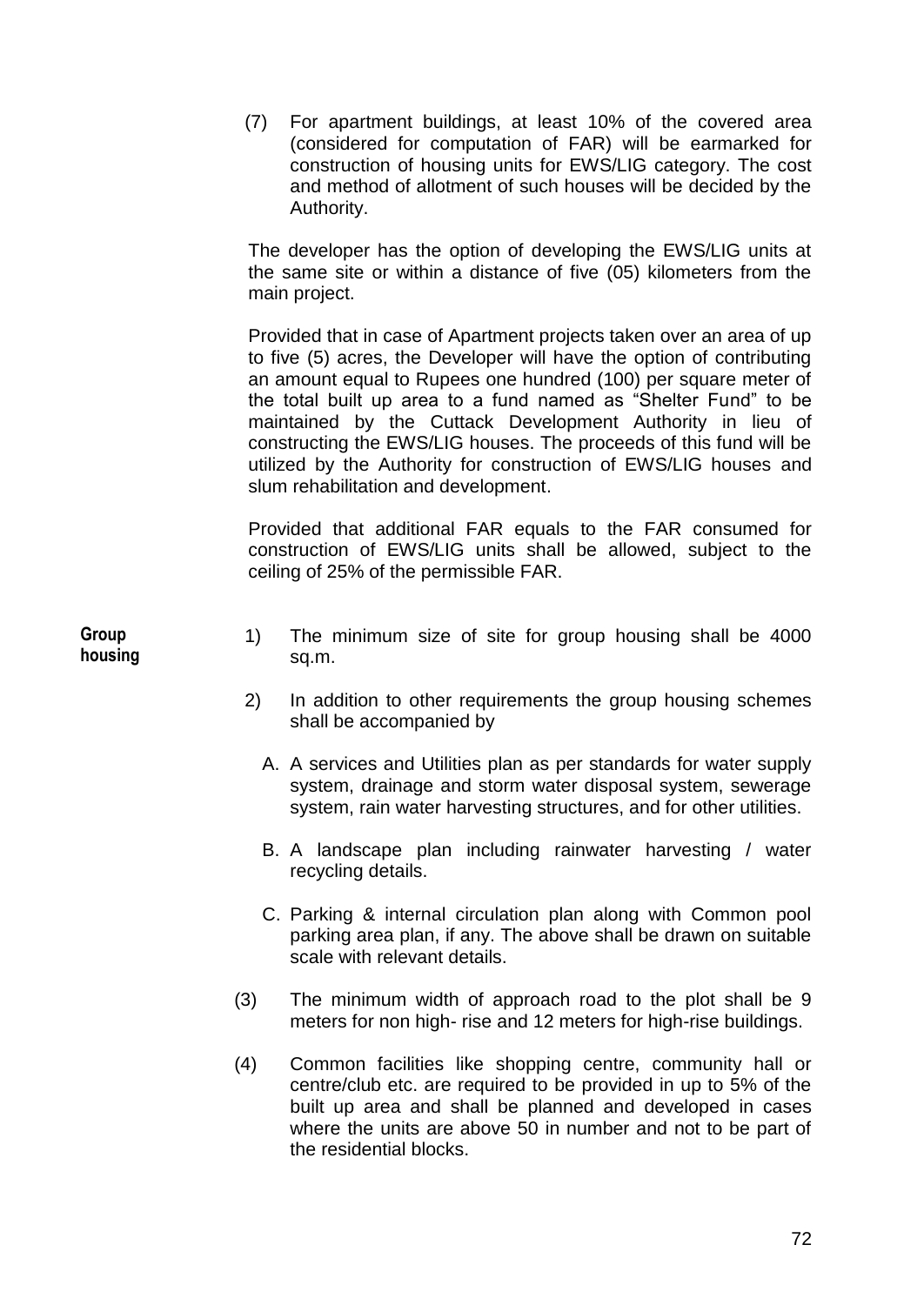- (5) A black topped unhindered public access road of at least 7.5 meter width is to be developed on any one side of the periphery as per suitability and feasibility for the convenience of accessibility of other sites and lands located in the interior.
- (6) In case of blocks up to 12 m. heights, access through pathways of 6 m. width would be allowed. All internal roads and pathways shall be developed as per standards.
- (7) Minimum of 15% of site area shall be earmarked for organized open space and be utilized as greenery, tot lot or soft landscaping, etc. This space may be in one or more pockets.

Provided that in case of Apartment projects taken over an area of up to five (5) acres, the Developer will have the option of contributing an amount equal to Rupees one hundred (100) per square meter of the total built up area to a fund named as "Shelter Fund" to be maintained by the Cuttack Development Authority in lieu of constructing the EWS/LIG houses. The proceeds of this fund will be utilized by the Authority for construction of EWS/LIG houses and slum rehabilitation and development.

The developer has the option of developing the EWS/LIG units at the same site or within a distance of five (05) kilometers from the main project.

Provided that in case of Apartment projects taken over an area of up to five (5) acres, the Developer will have the option of contributing an amount equal to Rupees one hundred (100) per square meter of the total built up area to a fund named as "Shelter Fund" to be maintained by the Cuttack Development Authority in lieu of constructing the EWS/LIG houses. The proceeds of this fund will be utilized by the Authority for construction of EWS/LIG houses and slum rehabilitation and development.

Provided that additional FAR equals to the FAR consumed for construction of EWS/LIG units shall be allowed, subject to the ceiling of 25% of the permissible FAR.

**49.** An outhouse with zero rear and one side set back may be permitted on a plot having an area not less than 150 sq.m., **Outhouse**

Provided that:

- (1) The coverage of the outhouse shall not exceed 30 sq.m. and the height shall not exceed 3 m.;
- (2) The built up area of the outhouse and that of the main building together shall not exceed the permissible FAR for the concerned plot;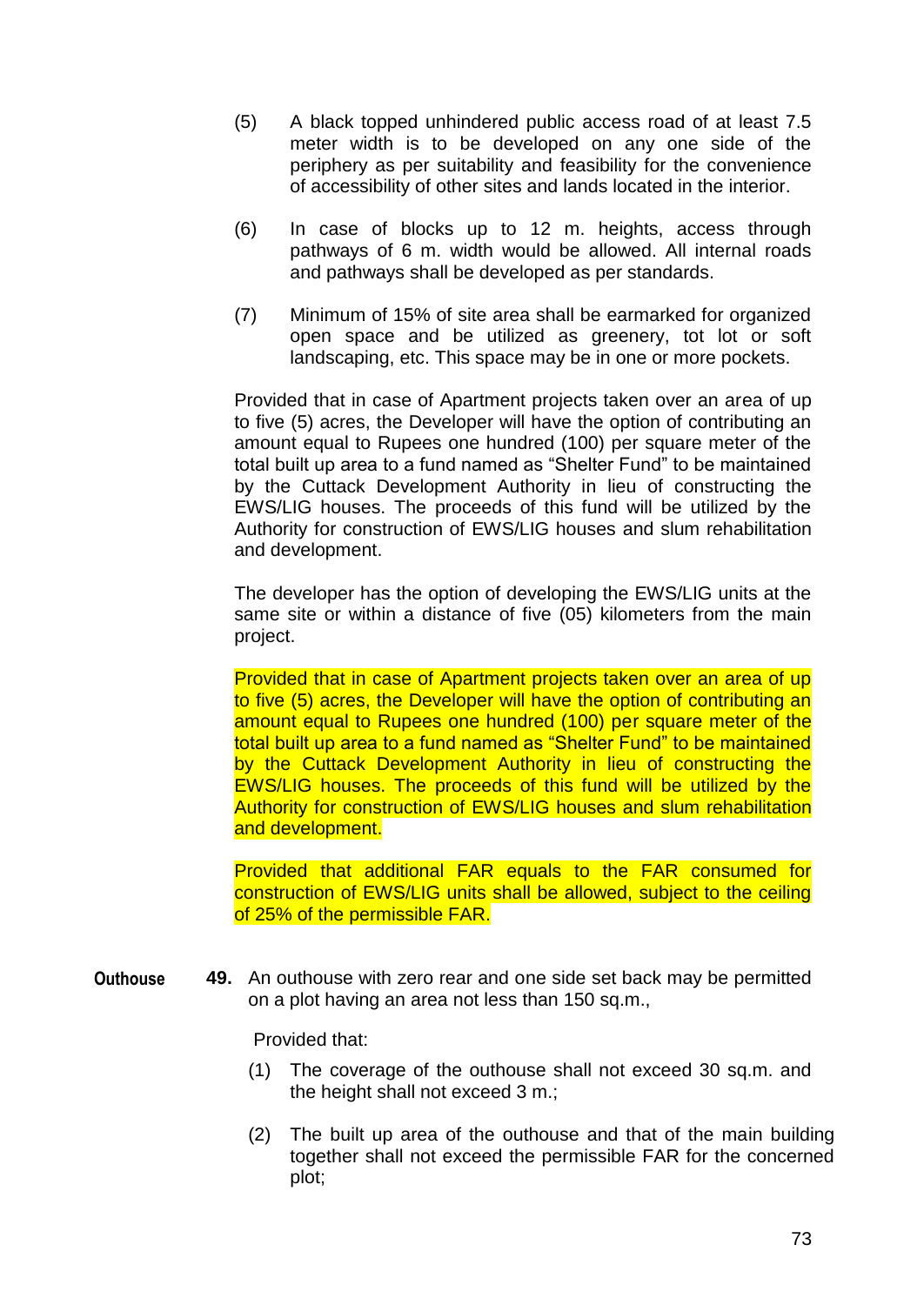- (3) The outhouse shall not cover more than one third of the width and more than one fourth of depth of the plot and shall not abut any public road;
- (4) A minimum 1.5 m. strip of land shall be kept open to the sky between the main building and the outhouse;
- (5) No opening either in the form of windows or doors or ventilators shall be provided to the adjoining properties;
- (6) Outhouses with sloping roof would only be permitted. In no case permission for outhouses would be granted with reinforced concrete cement flat roof.
- **50**. (1) Construction proposed over all existing buildings which has been divided into parts by partition/sale or otherwise may be permitted (without insisting on front, rear or side setbacks) subject to fulfillment of following provisions:
	- a) Proposed coverage of the upper floor shall not exceed 75% of the plinth area of existing floor for organizing an open terrace to facilitate light and ventilation to habitable rooms & toilets. In case of additional construction over the existing building in the basti area, no setback space at least may be allowed with submission of N O C from that side neighbor..
	- b) Separate arrangement shall be made for drainage of the storm water.
	- c) Ventilators may be permitted above lintel height on production of no objection certificate from the owners of the adjacent plot to which the ventilators abuts. But no window overlooking others property shall be permitted without obtaining written consent of the owner of the plot to which the window overlooks.
	- (2) For constructions on first and subsequent floors on existing floors in a basti area, constructions with zero setbacks on sides may be permitted.
	- (3) Provided that the construction does not lead to closing down of windows/ ventilators/ skylights of the neighbouring plot which already exist lawfully.
	- (4) While according permissions without providing required setbacks, no-objection certificate from the side neighbour where setback is not provided may be obtained and reasons for the same may be recorded in writing.

**51**. (1) (a) The Basti areas are to be delineated and notified by the Authority. (2) Requirements of small plots in basti area **Requirement for Basti Area**

**Addition/alterat ion of existing Building**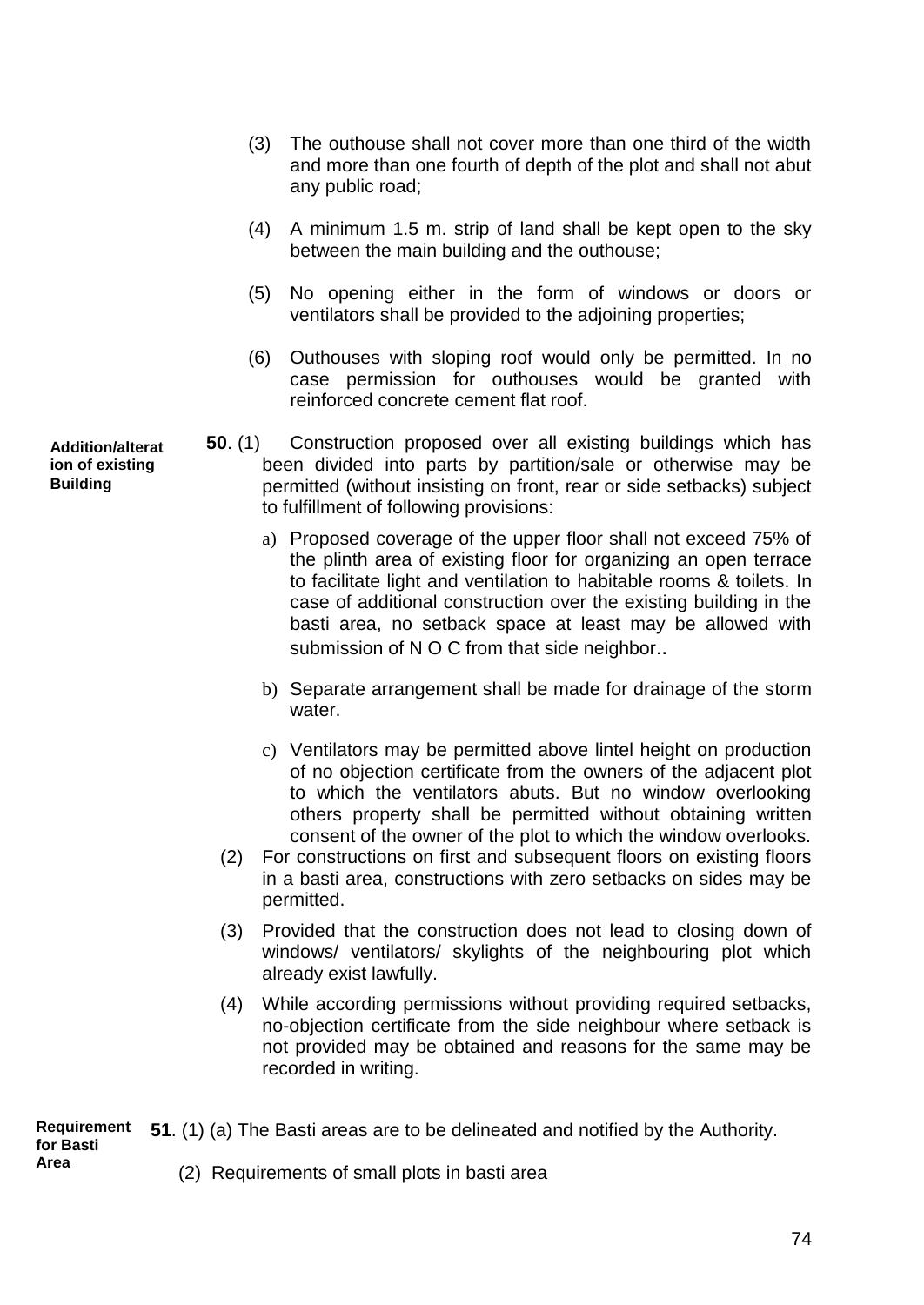- (a) Minimum plot size & frontage: The minimum size and frontage of residential plots shall not be less than 30 square meter and 3.5 metres respectively.
- (b) Open space: In such plots it shall not be mandatory to leave setback on any side. However front setback may not be less than 1.00 metre.
- (c) Internal Courtyard: In such plots having zero setback on both sides an internal courtyard of area not less than 6 sq.mtrs in area and not less than 1.5 metre in width shall be provided in such a way that at least one wall of each living room/ toilet shall abut such a courtyard or a verandah opening to the courtyard.
- (d) For plots with narrow width (7.5metres) zero setbacks may be allowed on one side with a passage of one meter on the other side.
- (e) The rear setback and front setback shall not be less than 1 m. respectively.
- **52.** (1) Owners of adjacent similar dimension plot abutting a road may be permitted to construct row or semi-detached buildings.
	- (2) The orientation of the row or semi-detached building shall preferably be such that the prevailing south-west summer breeze can be availed by each dwelling unit.
	- (3) For semi-detached buildings over two adjacent plots, the setbacks, the height and the FAR shall be regulated by treating both the plots as one.
	- (4) In case of row housing, the length of a row shall not exceed 30 m. along the road on which such houses abut. In case, the dwelling units in a row are scattered the maximum length of the road shall be 100 m..
	- (5) For row houses the ground coverage shall not be allowed to exceed 60 % and the FAR more than 1.50.
	- (6) The minimum size of the plot on which a unit of a row housing may be allowed shall be 30 sq. m..
- **53.** Where plots are allotted in a row for shop-cum-residential purpose the Authority may allow construction of shop-cum-residential building without any side set backs up to a depth of 10 meters from the front exterior wall. Provided that no part of the building up to said depth is used for residential purpose on the ground floor. No building exceeding 11 meters in height shall be allowed to be constructed as a shop-cum-residential plot, unless so permitted **Shop cum residence**

**Semidetached and row housing**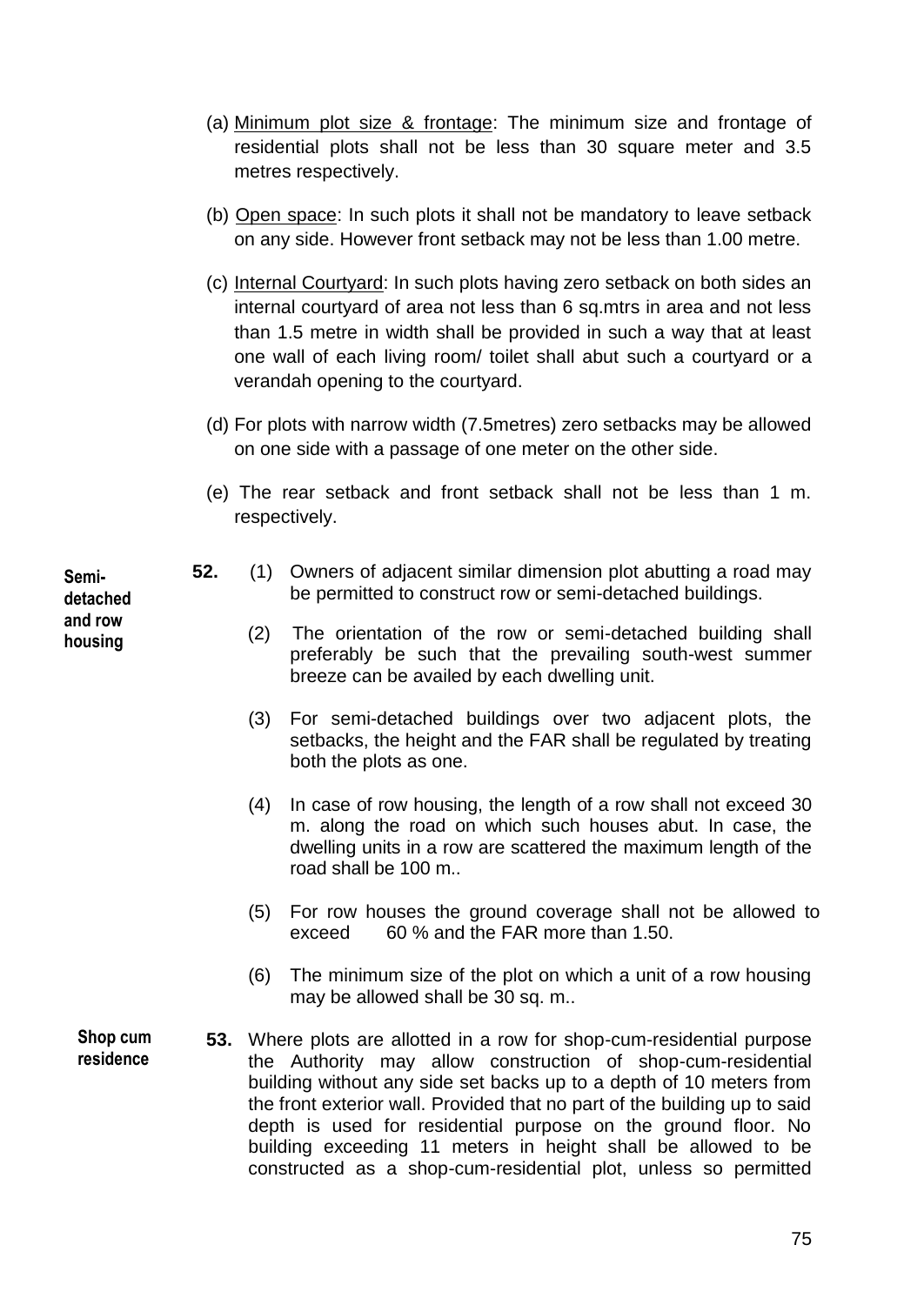under the zonal Development Plan, provided that the shop-cumresidence shall have 2/3<sup>rd</sup> of the total floor area used for shops. The FAR and other parameters shall conform to that specified for commercial buildings.

- **(ii)** This regulation shall supersede the provision made in the brochure formulated by of Cuttack Development Authority earlier in respect of E F & G Category of plot in the scheme area .
- **54.** (1) The relevant provisions of the Odisha Cinemas (Regulations) Rules, 1954 shall apply for planning, designing and construction of Cinema and Theatre buildings
	- (2) No permission for construction of a building to be used as a cinema hall, theatre or auditoria for cultural show shall be granted unless the construction of such buildings conforms to the provisions of the Odisha Cinema (Regulations Act, 1954 and the Odisha Cinematograph Rules, 1939 or any other law in the subject for the time being in force in the State.
	- (3) No permission to construct a cinema hall on a site shall be given unless the Authority has approved such site for the purpose
	- (4) Excepting provision for restaurant and incidental facilities no other use shall be permitted in a cinema building.
	- (5) All cinema, theatre or auditoria buildings shall conform to IS; 4898-1968 and acoustics design of such buildings shall adhere to the requirements of IS; 2526-1963.
	- (6) Exits and fire safety requirements shall be in accordance with Part IV (Fire and life safety) of the National Building Code of India, 2005.
- **55.** (1) Vacant space shall be maintained at all times, with the following distances for storage shed used for the storage of liquefied petroleum gas cylinders between any building, public space, public road or any adjoining property which may be built upon and the said storage shed.

| LIGON ILD I LINOLIONI OAO OT LINDLINO |                                   |  |  |  |
|---------------------------------------|-----------------------------------|--|--|--|
| <b>Quantity of Compressed Gas in</b>  | Minimum Clear Distance to be kept |  |  |  |
| Cylinders (Kg.)                       | (metres.)                         |  |  |  |
| $0 - 100$                             |                                   |  |  |  |
| Above 100 - 1000                      |                                   |  |  |  |
| Above 1000 - 4000                     |                                   |  |  |  |
| Above 4000 - 8000                     |                                   |  |  |  |
| Above 8000 - 12000                    |                                   |  |  |  |
| Above 12000 - 30,000                  | 12                                |  |  |  |
| Above 30,000                          | 15                                |  |  |  |

**TABLE – 10: MINIMUM DISTANCES REQUIRED FOR STORAGE SHED OF LIQUIFIED PETROLIUM GAS CYLINDERS**

**Cinema, Multiplex and Theatre building**

**Liquefied petroleum** 

**gas Cylinder Godown** 

76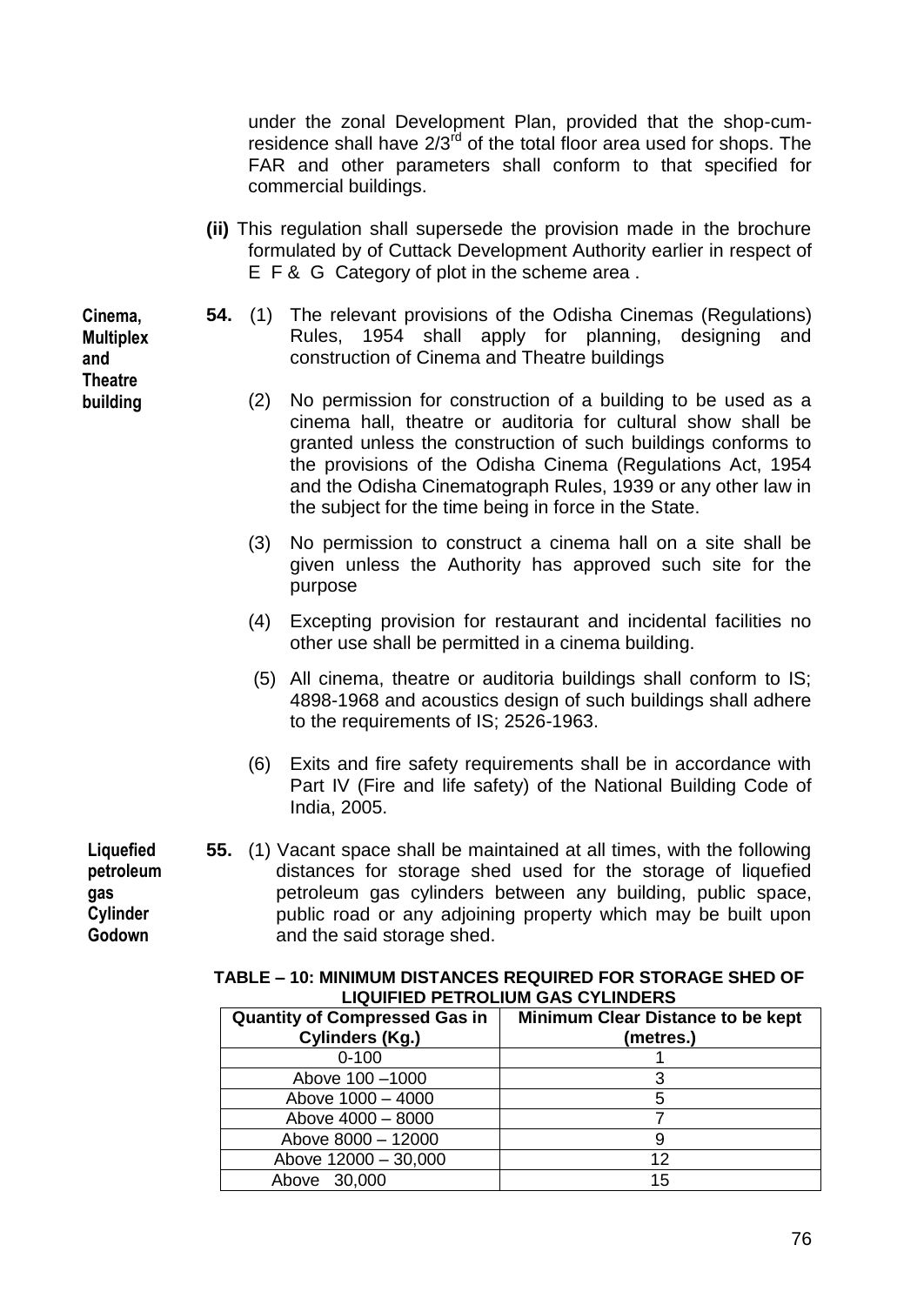(2) Notwithstanding anything contained in the conditions specified above, cylinders containing liquefied petroleum gas exceeding 100 Kilograms but not exceeding 300 Kilograms may be kept in a storage shed forming part of, or attached to building, if it is separated there from by a substantial partition and the only means of access to it is from outside. Such a storage shed shall not be situated under any staircase or near other entrances to or exits from the rest of the building or other buildings. A suitable fence to prevent unauthorised persons from having access to the shed shall surround a shed used for storage of liquefied petroleum gas cylinders.

**Petrol Pump**

- **56.** (1) Minimum distance from the road intersections shall be:
	- A. For minor roads having less than 30 m. width 50 m.
	- B. For major roads having width 30 m. or more 100 m.
	- (2) The minimum distance of the property line of petrol pump from the centre line of the road shall not be less than 15 meters on roads having less than 30 m width. In case of roads having 30 m or more width, the width of the road shall be protected.
	- (3) Plot size:
	- A. Only for filling stations 30 m x 17 m
	- B. Filling-cum-service station -36 m x 30 m
	- C. Frontage of the plot shall not be less than 30 m
	- (4) New petrol pump shall not be located on roads having less than 30 m width

### (5) **(A) Other controls**

- i. Ground coverage 20%
- ii. FAR 0.20
- iii. Max. height  $-7 m$
- iv. Canopy equivalent to permissible ground coverage within setback line.
	- v. Front set back  $\blacksquare$  minimum 6 m

### **(B) Other regulations**

- i. NOC from Explosives/Fire Department
- ii. License from the District Magistrate
- iii. Ground coverage will exclude canopy area

### **(C) Compressed Natural Gas (CNG) mother station**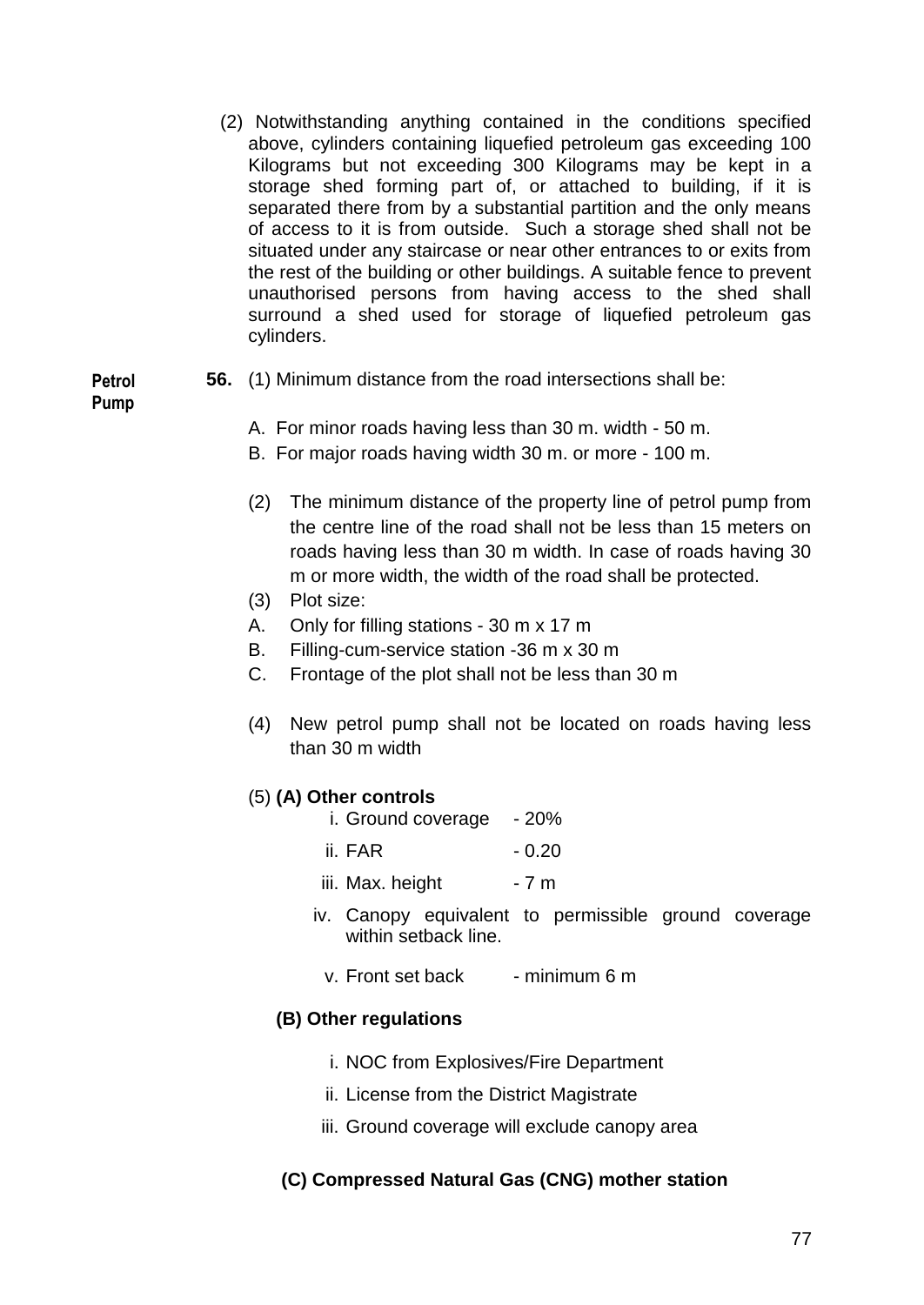- i. Plot size  $(Max)$  36 m x 30 m
	-
- ii. Maximum ground coverage 20%
- $iii.$  Maximum height  $-7$  m (single storey)
- iv. Building component control room/office/
	- dispensary, store, pantry and W.C.

**Farm House**

### **57. For construction of Farm House Building in Agriculture and forest Use Zone**

**(1) Minimum size of plot**- Minimum size of a plot for farmhouse shall not be less than 1.00 hectare.

**(2) Maximum coverage** and FAR shall be as given in the table below-

| a            | Maximum<br>permissible ground   15 percent |                             |
|--------------|--------------------------------------------|-----------------------------|
|              | coverage for all types of activity         |                             |
| $\mathsf{b}$ | Maximum permissible FAR                    | 0.25                        |
| $\mathbf{C}$ | Residential accommodation of               | 100 sq. m.                  |
|              | watch and ward/maintenance staff           |                             |
| d            | Maximum height                             | 7 m.                        |
| $\mathbf e$  | <b>Setbacks</b>                            | Front/side abutting<br>road |
|              |                                            | 15.0 m. and all other sides |
|              |                                            | 9.0 m                       |

## **TABLE – 11: MAXIMUM COVERAGE AND FAR**

**(3) Other Provisions:** Minimum 50 percent of the total area of the farmhouse shall be under plantation/cultivation. At least 100 trees per hectare shall be planted out of which at least 50 percent shall be evergreen trees.

### **(4) Water supply, Sewerage and drainage:**

- **A.** In case of a plot for a farmhouse having dwelling units, the owner thereof shall be responsible to make lawful arrangements for potable water.
- **B.** The owner shall be responsible to provide drains in the farm house to be used for rain water and in case of dairy farm open or closed sanitary drains to clean sheds, as may be required by the Authority.
- **C.** The owner shall be responsible to provide septic tank with necessary disposal trenches for disposal of human and animal waste in the farmhouse within his own premises.
- **(5) Electrification** The owner of a farmhouse shall obtain electric connection directly from the appropriate authority authorized for distribution on such terms and conditions at his own cost as decided by the appropriate Authority from time to time.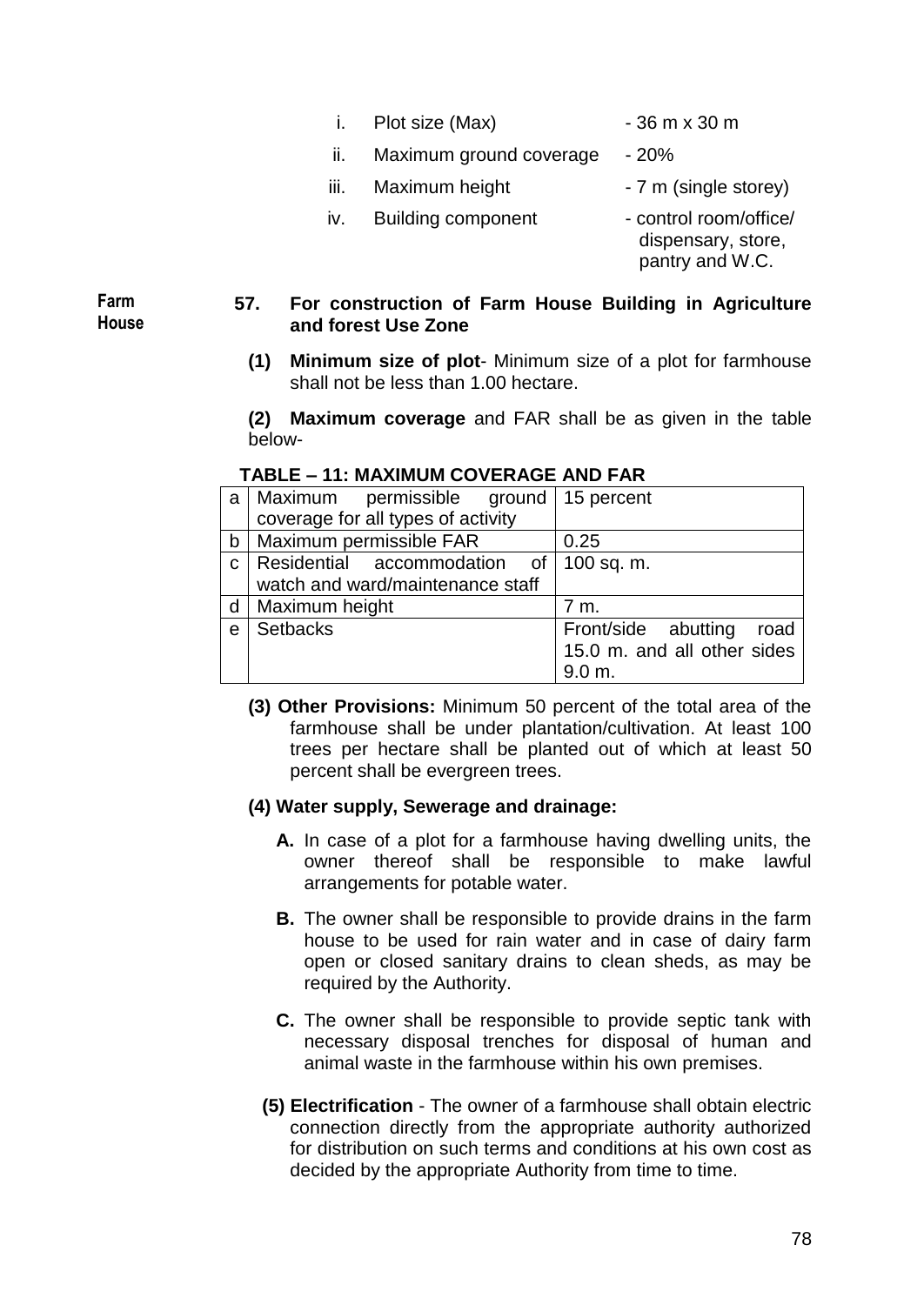## **PART- VI**

### **INTEGRATED TOWNSHIP**

**Large Projects**

- **58. (1)** Integrated Townships with minimum 10 Ha of land having access from minimum 30 m. R/W road shall be allowed. The road shall have adequate provision for cycle track, footpath, covered drain, plantation, street light and under ground utilities.
	- **(2)** The integrated Township shall be permitted in Residential / Public and Semi public use Zone

### **(3)** Permissible land use within the township (%)

| A. Residential                                                   | - 45-50    |
|------------------------------------------------------------------|------------|
| <b>B.</b> Industrial (Non Polluting)<br>$\overline{\phantom{0}}$ | - 8-10     |
| C. Commercial                                                    | $-2-3$     |
| <b>D.</b> Public and Semi public Zone                            | - 6- 8     |
| <b>E.</b> Recreational                                           | $-12 - 14$ |

- **(4)** Other regulations for approval of Integrated Township
	- **A.** At least 10% of the total area shall be reserved for parks and open space. It shall be developed and maintained by the developer.
	- **B.** At least 5% of the site area shall be reserved for public and semi-public use and shall be handed over to the Authority free of cost and the Authority for development either to the developer or others on lease basis shall allot the same.
	- **C.** The FAR shall be calculated on the total area.
	- **D.** Road shown in Comprehensive Development Plan shall be incorporated within the plan and shall be handed over to the Local Authority free of cost after development.
	- **E.** The FAR and coverage shall be 2.75 and 40% respectively.
	- **F.** At least 10% of the covered area (considered for calculation of FAR) will be earmarked for housing for the EWS/LIG category. The cost and method of allotment of such houses will be decided by the Authority. However additional FAR equals to the FAR consumed for construction of EWS/LIG units shall be allowed, subject to the ceiling of 25% of the permissible FAR.
	- **G.** At least one of the major interconnecting roads shall be 18 mtr R/W and shall be open ended.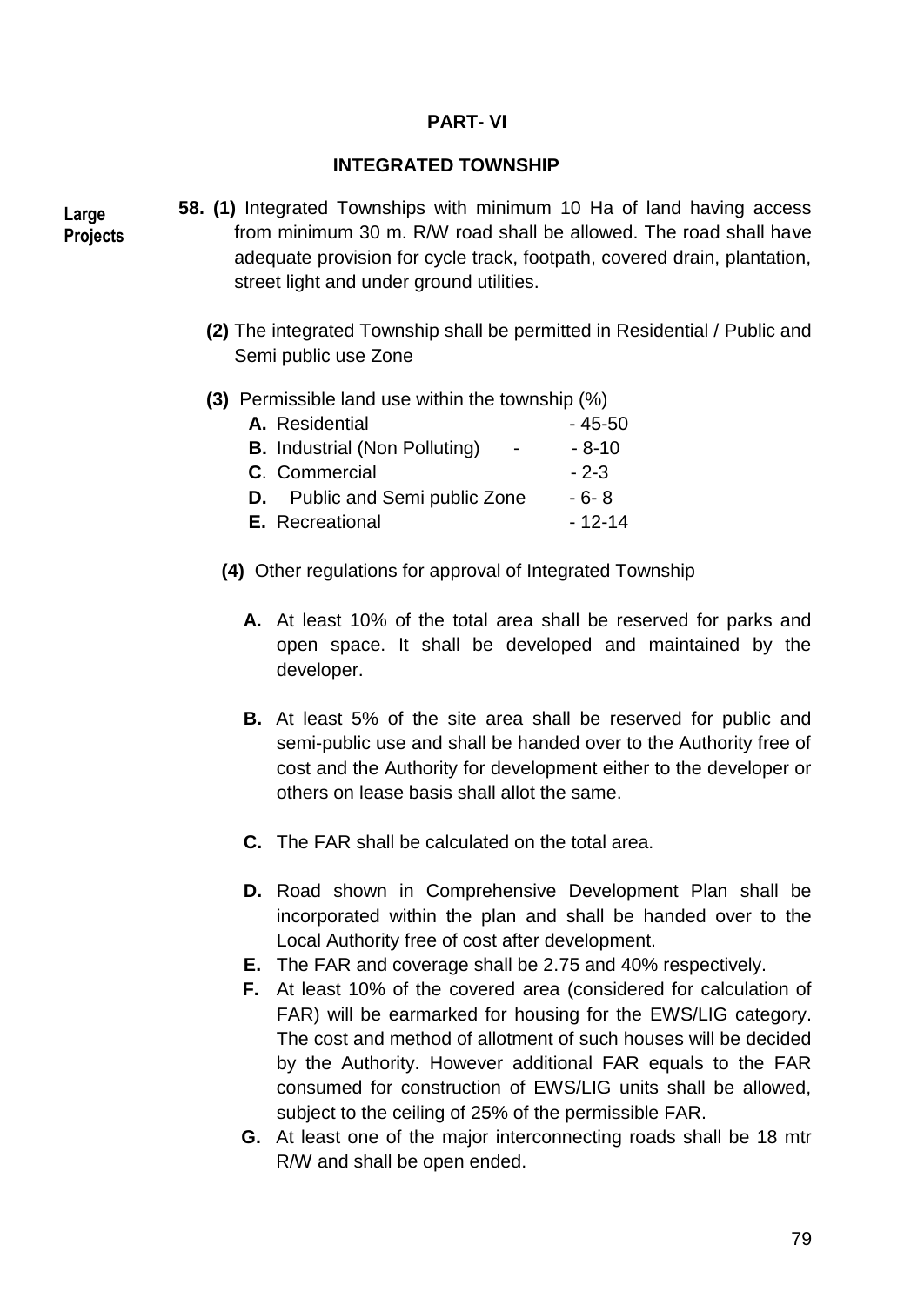### **PART - VII**

### **MULTI-STOREYED BUILDINGS AND GROUP HOUSING SCHEMES/APARTMENTS: ADDITIONAL REQUIREMENTS**

**Restriction on construction of Multi-storied building**

- **59. (1)** The Authority may restrict construction of multistoreyed buildings in any area on the basis of objective assessment of the available infrastructure and planning needs after obtaining due approval of the Government.
	- **(2)** Before commencement of these regulations, where permission has been granted conditionally, such cases shall be dealt with under corresponding provisions of these Regulations without any major change, or removal of construction, subject to the condition where violation of Heritage Zone conditions has occurred, this relaxation shall not apply.
	- **(3)** No multi-storied building shall be allowed to be constructed:
		- **A.** with approach road less than 12 m. width;
		- **B.** on plot the size less than 2000 sq. m., and
- **60.** Permission for construction of multi-storied building shall be accorded along with direction to the builder/developer to develop the onsite and off site infrastructure like connectivity of sewerage, drainage, water supply, road etc. to the main network as per the specification of the concerned public authorities.

The builder/developer shall produce no objection certificate from the above Authorities regarding successful completion of all infrastructures while applying for occupancy certificate, bases on which occupancy certificate shall be issued by Cuttack Development Authority.

- Every applicant or builder or owner shall submit a notice regarding his intention to commence the foundation work of the proposed multi-storied building to the Authority through authorised technical persons. The said notice shall be accompanied by the approved plan and shall be in Form-V. Commencement 61. (1) **of work**
	- **(2)** Soon after the receipt of the notice referred to in sub-clause (1) above, the Authority shall send a team of officers to the proposed building site and the layout for foundation of the proposed multi-storied building shall be made in presence of those officers. The team shall also submit a report to the Authority to the effect that the layout has been made as per the approved plan.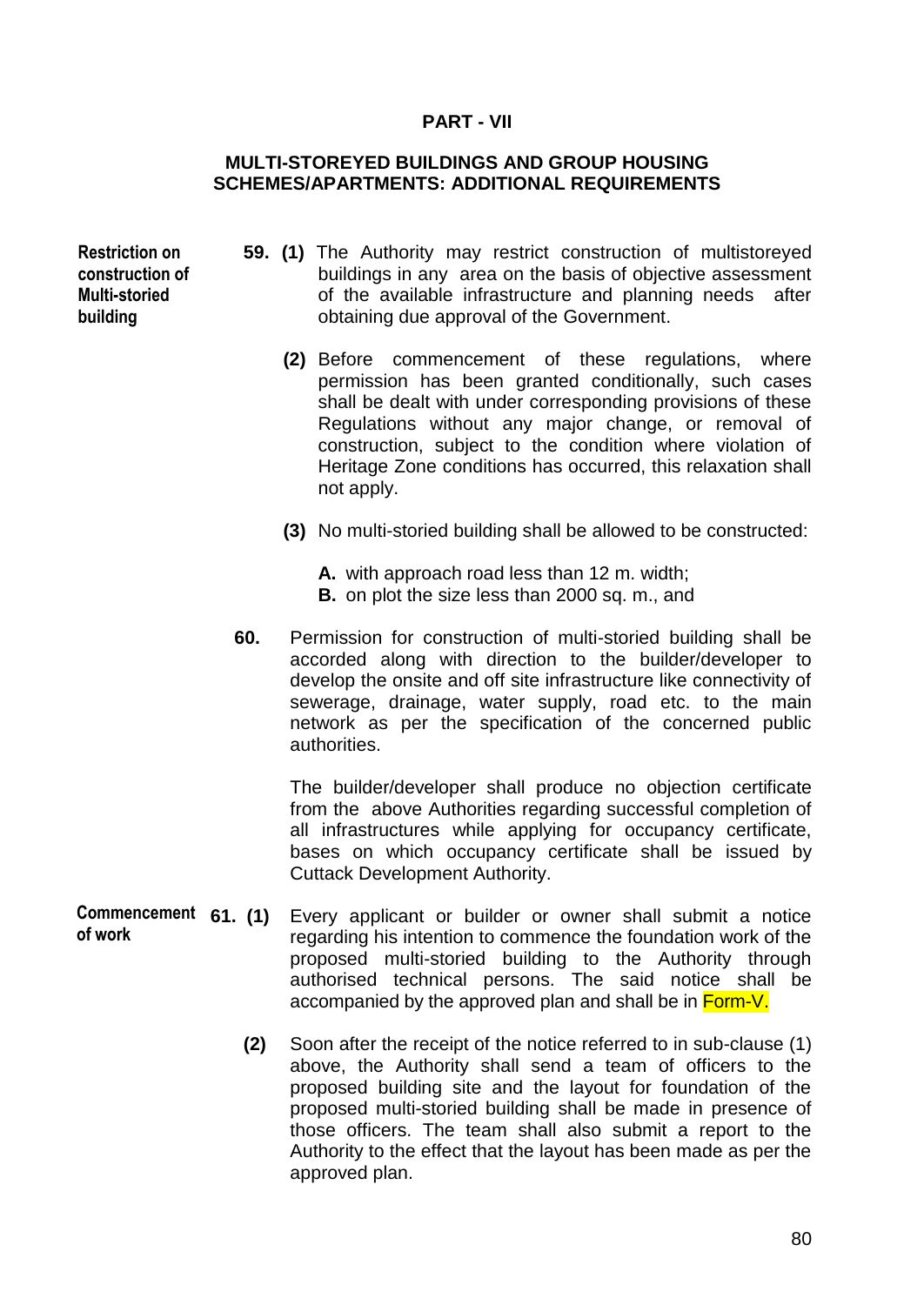- **(3)** During or soon after the construction of the foundation work of the multi-storied building, the Vice-chairman of the Authority or his representatives or independent Engineer/ Architect appointed by Authority shall inspect the construction to ensure that the setbacks, coverage, basement if any, and foundation standards are done according to the approved plan.
- **(4)** The applicant/builder shall submit periodic progress report after casting of each floor slab in Form-VIII.
- **62. (1)** For defective constructions, the Authority shall sue the owners, builders, architects, and the engineers for both civil and criminal liabilities, besides taking action under these regulations.
	- **(2)** Without prejudice to the provisions of the Act, the actions to be taken by the Authority shall include stop construction notices, cancellation of permission, and removal of unauthorized constructions, which shall be notified.
- **63. (1)** The main entrance to the premises shall not be less than 5 (five) meters in width in order to allow easy access to fire engine. The gate shall fold back against the compound wall of the premises, thus leaving the exterior access way, within the plot, free for the movement of fire service vehicles. If archway is provided over the main entrances, the height of the archway shall not be less than 5 (five) meters. **Maintenance**
	- **(2)** For multi-storied group housing scheme on one plot, the access way within the premises shall not be less than 7.5 (seven and half) meters in width and between individual building blocks, there shall be an open un-built space of 6 (six) meters.
	- **(3)** The space set apart for providing access within the premises shall, in no case, be included in the calculation of requirements pertaining to parking spaces and other amenities required to be provided for the building.
	- **(4)** Every access way shall be properly drained and lit to the satisfaction of the Authority. Manhole covers or any other fittings laid within the right of way of the access way shall be flushed with the finished surface level of it so as not to obstruct safe movement of men and vehicles.
	- **(5)** Reconstruction or addition or alteration to any multi-storied building shall not be taken in a manner which shall reduce the width of the access way to a level below the minimum prescribed limit under these regulations.

**Liability of defective construction**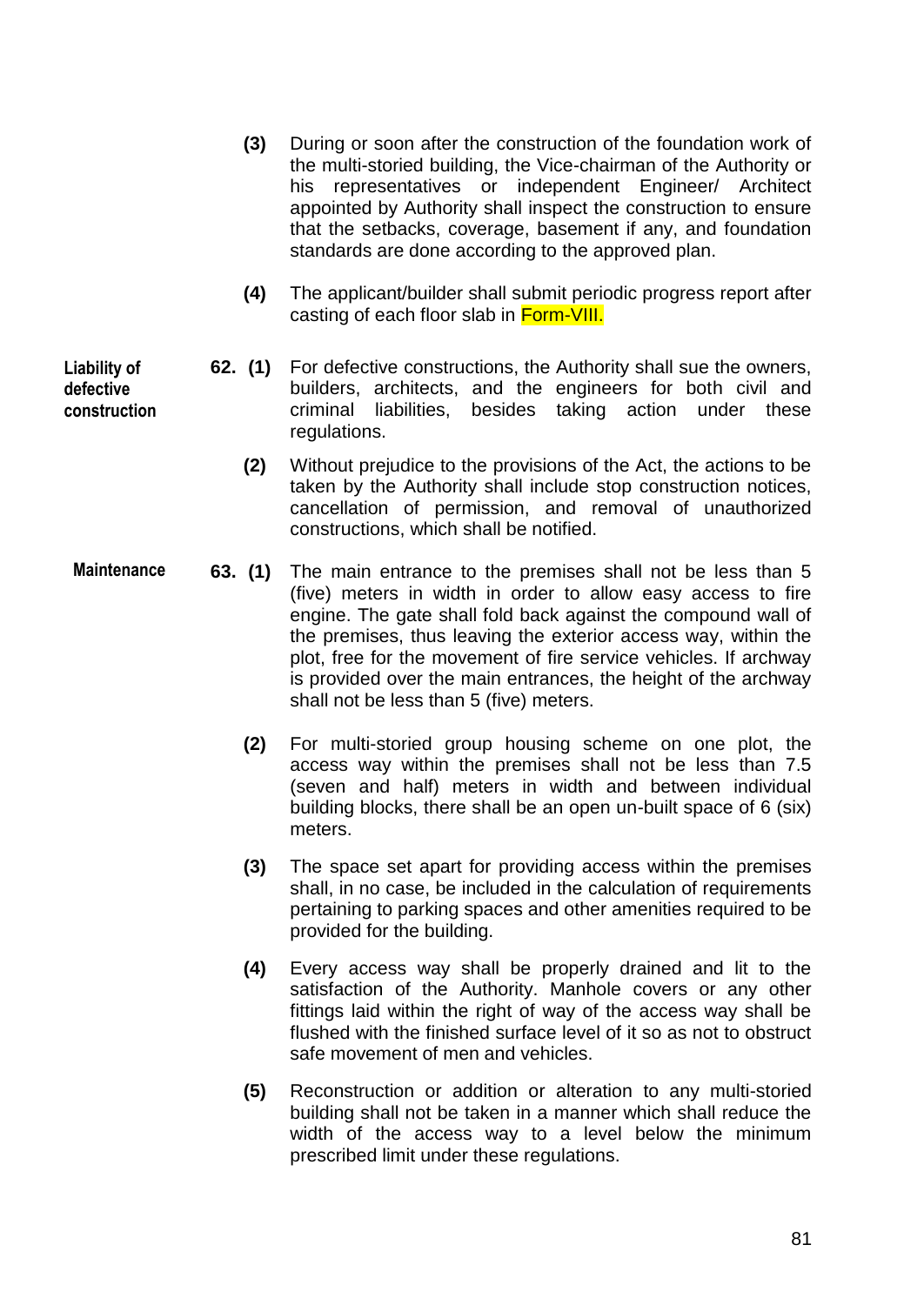- **64. (1)** Every multi-storey building meant for human occupation or assembly shall be provided with exit sufficient to permit safe escape of the occupants in case of fire or other emergencies.
	- **(2)** An exit may be a doorway, corridor, and passageway to an internal or external staircase or to a verandah or roof or terrace having access to a street.
	- **(3)** Exits shall be so arranged as to provide continuous means of access to the exterior of a building or exterior open space leading to a street without passing through any occupied unit.
	- **(4)** Exits shall be so located that the travel distance on the floor shall not exceed twenty meters in case of residential, educational, institutional and hazardous occupancies and thirty metres in the case of assembly, business, mercantile, industrial and storage occupancies. Wherever more than one exit is required for a floor of a building, exits shall be placed at a reasonable distance from each other as possible. All the exits shall be accessible from the entire floor area at all floor levels.
	- **(5)** There shall be at least two exits serving every floor and at least one of them shall lead to a staircase.
	- **(6)** The width of every exit shall not be less than one metre and shall be provided as per the following table.

|                  |  |  | TABLE-12 :NUMBER OF OCCUPANTS AS PER TYPE OF |  |  |
|------------------|--|--|----------------------------------------------|--|--|
| <b>OCCUPANCY</b> |  |  |                                              |  |  |

| SI.<br>No. | <b>Type of</b>     | Number of occupants per unit<br>exit |         |  |
|------------|--------------------|--------------------------------------|---------|--|
|            | occupancy          | <b>Stair Case</b>                    | Terrace |  |
|            | 2)                 | (3)                                  |         |  |
|            | <b>Residential</b> | 25                                   | 75      |  |
| ⌒          | Mixed and other    | 50                                   | 75      |  |
|            | uses               |                                      |         |  |

#### **Explanation:**

- **A.** Lifts and escalators shall not be considered as an exit.
- **B.** 'Travel distance' means the distance from any point in the floor area to any exit measured along the path or egress except that when the floor areas are sub-divided into rooms, used singly or of rooms and served by suite corridors and passage, the travel distance may be measured from the corridor entrance of such rooms or suites to the nearest staircase or verandah having access to the street.

**Exit**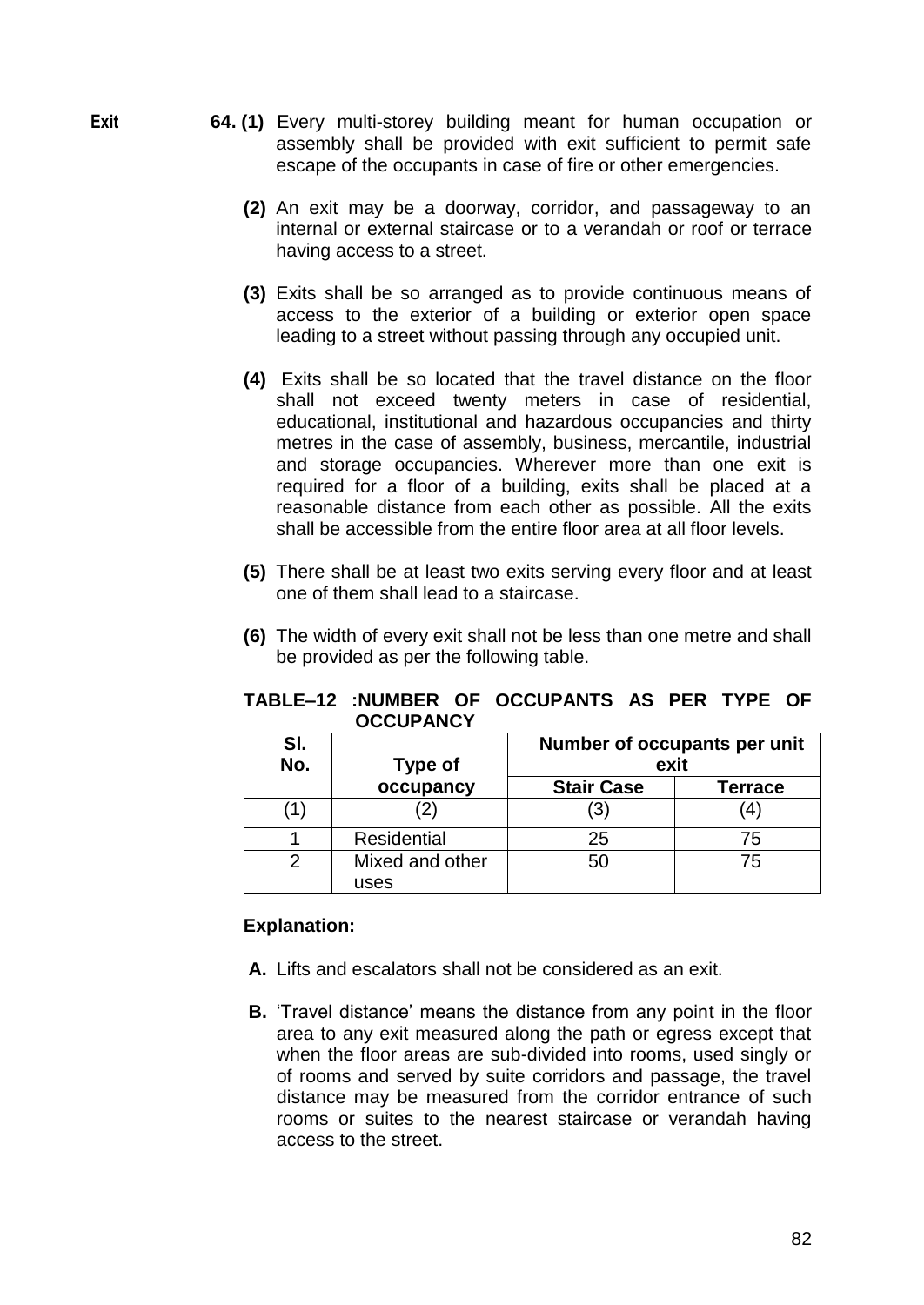- **65.** Every multi storied building complex shall have provision for Information and Communication Technology (ICT) landing point in the form of a room near the main entrance gate of dimension not less than 3 m x 4 m. and having 3 m. clear height. The room shall have two fire proofs doors of 1.2 m. width opening outwards along with adequate ventilation in the form of windows/ ventilators. Such room shall not be counted in coverage and FAR calculations. **ICT landing points**
- **66.(1)** Notwithstanding anything contained in these regulations, the Authority reserves the right to debar/ black list the builder/ technical person who has deviated from the professional conduct or has made any fraudulent statement or has misrepresented/suppressed any material facts in his application/ plan or is involved in construction of the building deviating from the approved plan/norms of these regulations. **Penal Action against Builders / Technical personnel**
	- **(2)** Before taking any action under clause (1) specified above, the Authority shall issue a notice specifying the reasons thereof asking for a show-cause within 15 days as to why such builder/technical person shall not be debarred/black listed. After receipt of the show cause, if any, the same shall be placed before the Authority for a decision on debarring/black listing the technical person/builder. The decision of the Authority in this regard shall be published in the Notice Board of the Authority and the Govt. website.
	- **(3)** An appeal against an order under sub-clause (2) above shall lie under section 18 of the Act.
- **Occupancy of the building.**
- **67.** In addition to the general provisions contained in regulation-16 and partial modification thereof the following provisions shall be followed in case of multi storied buildings, apartments and group housing schemes;
	- **(1)** No person shall occupy or allow any other person to occupy any part of the multi-storied building for any purpose until such building or any part of it, as the case may be, is granted occupancy certificate by the Authority.
	- **(2)** On receipt of completion certificate in Form-VI (Part-I & Part-II) the Planning Member with the approval of Vice-Chairman shall issue a provisional occupancy certificate in **Form-X** to enable the builder/land owner to obtain service connections. The authorities entrusted with the job of providing services like electricity, water supply and sewerage shall not provide such services without provisional occupancy certificate by the Authority. However, temporary service connection may be provided for construction purpose.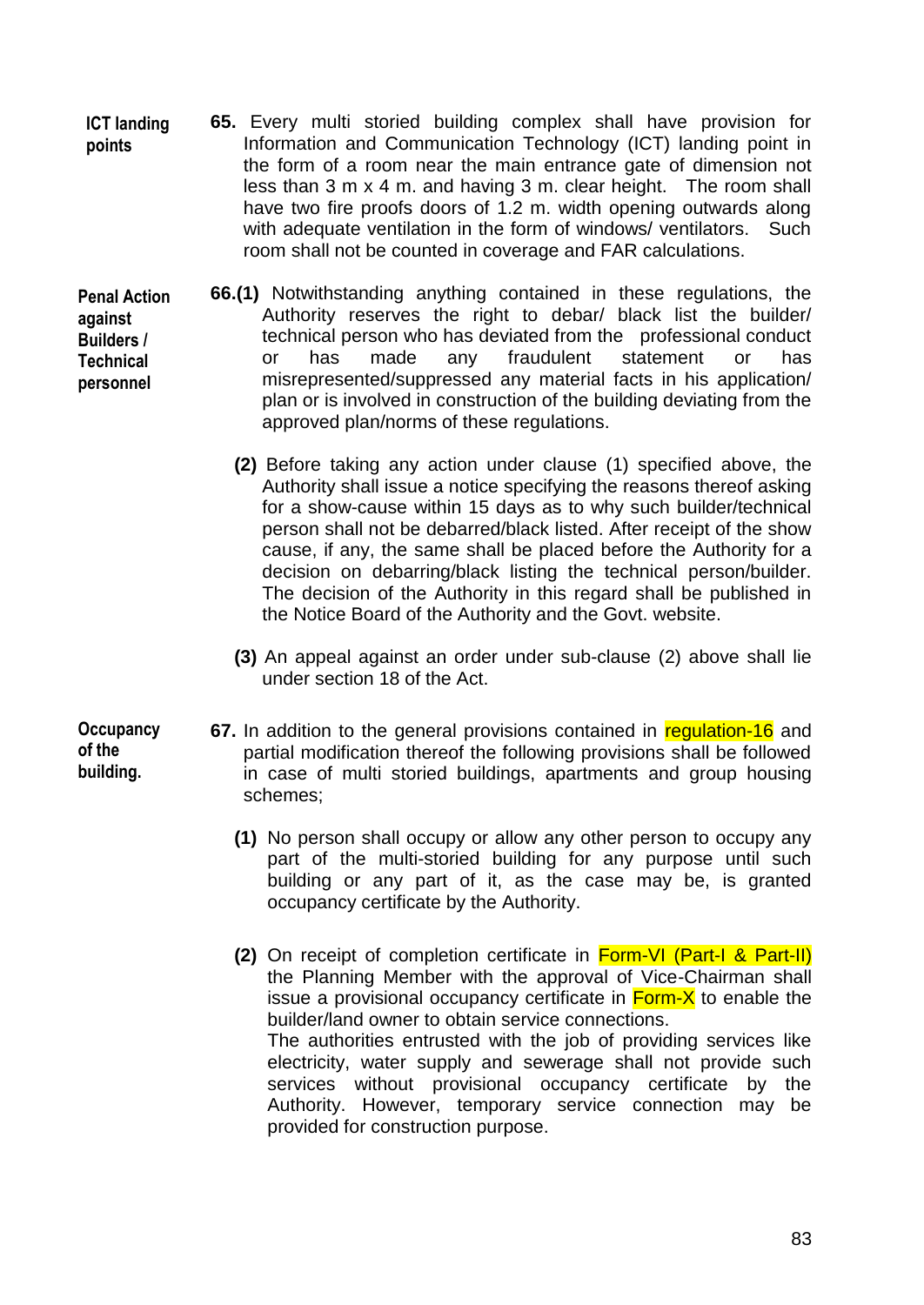|                                         | (3) The builder shall cause to register an Association of apartment<br>owners as required under the Odisha Apartment Ownership Act,<br>1982, before occupancy certificate for 50% or more of the floor<br>area is given.                                                                                                                                |
|-----------------------------------------|---------------------------------------------------------------------------------------------------------------------------------------------------------------------------------------------------------------------------------------------------------------------------------------------------------------------------------------------------------|
|                                         | (4) The Builder shall submit a copy of the agreement it has entered<br>into with the apartment owners' society. This agreement shall<br>contain the terms of maintenance of public utilities.                                                                                                                                                           |
|                                         | (5) On satisfactory compliance of above & provision of the services<br>the final occupancy certificate shall be issued by the Planning<br>Member with approval of the Vice-Chairman.                                                                                                                                                                    |
| <b>Completion</b><br>οf<br>construction | 68. Every applicant/ owner shall submit a notice in Form-VI (Part-I and<br><b>Part-II</b> ) regarding completion of the construction of multi-storied<br>building, to the Authority through the registered Architect/Structural<br>Engineer, who has supervised the construction. The said notice shall<br>be accompanied with the following documents: |
|                                         | A. Three copies of plan of the completed building.                                                                                                                                                                                                                                                                                                      |
|                                         | <b>B.</b> A fee of Rs.10,000/-.                                                                                                                                                                                                                                                                                                                         |
|                                         | <b>C.</b> Record of Rights (ROR) relating to ownership.                                                                                                                                                                                                                                                                                                 |
|                                         |                                                                                                                                                                                                                                                                                                                                                         |

- **D.** Evidence to the effect of all public utility services, and in particular, sewerage, drainage, water supply, and electricity have been linked to the main public utility system.
- **E.** No Objection Certificate from Fire Prevention Officer

**69.(1)** The Authority on receipt of the notice of completion, along with all the required documents, shall take a decision to either issue or refuse occupancy certificate in  $Form - X$  within 60 days from the date of receipt of such notice which shall be published in the Notice Board of the Authority and in the Govt. website. **Issue of occupancy certificate**

- **(2)** If the occupancy certificate is not issued by the Authority within sixty days from the receipt of notice, the owner shall draw the attention of the Vice-Chairman of the Authority in this regard in the Form-XIII. If within the further period of two month the authority does not communicate its decision either granting or refusing occupancy certificate, such issue of occupancy certificate shall be deemed to have been granted to the owner on the date following the date of expiry of said two months.
- **(3)** Where occupancy certificate is refused by the Authority, reasons recorded thereof shall be communicated to the applicant and the same shall be published. An appeal against such a decision will lie under section 18 of the Act. The Appellate Authority shall be competent to seek the views of, and implead as parties, authorities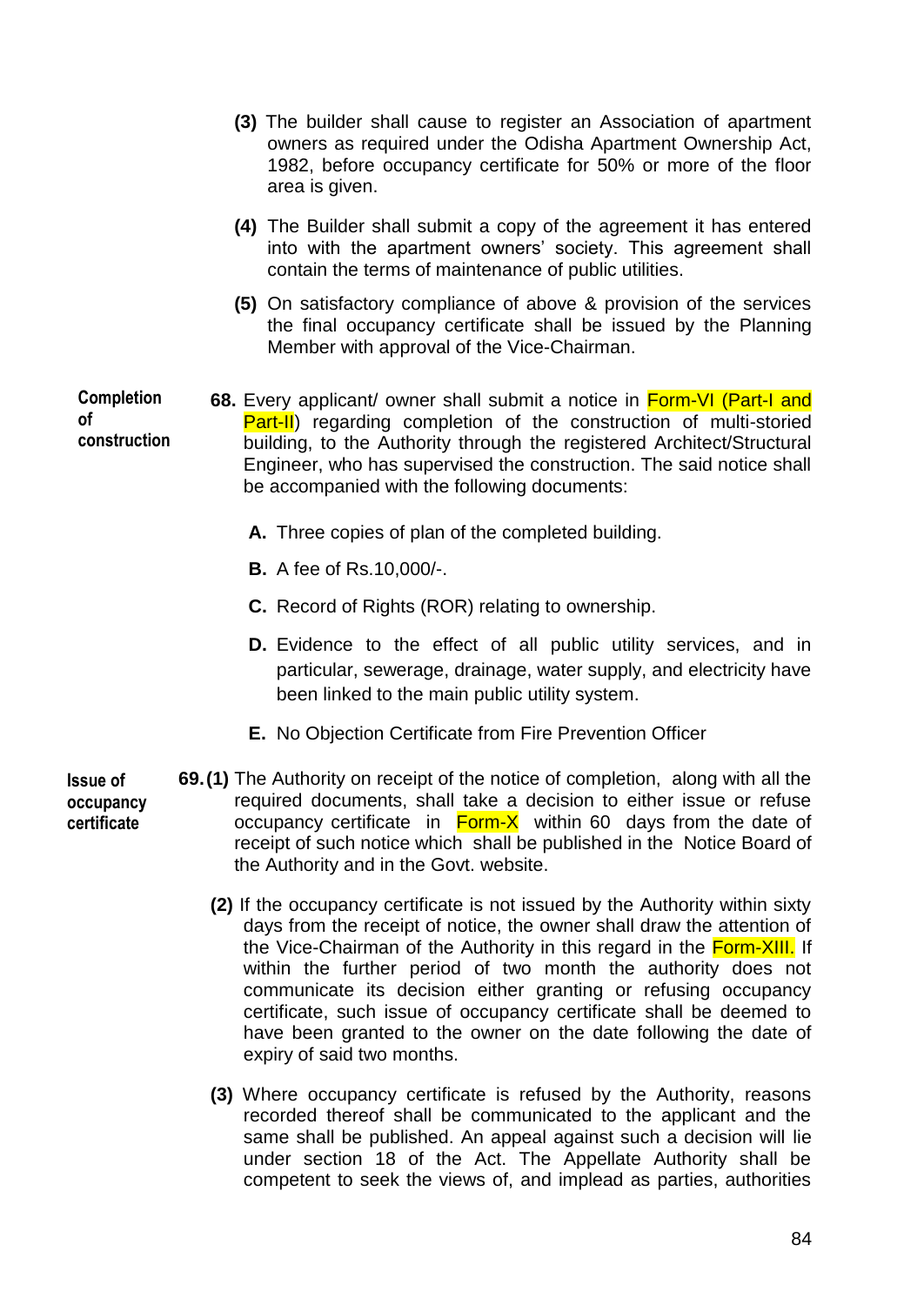in charge of public utility services, as provided under the Act, under the Odisha Apartment Ownership Act, 1982, and apartment owners. Where non-provision of public utilities is likely to affect other residents, such residents may also be impleaded as parties.

- **70. (1) Structural Design:** The structural design of foundation, masonry, timber, plain concrete, reinforced concrete, pre-stressed concrete and structural steel shall be carried out in accordance with Part-VI structural design, section-1 loads, section-2 foundation, section-3 wood, section-4 masonry, section-5 concrete and section-6 steel of the National Building Code of India taking into consideration all relevant Indian Standards prescribed by Bureau of Indian Standards including the Indian Standard given in IS-Code 1893-1984, 13920- 1993, 4326-1993, 13828-1993, 13827-1993 and 13935-1993 for structural safety.
	- **(2) Quality of Materials and Workmanship:** All material and workmanship shall be of good quality conforming generally to the accepted standards of Public Works Department and Indian standard specification and codes as included in **Part-V** Building Materials and **Part-VII** Construction practices and safety of National Building Code of India.
	- **(3) Alternative Materials, Methods of Design and Construction and Tests:** The provisions of these regulations are not intended to prevent the use of any material or method of design or construction not specifically prescribed by these regulations provided any such alternative has been approved. The building materials approved by B.I.S. or any statutory body will form part of the approved building material and technology as part of the regulations.
	- **(4)** The Committee agreed that the structural design of the building upto 15 mt. shall be submitted by the empanelled structural engineer in Cuttack Development Authority. However for the buildings above 15 mt. the structural stability shall be vetted to Government; departments entrusted with the work of designing of the buildings. It is also viewed by the committee that the procedure for empanelment of engineer/ structural engineer shall be scrutinised thoroughly.

# **(5) Building Services**

**A.** The Planning design and installation of electrical installations, air conditioning installation of lifts and escalators can be carried out in accordance with **Part-VIII** Building Services, section–2 electrical installation, section–3 air conditioning and heating, section-5 installation of lifts and escalators of the National Building Code of India, 2005.

**Structural Safety Design and other services requirements**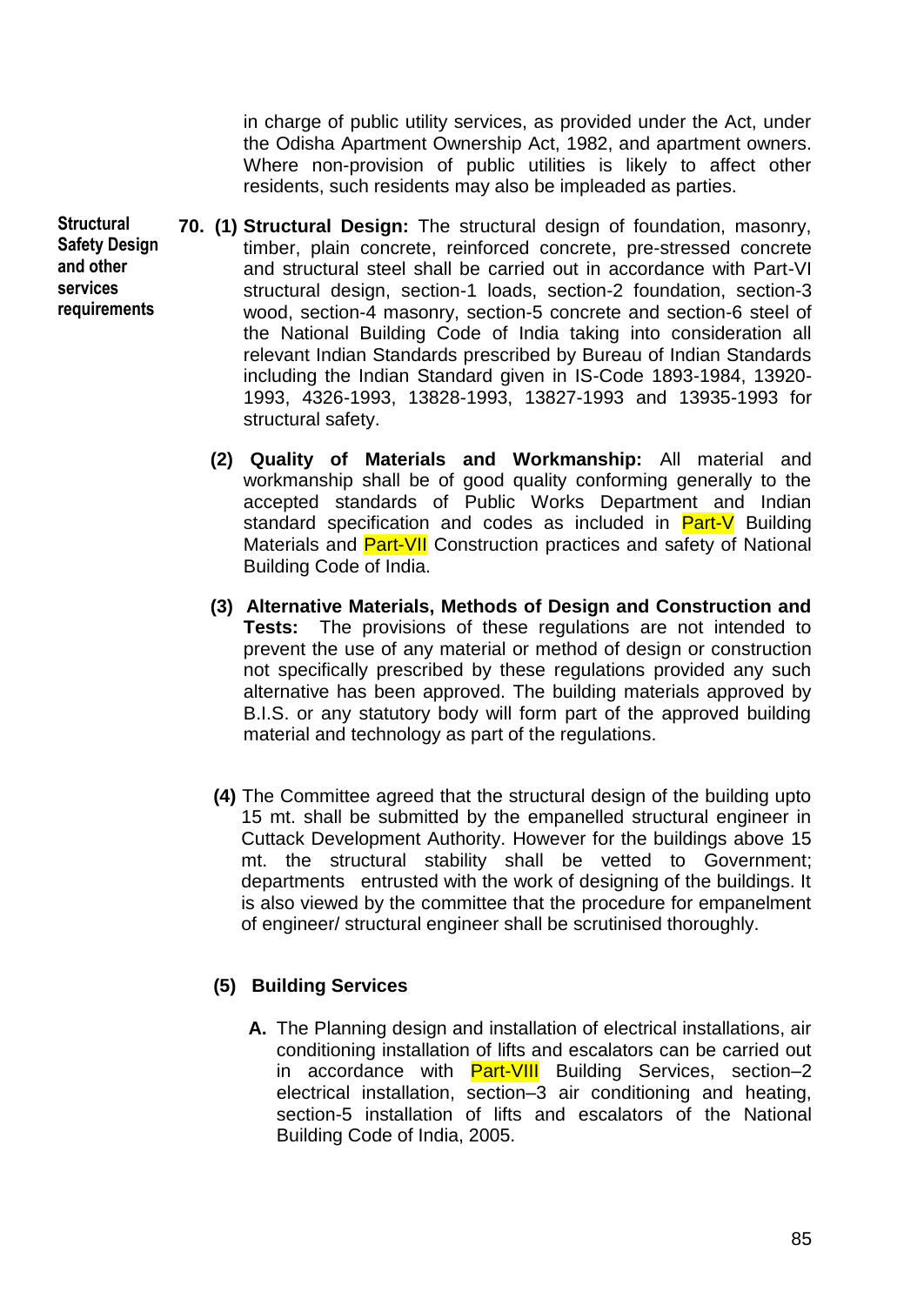**B.** The requirements of electric sub-station and the provision of electric sub-station shall also require approval from the concerned Authority.

### **(6) Plumbing Services**

The planning, design, construction and installation of water supply, drainage and sanitation and gas supply system shall be in accordance with **Part-IX**, Plumbing Services, section-I water supply; section-2 drainage and sanitation and section-3 gas supply of the National Building Code of India 2005.

### **Part – VIII**

### **DEVELOPMENT AND SUB-DIVISION OF LAND REGULATIONS**

- Application 71.(1) Applications for subdivision of land for utilizing selling, leasing out or otherwise disposing it off as referred to in clause(a) of subsection(1) of section 16 of the Act shall be made to the Authority in Form-1.
	- (2) The applications for subdivision shall be in addition to the requirements specified in regulation-5(2)(iii) accompanied by
		- i. a copy of the title deed of the land in question;
		- ii. an affidavit with regard to the right, title and interest of land and such other particulars as the Authority may require;
		- iii. an authenticated copy of the certificate with regard to the payment of development charges, if any, under, Chapter-IX of the Act, provided that submission of such certificate shall not be necessary if the provisions of Chapter-IX of the Act has not been brought into force in the area in which the concerned land is located;
		- iv. an authenticated copy of the receipt towards payment of the scrutiny fee to the Authority as prescribed under Rule-18;
		- v. a no-objection certificate ,from the lessor in case the land is not lease-hold unless the lease deed permits undertaking sub-division as applied for;
		- vi. a site plan traced out of revenue village settlement map in operation indicating therein in red colour the lands to which the application relates and surrounding plots;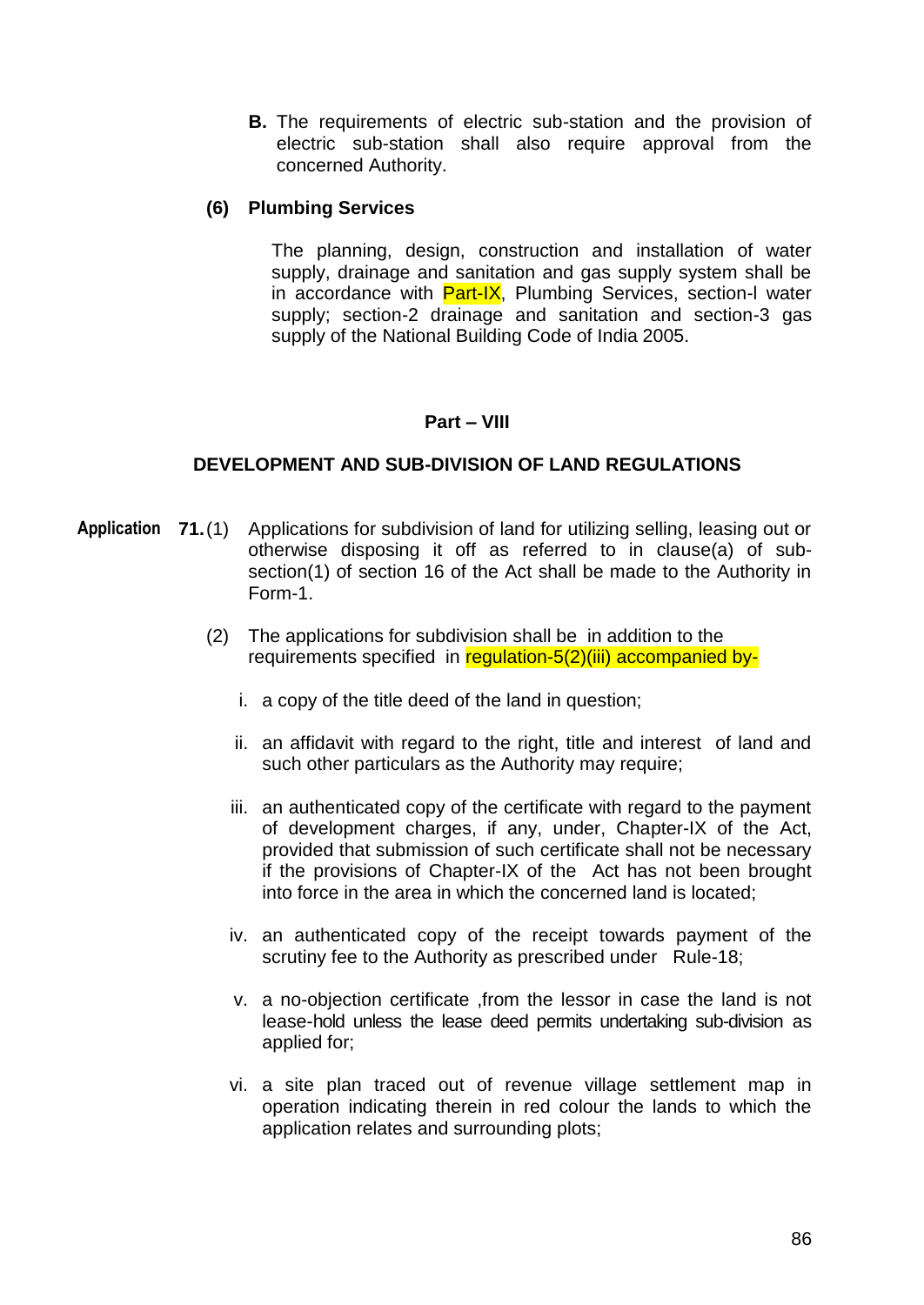- vii. an index plan of the site showing adjoining areas within a radius of 150 m. round from the proposed site marking clearly therein the boundaries of the proposed layout in red colour, existing road, structures, burial ground and high tension or low-tension power line passing through the site of the layout plan and the level of the site;
- viii. a detailed plan to a scale not less than 1:100 showing the proposed layout(sub-division)indicating size of plot width of the proposed road, open space and amenities provided;
- ix. land use analysis indicating the survey plot number, the bye-plot number, the detailed dimensions of all the plots, the area of eachplot and the use to which they are proposed to be put;
- x. in case of land originally belonging to any religious endowments, a no-objection certificate from the endowment commissioner or wakf board as the case may be; and
- (3) Where permission for sub-division of land is granted, such permission shall be communicated to the applicant in **Form II** within 60 days from the receipt of the application.
- (4) Where permission for sub-division of land is refused such refusal shall be communicated to the applicant in Form IX.
- **72.**(1) Subdivision of land shall normally be permitted for the purpose for which the concerned land is earmarked in the development plan. Such subdivision may be for residential, commercial industrial, institutional or combination of one or more of this purpose or such other purpose as may be considered conforming to the provisions in the development plan:provided that in every subdivision plan spaces for roads, community facilities and public utilities as specified in this part or such other facilities as the Authority may determine shall be incorporated. Use in relation 72.(1) **to development plan**
	- (2) After a subdivision plan has been approved the Authority shall not permit construction of a building on any of the plot under section-16 unless the owners have laid down and made street or streets and provided amenities as approved or transferred the land covered by roads, open spaces or other public purposes to the concerned local body.
	- (3) Subdivision of land for residential purpose in green-belt use zone shall not be permitted unless such sub-division in the opinion of the Authority forms a part of the normal expansion of existing human habitation.
	- (4) The sub division shall conform to the proposals of the Comprehensive Development Plan and other development plans.

87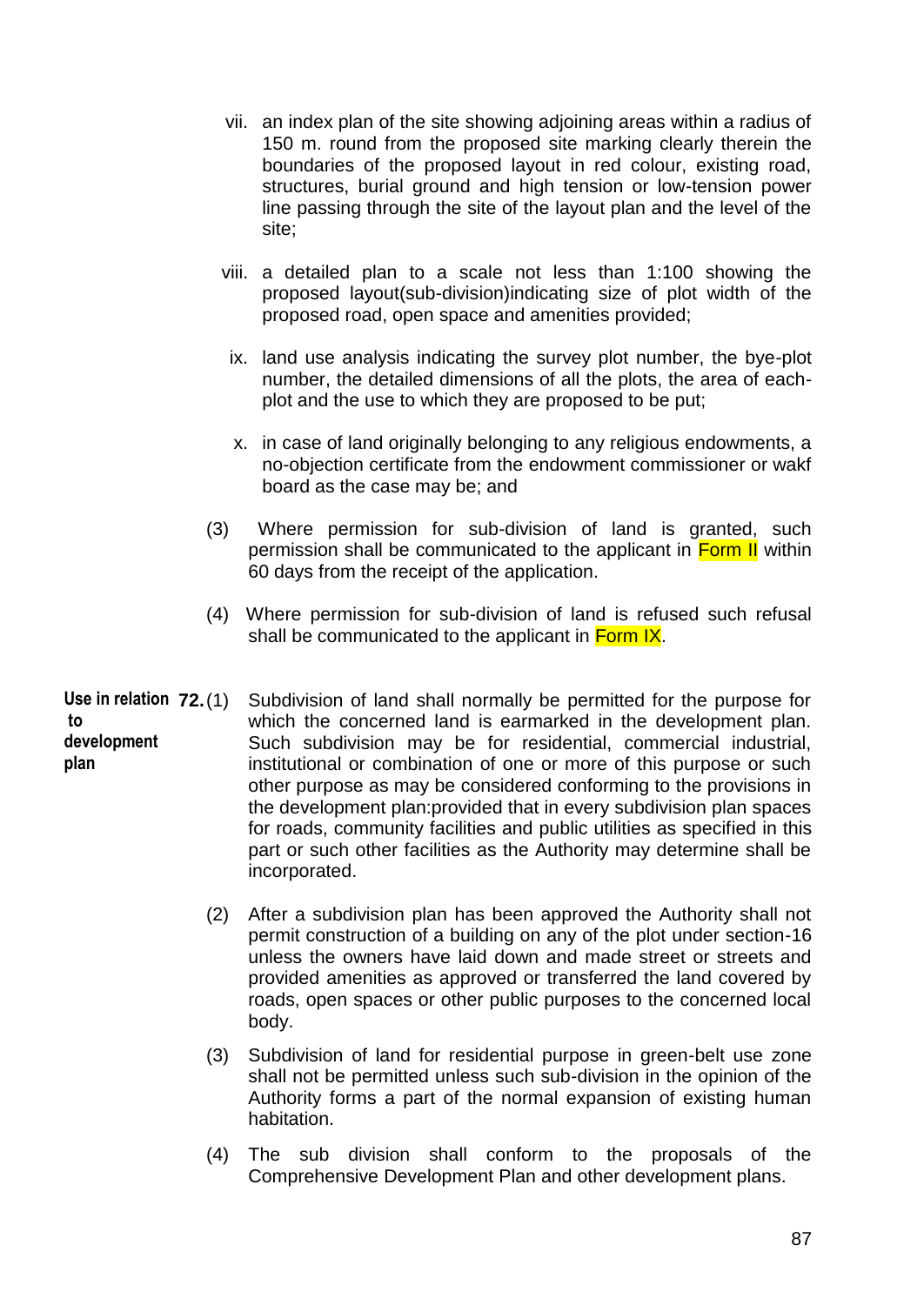**73.** (1) No sub divided plot will be less than 50sq.m. However the Authority reserves the right to relax in special cases such as EWS housing. The size of the plot shall be according to the relevant sub-division of plot size in the zones. **Size of the plot and road width**

## **TABLE-16 (A): MINIMUM APPROACH ROAD SHALL BE AS UNDER**

| SI. No. | Area for development in ha. | Road width in mtr. |
|---------|-----------------------------|--------------------|
| 01.     | Up to $1.0$                 |                    |
| 02.     | $1.0 - 4.0$                 | 12                 |
| 03.     | $4.0 - 10.0$                | 18                 |
| 04.     | Above 10.0                  | 30                 |

## **TABLE-16: MINIMUM ROAD WIDTHS FOR RESIDENTIAL SUBDIVISION**

| SI.No. | Length of road in (m) | Min. width of road |
|--------|-----------------------|--------------------|
|        | Up to 250             | 9.0                |
|        | Above 250 up to 500   | 12.0               |
| 3      | Above 500 to 1000     | 15.0               |

N.B. For EWS housing scheme, the minimum road width may be relaxed by the Authority.

(2) At least 10% of the plots will be earmarked for of EWS/LIG category. The cost and method of allotment of such plots will be decided by the Authority.

Provided that in case of Projects taken over an area decided by the Authority, the Developer may be given the option to the amount to a fund named as "Shelter Fund" to be maintained by the Cuttack Development Authority in lieu of constructing the EWS/LIG houses. The proceeds of this fund will be utilized by the Authority for construction of EWS/LIG houses and slum rehabilitation and development. .

**74.** Apart from the provision for amenities, open spaces, the area for residential development shall be up to maximum of 50% of the total land area. **Area for development**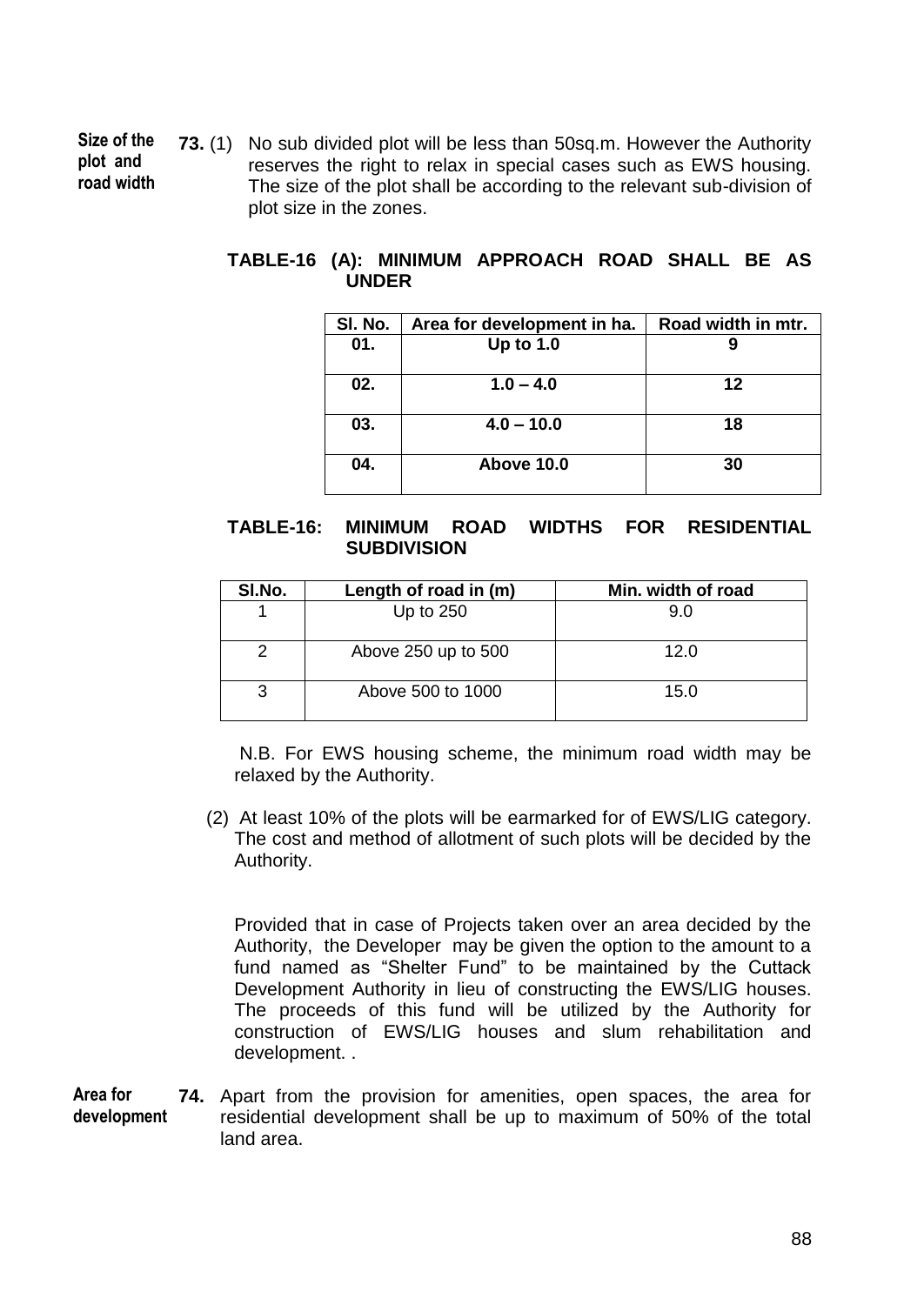- **75.** Parks and open spaces shall not be less than 10% of the total land area. This shall be relinquished to the Authority and if required, the Authority may handover area over for maintenance to the residents" welfare association or owner or developer. If the site is not utilized for which it is leased out within a prescribed period, it will be resumed back to the Authority. **Parks and open spaces**
- **76.** Civic amenities space shall not be less than 5% of the total area. The site shall be relinguished to Authority and leased to the residents' welfare association or the developer on payment of necessary nominal fees as prescribed by the Authority from time to time. If the site is not utilized for which it is leased out within a prescribed period, it will be resumed back to the Authority. **Civic amenities**
- **77.**(1) In case of developable area for residential development is less than 60% by providing for Master Plan roads or any other road or due to statutory reasons, prescribed by the Authority in a layout, the applicant may be exempted from complying with Civic amenities reservation. **Exemptions**
	- (2) For layout over 10.0 ha, commercial land uses such as Business offices, shopping complexes and Retail up to 2-3% may be permitted, subject to provision of separate access.
	- (3) For residential development upto 0.30 hectare of land, the requirement of open space may not be insisted on.
- **78.**(1) the applicant shall deposit a refundable non-earning security deposit at the rate of Rs.100/- per Sq. m. of plot area for development of land for a plotted development scheme. **Security deposit for sub-division**

**plan**

- (2) The security deposits shall be refunded within 60 days from the date on which completion certificate is produced. If the development is not as per approved plan, this deposit shall be forfeited and the amount will be transferred to the local authority for development of the site.
	- (3) The security deposit will be refunded with 2% interest if the development is carried out as per the approved plan / lay out.
	- (4) The applicant may deposit the security fee in the form of Bank Guarantee.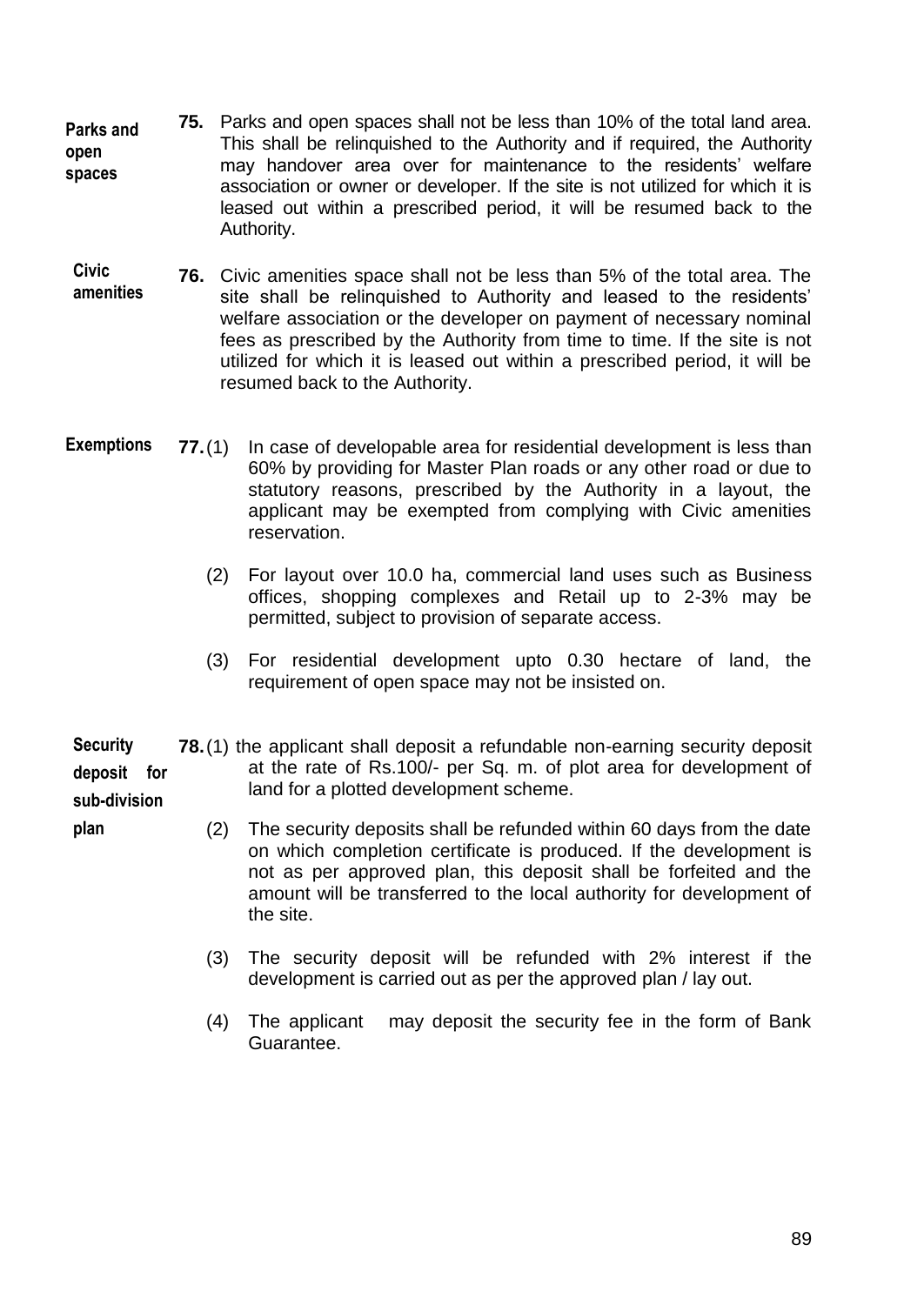## **PART - IX**

### **COMPOUNDING**

**79.**(1) Any deviation pertaining to unauthorized development shall not be compounded: **Restriction on Compounding**

1

- **A.** Where construction has been undertaken on Government land or land belonging to local body or land not owned by the person undertaking such development.
- **B.** Where development has been undertaken unauthorizedly within the prohibited limits of any ancient or archaeological monuments.
- **C.** Where development has been undertaken unauthorizedly over the area earmarked /approved for parking; reducing the minimum area of parking requirement.
- **D.** Where road or drain whether public or private, whether constructed or natural, has been encroached.
- (2) Subject to the provisions contained in sub regulation (1), the Authority shall have the power to determine such other circumstances under which compounding may be prohibited.
- (3) The Authority may, either before or after the institution of the proceedings under the provisions of the Act compound any offence:
	- **A.** Where development has been undertaken without permission, but within the framework of use restrictions and the provisions of these regulations applicable to the concerned plot;
	- **B.** The Authority may however compound deviations up to 20% (twenty percent) beyond the permissible norms of these regulations in respect of front, rear and side setbacks and coverage. The maximum deviation allowed in FAR will be ten percent on the permissible FAR, provided the total FAR does not exceed 3.00 excluding the additional FAR allowed for construction of EWS/ LIG.

 **80.** Compounding Rates for various categories shall be as follows : **Compounding Rate**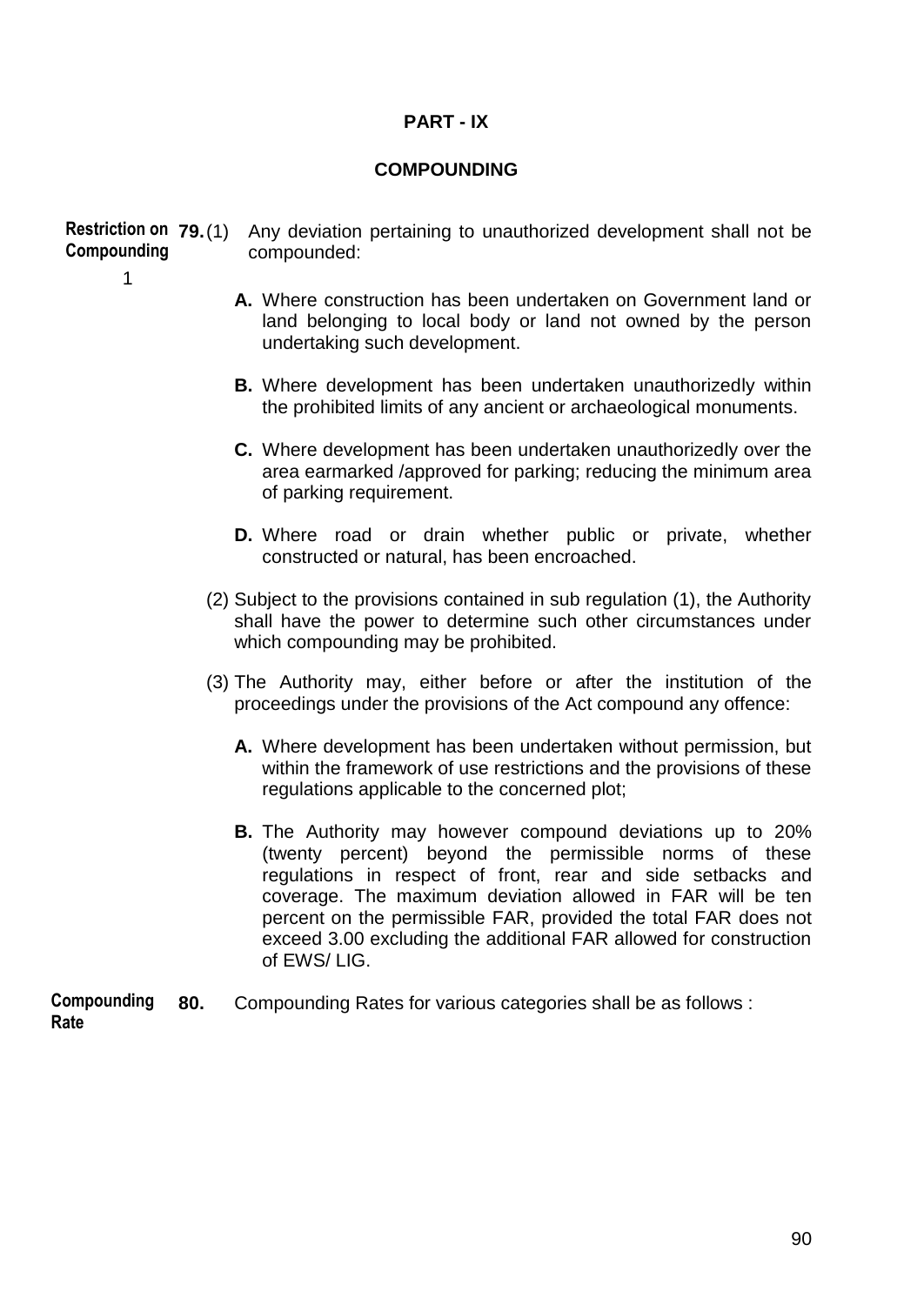|            |                                                                                                                                                                                                                                                                                                                     |                                             | Compounding fee for sq.<br>metre (in Rs.)                         |               |  |
|------------|---------------------------------------------------------------------------------------------------------------------------------------------------------------------------------------------------------------------------------------------------------------------------------------------------------------------|---------------------------------------------|-------------------------------------------------------------------|---------------|--|
| SI.<br>No. | <b>Situations</b>                                                                                                                                                                                                                                                                                                   | <b>Residential/</b><br><b>Institutional</b> | <b>State Govt./</b><br><b>Central Govt./</b><br>Govt. Undertaking | <b>Others</b> |  |
| 1.         | Where<br>development<br>has<br>been<br>undertaken without permission,<br>but<br>within the frame work of use restrictions<br>and the provisions of the Regulations<br>applicable to concerned plot                                                                                                                  | 250                                         | 25                                                                | 400           |  |
| 2.         | Where<br>development<br>been<br>has<br>undertaken in deviation to the approved<br>plan, but within the framework of use,<br>restrictions and the provisions of norms<br>and stipulations of these regulations.                                                                                                      | 100                                         | 10                                                                | 250           |  |
| 3.         | Constructions up to 10% beyond the<br>permissible norms of these Regulations<br>with respect to front, side and rear<br>setback and/or the deviation in FAR are<br>within five percent.                                                                                                                             | 1000                                        | 100                                                               | 2000          |  |
| 4.         | Construction up to 20% beyond the<br>permissible norms of these Regulations<br>with respect to front, side and rear<br>setback and/or the deviation in FAR is<br>more than five percent or but within ten<br>percent, provided it does not exceed<br>3.00 exclduing the additional FAR given<br>for EWS. LIG units. | 2000                                        | 200                                                               | 5000          |  |

# **TABLE – 17: CATEGORY WISE COMPOUNDING RATES**

### **Note: the above rate shall be shall be revised by the Cuttack Development Authority from time to time with the prior approval of the Government.**

**81.** At least 50% of the compounding fee collected shall be utilized for slum rehabilitation and development, development of public utility services and protection of heritage sites and structures. **Compounding amount**

**82.** The Authority may allow retention of any unauthorized structure for temporary period on deposit of retention fee. The Authority shall decide the type of structure to be retained, the period of retention and the fees to be deposited from time to time. **Temporary retention**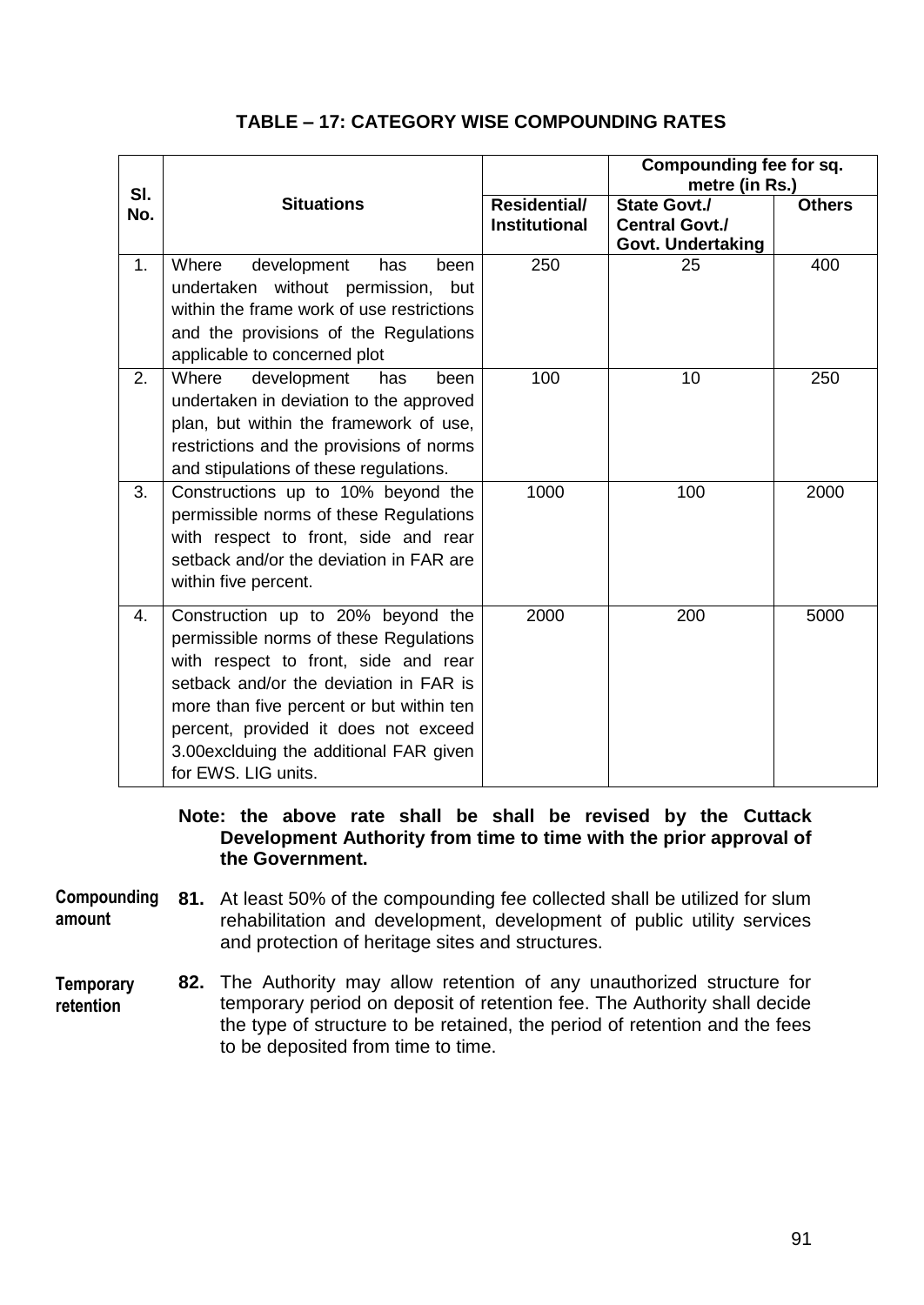## **PART – X**

### **SAVINGS / REPEALS AND INTERPRETATION**

**83.** (1) The Cuttack Development Authority (Planning and Building **Repeal and**  Standards) Regulations 2001 are hereby repealed. **Savings**

- (2) Notwithstanding such repeal, anything done or any action taken under the regulations so repealed shall be deemed to have been done or taken under these regulations;.
- **84.**(1) The Authority may prepare Interim Development Plans (IDP) for newly included development areas including stitiban/ryoti land within a reasonable time frame so that development may not be held up in the name of pendency of Interim Development Plan. Where such IDP has not been prepared, the general provisions of this Regulation shall apply without any zonal restrictions. **Interim Development Plans**
	- (2) The Authority shall ensure that resources for land acquisition and cost of land are mobilized or are likely to be mobilized within the time frame projected for implementation of such Interim Development Plans.
- **85.** Where no express provision has been made in respect of any matter connected with planning and building standards by the Act, the Rules, the Development Plan, the Town Planning Schemes, or these Regulations or by any resolution of the Authority, the provisions of the National Building Code of India, 2005 shall mutatis mutandis be applicable. **Applicabil ity of National Building Code**
- **86.**(1) As regards qualification, experience and competence of technical personnel and Builders the references of which are given in annexure-I may be followed **Schedules and annexures**
	- (2) The extract of the Odisha Development Authorities Act 1982, Odisha Development Authorities Rules 1983 and relevant provisions of the National Building Code, which are provided in annexure-II, may be referred to.
	- (3) The application for permission under sub section-1 of section 16, order granting permission under sub-section (3) of Section 16, drawing attention of the Vice-Chairman under sub section (7) of section 16, maintenance of registers under sub section (4) of section 16 and (12) of the Act, notice for commencement of work, completion certificate, certificate for execution of work, certificate for structural stability, periodical progress report, of the Act, occupancy certificate Indemnity bond for basement, intimation regarding approval of residential building plan are provided in form  $\mathsf{I}$  to XII of these regulations.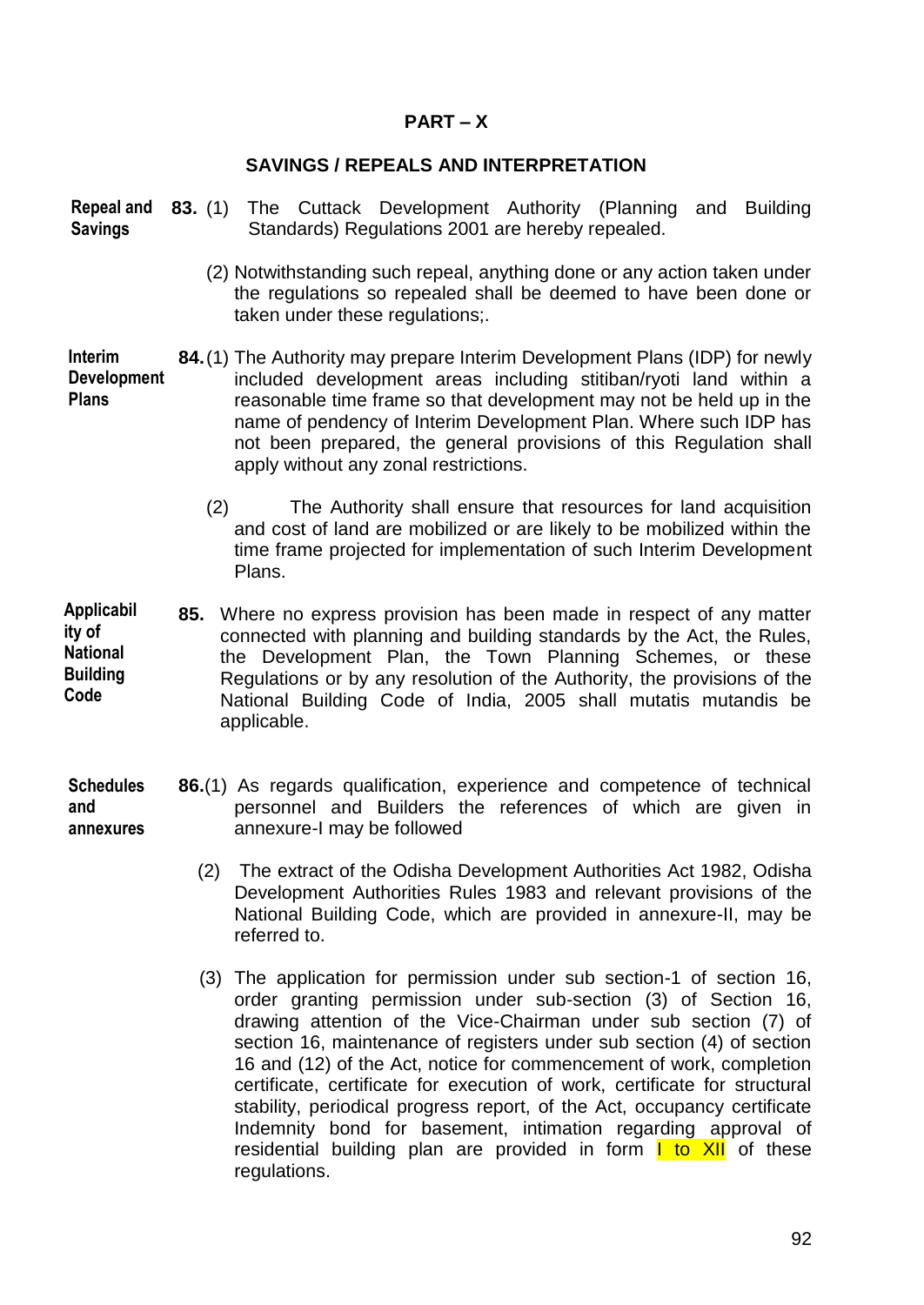**91. 87.** In case of any dispute in interpretation of these regulations, the decision of the State Government shall be final. **92. 88**. The Authority may recommend to the Government for relaxation /modification of any of the clauses of these Regulations in the general interest of the public pertaining to projects/schemes developed by the Government agencies and the decision of the **Decision of the Government to be final Relaxation by the Govt.**

Government in this regard shall be final.

# **ANNEXURE-I**

## **QUALIFICATION, EXPERIENCE & COMPETENCE OF TECHNICAL PERSONNEL AND BUILDER**

## **1. ARCHITECT**

### **A) Qualification & Experience**

The minimum–qualification for an Architect shall be Degree in Architecture/ equivalent, registration with the Council of Architecture and not be in arrears of subscription.

### **B) Competence**

The Architect shall be competent to carry out the work related to the building permit as given below and shall be entitled to submit:

- i) All plans and information connected with the building permit except engineering services of multistoried/special buildings given in 12.2.5.1 of NBC, 2005.
- ii) Certificate of supervision and completion of all buildings pertaining to architectural aspects.
- iii) Preparation of sub-division/layout plans and related information connected with development permit of area up to 2 hectare.
- iv) Certificate of supervision for development of land of area up to 2 hectare.

### **C) Duties & Responsabilités**

i) She/ He shall be responsible for making adequate arrangements to ensure not only that the work is executed as per the approved plans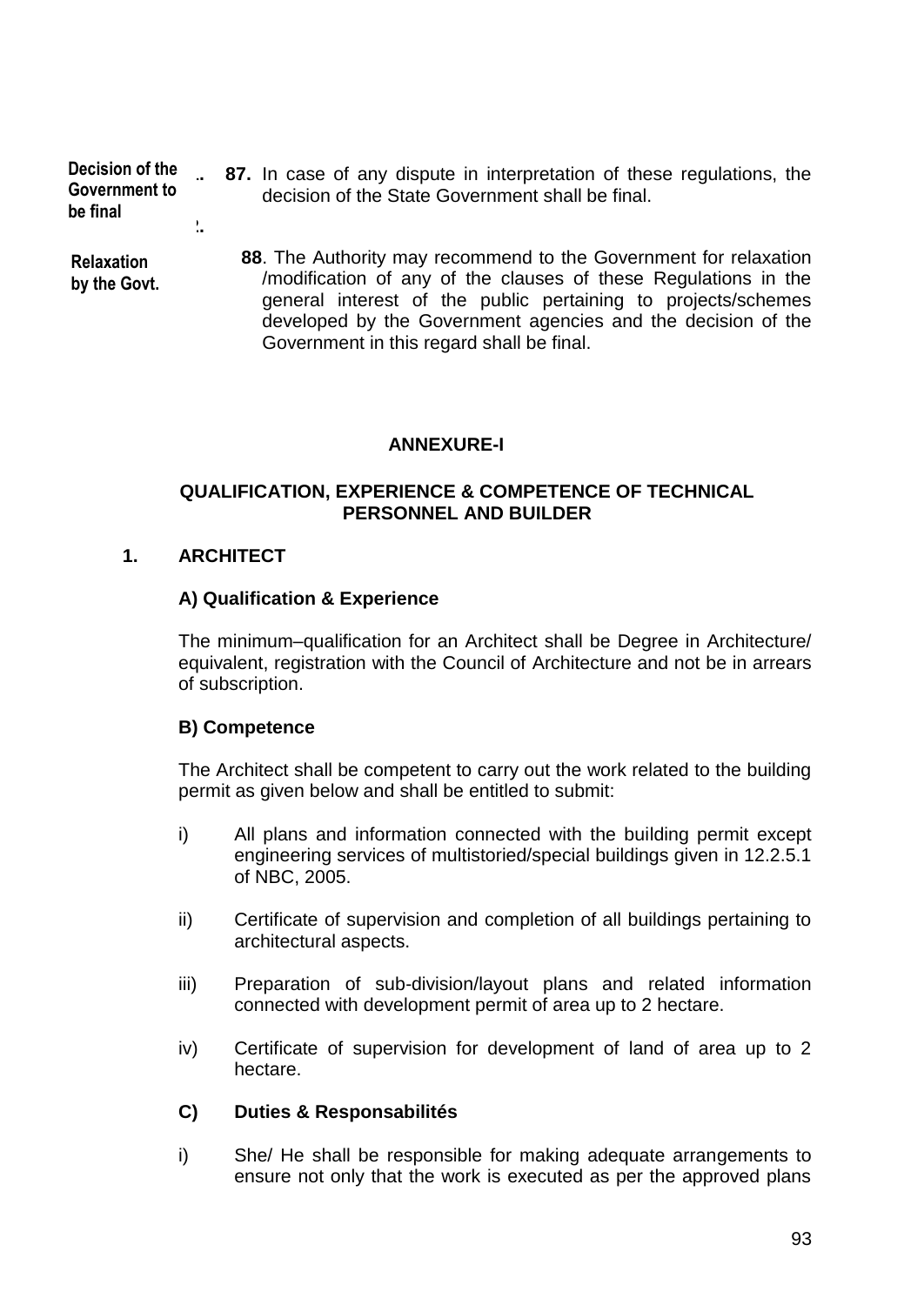but also in conformity with the stipulations of the National Building Code, 2005 and the BIS standards for safe and sound construction non-hazardous, functioning of the services incorporated in the building and for making adequate provisions for services and equipment for protection from the fire hazards as per the stipulations of the National Building Code, 2005 in the buildings and shall obtain N.O.C. from the Chief Fire Officer or concerned Authority/ before applying for occupation certificate.

ii) He/She shall, on behalf of the owner, apply for the progress certificates completion certificates and the occupancy certificates and obtain the same as required under the regulations.

# **2. ENGINEER**

### **A) Qualification and Experience**

The minimum qualification for an Engineer shall be Degree in Civil Engineering/ equivalent, registration with the Institution of Engineers, India and not be in arrears of subscription.

### **B) Competence**

The Licensed Engineers shall be competent to carry out the work related to the building permit as given below and shall be entitled to submit:

- i) All plans and information connected with building permit.
- ii) Structural details and calculations of buildings on plot up to 500 square meters and up to five storey excluding basement/stilt or below 15 meter in height.
- iii)Certificate of supervision and completion for all buildings.
- iv) Preparation of all service plans and related information.
- v) Issuing certificate of supervision for development of land for all area.

# **C) Duties & Responsibilities**

i) She/ He shall be responsible for making adequate provisions as per the approved plans but also is inconformity with the stipulations of the National Building Code 2005 and the BIS standards for safe and sound construction non-hazardous, functioning of the services incorporated in the building and for making adequate provisions for services and equipment for protection from the fire hazards as per the stipulations of the National Building Code of India in the buildings and shall obtain N.O.C. from the Chief Fire Officer or concerned Authority/ before applying for occupation certificate.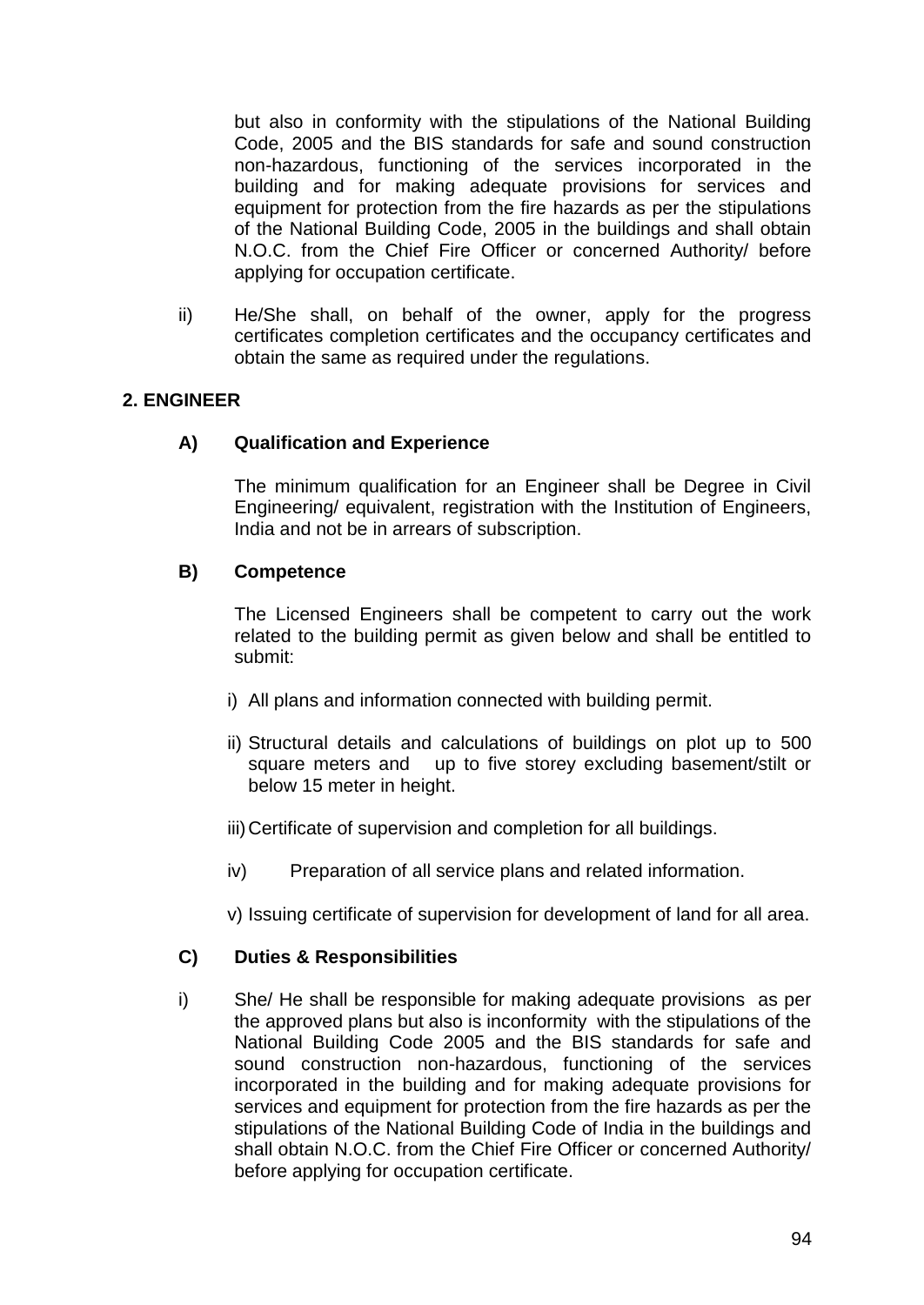ii) She or He shall, on behalf of the owner, apply for the progress certificates completion certificates and the occupancy certificates and obtain the same as required under the regulations.

# **D) Registration**

- i) The registration fees if any shall be payable as prescribed by the Authority from time to time.
- ii) If he/she is found negligent in his/her duties and responsibilities. The Authority may black-list an Engineer in case of serious defaults or repeated defaults and shall inform the Institution of Engineers, India to take suitable action against such person. The registration shall be liable to be revoked temporarily or permanently by the Authority in such cases of negligence and default.

# **3. STRUCTURAL ENGINEER**

# **A) Qualification & Experience**

The minimum qualifications for a structural engineer shall be degree in Civil Engineering/ equivalent, registration with the Institution of Engineers, India and not be in arrears of subscription with minimum 2 years experience in structural engineering practice.

**Note** – The 2 years experience shall be relaxed to one year in the case of Post Graduate degree in Structural Engineering/ higher qualification.

# **B) Competence**

The licensed structural Engineers shall be competent to submit the structural details and calculations for all buildings and undertake supervision.

In case of buildings having special structural features, as decided by the Authority, which are within the horizontal areas and vertical limits specified in chapter A-2.1.1(b), A-2.2.1(b) and A-2.4.1(a) of NBC 2005 they shall be designed only by structural engineers.

### **C) Duties and Responsibilities**

- i) To prepare a report of the structural design.
- ii) To prepare detailed structural design and to prescribe the method and technique of its execution strictly on the basis of the National Building Code or relevant BIS specifications.
- iii) To prepare detailed structural drawings and specifications for execution indicating thereon, design live loads, safe soil bearing capacity, specifications of material, assumptions made in design, special precautions to be taken by contractor to suit the design assumptions etc. whatever applicable.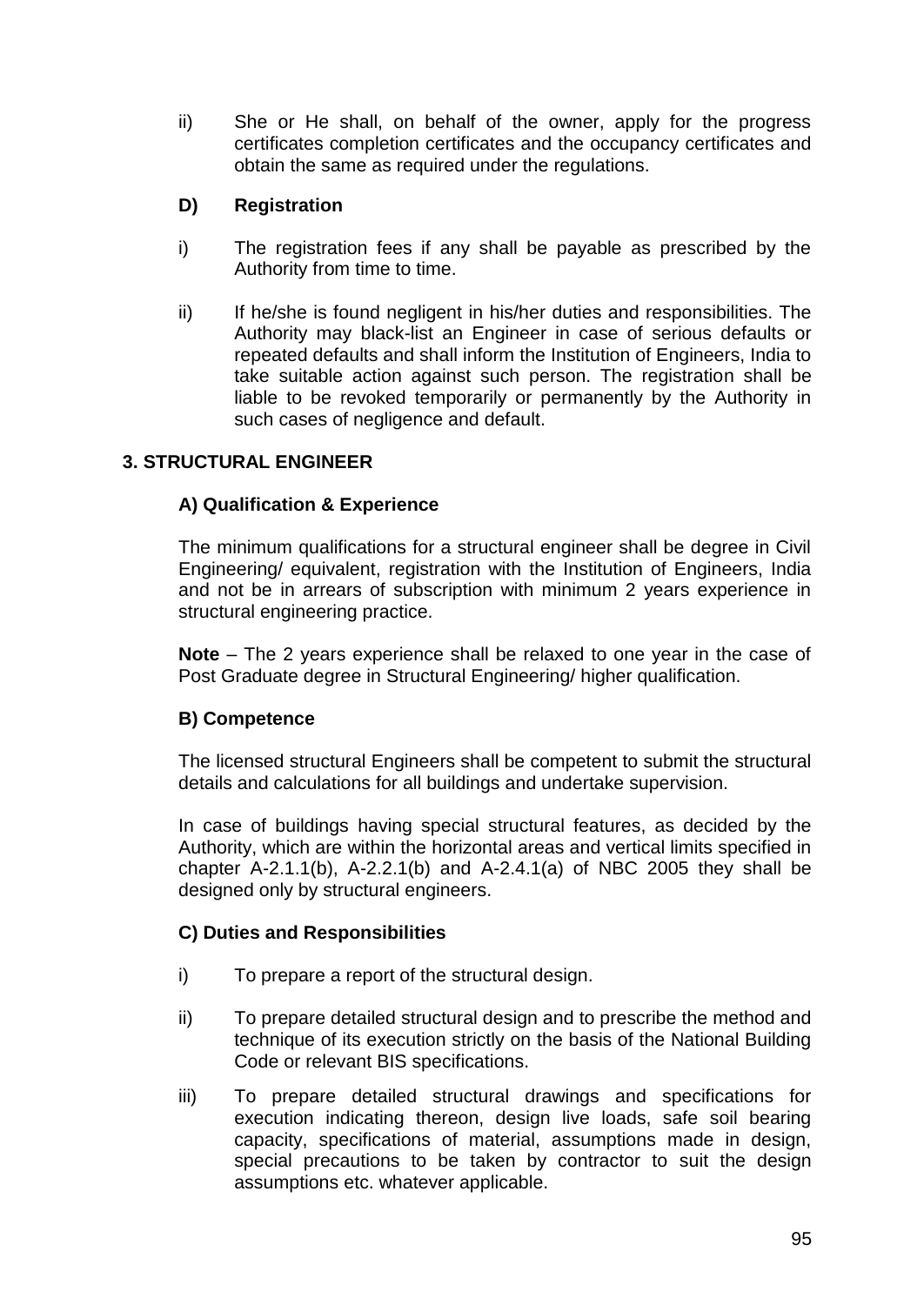- iv) To supply copies of structural drawings to the site supervisor.
- v) To inspect the works at all important stages and certify that the work being executed is up to the satisfaction of the Architect.
- vi) To certify the structural safety and overall structural soundness of the building to the Architect.
- vii) To advise the Owner/Architect/Engineer for arranging for tests and their reports for soil, building material etc. for his evaluation and design consideration.
- viii) To prepare the revised calculations & drawings in case of any revision with reference to the earlier submission of drawing and design in a particular case.
- ix) To submit the certificate of structural safety and over all structural soundness of building to Authority.
- x) In case of multistoried buildings and buildings of a special nature as identified by the Authority from time to time, the Structural Calculations/ Drawings shall be got vetted by Indian Institute of Technology/National Institute of Technology / Reputed Government Engineering College.

# **D) Registration**

- i) The registration fees if any shall be payable as prescribed by the Authority from time to time.
- ii) If he/she is found negligent in his/her duties and responsibilities. The Authority may black-list a Structural Engineer in case of serious defaults or repeated defaults and shall inform the Institution of Engineers, India to take suitable action against such person. The registration shall be liable to be revoked temporarily or permanently by the Authority in such cases of negligence and default

# **4. TOWN PLANNER**

### **A) Qualification & Experience**

The minimum qualification for a town planner shall be recognized Post Graduate Degree/ Diploma in Town Planning/ Undergraduate Degree in Town Planning and registered membership of ITPI and not be in arrears of subscription.

# **B) Competence**

The licensed town planner shall be entitled to submit:

- i) All plans and related information connected with development of land of all areas including integrated township.
- ii) Certificate of supervision for development of land of all areas.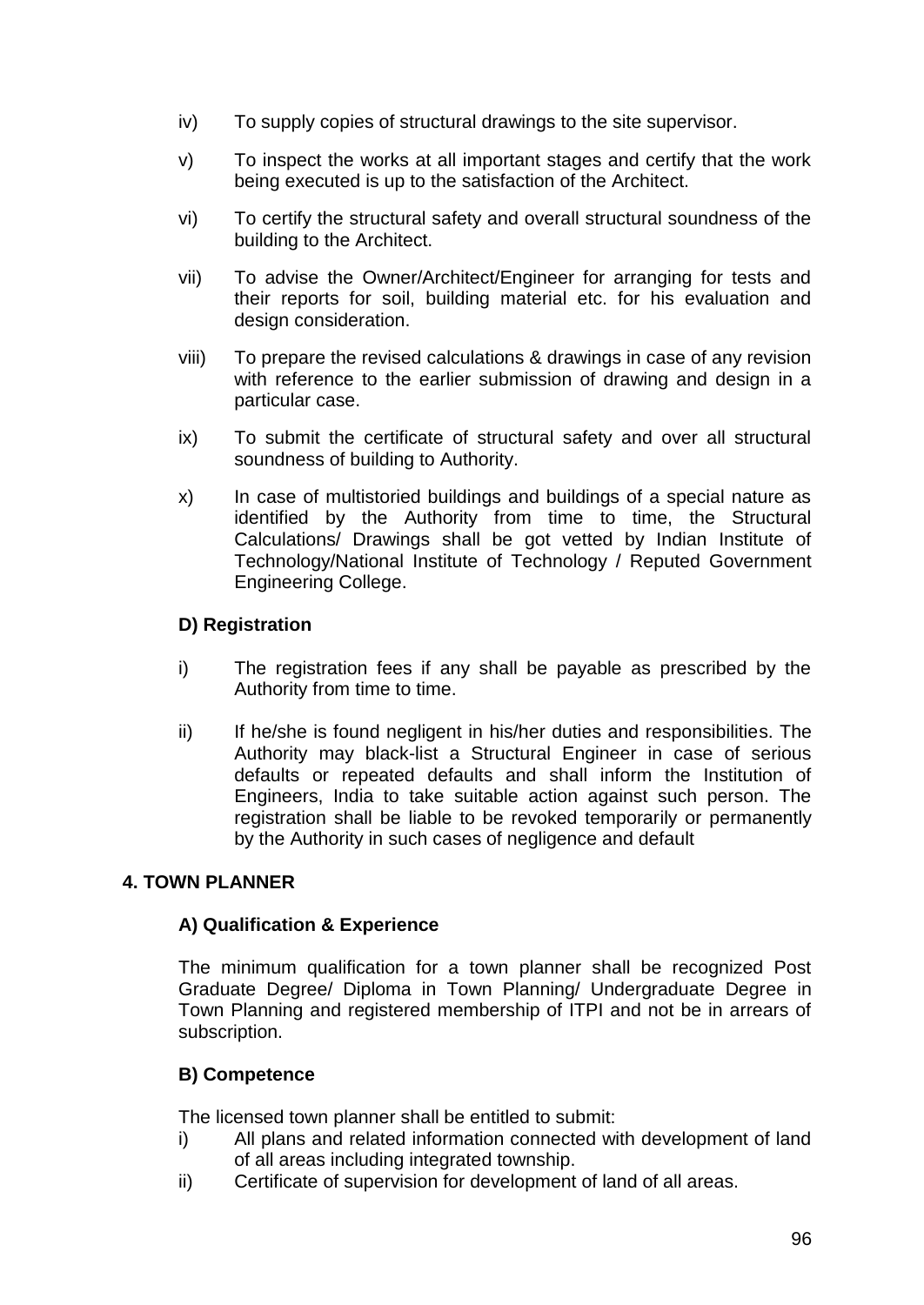# **C) Duties and Responsibilities**

He/Shall be responsible for making adequate arrangements to ensure not only that the work is executed as per the approved plans but also is conformity with the stipulations of the National Building Code, 2005 and the BIS standards for safe and sound construction non-hazardous, functioning of the services incorporated in the building and for making adequate provisions for services and equipment for protection from the fire hazards as per the stipulations of the National Building Code of India 2005.

## **D) Registration**

- i) The registration fee if any shall be payable as prescribed by the Authority from time to time.
- ii) The Authority may black list a Town Planner in case of serious defaults or repeated defaults and shall inform the Institute of Town planners, India. The registration shall be liable to be revoked temporarily or permanently by the Authority in such case of negligence or default.

### **5. SUPERVISOR**

### **A) Qualification and Experience**

The minimum qualifications for a supervisor shall be recognized Diploma in Civil Engineering or Architectural Assistantship, plus 5 years experience in building design, construction and supervision.

### **B) Competence**

The licensed supervisor shall be entitled to submit:

- i) All plans and related information connected with building permit for residential buildings on plot up to 100 sq. m. and up to two storey.
- ii) Certificate of supervision for buildings as per (i).

### **C) Duties and Responsibilities**

- i) To adhere strictly to the architectural and structural drawings/ specifications and written instructions of the structural Engineer and Architect/ Engineer.
- ii) To follow the provisions of NBC, 2005 or BIS specifications as regards materials, components, quality control and the process of construction.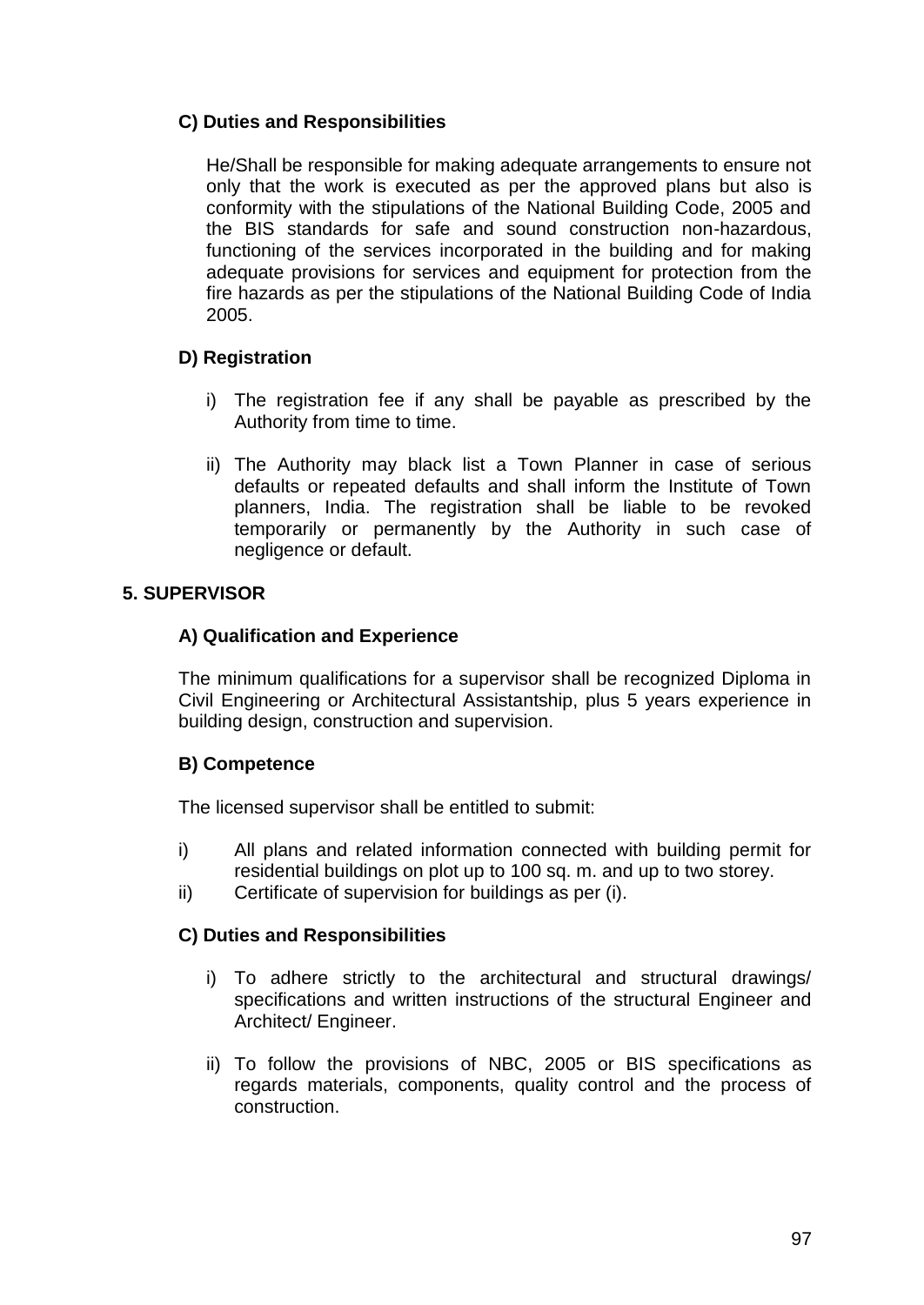- iii) To bring to the notice of the structural Engineer and Architect/Engineer/any situation or circumstances which in his opinion are liable to endanger the safety of structure.
- iv) To deposit with the Authority one set of working drawings of the works executed along with the progress certificates before proceeding to the next stage of the work.
- v) He shall be in charge of site and responsible for supervision of the work.
- vi) He shall ensure that all the works under his charge are carried out in conformity with the approved drawings and as per the details and specifications supplied by the Architect/Engineer.
- vii) He shall take adequate measures to ensure that no damage is caused to the work under construction and the adjoining properties.
- viii) He shall also ensure that no undue inconvenience is caused in the course of his work in the people in neighbourhood.

# **D) Registration**

- i) The registration fees if any shall be payable as prescribed by the Authority from time to time.
- ii) If he/she is found negligent in his/her duties and responsibilities. The Authority may blacklist supervisor in case of serious defaults or repeated defaults. The registration shall be liable to be revoked temporarily or permanently by the Authority in such cases of negligence and default

# **6. GROUP AGENCY**

- (1) When any Group or Agency comprising of qualified Architect/ Engineer/ Town Planner is practicing, then the qualifications and experience, competence, duties and responsibilities and registration will be the combination of individual qualification and experience, competence, duties & responsibilities and registration as provided in Schedule 1 to 5.
- (2) The Authority may also empanel public undertakings/agencies engaged in development work for quick execution of Government./Private projects within its jurisdiction.

# **7. BUILDER**

# **A) Qualification and experience**

i) The person/ firm engaged in construction activities/ building activities in an urban area having proven merit and experience may be considered for registration as a builder. He/ She should have at least five years experience in the line.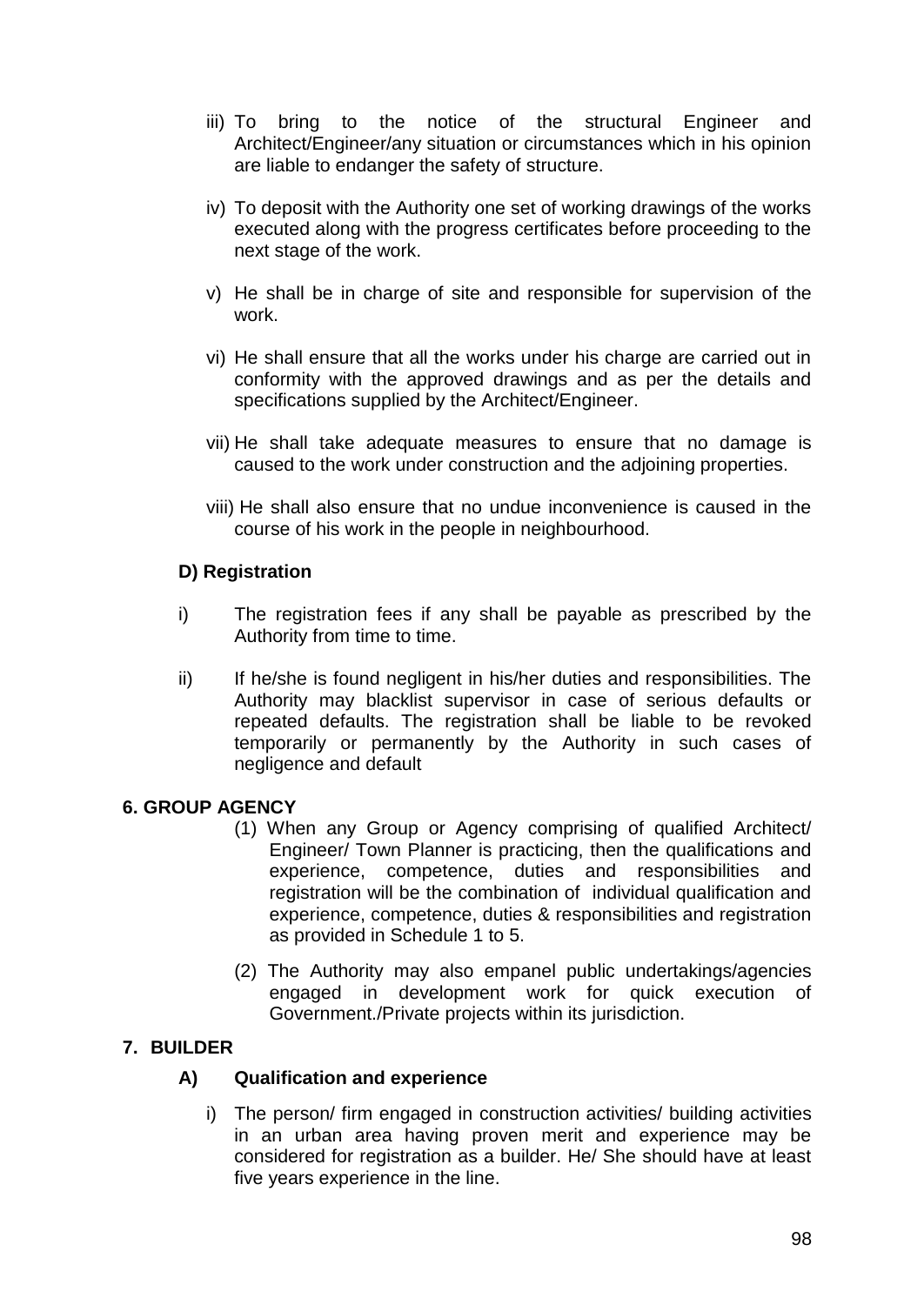- ii) A person or group of persons having a qualification of Civil Engineering, Architecture and Town Planning may be registered as builder.
- iii) The Authority may classify the builders into three classes namely, Class-A, Class-B and Class-C considering their experience, expertise and annual turnover.

## **B) Duties and Responsibilities of Builders**

- i) He/She shall appoint a qualified Architect/ Engineer/ Town Planner to prepare plans, designs, drawings and specifications for execution of the works in accordance with the requirements of these regulations.
- ii) He shall not cause or allow any deviations from the approved drawings in the course of the execution of the project and shall bear responsibility for any irregularity committed in the use and function of the building or its parts for which the approval has been obtained.
- iii) He shall not commence the use of building or shall not give the possession to occupy the building to any one before obtaining the occupancy certificate from the Authority.
- iv) He shall provide adequate safety measures for structural stability and protection against fire hazards likely from installation of services like electrical installation, plumbing, drainage, sanitation, water supply etc. wherever required under the regulations.
- v) He shall explain the construction / design and its intended use as per approved plan, to the prospective purchaser of the premises under construction.

# **C) REGISTRATION**

- i) The builders shall have to be registered with the Authority on payment of such fees as decided by the Authority from time to time.
- ii) The Authority may debar or black list the builder as referred to in the Regulations.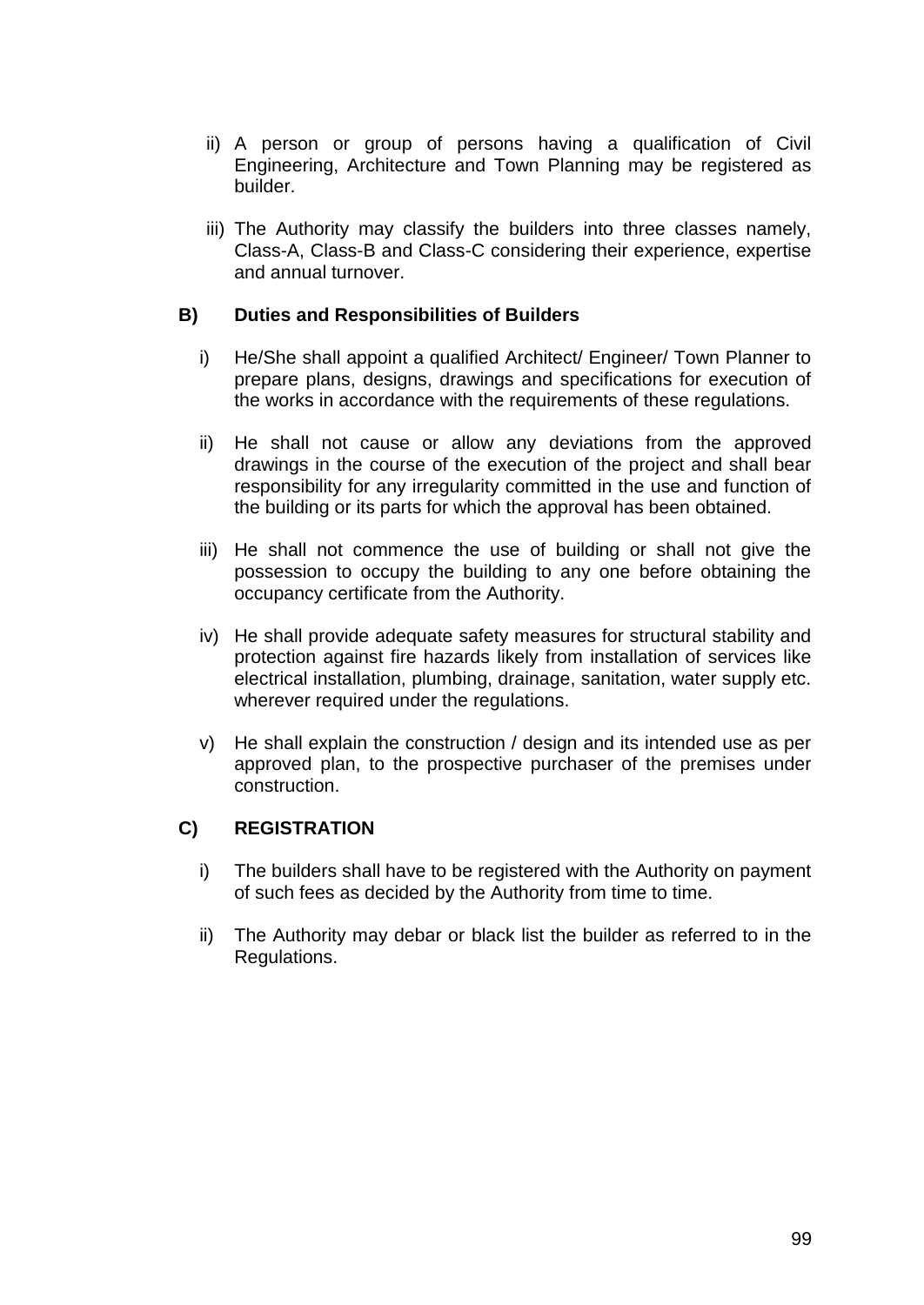## **ANNEXURE-II**

### **EXTRACT FROM ODA ACT, 1982**

### **Definitions:**

- I. "Agriculture" includes horticulture, poultry farming, the raising of crops, fruits, vegetables, flowers, grass or trees of any kind breeding of livestock including cattle, horses, donkeys, mules, pigs, breeding of fish and keeping of bees and the use of land or grazing cattle or for and purpose which is ancillary to the farming of land or for any other agricultural purpose, but does not include the use of land as a garden which is an appendage to a building and the expression "agriculture" shall be construed accordingly;
- II. "Amenity" includes roads, water and electric supply, open spaces, parks, recreational grounds, cultural centers, natural features, playground, street lighting, drainage, sewerage, city beautification and such other utilities, services and conveniences as the State Government may determine to be an amenity, from time to time, for the purpose of this Act.
- III. "Area of bad lay-out or obsolete development" means an area consisting of land which is badly laid out or of obsolete development not conforming to the planning or the building regulations framed under this Act together with land contiguous or adjacent thereto and defined as such in the development plan;
- IV. "Authority" means a Development Authority constituted under subsection (3) of Section 3 for a development area under this Act.;
- V. "Building" includes any structure or erection or part of a structure or erection which is intended to be used for residential, commercial, industrial, or other purposes, whether in actual use or not;
- VI. "Building operations" includes re-building operations, structural alterations of or additions to buildings and other operations normally undertaken in connection with the construction of buildings;
- VII. "Chairman" means the Chairman of the Authority;
- VIII. "Commerce" means the carrying on of any trade, business or profession, sale of exchange of goods of any type whatsoever and includes the running of with a view to making profit, hospitals, nursing homes, infirmaries or educational institutions, and also includes the running of sarais, hotels, restaurants and of boarding houses not attached to any educational institution and the word "commerce" shall be construed accordingly;
	- IX. "Commercial use" includes the use of any land or building or any part thereof for purpose of commerce or for storage of goods, or as an office, whether attached to any industry or otherwise;
	- X. "Development" with its grammatical variations means the carrying out or building, engineering, mining or other operations in, on, over or under land or the making of any material change, in any building or land or in the use of any building or land, and includes re-developments and reconstructions and lay-out and sub-division of any land and "to develop" shall be construed accordingly.;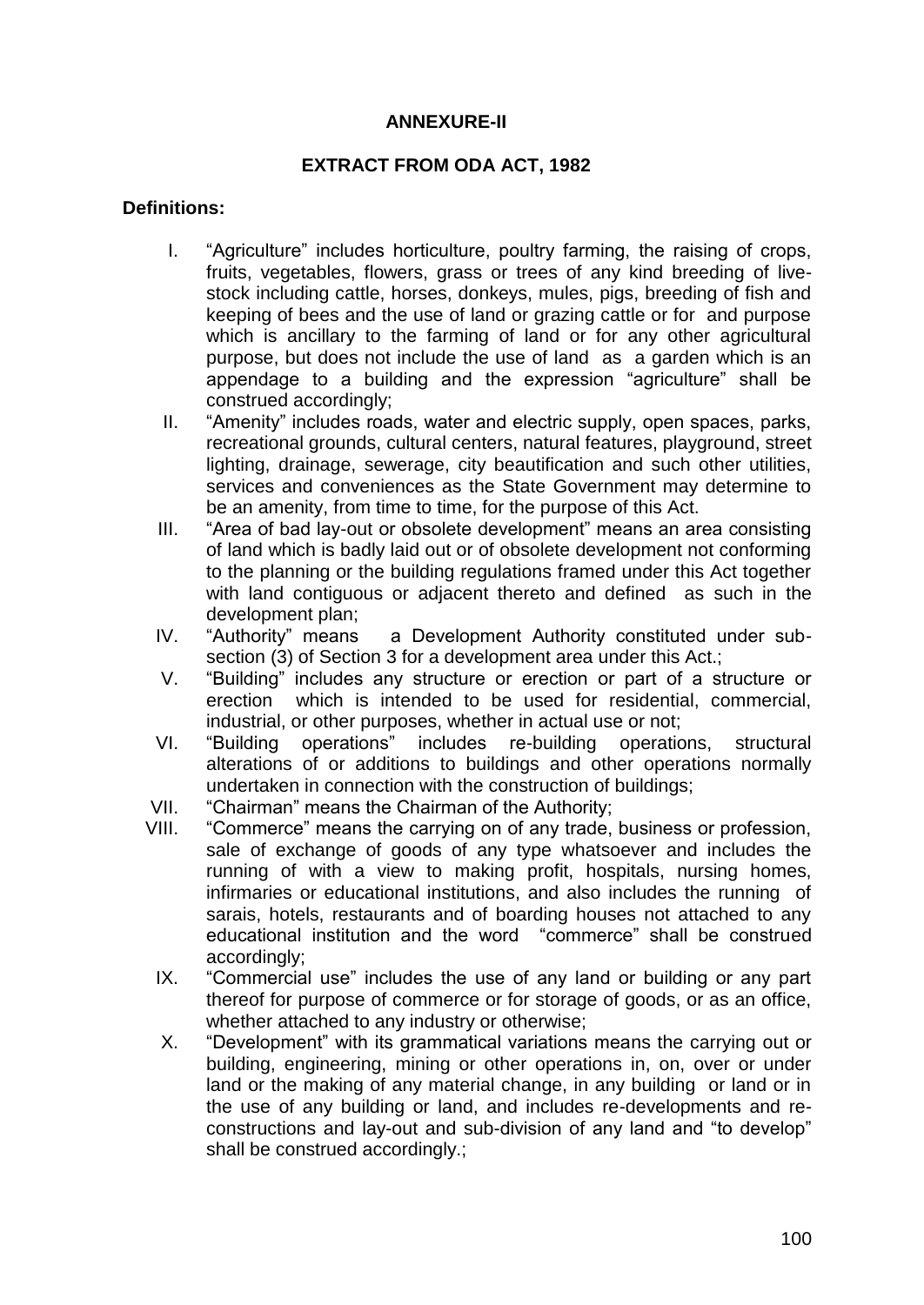- XI. "Development area" means the area or group of areas declared as development area under sub-section(1) of Section 3;
- XII. "Director" means the person appointed as Director of Town Planning, Odisha under sub section(1) of Section 3 of Odisha Town Planning and Improvement Trust Act, Odisha Act 10 of 1957;
- XIII. "Engineering Operation" includes the formation or laying out of a street or means of access to a road or the laying out of means of water-supply, drainage, electricity, gas or of; other public utility service;
- XIV. "Existing land-use" means the predominant purpose for which any land or building was being used on a specified date;
- XV. "Final plot" means a plot reconstituted from an original plot and allotted in a town planning scheme as a final plot;
- XVI. "highway" has the same meaning as in Section 4 of the National Highways Act 1956 (Act 48 of 1956);
- XVII. "Industry" includes the carrying on of any manufacturing process as defined in the Factories Act,1948(Act 63 of 1948) and the word "industrial" shall be construed accordingly;
- XVIII. "Industrial use" means the use of any land or building or part thereof for purpose of industry;
- XIX. "Land" includes benefit to arise out of land and things attached to the earth or permanently fastened to anything attached to the earth;
- XX. "Local Newspaper" means any newspaper printed and published within the State of Odisha;
- XXI. "Means of access" includes any means of passage whether private or public for vehicles or for pedestrians and includes any street;
- XXII. "National Highway" means any highway declared to be a national highway under section 2 of the National Highways Act,1956(Act 48 of 1956);
- XXIII. "Notification" means a notification published in the Gazettee;
- XXIV. "Occupier" includes-
	- (a) a tenant,
	- (b) an owner in occupation of, or otherwise using his land,
	- (c) a rent-free tenant of any land,
	- (d) a licensee in occupation of any land, and
	- (e) any person who is liable to the owner for consideration including damages for the use and occupation of the land;
- XXV. "Operational construction" means any construction whether temporary or permanent, which is necessary for the operation, maintenance development or execution of any of the following services namely;
	- (a) railways,
	- (b) national highways
	- (c) national waterways,
	- (d) airways and aerodromes,
	- (e) posts and telegraphs, telephones, ,broadcasting and other like forms of communications,
	- (f) regional grid for electricity,
	- (g) any other service which the State Government may, if it is of opinion that the operation, maintenance, development or execution of such service is essential to the life of the community,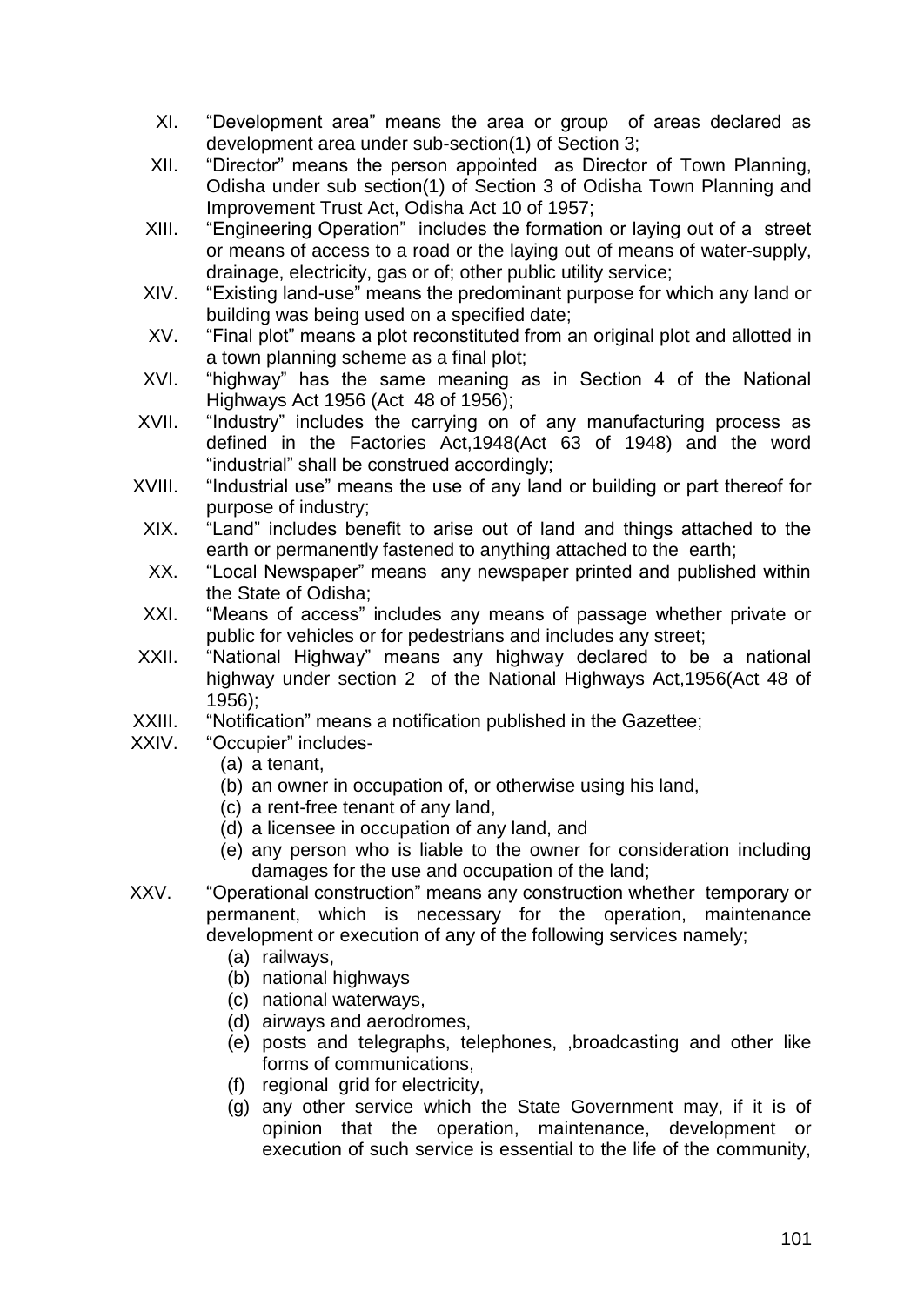by notification declare to be a service for the purpose of this clause;

Explanation- For the removal of doubts, it is hereby declared that the construction of-

(i) new residential buildings(other than gate, lodges, quarters, for limited essential operational staff and the like), roads and drains in railway colonies, hotels, clubs, institutes and schools, in the case of railways, and

(ii) a new building, new structure or new installation, or any extension thereof, in the case of any other service, shall not be deemed to be operational construction within the meaning of this clause;

- XXVI. "Owner" includes a mortgagee in possession, a person who for the time being, is receiving or is entitled to receive or has received, the rent or premium or any other consideration for any land whether on his own account or on account of, or on behalf of or for the benefit of any other person or who would so receive the rent or premium or any other consideration or be entitled to receive the rent or premium or any other consideration if the land were let out to a tenant and includes the Head of a Government Department, General Manager of a Railway, the Secretary or other Principal Officer of a vocal authority, statutory authority or company in respect of properties under their respective controls;
- XXVII. "Private Street" means any street, road, square, court, alley, passage or riding path, which is not a public street but does not include a pathway made by the owner or premises on his own land to secure access to or for the convenient use of such premises;
- XXVIII. "Public building" means any building to which the public or any class or section of the public are granted access or any building, which is open to the public or any class or section of the public and includes any building used as a
	- (i) school or college or a University or other educational institutions;
	- (ii) hostel,
	- (iii) library,
	- (iv) hospital, nursing home, dispensary, clinic, maternity centre or any other like institution,
	- (v) club,
	- (vi) lodging house,
	- (vii) court,
	- (viii) coffee house, boarding house, hotel or eating house,
	- (b) Ordinarily used by the
		- (i) Central or any State Government or any local authority or anybody, corporate, owned or controlled by the Central or any State Government, or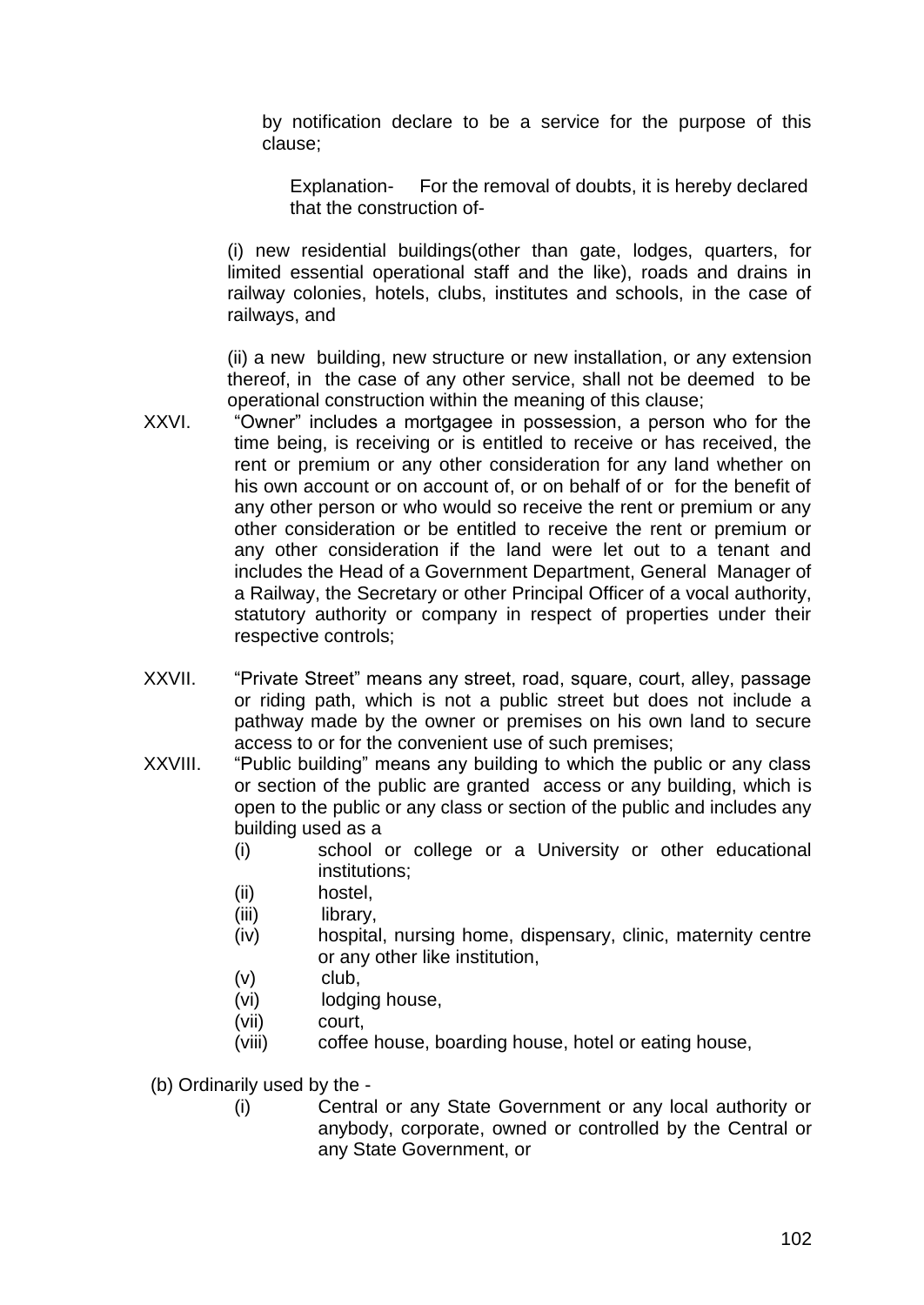- (ii) Public or any class or section of the public for religious worship or for religious congregation;
- XXIX. "Public open space" means any land, whether enclosed or not, belonging to the Central or any State Government or any local authority or anybody corporate owned or controlled by the Central or any State Government on which there is no building or of which not more than one twentieth part is covered with buildings and the whole or remainder of which is used for purpose of recreation or as open space;
- XXX. "Public place" means any place or building which is open to the use and enjoyment of public whether it is actually used or enjoyed by the public or not, and whether the entry is regulated by any entry fee or not;
- XXXI. "Public street" means any street, road, square, court, alley, passage or riding path over which the public have a right to way, whether a thoroughfare or not, and includes-
	- (a) the roadway over any public bridge or causeway,
	- (b) the footway attached to any such street, public bridge or causeway, and
	- (c) the drains attached to any such street , public bridge or causeway and the land, whether covered or not by any pavement, verandah or other structure, which lies on either side of the roadway up to the boundaries of the adjacent property whether that property is private property or property belonging to the Central or any State Government;
- XXXII. "Railway" means a railway defined in the Indian Railway Act,1890 (Act 9 of 1890);
- XXXIII. "Reconstituted plot" means a plot which is in any way altered by the making of a town planning scheme;

**Explanation-** For the purposes of this clause" altered" includes the alteration of ownership of plot.

- XXXIV. "Regulation" means a regulation made under section 124 and includes zoning and other regulations made as a part of a development plan;
- XXXV. "Residence" includes the use for human habitation of any land or building or part thereof including gardens, grounds, garage, stables and outhouses, if any, appurtenant to such building and "residential" shall be construed accordingly;
- XXXVI. "Rule" means a rule made under this Act by the State Government;
- XXXVII. "Slum area" means any predominantly residential area, where the dwellings which, by reasons of dilapidation, overcrowding, faulty arrangements or design, lack of ventilation, light or sanitary facilities or any combination of these factors, are detrimental to safety and health of the inhabitants or others and which is defined by development plan as a slum area;
- XXXVIII. " To correct" in relation to any building includes-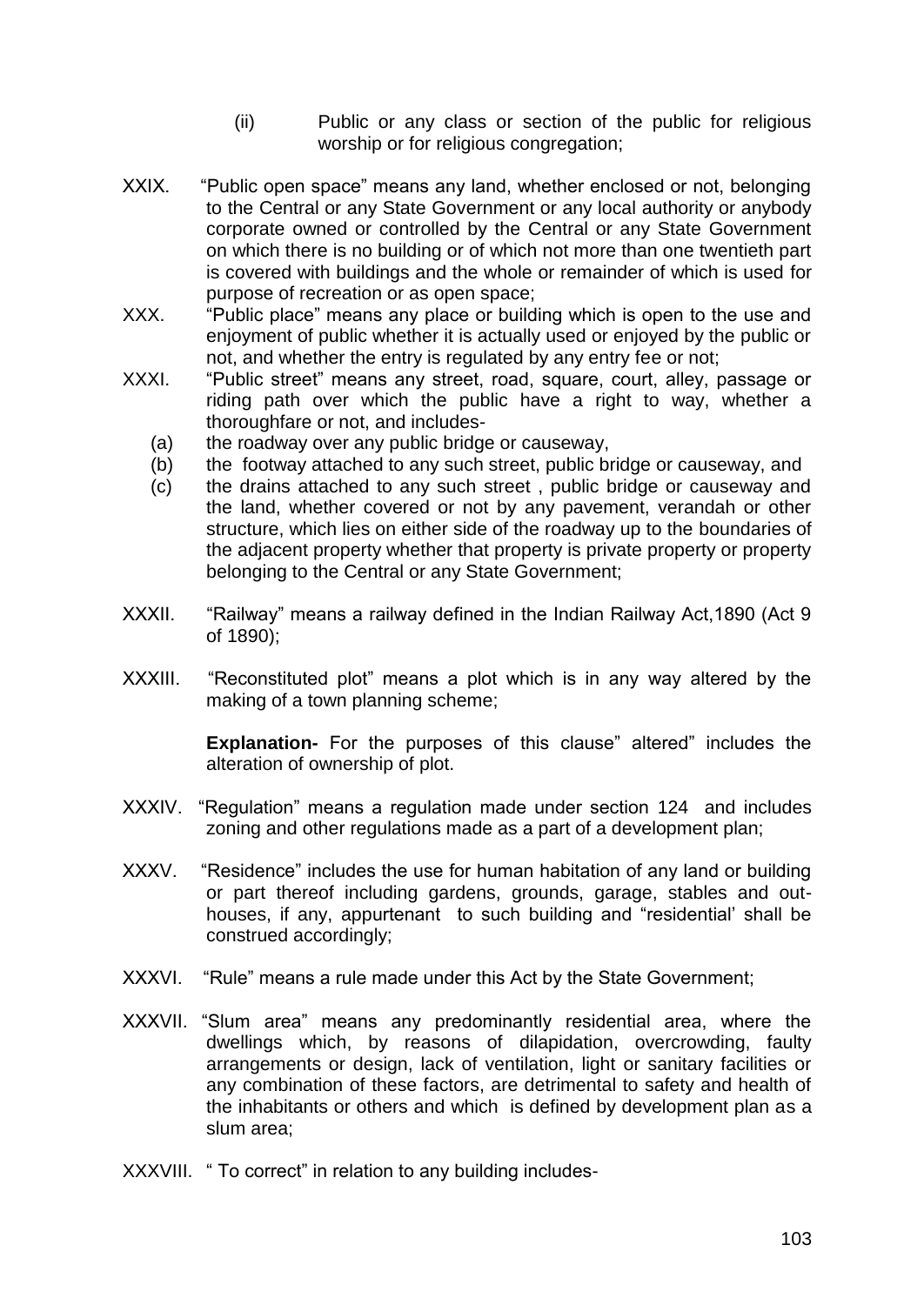- (a) any material alteration or enlargement of any building,
- (b) the conversion by structural alteration of place for human habitation of any building not originally constructed for human habitation,
- (c) the conversion into more than one place for human habitation of a building originally constructed as one such place,
- (d) the conversion of two or more places of human habitation into a greater number of such places,
- (e) such alterations of a building as affects an alteration of its drainage or sanitary arrangement or materially affects its security,
- (f) the addition or any rooms, buildings, houses or other structures to any building, and
- (g) the construction in a wall adjoining any street or land not belonging to the owner of the wall, or a door opening on to such street or land;

XXXIX. "Tribunal" means the Tribunal constituted under section 87;

- XL. "Unauthorized occupation" in relation to any premises means the occupation by any person of the premises belonging to the Authority , without any authority, for such occupation and includes the continuance of this occupation by any person of the premises after the Authority (whether by way of grant or any other mode of transfer under which he was allowed to occupy the premises) has expired or has been determined for any reasons whatsoever;
- XLI. "Urban local body" means a Municipal Council or a Notified Area Council constituted under the Odisha Municipal Act, 1950(Odisha Act 23 of 1950)
- XLII. "Valuation Officer" means the Valuation Officer appointed under section 33 of this Act,
- XLIII. "Zone" means any one of the divisions into which a development area may be divided for the purpose of development under this Act;
- XLIV. Words and expressions used in this Act but not defined shall have the same meaning as assigned to them in the Odisha Municipal Act, 1950 (Odisha Act 23 of 1950) as amended from time to time.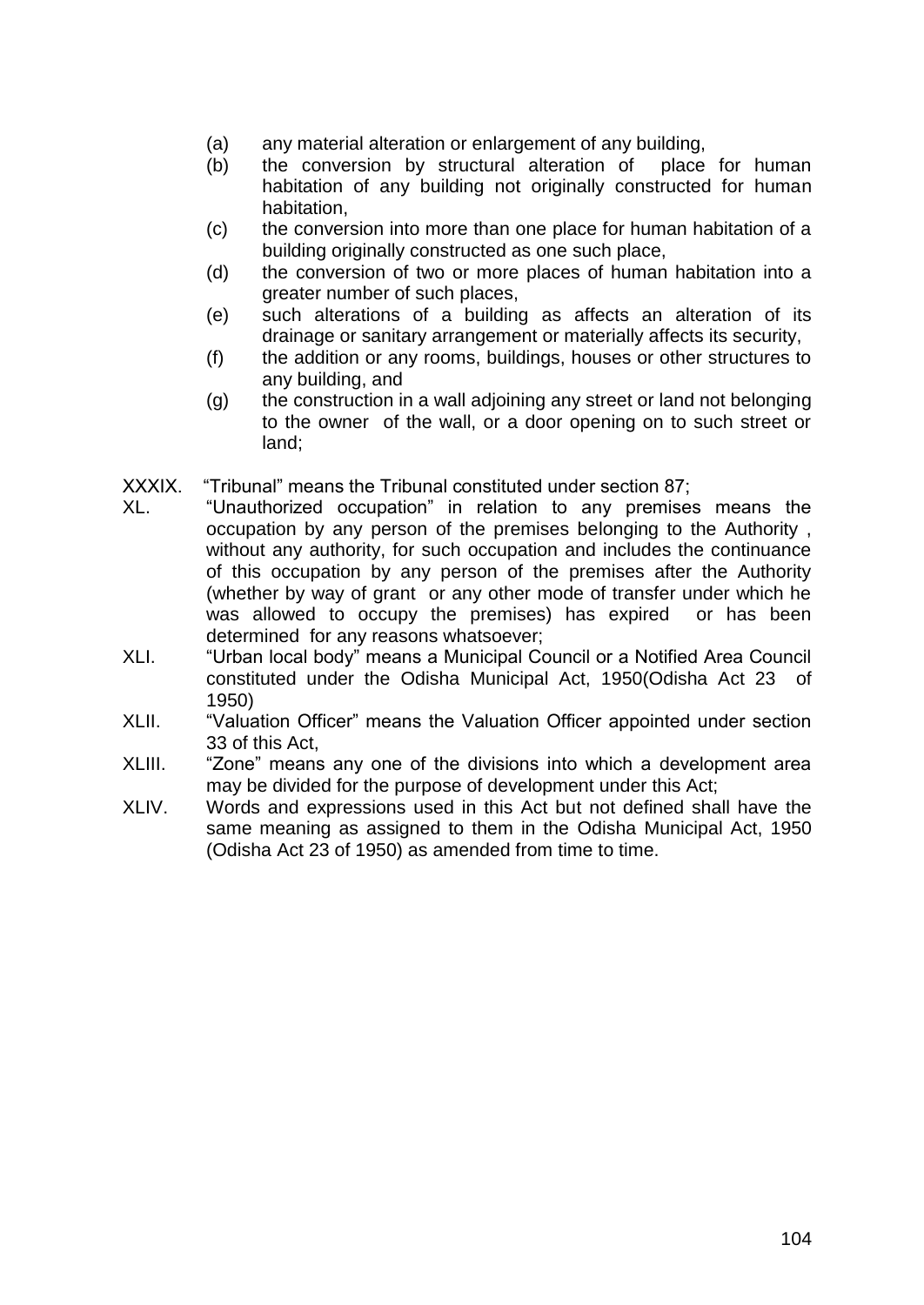## **ANNEXURE-III**

### **EXTRACT FROM ODA RULES 1983**

## **(1) Definitions:**

- (i) "Act" means the Odisha Development Authorities Act, 1982,
- (ii) "Architect Member" means Urban Designer or Architect-member appointed under clause (f) of sub-section (5) of section-3;

"Board" means the Board of Enquiry appointed under Rule 13;

- (iii) "Engineer Member" means the Engineer Member appointed under clause (C) of sub-section (5) of section 3;
- (iv) "Finance Member" means the Finance and Accounts member appointed under clause (d) of sub-section(5) of section 3;
- (v) "Form" means a Form appended to these rules;
- (vi) "Gazette" means the Official Gazette of the State of Odisha;
- (vii) "Member" means a member of the Authority;
- (viii) "Planning Member" means the Town and Regional Planning Member appointed under clause (e) of sub-section (5) of section 3;
- (ix) "Registered Contractor" means a contractor registered under Rule-67;
- (x) "Section" means a section of the Act;
- **(2)** Words and expressions used, but not defined in these rules shall have the same meaning as respectively assigned to them in the Act.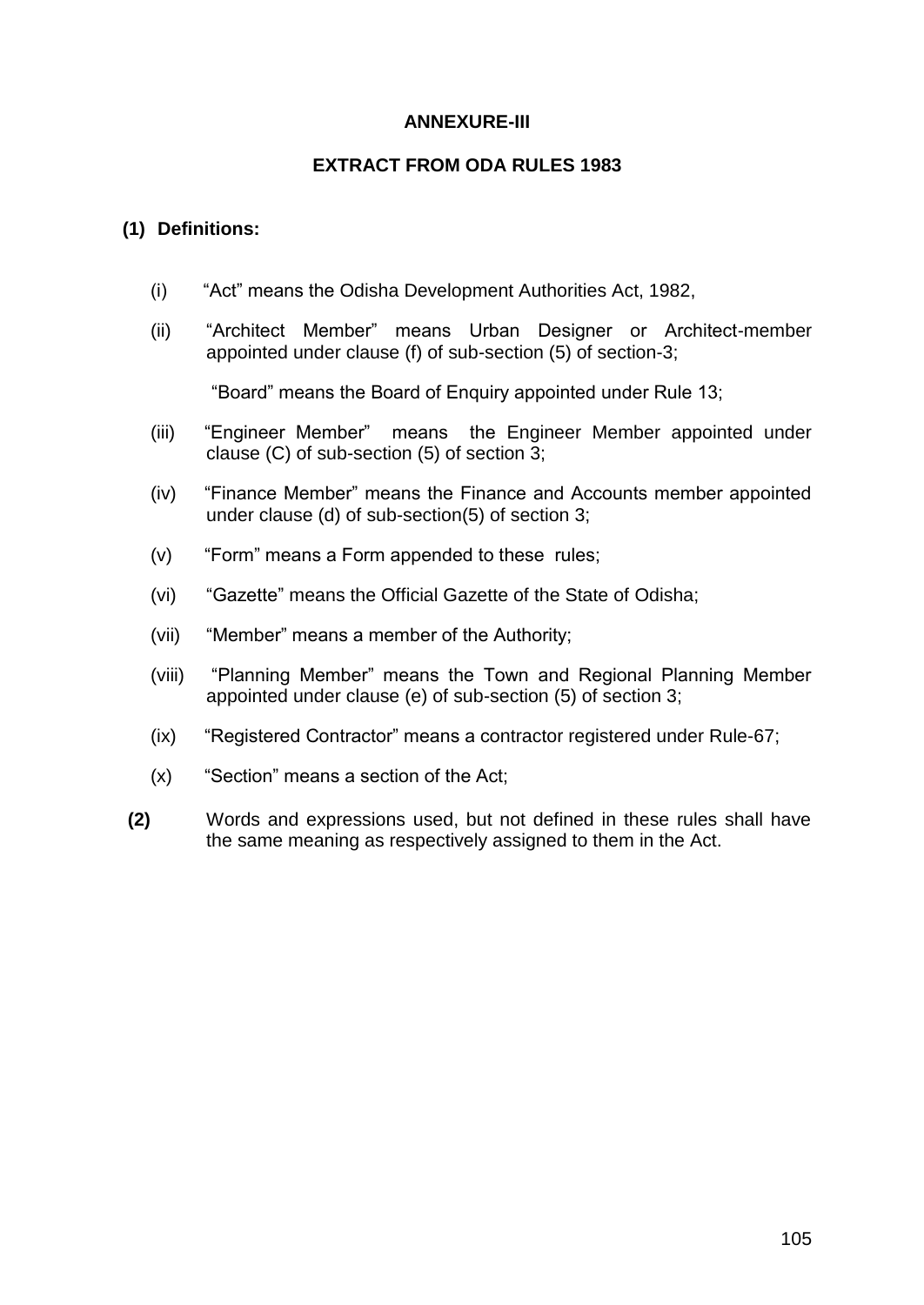### **ANNEXURE-IV**

#### **EXTRACT FROM NATIONAL BUILDING CODE OF INDIA, 2005**

#### 1. **Definitions**

**Accessory use** - Any use of the premises subordinate to the principal use and customarily incidental to the principal use

**Alteration** - A change from one type of occupancy to another, or a structural change, such as an addition to the area or height, or the removal of part of a building, or any change to the structure, such as the construction of cutting into or removal of any wall, partition, column, beam, joist, floor or other support, or a change to or closing of any required means of ingress or egress or a change to the fixtures or equipment.

**Approved** - Approved by the Authority having jurisdiction

**Building Height of** - The vertical distance measured, in the case of flat roofs from the average level of the ground around and contiguous to the building or as decided by the Authority to the terrace of last livable floor of the building adjacent to the external walls; and in the case of pitched roofs, upto the point where the external surface of the outer wall intersects the finished surface of the sloping roof, and in the case of gables facing the road, the midpoint between the eaves level and the ridge. Architectural features serving no other function except that of decoration shall be excluded for the purpose of measuring heights.

**Building line** - The line up to which the plinth of a building adjoining a street or an extension of a street or on a future street may lawfully extend. It includes the lines prescribed, if any, in any scheme. The building line may change from time to time as decided by the Authority.

**Conversion**- The change of occupancy or premises to any occupancy or use requiring additional occupancy permit.

**Drain** - A conduit or channel for the carriage or storm water, sewage, waste water or other water-borne wastes in a building drainage system.

**Drainage** - The removal of any liquid by a system constructed for the purpose.

**Occupancy or use group** - The principal occupancy for which a building or a part of a building is used or intended to be used; for the purpose of classification of a building according to occupancy, an occupancy shall be deemed to include the subsidiary occupancies which are contingent upon it.

**Occupier** - Occupier includes any person for the time being, paying or liable to pay rent or any portion of rent of the building in respect of which it is used, or compensation or premium on account of the occupation of such building and also a rent free tenant, but does not include a lodger, and the words "occupy" and "occupation" do not refer to the lodger. An owner living in or otherwise using his own building shall be deemed to be the occupier thereof.

Operational construction/Installation- A construction/ installation put up by Government Departments for operational purposes

**Owner** - Person or body having a legal interest in land and/or building thereon. This includes free holders, leaseholders or those holding a sub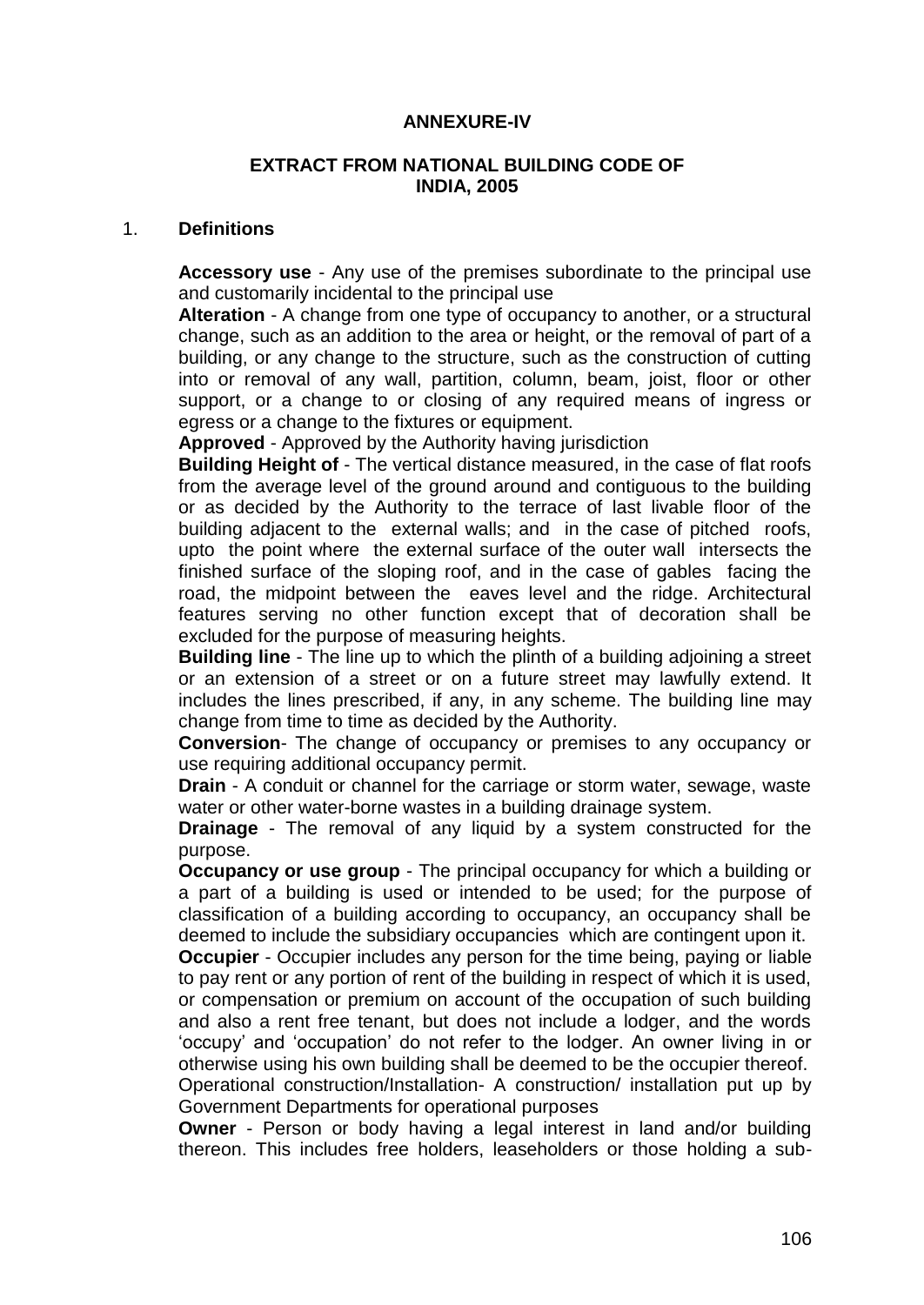lease which both bestows a legal right to occupation and gives rise to liabilities in respect of safety or building condition.

In case of lease or sub-lease holders, as far as ownership with respect to the structure is concerned, the structure of a flat or structure on a plot belongs to the allottee/ lessee till the allotment/lease subsists.

**Permit** - A permission or authorization in writing by the Authority to carry out work regulated by the code.

Registered Architect, Engineer, Structural Engineer, Supervisor, Town Planner, Landscape Architect, Urban Designer - qualified architect, engineer, structural engineer, supervisor, town planner, landscape architect or urban designer who has been registered by the Authority or by the body governing such profession and constituted under a statute, as may be applicable. The registration requirements of these professionals shall be as given in Annexure – A.

Notes -

- 1. Unless specified otherwise, the word "engineer" shall mean "civil engineer' or 'Architectural Engineer'
- 2. The work "licensing/licensed etc, if used by the Authority in the above context shall be deemed to mean "registration/registered" / empanelment etc.
- 2.15 Road- See 2.25
- 2.16 Road line- See 2.27
- 2.17 Room Height The vertical distance measured from the finished floor surface to the finished ceiling surface. Where a finished ceiling is not provided, the underside of the joists or beams or tie beams shall determine the upper point of measurement for determining the head room.
- 2.18 Sanctioned plan The set of plans and specifications submitted in connection with a building or development and duly approved and sanctioned by the Authority.
- 2.19 Service road A road/ lane provided at the rear or side of a plot for service purposes.
- 2.20 Set back line A line usually parallel to the plot boundaries and laid down in each case by the Authority, beyond which nothing can be constructed towards the site boundaries.
- 2.21 Site (plot) A parcel (piece) of land enclosed by definite boundaries
- 2.22 Street level or Grade- The officially established elevation or grade of the centre line of the street upon which a plot fronts and if there is no officially established grade, the existing grade of the street at its midpoint
- 2.23 Street line The line defining the side limits of a street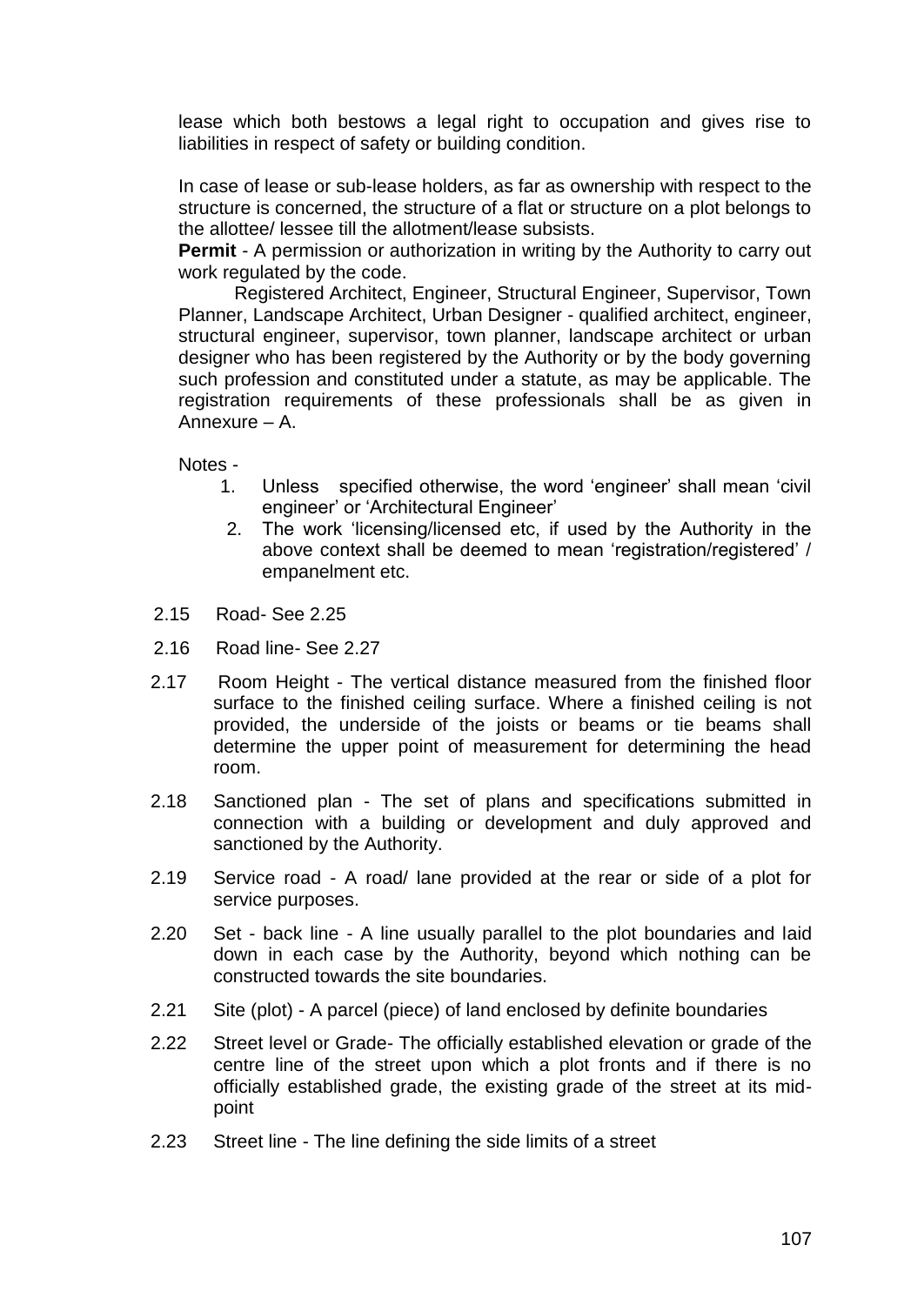2.24 Unsafe - Building- Buildings which are structurally and constructionally unsafe or insanitary or not provided with adequate means of egress or which constitute a fire hazard or are otherwise dangerous to human life or which in relation to existing use constitute a hazard to safety or health or public welfare, by reason of inadequate maintenance, dilapidation or abandonment.

### **2. Regulations for Ventilation shaft.**

For ventilating the spaces for water closets and bath rooms if not opening on to front, side, rear and interior open spaces, these shall open on the ventilation shaft, the size of which shall not be less than the values given below;

| <b>Height of</b><br>buildings in<br><b>Meter</b> | Size of ventilation shaft<br>in Square Meter | <b>Minimum dimension of</b><br>one side of the shaft in<br><b>Meter</b> |
|--------------------------------------------------|----------------------------------------------|-------------------------------------------------------------------------|
| Upto 10                                          | 1.2                                          | 0.9                                                                     |
| Upto 12                                          | 2.8                                          | 1.2                                                                     |
| Upto 18                                          | 4.0                                          | 1.5                                                                     |
| Upto 24                                          | 5.4                                          | 1.8                                                                     |
| Upto 30                                          | 8.0                                          | 2.4                                                                     |
| Above 30                                         | 9.0                                          | 3.0                                                                     |

# 3. **Regulations for Life Safety**

Every building shall be so constructed, equipped, maintained and operated as to avoid undue danger to the life and safety of the occupants from fire, smoke, fumes or panic during the time period necessary for escape.

For general exit requirements, occupant load ,capacities of exits ,arrangements of exits, number of exits, doorways, corridors and passage ways ,internal stair case, external stair case, horizontal exits, fire towers, ramps, fire lifts, emergency and escape lighting, illumination of means of exit and fire detection and warning, the relevant provisions in clause-4, part-4 or NBC, 2005 shall be referred.

### 4. **Requirements of parts of Building**

Every parts of the building and other building related activities shall be planned and designed in accordance with the clause-12, part-3 of NBC, 2005.

### **5. Fire Safety Requirements**

Building shall be so planned, designed and constructed so as to ensure fire safety and this shall be done in accordance with the part-4, Fire and Life Safety of the National Building Code of India 2005.

### 6. **Structural Design**

The structural design of any item of masonry, timber, plain and reinforced concrete and steel in a building shall be carried out in accordance with part-6, Structural Design of NBC.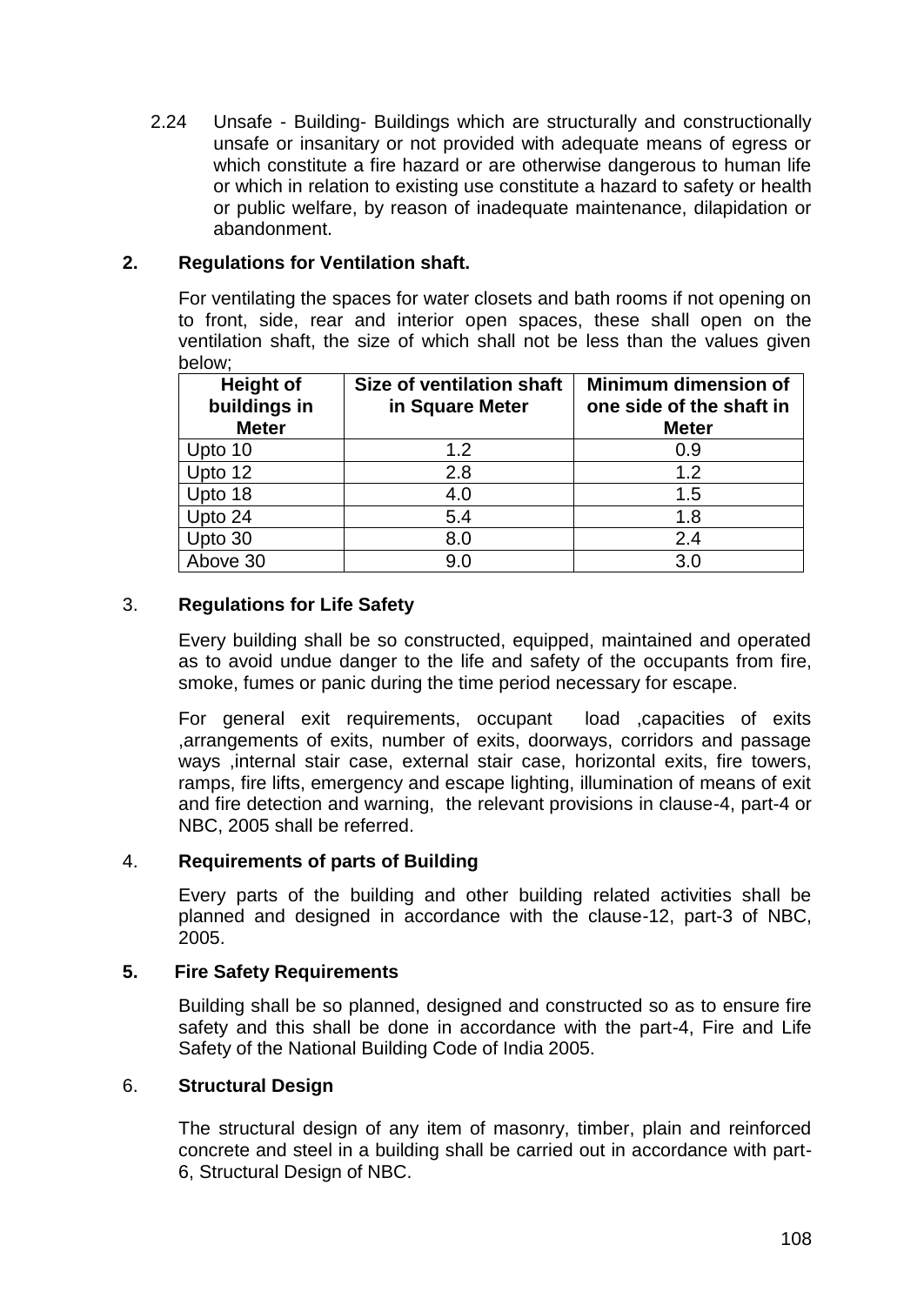### 7**. Quality of Material and Workmanship**

All materials and workmanship shall be of good quality conforming generally to accepted standards of Public Works Department of Odisha, BIS Specifications and codes as included in part-5 Building materials and Part-7 Constructional Practices and Safety of the National Building Code of India, 2005.

#### 8. **Building Services**

The Planning design and installation of electrical installations, airconditioning and heating work, installation of lifts and escalators in a building shall be carried out in accordance with part-8 (Building Services) of the National Building Code of India 2005.

#### 9. **Water supply requirements**

The requirements of water supply in a building shall be accordance with the provision of the National Building Code, 2005 as amended from time to time.

#### **10. Structural Safety for Natural Hazard Protection**

For building more than three storeys (including ground floor) or more than 12.0 meter height and important facilities like water works, overhead tank, telephone exchange, bridges and culverts, electric substation, transmission towers, the requirements specified in the BIS Code and Guidelines and other documents shall be observed for structural safety and natural hazards protection of buildings.

#### **11. Civic Amenities**

In group housing, residential lay-outs and Integrated Townships, the civic amenities shall be provided as specified in clause-5.5., part-3 of the National Building Code of India, 2005.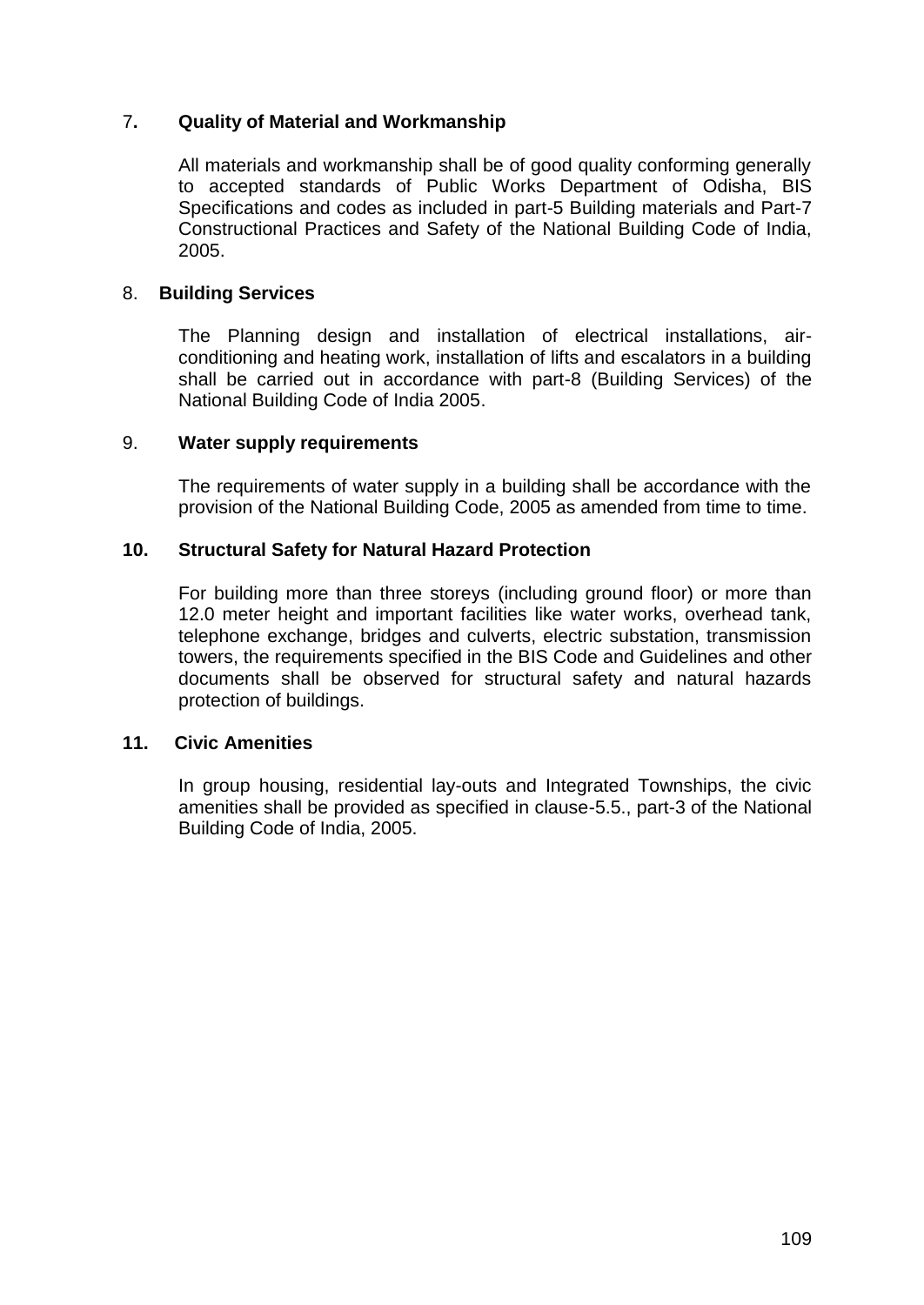### **ANNEXURE – V**

# **STANDARDS FOR WATER, SANAITARY AND FIRE SAFETY REQUIRMENTS**

#### **1. PER CAPITA WATER REQUIREMENT FOR VARIOUS OCCUPANCIES / USES**

| SI.<br>No.     | <b>Type of Occupancy</b>                                     | <b>Consumption</b><br>per Capita |  |  |
|----------------|--------------------------------------------------------------|----------------------------------|--|--|
|                |                                                              | per day (in It.)                 |  |  |
| $\mathbf{1}$   | <b>Residential</b>                                           |                                  |  |  |
|                | a) In living units                                           | 135                              |  |  |
|                | b) Hotels with lodging accommodation (per                    | 180                              |  |  |
|                | bed)                                                         |                                  |  |  |
| $\overline{2}$ | Educational                                                  |                                  |  |  |
|                | a) Day schools                                               | 45                               |  |  |
|                | b) Boarding Schools                                          | 135                              |  |  |
| 3              | Institutional (Medical Hospitals)                            |                                  |  |  |
|                | a) No. of beds not exceeding<br>100                          | 340                              |  |  |
|                | b) No. of beds exceeding<br>100                              | 450                              |  |  |
|                | Medical quarters and hostels<br>C)                           | 135                              |  |  |
| $\overline{4}$ | Assembly- Cinema theatres, auditoria, etc. (per              | 15                               |  |  |
|                | seat accommodation)                                          |                                  |  |  |
| 5              | Government or semi public business<br>45                     |                                  |  |  |
| 6              | Mercantile (Commercial)                                      |                                  |  |  |
|                | a) Restaurants (per seat)                                    | 70                               |  |  |
|                | b) Other business building                                   | 45                               |  |  |
| $\overline{7}$ | Industrial                                                   |                                  |  |  |
|                | a) Factories where bath-rooms are to be                      | 45                               |  |  |
|                | provided                                                     | 30                               |  |  |
|                | b) Factories where bath-rooms are not to be                  |                                  |  |  |
|                | provided                                                     |                                  |  |  |
| 8              | Storage (including Warehouses)                               | 30                               |  |  |
| 9              | 30<br>Hazardous                                              |                                  |  |  |
| 10             | Intermediate Rail Stations (excluding mail and<br>$45(25)^*$ |                                  |  |  |
|                | express stops).                                              |                                  |  |  |
| 11             | <b>Junction Station</b>                                      | $70(45)^*$                       |  |  |
| 12             | <b>Terminal Stations</b><br>45                               |                                  |  |  |
| 13             | <b>International and Domestic Airports</b><br>70             |                                  |  |  |

| able |  |
|------|--|
|------|--|

The values in parenthesis are for such stations, where bathing facilities are not provided.

**Note:** The number of persons for Sl. No. 10 to 13 shall be determined by the average number of passenger handled by the station daily with due consideration given to the use the facilities.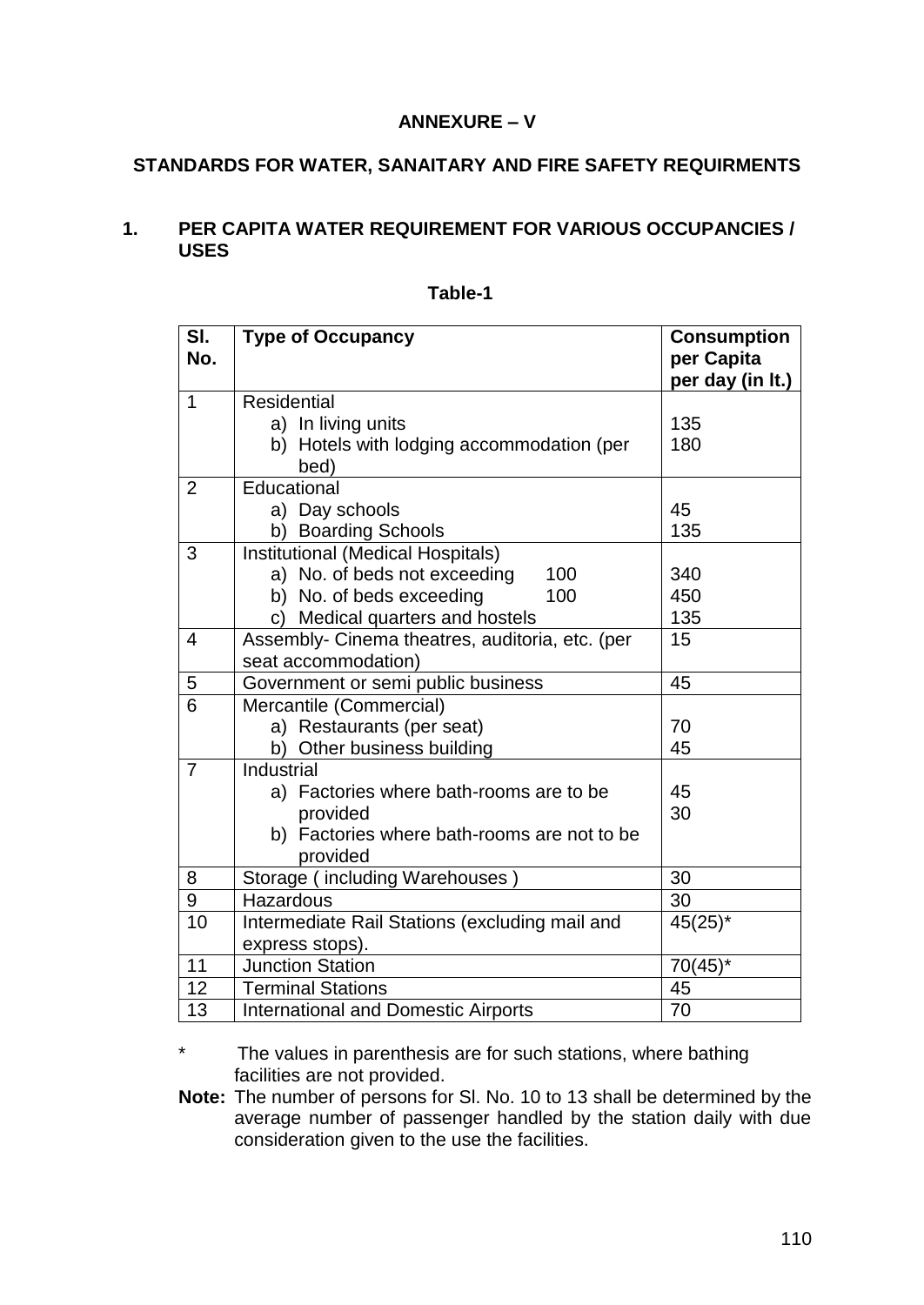### **FLUSHING STORAGE CAPACITIES**

| SI.<br>No.     | <b>Classification of Building</b>                                              | <b>Storage Capacity</b>                                                           |
|----------------|--------------------------------------------------------------------------------|-----------------------------------------------------------------------------------|
| 1 <sub>1</sub> | For tenements having common<br>conveniences                                    | 900 lt. net per w.c.<br>seat                                                      |
| 2.             | For residential premises other than<br>tenements having common<br>conveniences | 270 It. net for one<br>w.c. seat each and<br>180 lt. for each<br>additional seat. |
| 3.             | For factories and workshops                                                    | 900 lt. per w.c. seat<br>and 180 lt. per urinal.                                  |
| 4.             | For cinemas, public assembly hall,<br>etc.                                     | 900 lt. per w.c. seat<br>and 350 lt. per urinal.                                  |

#### **Table-3**

#### **DOMESTIC STORAGE CAPACITIES**

| SI.<br>No.         | <b>No. of Floors</b>                     | <b>Storage Capacity</b>                                  | <b>Remarks</b>                               |
|--------------------|------------------------------------------|----------------------------------------------------------|----------------------------------------------|
|                    |                                          | For premise occupied tenements with common conveniences: |                                              |
| Ground floor<br>1. |                                          | Nil                                                      | Provided down take<br>fittings are installed |
| 2.                 | Floors 2, 3,4,<br>5 and upper<br>floors  | 500 litre per<br>tenement                                |                                              |
|                    | For premises occupied as flats or blocks |                                                          |                                              |
| 1.                 | Ground floor                             | <b>Nil</b>                                               | Provided down take<br>fittings are installed |
| 2.                 | Floors 2, 3, 4,<br>5 and upper<br>floors | 500 litre per<br>tenement                                |                                              |

**Note:** 1: If the premises are situated at a place higher than the road level in front of the premises, storage at ground level shall be provided on the same lines as on other floors.

 2: The above storage may be permitted to be installed provided that the total domestic storage calculated on the above basis is not less than the storage calculated on the number of down take fittings according to scale given below:

| Down take taps  | 70 lt. each  |
|-----------------|--------------|
| <b>Showers</b>  | 135 lt. each |
| <b>Bathtubs</b> | 200 lt. each |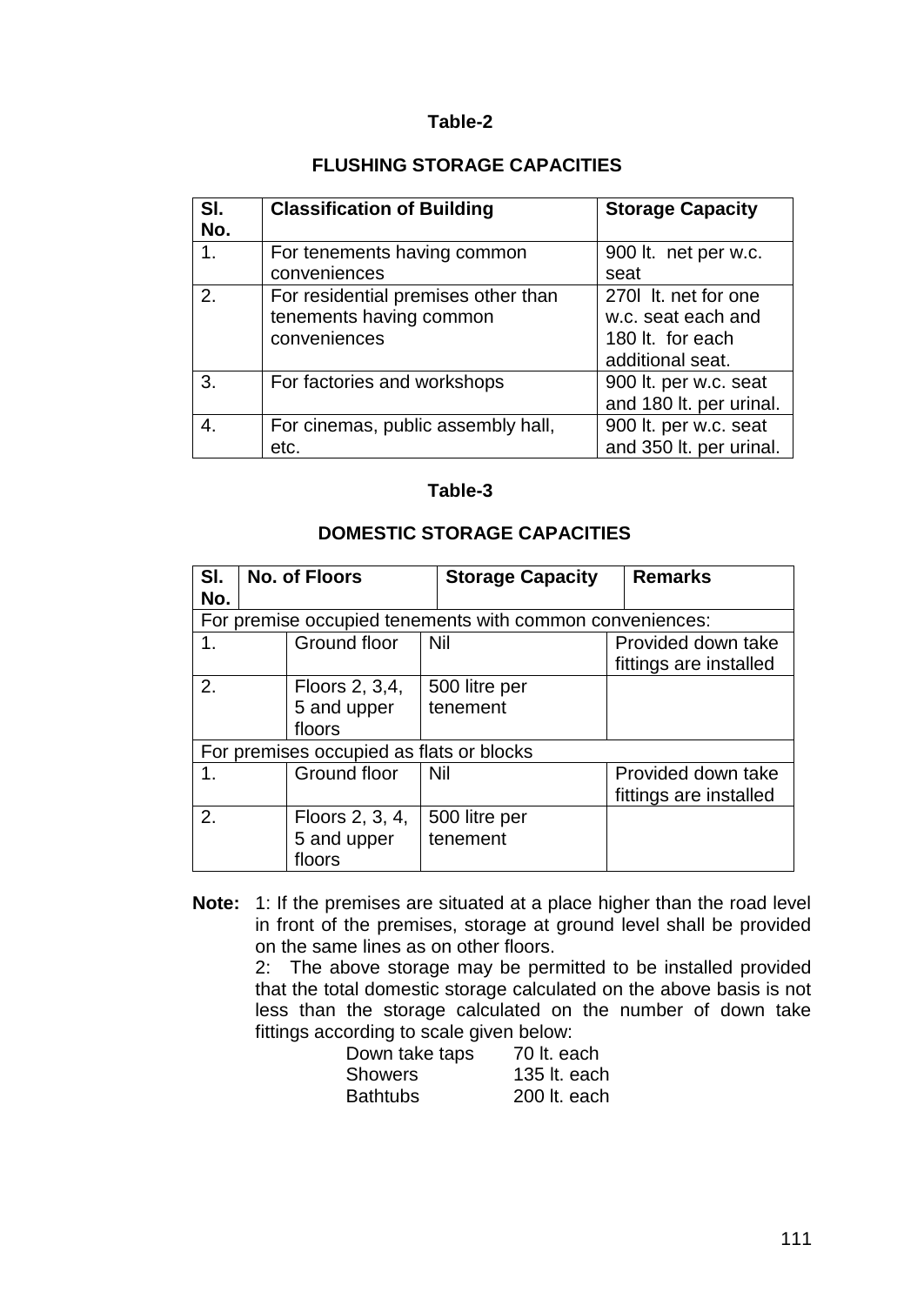### **2. SANITATION REQUIREMENTS FOR VARIOUS OCCUPANCIES.**

### **Table-4**

#### **SHOPS AND COMMERCIAL OFFICES**

| SI.<br>No. | <b>Sanitary Unit / Fittings</b> | <b>For Personnel</b>                                                                                                                                                                |
|------------|---------------------------------|-------------------------------------------------------------------------------------------------------------------------------------------------------------------------------------|
| 1.         | Water closet                    | One for every 25 persons or part<br>thereof exceeding 15 (including<br>employees and customers). For<br>female personnel 1 for every 15<br>persons or part thereof exceeding<br>10. |
| 2.         | <b>Drinking Water Fountain</b>  | One for every 100 person with a<br>minimum of one on each floor.                                                                                                                    |
| 3.         | Wash Basin                      | One for every 25 persons or part<br>thereof.                                                                                                                                        |
| 4.         | <b>Urinals</b>                  | Same as SI. No. 3 of Table 27                                                                                                                                                       |
| 5.         | <b>Cleaners' Sink</b>           | One per floor minimum, preferably<br>in or adjacent to sanitary rooms.                                                                                                              |

**Note:** Number of customers for the purpose of the above calculation shall be the average number of persons in the premises for a time interval of one hour during the peak period. For male-female calculation a ratio of 1: 1 may be assumed.

#### **Table-5**

#### **SANITARY REQUIREMENTS FOR HOTELS**

| SI.            | <b>Sanitary</b>         | <b>For Residential</b><br>For non residential Staff |                     |                    |
|----------------|-------------------------|-----------------------------------------------------|---------------------|--------------------|
| No.            | <b>Unit</b>             | staff                                               | For male            | For female         |
| 1 <sub>1</sub> | Water                   | One per 8                                           | 1 for 1-15 persons  | 1 for 1-12 persons |
|                | Closet                  | Persons omitting                                    | 2 for 16-35 persons | 2 for 13-25        |
|                | (W.C.)                  | occupants of the                                    | 3 for 36-65 persons | persons            |
|                |                         | attached water                                      | 4 for 66-100        | 3 for 26-40        |
|                |                         | closet minimum                                      | persons             | persons            |
|                |                         | of 2 if both sexes                                  |                     | 4 for 41-57        |
|                |                         | are lodged                                          |                     | persons            |
|                |                         |                                                     |                     | 5 for 58-77        |
|                |                         |                                                     |                     | persons            |
|                |                         |                                                     |                     | 6 for 78-100       |
|                |                         |                                                     |                     | persons            |
| 2.             | <b>Ablution</b><br>Taps | One in each W.C                                     | One in each W.C     | One in each W.C.   |
| 3.             | Urinals                 | Nil                                                 | Nil upto 6 persons  | Nil                |
|                |                         |                                                     | 1for 7-20 persons   |                    |
|                |                         |                                                     | 2 for 21-45 persons |                    |
|                |                         |                                                     | 3 for 40-70 persons |                    |
|                |                         |                                                     | 4 for 71-100        |                    |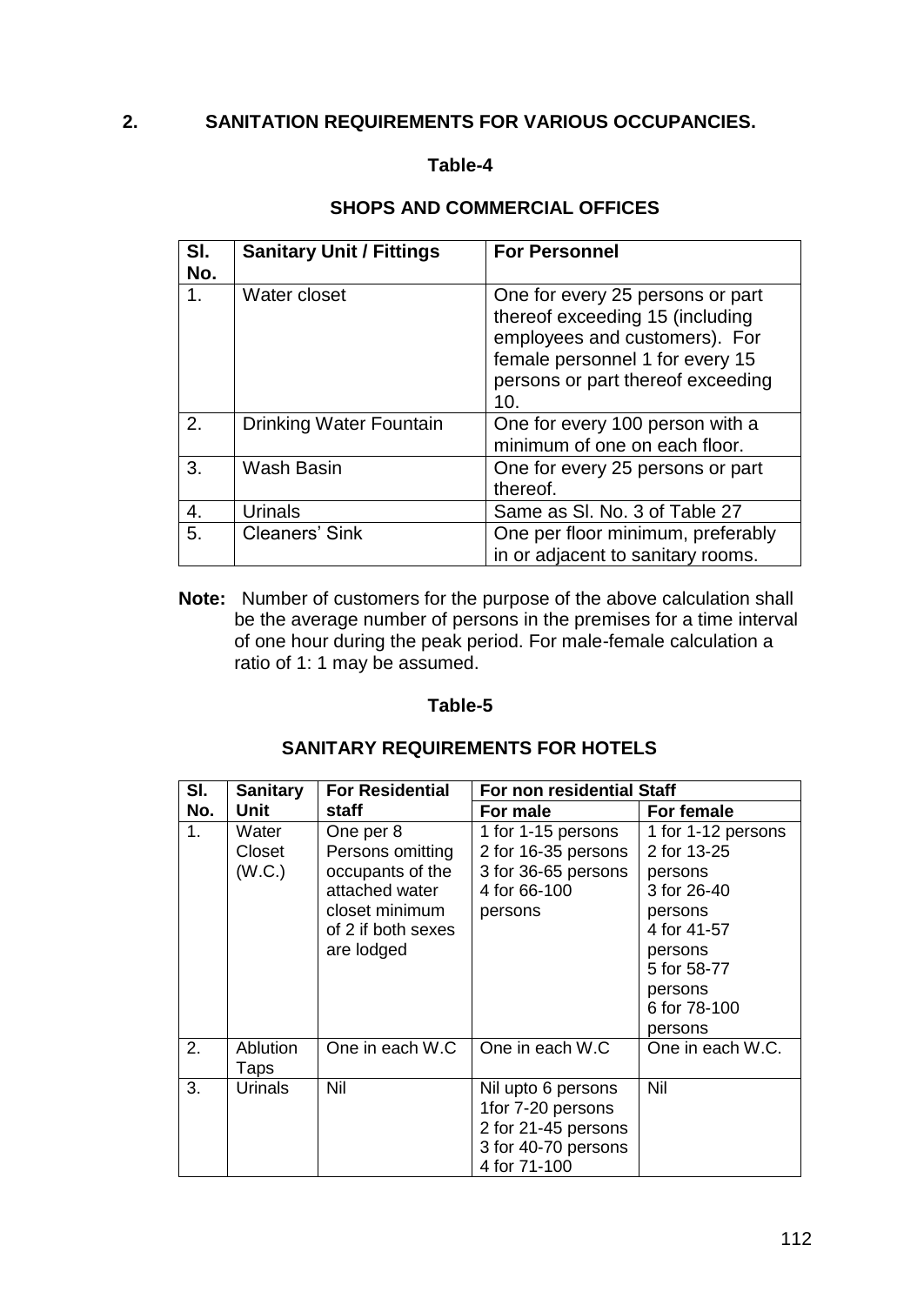|    |                       |                                                                                  | persons                                                                                   |                                                                                        |
|----|-----------------------|----------------------------------------------------------------------------------|-------------------------------------------------------------------------------------------|----------------------------------------------------------------------------------------|
| 4. | Wash<br><b>Basins</b> | One per 10<br>persons omitting<br>each basin<br>installed in the<br>room / suite | 1 for 15 persons<br>2 for 16-35 persons<br>3 for 36-65 persons<br>4 for 66-100<br>persons | 1 for 1-12<br>2 for 13-25<br>3 for 26-40<br>4 for 41-57<br>5 for 58-77<br>6 for 78-100 |
| 5. | <b>Baths</b>          | One per 10<br>persons omitting<br>occupants of<br>room with bath in<br>suite     | Nil                                                                                       | Nil                                                                                    |
| 6. | Slop<br><b>Sinks</b>  | One per 30 Bed<br>rooms (one per<br>floor minimum)                               | Nil                                                                                       | Nil                                                                                    |
| 7. | Kitchen<br>Sink       | One in each<br>Kitchen                                                           | One in each<br>Kitchen                                                                    | One in each<br>Kitchen                                                                 |

#### **FOR PUBLIC REST ROOMS**

| SI.<br>No. | <b>Sanitary Unit</b> | <b>For Male</b>                                                                                                              | <b>For Female</b>                                                                                                 |
|------------|----------------------|------------------------------------------------------------------------------------------------------------------------------|-------------------------------------------------------------------------------------------------------------------|
| 1.         | <b>Water Closet</b>  | One per 100<br>persons upto 400<br>persons; for over<br>400 add at the<br>rate of one per<br>250 persons or<br>part thereof. | Two for 10 persons upto<br>200 persons; over 200<br>add at the rate of one<br>per 100 persons or part<br>thereof. |
| 2.         | <b>Ablution Taps</b> | One in each W.C.                                                                                                             | One in each W.C.                                                                                                  |
| 3.         | <b>Urinals</b>       | One for 50<br>persons or part<br>thereof.                                                                                    | Nil, upto 6 persons<br>1 for 7-20 persons<br>2 for 21-45 persons<br>3 for 46-70 persons<br>4 for 71-100 persons   |
| 4.         | <b>Wash Basins</b>   | One per W.C.<br>and urinal<br>provided                                                                                       | One per W.C.                                                                                                      |
| 5.         | <b>Baths</b>         |                                                                                                                              |                                                                                                                   |
| 6.         | <b>Slop Sinks</b>    |                                                                                                                              |                                                                                                                   |
| 7.         | Kitchen Sink         | One in each<br>Kitchen                                                                                                       | One in each Kitchen                                                                                               |

**Note:** i) It may be assumed that the two-thirds of the number are males and one- third females

 ii) One water tap with drainage arrangements shall be provided for every 50 persons or part thereof in the vicinity of water closet and urinals.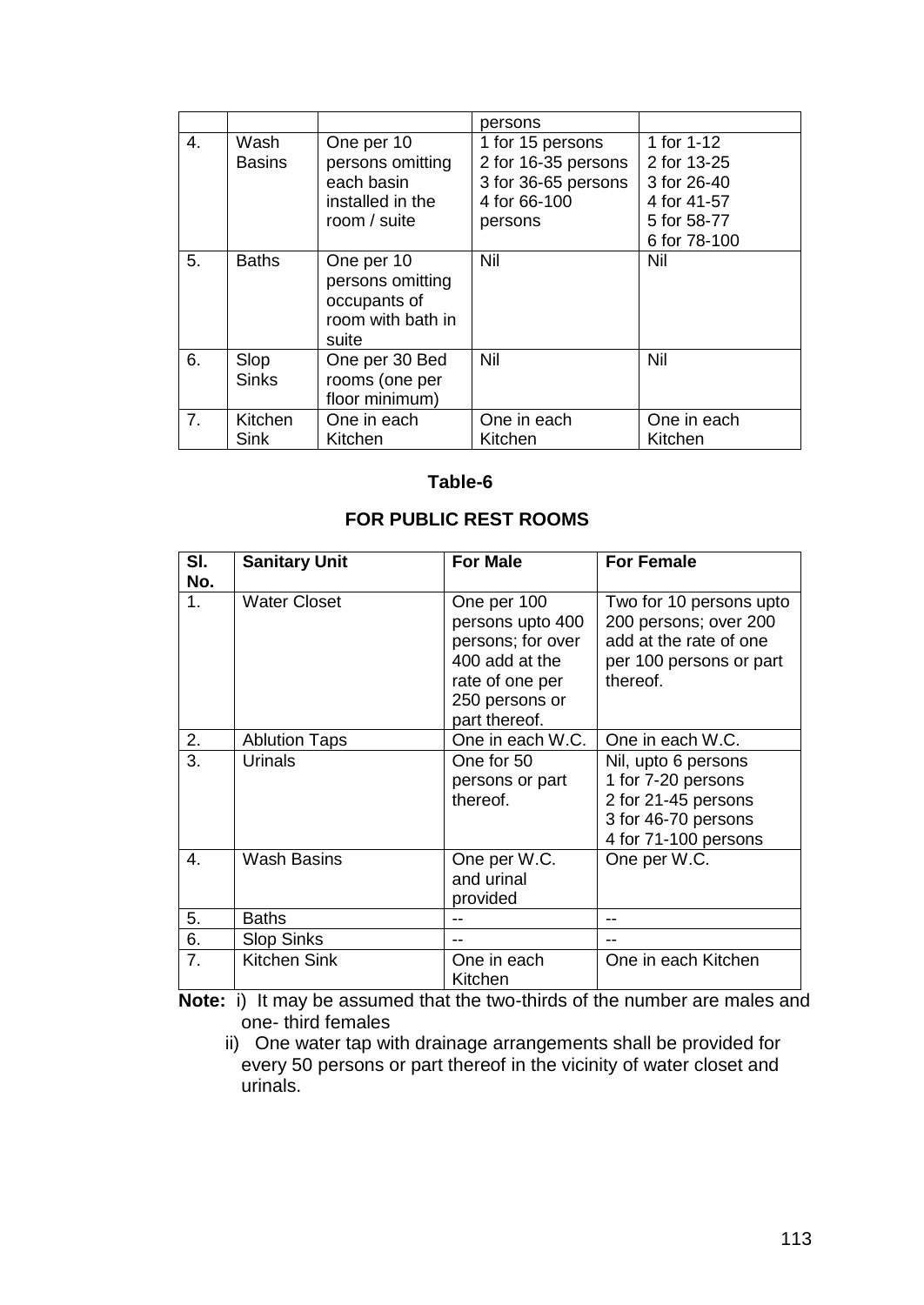# **SANITATION REQUIREMENTS FOR EDUCATIONAL OCCUPANCY**

| SI.<br>No. | <b>Boarding Institution</b><br><b>Sanitary</b><br>Unit |                                                     |                                               | <b>Other Educational</b><br><b>Institution</b>   |                                               |
|------------|--------------------------------------------------------|-----------------------------------------------------|-----------------------------------------------|--------------------------------------------------|-----------------------------------------------|
|            |                                                        | For Boys                                            | <b>For Girls</b>                              | <b>For Boys</b>                                  | <b>For Girls</b>                              |
| 1.         | Water<br><b>Closet</b><br>(W.C.)                       | One for<br>every 8<br>pupils or<br>part<br>thereof  | One for every<br>6 pupils or<br>part thereof  | One for 40<br>pupils or<br>part thereof          | One for every<br>25 pupils or<br>part thereof |
| 2.         | Ablution<br><b>Taps</b>                                | One in<br>each<br>W.C.                              | One in each<br>W.C.                           | One in<br>each W.C.                              | One in each<br>W.C.                           |
| 3.         | <b>Urinals</b>                                         | One per<br>every 25<br>pupils or<br>part<br>thereof | --                                            | One per<br>every 20<br>pupils or<br>part thereof | $\overline{a}$                                |
| 4.         | Wash<br><b>Basins</b>                                  | One for<br>every 8<br>pupils or<br>part<br>thereof  | One for every<br>6 pupils or<br>part thereof  | One for<br>every 40<br>pupils or<br>part thereof | One for every<br>40 pupils or<br>part thereof |
| 5.         | <b>Baths</b>                                           | One for<br>every 8<br>pupils or<br>part<br>thereof  | One for every<br>6 pupils or<br>part thereof  | One for 40<br>pupils or<br>part thereof          | One for every<br>25 pupils or<br>part thereof |
| 6.         | <b>Drinking</b><br>Water<br><b>Fountains</b>           | One for<br>every 50<br>pupils or<br>part<br>thereof | One for every<br>50 pupils or<br>part thereof | One for<br>every 50<br>pupils or<br>part thereof | One for every<br>50 pupils or<br>part thereof |
| 7.         | <b>Cleaners</b><br><b>Sink</b>                         | One per<br>Floor<br>minimum                         | One per Floor<br>minimum                      | One per<br>Floor<br>minimum                      | One per Floor<br>minimum                      |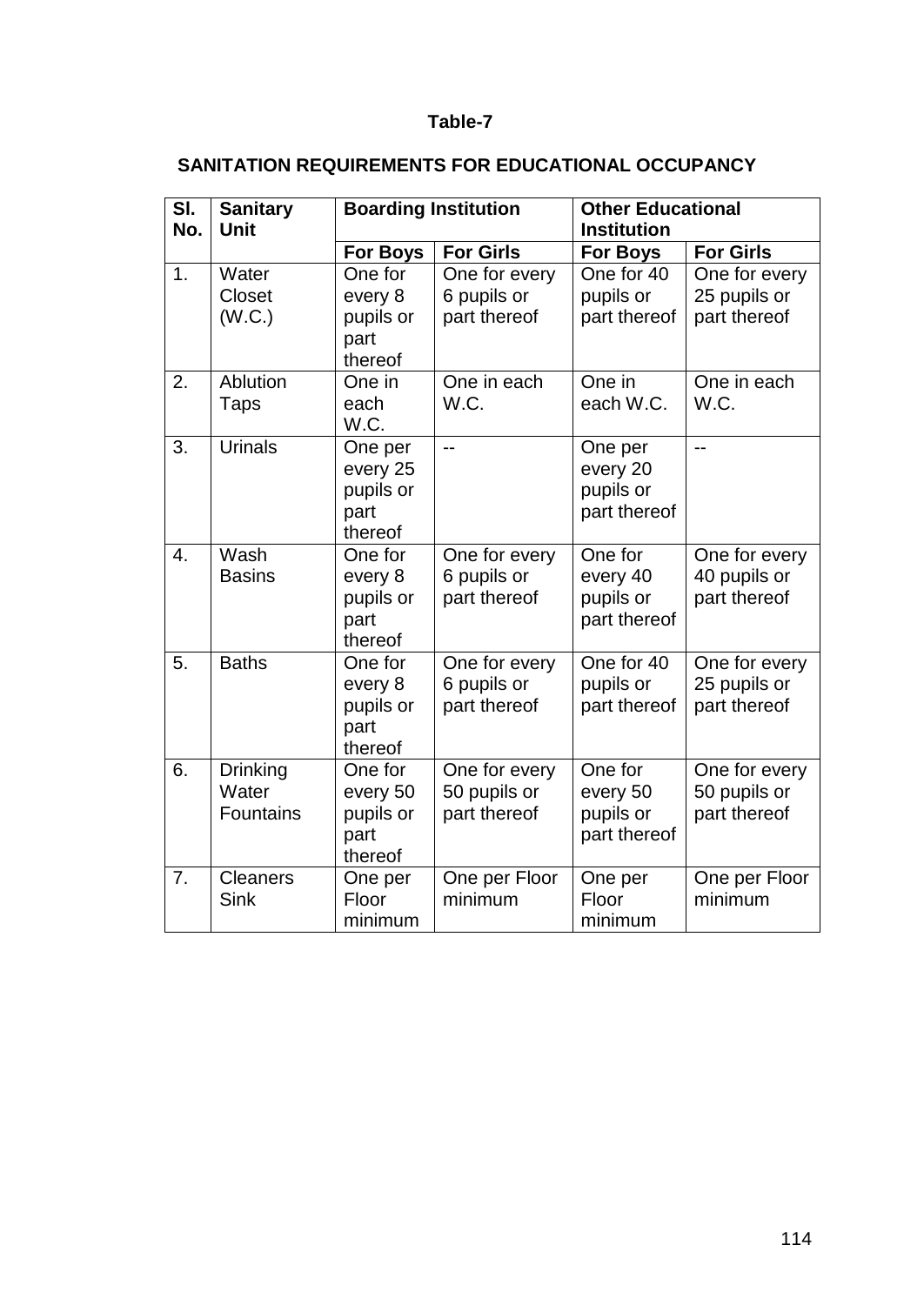| SI.<br>No. | <b>Sanitary Unit</b>            | <b>Requirement</b>                         |
|------------|---------------------------------|--------------------------------------------|
|            | <b>Water Closet</b>             | One for every 15 pupils or part<br>thereof |
| 2.         | <b>Ablution Taps</b>            | One in each W.C.                           |
| 3.         | Urinals                         |                                            |
| 4.         | <b>Wash Basins</b>              | One for every 15 pupils or part<br>thereof |
| 5.         | <b>Baths</b>                    | One bath sink per 40 pupils                |
| 6.         | <b>Drinking Water Fountains</b> | One for every 50 pupils or part<br>thereof |
| 7.         | <b>Cleaners Sink</b>            |                                            |

### **SANITATION REQUIRMENTS FOR NURSERY SCHOOLS**

- Note: 1. One water tap with draining arrangements shall be provided for every 50 persons or part thereof, in the vicinity of water closets and urinal.
	- 2. For teaching staff, the schedule of sanitary units to be provided shall be the same as in case of office buildings (Table 27).

### **Table-9**

### **SANITATION REQUIREMENTS FOR INSTITUTIONAL (MEDICAL) OCCUPANCY-HOSPITAL**

| SI.<br>No. | <b>Sanitary</b><br><b>Unit</b> | <b>Hospitals With</b><br><b>indoor Patient</b><br><b>Ward</b>                   | <b>Hospitals With outdoor Patient</b><br><b>Wards</b> |                                                  |
|------------|--------------------------------|---------------------------------------------------------------------------------|-------------------------------------------------------|--------------------------------------------------|
|            |                                | For Males &<br>females                                                          | <b>For Males</b>                                      | <b>For Females</b>                               |
| 1.         | Water Closet<br>(W.C.)         | One for every 6<br>beds or part thereof                                         | One for<br>every 100<br>persons or<br>part thereof    | Two for every 100<br>persons or part<br>thereof  |
| 2.         | Ablution taps                  | One in each W.C.                                                                | One in each<br>W.C.                                   | One in each W.C.                                 |
| 3.         | <b>Wash Basins</b>             | Two upto 30 bed;<br>add one for every<br>additional 30 beds;<br>or part thereof | One for<br>every 100<br>persons or<br>part thereof    | One for every 100<br>persons or part<br>thereof. |
| 4.         | <b>Baths with</b><br>Shower    | One bath with<br>shower for every 8<br>beds or part<br>thereof.                 |                                                       |                                                  |
| 5.         | Bed pan<br>washing sink        | One for each ward                                                               |                                                       |                                                  |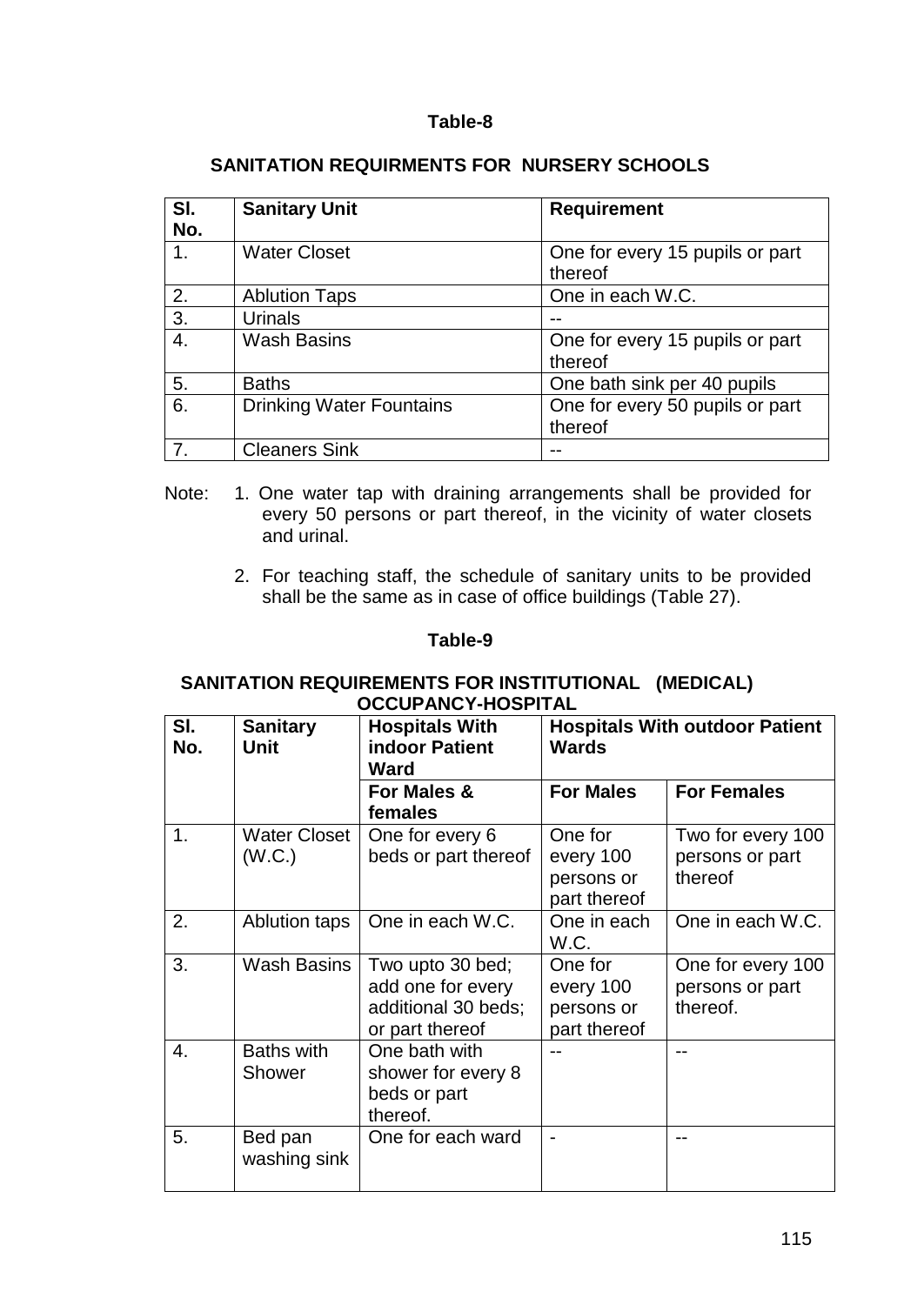| 6. | Cleaner's                                                               | One for each ward | One per floor                                     | One per floor |
|----|-------------------------------------------------------------------------|-------------------|---------------------------------------------------|---------------|
|    | <b>Sinks</b>                                                            |                   | minimum                                           | minimum       |
| 7. | Kitchen<br>sinks & dish<br>Washers<br>(where<br>Kitchen is<br>provided) | One for each ward | --                                                |               |
| 8. | <b>Urinals</b>                                                          |                   | One for<br>every 50<br>persons or<br>part thereof |               |

### **SANITATION REQUIREMENTS FOR ADMINISTRATIVE BUILDINGS**

| SI.<br>No. | <b>Sanitary Unit</b>                                           | <b>For Males</b>                                                                                                                                                                                                           | <b>For Females</b>                             |
|------------|----------------------------------------------------------------|----------------------------------------------------------------------------------------------------------------------------------------------------------------------------------------------------------------------------|------------------------------------------------|
| 1.         | Water Closet (W.C.)                                            | One for every 25<br>persons or part<br>thereof                                                                                                                                                                             | One for every 15<br>persons or part<br>thereof |
| 2.         | <b>Ablution Taps</b>                                           | One in each W.C.                                                                                                                                                                                                           | One in each W.C.                               |
| 3.         | <b>Wash Basins</b>                                             | One for every 25<br>persons or part<br>thereof                                                                                                                                                                             | One for every 25<br>persons or part<br>thereof |
| 4.         | <b>Baths with Shower</b>                                       | One on each floor                                                                                                                                                                                                          | One on each floor                              |
| 5.         | Bed pan washing sink                                           |                                                                                                                                                                                                                            |                                                |
| 6.         | <b>Cleaner's Sink</b>                                          | One per floor<br>minimum                                                                                                                                                                                                   | One per floor<br>minimum                       |
| 7.         | Kitchen sinks & dish<br>Washers (where<br>Kitchen is provided) | One for each floor                                                                                                                                                                                                         | One for each floor                             |
| 8.         | <b>Urinals</b>                                                 | Nil upto 6 persons<br>1 for 7-20 persons<br>2 for 21-45 persons<br>3 for 46-70 persons<br>4 for 71-100 persons<br>From 101 to 200<br>persons add at the<br>rate of 3%; for over<br>200 persons add at<br>the rate of 2.5%. |                                                |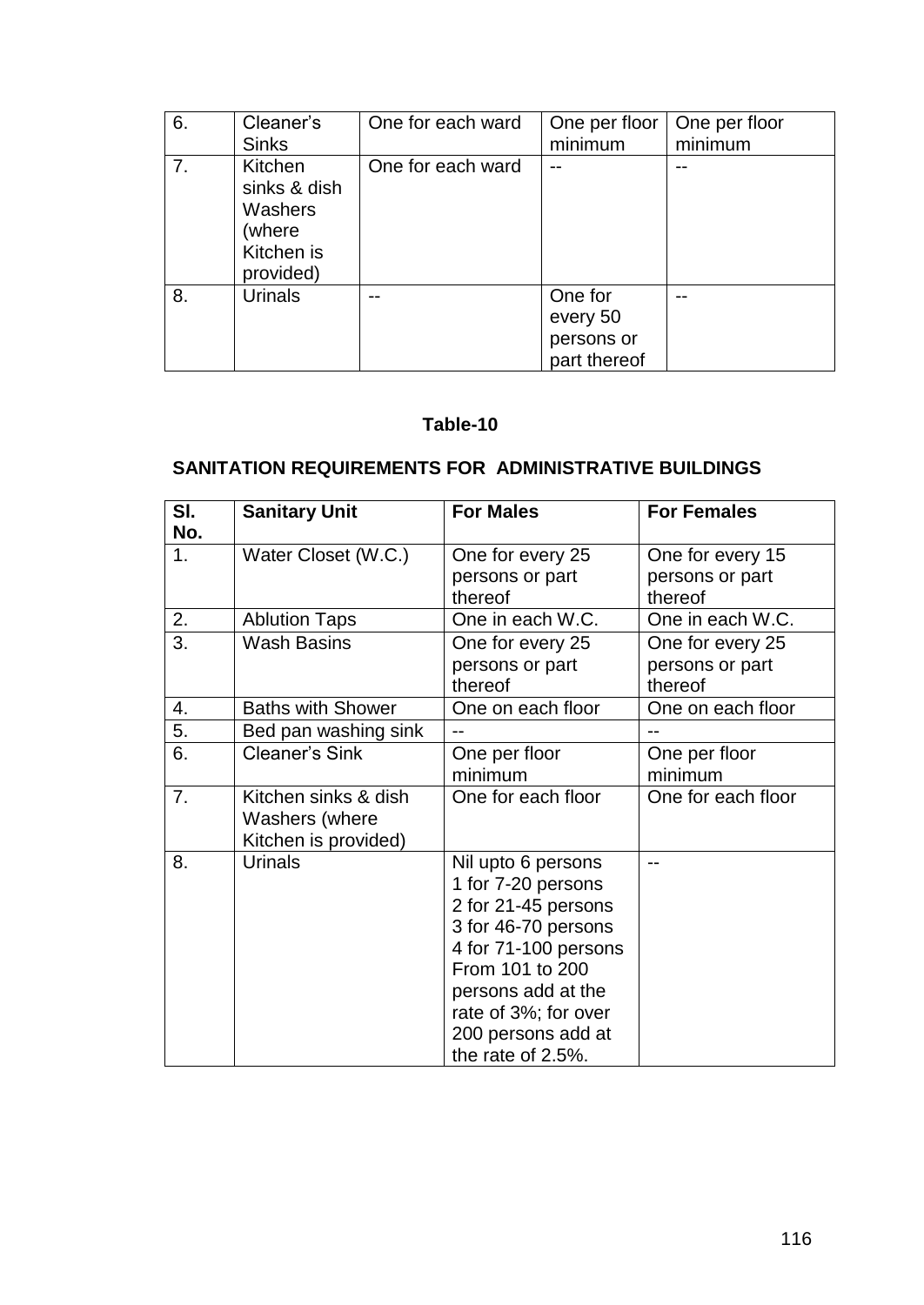#### **SANITATION REQUIREMENTS FOR INSTITUTIONAL (MEDICAL) OCCUPANCY(STAFF QUARTERS AND HOSTELS)**

| SI. | <b>Sanitary</b>     | <b>Doctor's Dormitories</b> |                 | <b>Nurses Hostel</b> |
|-----|---------------------|-----------------------------|-----------------|----------------------|
| No. | Unit                | <b>For Male Staff</b>       | For female      |                      |
|     |                     |                             | staff           |                      |
| 1.  | <b>Water Closet</b> | One for 4                   | One for 4       | One for 4 persons    |
|     |                     | persons                     | persons         | or part thereof      |
| 2.  | Ablution            | One in each                 | One in each     | One in each W.C.     |
|     | Taps                | W.C.                        | W.C.            |                      |
| 3.  | Wash Basins         | One for every 8             | One for every 8 | One for every 8      |
|     |                     | persons or part             | persons or part | persons or part      |
|     |                     | thereof                     | thereof         | thereof              |
| 4.  | Bath (with          | One for every 4             | One for every 4 | One for every 4      |
|     | shower)             | persons or part             | persons or part | persons or part      |
|     |                     | thereof                     | thereof         | thereof              |
| 5.  | Cleaner's           | One per floor               | One per floor   | One per floor        |
|     | <b>Sink</b>         | minimum                     | minimum         | minimum              |

### **Table-12**

#### **SANITATION REQUIREMENTS FOR GOVERNMENT AND PUBLIC BUSINESS OCCUPANCY AND OFFICES**

| SI. No.        | <b>Sanitary Unit</b>   | <b>For Male Personnel</b> | <b>For female Personnel</b> |
|----------------|------------------------|---------------------------|-----------------------------|
| 1 <sub>1</sub> | <b>Water Closet</b>    | One for 25 persons or     | One for 15 persons or       |
|                | (W.C.)                 | part thereof              | part thereof                |
| 2.             | <b>Ablution taps</b>   | One in each W.C.          | One in each W.C.            |
| 3.             | <b>Urinals</b>         | Nil upto 6 persons        |                             |
|                |                        | 1 for 7-20 persons        |                             |
|                |                        | 2 for 21-45 persons       |                             |
|                |                        | 3 for 46-70 persons       |                             |
|                |                        | 4 for 71-100 persons      |                             |
|                |                        | From 101 to 200 add       |                             |
|                |                        | at the rate of 3%; For    |                             |
|                |                        | over 200 persons add      |                             |
|                |                        | at the rate of 2.5%.      |                             |
| 4.             | <b>Wash Basins</b>     | One for every 25          | One for 15 persons or       |
|                |                        | persons or part thereof   | part thereof                |
| 5.             | Drinking water         | One for every 100         |                             |
|                | fountains              | persons with a            |                             |
|                |                        | minimum of one on         |                             |
|                |                        | each floor                |                             |
| 6.             | <b>Baths</b>           | Preferably one on each    | Preferably one on each      |
|                |                        | floor                     | floor                       |
| 7.             | <b>Cleaner's Sinks</b> | One per floor             |                             |
|                |                        | minimum; preferably in    |                             |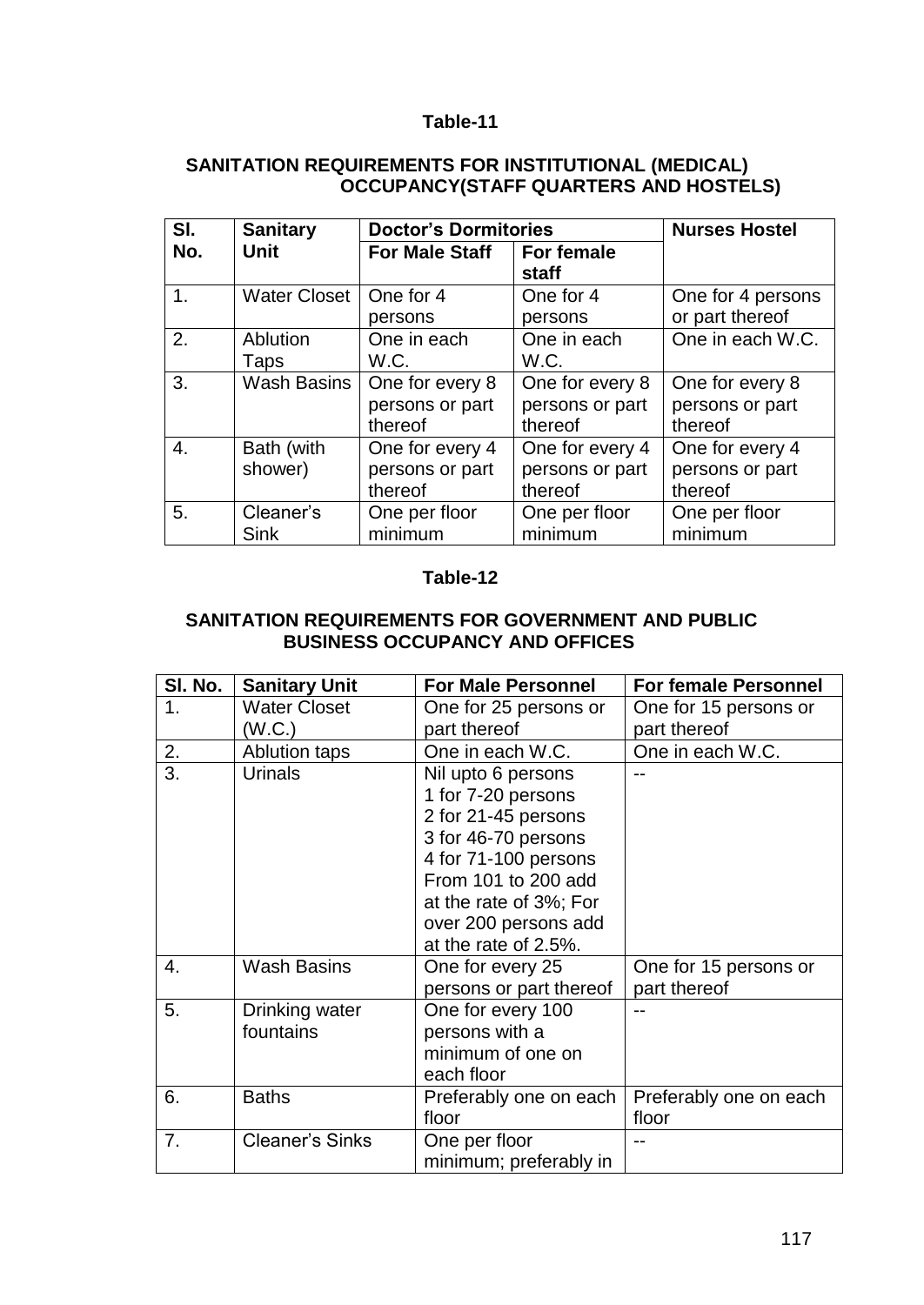| SI. No. | Sanitary Unit                                                        | <b>For Male Personnel</b> | <b>For female Personnel</b> |
|---------|----------------------------------------------------------------------|---------------------------|-----------------------------|
|         |                                                                      | or adjacent to sanitary   |                             |
|         |                                                                      | rooms.                    |                             |
| Note:   | One water tap with drainage arrangements shall be provided for every |                           |                             |

50 persons or part thereof in the vicinity of water closet and urinals.

### **Table-13**

#### **SANITATION REQUIREMENTS FOR RESIDENCES**

| SI.<br>No. | <b>Sanitary Unit</b>                | <b>Dwelling with</b><br>individual<br>conveniences | <b>Dwelling without individual</b><br>conveniences                                                        |
|------------|-------------------------------------|----------------------------------------------------|-----------------------------------------------------------------------------------------------------------|
| 1.         | <b>Bath Room</b>                    | One provided with<br>water tap                     | One for every two tenement                                                                                |
| 2.         | <b>Water Closet</b><br>(W.C.)       | One                                                | One for every two tenement                                                                                |
| 3.         | Sink (or<br>Nahani) in the<br>Floor | One                                                |                                                                                                           |
| 4.         | <b>Water Tap</b>                    | One                                                | One with drainage arrangement<br>in each tenement<br>One in common bath rooms and<br>common water closet. |

**Note: Where only one water closet is provided in a dwelling, the bath and water closet shall be separately accommodated.** 

#### **Table-14**

### **SANITATION REQUIREMENTS FOR ASSEMBLY OCCUPANCY BUILDINGS (CINEMA, THEATERS, AUDITORIA. ETC.)**

| SI.<br>No.  | <b>Sanitary</b><br><b>Unit</b> | <b>For Public</b>                                                                                                                  |                                                                                                                                         | <b>For Staff</b>                                   |                                                                    |
|-------------|--------------------------------|------------------------------------------------------------------------------------------------------------------------------------|-----------------------------------------------------------------------------------------------------------------------------------------|----------------------------------------------------|--------------------------------------------------------------------|
|             |                                | <b>Male</b>                                                                                                                        | <b>Female</b>                                                                                                                           | <b>Male</b>                                        | <b>Female</b>                                                      |
| $\mathbf 1$ | Water<br>Closet                | One for 100<br>persons upto 400<br>persons. For over<br>400 persons, add<br>at the rate of 1<br>per 250 persons<br>or part thereof | Two per 100<br>persons upto<br>200 persons.<br>For over 200<br>persons add<br>at the rate of<br>1 per 100<br>persons or<br>part thereof | One for 15<br>persons.<br>Two for 16-35<br>persons | One for<br>$1 - 12$<br>persons.<br>Two for<br>$13 - 25$<br>persons |
| 2           | Ablution<br>Taps               | One in each W.C.                                                                                                                   | One in each<br>W.C.                                                                                                                     | One in each<br>WC                                  | One in<br>each WC                                                  |
| 3           | <b>Urinals</b>                 | One for 50<br>persons or part                                                                                                      |                                                                                                                                         | Nil upto<br>6 persons                              |                                                                    |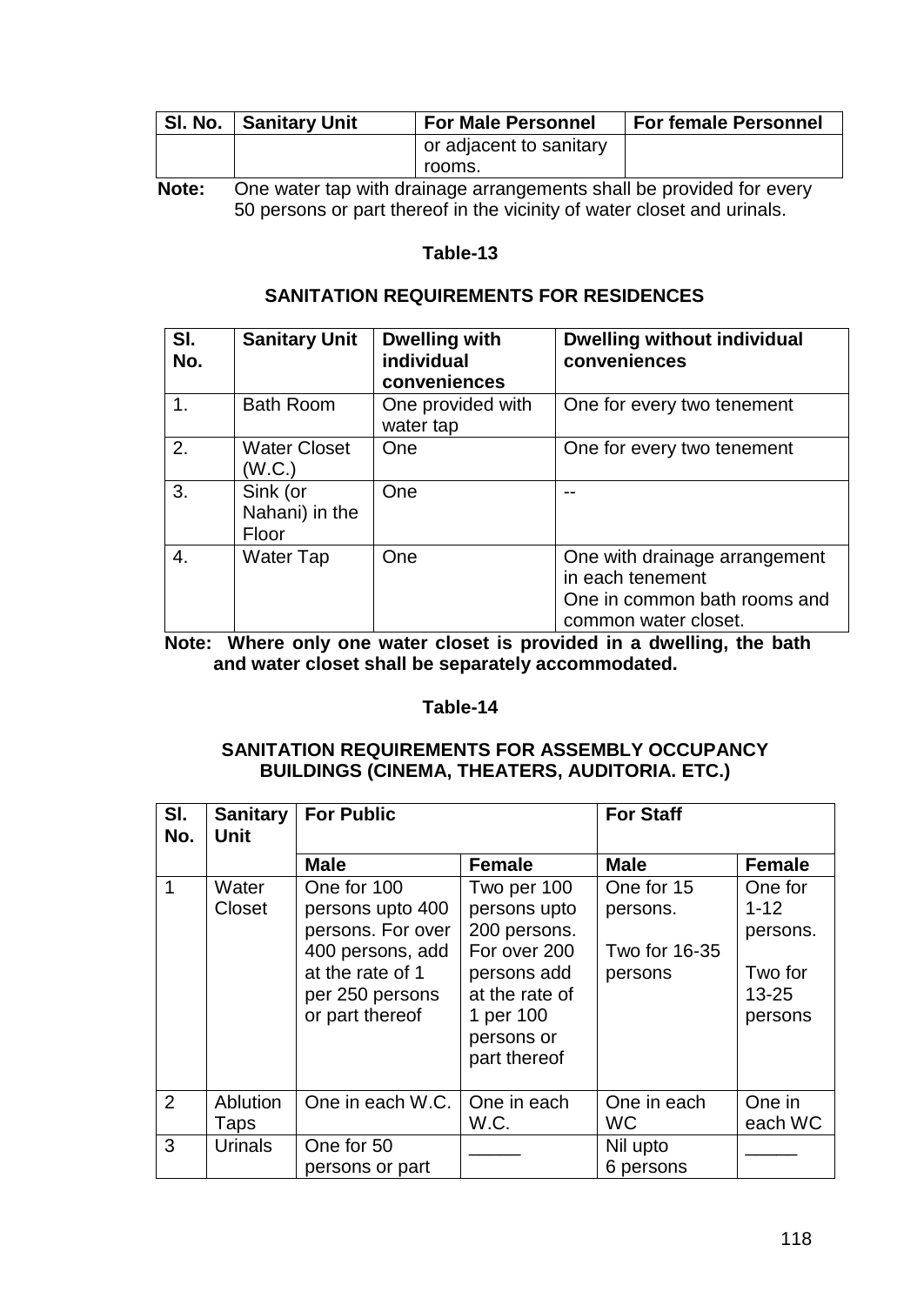|   |                                      | thereof                                         |                                                 | One for 7-20<br>persons<br>Two for 21-45<br>persons |                                                                   |
|---|--------------------------------------|-------------------------------------------------|-------------------------------------------------|-----------------------------------------------------|-------------------------------------------------------------------|
| 4 | Wash<br><b>Basins</b>                | One for every<br>200 persons or<br>part thereof | One for every<br>200 persons<br>or part thereof | One for 1-15<br>persons<br>Two for 16-35            | One for<br>$1 - 12$<br>persons<br>Two for<br>$13 - 25$<br>persons |
| 5 | <b>Drinking</b><br>Water<br>Fountain | One per 100 persons or part thereof             |                                                 |                                                     |                                                                   |

**Note:** i) One water tap with draining arrangements shall be provided for every 50 persons or part thereof in the vicinity of water closets and urinals.

 ii) It may be assumed that two thirds of the number are males and one third females.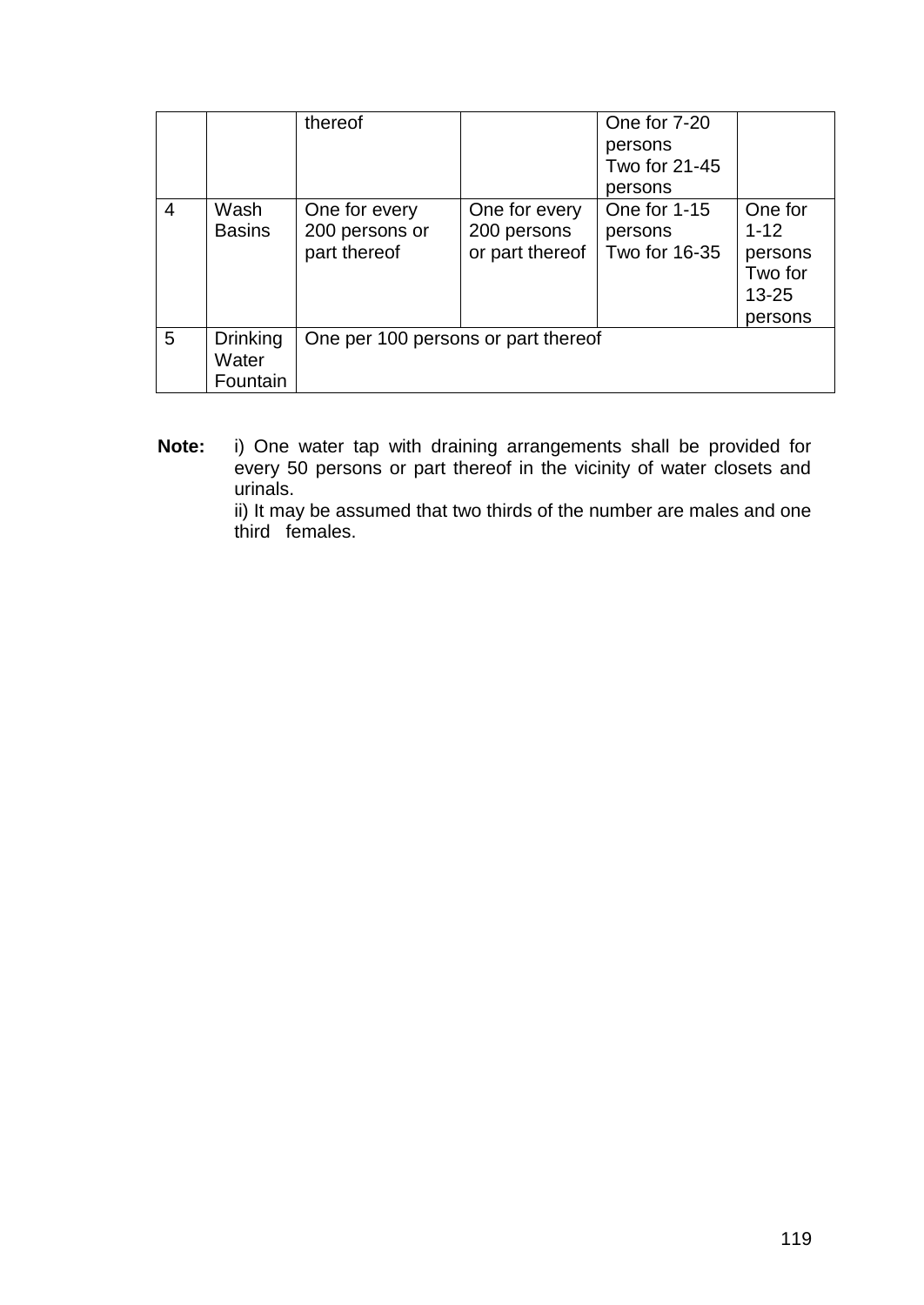# **SANITATION REQUIREMENTS FOR ASSEMBLY OCCUPANCY BUILDINGS (ART, GALLERIES, LIBRARIES AND MUSEUMS)**

| SI.            | <b>Sanitary</b>                      | <b>For Public</b>                                                                                                                              |                                                                                                                                                | <b>For Staff</b>                                                               |                                                       |  |
|----------------|--------------------------------------|------------------------------------------------------------------------------------------------------------------------------------------------|------------------------------------------------------------------------------------------------------------------------------------------------|--------------------------------------------------------------------------------|-------------------------------------------------------|--|
| No.            | <b>Unit</b>                          | <b>Male</b>                                                                                                                                    | <b>Female</b>                                                                                                                                  | <b>Male</b>                                                                    | <b>Female</b>                                         |  |
| $\overline{1}$ | Water<br>Closet<br>(W.C.)            | One for 200<br>persons upto<br>400 persons.<br>For over 200<br>persons, add<br>at the rate of 1<br>per 250<br>persons or<br>part thereof       | One per 100<br>persons upto<br>200 persons.<br>For over 200<br>persons, add<br>at the rate of 1<br>per 150<br>persons or<br>part thereof       | One for 1-<br>15<br>persons.<br>Two for 16-<br>35 persons                      | One for 1-12<br>persons.<br>Two for 13-<br>25 persons |  |
| $\overline{2}$ | Ablution<br>Taps                     | One in each<br>W.C.                                                                                                                            | One in each<br>W.C.                                                                                                                            | One in<br>each W.C                                                             | One in each<br>W.C                                    |  |
| 3              | <b>Urinals</b>                       | One for 50<br>persons or<br>part thereof                                                                                                       |                                                                                                                                                | Nil upto<br>6 persons<br>One for 7-<br>20 persons<br>Two for 21-<br>45 persons |                                                       |  |
| $\overline{4}$ | Wash<br><b>Basins</b>                | One for every<br>200 persons<br>or part thereof.<br>For over 400<br>persons, add<br>at the rate of 1<br>per 250<br>persons or<br>part thereof. | One for every<br>200 persons<br>or part thereof<br>. For over 200<br>persons, add<br>at the rate of 1<br>per 150<br>persons or<br>part thereof | One for 1-<br>15 persons<br>Two for 16-<br>35                                  | One for 1-12<br>persons<br>Two for 13-<br>25 persons  |  |
| 5              | Cleaner's<br>Sink                    | One per floor, minimum                                                                                                                         |                                                                                                                                                |                                                                                |                                                       |  |
| 6              | <b>Drinking</b><br>Water<br>Fountain |                                                                                                                                                | One per 100 persons or part thereof                                                                                                            |                                                                                |                                                       |  |

**Note:** It may be assumed that two thirds of the number are males and one third females.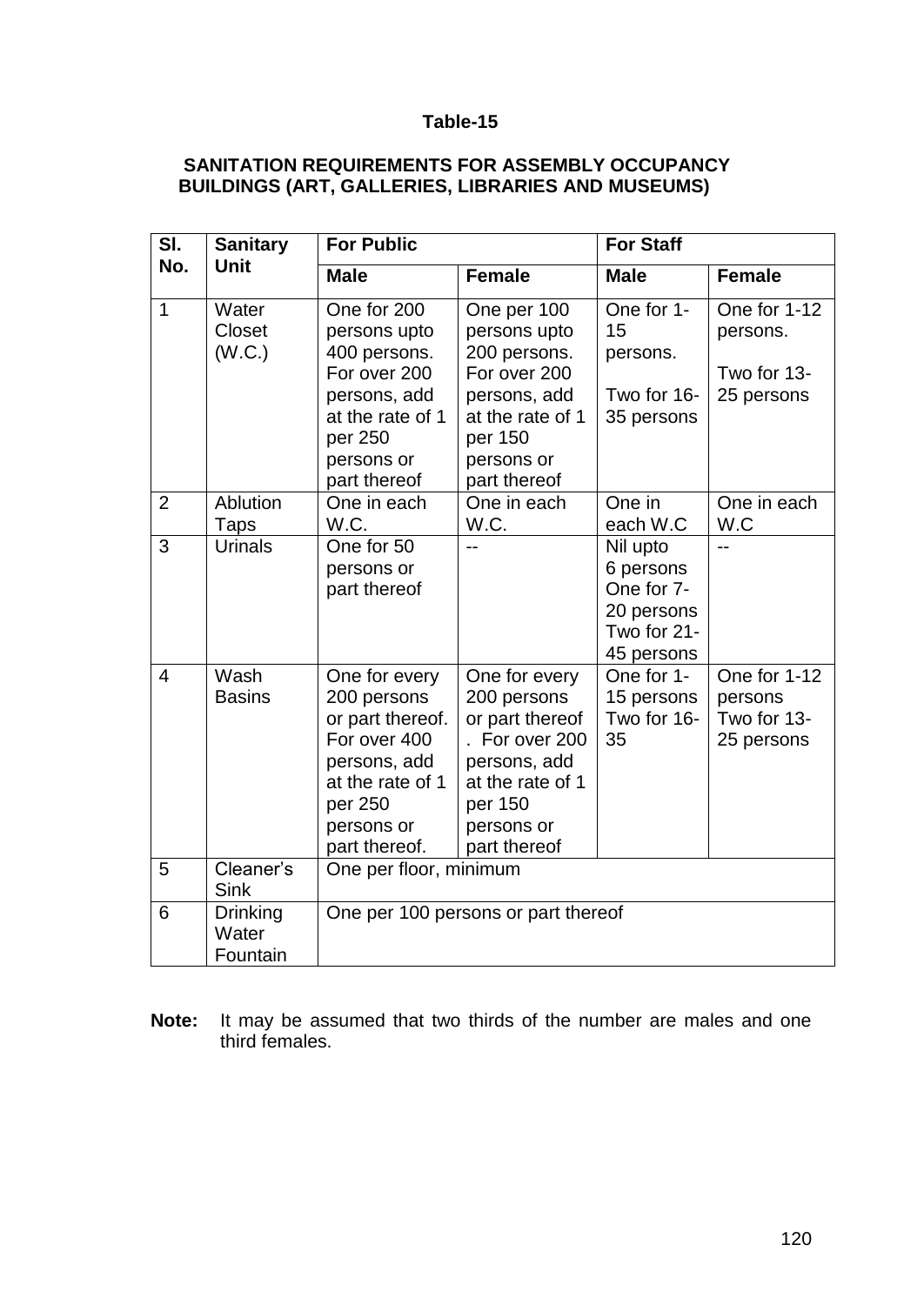| SI.              | <b>Sanitary</b>                             | <b>For Public</b>                                                                                                               |                                                                                                                                 | <b>For Staff</b>                                                                                                                   |                                                                                                                                                                |
|------------------|---------------------------------------------|---------------------------------------------------------------------------------------------------------------------------------|---------------------------------------------------------------------------------------------------------------------------------|------------------------------------------------------------------------------------------------------------------------------------|----------------------------------------------------------------------------------------------------------------------------------------------------------------|
| No.              | Unit                                        | <b>Male</b>                                                                                                                     | <b>Female</b>                                                                                                                   | <b>Male</b>                                                                                                                        | <b>Female</b>                                                                                                                                                  |
| 1 <sub>1</sub>   | Water<br><b>Closet</b><br>(W.C.)            | One per 50<br>seats upto<br>200 seats.<br>For over 200<br>seats, add at<br>the rate of 1<br>per 100<br>seats or part<br>thereof | One per 50<br>seats upto<br>200 seats.<br>For over 200<br>seats, add at<br>the rate of 1<br>per 100<br>seats or part<br>thereof | 1 for 15<br>persons.<br>2 for 16-35<br>persons.<br>3 for 36-65<br>persons.<br>4 for 66-100<br>persons.                             | 1 per 1-12<br>persons.<br>2 for 13-25<br>persons.<br>3 for 26-40<br>persons.<br>4 for 41-57<br>persons.<br>5 for 58-77<br>persons.<br>6for 78-100.<br>persons. |
| 2.               | Ablution<br>Taps                            | One in each<br>W.C.                                                                                                             | One in each<br>W.C.                                                                                                             | One in each<br>W.C.                                                                                                                | One in each<br>W.C.                                                                                                                                            |
| 3.               | <b>Urinals</b>                              | One for 50<br>persons or<br>part thereof                                                                                        | $-$                                                                                                                             | Nil upto 6<br>persons.<br>1 for 7-20<br>persons.<br>2 for 21-45<br>persons.<br>3 for 46-70<br>persons.<br>4 for 71-100<br>persons. | $-$                                                                                                                                                            |
| $\overline{4}$ . | Wash<br><b>Basins</b>                       | One for every water closet                                                                                                      |                                                                                                                                 |                                                                                                                                    |                                                                                                                                                                |
| 5.               | Kitchen<br>Sinks &<br><b>Dish</b><br>Washer | One per each Kitchen                                                                                                            |                                                                                                                                 |                                                                                                                                    |                                                                                                                                                                |
| 6.               | <b>Service</b><br><b>Sink</b>               | One in the restaurant                                                                                                           |                                                                                                                                 |                                                                                                                                    |                                                                                                                                                                |

# **SANITATION REQUIREMENTS FOR RESTAURANT**

Note: - i) It may be assumed that two thirds of the numbers are males and onethird females.

ii) One water tap with draining arrangements shall be provided for every

50 persons or part thereof in the vicinity of water closets and urinal.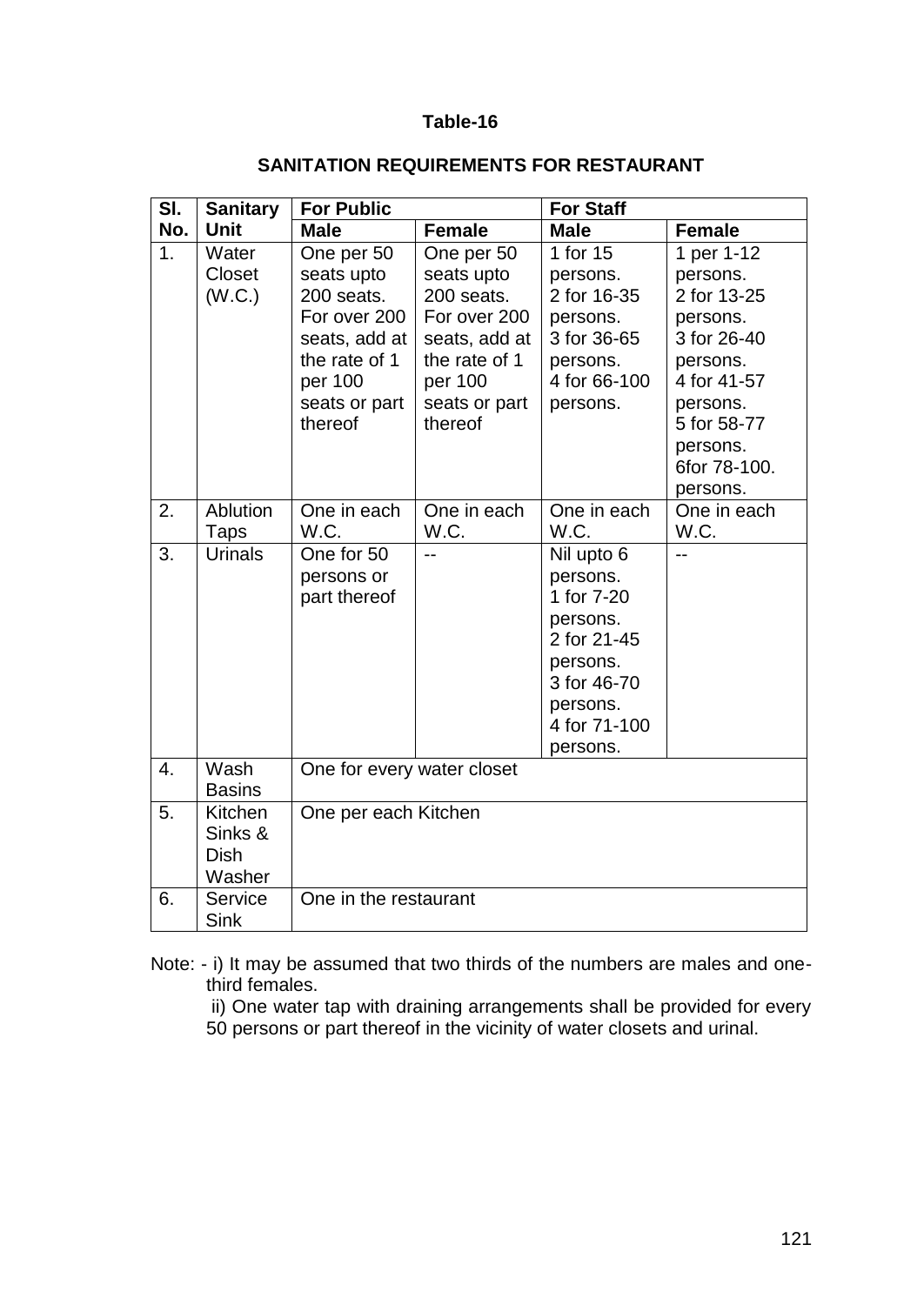| SI.              | <b>Sanitary Unit</b>                                | <b>For Male Personnel</b>                                                                                                                                                                                                  | <b>For female Personnel</b>                                                                                                                                                                                                                         |  |
|------------------|-----------------------------------------------------|----------------------------------------------------------------------------------------------------------------------------------------------------------------------------------------------------------------------------|-----------------------------------------------------------------------------------------------------------------------------------------------------------------------------------------------------------------------------------------------------|--|
| No.              |                                                     |                                                                                                                                                                                                                            |                                                                                                                                                                                                                                                     |  |
| 1 <sub>1</sub>   | <b>Water Closet</b>                                 | 1 for 15 persons<br>2 for 16-35 persons<br>3 for 36-65 persons.<br>4 for 66-100 persons.<br>For 101 to 200 persons<br>add at rate of 3%. From<br>over 200 persons, add at<br>the rate of 2.5%.                             | 1 for 1-12 persons<br>1 for 13-25 persons.<br>2 for 26-40 persons.<br>3 for 41-57 persons.<br>4 for 58-77 persons.<br>5 for 78-100 persons.<br>For 101 to 200 persons,<br>add at the rate of 5%.<br>From over 200 persons<br>add at the rate of 4%. |  |
| 2.               | <b>Ablution Taps</b>                                | One in each W.C                                                                                                                                                                                                            | One in each W.C.                                                                                                                                                                                                                                    |  |
| 3.               | <b>Urinals</b>                                      | Nil upto 6 persons<br>1 for 7-20 persons<br>2 for 21-45 persons<br>3 for 46-70 persons<br>4 for 71-100 persons<br>From 101 to 200<br>persons add at the rate<br>of 3%; for over 200<br>persons add at the rate<br>of 2.5%. |                                                                                                                                                                                                                                                     |  |
| $\overline{4}$ . | <b>Washing Taps</b><br>with draining<br>arrangement | One for every 25 persons or part thereof                                                                                                                                                                                   |                                                                                                                                                                                                                                                     |  |
| 5.               | <b>Drinking Water</b><br><b>Fountains</b>           | One for every 100 persons with a minimum of one<br>on each floor                                                                                                                                                           |                                                                                                                                                                                                                                                     |  |
| 6.               | <b>Baths</b><br>Preferably<br><b>Showers</b>        | As required for particular trade or occupation                                                                                                                                                                             |                                                                                                                                                                                                                                                     |  |

#### **SANITATION REQUIREMENTS FOR FACTORIES**

- **Note:** i) For many trades of a dirty or dangerous character, more extensive provisions are required.
	- ii) One water tap with draining arrangement shall be provided for every 50 persons or part thereof in the vicinity of water closet and urinal
	- iii) Crèches where provided shall be fitted with water closets (One for 10 persons or part thereof), wash basins (1 for 15 persons or part thereof) and drinking water tap with drinking arrangement for every 50 persons or part thereof.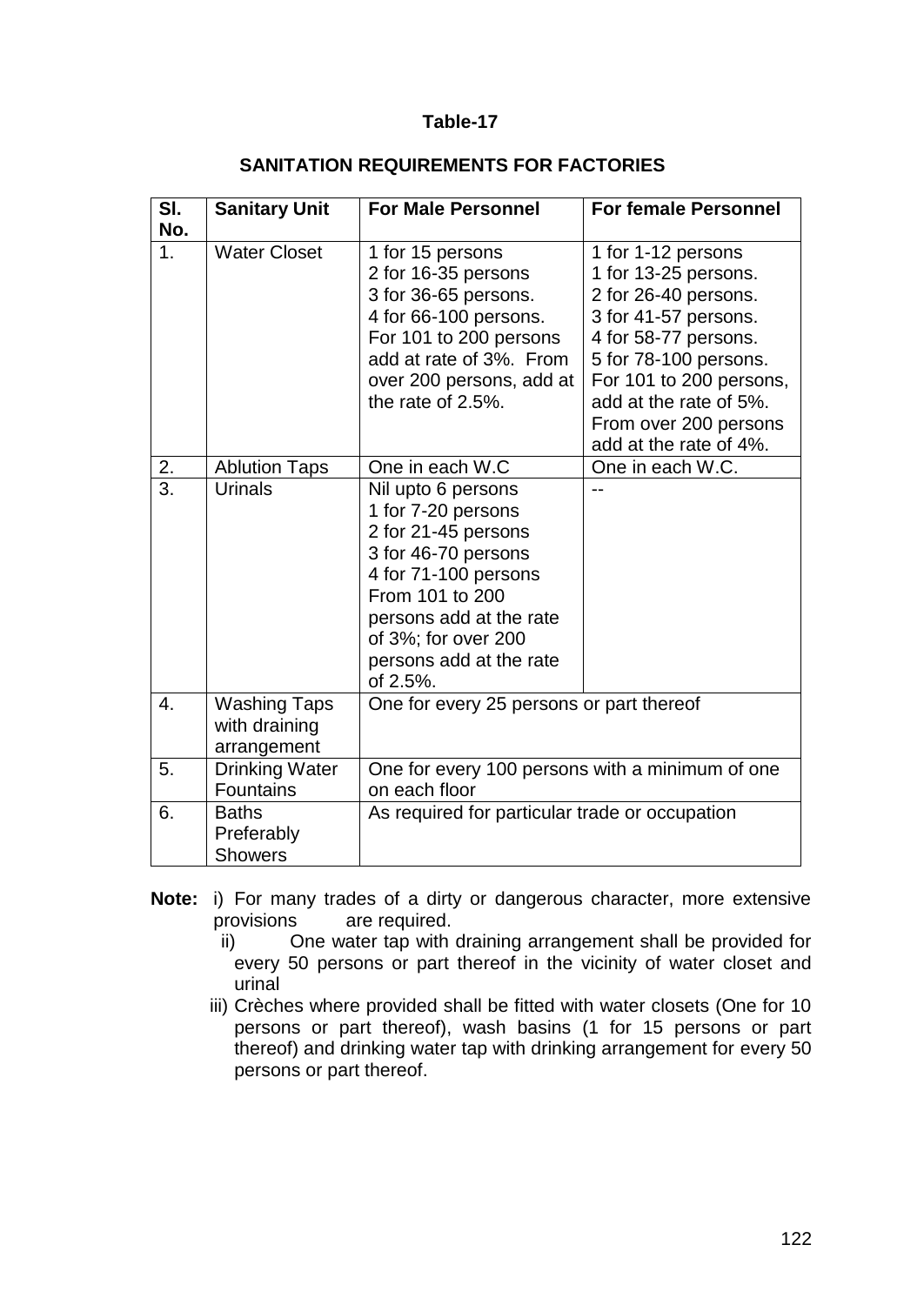| SI.<br>No.       | <b>Place</b>                                                                                                                         | W.C. for<br><b>Males</b>                                                                                     | W.C. for<br><b>Females</b>                                                                        | <b>Urinals for Males</b><br>only                                                             |
|------------------|--------------------------------------------------------------------------------------------------------------------------------------|--------------------------------------------------------------------------------------------------------------|---------------------------------------------------------------------------------------------------|----------------------------------------------------------------------------------------------|
| 1.               | Junction Stations,<br>Intermediate<br><b>Stations and</b><br><b>Substations</b>                                                      | 3 for first<br>1000<br>persons<br>and 1 for<br>subsequen<br>t 1000<br>persons or<br>part<br>thereof.         | 4 for first 100<br>persons and 1<br>for every<br>additional<br>1000 persons<br>or part thereof.   | 4 for every 1000<br>person and 1 for<br>every additional<br>1000 persons or<br>part thereof. |
| 2.               | <b>Terminal Stations</b><br>and Bus<br><b>Terminals</b>                                                                              | 4 for first<br>1000<br>persons<br>and 1 for<br>every<br>additional<br>1000<br>persons or<br>part<br>thereof. | 5 for every<br>1000 person<br>and 1 for<br>every<br>additional 200<br>persons or<br>part thereof. | 6 for every 1000<br>person and 1 for<br>every additional<br>1000 persons or<br>part thereof. |
| 3.               | <b>Domestic Airports</b><br>Minimum.<br>For 200 persons<br>For 400 persons<br>For 600 persons<br>For 800 persons<br>For 1000 persons | $2^*$<br>5<br>9<br>12<br>16<br>18                                                                            | $4^*$<br>8<br>15<br>20<br>26<br>29                                                                | $2^*$<br>6<br>12<br>16<br>20<br>22                                                           |
| $\overline{4}$ . | <b>Internal Airports</b><br>For 200 persons<br>For 600 persons<br>For 1000 persons                                                   | 6<br>12<br>18                                                                                                | 10<br>20<br>29                                                                                    | 8<br>16<br>22                                                                                |

### **SANITARY REQUIREMENTS FOR LARGE STATIONS AND AIRPORTS**

**Note:** 1. Provision for wash basins, baths including shower stalls, shall be in accordance with part ix section 2- Drainage and Sanitation of National Building Code of India.

> At least one Indian style water closet shall be provided in each toilet. Assume 2/3 males and 1/3 females in any area.

#### **Notes for general guidance for water supply arrangements:**

1. For new construction: Provision shall be made for under ground tank for the storage of water, having capacity at 200 litres. per person with adequate pumping arrangements to supply water to upper floors. Filtered water connection will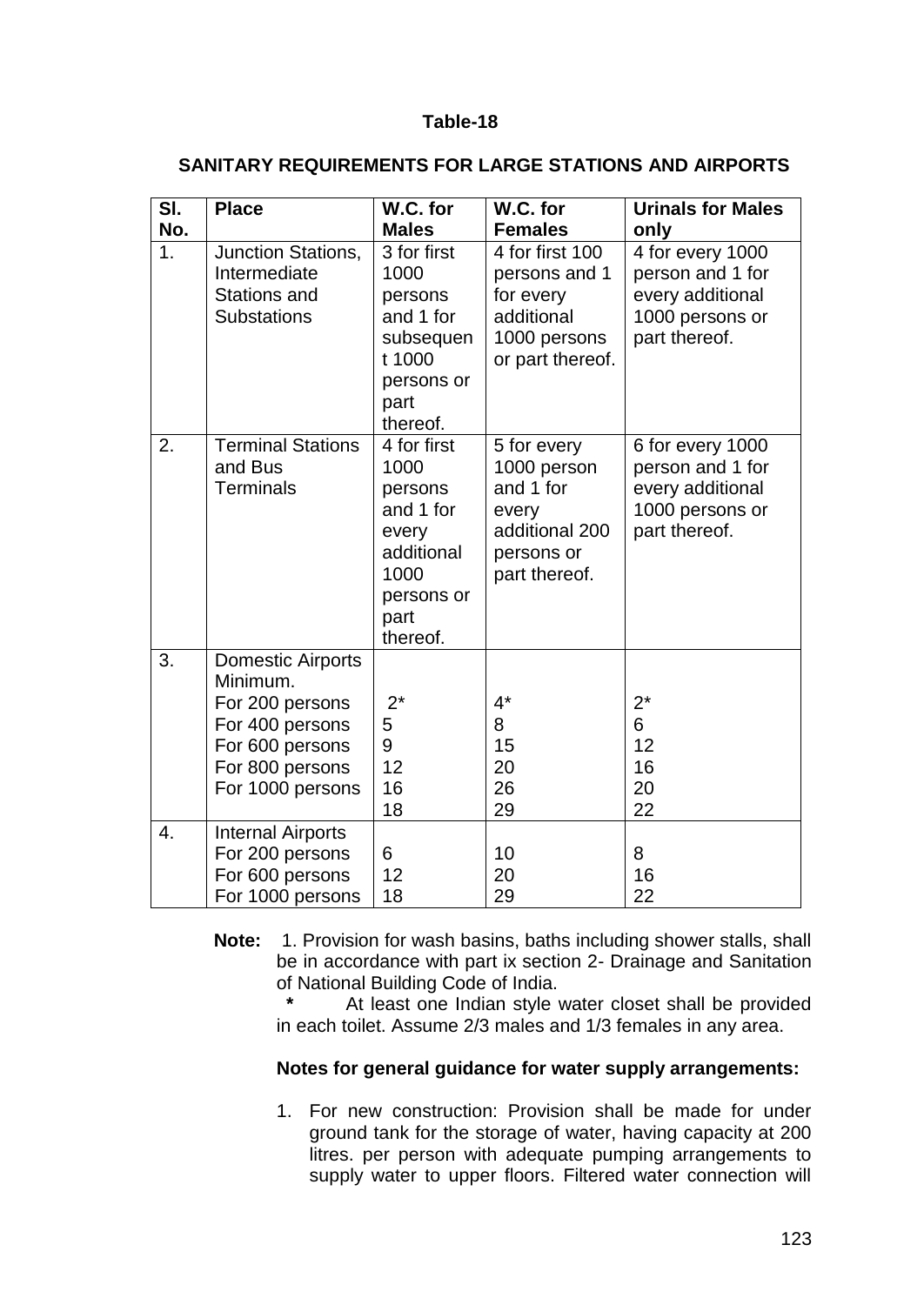be allowed only for use of drinking and bathing needs. For other purposes i.e. flushing and gardening etc., the individual shall be required to have own arrangements of tube well water within the premises. While according sanction to Layout Plan, the Authority shall make a special mention that provision for space shall be kept for the construction of underground reservoir of adequate capacity along with booster pumping station.

- 2. Arrangements as given in 1 above shall also be provided in Group Housing Schemes.
- 3. The plumbing arrangement in case of new constructions shall be made in a way that the potable water shall be used for drinking, cooking & bathing only and for rest of the uses, provision for ground water can be made with dual piping system.
- 4. Low capacity cistern should preferably be provided instead of normal 12.5 litres capacity.
- 5. Rain Water Harvesting: Water harvesting through storing of water runoff including rainwater in all new buildings on plots of 300 sq m. and above will be mandatory. The plans submitted to the Authority shall indicate the system of storm water drainage along with points of collection of rain water in surface reservoirs or in recharge wells.
- 6. All building having a minimum discharge of 10,000 litres and above per day shall incorporate waste water recycling system. The recycled water should be used for horticultural purposes.

#### **3. Installation of Solar Assisted Water Heating System in Buildings:**

No new building in the following categories in which there is a system of installation for supplying hot water shall be built unless the system of the installation is also having an auxiliary solar assisted water heating system:-

- Hospitals and Nursing Home
- Hotels, Lodges, and Guest Houses, Group Housing with the plot area of 4000 sq m.
- Hostels of Schools, Colleges and Training Centres with more than 100 Students.
- Barracks of armed forces, paramilitary forces and police
- Individual residential buildings having more than 150 sq m. plinth area
- Functional Buildings of Railway Stations and Air Ports like waiting rooms, retiring rooms, rest rooms, inspection bungalows and catering units
- Community Centres, Banquet Halls, Barat Ghars, Kalayana Mandaps and buildings for similar use.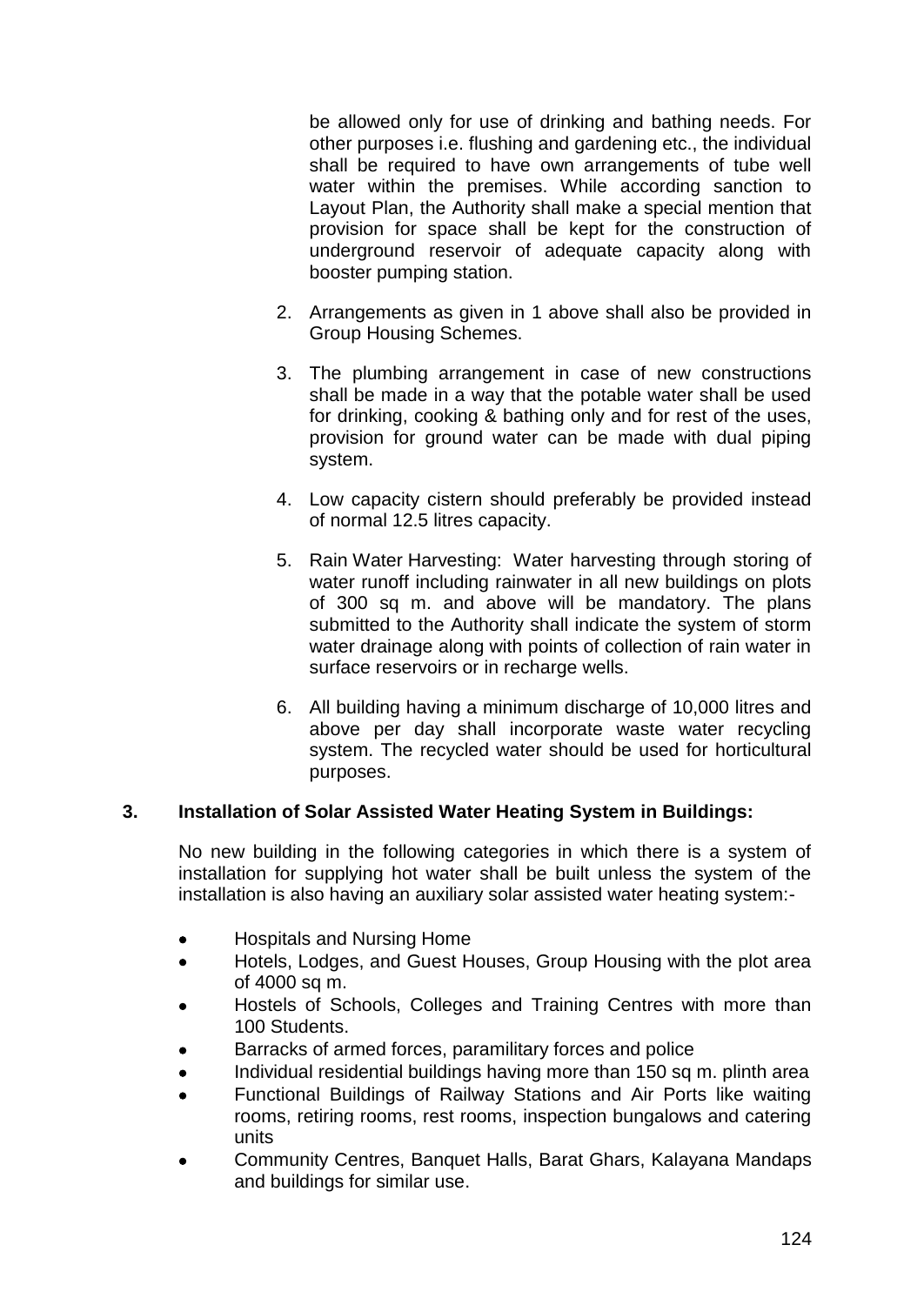# **A. Definitions**

|      | "Solar Assisted Water | A device to heat water using solar energy as  |  |
|------|-----------------------|-----------------------------------------------|--|
|      | <b>Heating System</b> | heat source.                                  |  |
| ii)  | "Auxiliary back up"   | Electricity operated or fuel fired            |  |
|      |                       | boilers/systems to heat water coming out      |  |
|      |                       | from solar water heating system to meet       |  |
|      |                       | continuous requirement of hot water.          |  |
| iii) | "New Building"        | Such buildings of above said categories for   |  |
|      |                       | which construction plans have been            |  |
|      |                       | submitted to the Authority for clearance.     |  |
| iv)  | "Existing building"   | Such buildings, which are licensed to perform |  |
|      |                       | their respective business.                    |  |

### **B. Guidelines for Installation of Solar Water Heating System**

- **i. New Buildings:** Clearance of plan for the construction of new buildings of the aforesaid categories shall only be given if they have a provision in the building design itself for an insulated pipeline from the rooftop in the building to various distribution points where hot water is required. The building must have a provision for continuous water supply to the solar water heating system. The building should also have open space on the rooftop, which receives direct sun light. The load bearing capacity of the roof should at least be 50 kg. per sq m. All new buildings of above said categories must complete installation of solar water heating systems before obtaining necessary license to commence their business.
- **ii. Existing Buildings:** Installation of Solar Assisted Water Heating Systems in the existing building shall be made mandatory at the time of change of use to above said category provided there is a system or installation for supplying hot water.
- **iii. Capacity:** The capacity of solar water heating system to be installed on the building of different categories shall be decided in consultation with the local body. The recommended minimum capacity shall not be less than 25 lt. per day for each bathroom and kitchen subject to the condition that maximum of 50% of the total roof area is provided with the system.
- **iv. Specifications:** Installation of Solar Assisted Water Heating Systems shall conform to BIS specification IS 12933. The solar collectors used in the system shall have the BIS certification mark.
- **v. Auxiliary System:** Wherever hot water requirement is continuous, auxiliary heating arrangement either with electric elements or oil of adequate capacity may be provided.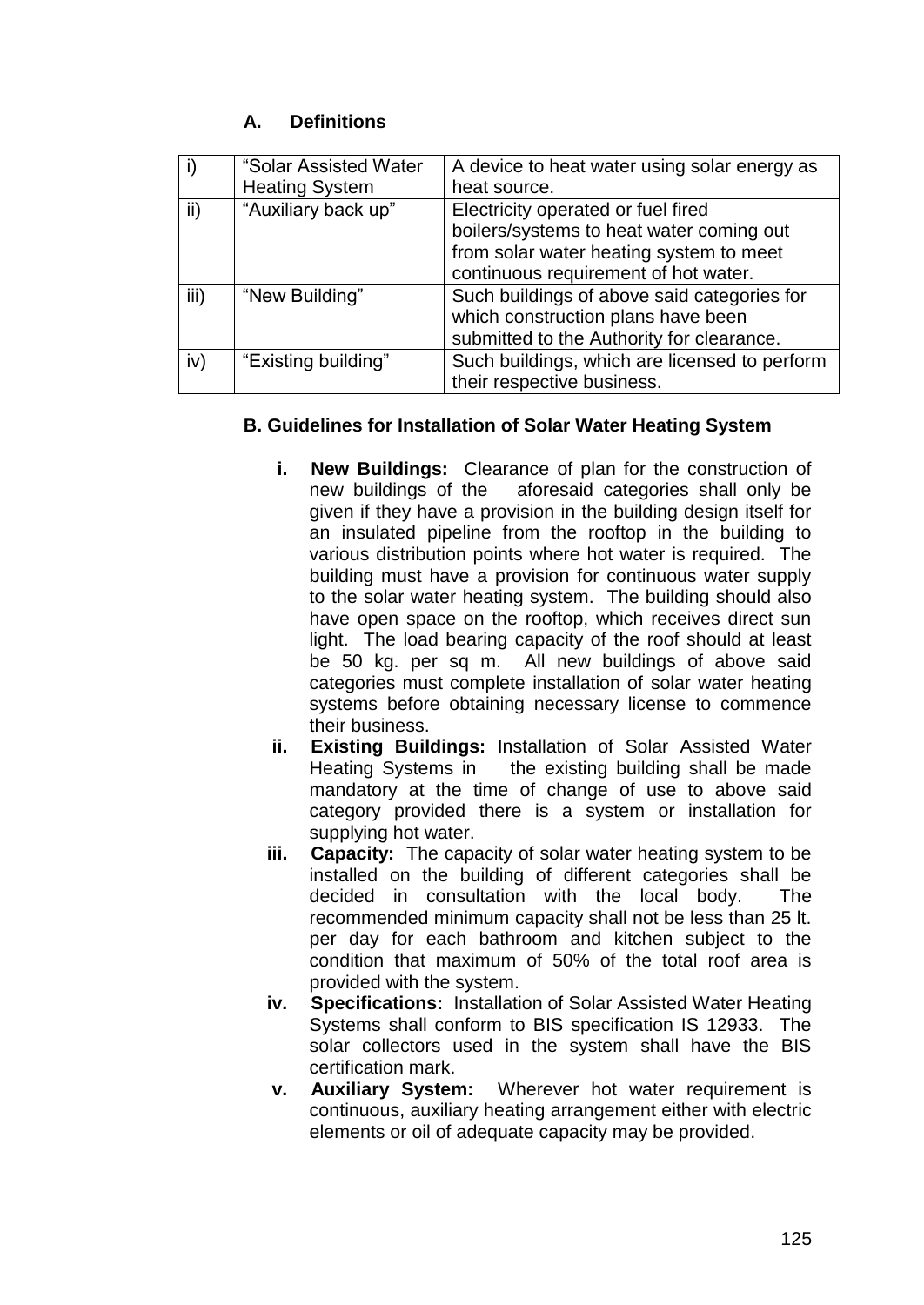### **4. Fire Protection and Fire Safety Requirements**

**(1) Scope:** This part covers the requirements of the fire protection for the multi-storeyed buildings (high rise buildings) and the buildings, which are of 15 m. and above in height and low occupancies of categories such as Assembly, Institutional., Educational (more than two storeyed and built-up area exceeds 500 sq. m.)., Business (where plot area exceeds 500 sq. m.), Mercantile (where aggregate covered area exceeds 750 sq. m.), Hotel, Hospital, Nursing Homes, Underground Complexes, Industrial Storage, Meeting/ Banquet Halls, Hazardous Occupancies.

### **(2) Procedure for Clearance from Fire Service**

- **A.**The concerned Authority shall refer the building plans to the Chief Fire Officer for obtaining clearance in respect of building identified in clause 8.1 of these 73.1.
- **B.**The Authority shall furnish three sets of complete building plans along with prescribed fee to the Chief Fire Officer, after ensuring that the proposals are in line with Master Plan/Zonal Plan of the area.
- **C.**The plans shall be clearly marked and indicate the complete fire protection arrangements and the means of access/escape for the proposed building with suitable legend along with standard signs and symbols on the drawings. The same shall be duly signed/certified by a licensed Fire Consultant/Architect. The information regarding fire safety measures shall be furnished.
- **D.**The Chief Fire Officer shall examine these plans to ensure that they are in accordance with the provisions of fire safety and means of escape as per these bye- laws and shall forward two sets of plans duly signed for implementation to the building sanctioning Authority.
- **E.** After completion of fire fighting installations as approved and duly tested and certified by the licensed Fire Consultant / Architect, the Owner/ Builder of the building shall approach the Chief Fire Officer through the concerned Authority for obtaining clearance from fire safety and means of escape point of view. The concerned Authority shall ensure that clearance from Chief Fire Officer has been obtained for the building identified before granting the completion certificate.
- **F.** On receipt of the above request, the Chief Fire Officer shall issue the No Objection Certificate from fire safety and means of escape point of view after satisfying himself that the entire fire protection measures are implemented and functional as per approved plans.
- **G.**Any deficiencies observed during the course of inspection shall be communicated to the Authority for rectification and a copy of the same shall be forwarded to the concerned building owner/ builder.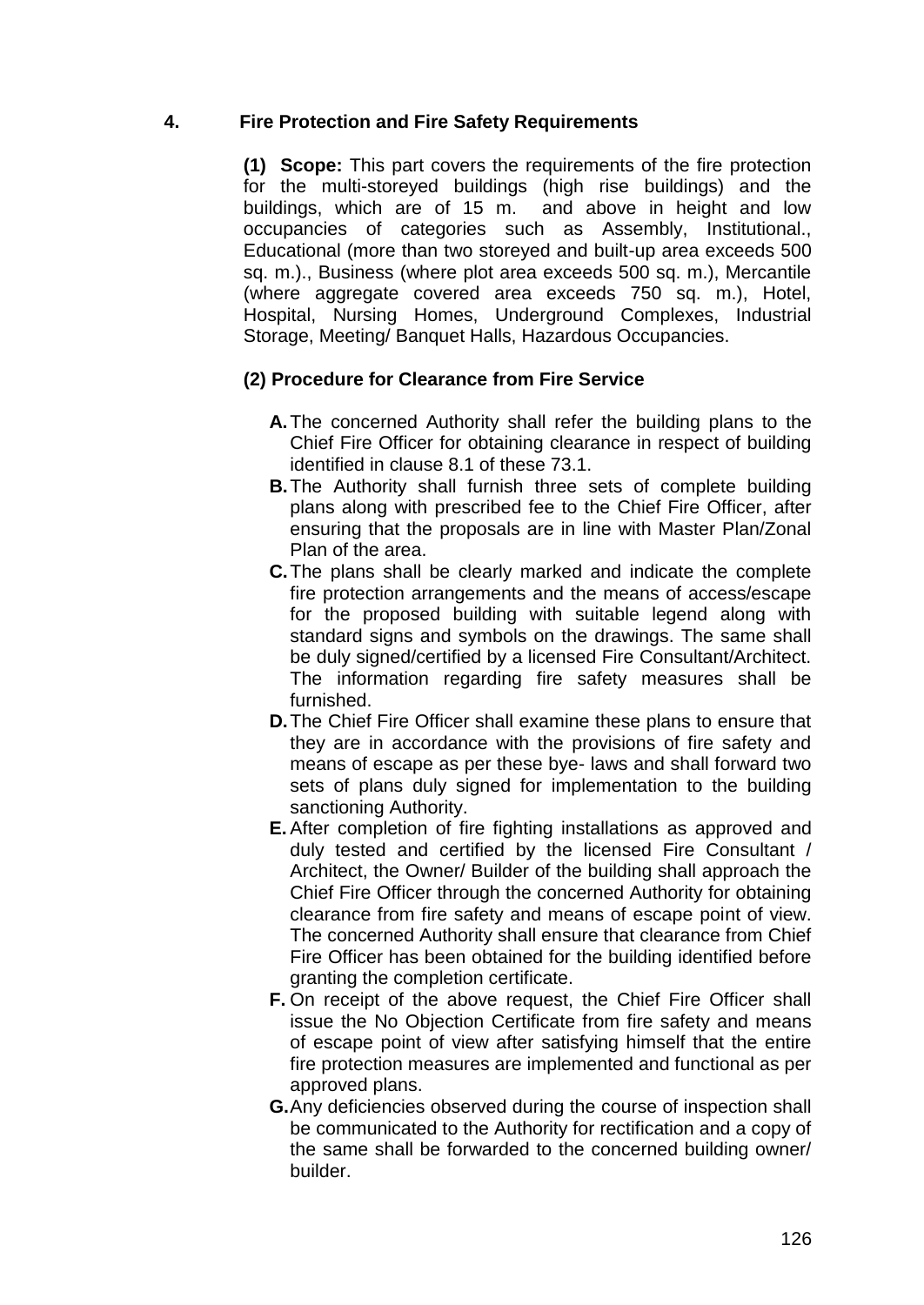# **(3) Renewal of Fire Clearance**

On the basis of undertaking given by the Fire Consultant / Architect, the Chief Fire Officer shall renew the fire clearance in respect of the following buildings on annual basis:

- **A.** Public entertainment and assembly
- **B.** Hospitals
- **C.** Hotels
- **D.** Under ground shopping complex
- **E.** Such other occupancies as decided by the Authority.

### **(4) Fee**

For augmentation of fire service facilities for effecting rescue/fire fighting operation in high rise building, fee payable to Chief Fire Officer by the applicant(s) along with sets of plans for obtaining the No Objection Certificate shall be as prescribed by the Cuttack Development Authority.

# **(5) Fire Consultant**

The Architect of the project will be responsible for making provisions for fire protection and fire fighting measure as provided and for that he may consult an expert in this field, as in case of other professionals for structural, sanitary and others.

### **(6) Terminology**

All the technical terms shall have the meaning as defined in National Building Code of India, 2005, Part-IV, Fire Protection as amended from time to time but for the terms which are defined otherwise in these Regulations.

### **(7) General**

The Chief Fire Officer may insist on suitable provisions in the building from fire safety and means of escape point of view depending on the occupancy, height or on account of new developments creating special fire hazard, in addition to the provision of these building Regulations and part IV (Fire Protection) of the National Building Code of India, 2005.

### **(8) Means Of Access**

The following provisions of means of access shall be applicable.

### **A. Provisions of Exterior Open Spaces around the Building**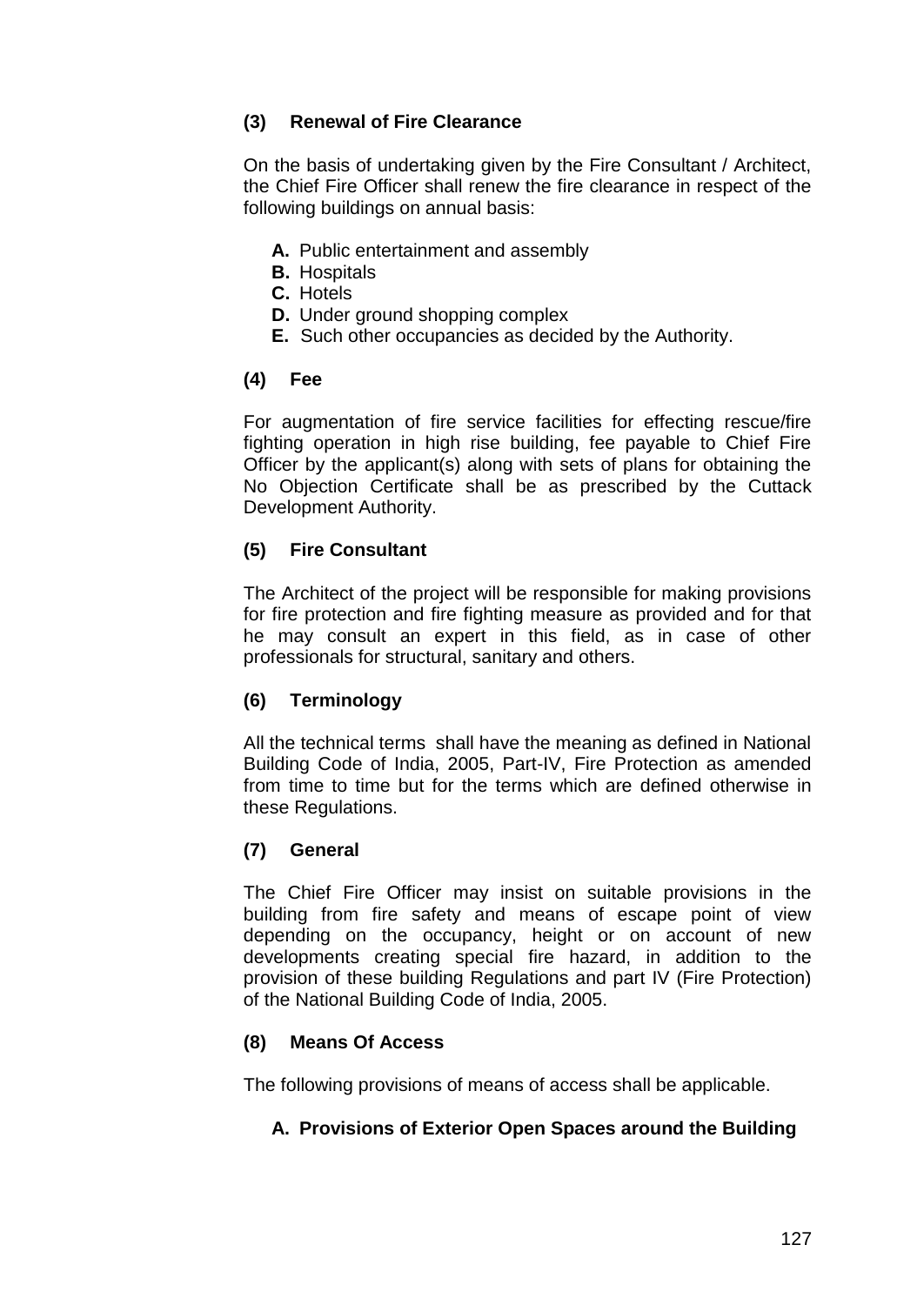- i. The set backs of the respective building shall be as per Master Plan, detailed Layout Plan, general Development Plan.
- ii. In case of multi storeyed buildings the exterior open space around a building shall be of hard surface capable of taking load of fire engine weighting upto 45 tonnes.
- iii. For multi-storied buildings identified the provision of exterior open spaces around the buildings shall be as given in Table.

#### **TABLE-19**

### **PROVISION OF EXTERIOR OPEN SPACES AROUND THE BUILDINGS**

| SI. No. | <b>Height of the Building</b><br>Upto (m.) | <b>Exterior open spaces to be left</b><br>out on all sides in m. (front rear<br>and sides in each plot) |
|---------|--------------------------------------------|---------------------------------------------------------------------------------------------------------|
|         | 10                                         | As per prescribed set backs                                                                             |
| 2       | 15                                         | 5                                                                                                       |
| 3       | 18                                         | 6                                                                                                       |
| 4       | 21                                         |                                                                                                         |
| 5       | 24                                         | 8                                                                                                       |
| 6       | 27                                         | 9                                                                                                       |
|         | 30                                         | 10                                                                                                      |
| 8       | 35                                         | 11                                                                                                      |
| 9       | 40                                         | 12                                                                                                      |
| 10      | 45                                         | 13                                                                                                      |
| 11      | 50                                         | 14                                                                                                      |
| 12      | 55 and above                               | 16                                                                                                      |

**Note:** On sides where no habitable rooms face, a minimum space of 9.0 m. shall be left for heights above 27.0 m.

### **(9) Exit Requirement**

#### **A. Type of Exits**:

- i. Exits shall be either horizontal or vertical type. An exit may be doorway, corridor and passage to an internal staircase or external staircase, ramp or a verandah and/ or terraces that have access to the street or to roof of a building. An exit may also include horizontal exit leading to an adjoining building at the same level.
- ii. Lifts escalators and revolving doors shall not be considered as exits.

#### **B. Number of Size of Exits:**

The requisite number and size of various exits shall be provided, based on the occupants in each room and floor based on the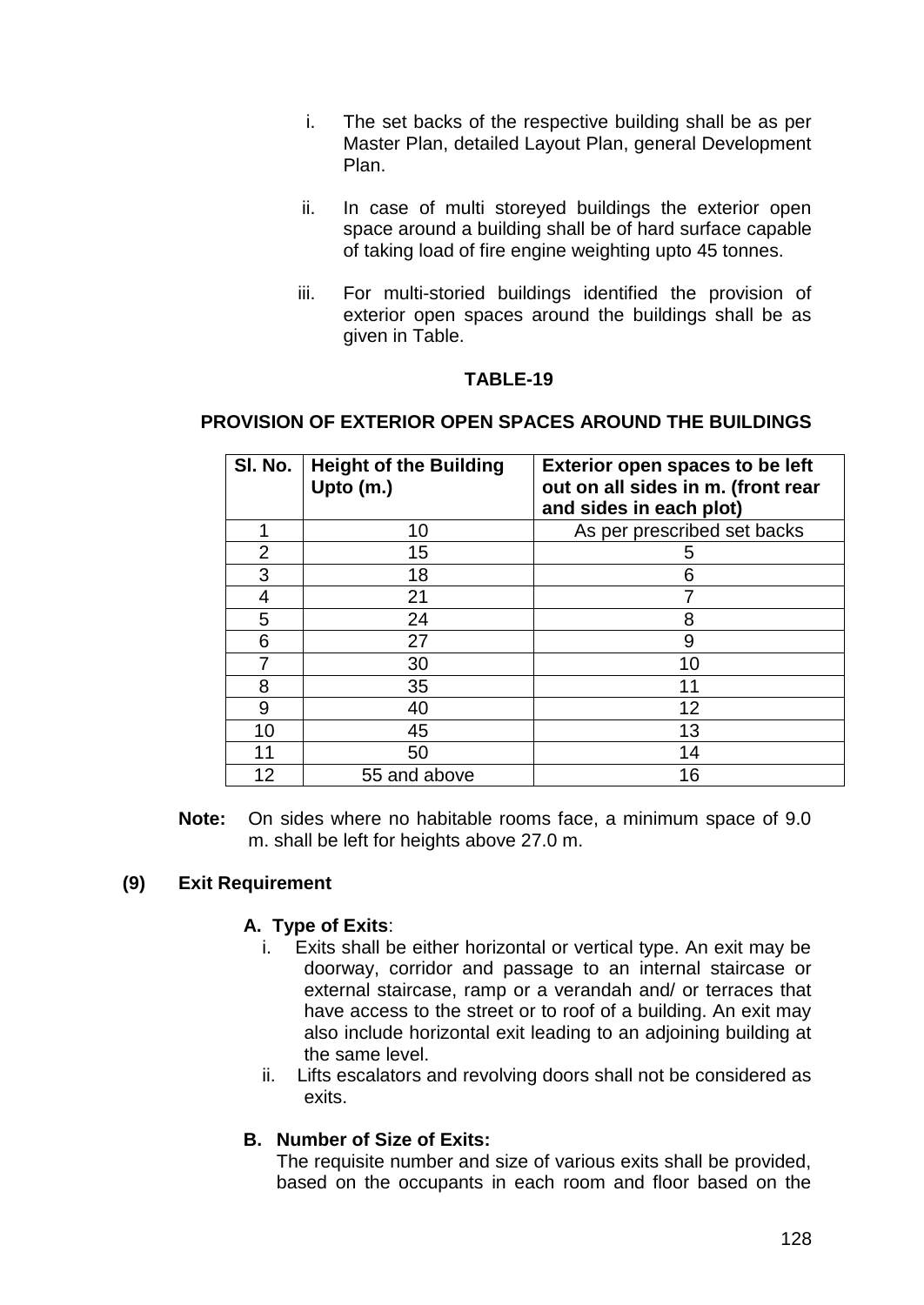occupant load, capacity of exits, travel distance and height of buildings as per one above.

## **C. Arrangements of Exits:**

- i. Exits shall be so located so that the travel distance on the floor shall not exceed 22.50 m. for residential, educational, institutional and hazardous occupancies and 30.0 m. for assembly, business, mercantile, industrial and storage occupancies. Whenever more than one exit is required for a floor of a building they shall be placed as remote from each other as possible. All the exits shall be accessible from the entire floor area at all floor levels.
- ii. The travel distance to an exit from the remote point shall not exceed half the distance as stated above except in the case of institutional occupancy in which case it shall not exceed 6.0 m.

### **D. Capacity of Exit**:

The capacity of exits (staircase, ramps and doorways) indicating the number of persons which could be safety evacuated through a unit exit width of 50 cm shall be as given below:

### **TABLE-20**

| SI. | Group of Occupancy | <b>Number of Occupants</b> |       |       |
|-----|--------------------|----------------------------|-------|-------|
| No. |                    | <b>Stairways</b>           | Ramps | Doors |
|     | Residential        | 25                         | 50    | 75    |
| 2   | Educational        | 25                         | 50    | 75    |
| 3   | Institutional      | 25                         | 50    | 75    |
| 4   | Assembly           | 40                         | 50    | 60    |
| 5   | <b>Business</b>    | 50                         | 60    | 75    |
| 6   | Mercantile         | 50                         | 60    | 75    |
|     | Industrial         | 50                         | 60    | 75    |
| 8   | Storage            | 50                         | 60    | 75    |
| 9   | <b>Hazardous</b>   | 25                         | 30    | 40    |

#### **OCCUPANTS PER UNIT EXIT WIDTH**

### **E. Staircase Requirements**:

There shall be minimum of two staircases and one of them shall be enclosed stairway and the other shall be on the external walls of building and shall open directly to the exterior, interior open space or to any open place of safety. Single staircase may be accepted for educational, business or apartment buildings where floor area does not exceed 300 sq m. and height of the building does not exceed 24 m. and other requirements of occupant load ,travel distance and width of staircase shall meet the requirement. The single staircase in such case shall be on the outer wall of the building.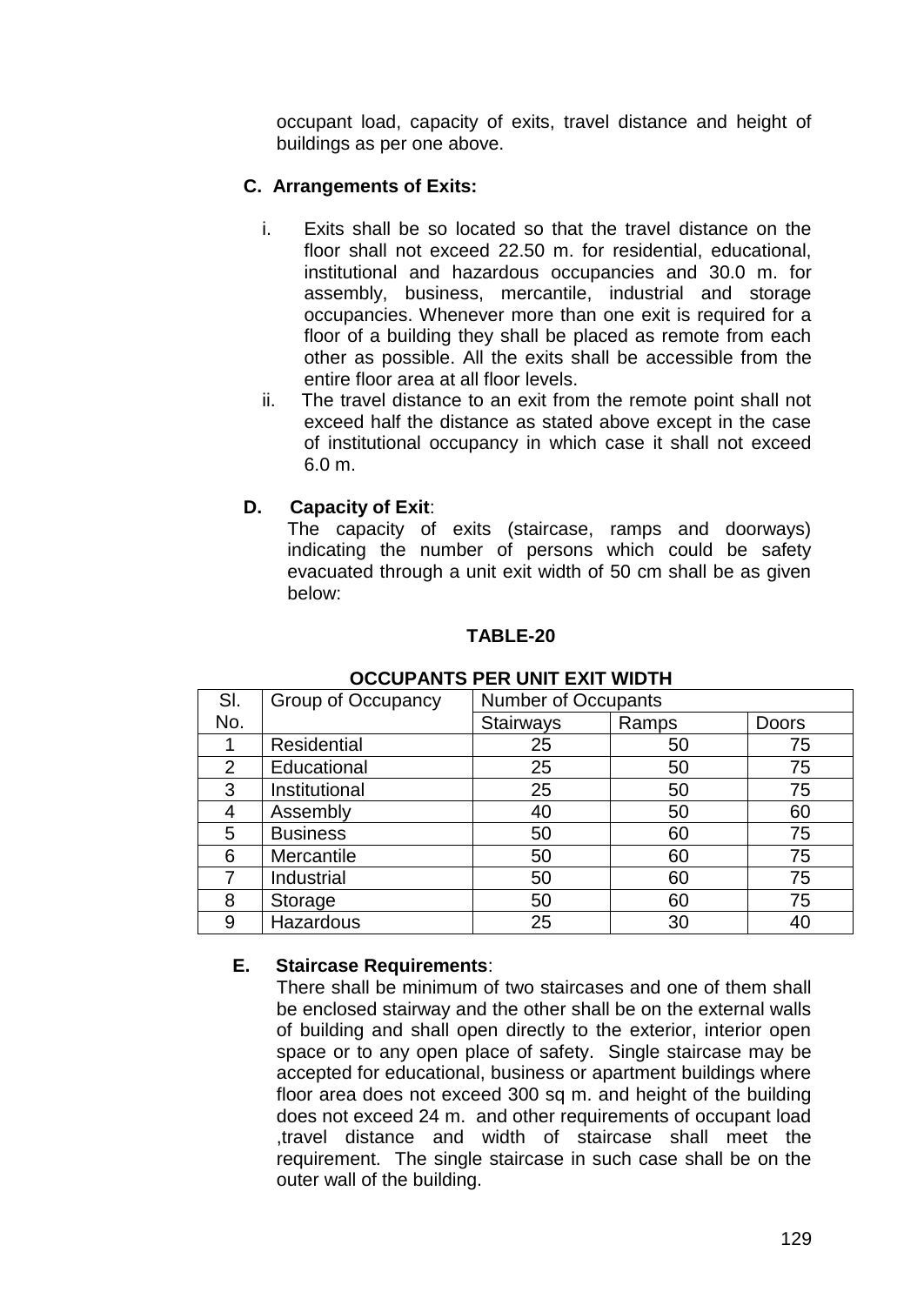### **F. Minimum Width Provision for Stairways**:

The following minimum width provisions shall be made for each stairway

| i. Residential low rise building                | 0.9 m.             |
|-------------------------------------------------|--------------------|
| ii. Other residential building e.g. flats,      | 1.25m              |
| iii. hostels, group housing, guest houses, etc. | $1.25 \text{ m}$ . |
| iv. Assembly buildings like Auditorium,         |                    |
| theatres and cinemas                            | 2.0 m.             |
| v. All other buildings including hotels         | 1.5 m.             |
| vi Institutional building like hospitals        | 2.0 m.             |
| vii Educational building like School, Colleges. | $1.5 \text{ m}$ .  |

#### **G. Minimum Width Provision for Passageway/Corridors**:

The following minimum width provisions shall be made for each passage way/corridor.

- i. Residential buildings, dwelling unit type 1.0 m.
- ii. Residential buildings, e.g., hostels, etc. 1.25 m.
- iii. Assembly buildings like auditorium theatres and cinemas 2.0 m.
- iv. All other buildings including hotels 1.5 m.
- v. Hospital, Nursing Homes, etc. 2.4 m.

#### **H. Doorways**:

- i. Every doorway shall open into an enclosed stairway, a horizontal exit, on a corridor or passageway providing continuous and protected means of egress.
- ii. No exit doorways shall be less than l m. in width and 1.5 m. in case of hospital and ward block. Doorways shall not be less than 2.10 m. in height.
- i. Exit doorways shall open outwards, that is away from the room but shall not obstruct the travel along any exit. No door when opened shall reduce the required width of stairway or landing to less than 1m. Overhead or sliding door shall not be installed.
- ii. Exit door shall not open immediately upon a flight or stairs. A landing equal to at least, the width of the door shall be provided in the stairway at each doorway. Level of landings shall be the same as that of the floor, which it serves.
- iii. Exit doorways shall be open able from the side, which they serve without the use of a key.
- iv. Revolving doors shall not be allowed.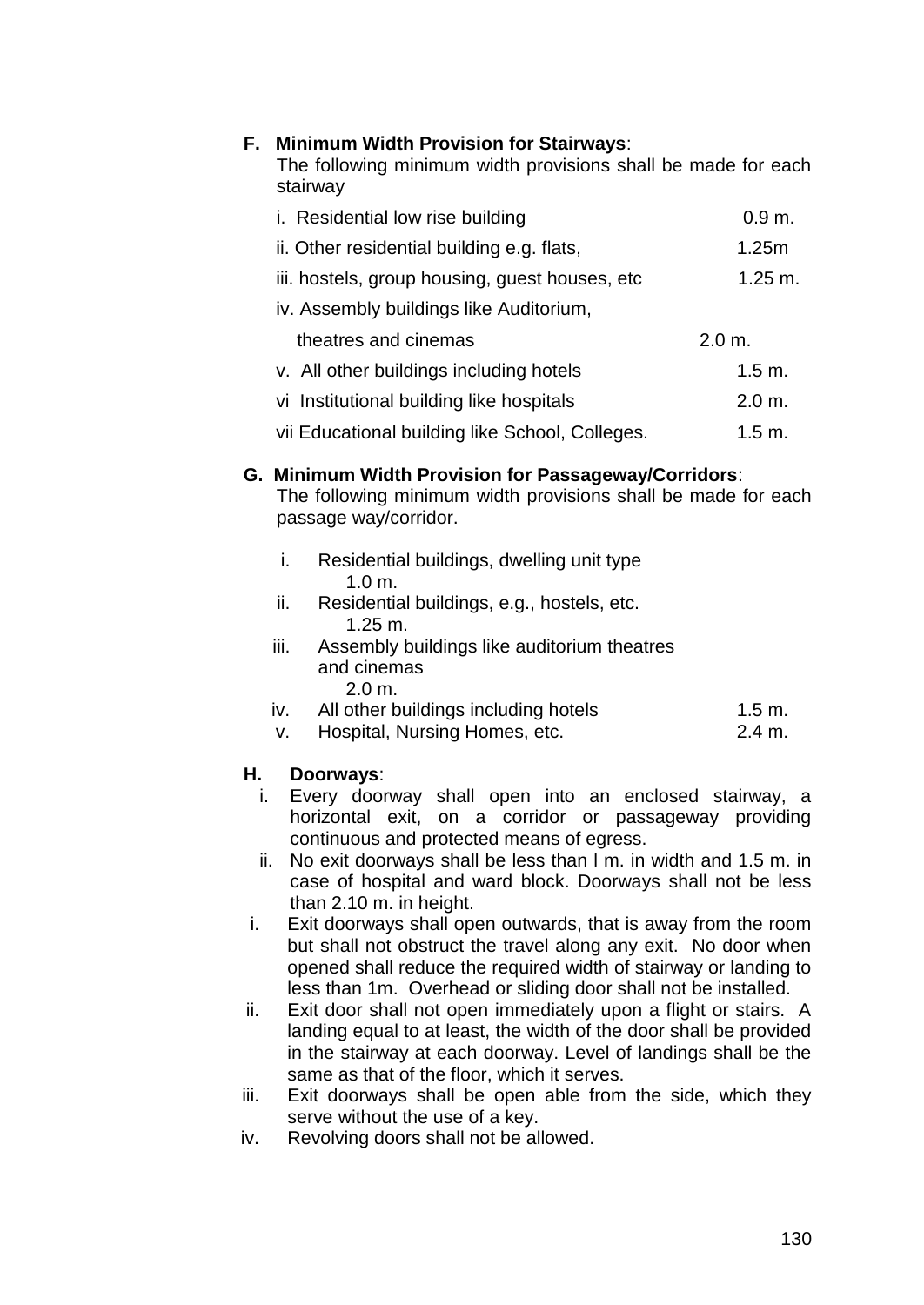# **I. Stairways**:

- i. Interior stairs shall be constructed of non-combustible material throughout.
- ii. Interior stairs shall be constructed as a self-contained unit with at least one side adjacent to an external wall and shall be completely enclosed.
- iii. A staircase shall not be arranged round a lift shaft for buildings 15.0 m. and above height. The staircase location shall be to the satisfaction of Chief Fire Officer.
- iv. Hollow combustible construction shall not be permitted.
- v. The minimum width of treads without nosing shall be 25 cm. for an internal staircase for residential high-rise buildings. In the case of other buildings, the minimum tread shall be 30 cm. The treads shall be constructed and maintained in a manner to prevent slipping. Winders shall be allowed in residential buildings provided they are not at the head of a downward flight.
- vi. The maximum height of riser shall be 19 cm. in the case of residential high rise buildings and 15 cm in the case of other buildings .These shall be limited to 13 per flight.
- vii. Handrails shall be provided with a minimum height of 1m. from the center of the tread.
- viii. The minimum headroom in a passage under the landing of a staircase and under the staircase shall be 2.10 m.
- ix. For building more than 24 m. in height, access to main staircase shall be through a lobby created by double door of one hour fire rating. One of the doors will be fixed in the wall of the staircase and other after the lobby.
- x. No living space, store or other fire risk shall open directly into the staircase or staircases.
- xi. External exit door of staircase enclosure at ground level shall open directly to the open spaces or can be reached without passing through any door other than a door provided to form a draught lobby.
- xii. The main staircase and fire escape staircase shall be continuous from ground floor to the terrace level.
- xiii. No electrical shafts/AC ducts or gas pipe etc. shall pass through the staircase. Lift shall not open in staircase landing.
- xiv. No combustible material shall be used for decoration/wall paneling in the staircase.
- xv. Beams/columns and other building features shall not reduce the head room/width of the staircase.
- xvi. The exit sign with arrow indicating the way to the escape route shall be provided at a suitable height from the floor level on the wall and shall be illuminated by electric light connected to corridor circuits. All exit way marking sign should be flush with the wall and so designed that no mechanical damage shall occur to them due to moving of furniture or other heavy equipments. Further all landings of floor shall have floorindicating boards indicating the number of floor.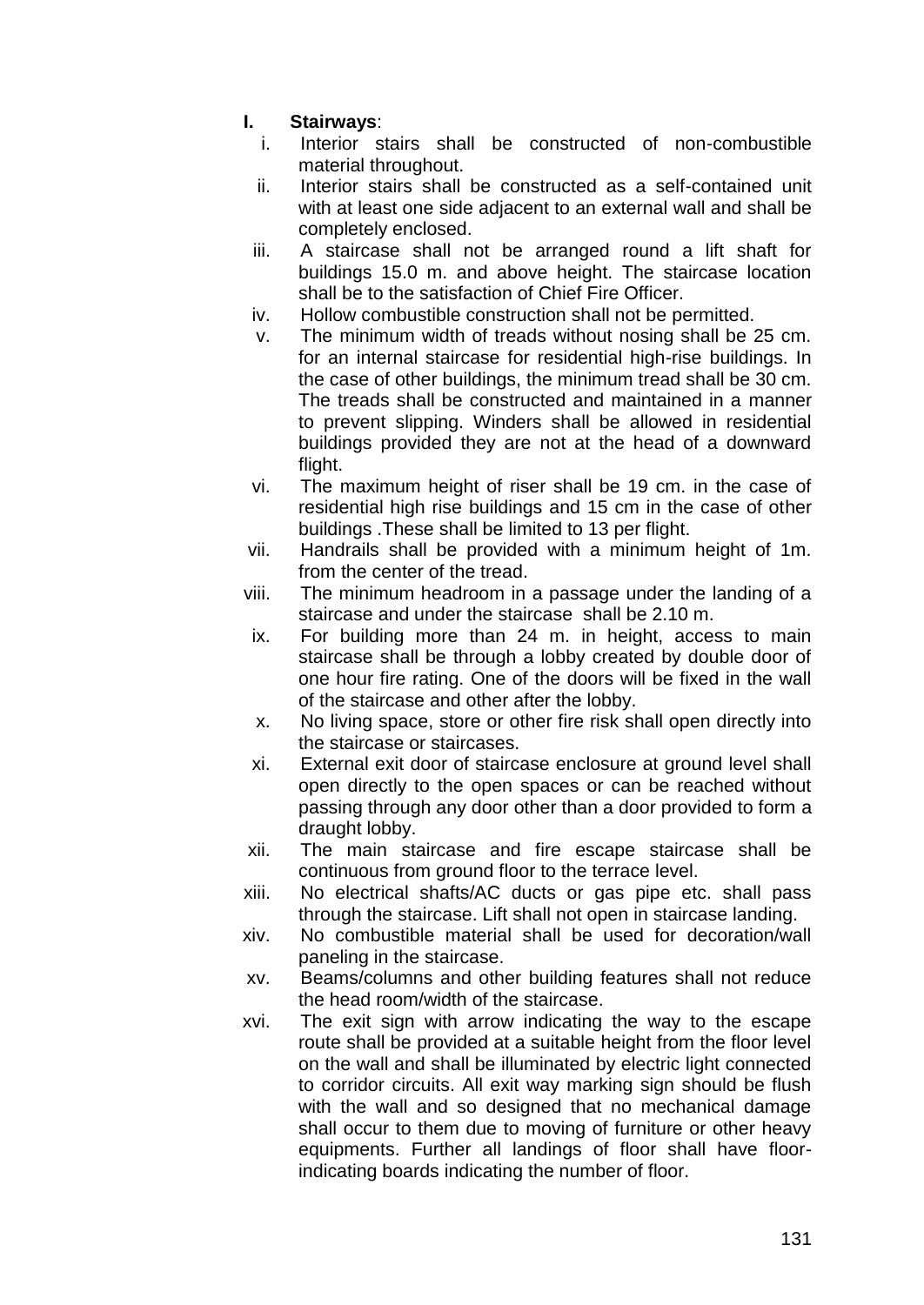- xvii. The floor indication board shall be placed on the wall immediately facing the flight of stairs and nearest to the landing. It shall be of size not less than 0.2 m. x 0.5 m.
- xviii. Individual floors shall be prominently indicated on the wall facing the staircase.
	- xix. In case of single staircase it shall terminate at the ground floor level and the access to the basement shall be by a separate staircase. However, the second staircase may lead to basement levels provided the same is separated at ground level either by ventilated lobby with discharge points at two different ends through enclosures.

# **J. Fire Escapes or External Stairs**:

- i. Fire escape shall not be taken into account while calculating the number of staircases for a building.
- ii. All fire escapes shall be directly connected to the ground.
- iii. Entrance to the fire escape shall be separate and remote from internal staircase.
- iv. The route to fire escape shall be free of obstructions at all times except the doorway leading to the fire escape which shall have the required fire resistance.
- v. Fire escape shall be constructed of non-combustible materials.
- vi. Fire escape stairs shall have straight flight not less than 125 cm wide with 25 cm treads and risers not more than 19 cm.
- vii. Handrails shall be at a height not less than 1m.
- viii. Fire escape staircase in the mercantile, business, assembly, hotel buildings above 24 m. height shall be a fire tower and in such a case width of the same shall not be less than the width of the main staircase. No combustible material shall be allowed in the fire tower.

### **K. Spiral Stairs**

- i. The use of spiral staircase shall be limited to low occupant load and to a building height 9 m.
- ii. A spiral stair shall not be less than 1.5 m in diameter and shall be designed to give the adequate headroom.

### **L. Staircase Enclosures**

i. The external enclosing walls of the staircase shall be of the brick or the R.C.C. construction having fire resistance of not less than two hours. All enclosed staircases shall have access through self-closing door of one-hour fire resistance. These shall be single swing doors opening in the direction of the escape. The door shall be fitted with the check action door closers.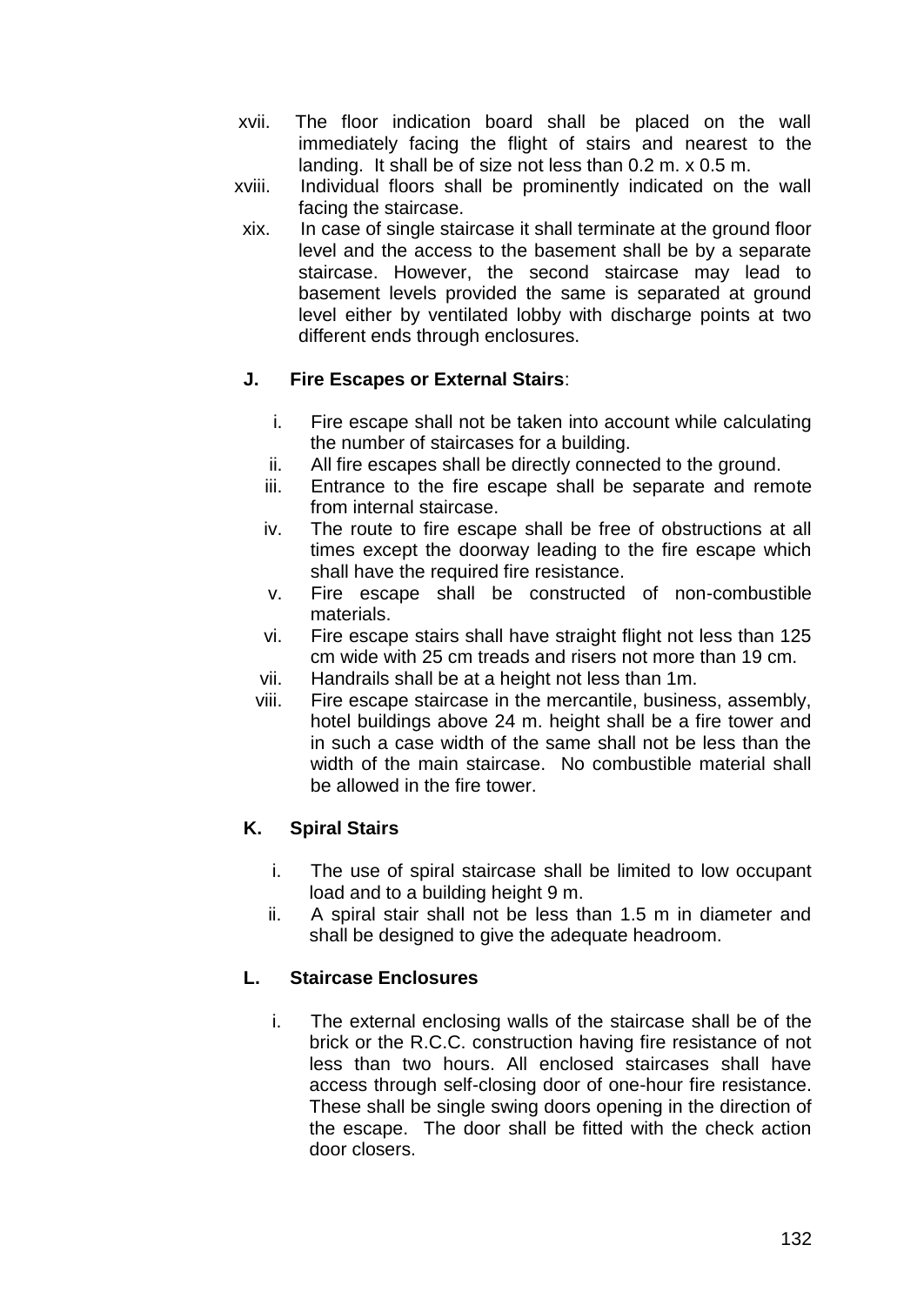- ii. The staircase enclosures on the external wall of the building shall be ventilated to the atmosphere at each landing.
- iii. Permanent vent at the top equal to the 5% of the cross sectional area of the enclosure and openable sashes at each floor level with area equal to 1 to 15% of the cross sectional area of the enclosure on external shall be provided. The roof of the shaft shall be at least 1 m. above the surrounding roof. There shall be no glazing or the glass bricks in any internal closing wall of staircase. If the staircase is in the core of the building and cannot be ventilated at each landing, a positive of 5-mm. w.g. by an electrically operated blower/blowers shall be maintained.
- iv. The mechanism for pressurizing the staircase shaft shall be so installed that the same shall operate automatically on fire alarm system/sprinkler system and be provided with manual operation facilities.

### **M. Ramps**

- i. Ramps of slope of not more than 1 in 10 may be substituted for and shall comply with all the applicable requirements of all required stairways as to enclosure capacity and limiting dimensions. Larger slopes shall be provided for special uses but in no case greater than 1 in 8. For all slopes exceeding 1 in 10 and where the use is such as to involve danger of slipping, the ramp shall be surfaced with approved nonslipping material.
- ii. The minimum width of the ramps in the Hospitals shall be 2.4 m. and in the basement using car parking shall be 6.0 m.
- iii. Handrails shall be provided on both sides of the ramp.
- iv. Ramp shall lead directly to outside open space at ground level or courtyards of safe place.
- v. For building above 24.0 m. in height, access to ramps from any floor of the building shall be through smoke fire check door.
- vi. In case of nursing homes, hospitals etc. area exceeding 300 sq m. at each floor one of the exit facility shall be a ramp of not less than 2.4 m. in width.

# **(10) Provision of Lifts**

- **A.** Provision of the lifts shall be made for all multi-storeyed building having a height of 15.0 m. and above.
- **B.** All the floors shall be accessible 24 hrs. by the lift. The lift provided in the buildings shall not be considered as a means of escape in case of emergency.
- **C.** Grounding switch at ground floor level to enable the fire service to ground the lift car in case of emergency shall also be provided.
- **D.** The lift machine room shall be separate and no other machinery shall be installed in it.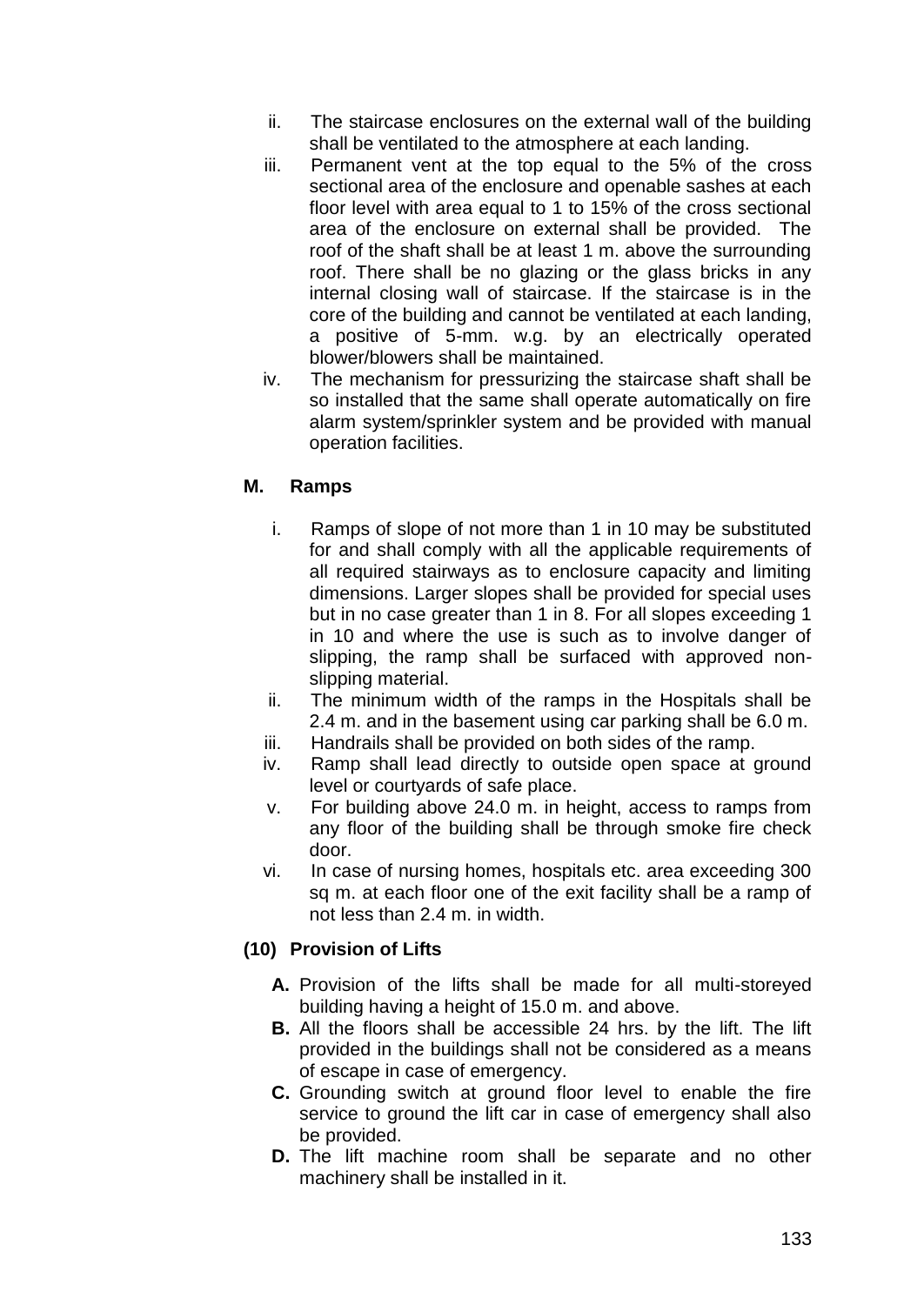### **i. LIFT ENCLOSURE/ LIFT**

General requirements shall be as follows

- a. Walls of lift enclosures shall have a fire rating of two hours. Lift shafts shall have a vent at the top of area not less than 0.2 sq m.
- b. Lift motor room shall be located preferably on top of the shaft and separated from the shaft by the floor of the room.
- c. Landing door in lift enclosures shall have a fire resistance of not less than one hour.
- d. The number of lifts in one lift bank shall not exceed four. A wall of two hours fire rating shall separate individual shafts in a bank.
- e. Lift car door shall have a fire resistance rating of 1 hour.
- f. For buildings 15.0 m. and above in height, collapsible gates shall not be permitted for lifts and solid doors with fire resistance of at least one hour shall be provided.
- g. If the lift shaft and lobby is in the core of the building a positive pressure between 25 and 30 pa shall be maintained in the lobby and a possible pressure of 50 pa shall be maintained in the lift shaft. The mechanism for the pressurization shall act automatically with the fire alarm/sprinkler system and it shall be possible to operate this mechanically also.
- h. Exit from the lift lobby, if located in the core of the building, shall be through a self-closing fire smoke check door of one-hour fire resistance.
- i. Lift shall not normally communicate with the basement. If however, lifts are in communication, the lift lobby of the basement shall be pressurized as in (g) with self closing door as in (h).
- j. Grounding switch (es), at ground floor level shall be provided to enable the fire service to ground the lifts.
- k. Telephone/talk back communication facilities may be provided in lift cars for communication system and lifts shall be connected to the fire control room of the building.
- l. Suitable arrangements such as providing slope in the floor of the lift lobby shall be made to prevent water used during fire fighting, etc at any landing from entering the lift shafts.
- m. A sign shall be posted and maintained on every floor at or near the lift indicating that in case of fire, occupants shall use the stairs unless instructed otherwise. The sign shall also contain a plan for each floor showing the location of the stairways. Floor marking shall be done at each floor on the wall in front of the lift-landing door.
- n. Alternate power supply shall be provided in all the lifts.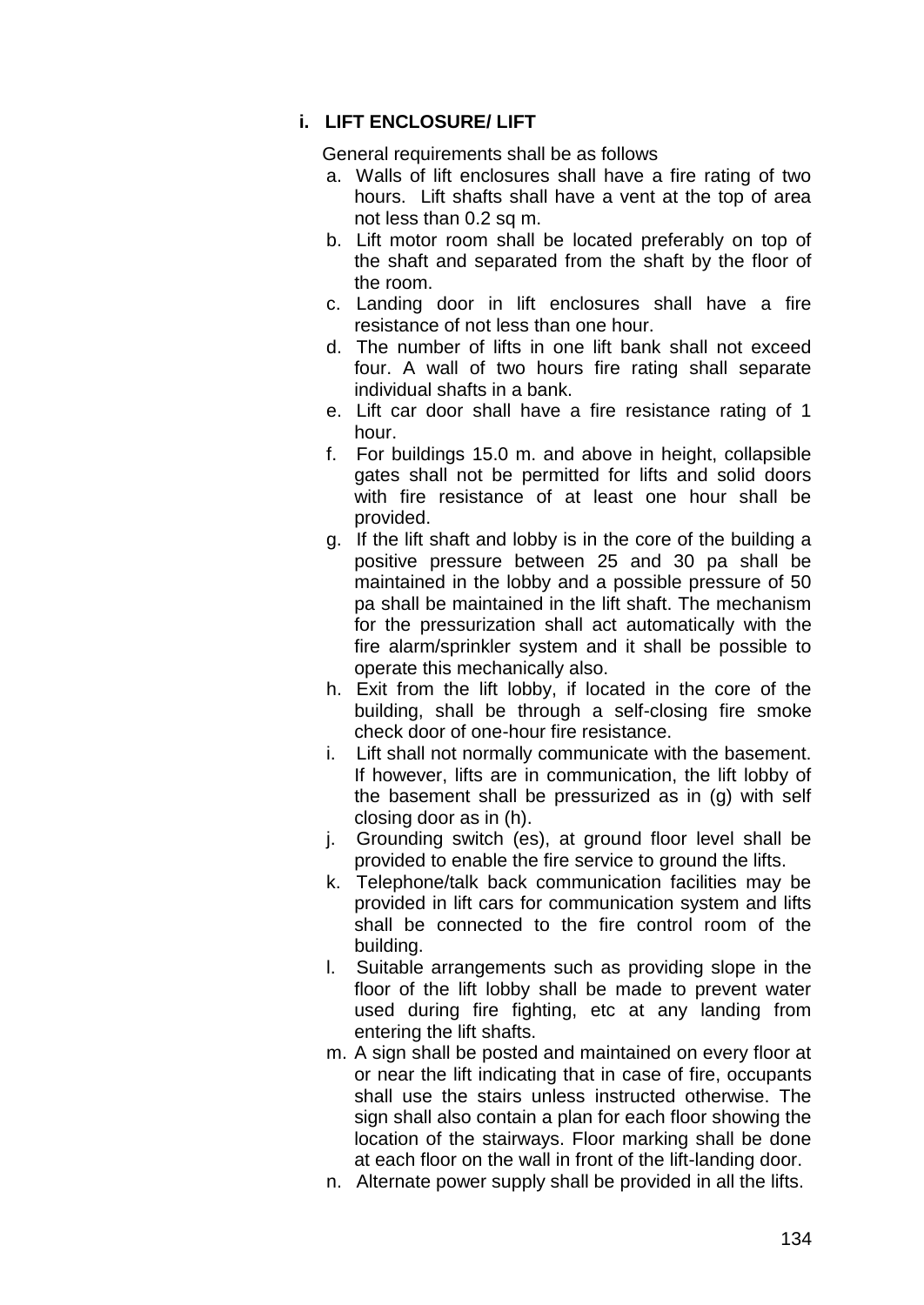# **ii. FIRE LIFT**

Following requirements shall apply for a fire lift in addition to above requirements:

- a. To enable fire service personnel to reach the upper floors with the minimum delay, one or more of the lifts shall be so designed so as to be available for the exclusive use of the fireman in an emergency and be directly accessible to every dwelling/ lettable floor space on each floor.
- b. The lift shall have a floor area of not less than 1.4 sq.mt. It shall have a loading capacity of not less than 545 kg. (8 persons lift) with automatic closing doors.
- c. The electric supply shall be on a separate service from electric supply mains in a building and the cables run in a route safe from fire, i.e. within a lift shaft. Lights and fans in the elevator having wooden paneling or sheet steel construction shall be operated on 24-volt supply.
- d. In case of failure of normal electric supply, it shall automatically switchover to the alternate supply. For apartment houses, this changeover of supply could be done through manually operated changeover switch. Alternatively, the lift should be so wired that in case of power failure, it comes down at the ground level and comes to stand still with door open.
- e. The operation of a fire lift shall by a single toggle of twobutton switch situated in a glass-fronted box adjacent to the lift at the entrance level. When the switch is on landing; call points will become inoperative and the lift will be on car control only or on a priority control device. When the switch is off, the lift will return to normal working. This lift can be used by the occupants in normal times.
- f. The words 'F1RE LIFT' shall be conspicuously displayed in fluorescent paint on the lift landing doors at each floor level.
- g. The speed of the fire lift shall be such that it can reach to the top floor from ground level within one minute.

# **(11) Basement**

As provided in the Regulations.

### **A. Requirements**

i. The access to the basement shall be either from the main or alternate staircase providing access and exit from higher floors. Where the staircase is continuous the same shall be enclosed type serving as a fire separation from the basement floor and higher floors. Open ramps shall be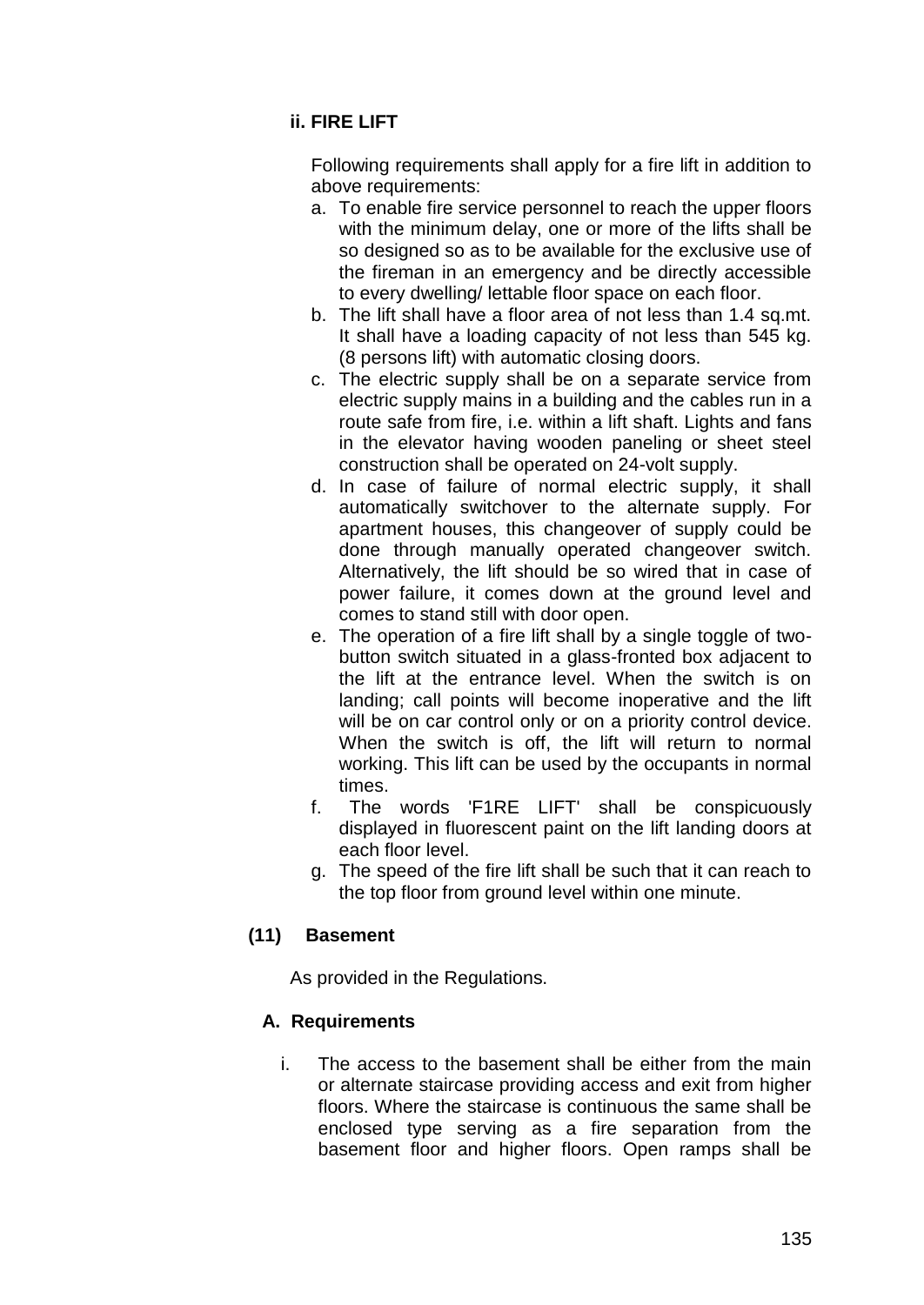permitted if they are constructed within the building line subject to the provision of the (iv).

- ii. In case of basement for office, sufficient number of exit ways and access ways shall be provided with a travel distance not more than 15.0 m. The travel distance in case of dead-end shall be 7.5 m.
- iii. The basement shall be partitioned and in no case compartment shall be more than 500 sq m. and less than 50 sq m. area except parking. Each compartment shall have ventilation standards as laid down in Bye-Laws separately and independently. The partition shall be made in consultation with Chief Fire Officer.
- iv. The first basement (immediately below ground level) can be used for services/parking/other permissible services. Lower basement, if provided, shall exclusively be used for car parking only.
- v. Each basement shall be separately ventilated. Vents with cross-sectional area (aggregate) not less than 2.5 percent of the floor area spread evenly round the perimeter of the basement shall be provided in the form of grills or breakable starboard lights or pavement lights or by way of shafts. Alternatively a system of air inlets shall be provided at basement floor level and smoke outlets at basement ceiling level. Inlets and extracts may be terminated at ground level with starboard or pavement lights. Ducts to convey fresh air to the basement floor level are to be laid. Starboard and pavement lights should be in positions easily accessible to the firemen and clearly marked "SMOKE OUTLET" or AIR INLET" with an indication of area served at or near the opening.
- vi. The staircase of basement shall be of enclosed type having fire resistance of not less than two hours and shall be situated at the periphery of the basement to be entered at ground level only from the open air and in such positions that smoke from any fire in the basement shall not obstruct any exit serving the ground and upper stories of the building and shall communicate with basement through a lobby provided with fire resisting self closing door of one hour rating. In case of basement being used as car parking only, the travel distance shall be 45 m.
- vii. In multi-storeyed basements, intake duct may serve all basements levels, but each basement and basement compartment shall have separate smoke outlet duct or ducts. Mechanical extractors for smoke venting system from lower basement levels shall also be provided. The system shall be of such design as to operate on actuation of smoke, heat sensitive detectors/sprinklers, if installed, and shall have a considerably superior performance compared to the standard units. It shall also have an arrangement to start manually.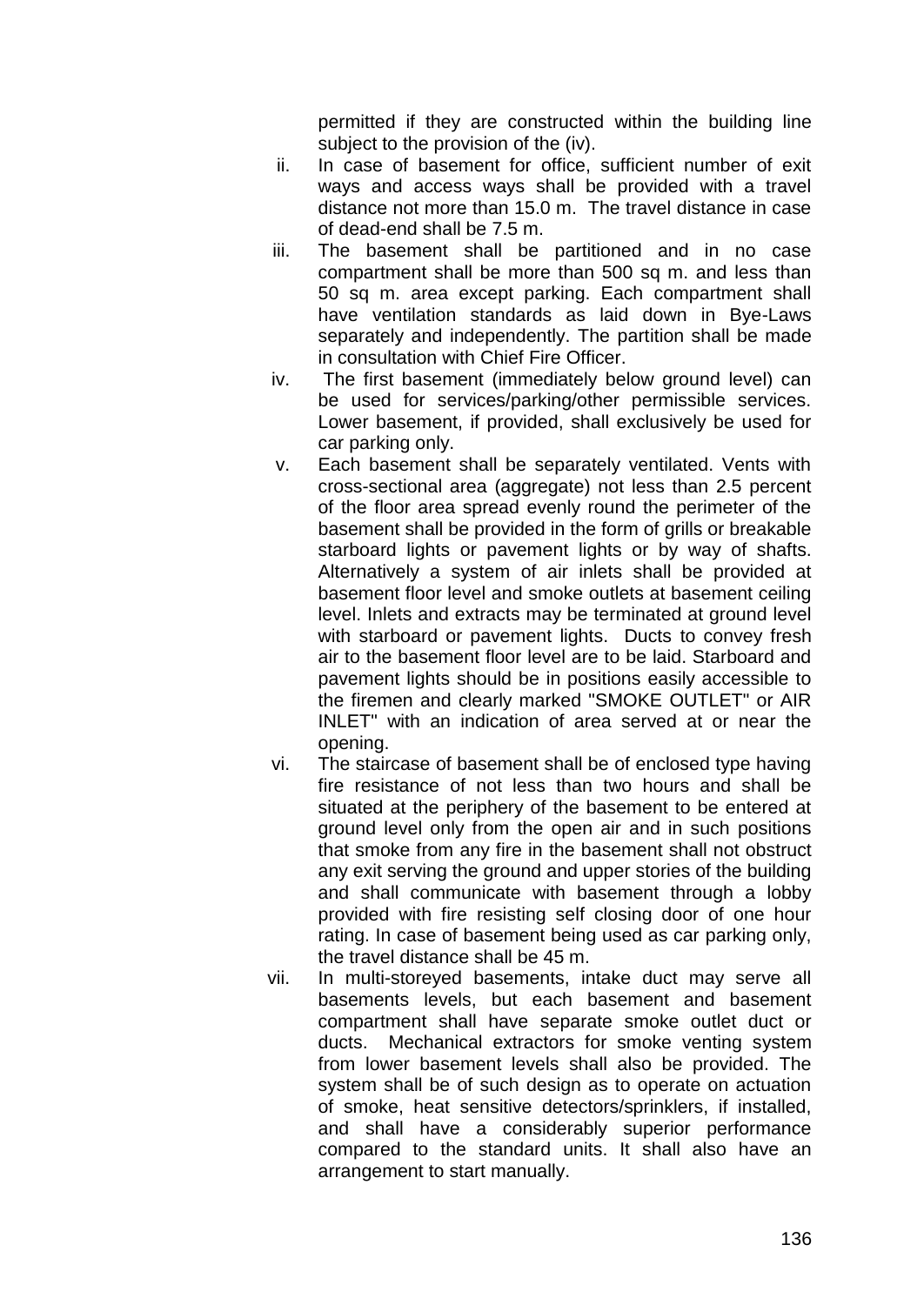- viii. Mechanical extractors shall have an internal locking arrangement so that extractors shall continue to operate and supply fans shall stop automatically with the actuation of fire detectors. Mechanical extractors shall be designed to permit 30 air changes per hour in case of fire or distress call. However, for normal operation, only 30 air changes or any other convenient factor can be maintained.
- ix. Mechanical extractors shall have an alternate source of power supply.
- x. Ventilating ducts shall be integrated with the structure and made out of brick masonry or RCC as far as possible and when this duct crosses the transformer area of electrical switchboard, fire dampers shall be provided.
- xi. Kitchens working on gas fuel shall not be permitted in basement/sub-basement.
- xii. If cutouts are provided from basement to the upper floors or to the atmosphere, all side cutout openings in the basements shall be protected by sprinkler heads at closed spacing so as to form a water curtain in the event of a fire.
- xiii. Dewatering pump shall be provided in all basements.

### **(12) Provision of Helipad**

All high-rise buildings 60 m. and above shall have provision for a Helipad on the terrace. The same shall be approved by the Authority.

### **(13) Service Ducts/Refuge Chute**

- A. Service duct shall be enclosed by walls and door, if any, of 2 hours fire rating. If ducts are larger than 10 sq m. the floor should seal them, but suitable opening for the pipes to pass through shall be provided with the gaps sealed.
- B. A vent opening at the top of the service shaft shall be provided between one-fourth and one-half of the area of the shaft. Refuge chutes shall have an outlet at least of wall of non-combustible material with fire resistance of not less than two hours. They shall not be located within the staircase enclosure or service shafts or air-conditioning shafts. Inspection panel and door shall be tight fitting with 1 hour fire resistance; the chutes should be as far away as possible form exits.
- C. Refuge chutes shall not be provided in staircase walls and A/C shafts etc.

### **(14) Electrical Services**

Electrical Services shall conform to the following: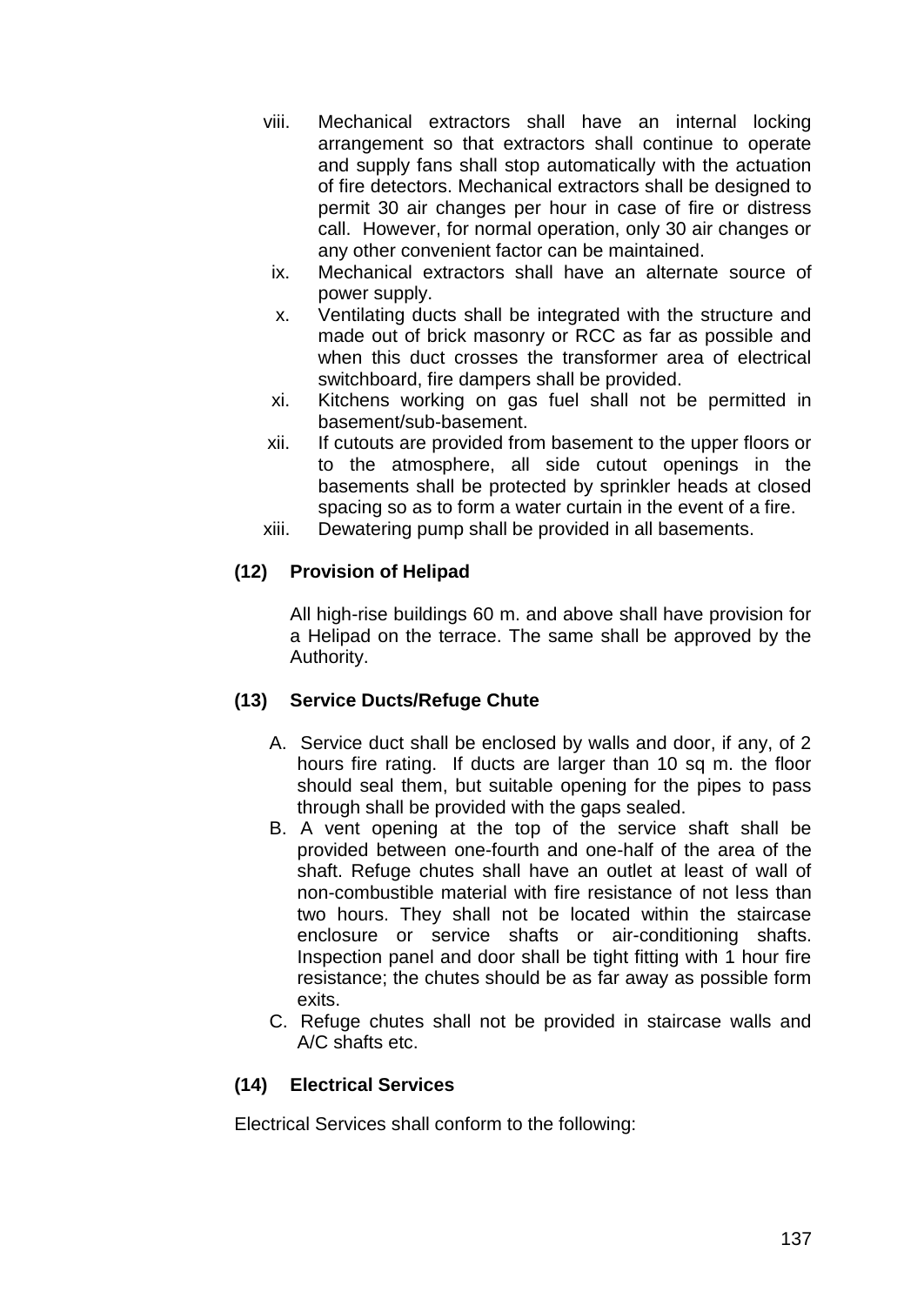- **A.** The electric distribution cables/wiring shall be laid in a separate duct shall be sealed at every floor with non-combustible material having the same fire resistance as that of the duct. Low and medium voltage wiring running in shaft and in false ceiling shall run in separate conduits.
- **B.** Water mains, telephone wires, inter-com lines, gas pipes or any other service lines shall not be laid in ducts for electric cables.
- **C.** Separate conduits for water pumps, lifts, staircases and corridor lighting and blowers for pressuring system shall be directly from the main switch panel and these circuits shall be laid in separate conduit pipes, so that fire in one circuit will not affect the others. Master switches controlling essential service circuits shall be clearly labeled.
- **D.** The inspection panel doors and any other opening in the shaft shall be provided with airtight fire doors having fire resistance of not less then 1 hour.
- **E.** Medium and low voltage wiring running in shafts, and within false ceiling shall run in metal conduits. Any 240 voltage wiring for lighting or other services, above false ceiling should have 660V grade insulation. The false ceiling including all fixtures used for its suspension shall be of non-combustible material.
- **F.** An independent and well-ventilated service room shall be provided on the ground floor with direct access from outside or from the corridor for the purpose of termination of electrical supply from the licenses service and alternative supply cables. The doors provided for the service room shall have fire resistance of not less than 1 hour
- **G.** MCB and ELCB shall be provided for electrical circuit.

### **(15) Staircase And Corridor Lights**

The staircase and corridor lighting shall be on separate circuits and shall be independently connected so that it could be operated by one switch installation on the ground floor easily accessible to fire fighting staff at any time irrespective of the position of the individual control of the light points, if any. It should be of miniature circuit breaker type of switch so as to avoid replacement of fuse in case of emergency.

- A. Staircase and corridor lighting shall also be connected to alternate source of power supply.
- B. Suitable arrangement shall be made by installing double throw switches to ensure that the lighting installed in the staircase and the corridor does not get connected to two sources of supply simultaneously. Double throw switch shall be installed in the service room for terminating the stand by supply.
- C. Emergency lights shall be provided in the staircase and corridor.

### **(16) A. Air-Conditioning**

i. Air- conditioning system should be installed and maintained so as to minimise the danger of spread of fire, smoke or fumes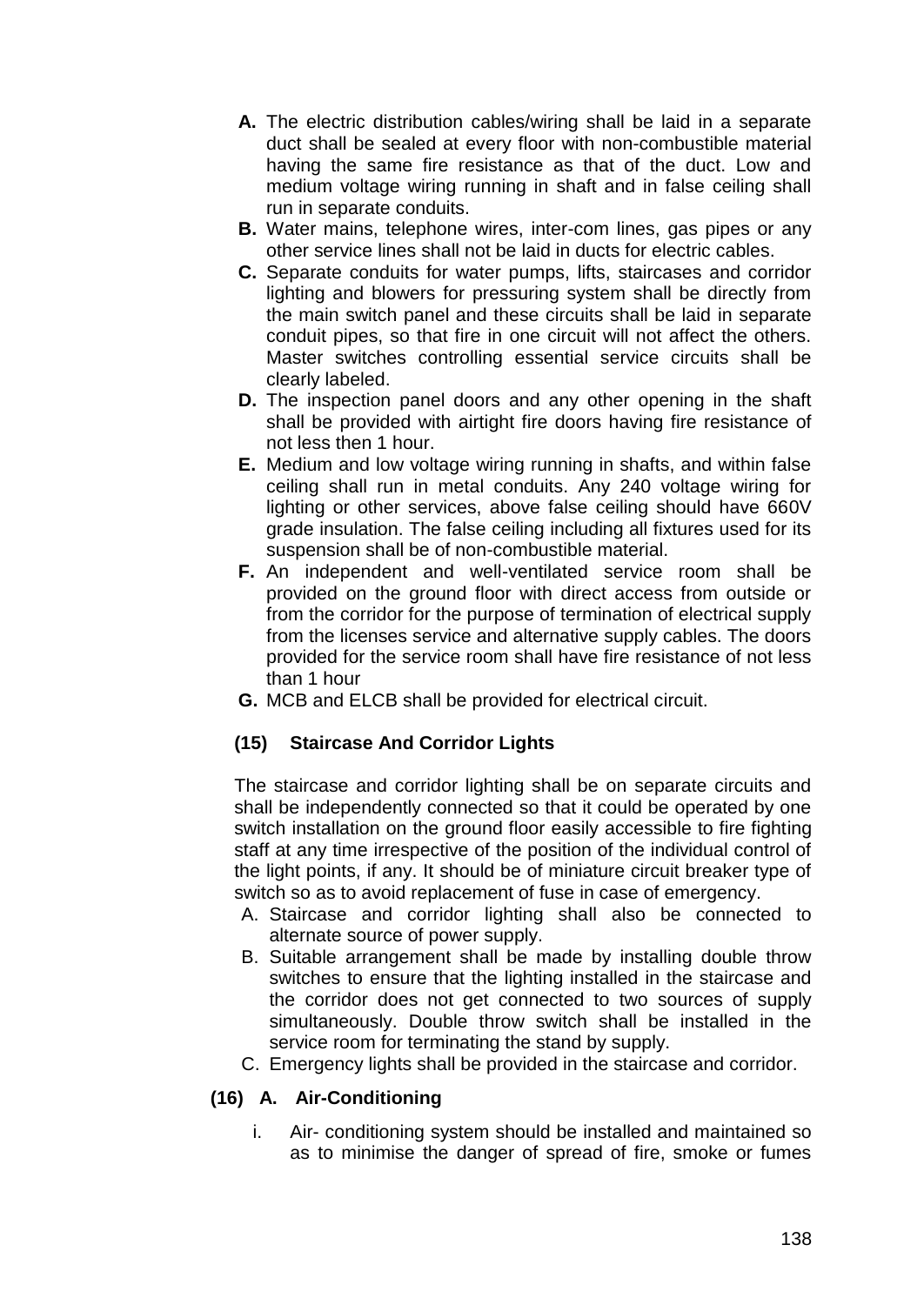thereby from one floor of fire area to another or from outside into any occupied building or structure.

- ii. Air -Conditioning systems circulating air to more than one floor area should be provided with dampers designed to close automatically in case of fire and thereby prevent spread of fire or smoke. Such a system should also be provided with automatic controls to stop fans in case of fire, unless arranged to remove smoke from a fire, in which case these should be designed to remain in operation.
- iii. Air- conditioning system serving large places of assembly (over one thousand persons), large departmental stores, or hostels with over 100 rooms in a single block should be provided with effective means for preventing circulation of smoke through the system in the case of fire in air filters or from other sources drawn into the system even though there is insufficient heat to actuate heat smoke sensitive devices controlling fans or dampers. Such means shall consist of approved effective smoke sensitive controls.

### **B. Air- Conditioning Should Conform To The Following:**

- i. Escape routes like staircase, common corridors, lift lobbies; etc should not be used as return air passage.
- ii. The ducting should be constructed of metal in accordance with BIS 655:1963
- iii. Wherever the ducts pass through fire walls or floor, the opening around the ducts should be sealed with fire resisting material of same rating as of walls / floors.
- iv. Metallic ducts should be used even for the return air instead of space above the false ceiling.
- v. The material used for insulating the duct system (inside or outside) should be of flame resistant (IS 4355: 1977) and non- conductor of heat.
- vi. Area more than 750 sq m. on individual floor should be segregated by a firewall and automatic fire dampers for isolation should be provided.
- vii. In case of more than one floor, arrangement by way of automatic fire dampers for isolating the ducting at every floor from the floor should be made. Where plenums used for return air passage, ceiling and its features and air filters of the air handling units, these should be flame resistant. Inspection panels should be provided in the main trenching. No combustible material should be fixed nearer than 15 cm. to any duct unless such ducting is properly enclosed and protected with flame resistant material.
- viii. In case of buildings more than 24 m. in height, in nonventilated lobbies, corridors, smoke extraction shaft should be provided.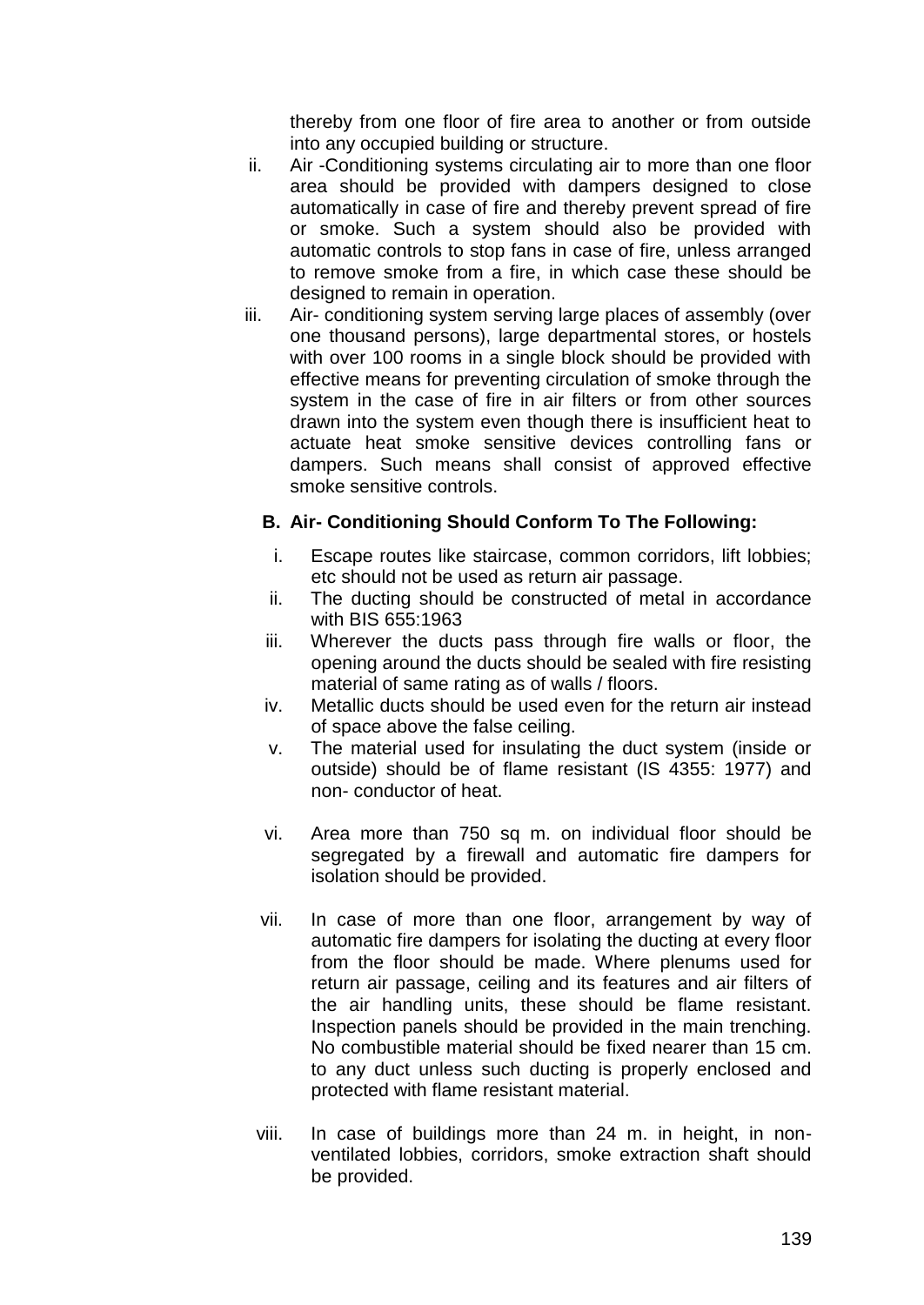# **C. Fire Dampers**

- i. These shall be located in air ducts and return air ducts/passages at the following points:
	- a. At the fire separation wall.
	- b. Where ducts/passages enter the central vertical shaft.
	- c. Where the ducts pass through floors.
	- d. At the inlet of supply air duct and the return air duct of each compartment on every floor.
- ii. The dampers shall operate automatically and shall simultaneously switch off the air- handling fans. Manual operation facilities shall also be provided.
- iii. For blowers, where extraction system and dust accumulators are used, dampers shall be provided.
- iv. Fire/smoke dampers (for smoke extraction shafts) for buildings more than 24 m. in height. For apartment houses in non-ventilated lobbies /corridor operated by detection system and manual control sprinkler system. For other buildings on operation of smoke/ heat detection system and manual control/sprinkler system.
- v. Automatic fire dampers shall be so arranged so as to close by gravity in the direction of air movement and to remain tightly closed on operation of a fusible link

# **(17) Boiler Room**

Provisions of boiler and boiler rooms shall conform to Indian Boiler Act. Further, the following additional aspects may be taken into account in the location of boiler/ boiler room.

- **A.** The boiler shall not be allowed in sub-basement, but may be allowed in the basement away from the escape routes.
- **B.** The boilers shall be installed in a fire resisting room of 4 hours fire resistance rating, and this room shall be situated on the periphery of the basement. Catch pits shall be provided at the low level.
- **C.** Entry to this room shall be provided with a composite door of 2 hours fire resistance.
- **D.** The boiler room shall be provided with fresh air inlets and smoke exhaust directly to the atmosphere.
- **E.** The furnace oil tank for the boiler if located in the adjoining room shall be separated by fire resisting wall of 4 hours rating. The entrance to this room shall be provided with double composite doors. A curb of suitable height shall be provided at the entrance in order to prevent the flow of oil into boiler room in case of tank rupture.
- **F.** Foam inlets shall be provided on the external walls of the building near the ground level to enable the fire services to use foam in case of fire.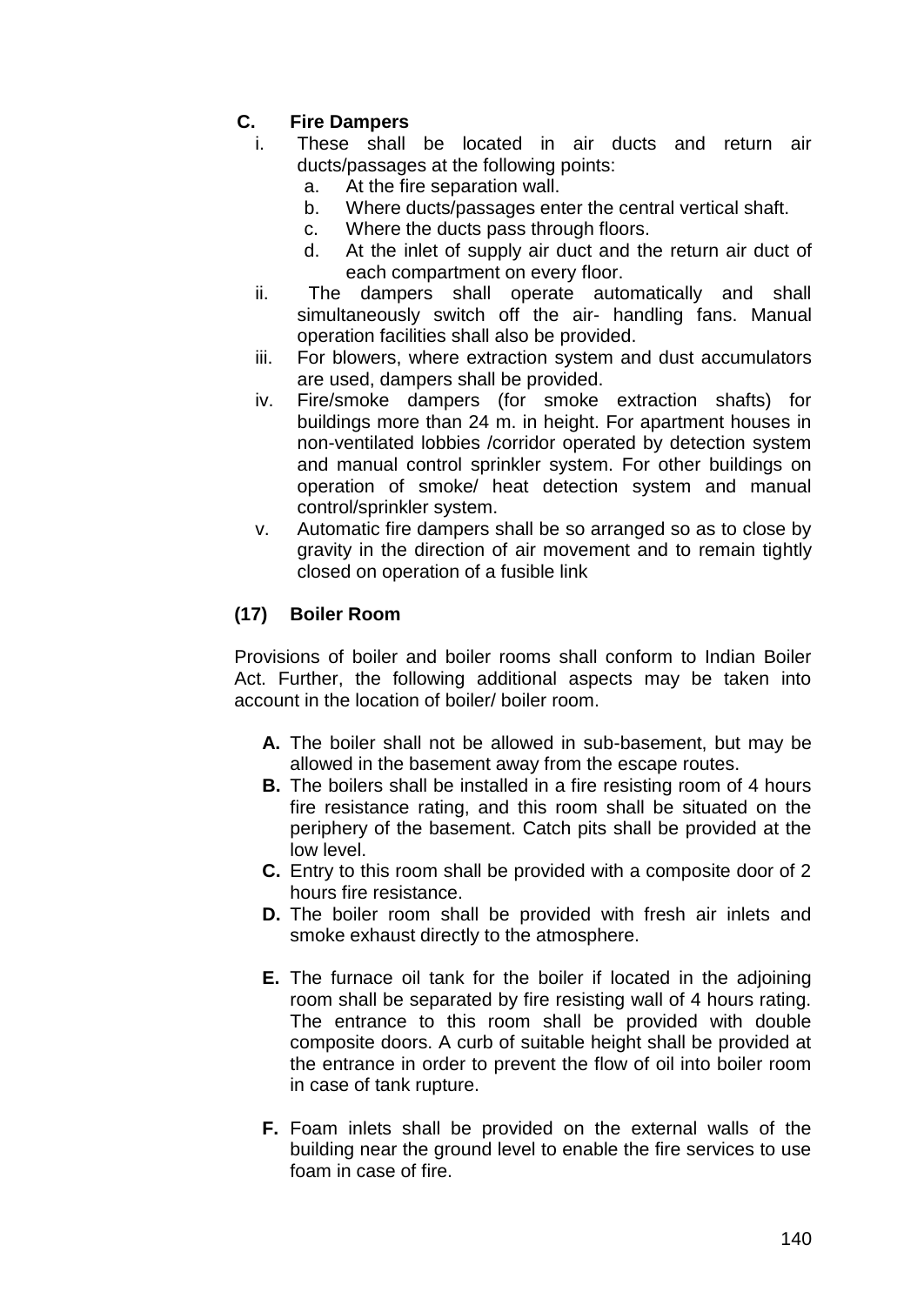### **(18) Alternate Source Of Electric Supply**

A stand by electric generator shall be installed to supply power to staircase and corridor lighting circuits, lifts detection system, fire pumps, pressurization fans and bowlers, P.A system, exit sign, smoke extraction system, in case of failure of normal electric supply. The generator shall be capable of taking starting current of all the machines and circuits stated above simultaneously.

If the standby pump is driven by diesel engine, the generator supply need not be connected to the standby pump. The generator shall be automatic in operation.

### **(19) A. Safety Measures In Electric Sub-Station**

- i. Clear independent approach to the sub-station from outside the building shall be made available round the clock
- ii. The approaches/corridors to the sub-station area shall be kept clear for movement of men and material at all times.
- iii. The sub-station space is required to be provided with proper internal lighting arrangements.
- iv. In addition to natural ventilation proper ventilation to the substation area is to be provided by grill shutters and exhaust fans at suitable places so as to discharge all smoke from the substation without delay in case of fire so that sub-station operations can be carried out expeditiously.
- v. Cable trenches of 0.6 m. x 0.6 m. dummy floor of 0.6 mt. depth shall be provided to facilitate laying of cable inside the building for connecting to the equipment.
- vi. Steel shutters of 2.5 m. x 2.5 m with suitable grills shall be provided for transformers and sub-station room.
- vii. The floor of the sub-station should be capable of carrying 10 tons of transformer weight on wheels.
- viii. Built up substation space is to be provided free of cost.
- ix. Sub-station space should be clear from any water, sewer, air conditioning, and gas pipe or telephone services. No other service should pass through the substation space or the cable trenches.
- x. Proper ramp with suitable slope may be provided for loading and unloading of the equipment and proper approach shall be provided.
- xi. RCC pipes at suitable places as required shall be provided for the cable entries to the substation space and making suitable arrangement for non-ingress of water through these pipes.
- xii. The substation space is to be provided in the approved/sanctioned covered area of the building.
- xiii. Any other alteration /modification required while erection of the equipment will be made by the Owner / builder at site as per requirement.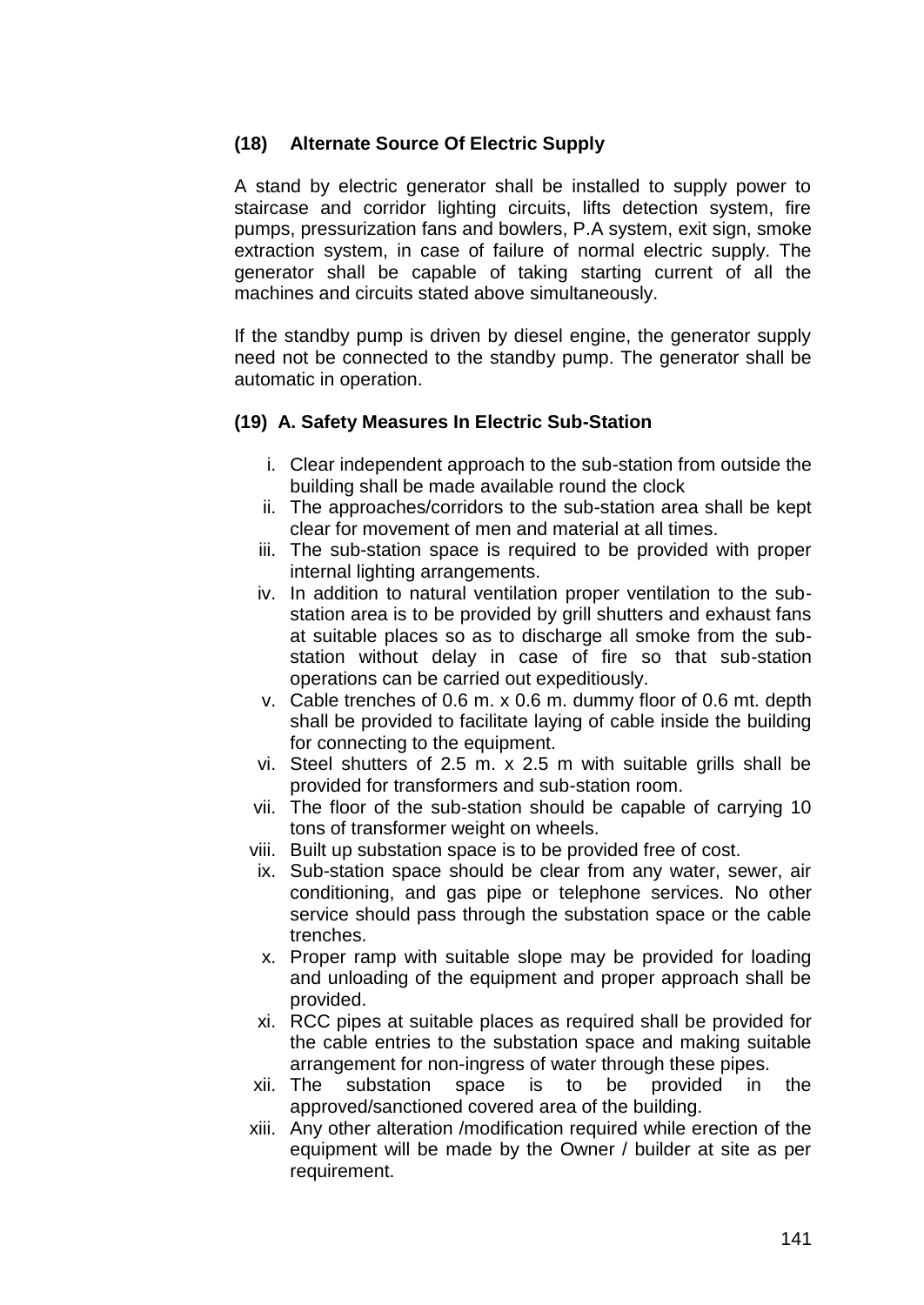- xiv. Adequate arrangement for fixing chain pulley block above the fixing be available for load of 15 tons.
- xv. Provision shall be kept for the sumps so as to accommodate complete volume of transformer oil, which can spillover in the event of explosion of the transformer in the basement of the building. Sufficient arrangement should exist to avoid fire in the sub-station building from spread of the oil from the sumps.
- xvi. Arrangement shall be made for the provision of fire retardent cables so as to avoid chances of spread of fire in the substation building.
- xvii. Sufficient pumping arrangement should exist for pumping the water out, in case of fire so as to ensure minimum loss to the switchgear and transformer.
- xviii. No combustible material shall be stacked inside the substation premises or in the vicinity to avoid chances of fire.
	- xix. It should be made mandatory that the promoters of the multistoreyed building should get substation premises inspected once a year to get their license revalidated for the provision of electric supply from Electricity Board so that suitable action can be taken against the Owner / Builder in case of nonimplementation.
	- xx. The sub-station must not be located below the 1st basement and above the ground floor.
- xxi. The substation space should be totally segregated from the other areas of the basement by fire resisting wall. The ramp should have a slope of 1 : 10 with entry from ground level. The entire Sub-station space including the entrance at ground floor be handed over to the licensee of electricity free of cost and rent.
- xxii. The sub-station area shall have a clear height of 3.6 m. below beams. Further the Sub-station area will have level above the rest of basement level by 0.60 m.
- xxiii. It is to be ensured that the Sub-station area is free of seepage / leakage of water.
- xxiv. The licensee of electricity will have the power to disconnect the supply of the building in case of violation of any of the above points.
- xxv. Electric sub station enclosure must be completely segregated with 4-hours fire rating wall from remaining part of basement.
- xxvi. The Sub-station should be located on periphery /sub basement and (not above ground floor).
- xxvii. Additional exit shall be provided if travel distance from farthest corner to ramp is more than l5 m.
- xxviii. Perfect independent vent system @ 30 air changes per hour linked with detection as well as automatic high velocity water spray system shall be provided.
- xxix. All the transformers shall be protected with high velocity water spray system / Nitrogen Injection System Carbon Dioxide total flooding system in case of oil filled transformer. In addition to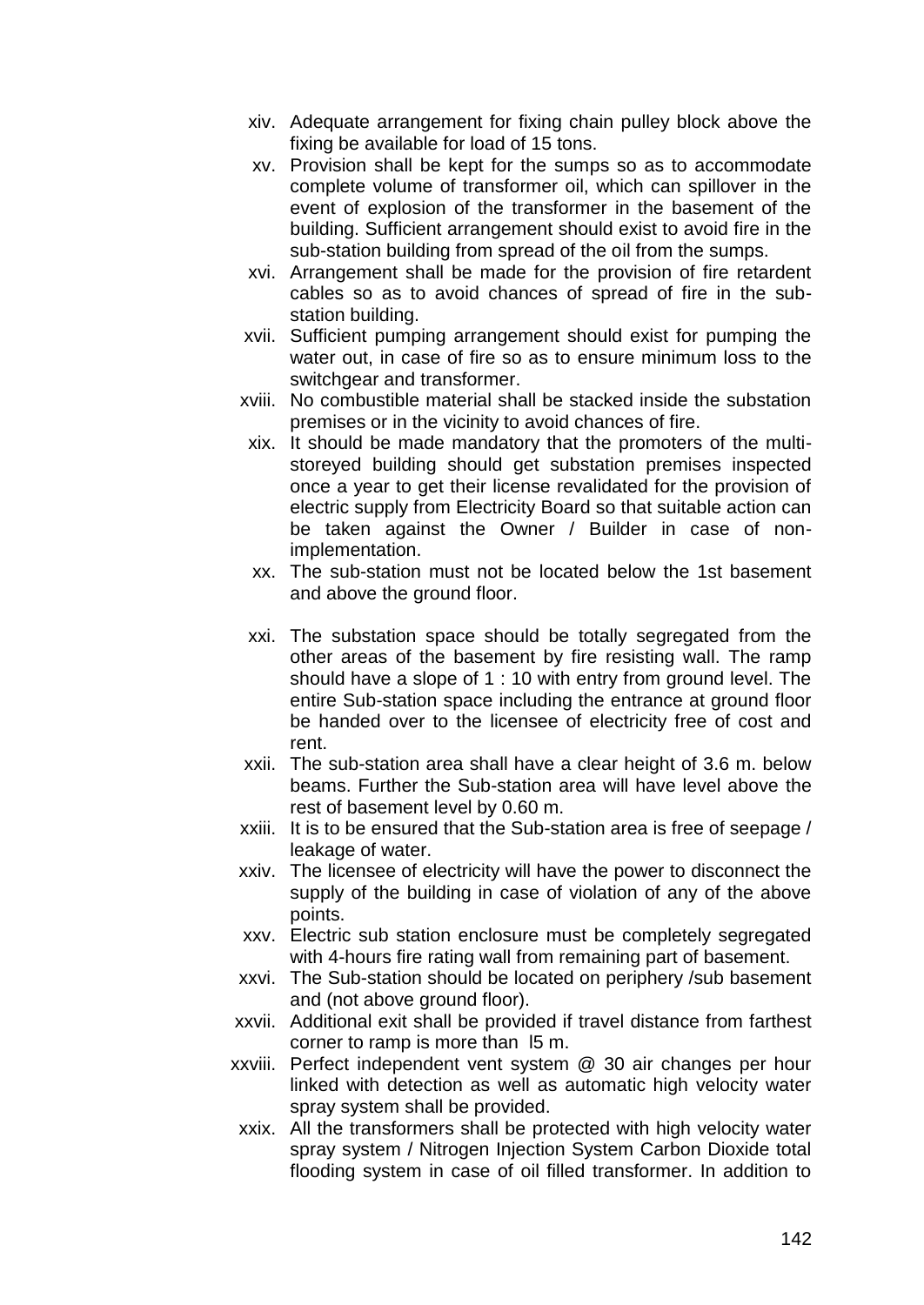this, manual control of auto high velocity spray system for individual transformers shall be located outside the building at ground floor.

- xxx. Suitable arrangement for pump house, water storage tanks with main electrical pump and a diesel-operated pump shall be made if no such arrangement is provided in the building. In case the water pumping facilities are existing in the building for sprinkler system, the same should however be utilized for high velocity water spray system. Alternatively automatic CO2 total flooding system shall be provided with manual controls outside the electric sub-station.
- xxxi. System shall have facility to give an audio alarm in the basement as well as at the control room.
- xxxii. Fire control room shall be manned round the clock.
- xxxiii. The electric sub station shall have electric supply from alternate source for operation of vent System lighting arrangements.
- xxxiv. Cable trenches shall be filled with sand
- xxxv. Party walls shall be provided between two transformers as per the rules.
- xxxvi. Electric control panels shall be segregated.
- xxxvii. Exits from basement electric substation shall have self-closing fire smoke check doors of 2-hours fire rating near entry to ramp.
- xxxviii. All openings to lower basement or to ground floor shall be sealed properly.
- xxxix. Yearly inspection shall be carried out by electrical load sanctioning Authority.
	- xl. Ramp to be designed in a manner that in case of fire no smoke should enter the main building.
	- xli. Electric substation transformer shall have clearance on all sides as per BBL/relevant electric rules.
	- xlii. Other facility shall be as per Building Bye-Laws and relevant electric rules.
	- xliii. Rising electrical mains shall consist of metal bus bars suitably protected from safety point of view.
	- xliv. Dry transformer shall be preferred.

#### **(20) Fire Protection Requirements**

Buildings shall be planned, designed and constructed to ensure fire safety and this sha1l be done in accordance with Part-IV Fire and Life Safety of the National Building Code of India, 2005 unless otherwise specified. In the case of identified buildings the building schemes shall also be cleared by the Chief Fire Officer.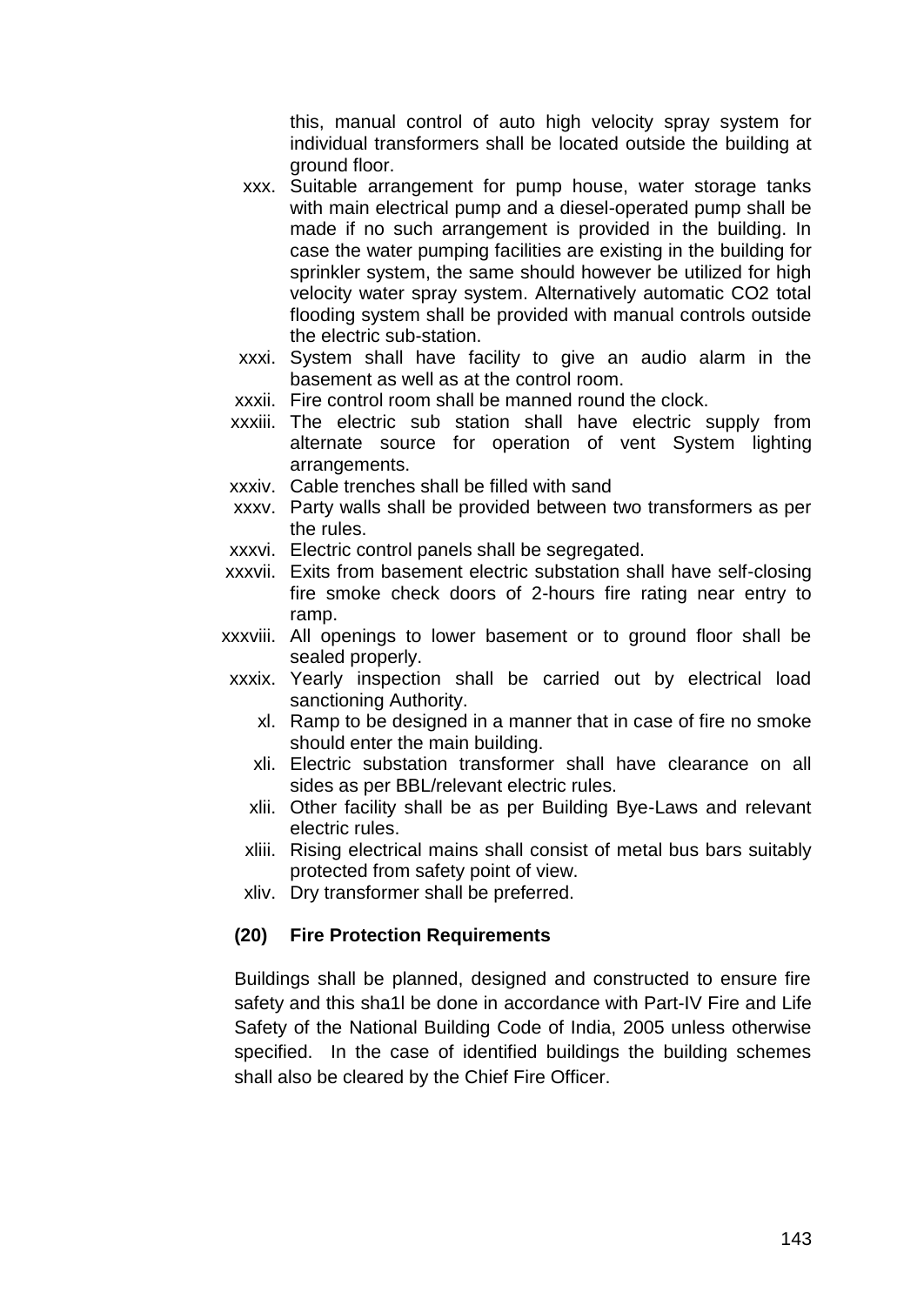## **A. First Aid /Fixed Fire Fighting /Fire Detection Systems And Other Facilities**

Provision of fire safety arrangement for different occupancy as indicated below shall be as per NBC code.

- i. Access
- ii. Wet Riser
- iii. Down Comer
- iv. Hose Reel
- v. Automatic Sprinkler System
- vi. Yard Hydrant
- vii. U.G. Tank with Draw off Connection
- viii. Terrace Tanks
- ix. Fire Pump
- x. Terrace Pump
- xi. First Aid Fire Fighting Appliances
- xii. Auto Detection System
- xiii. Manual operated Electrical Fire Alarm System
- xiv. P.A System with talk back facility
- xv. Emergency Light
- xvi. Auto D.G. Set
- xvii. Illuminated Exit Sign
- xviii. Means of Escape
- xix. Compartimentation
- xx. MCB /ELCB
- xxi. Fire Man Switch in Lift
- xxii. Hose Boxes with Delivery Hoses and Branch
- xxiii. Pipes Refuge Area

## **NOTE :**

- 1 Where more than one riser is required because of large floor area, the quantity of water and pump capacity recommended should be finalized in consultation with Chief Fire Officer.
- 2 The above quantities of water shall be exclusively for fire fighting and shall not be utilized for domestic or other use.
- 3 A facility to boost up water pressure in the riser directly from the mobile pump shall be provided in the wet riser, down comer system with suitable fire service inlets (collecting head) with 2 to 4 numbers of 63 mm inlets for 100-200 mm dia main, with check valve and a gate valve.
- 4. Internal diameter of rubber hose for reel shall be minimum 20 mm. A shut off branch with nozzle of 5 mm. size shall be provided.
- 5 Fire pumps shall have positive suctions. The pump house shall be adequately ventilated by using normal/mechanical means. A clear space of 1.0 m. shall be kept in between the pumps and enclosure for easy movement /maintenance. Proper testing facilities and control panel etc. shall be provided.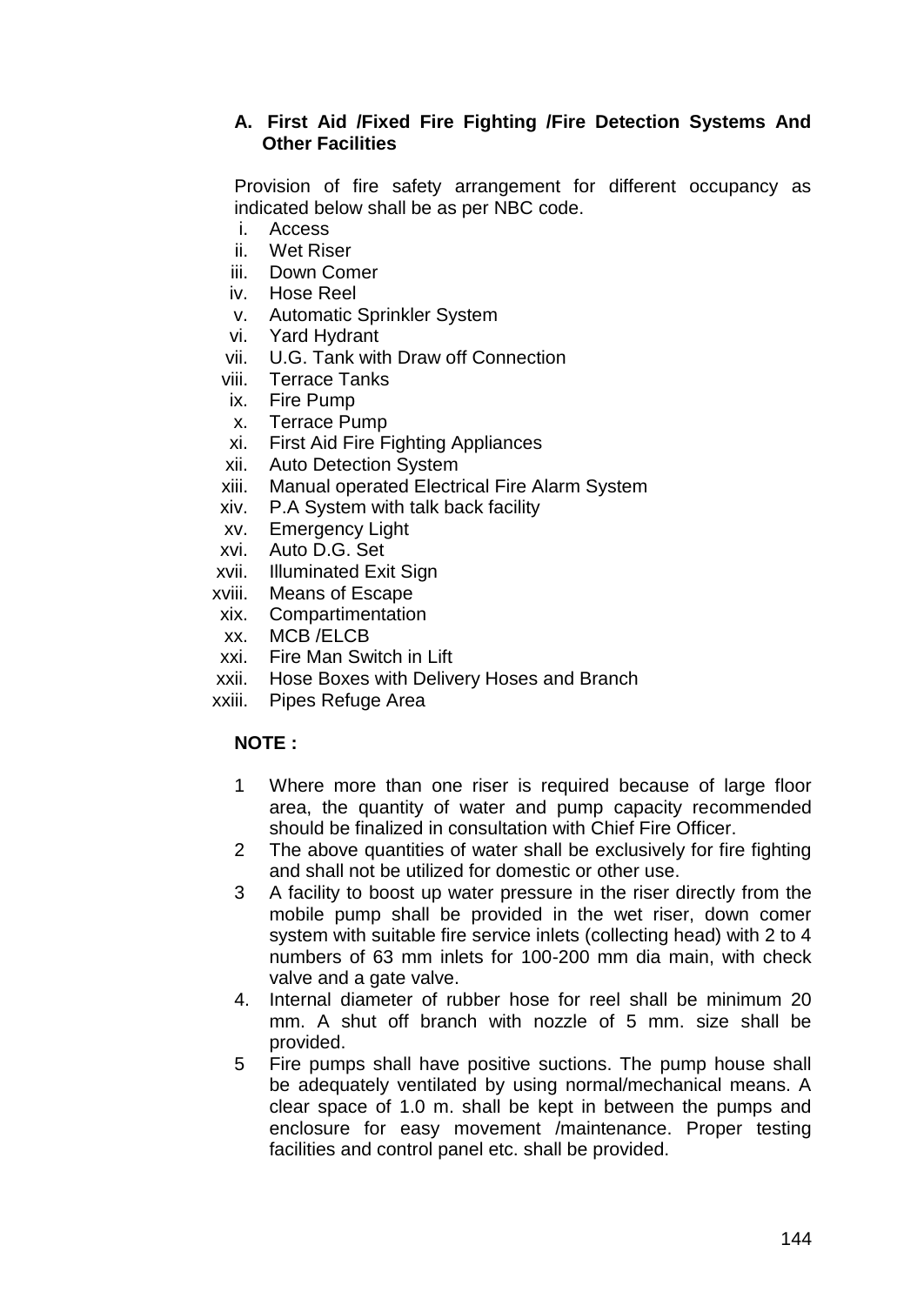- 6 Unless otherwise specified in Regulations, the fire fighting equipments /installation shall conform to relevant BIS Specifications.
- 7 In case of mixed occupancy, the fire fighting arrangement shall be made as per the highest class of occupancy.
- 8 Requirement of water based first aid fire extinguishers shall be reduced to half if hose reel is provided in the Building.

## **(21) Static Water Storage Tank**

- **A.** A satisfactory supply of water exclusively for the purpose of fire fighting shall always be available in the form of underground static storage tank with specified capacity with arrangements of replenishment by town's main or alternative source of supply @ 1000 liters per minute. The static storage water supply required for the above mentioned purpose should entirely be accessible to the fire tenders of the local fire service. Provision of suitable number of manholes shall be made available for inspection repairs and insertion of suction hose etc. The covering slab shall be able to withstand the vehicular load of 45 tonnes in case of high rise and 22 tonnes in case of low rise buildings. A draw off connection shall be provided. The slab need not strengthened if the static tank is not located in mandatory set-back area.
- **B.** To prevent stagnation of water in the static water tank, the suction tank of the domestic water supply shall be fed only through an over flow arrangement to maintain the level therein at the minimum specified capacity.
- **C.** The static water storage tank shall be provided with a fire brigade collecting branching with 4 Nos. 63mm dia instantaneous male inlets arranged in a valve box with a suitable fixed pipe not less than 15 cm dia to discharge water into the tank. This arrangement is not required where down comer is provided.

## **(22) Automatic Sprinklers**

Automatic sprinkler system shall be installed in the following buildings:

- **A.** All buildings of 24 m. and above in height, except group housing and 45 m. and above in case of apartment /group housing society building.
- **B.** Hotels below l5 m. in height and above 1000 sq m. built up area at each floor and or if basement is existing.
- **C.** All hotels, mercantile, and institutional buildings of 15 m. and above.
- **D.** Mercantile building having basement more than one floor but below 15 m. (floor area not exceeding 750 sq m.)
- **E.** Underground Shopping Complex.
- **F.** Underground car / scooter parking /enclosed car parking.
- **G.** Basement area 200 sq m. and above.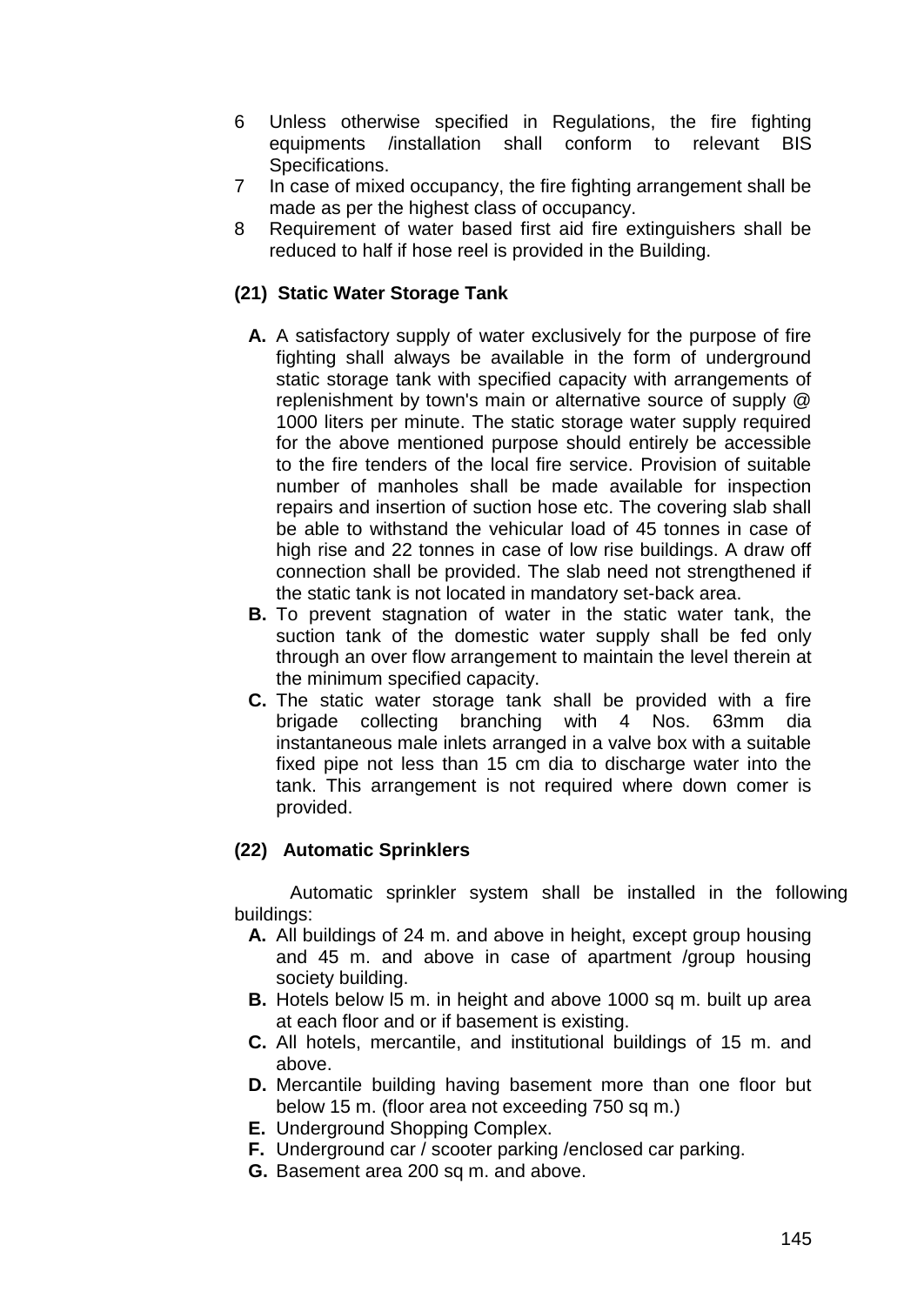- **H.** Any special hazards where the Chief Fire Officer considers it necessary.
- **I.** For buildings up to 24 m. in height where automatic sprinkler system is not mandatory as per these Bye-Laws, if provided with sprinkler installation following relaxation may be considered.
	- i. Automatic heat/smoke detection system and M.C.P. need not be insisted upon.
	- ii. The number of Fire Extinguisher required shall be reduced by half.

## **(23) Fixed Carbon Di-Oxide / Foam / DCO Water Spray Extinguishing System**

Fixed extinguishing installations shall be provided as per the relevant specifications in the premises where use of above extinguishing media is considered necessary by the Chief Fire Officer.

## **(24) Fire Alarm System**

All buildings of 15 m. and above in height shall be equipped with fire alarm system, and also residential buildings (Dwelling House, Boarding House and Hostels) above 24 m. height.

- **A.** All residential buildings like dwelling houses (including flats) boarding houses and hostels shall be equipped with manually operated electrical fire alarm system with one or more call boxes located at each floor. The location of the call boxes shall be decided after taking into consideration their floor area without having to travel more than 22.5 m.
- **B.** The call boxes shall be of the break glass type without any moving parts, where the call is transmitted automatically to the control room without any other action on the part of the person operating the call boxes.
- **C.** All call boxes shall be wired in a closed circuit to a control panel in a control room, located as per Bye-Laws so that the floor number from where the call box is actuated is clearly indicated on the control panel. The circuit shall also include one or more batteries with a capacity of 48 hours normal working at full load. The battery shall be arranged to be a continuously trickle charged from the electric mains.
- **D.** The call boxes shall be arranged to sound one or more sounders so as to ensure that all occupants of the floor shall be warned whenever any call box is actuated.
- **E.** The call boxes shall be so installed that they do not obstruct the exit ways and yet their location can easily be noticed from either direction. The base of the call box shall be at a height of 1.5 m. from the floor level.
- **F.** All buildings other than as indicated above shall, in addition to the manually operated electrical fire alarm system, be equipped with an automatic fire alarm system.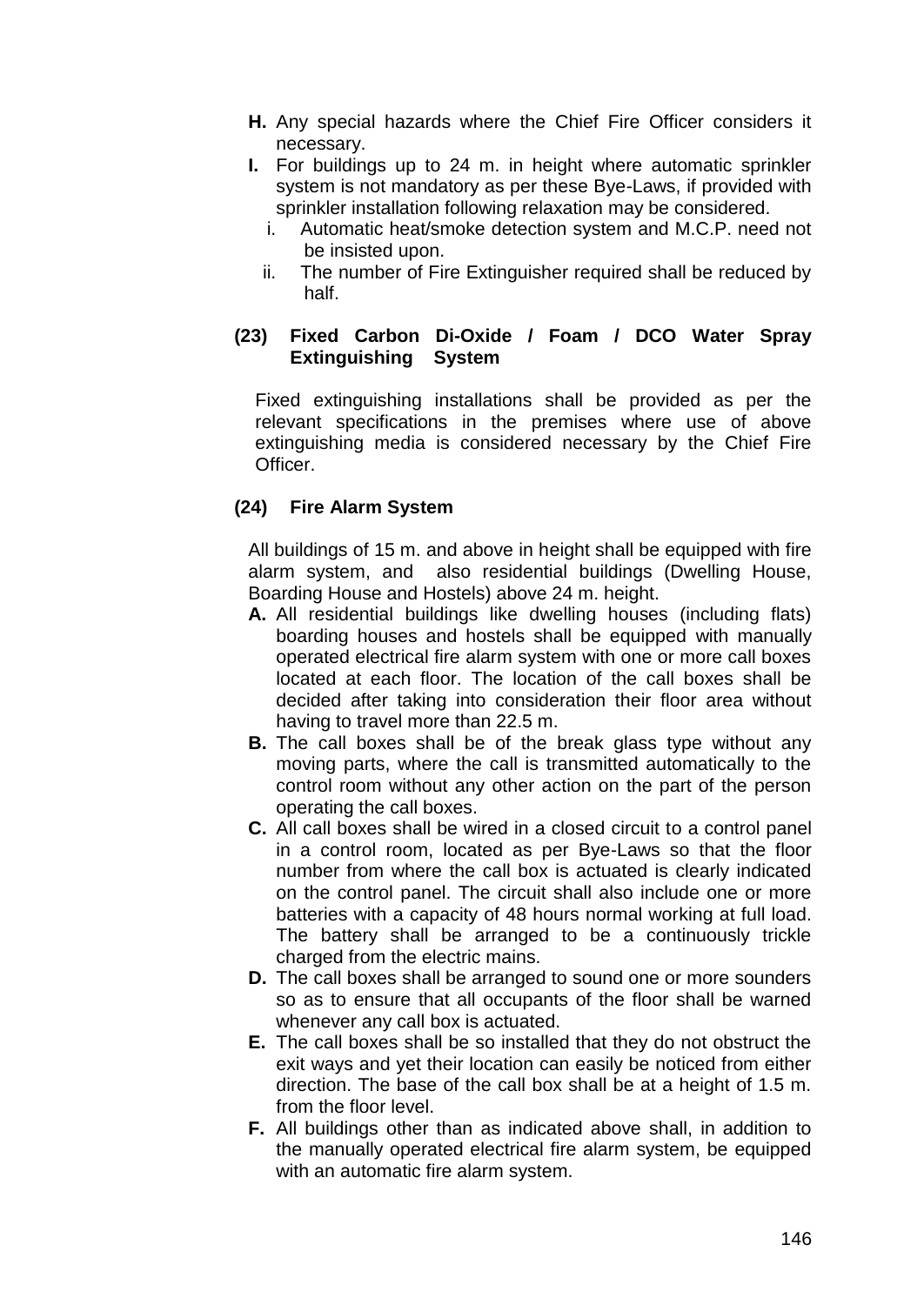**G.** Automatic detection system shall be installed in accordance with the relevant standard specifications. In buildings where automatic sprinkler system is provided, the automatic detection system may not be insisted upon unless decided otherwise by the Chief Fire Officer.

**Note:** Several type of fire detectors are available in the market but the application of each type is limited and has to be carefully considered in relation to the type of risk and the structural features of the building where they are to be installed.

## **(25) Control Room**

There shall be a control room on the entrance floor of the building with communication system (suitable public address system) for all floors and facilities for receiving the message from different floors. Details of all floor plans along with the details of fire fighting equipment and installation shall be maintained in the Control Room. The Control Room shall also have facility to detect the fire on any floor through indicator boards connecting fire detection and alarm system on all floors. The staff in charge of the Control Room shall be responsible for the maintenance of the various services and fire fighting equipment and installation. The Control Room shall be manned round the clock by trained fire fighting staff.

#### **(26) Fire Drills and Fire Orders**

The guidelines for fire drill and evacuation etc. for high-rise building shall be as per Part-IV of National Building Code. All such building shall prepare the fire orders duly approved by the Chief Fire Officer.

- **(27)** A qualified fire officer and trained staff shall be appointed for the following buildings.
	- **A.** All high rise buildings above 30 m. in height where covered area of one floor exceeds 1000 sq m. except apartments / group housing.
	- **B.** All hotels, identified under classification three star and above category by Tourism Department and all hotels above 15 m. in height with 150 bed capacity or more without star category.
	- **C.** All hospital building of 15 m. and above or having number of beds exceeding 100.
	- **D.** Underground shopping complex where covered area exceeds 1000 sq. m.
	- **E.** All high hazard industries.
	- **F.** Any other risk which Chief Fire Officer considers necessary.

**(28)** The lightening protection warning light (red) for high-rise buildings shall be provided in accordance with the relevant standard. The same shall be checked by electrical department.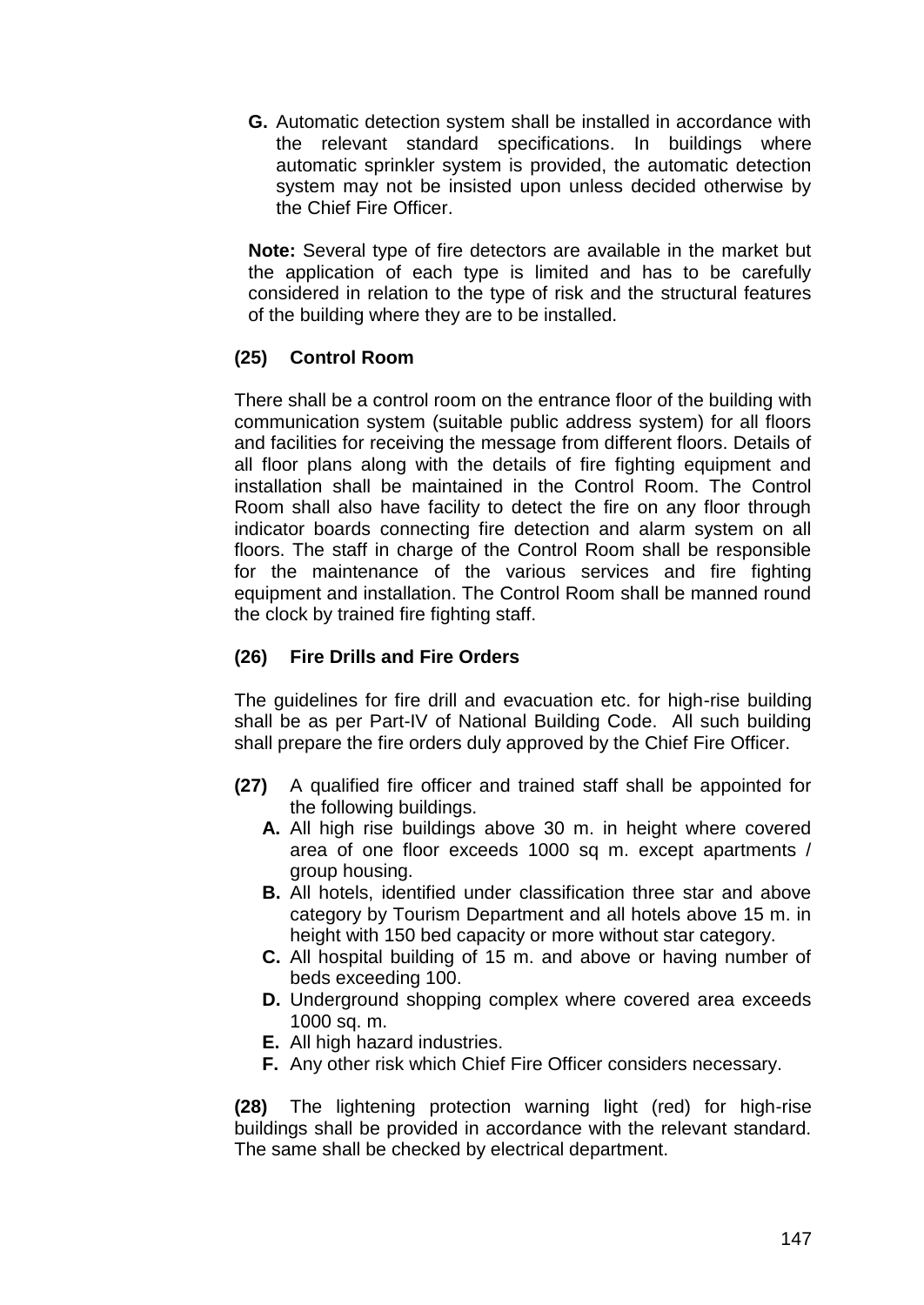## **(29) Material Used For Construction Of Building**

- **A.**Combustible/flammable material shall not be used for partitioning, wall paneling, false ceiling etc. Any material giving out toxic gases/smoke if involved in the fire shall not be used for partitioning of a floor or wall paneling or a false ceiling etc. The surface frames spread of the lining material shall conform to class-I of the standard specification. The framework of the entire false ceiling shall be provided with metallic sections and no wooden framework shall be allowed for paneling/false ceiling.
- **B.**Construction features/elements of structures shall conform to National Building Code 2005 and BIS codes

## **(30) LPG**

The use of LPG shall not be permitted in the high-rise building except residential/hotel/hostel/kitchen/pantry (if any) and shall be located at the periphery of the building on the ground level.

## **(31) House Keeping**

A high standard of house keeping shall be insisted upon by all concerned. There must be no laxity in this respect. It must be borne in mind that fire safety is dependent to a large extent upon good housekeeping.

# **A. Good House-Keeping includes the following:-**

- Maintaining the entire premises in neat and clean condition.
- ii. Ensuring that rubbish and combustible material are not thrown about or allowed to accumulate, even in small quantity, in any portion of the building. Particular attention must be paid to corners and places hidden from view.
- iii. Providing metal receptacles/waste paper basket (of noncombustible material) at suitable locations for disposal of waste. Separate receptacles must be provided for disposal of cotton rags/waste, wherever it is generated, these must under no circumstances be left lying around in any portion of the building.
- iv. Ensuring that receptacles for waste are emptied at regular intervals and the waste removed immediately for safe disposal outside the building.
- v. Ensuring that all doors/fixtures are maintained in good repairs, particular attention must be paid to self-closing fire smoke check doors and automatic fire/doors/rolling shutters.
- vi. Ensuring that self-closing fire/smoke check doors close properly and that the doors are not wedged open.
- vii. Ensuring that the entire structure of the building is maintained in good repairs.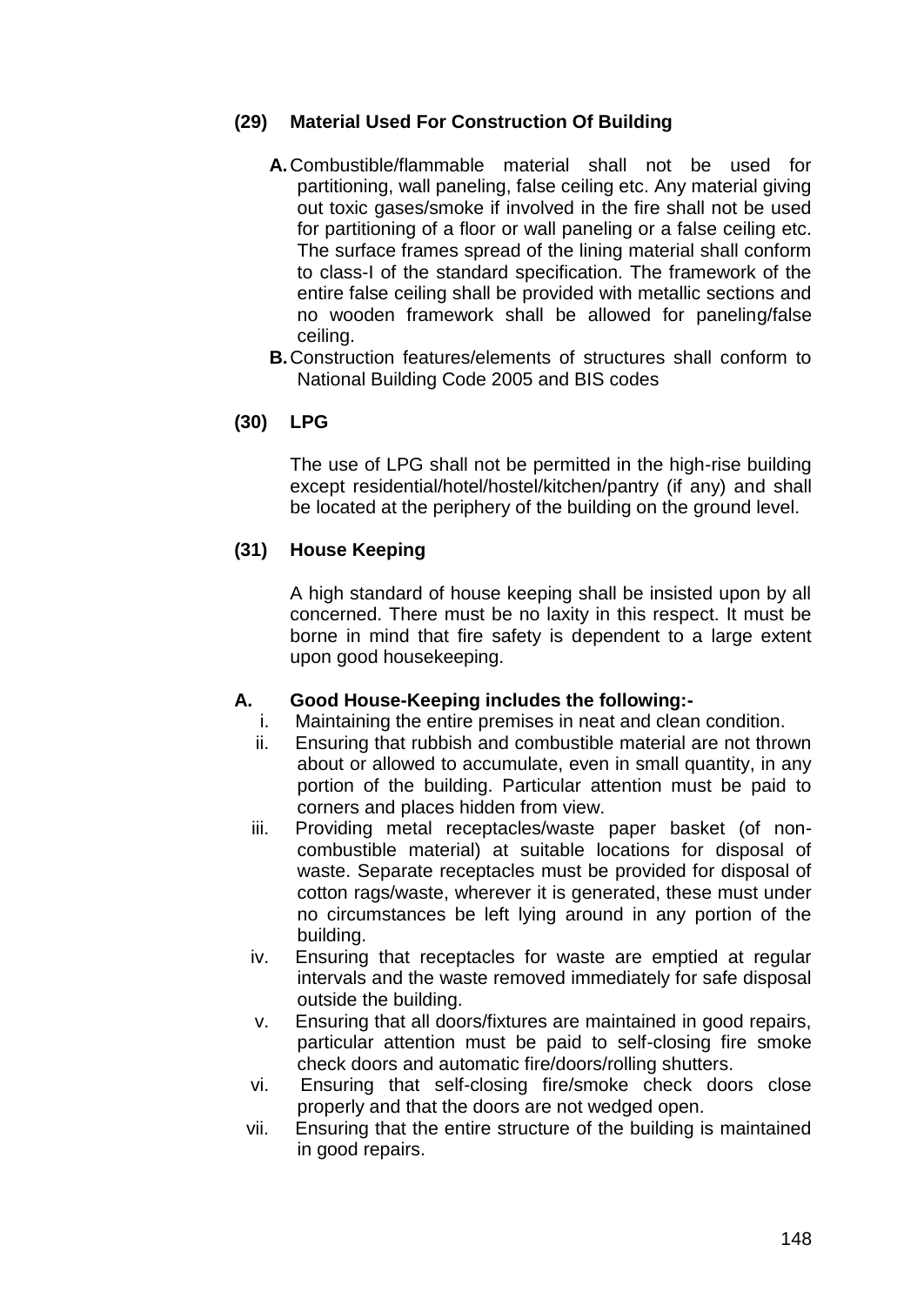- viii. Ensuring that all electrical and mechanical service equipments are maintained in good working condition at all times.
	- ix. Ensuring that Cars / Scooters etc. are parked systematically in neat rows. It is advisable to mark parking lines on the ground in the parking areas near the building and in the parking area on ground floor and in basement(s); as applicable, inside the building. A parking attendant must ensure that vehicles are parked in an orderly manner and that the vehicles do not encroach upon the open space surrounding the building.

## **B. Smoking Restrictions**

- i. Smoking shall be prohibited throughout the basement(s) and in all areas where there is a profusion of combustible materials. Easily readable "NO SMOKING" signs must be conspicuously posted at locations where they can catch the eye. Each sign must also include a pictograph. The sign may also be illuminated.
- ii. In all places where smoking is permitted, ashtrays half filled with water, must be placed on each table/at each other suitable locations for safe disposal of spent smoking material. The design of the ashtrays must be such that they cannot easily topple over. If, for any reason, this is not practicable a minimum of one metal bucket or other non-combustible container half filled with water must be provided in each compartment for disposal of spent smoking materials.

## **C. Limiting the Occupant Load in Parking and Other Areas of Basement**

Where parking facility is provided in the basement(s) no person other than the floor-parking attendant may be allowed to enter and remain in the parking areas except for parking and removal of Cars/Scooters. Regular offices must not be maintained in the storage /parking area in the basement(s). The stores / godowns must be opened for the limited purpose for keeping or removing stores.

No person other than those on duty may be permitted in the airconditioning plant room(s), HL/LT switch room, transformer compartment, control room pump-house, generator room, stores and records etc.

## **(32) Fire Prevention**

In addition to the measures recommended above, the following fire prevention measures must be implemented when the building is in occupation.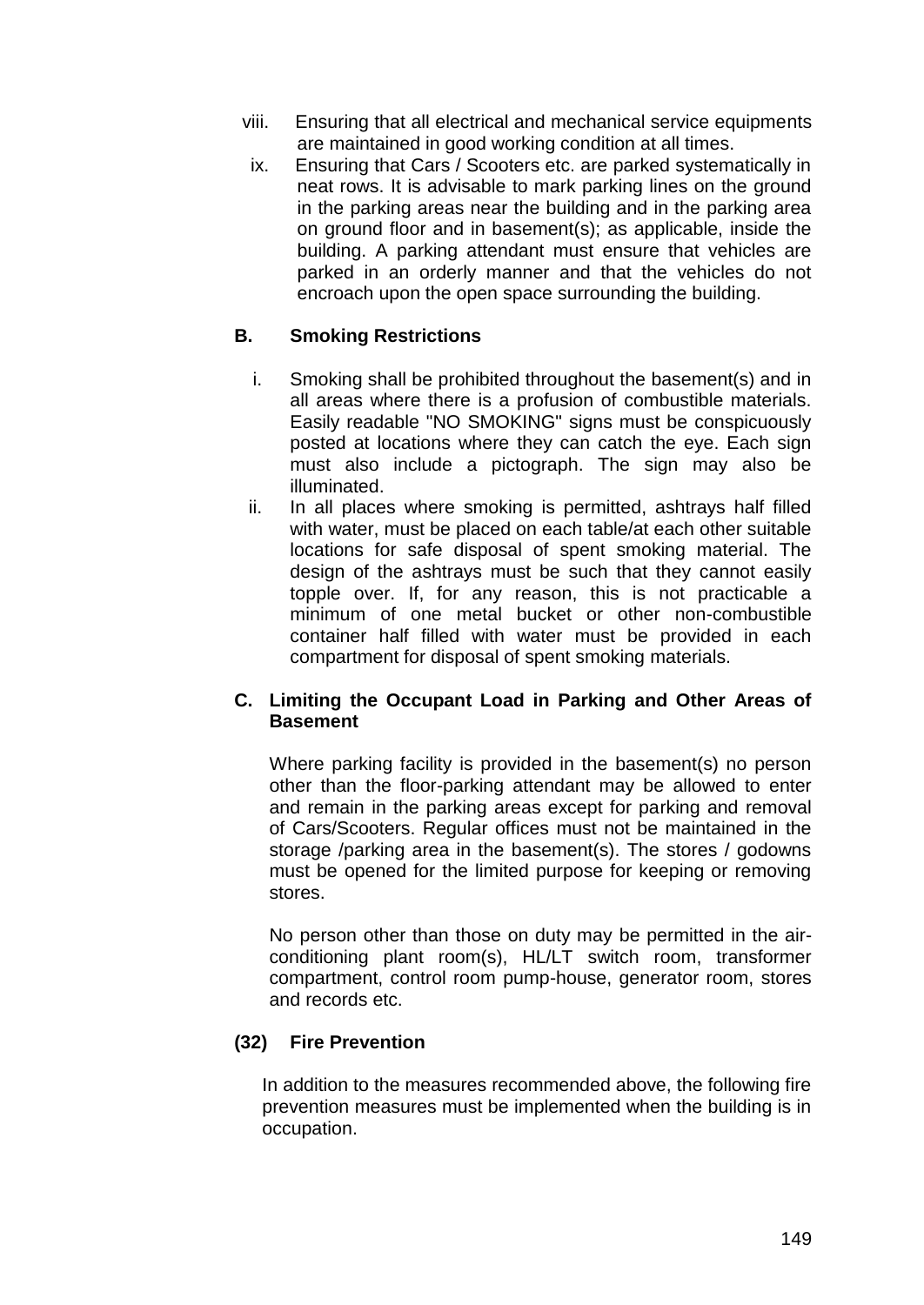- i. Storage of flammable substances, such as diesel oil, gasoline, motor oils, etc must not be allowed anywhere within the building. The only exception to this rule may be:
	- a. Storage of diesel oil in a properly installed tank in a fireresisting compartment in the generator room;
	- b. Diesel oil, gasoline, motor oil etc, filled in the vehicle tanks.
- ii. Preparation of tea and warming of food must be prohibited throughout the building.
- iii. Where heaters are used during winters, the following precautions must be taken.
	- a. All heaters, except convector heaters, must be fitted with guards.
	- b. Heaters must not be placed in direct contact with or too close to any combustible material.
	- c. Heaters must be kept away from curtains to ensure that the latter do not blow over the heater accidentally.
	- d. Heaters must not be left unattended while they are switched on.
	- e. Defective heaters must be immediately removed from service until they have been repaired and tested for satisfactory performance.
	- f. Use of heaters must be prohibited in the entire basement, fire control room and in all weather maker rooms throughout the building. Also in all places where there is profusion of combustible flammable materials.
- iv. Use of candles or other naked light flame must be forbidden throughout the building, except in the offices (for sealing letters only) and kitchen. When candles/ spirit lamps are used for sealing letters/packets, extreme care must be take to ensure that paper does not come in direct contact with the naked flame and the candle/spirit lamp does not topple over accidentally while still lighted. All candles/spirit lamps kitchen fires must be extinguished when no longer required.
- v. Fluorescent lights must not be directly above the open file racks in offices/record rooms. Where this is unavoidable, such lights must be switched on only for as long as they are needed.
- vi. Filling up of old furniture and other combustible materials such as scrap paper, rags, etc. must not be permitted anywhere in the building. These must be promptly removed from the building.
- vii. More than one portable electrical appliance must not be connected to any single electrical outlet.
- viii Used stencils, ink smeared combustible materials and empty ink tubes must not be allowed to accumulate in rooms/compartments where cyclostyling is done. These must be removed and disposed off regularly.
- ix. All shutters/doors of main switch panels and compartments/shafts for electrical cables must be kept locked.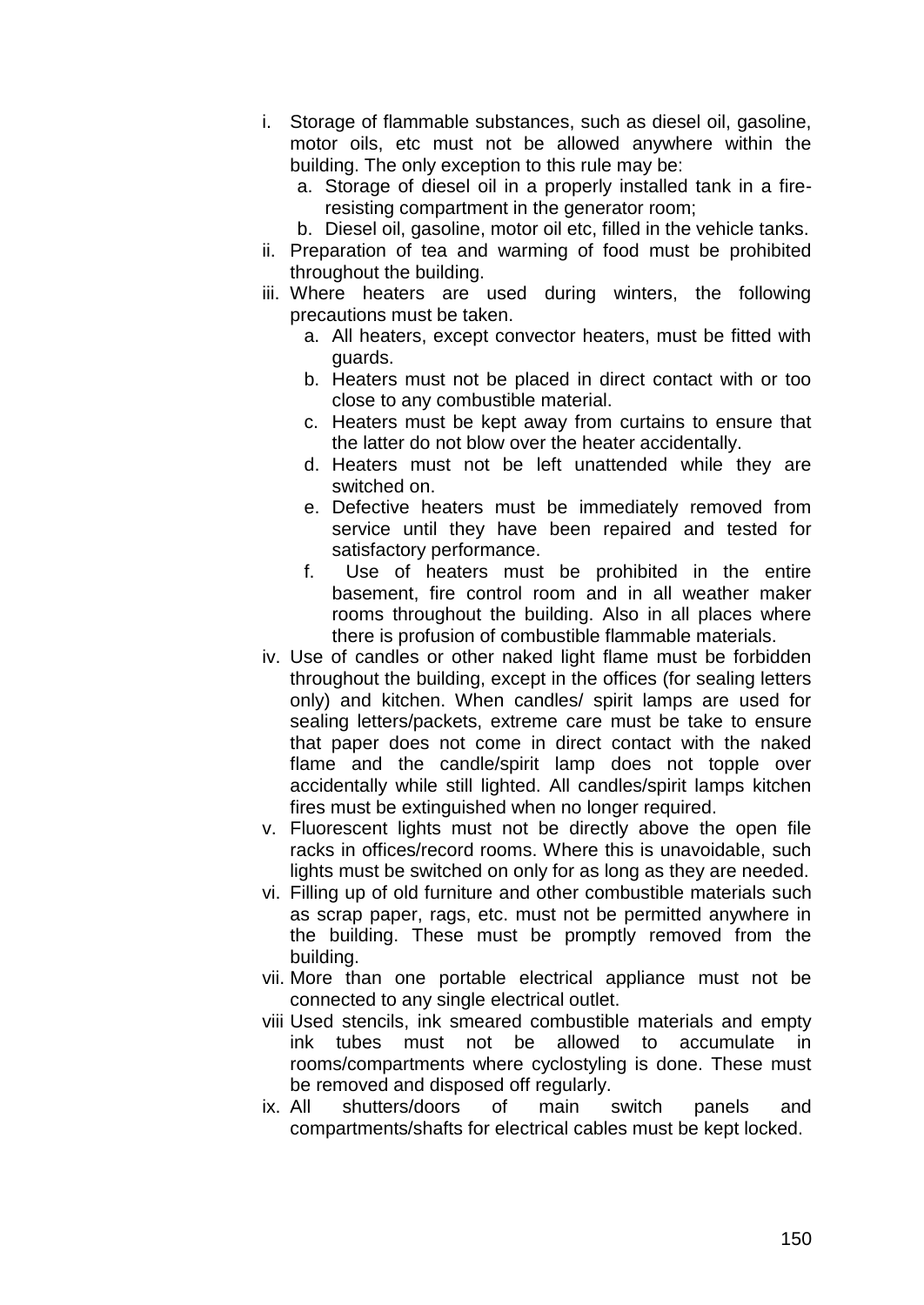- x. Aisles in record rooms and stores must have a clear uniform width of not less than 1.0 m. Racks must not be placed directly against the wall/partition.
- xi. In record rooms, offices and stores, a clear space of not less than 30 cm. must be maintained between the top-most stack of stores/records and the lighting fittings.
- xii. A similar clearance, and at (xi) above must be maintained from fire detectors.
- xiii. Fire detectors must not be painted under any circumstances and must also be kept free from lime/distemper.
- xiv. Records must not be piled/dumped on the floor.
- xv. Welding or use of blow torch shall not be permitted inside the building, except when it is done under strict supervision and in full conformity with the requirements laid down in IS: 3016- 1966 code of practice for fire precautions in welding and cutting operation.
- xvi. Printing ink/oil must not be allowed to remain on the floor, the floor must be maintained in a clean condition at all times.

## **(33) Occupancy Restrictions**

- **A.** The premises leased to any party shall be used strictly for the purpose for which they are leased.
- **B.** No dangerous trade/practices (including experimenting with dangerous chemicals) shall be carried on in the leased premises;
- **C.** No dangerous goods shall be stored within the leased premises.
- **D.** The common/public corridor shall be maintained free of obstructions, and the lessee shall not put up any fixtures that may obstruct the passage in the corridor and/or shall not keep any wares, furniture or other articles in the corridor.
- **E.** The penalty for contravention of the condition laid down below must be immediate termination of lease and removal of all offending materials.
- **F.** Regular inspection and checks must be carried out at frequent intervals to ensure compliance with conditions above.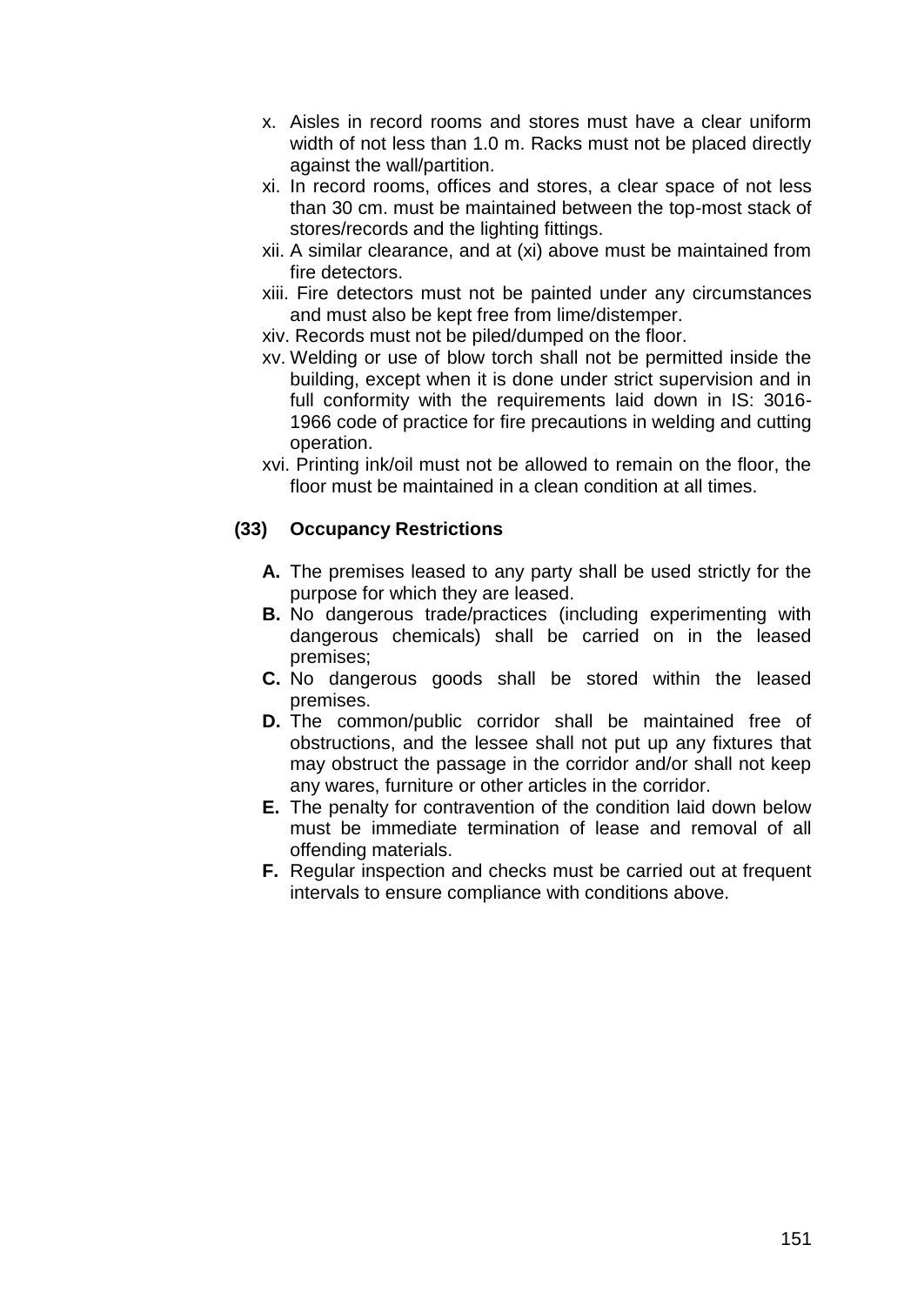## **FORM - I**

## **PART – I**

#### **BUILDING PLAN APPLICATION FORM**

Form No.-

Authorised Signature

APPLICATION FOR PERMISSION FOR DEVELOPMENT OF BUILDING AND SUB-DIVISION OF LAND UNDER SECTION-16 OF THE ODISHA DEVELOPMENT AUTHORITIES ACT, 1982.

From: From: For Office use only

Name and Address and Address Regular Mo.

(in Block letters) Scrutiny Fee

Tel No. 2008 and the Mobile No. 2008 and Mobile No. 2008 and 2008 and 2008 and 2008 and 2008 and 200

To

THE VICE-CHAIRMAN, CUTTACK DEVELOPMENT AUTHORITY CUTTACK

Madam/Sir

I/We hereby apply for permission to undertake development and carry out:-

- (a) Construction of example as in the storied building.
- (b) Re-construction of an existing building
- (c) Alteration/addition to the existing building;
- (d) Revalidation/renewal of plan for construction of all\_\_\_\_\_\_\_\_\_ storied building;
- (e) Sub-division of land
- (f) \_\_\_\_\_\_\_\_\_\_\_(if any other please specify)
- (g) Demolition
- (h)  $(if \text{ any other please specify})$

In respect of Plot No. Thata No. The Village Theory of Municipal Corporation/Municipality/ within the Development Plan Area of Cuttack. The said land building shall be used for\_\_\_\_\_\_\_\_\_\_\_\_\_\_\_\_\_\_\_\_\_\_\_\_\_\_ purpose.

I/We enclosed herewith the following plans (4 copies in case of privately owned plots/ 8 copies in case of Govt. leased Govt. plots) and specifications duly signed by me and Architect/ Engineer/ Supervisor/ Group agency \_\_\_\_\_\_\_\_\_\_\_\_\_\_\_\_\_\_\_\_\_\_\_\_\_\_\_\_\_\_\_\_\_\_\_\_bearing Regd. No.\_\_\_\_\_\_\_\_ Licence/ Empanelment No. **Who has/have prepared the plans, designs etc. and**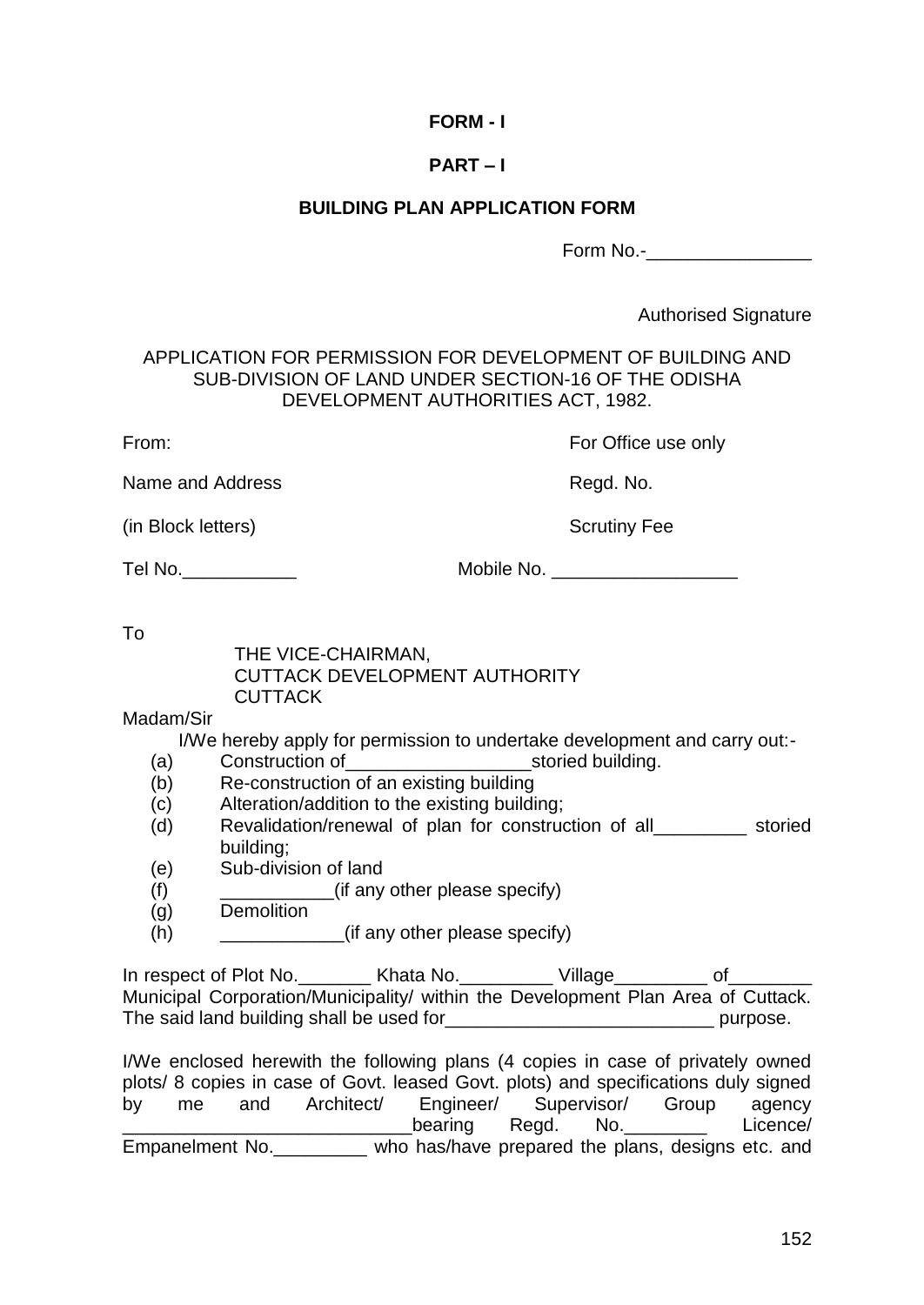who will supervise the developments. The building parameters checklist prepared by the Technical person is enclosed.

I/We the owner(s) of every part of the land/building to which this application relates, requests, permission for the above development may kindly be accorded.

## **Documents furnished.**

| 1. Four sets of the building Plan:                   | Yes/No/Not applicable  |
|------------------------------------------------------|------------------------|
| 2. Ownership document:                               | Yes/No/Not applicable  |
| 3. Supervision certificate in form-I, Part-II:       | Yes/No/Not applicable  |
| 4. Affidavit for peaceful possession<br>of the land: | Yes/No/Not applicable  |
| 5. Structural stability certificate:                 | Yes/No/Not applicable  |
| 6. NOC from lessee in case of ease hold:             | Yes/No/Not applicable  |
| 7. NOC from Fire Prevention Officer:                 | Yes/No/Not applicable  |
| 8. NOC from Airport Authority:                       | Yes/No/Not applicable  |
| 9. Environmental clearance:                          | Yes/No/Not applicable  |
| 10. Checklist of the proposed building:              | Yes/No/Not applicable  |
| 11.any other certificate/NOC(Please specify):        | Yes/No/Not applicable. |

Place:

Date-

Signature of Owner(s)

Name of Owner(s)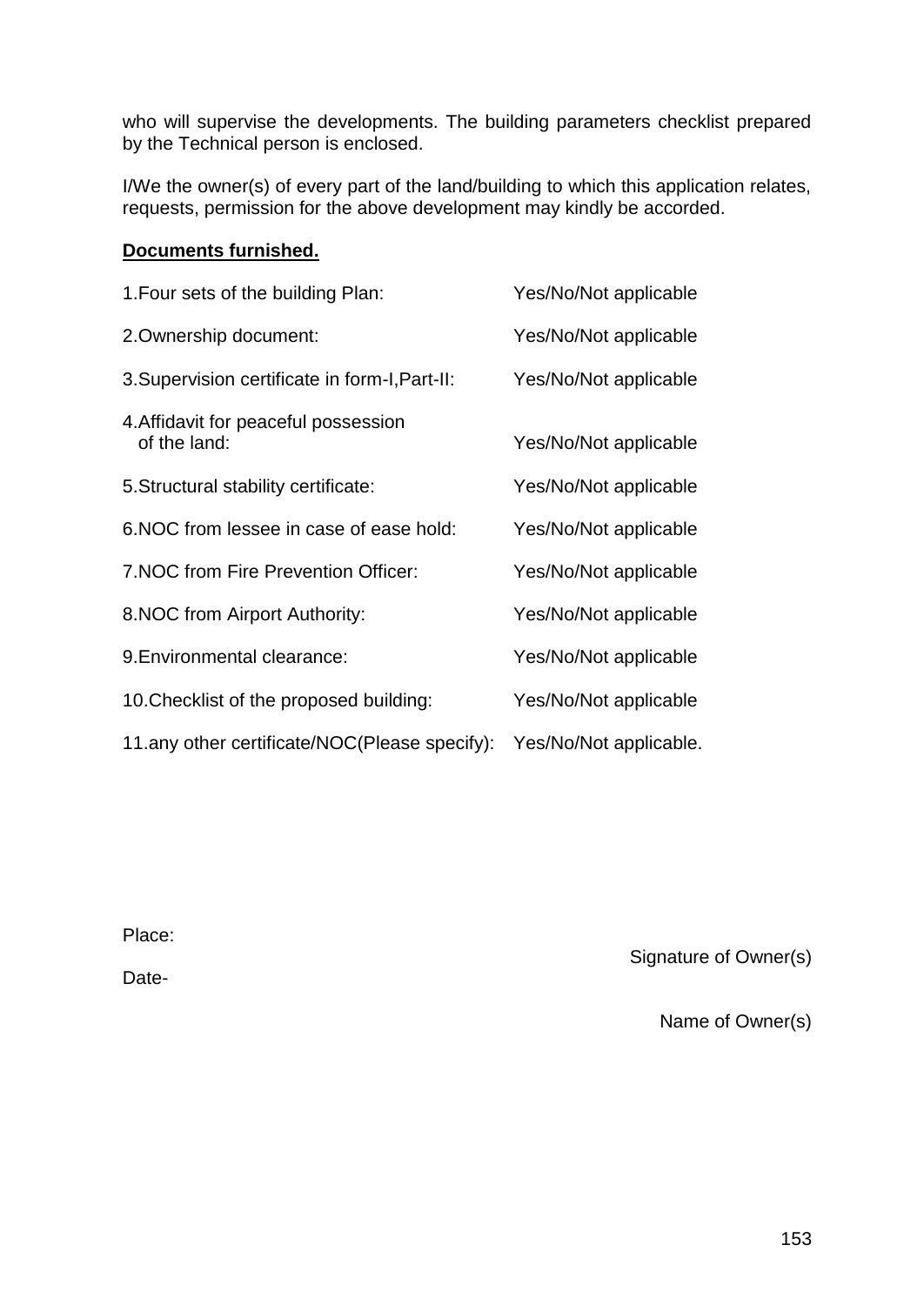#### **PART - II**

#### **FORM FOR SUPERVISION**

I hereby certify that the development/erection/re-erection/demolition or material alteration in/of the building in respect of Plot No.\_\_\_\_\_\_\_\_\_\_\_\_\_ Khata No.\_\_\_\_\_\_ Village/ Mouza\_\_\_\_\_\_\_\_\_\_\_\_\_\_ of \_\_\_\_\_\_\_\_\_\_\_\_\_\_\_\_\_\_\_\_\_\_\_\_\_ Municipal Corporation/ Municipality/ NAC shall be carried out under my supervision and I certify that all the materials (type and grade) and the workmanship of the work shall be generally in accordance with the general and detailed specifications submitted along with and that the work shall be carried out according to the sanctioned plans.

> Signature of Empanelled Technical Person

> Name of the Technical Person

Address \_\_\_\_\_\_\_\_\_\_\_\_\_\_\_\_

\_\_\_\_\_\_\_\_\_\_\_\_\_\_\_\_\_\_

Date: \_\_\_\_\_\_\_\_\_\_\_\_\_\_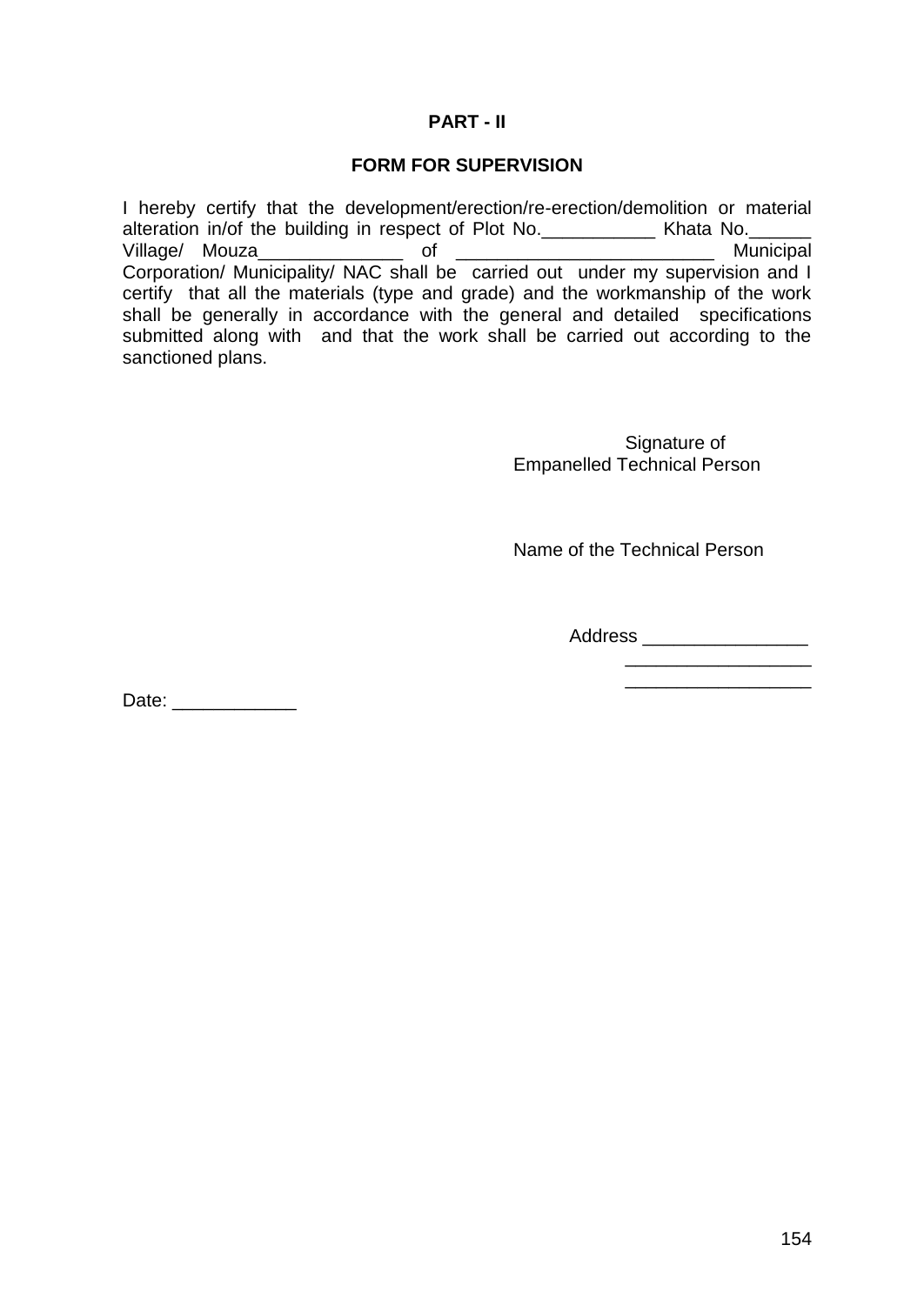# **PART – III**

# **CHECK LIST**

- 1. Name of the Applicant:
- 2. Name of the Owner:
- 3. Name of the Builder/Developer:
- 4. Ownership documents: Established/Non established
- 5. Area as per Document Building Plan Possession Area:
- 6. Tenancy:- Lease hold/Free hold/Stitiban.

If lease hold:

- (i) Name of Lessor:
- (ii) Purpose of lease:
- (iii) Duration of lease:
- 7. Existing off site Physical Infrastructure:
	- (a) Road
	- (b) Sewerage
	- (c) Drainage
	- (d) Water facility
	- (e) Availability of drain
	- (f) Telephone
	- (g) Electric
- 8. Nature of Construction: New Construction/Reconstruction/Addition/Alteration
- 9. (i) Amount of fee deposited
	- (ii) Covered area on all floors
- 10

| Use applied | Land use in the  | Whether permissible/not |
|-------------|------------------|-------------------------|
|             | comprehensive    | permissible/special     |
|             | development plan | consideration           |
|             |                  |                         |
|             |                  |                         |

- 11. (i) Whether first permission/Revised permission/Revalidation\_\_\_\_\_\_\_\_
	- $(ii)$  No of floor(s)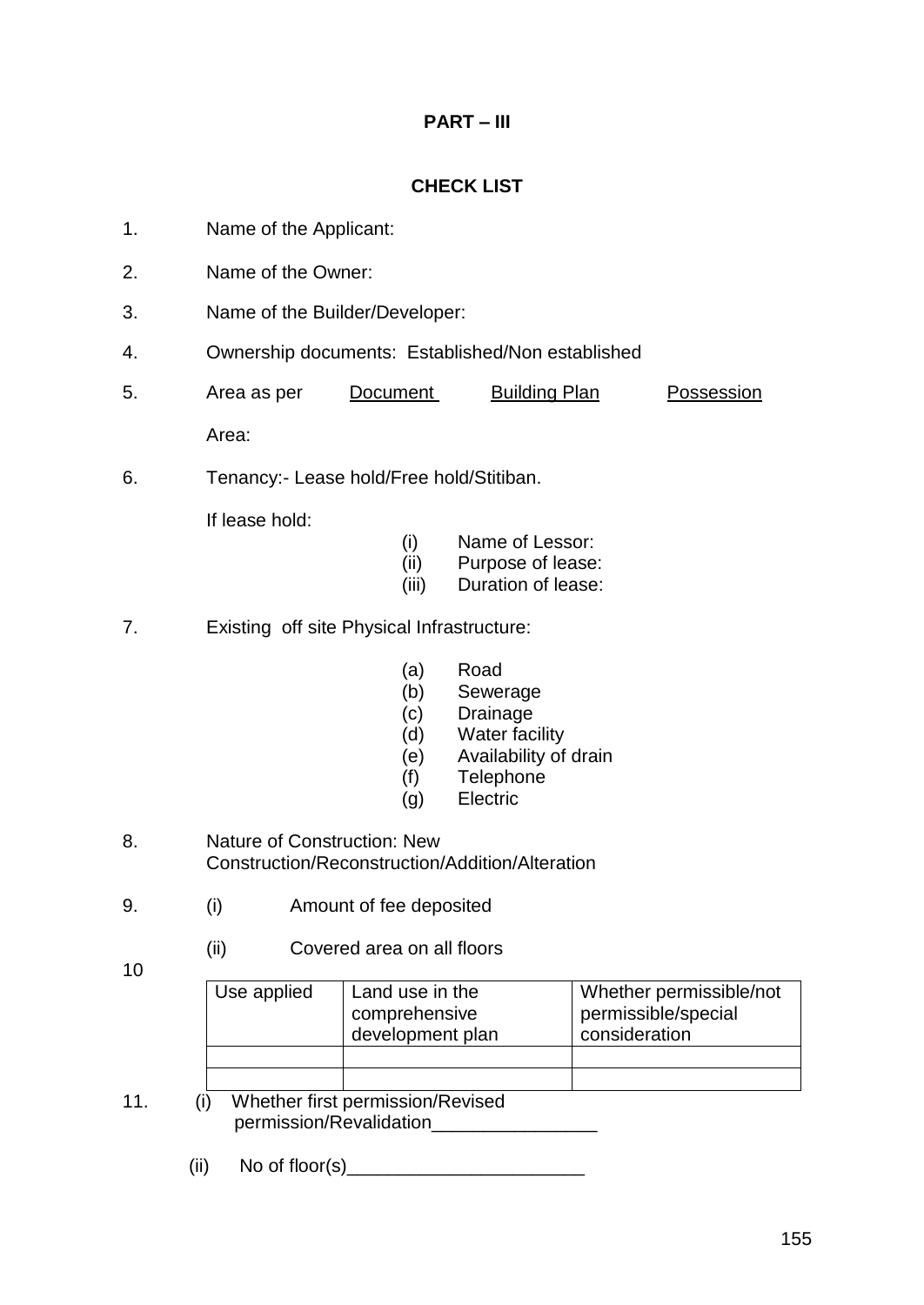- 12. Contents of Building Plan:
	- (i) Site Plan
	- (ii) Lay out plan
	- (iii) All floor plan
	- (iv) Elevations-Front/Rear/Right/Left/Cross section
	- (v) Plan of foundation
	- (vi) Septic tank and Soak pit
	- (vii) Recharging pit
	- (viii) Drain Section
	- (ix) Area statement
	- (x) Schedule of doors and windows
- 13. Approach road:-
	- (i) Nature of road

(ii) Width of road:-

| As per site /key plan | Site inspection report |
|-----------------------|------------------------|
|                       |                        |

- (iii) Whether the approach road as shown connected to an existing public road in the site plan
- (iv) Whether such connection is available in settlement sheets: Yes/No
- (v) If private , whether
	- (a) transferred to the Corporation/Municipality: Yes/No
	- (b) indicated in the not final settlement plan: Yes/No
	- (c) mentioned in the ownership document: Yes/No
- 14. Whether the plot is affected by proposed road/proposed drain/ proposed lake/any other public use\_\_\_\_\_\_
- 15. Whether the plot is within 100 meter/100-300 meter of state/A.S.I. protected monuments
- 16. Building Parameters:

| Category       | Requirement<br>as per<br><b>Regulations</b> | Proposal | Approved | Remarks |  |
|----------------|---------------------------------------------|----------|----------|---------|--|
|                |                                             |          |          |         |  |
| Basement/stilt |                                             |          |          |         |  |
| Ist floor      |                                             |          |          |         |  |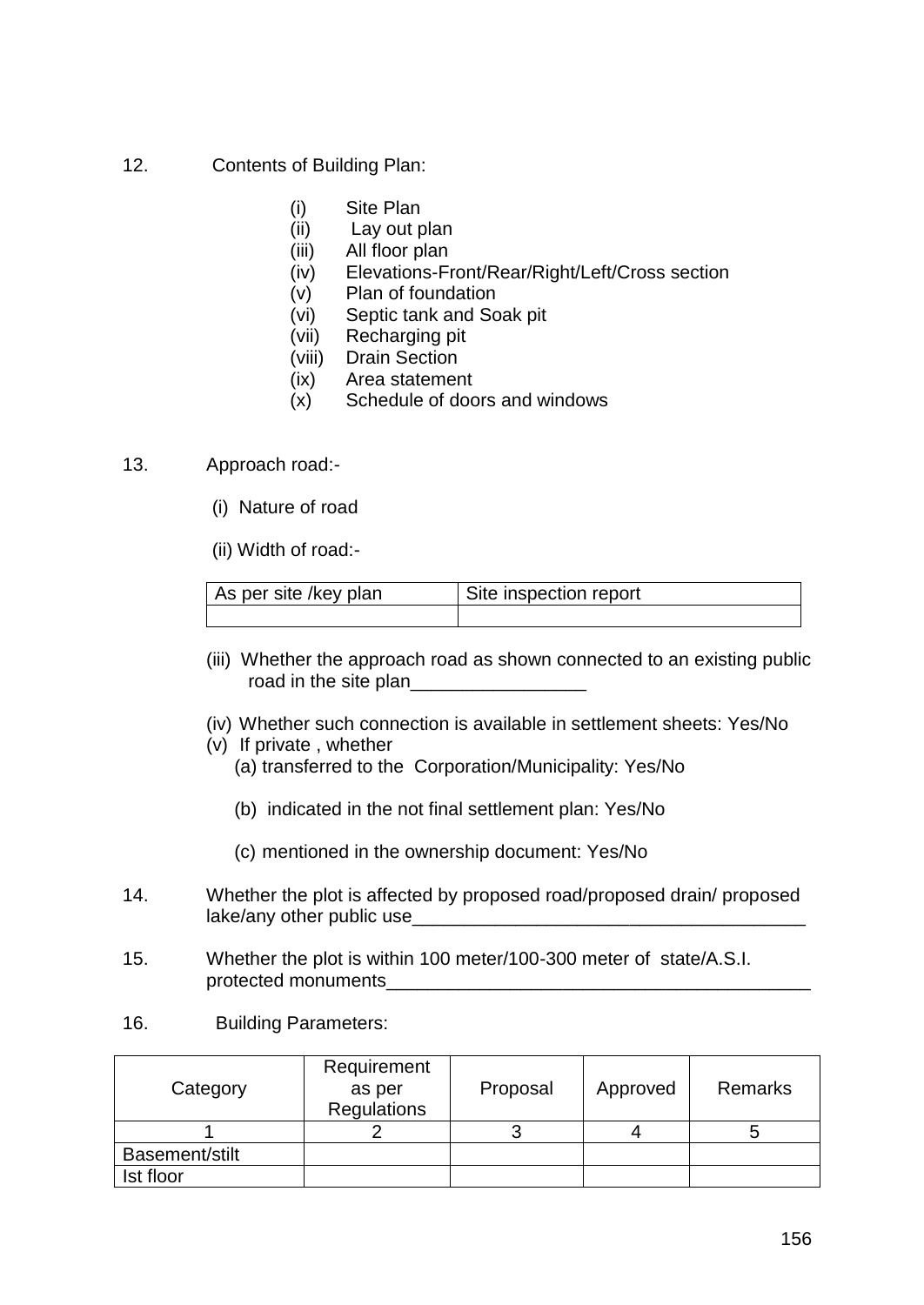| $2nd$ floor          |                                                                  |  |  |
|----------------------|------------------------------------------------------------------|--|--|
| $3rd$ floor          |                                                                  |  |  |
| $4th$ floor          |                                                                  |  |  |
| Society room         |                                                                  |  |  |
| Front set back       |                                                                  |  |  |
| Rear set back        |                                                                  |  |  |
| Left side set back   |                                                                  |  |  |
| Right side set back  |                                                                  |  |  |
| <b>FAR</b>           |                                                                  |  |  |
| Parking              |                                                                  |  |  |
| Height               |                                                                  |  |  |
| No. of dwelling unit |                                                                  |  |  |
| Population density   |                                                                  |  |  |
| No. of staircase     |                                                                  |  |  |
| No. of lift          |                                                                  |  |  |
| Recharging pit       |                                                                  |  |  |
| Scrutiny fee         |                                                                  |  |  |
| deposited            |                                                                  |  |  |
| Gates                |                                                                  |  |  |
| Exemptions           |                                                                  |  |  |
| (i)height            |                                                                  |  |  |
| (ii) setback         |                                                                  |  |  |
| (iii)FAR             |                                                                  |  |  |
|                      |                                                                  |  |  |
| ⇁                    | Duaislain of inspirational air alta information informationation |  |  |

17. Provision of proposed on site physical infrastructure

- (i) Water Supply:-
- (ii) Sewerage:-
- (iii) Drainage:-
- (iv) Electrical Installation:-
- 18. Clearance/Certificate produced: RS/RNS/NR
	- (i) General Affidavit:-
	- (ii) Structural Stability Certificate:-
	- (iii) Form of Supervision:-
	- (iv) NOC from Fire Prevention Officer:-
	- (v) NOC from PHED:-
	- (vi) Undertakings with regard to quality construction/Water supply/Sewerage/Drainage/Waste disposal/fire fighting
	- (vii) Any other (specify)
	- **N:B: (RS: Required and Submitted, RNS: Required not Submitted, NR: Not Required)**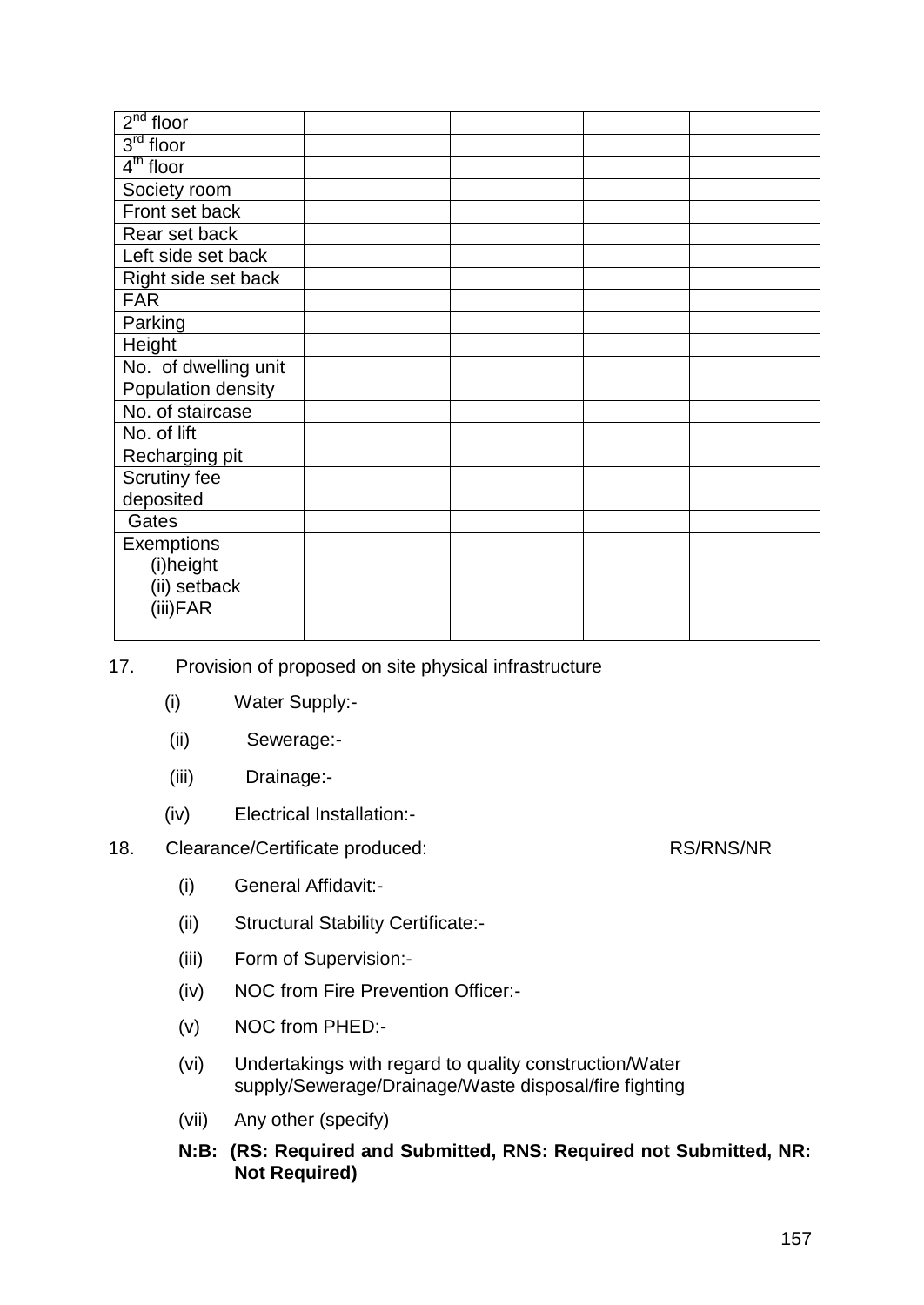19. Involvement of Technical Person & Builder:

(i) Architect/Engineer :-

Name:- C.A.No:- Empanelment No:

Empanelment No:

(ii) Engineer/Structural Engineer:- Name: Empanelment No: (iii) Builder: Name:

(iv) Any other:

## **Signature of Technical Person**

#### **FORM -II**

## **CUTTACK DEVELOPMENT AUTHORITY**

No.\_\_\_\_\_\_\_\_\_\_\_/CDA., Cuttack, Dated: \_\_\_\_\_\_\_\_\_\_\_

Permission under sub-section(3) of the Section-16 of the Odisha Development Authorities Act,1982(Odisha Act,1982) is hereby granted in favour of;

Smt./ Shri **contains the structure of the structure of the structure of the structure of the structure of the structure of the structure of the structure of the structure of the structure of the structure of the structure** 

- (a) Sub-division of lands
- (b) Institution of change of the use of land or building
- (c) Construction of a\_\_\_\_\_\_\_\_\_\_\_\_ building
- (d) Reconstruction of building
- (e) Alteration of
- (f) Alteration or additions in the existing building

(Specify)in respect of plot No. The state of  $\sim$ 

| Khata<br>No.                 |        |     |                                              |      | Village/  |
|------------------------------|--------|-----|----------------------------------------------|------|-----------|
| Mouza.                       |        | Οt  |                                              |      | Municipal |
| Corporation/Municipality/NAC | within | the | Development                                  | Plan | Area      |
| 0f                           |        |     | subject to following additions/restrictions. |      |           |

(a) The land/ Building shall be used exclusively for the purpose and the uses shall not be purpose and the uses shall not be changed to any other use without prior approval of this Authority.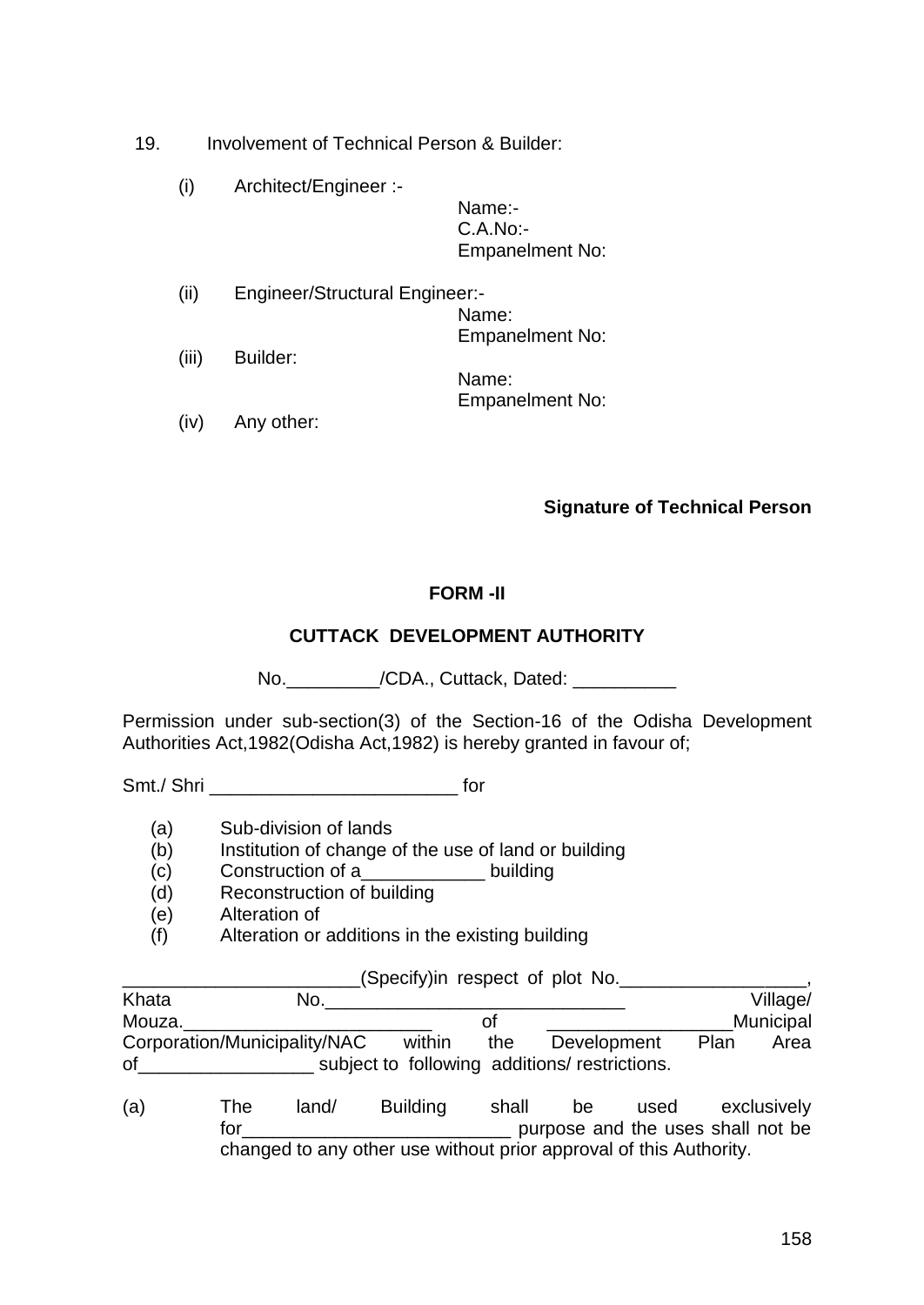- (b) The development shall be undertaken strictly according to plans enclosed with necessary permission endorsement
- (c) Parking space measuring\_\_\_\_\_\_\_\_\_\_ sq. m. as shown in the approved plan shall be kept open and no part of it will be built upon.
- (d) The land over which construction is proposed is accessable by an approved means of access of\_\_\_\_\_\_\_\_ m. width.
- (e) The land in question must be in lawful ownership and peaceful possession of the applicant.
- (f) The applicant shall free gift The strip of land in the Municipal Corporation/Municipality/ NAC for the further widening of the road to the standard width.
- (g) The permission is valid for period of three years with effect from the date of issue.
- (h) Permission accorded under the provision of section 16 of ODA Act, cannot be construed as evidence in respect of right title interest of the plot over which the plan is approved.
- (i) Any dispute arising out of land record or in respect of right/ title/ interest after this approval the plan shall be treated automatically cancelled during the period of dispute.
- (j) Any other conditions:

Planning Member/Authorised Officer Cuttack Development Authority

Memo No.  $/CDA$ ., Cuttack, Dated

Copy along with \_\_\_\_\_\_\_\_ copies of the approved plans to

Smt./ Shri

Planning Member/Authorised Officer Cuttack Development Authority

Memo No. \_\_\_\_\_\_\_\_\_\_/ CDA., Cuttack, Dated\_\_\_\_\_\_\_\_\_

Copy with a copy approved plan forwarded to the Commissioner, Cuttack Municipal Corporation for information/Executive officer Choudwar Municipality

> Planning Member/Authorised Officer Cuttack Development Authority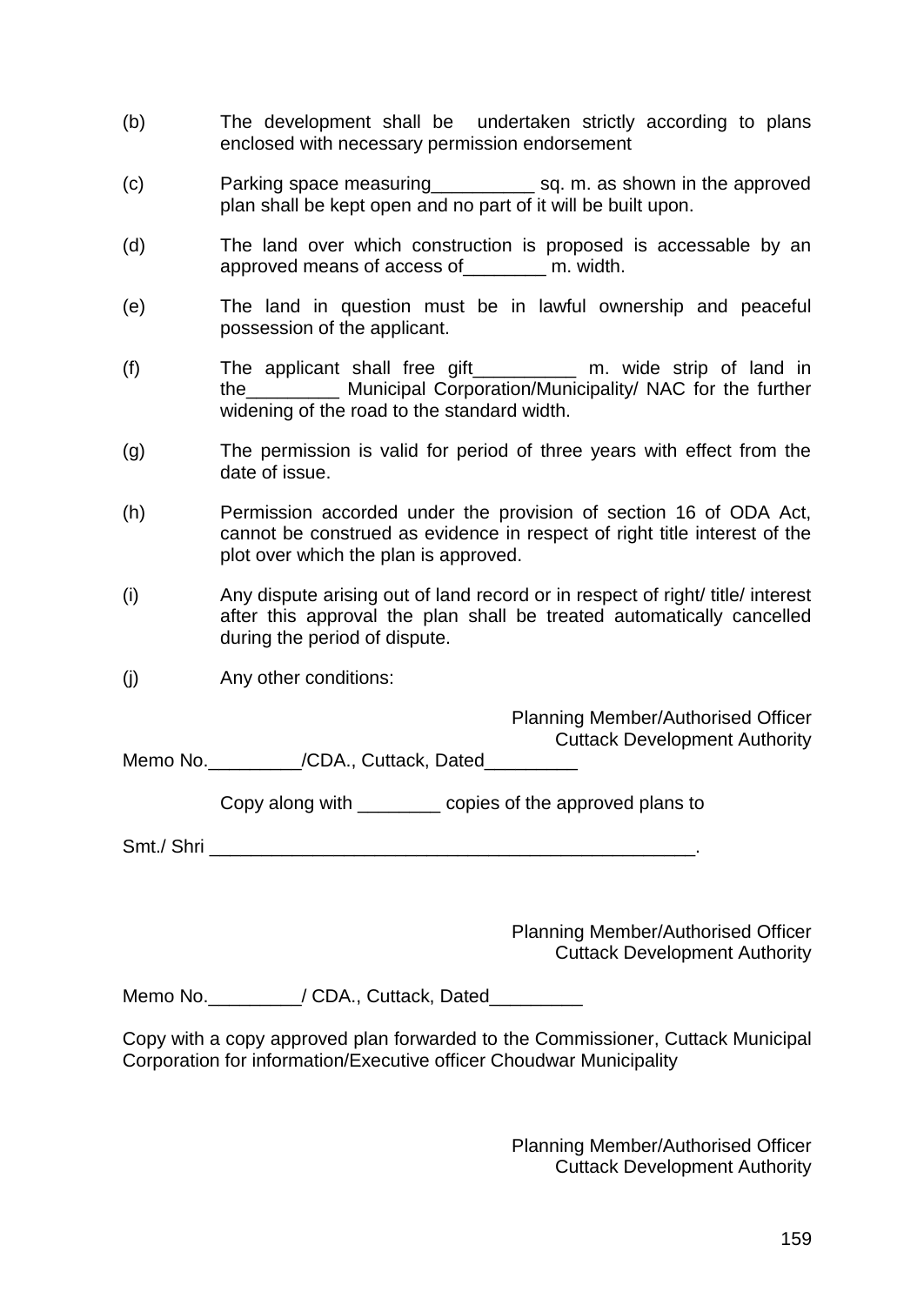#### **FORM-III**

#### **APPLICATION FOR DRAWING OF ATTENTION UNDER SUB-SECTION (7) OF SECTION-16 OF THE ODISHA DEVELOPMENT AUTHORITIES ACT, 1982**

From\_\_\_\_\_\_\_\_\_\_\_\_\_\_\_\_\_

 \_\_\_\_\_\_\_\_\_\_\_\_\_\_\_\_\_ \_\_\_\_\_\_\_\_\_\_\_\_\_\_\_\_\_

(Name and address of the applicant in block letters)

TO

THE VICE-CHAIRMAN, CUTTACK DEVELOPMENT AUTHORITY **CUTTACK** 

Subject: Statutory Notice under sub-section (7) of Section-16 of the ODA Act, 1982.

Madam/ Sir,

I/We do bring to your kind notice that I/We had applied for permission to the Cuttack Development Authority on\_\_\_\_\_\_\_\_\_\_\_\_\_\_\_\_ to undertake development with respect to plot No. \_\_\_\_\_\_\_\_ Khata No. \_\_\_\_\_\_\_ Village/Mouza\_\_\_\_\_\_\_\_\_\_ of\_\_\_\_\_\_\_\_\_\_\_ Municipal Corporation/Municipality/ NAC within Development Plan Area of \_\_\_\_\_\_\_\_\_\_\_\_. My/ our application was registered vide No. \_\_\_\_\_\_\_\_\_ Dated\_\_\_\_\_\_\_\_\_\_\_\_\_. Two months have elapsed since the submission of my/our application and I/we have not received any communication with respect to the said application.

Please take notice that if within a further period of one month from the date of receipt of this notice by you no communication either granting or refusing permission is received by me/ us, I/ we shall presume that permission as applied for has been granted in my/ our favour.

Yours faithfully,

Signature of the applicant(s)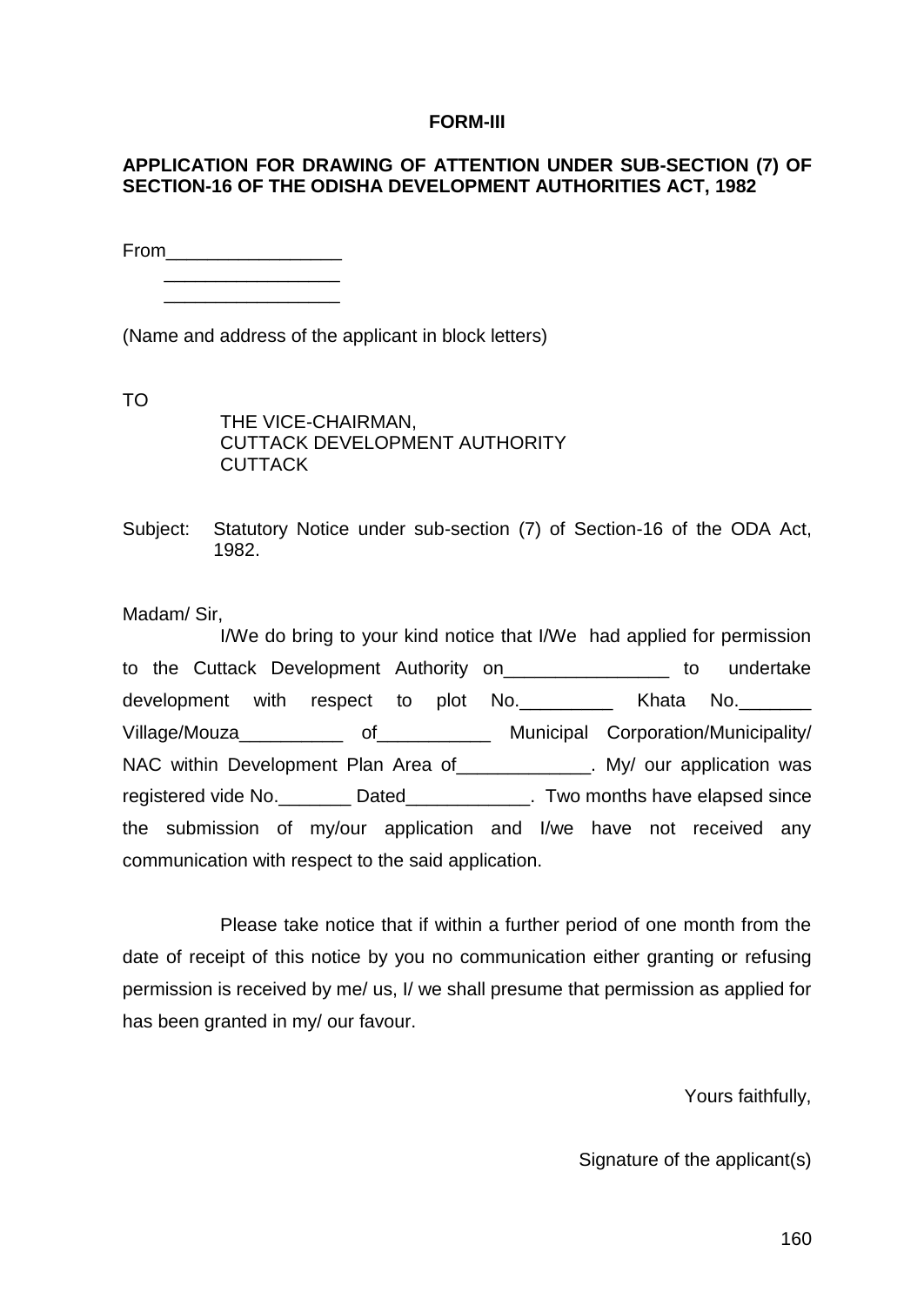#### **FORM-IV**

#### **Form of Registered to be maintained under sub – section(11) AND (12) of Section-16 of the Act (See Regulation-10)**

| $\overline{\mathsf{SI}.}$<br>No. | <b>Name</b><br>and<br>address<br>of<br>the<br>applicant | Date of $ $<br>receipt | Date of Date of<br>permiss-<br>ion with $ $<br>letter No. $ $ | refusal<br>with<br>letter<br>No. | Date of<br>endors-<br>ement<br>to<br>Enforc-<br>ement<br><b>Branch</b> | Date of<br>return<br>from<br>Enforc-<br>ement<br><b>Branch</b> | Date of<br>sending<br>to<br>record<br>room | Signat-<br>ure of<br>the<br>dealing<br>Asst. | <b>Signa</b><br>-ture<br>of the<br><b>S.O.</b> |
|----------------------------------|---------------------------------------------------------|------------------------|---------------------------------------------------------------|----------------------------------|------------------------------------------------------------------------|----------------------------------------------------------------|--------------------------------------------|----------------------------------------------|------------------------------------------------|
|                                  |                                                         |                        |                                                               |                                  |                                                                        |                                                                |                                            |                                              |                                                |
|                                  |                                                         |                        |                                                               |                                  |                                                                        |                                                                |                                            |                                              |                                                |
|                                  |                                                         |                        |                                                               |                                  |                                                                        |                                                                |                                            |                                              |                                                |
|                                  |                                                         |                        |                                                               |                                  |                                                                        |                                                                |                                            |                                              |                                                |
|                                  |                                                         |                        |                                                               |                                  |                                                                        |                                                                |                                            |                                              |                                                |
|                                  |                                                         |                        |                                                               |                                  |                                                                        |                                                                |                                            |                                              |                                                |
|                                  |                                                         |                        |                                                               |                                  |                                                                        |                                                                |                                            |                                              |                                                |
|                                  |                                                         |                        |                                                               |                                  |                                                                        |                                                                |                                            |                                              |                                                |
|                                  |                                                         |                        |                                                               |                                  |                                                                        |                                                                |                                            |                                              |                                                |
|                                  |                                                         |                        |                                                               |                                  |                                                                        |                                                                |                                            |                                              |                                                |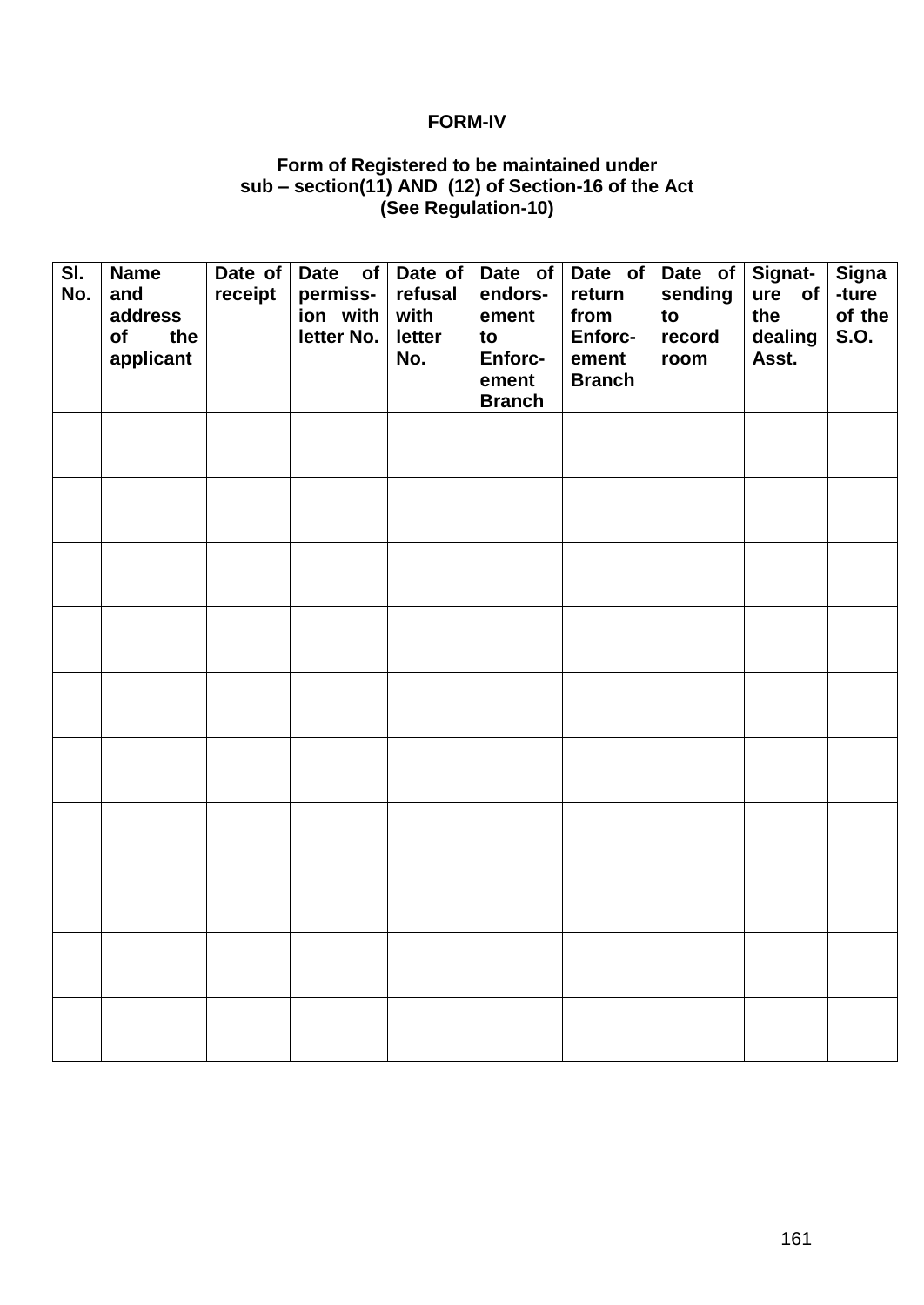#### **FORM-V**

#### **FORM OF NOTICE FOR COMMENCEMENT OF WORK**

## **(TO BE FURNISHED BY THE PLOT OWNER(S) AND THE BUILDER/ DEVELOPER)**

From:\_\_\_\_\_\_\_\_\_\_\_\_\_\_\_\_\_\_\_\_\_\_\_\_\_\_

(Name and address in Block Letters)

TO

THE VICE-CHAIRMAN, CUTTACK DEVELOPMENT AUTHORITY CUTTACK.

Sir,

|                    | I/We hereby give notice of the erection of building in respect of plot     |  |       |
|--------------------|----------------------------------------------------------------------------|--|-------|
|                    |                                                                            |  |       |
|                    | on ______________ as per the permission given in your letter No. _________ |  | Dated |
|                    | under the supervision C.D.A. empanelled Architect/Engineer/ Structural     |  |       |
|                    |                                                                            |  |       |
| the approved plan. |                                                                            |  |       |

Yours faithfully,

Signature(s) of the Owner

Signature of Builder / Developer.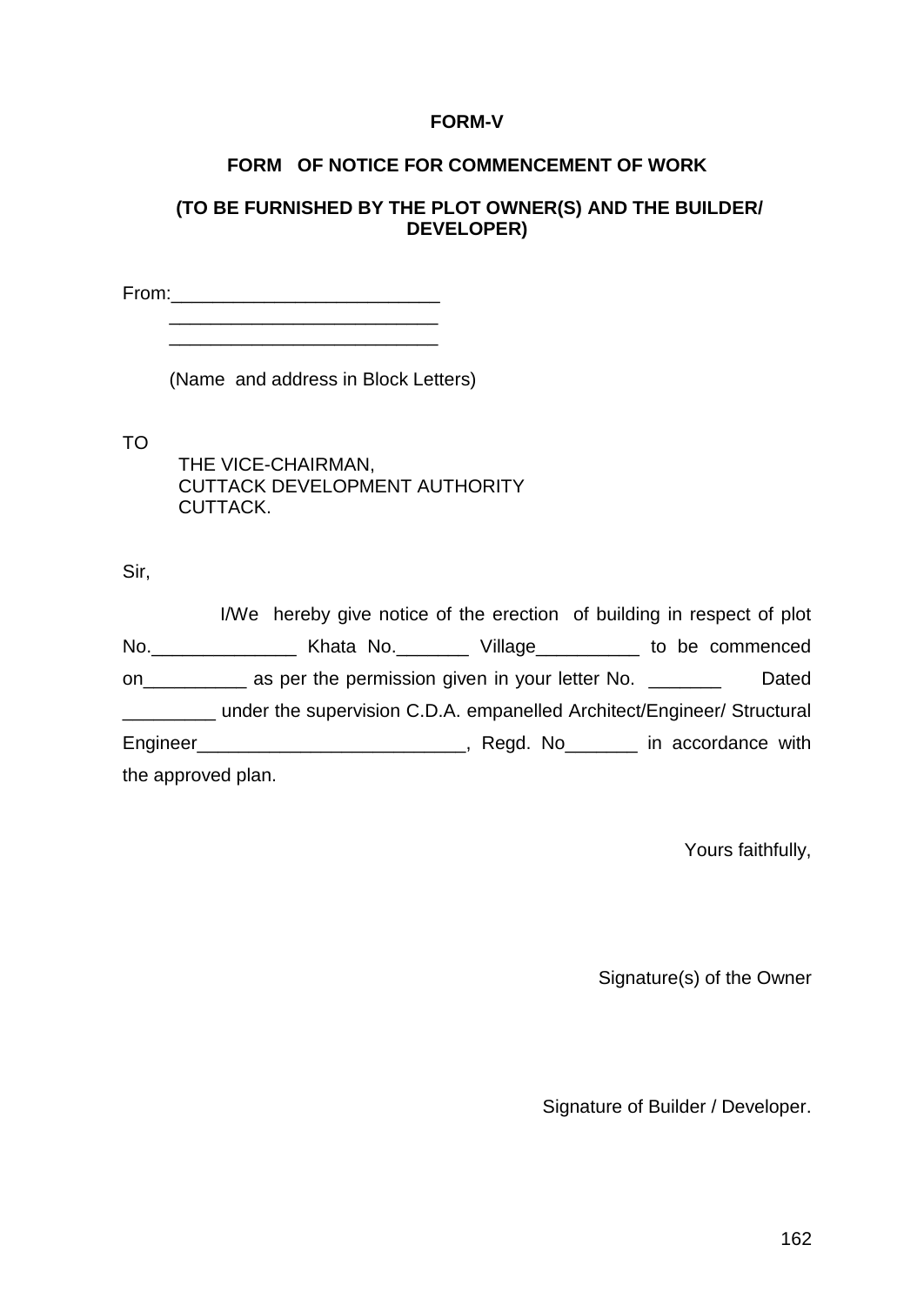## **FORM – VI PART - I**

## **COMPLETION CERTIFICATE**

 $From:$ 

\_\_\_\_\_\_\_\_\_\_\_\_\_\_\_\_\_\_\_\_\_\_\_\_\_\_

(Name and address in Block Letters)

TO

THE VICE-CHAIRMAN, CUTTACK DEVELOPMENT AUTHORITY CUTTACK.

Sir,

I hereby certify that the development, of erection, re-erection or for material alteration in respect of the building on Plot No. No.\_\_\_\_\_\_\_\_\_\_\_\_\_Village/Mouza\_\_\_\_\_\_\_\_\_\_\_\_of\_\_\_\_\_\_\_\_\_\_\_\_\_\_\_\_\_\_\_Municip al Corporation/ Municipality/NAC within the Development Area of has been supervised by me and has been completed on \_\_\_\_\_\_\_ according to the plans sanctioned vide No. \_\_\_\_\_\_\_\_ dated \_\_\_\_\_\_\_\_\_.The work has been completed to my best satisfaction, the workmanship and all the materials(type and grade) have been used strictly, in accordance with the general and detailed specifications. No provisions of the code, conditions prescribed or orders issued there under have been transgressed in the course of the work. The land is fit for construction for which it has been developed or re-developed or the building is fit for use for which it has been erected, re-erected or altered, constructed and enlarged.

I hereby also enclose the plan of the building completed in all aspects.

Signature of Empanelled Technical Person

Name of the Technical Person

Address \_\_\_\_\_\_\_\_\_\_\_\_\_\_\_\_\_\_\_\_\_\_

\_\_\_\_\_\_\_\_\_\_\_\_\_\_\_\_\_\_ \_\_\_\_\_\_\_\_\_\_\_\_\_\_\_\_\_\_

Date:  $\Box$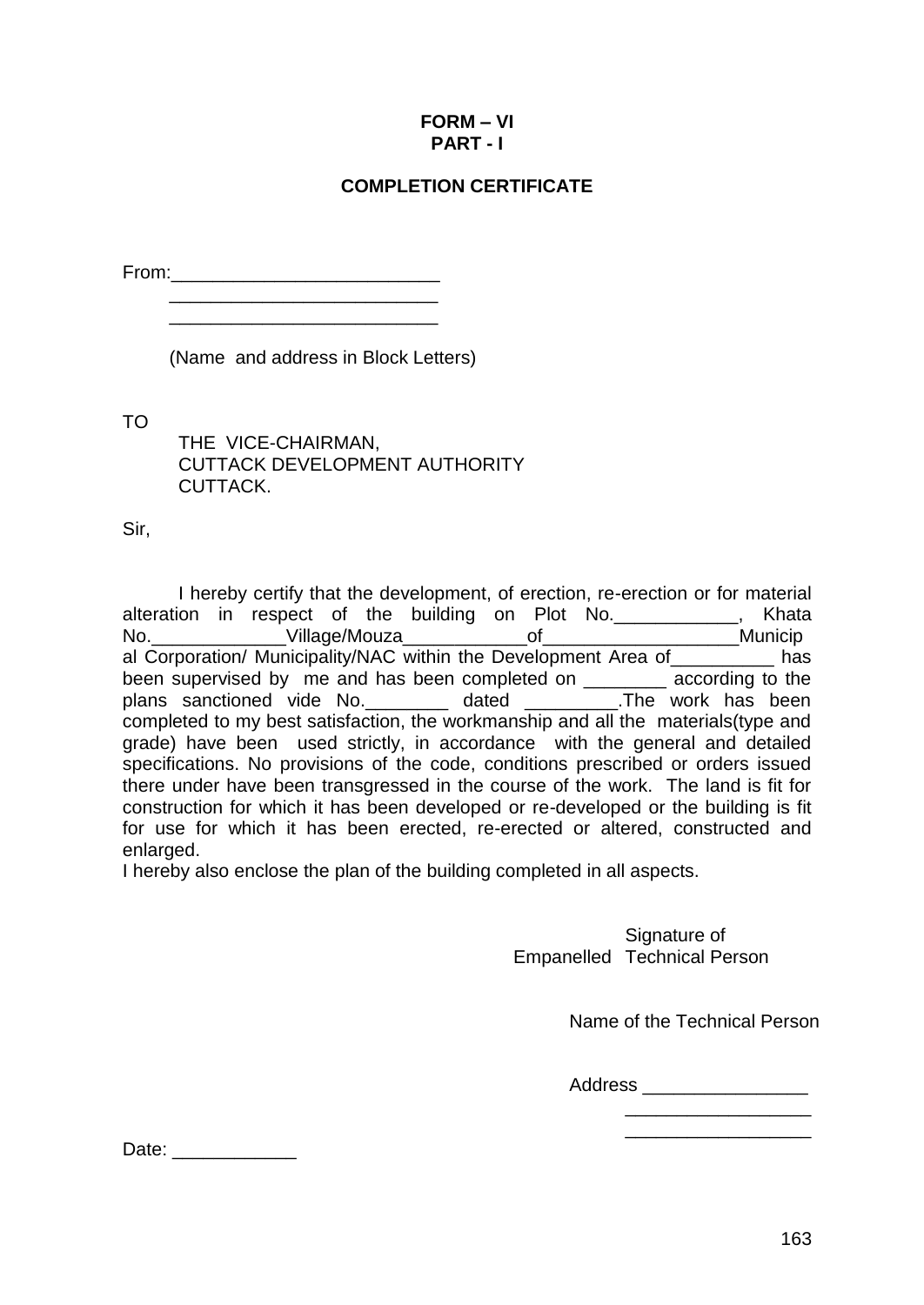#### **FORM – VI PART - II**

## **CERTIFICATE FOR EXECUTION OF WORK AS PER STRUCTURAL SAFETY REQUIREMENTS**

With respect to the building work of erection, re-erection or for making alteration in the building on Plot No.\_\_\_\_\_\_\_\_\_\_\_\_\_\_\_\_ Khata No.\_\_\_\_\_\_\_ Village/Mouza extending the of the contract of the contract of the Municipal Corporation/ Municipality/NAC within the Development Plan Area of\_\_\_\_\_\_\_\_\_\_\_\_\_\_\_\_\_\_\_ I certify

- (a) that the building has been constructed according to the sanctioned plan and structural design( copy of the drawings as executed enclosed),which incorporates the provisions of structural safety norms as specified in Part- 6 (Structural Design) of the National Building Code of India, 2005 and other relevant codes; and
- (b) that the construction has been done under my supervision and guidance and adheres to the drawings and specifications submitted and records of supervision have been maintained.

Any subsequent changes from the completion drawings shall be the responsibility of the owner

Signature of owner Signature of the Empanelled Engineer/ With date **Structural Engineer with date and Empanelment** No. Name:  $\Box$ 

Address: \_\_\_\_\_\_\_\_\_\_\_\_\_\_ \_\_\_\_\_\_\_\_\_\_\_\_\_\_\_\_\_\_\_\_\_\_\_\_\_\_\_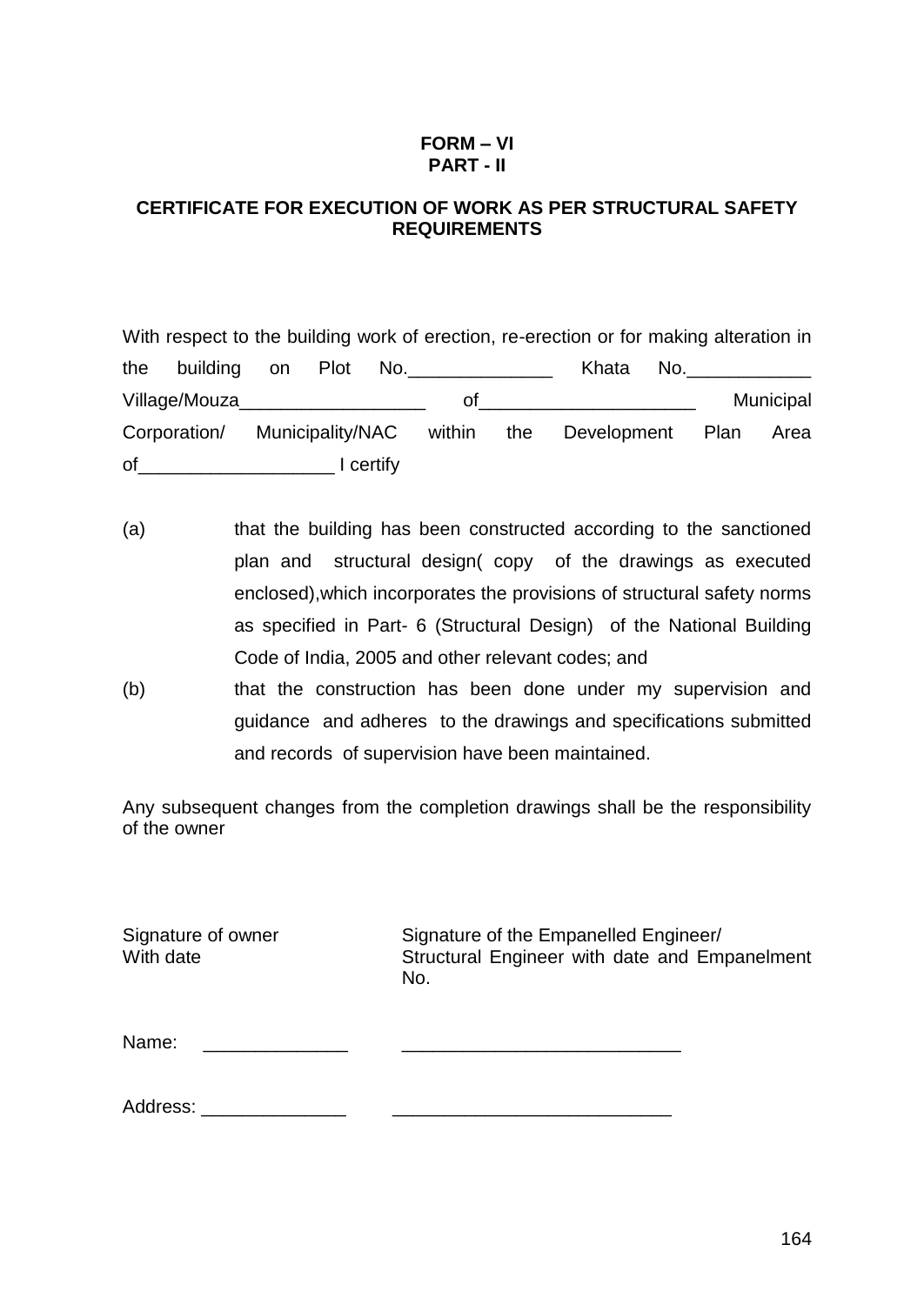#### **FORM - VII**

#### **CERTIFICATE FOR STRUCTURAL STABILITY**

With respect to the building work of erection, re-erection or for making alteration in the building on Plot No.\_\_\_\_\_\_\_\_\_\_\_\_\_\_ Khata No.\_\_\_\_\_\_\_\_\_\_\_ Village/ Mouza **Municipal Corporation /Munic-ipality** Municipal Corporation /Munic-ipality /NAC within the Development Plan Area of Cuttack Development Authority, I certify that the structural plans and details of the building submitted for approval satisfy the structural safety requirements for all situations including natural disasters like cyclone &earth quake etc., as applicable, as stipulated under Part- 6 (Structural Design) of the National Building Code of India, 2005 and other relevant codes; and the information given therein is factually correct to the best of my knowledge. I undertake responsibility with regard to supervision of the work at each stage of construction,(after laying of foundation &after casting of each floor) and submit the report to C.D.A. regularly to effect that the building is being constructed conforming to the approved plan and as per the structural plan prepared by me. I will be responsible and liable for action by C.D.A./Govt. if the plan/design contain misrepresentation or fraudulent information and the construction is made in deviation of approved plan or if there is any structural failure due to wrong /unsafe structural design, use of low quality material and/or poor workmanship endangering the in-mates public.

\_\_\_\_\_\_\_\_\_\_\_\_\_\_\_\_\_\_\_\_\_\_\_\_

Signature of owner Signature of the Registered<br>With date **Secure Container** Engineer/ Structural Engine Engineer/ Structural Engineer with date and registration No.

Name: \_\_\_\_\_\_\_\_\_\_\_\_\_\_\_\_\_\_\_\_ \_\_\_\_\_\_\_\_\_\_\_\_\_\_\_\_\_\_\_\_\_\_\_\_

Address: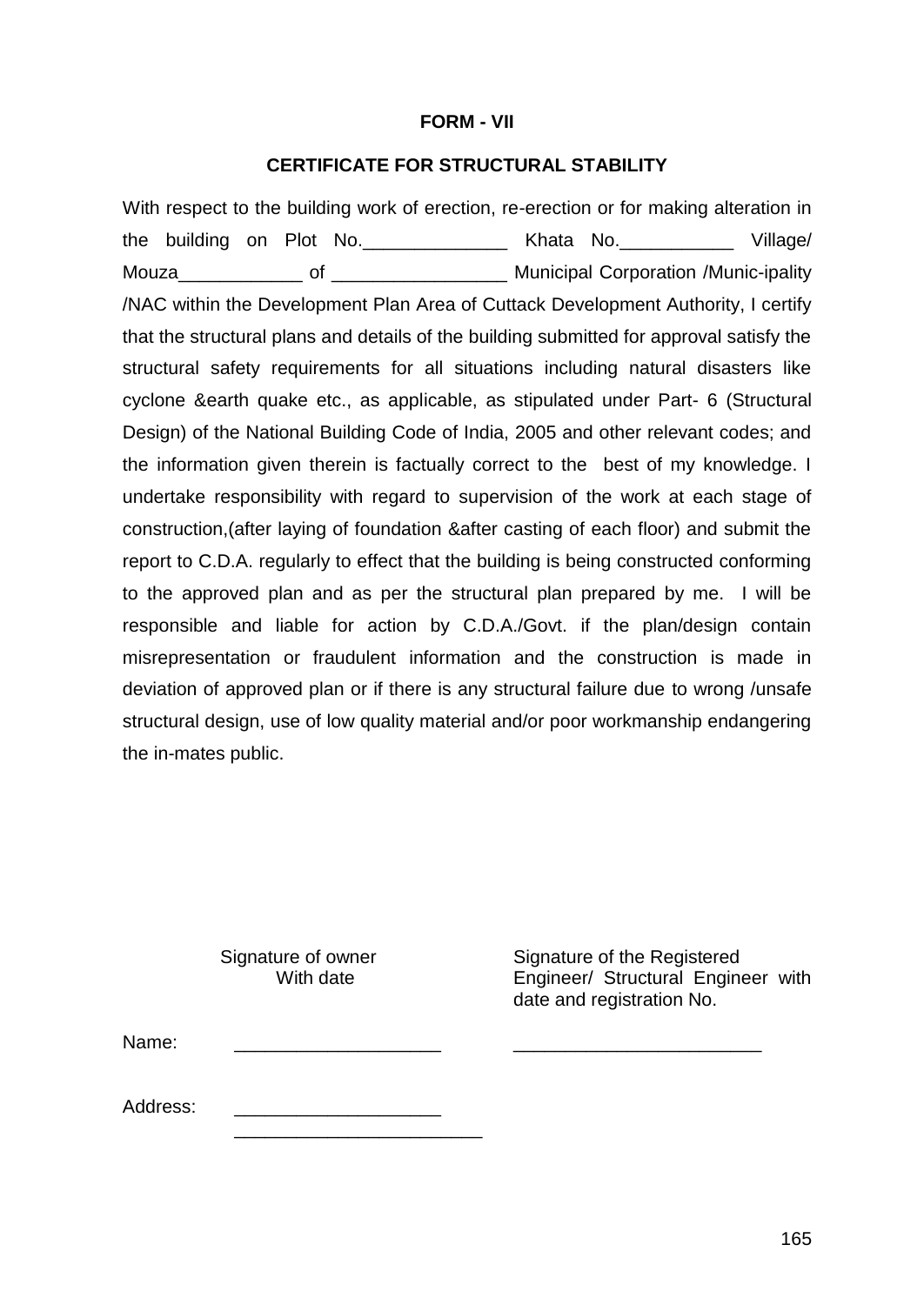#### **FORM-VIII PERIODIC PROGRESS REPORT**

(To be submitted by the Empanelled Structural Engineer/ Architect/Engineer)

From:

\_\_\_\_\_\_\_\_\_\_\_\_\_\_\_\_\_\_\_\_\_\_\_\_ \_\_\_\_\_\_\_\_\_\_\_\_\_\_\_\_\_\_\_\_\_\_\_\_

TO

| THE PLANNING MEMBER,            |
|---------------------------------|
| CUTTACK DEVELOPMENT AUTHOIRITY, |
| CUTTACK.                        |

Ref CDA approval letter No. COME Dated CDA approval letter No.

Madam/ Sir,

I/We hereby certify that the construction of the building up to foundation, plinth/ground floor/floors of the building plot No. Village/Mouza **been** supervised by me/us and has been constructed strictly conforming to the sanctioned plan and structural design as per the provision of NBC, 2005. The work has been done to my/our best satisfaction. All the materials used in construction of this building are strictly in accordance with BIS/ISI specifications and norms conforming to the National Building Code, 2005 covering all the safety factors including earthquake and cyclone. I/we will be responsible and liable for action by CDA/Govt. if there is any structural failure and fire endangering the inmates and public.

Yours faithfully

Signature of the Architect/Engineer

Name CDA Empanelment No.

Signature of Structural Engineer

Name CDA Empanelment No.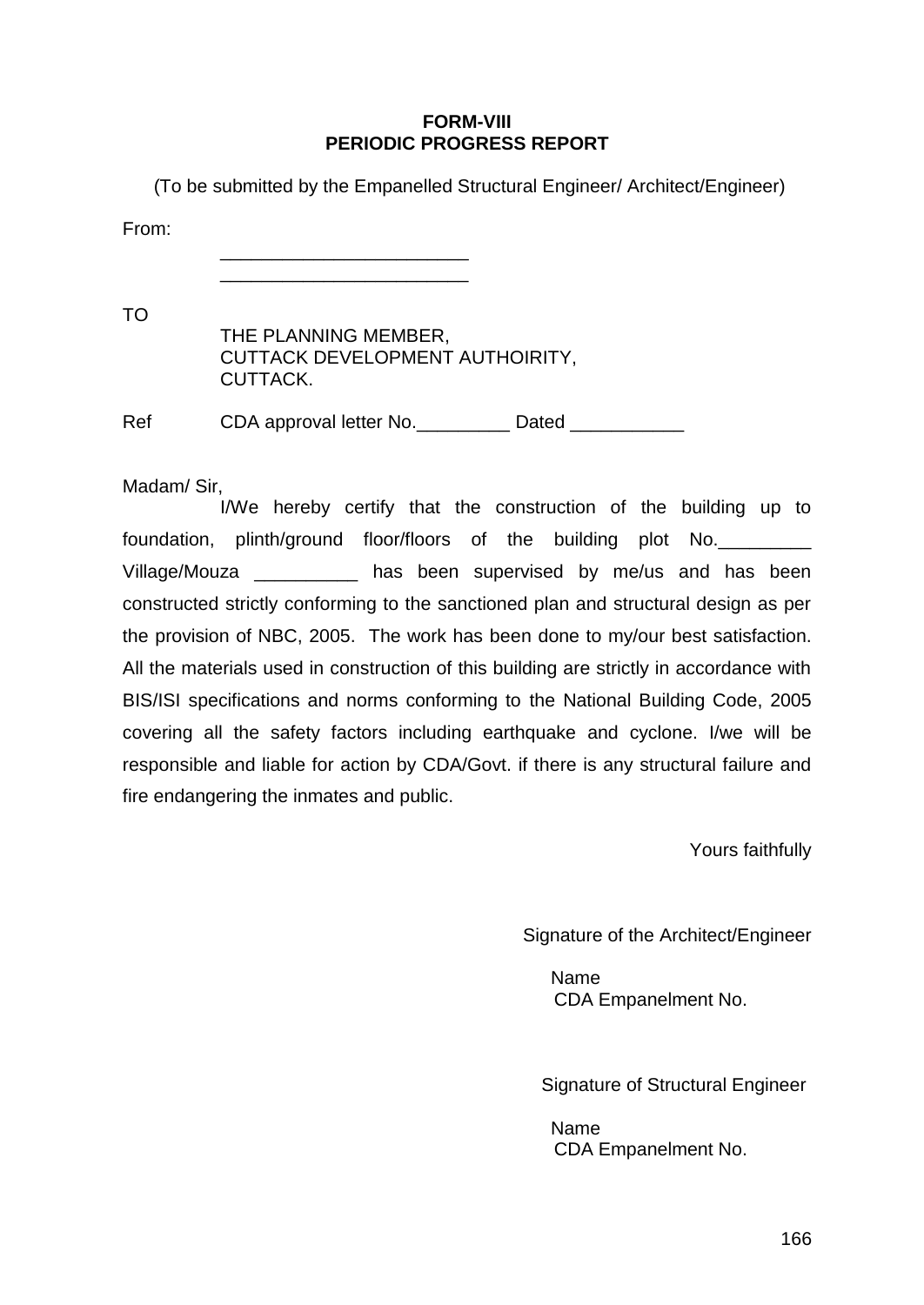#### **FORM-IX**

#### **CUTTACK DEVELOPMENT AUTHORITY**

No. The contract of  $\sim$  / CDA, CUTTACK dependence of Dated  $\sim$ 

**REFUSAL OF PERMISSION UNDER SUB-SECTION (3) OF SECTION 16 OF ODISHA DEVELOPMENT AUTHORITIES ACT-1982 FOR UNDERTAKING DEVELOPMENT OVER PLOT NO. \_\_\_\_\_\_\_\_\_\_\_\_\_\_\_\_ IN MOUZA** 

#### **To**

**\_\_\_\_\_\_\_\_\_\_\_\_\_\_**

**SMT/SRI**  $\blacksquare$ 

 **\_\_\_\_\_\_\_\_\_\_\_\_\_\_\_\_\_\_\_\_\_\_\_\_\_\_\_\_\_\_\_\_\_\_\_\_\_\_\_\_\_\_\_\_\_\_\_\_\_\_\_\_\_\_**

Your reply to this office letter No. ………………….Dt………….. has not been found satisfactory / You have failed to show any cause in response to this office letter No………………………… Dated …………………

Hence, in exercise of the powers under Sub-Section (3) of section-16 of the Odisha Development Authority Act, 1982, permission to undertake development over plot No……………………………… Mouza……………………. of Cuttack Development Plan area is hereby refused on the following grounds:

Two copies of the plans are retained in this office for record and reference and the rest are returned herewith.

PLANNING MEMBER/AUTHORISED OFFICER

Memo No……………………./ CDA, CUTTACK, Dated……………………

Copy to Municipal Commissioner, CMC./Executive Officer Choudwar Municipality.

PLANNING MEMBER/AUTHORISED OFFICER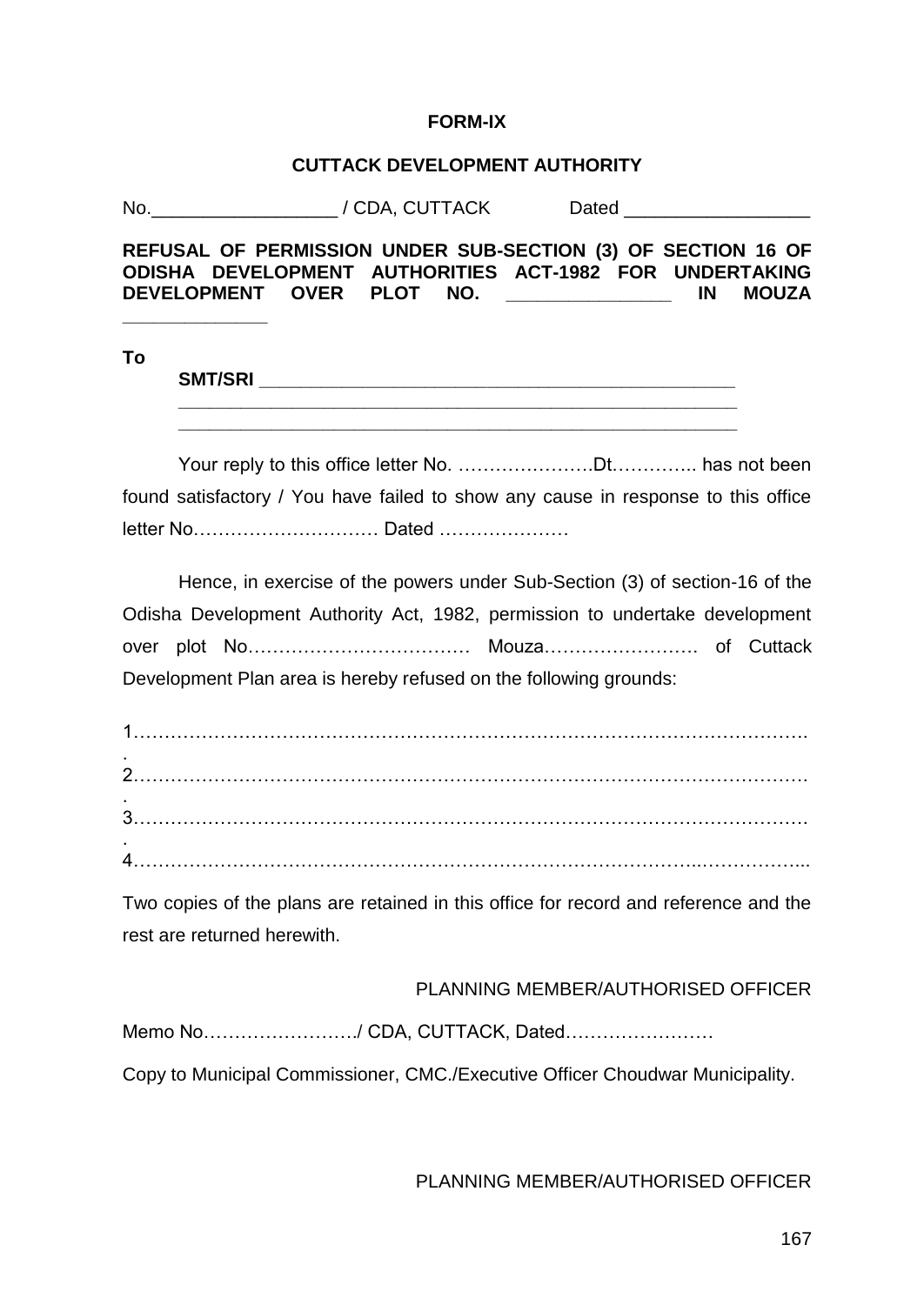#### **FORM - X**

# **OCCUPANCY CERTIFICATE**

| The work of erection, re-erection or for material alteration undertaken in                                                                                                                                                     |
|--------------------------------------------------------------------------------------------------------------------------------------------------------------------------------------------------------------------------------|
|                                                                                                                                                                                                                                |
| completed under the supervision of _______________________ Architect (Empanelment                                                                                                                                              |
| No. Research Contract Contract Contract Contract Contract Contract Contract Contract Contract Contract Contract Contract Contract Contract Contract Contract Contract Contract Contract Contract Contract Contract Contract Co |
| (Empanelment No. _____________________) Supervisor______________________________,                                                                                                                                              |
| (Empanelment No. ________________) as per the Completion certificate                                                                                                                                                           |
| submitted. On inspection it is observed that the erection, re-erection or alteration                                                                                                                                           |
| undertaken with respect to construction over the plot(s) conform/ do not conform to                                                                                                                                            |
| the approved plan and the conditions imposed vide letter No.                                                                                                                                                                   |
| dt________________. The building is permitted/not permitted for occupation                                                                                                                                                     |
| for ______________ occupancy subjected to the following:                                                                                                                                                                       |
| 1.                                                                                                                                                                                                                             |
| 2.                                                                                                                                                                                                                             |
| 3.                                                                                                                                                                                                                             |

One set of completion plans duly certified is returned herewith.

## PLANNING MEMBER/AUTHORISED OFFICER CUTTACK DEVELOPMENT AUTHORITY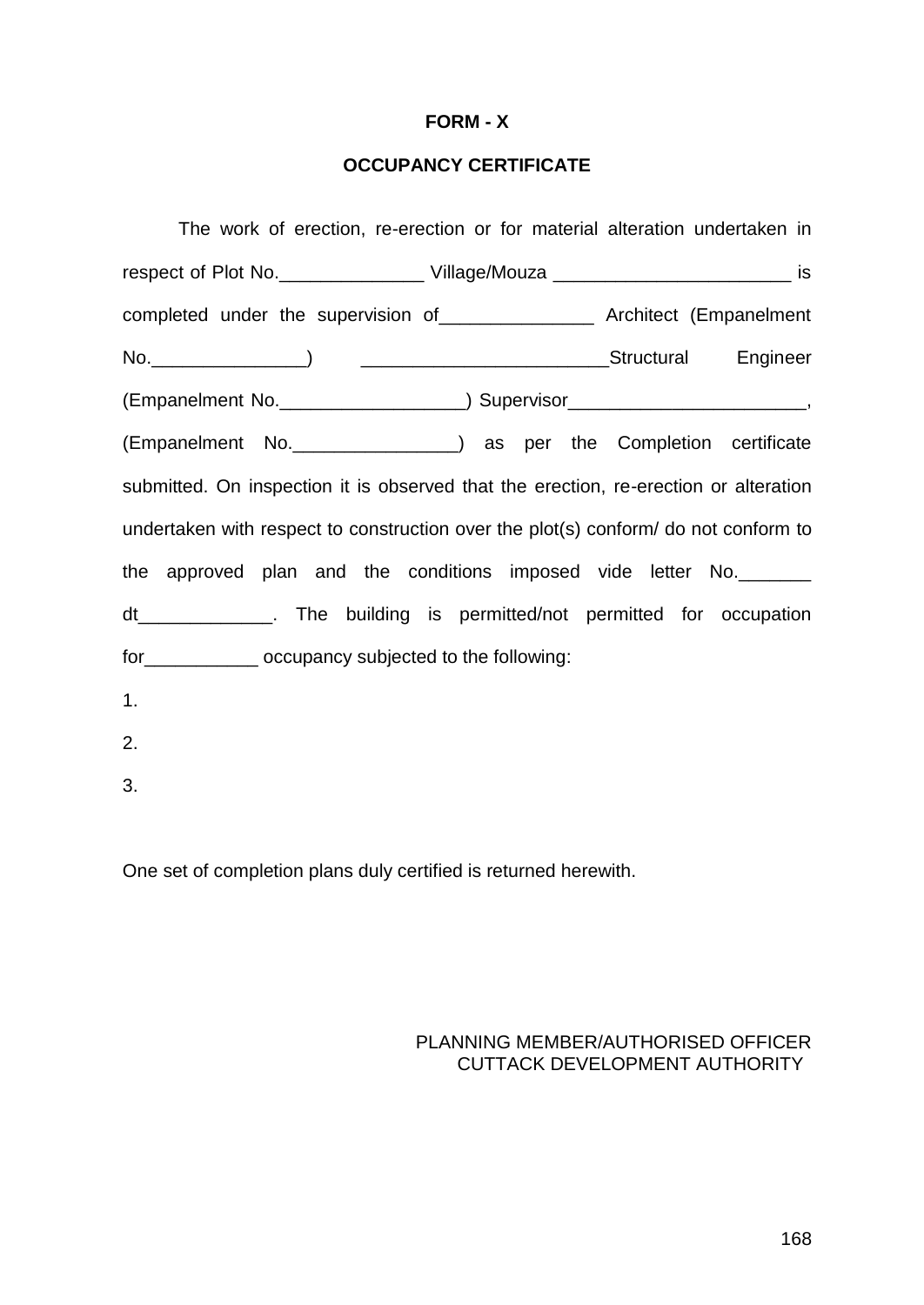#### **FORM-XI**

#### **INDEMNITY BOND FOR BASEMENT**

|    | This Indemnity Bond is executed by Shri/Smt |  |  |                                             |          |
|----|---------------------------------------------|--|--|---------------------------------------------|----------|
|    | son/daughter/wife of Shri/Smt               |  |  |                                             | resident |
| οf |                                             |  |  | in favour of Cuttack Development Authority. |          |

Whereas the executant/s has submitted to the concerned Authority the plans for, sanction of basement over Plot No. The Mouza/Village under the provisions of the Act and Rules and Building Regulations made there under:-

And whereas the concerned Authority has agreed to sanction the aforesaid construction subject to the conditions that the owner shall indemnify the concerned Authority in the event of any loss or damage being cause to the adjoining building on account of the construction of the said basement either at the time of digging of its foundations or in the course of its construction or even thereafter and also against any claim of any concern thereto.

And whereas the executant has agreed to execute an indemnity bond to the above affect and also to abide by the terms imposed by the concerned Authority to the grant of sanction for construction of the basement.

Now this deed witnesses:

- 1. That in consideration of the sanction of the plans by CDA for construction of the basement the executant undertakes that he/she shall at all times keep CDA free from any liability, loss or damages/flowing from any injury or damage caused to the adjoining built-up properties or to any person as a consequence of the construction of at the time of digging of its foundations or during the course of its construction or at any time thereafter.
- 2. The owner agreed and undertakes that in the event of any claim being made by any person or persons against the concerned Authority either in respect of the sanction granted by the concerned Authority to the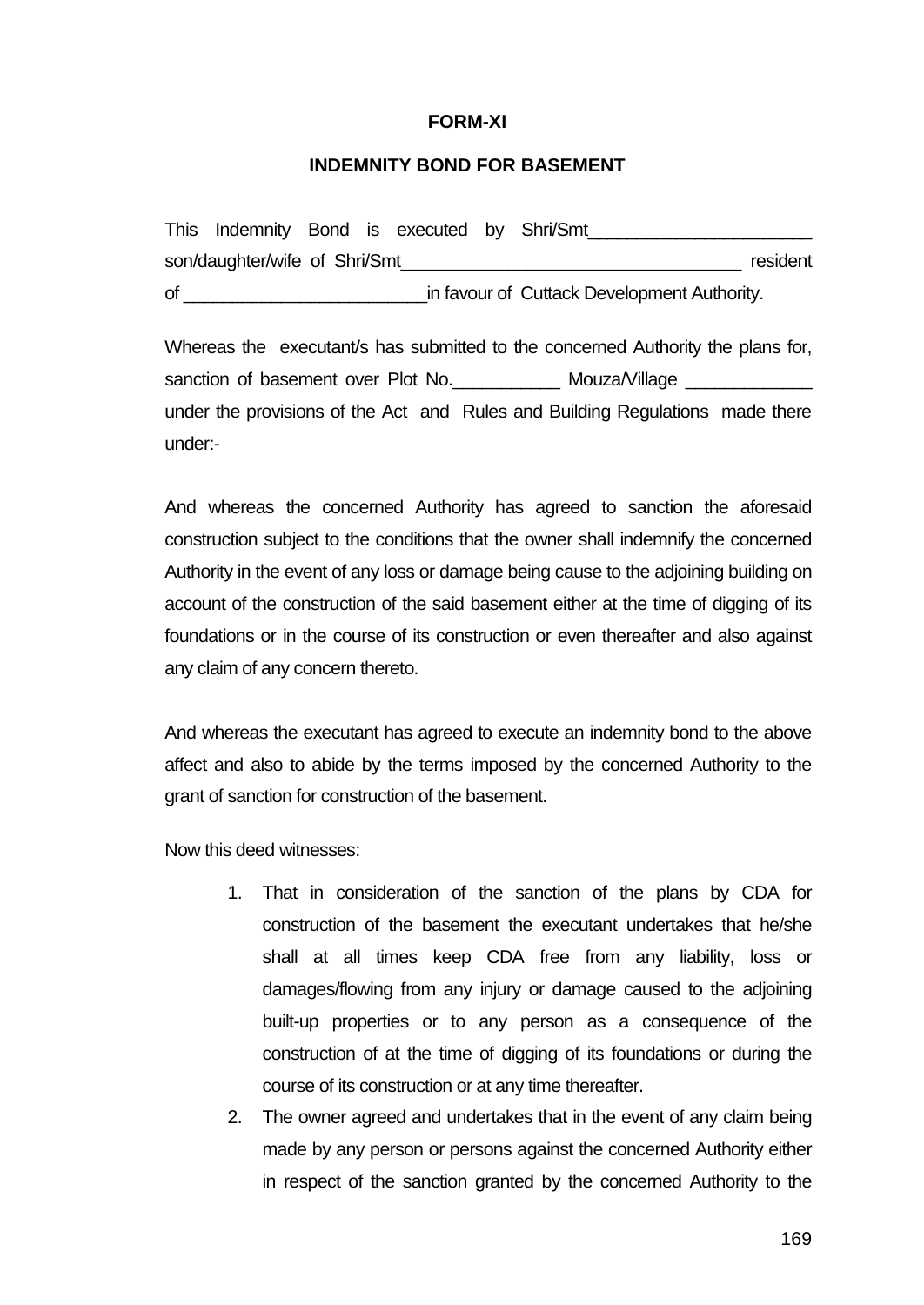owner for the construction of basement or in respect of the construction or manner of construct ion of the basement by the owner of the consequences flowing from the said sanction the executant shall be responsible and liable and not CDA.

- 3. The executant agrees and undertake to indemnify the concerned Authority fully in respect of any amount which the concerned Authority may be required to pay to any person either by way of compensation or on any other account as a result of any claim or suit or any other proceedings concerning the sanctioning of the construction of the basement of the making thereof and also in respect of the costs and expenses which the concerned Authority may incur on defending any action.
- 4. Without prejudice to the above undertaking the executant hereby binds itself to pay to CDA to the full extent any amount which CDA may be required to pay to any person in connection with, relating to or concerning the sanctioning of the basement or the making thereof.
- 5. The owner agrees and undertakes that this bond shall remain in full force and effect till the executants faithfully observes/performs the undertaking herein before contained.

In witness whereof the executants above named has signed this bond on this day of at

| Witness:                                         |  | <b>Indemnifier</b> |
|--------------------------------------------------|--|--------------------|
| (Signatures)___________________________          |  |                    |
| 1. Name                                          |  |                    |
|                                                  |  |                    |
| (Signatures)                                     |  |                    |
| 2. Name                                          |  |                    |
| Full Address <b>Management Contract Property</b> |  |                    |
| (Signatures)                                     |  |                    |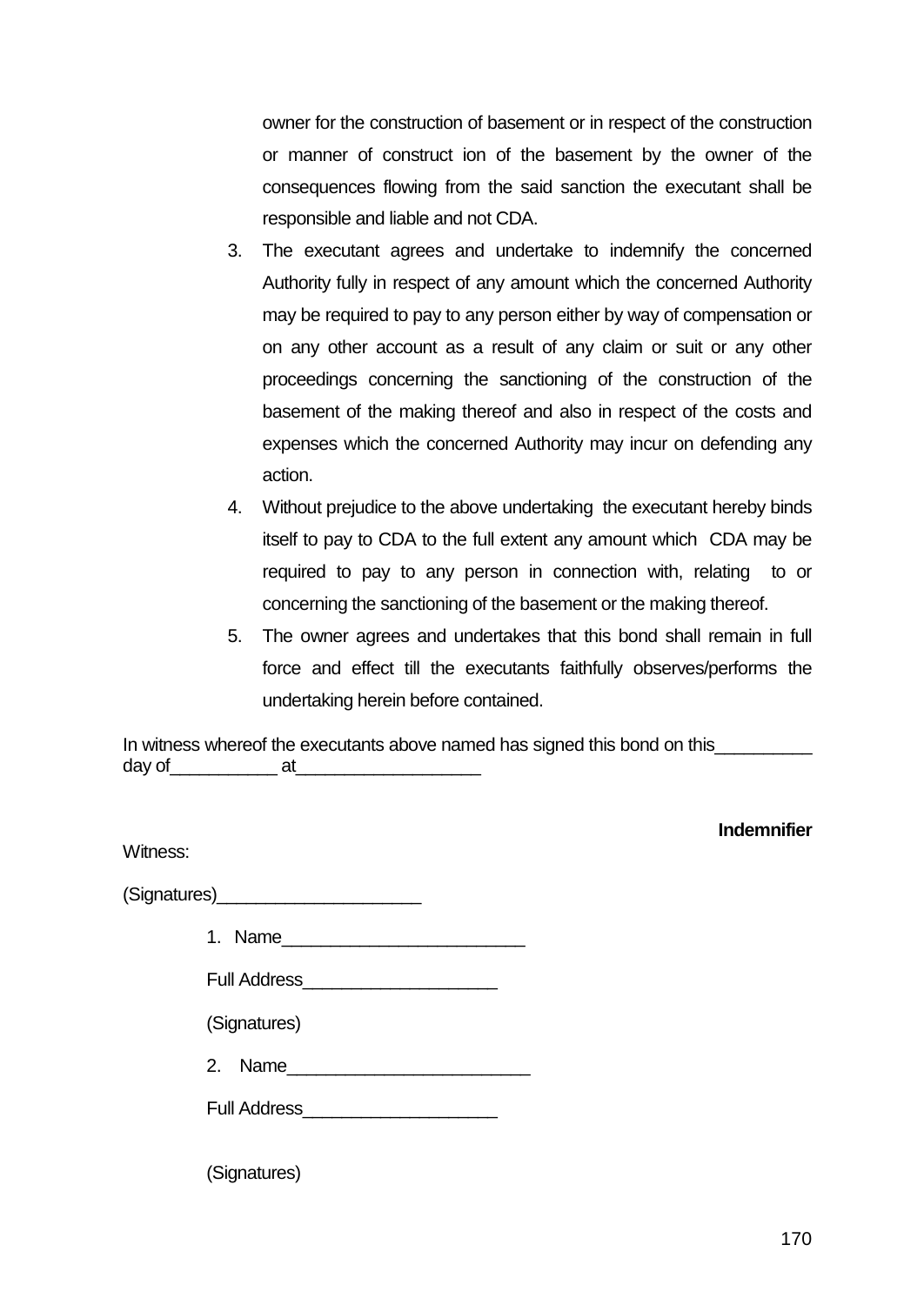#### **FORM-XII**

#### **INTIMATION REGARDING APPROVAL OF RESIDENTIAL BUILDING PLAN BY TECHNICAL PERSON EMPAANELLED BY THE AUTHORITY IN RESPECT OF PLOTS NOT EXCEEDING 300 SQM IN SIZE {See Regulation-9(8)}**

From:

To

THE PLANNING MEMBER, C.D.A., CUTTACK.

Ref:

Sir/Madam,

I Wish to intimate that I have approved the residential building plan of Sri………………………..(address………………..) in respect of plot No………… Mz- ………….. under the provisions of 9(8) C.D.A. (Planning & Building Standard Regulation)-2010 The information in respect of the plan and plot is given below.

1. Name of the Owner:-

(i)Present Address: (in Block letters)

Village:-

Po:-

PS:-

Dist:-

(ii)Permanent address: (in Block letters)

Village:-

Po:-

PS:-

Dist:-

- 2. Name of Mouza:
- 3. Plot No:
- 4. Khata No:
- 5. Kisam of Plot:
- 6. Area of the plot(in Sqm):
- 7. No. of floors: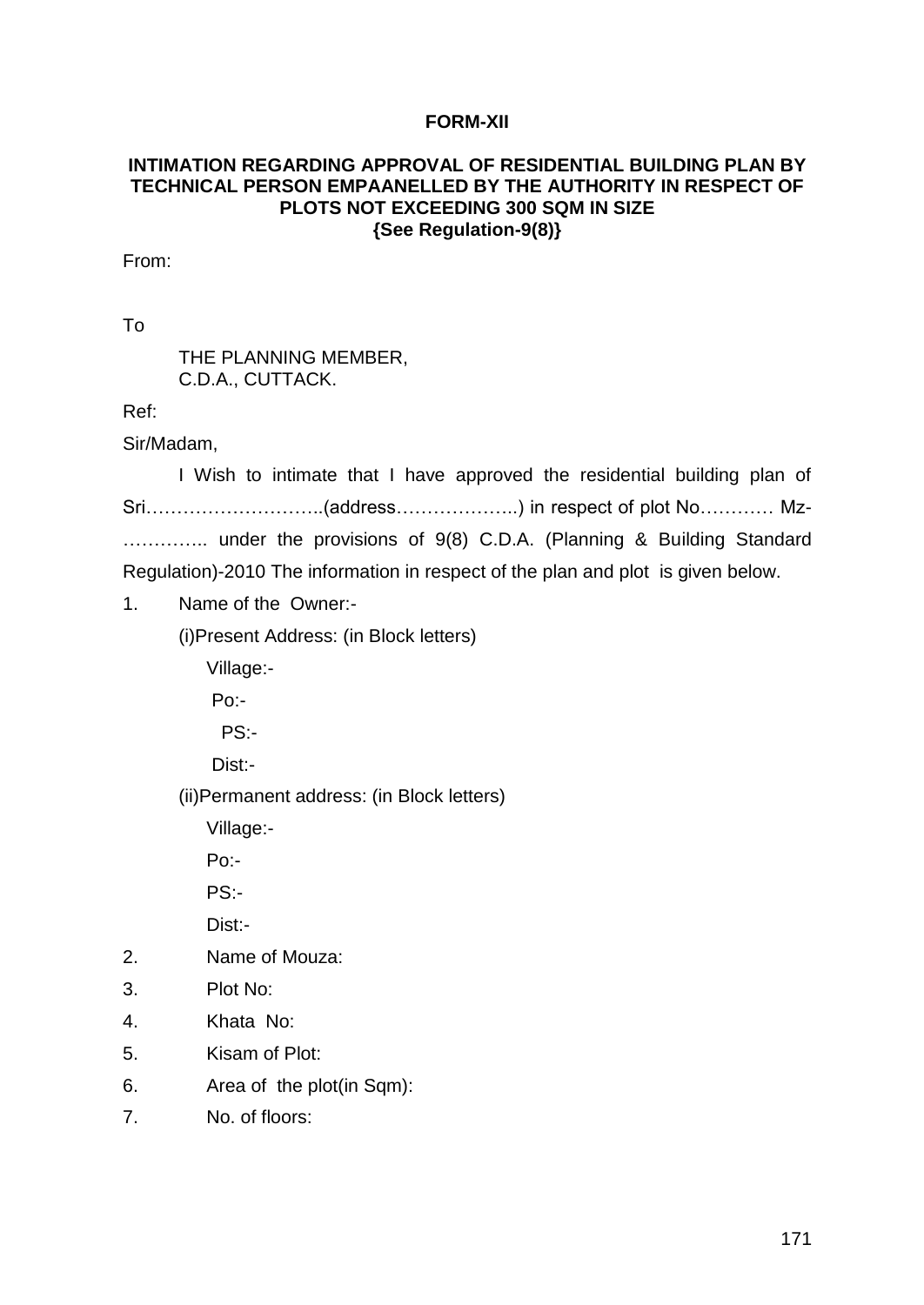- 8. Approach road:
	- (a) Width:
	- (b) Public/Private:
- 9. Details of lay out approved by the Authority
	- (i) Letter No.  $\frac{1}{2}$ , Date of approval:- $\frac{1}{2}$
	- (ii) Khata No & Plot No:
	- (iii) Village:
	- (iv) Municipal Corporation/Municipality/NAC:
	- (v) Development plan area:
	- (vi) Name of the applicant/builder/developer:-
- 10. Details of allotment made by Ravenue Dept./CDA/OSHB
	- (i) Drawing No:
	- (ii) Name of Scheme:
	- (iii) Village:
	- (iv) Municipal Corporation/Municipalaity/NAC:
	- (v) Development Plan area:
- 11 Use:
- 12. Floor-
- 13. Covered area (in Sqm.) Stilt floor: Ground floor:

First floor:

Second floor:

Other floors:

- 14. Set backs (in Mt) Front set back Rear Set back Left side set back- Right side set back
- 15. Height of the Building: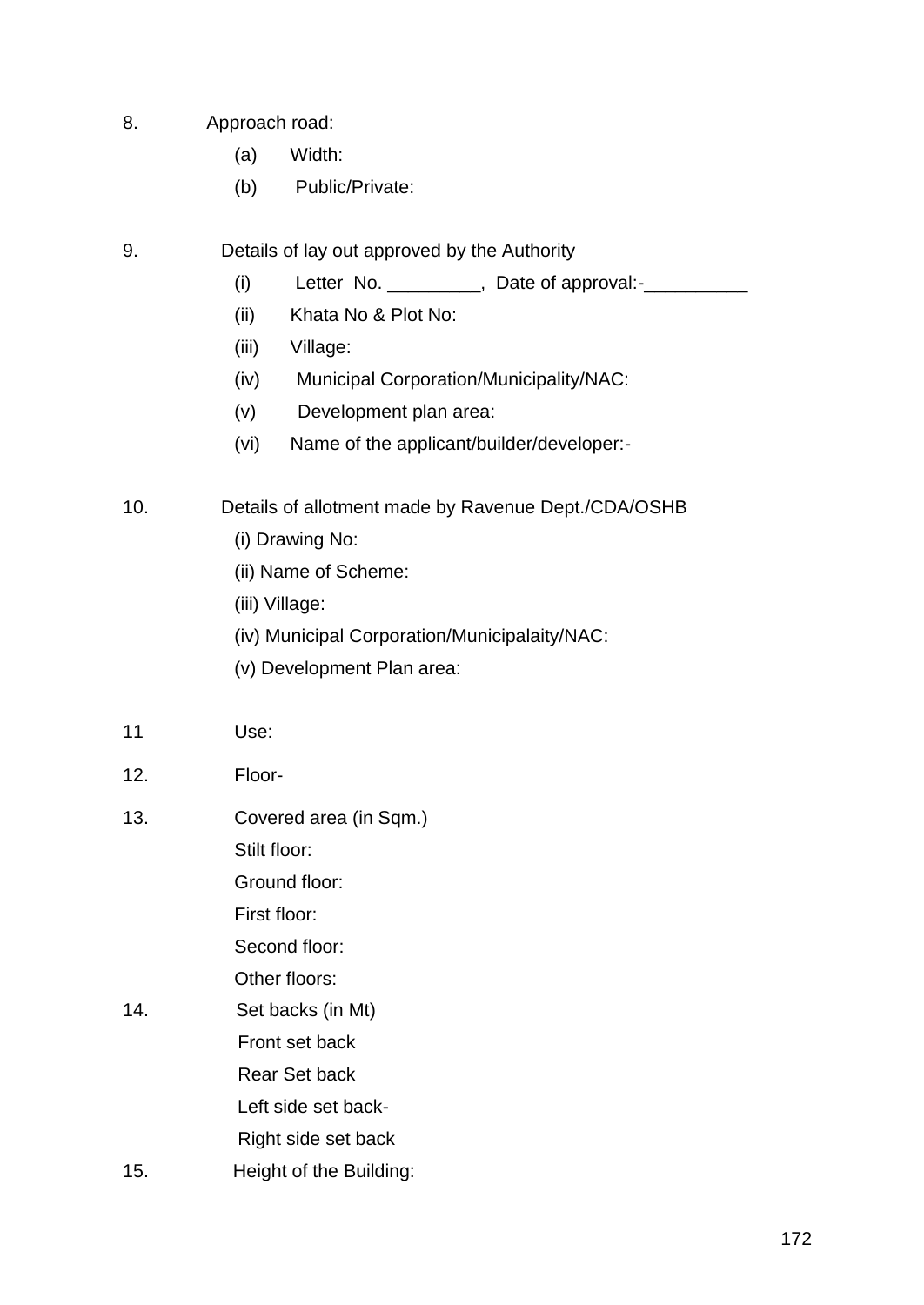- 16. Source of water supply:
- 17. Proposed drainage:
- 18. F.A.R.
- 19. Parking space

Yours faithfully,

Name & Designation of the Registered Architect /Engineer Empanelment No

Signature of plot owner/Developer with present & permanent address: